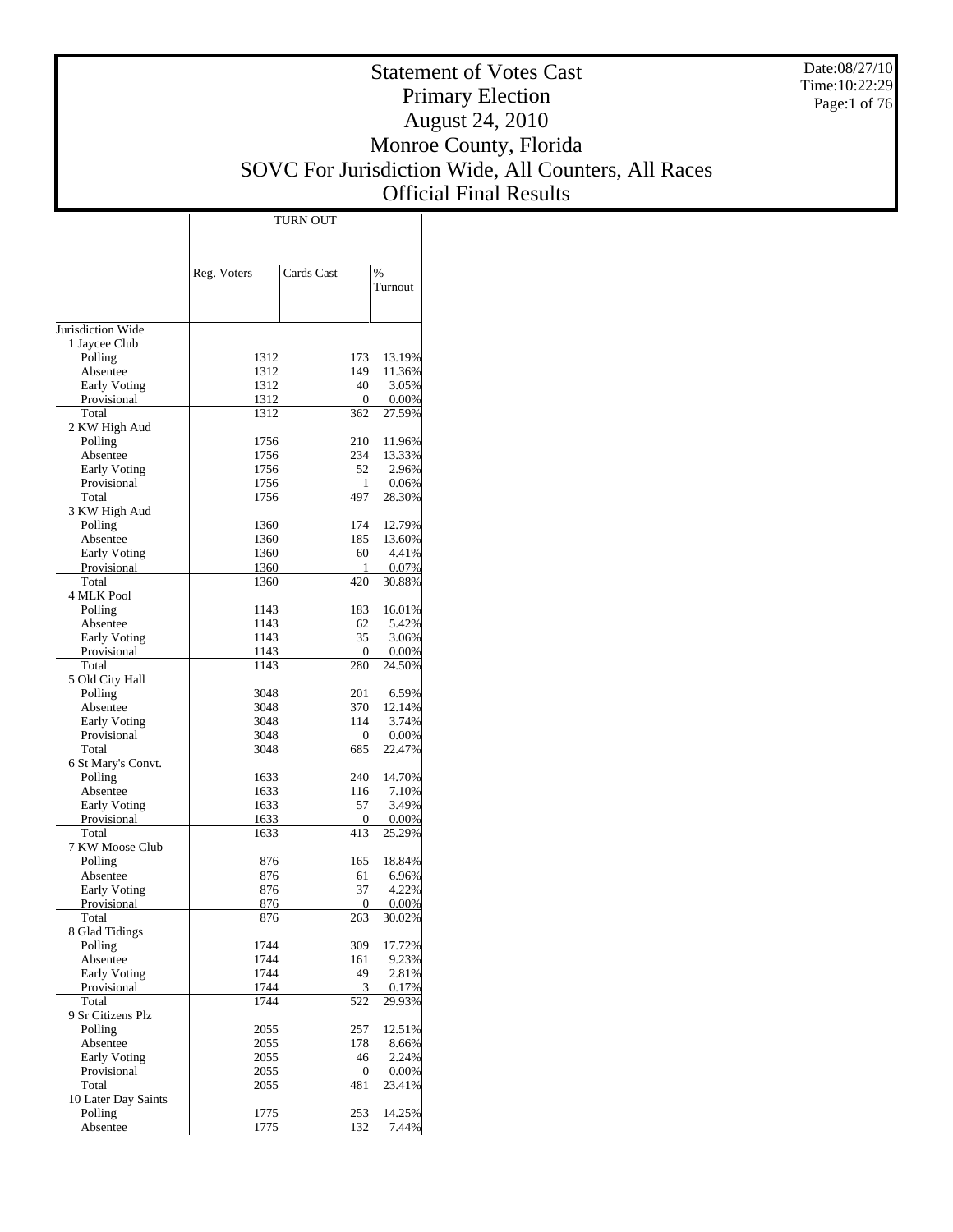Date:08/27/10 Time:10:22:29 Page:2 of 76

# Statement of Votes Cast Primary Election August 24, 2010 Monroe County, Florida SOVC For Jurisdiction Wide, All Counters, All Races Official Final Results

Τ

|                                    | Reg. Voters  | Cards Cast | $\%$<br>Turnout   |
|------------------------------------|--------------|------------|-------------------|
|                                    |              |            |                   |
| <b>Early Voting</b>                | 1775         | 39         | 2.20%             |
| Provisional                        | 1775         | 0          | $0.00\%$          |
| Total                              | 1775         | 424        | 23.89%            |
| 11 Kw Bapt Tem<br>Polling          | 2540         | 299        | 11.77%            |
| Absentee                           | 2540         | 190        | 7.48%             |
| <b>Early Voting</b>                | 2540         | 40         | 1.57%             |
| Provisional                        | 2540         | 0          | $0.00\%$          |
| Total                              | 2540         | 529        | 20.83%            |
| 12 BC Fire Sta                     |              |            |                   |
| Polling                            | 1812         | 240        | 13.25%            |
| Absentee                           | 1812         | 149<br>24  | 8.22%             |
| <b>Early Voting</b><br>Provisional | 1812<br>1812 | 0          | 1.32%<br>$0.00\%$ |
| Total                              | 1812         | 413        | 22.79%            |
| 13 Sug Key Fire Sta                |              |            |                   |
| Polling                            | 1639         | 253        | 15.44%            |
| Absentee                           | 1639         | 139        | 8.48%             |
| <b>Early Voting</b>                | 1639         | 31         | 1.89%             |
| Provisional                        | 1639         | 0          | 0.00%             |
| Total                              | 1639         | 423        | 25.81%            |
| 14 Cud Sherf Sub                   |              |            |                   |
| Polling<br>Absentee                | 1702         | 218        | 12.81%            |
| <b>Early Voting</b>                | 1702<br>1702 | 146<br>39  | 8.58%<br>2.29%    |
| Provisional                        | 1702         | 0          | $0.00\%$          |
| Total                              | 1702         | 403        | 23.68%            |
| 15 Fl Sea Base                     |              |            |                   |
| Polling                            | 2304         | 265        | 11.50%            |
| Absentee                           | 2304         | 267        | 11.59%            |
| <b>Early Voting</b>                | 2304         | 103        | 4.47%             |
| Provisional                        | 2304         | 0          | $0.00\%$          |
| Total                              | 2304         | 635        | 27.56%            |
| 16 First Bap. Ch<br>Polling        | 1944         | 298        | 15.33%            |
| Absentee                           | 1944         | 134        | 6.89%             |
| <b>Early Voting</b>                | 1944         | 70         | 3.60%             |
| Provisional                        | 1944         | 0          | $0.00\%$          |
| Total                              | 1944         | 502        | 25.82%            |
| 17 BPK Moose Clb                   |              |            |                   |
| Polling                            | 1736         | 244        | 14.06%            |
| Absentee                           | 1736         | 121        | 6.97%             |
| <b>Early Voting</b>                | 1736         | 57         | 3.28%             |
| Provisional<br>Total               | 1736<br>1736 | 423        | 0.06%<br>24.37%   |
| 18 Am Legion                       |              |            |                   |
| Polling                            | 1206         | 177        | 14.68%            |
| Absentee                           | 1206         | 47         | 3.90%             |
| <b>Early Voting</b>                | 1206         | 38         | 3.15%             |
| Provisional                        | 1206         | 0          | $0.00\%$          |
| Total                              | 1206         | 262        | 21.72%            |
| 19 First Bap Ch Mar                |              |            |                   |
| Polling                            | 1966         | 280        | 14.24%            |
| Absentee<br><b>Early Voting</b>    | 1966<br>1966 | 177<br>81  | 9.00%<br>4.12%    |
| Provisional                        | 1966         | 0          | 0.00%             |
| Total                              | 1966         | 538        | 27.37%            |
| 20 Pres Kirk Keys                  |              |            |                   |

TURN OUT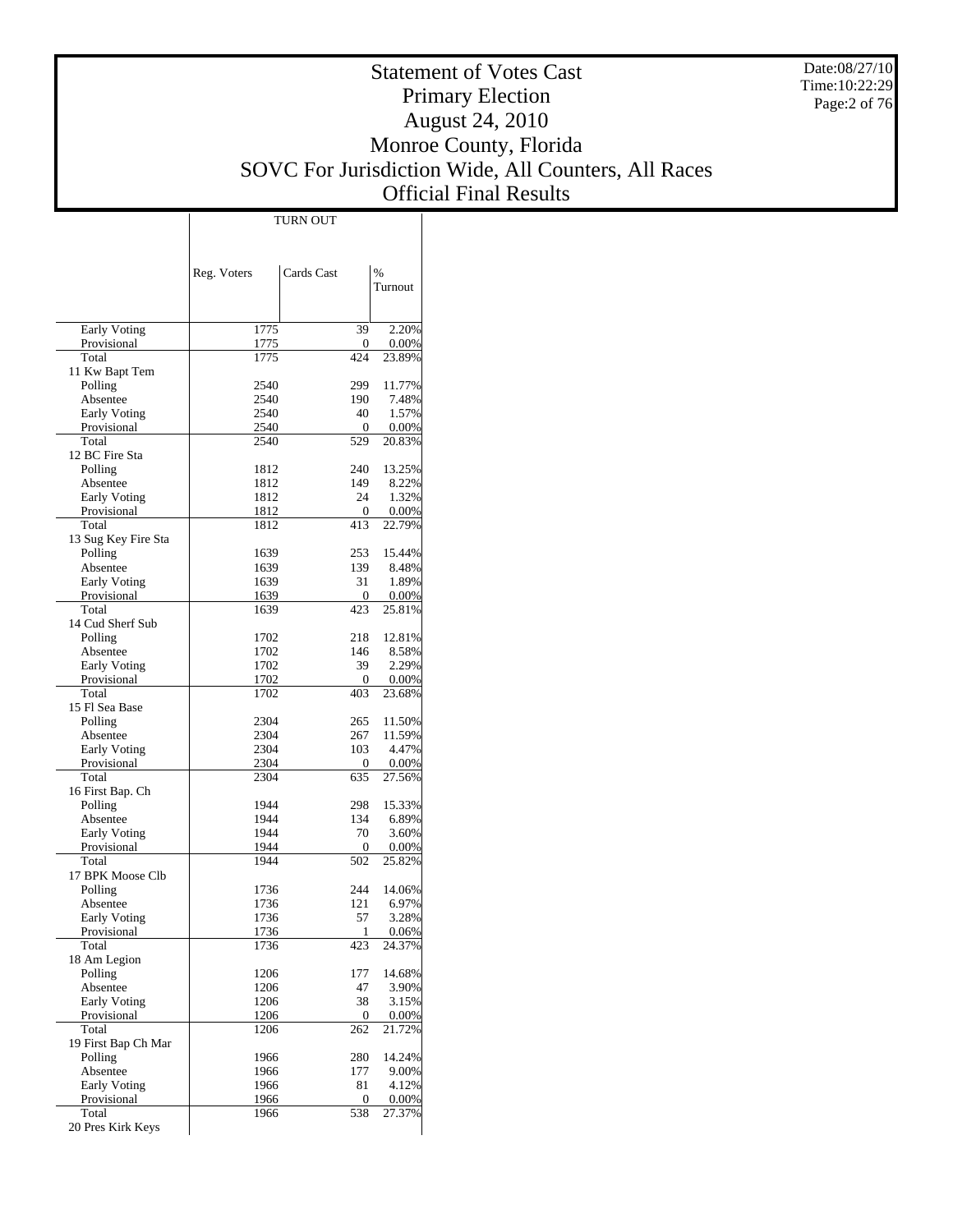Date:08/27/10 Time:10:22:29 Page:3 of 76

## Statement of Votes Cast Primary Election August 24, 2010 Monroe County, Florida SOVC For Jurisdiction Wide, All Counters, All Races Official Final Results

|                      |              | TURN OUT   |                |
|----------------------|--------------|------------|----------------|
|                      |              |            |                |
|                      |              |            |                |
|                      |              |            |                |
|                      | Reg. Voters  | Cards Cast | $\frac{0}{6}$  |
|                      |              |            | Turnout        |
|                      |              |            |                |
| Polling              | 1250         | 236        | 18.88%         |
| Absentee             | 1250         | 100        | 8.00%          |
| <b>Early Voting</b>  | 1250         | 44         | 3.52%          |
| Provisional          | 1250         | 1          | 0.08%          |
| Total                | 1250         | 381        | 30.48%         |
| 21 Mara Moose Ldg    |              |            |                |
| Polling              | 1158         | 175        | 15.11%         |
| Absentee             | 1158         | 97         | 8.38%          |
| <b>Early Voting</b>  | 1158         | 38         | 3.28%          |
| Provisional          | 1158         | 1          | 0.09%          |
| Total                | 1158         | 311        | 26.86%         |
| 22 KCB City Hall     |              |            |                |
| Polling              | 800          | 138        | 17.25%         |
| Absentee             | 800          | 90         | 11.25%         |
| <b>Early Voting</b>  | 800          | 17         | 2.13%          |
| Provisional          | 800          | 0          | $0.00\%$       |
| Total                | 800          | 245        | 30.63%         |
| 23 Mara Moose Ldg    |              |            |                |
| Polling              | 1395         | 151        | 10.82%         |
| Absentee             | 1395         | 153        | 10.97%         |
| <b>Early Voting</b>  | 1395<br>1395 | 51         | 3.66%<br>0.07% |
| Provisional<br>Total | 1395         | 1<br>356   | 25.52%         |
| 24 Isla Lib          |              |            |                |
| Polling              | 1554         | 241        | 15.51%         |
| Absentee             | 1554         | 191        | 12.29%         |
| <b>Early Voting</b>  | 1554         | 47         | 3.02%          |
| Provisional          | 1554         | 1          | 0.06%          |
| Total                | 1554         | 480        | 30.89%         |
| 25 PK Crt Rm B       |              |            |                |
| Polling              | 1572         | 234        | 14.89%         |
| Absentee             | 1572         | 186        | 11.83%         |
| <b>Early Voting</b>  | 1572         | 40         | 2.54%          |
| Provisional          | 1572         | 0          | $0.00\%$       |
| Total                | 1572         | 460        | 29.26%         |
| 26 Imm Luth CH       |              |            |                |
| Polling              | 1974         | 385        | 19.50%         |
| Absentee             | 1974         | 223        | 11.30%         |
| <b>Early Voting</b>  | 1974         | 43         | 2.18%          |
| Provisional          | 1974         | 0          | $0.00\%$       |
| Total                | 1974         | 651        | 32.98%         |
| 27 Elks Clb          |              |            |                |
| Polling              | 1445         | 245        | 16.96%         |
| Absentee             | 1445         | 136        | 9.41%          |
| Early Voting         | 1445         | 39         | 2.70%          |
| Provisional<br>Total | 1445<br>1445 | 0<br>420   | 0.00%          |
| 28 KL Civic Clb      |              |            | 29.07%         |
| Polling              | 1302         | 224        | 17.20%         |
| Absentee             | 1302         | 101        | 7.76%          |
| Early Voting         | 1302         | 40         | 3.07%          |
| Provisional          | 1302         | 1          | 0.08%          |
| Total                | 1302         | 366        | 28.11%         |
| 29 KL Civic Clb      |              |            |                |
| Polling              | 2222         | 389        | 17.51%         |
| Absentee             | 2222         | 180        | 8.10%          |
| Early Voting         | 2222         | 76         | 3.42%          |
| Provisional          | 2222         | 1          | 0.05%          |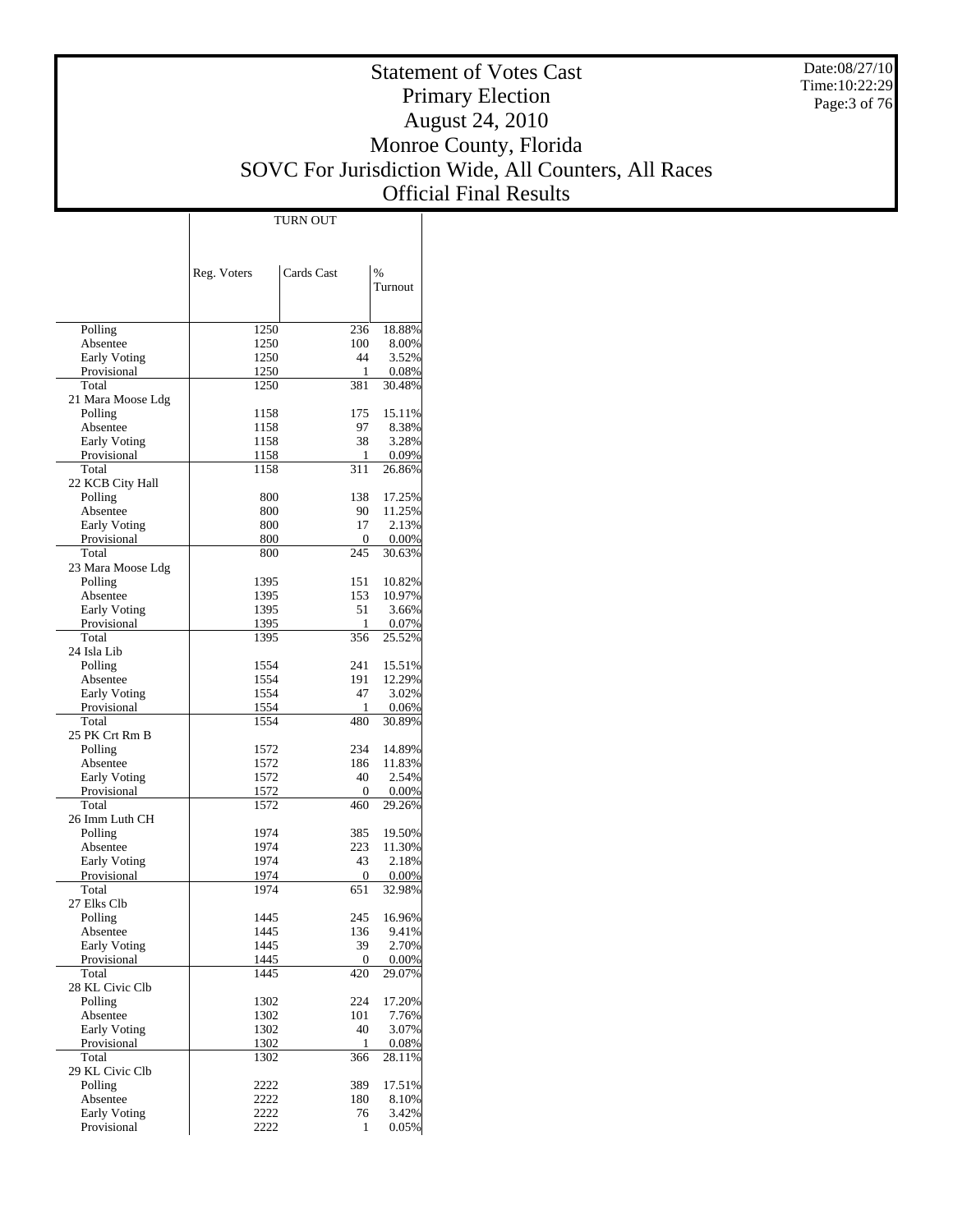Date:08/27/10 Time:10:22:30 Page:4 of 76

# Statement of Votes Cast Primary Election August 24, 2010 Monroe County, Florida SOVC For Jurisdiction Wide, All Counters, All Races Official Final Results

|                     | <b>TURN OUT</b> |              |               |  |  |  |  |  |
|---------------------|-----------------|--------------|---------------|--|--|--|--|--|
|                     |                 |              |               |  |  |  |  |  |
|                     |                 |              |               |  |  |  |  |  |
|                     | Reg. Voters     | Cards Cast   | $\frac{0}{0}$ |  |  |  |  |  |
|                     |                 |              | Turnout       |  |  |  |  |  |
|                     |                 |              |               |  |  |  |  |  |
|                     |                 |              |               |  |  |  |  |  |
| Total               | 2222            | 646          | 29.07%        |  |  |  |  |  |
| 30 KL Library       |                 |              |               |  |  |  |  |  |
| Polling             | 1316            | 219          | 16.64%        |  |  |  |  |  |
| Absentee            | 1316            | 70           | 5.32%         |  |  |  |  |  |
| <b>Early Voting</b> | 1316            | 33           | 2.51%         |  |  |  |  |  |
| Provisional         | 1316            | 2            | 0.15%         |  |  |  |  |  |
| Total               | 1316            | 324          | 24.62%        |  |  |  |  |  |
| 31 KL Library       |                 |              |               |  |  |  |  |  |
| Polling             | 1128            | 174          | 15.43%        |  |  |  |  |  |
| Absentee            | 1128            | 111          | 9.84%         |  |  |  |  |  |
| <b>Early Voting</b> | 1128            | 39           | 3.46%         |  |  |  |  |  |
| Provisional         | 1128            | 0            | 0.00%         |  |  |  |  |  |
| Total               | 1128            | 324          | 28.72%        |  |  |  |  |  |
| 32 KL Bapt ch       |                 |              |               |  |  |  |  |  |
| Polling             | 1754            | 264          | 15.05%        |  |  |  |  |  |
| Absentee            | 1754            | 129          | 7.35%         |  |  |  |  |  |
| <b>Early Voting</b> | 1754            | 76           | 4.33%         |  |  |  |  |  |
| Provisional         | 1754            | $\Omega$     | 0.00%         |  |  |  |  |  |
| Total               | 1754            | 469          | 26.74%        |  |  |  |  |  |
| 33 Academy OCR      |                 |              |               |  |  |  |  |  |
| Polling             | 1212            | 85           | 7.01%         |  |  |  |  |  |
| Absentee            | 1212            | 252          | 20.79%        |  |  |  |  |  |
| <b>Early Voting</b> | 1212            | 4            | 0.33%         |  |  |  |  |  |
| Provisional         | 1212            | $\mathbf{0}$ | 0.00%         |  |  |  |  |  |
| Total               | 1212            | 341          | 28.14%        |  |  |  |  |  |
| 32 KL Bpt Ch CD 25  |                 |              |               |  |  |  |  |  |
| Polling             | 34              | 1            | 2.94%         |  |  |  |  |  |
| Absentee            | 34              | 5            | 14.71%        |  |  |  |  |  |
| <b>Early Voting</b> | 34              | $\Omega$     | 0.00%         |  |  |  |  |  |
| Provisional         | 34              | 0            | 0.00%         |  |  |  |  |  |
| Total               | 34              | 6            | 17.65%        |  |  |  |  |  |
| Total               |                 |              |               |  |  |  |  |  |
| Polling             | 53667           | 7600         | 14.16%        |  |  |  |  |  |
| Absentee            | 53667           | 5042         | 9.39%         |  |  |  |  |  |
| <b>Early Voting</b> | 53667           | 1599         | 2.98%         |  |  |  |  |  |
| Provisional         | 53667           | 14           | 0.03%         |  |  |  |  |  |
| Total               | 53667           | 14255        | 26.56%        |  |  |  |  |  |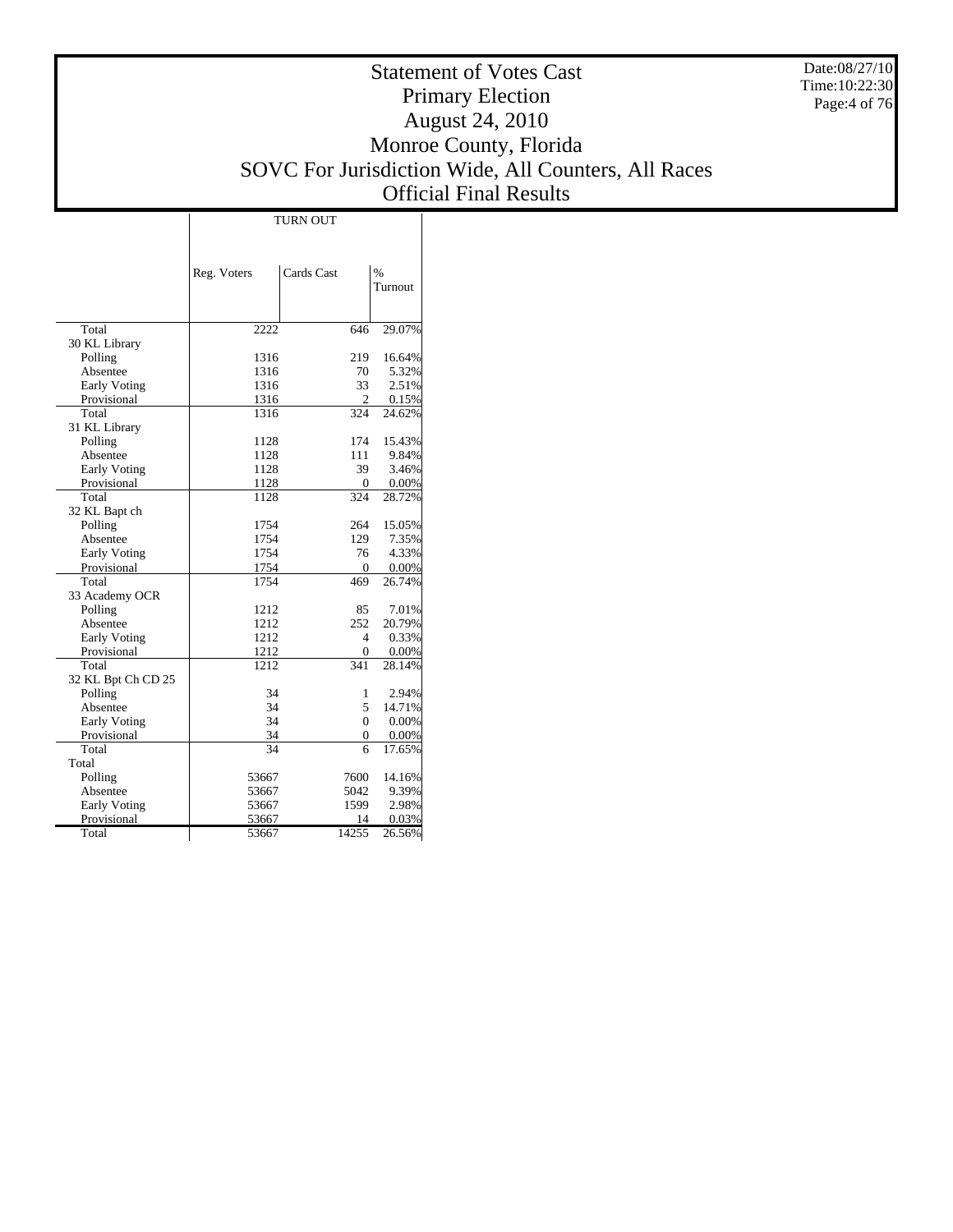Date:08/27/10 Time:10:22:30 Page:5 of 76

## Statement of Votes Cast Primary Election August 24, 2010 Monroe County, Florida SOVC For Jurisdiction Wide, All Counters, All Races Official Final Results

|                                 | Reg. Voters | Times               | <b>Total Votes</b>  | W Escoffery                    |                 | W Kogut                |                  | M Rubio             |                  |
|---------------------------------|-------------|---------------------|---------------------|--------------------------------|-----------------|------------------------|------------------|---------------------|------------------|
|                                 |             | Counted             |                     |                                |                 |                        |                  |                     |                  |
|                                 |             |                     |                     |                                |                 |                        |                  |                     |                  |
| Jurisdiction Wide               |             |                     |                     |                                |                 |                        |                  |                     |                  |
| 1 Jaycee Club                   |             |                     |                     |                                |                 |                        |                  |                     |                  |
| Polling                         | 391         | 69                  | 61                  | 6                              | 9.84%           | 10                     | 16.39%           | 45                  | 73.77%           |
| Absentee                        | 391         | 55                  | 46                  | $\mathbf{0}$                   | 0.00%           | 8                      | 17.39%           | 38                  | 82.61%           |
| <b>Early Voting</b>             | 391         | 17                  | 17                  | $\mathbf{1}$                   | 5.88%           | 6                      | 35.29%           | 10                  | 58.82%           |
| Provisional                     | 391         | $\boldsymbol{0}$    | $\theta$            | $\boldsymbol{0}$               |                 | $\boldsymbol{0}$       |                  | $\overline{0}$      |                  |
| Total                           | 391         | 141                 | 124                 | 7                              | 5.65%           | 24                     | 19.35%           | 93                  | 75.00%           |
| 2 KW High Aud                   |             |                     |                     |                                |                 |                        |                  |                     |                  |
| Polling<br>Absentee             | 497<br>497  | 73<br>92            | 68<br>83            | 10<br>7                        | 14.71%<br>8.43% | 8<br>12                | 11.76%<br>14.46% | 50<br>64            | 73.53%<br>77.11% |
| Early Voting                    | 497         | 30                  | 27                  | $\overline{c}$                 | 7.41%           |                        | 6 22.22%         | 19                  | 70.37%           |
| Provisional                     | 497         | 1                   | $\mathbf{1}$        | $\mathbf{0}$                   | 0.00%           |                        | 1 100.00%        | $\mathbf{0}$        | 0.00%            |
| Total                           | 497         | 196                 | 179                 | 19                             | 10.61%          | 27                     | 15.08%           | 133                 | 74.30%           |
| 3 KW High Aud                   |             |                     |                     |                                |                 |                        |                  |                     |                  |
| Polling                         | 346         | 55                  | 51                  | $\overline{4}$                 | 7.84%           | 7                      | 13.73%           | 40                  | 78.43%           |
| Absentee                        | 346         | 52                  | 45                  | 3                              | 6.67%           | 2                      | 4.44%            | 40                  | 88.89%           |
| <b>Early Voting</b>             | 346         | 24                  | 22                  | $\overline{c}$                 | 9.09%           | 6                      | 27.27%           | 14                  | 63.64%           |
| Provisional                     | 346         | $\boldsymbol{0}$    | $\mathbf{0}$        | $\boldsymbol{0}$               |                 | $\boldsymbol{0}$       |                  | $\overline{0}$      |                  |
| Total                           | 346         | 131                 | 118                 | 9                              | 7.63%           | 15                     | 12.71%           | 94                  | 79.66%           |
| 4 MLK Pool<br>Polling           | 115         | 17                  | 16                  | 2                              | 12.50%          | 4                      | 25.00%           | 10                  | 62.50%           |
| Absentee                        | 115         | 8                   | 7                   | 1                              | 14.29%          | 2                      | 28.57%           | 4                   | 57.14%           |
| <b>Early Voting</b>             | 115         | 4                   | $\overline{4}$      | $\mathbf{0}$                   | 0.00%           | $\boldsymbol{0}$       | 0.00%            |                     | 4 100.00%        |
| Provisional                     | 115         | $\mathbf{0}$        | $\mathbf{0}$        | $\boldsymbol{0}$               |                 | $\boldsymbol{0}$       |                  | $\mathbf{0}$        |                  |
| Total                           | 115         | 29                  | 27                  | 3                              | 11.11%          | 6                      | 22.22%           | 18                  | 66.67%           |
| 5 Old City Hall                 |             |                     |                     |                                |                 |                        |                  |                     |                  |
| Polling                         | 869         | 55                  | 52                  | 9                              | 17.31%          | $\overline{2}$         | 3.85%            | 41                  | 78.85%           |
| Absentee                        | 869         | 147                 | 137                 | 17                             | 12.41%          | 19                     | 13.87%           | 101                 | 73.72%           |
| <b>Early Voting</b>             | 869         | 26                  | 23                  | 6                              | 26.09%          | $\overline{c}$         | 8.70%            | 15                  | 65.22%           |
| Provisional<br>Total            | 869<br>869  | $\mathbf{0}$<br>228 | $\mathbf{0}$<br>212 | $\mathbf{0}$<br>32             | 15.09%          | $\boldsymbol{0}$<br>23 | 10.85%           | $\mathbf{0}$<br>157 | 74.06%           |
| 6 St Mary's Convt.              |             |                     |                     |                                |                 |                        |                  |                     |                  |
| Polling                         | 273         | 51                  | 49                  | 8                              | 16.33%          | 5                      | 10.20%           | 36                  | 73.47%           |
| Absentee                        | 273         | 23                  | 17                  | $\mathbf{0}$                   | 0.00%           | 5                      | 29.41%           | 12                  | 70.59%           |
| <b>Early Voting</b>             | 273         | 8                   | 8                   | $\overline{c}$                 | 25.00%          | 1                      | 12.50%           | 5                   | 62.50%           |
| Provisional                     | 273         | $\mathbf{0}$        | $\mathbf{0}$        | $\mathbf{0}$                   |                 | $\mathbf{0}$           |                  | $\Omega$            |                  |
| Total                           | 273         | 82                  | 74                  | 10                             | 13.51%          | 11                     | 14.86%           | 53                  | 71.62%           |
| 7 KW Moose Club                 |             |                     |                     |                                |                 |                        |                  |                     |                  |
| Polling                         | 216         | 48                  | 40                  | 5                              | 12.50%          | 5                      | 12.50%           | 30                  | 75.00%           |
| Absentee<br><b>Early Voting</b> | 216<br>216  | 24<br>12            | 23<br>10            | $\overline{c}$<br>$\mathbf{0}$ | 8.70%<br>0.00%  | 5<br>4                 | 21.74%<br>40.00% | 16<br>6             | 69.57%<br>60.00% |
| Provisional                     | 216         | $\boldsymbol{0}$    | $\mathbf{0}$        | $\boldsymbol{0}$               |                 | $\mathbf{0}$           |                  | $\mathbf{0}$        |                  |
| Total                           | 216         | 84                  | 73                  | $\tau$                         | 9.59%           | 14                     | 19.18%           | 52                  | 71.23%           |
| 8 Glad Tidings                  |             |                     |                     |                                |                 |                        |                  |                     |                  |
| Polling                         | 385         | 77                  | 70                  | 6                              | 8.57%           |                        | 13 18.57%        |                     | 51 72.86%        |
| Absentee                        | 385         | 48                  | 44                  | 5                              | 11.36%          | 10                     | 22.73%           | 29                  | 65.91%           |
| Early Voting                    | 385         | 15                  | 14                  | 3                              | 21.43%          | 3                      | 21.43%           |                     | 8 57.14%         |
| Provisional                     | 385         | 1                   | 1                   | $\mathbf{0}$                   | 0.00%           | $\boldsymbol{0}$       | 0.00%            |                     | 1 100.00%        |
| Total<br>9 Sr Citizens Plz      | 385         | 141                 | 129                 | 14                             | 10.85%          | 26                     | 20.16%           | 89                  | 68.99%           |
| Polling                         | 566         | 96                  | 91                  | 10                             | 10.99%          |                        | 16 17.58%        |                     | 71.43%           |
| Absentee                        | 566         | 59                  | 57                  | 7                              | 12.28%          | 8                      | 14.04%           | 65<br>42            | 73.68%           |
| Early Voting                    | 566         | 6                   | 6                   | $\mathbf{0}$                   | 0.00%           | $\mathbf{1}$           | 16.67%           | 5                   | 83.33%           |
| Provisional                     | 566         | $\boldsymbol{0}$    | $\mathbf{0}$        | $\boldsymbol{0}$               |                 | $\mathbf{0}$           |                  | $\mathbf{0}$        |                  |
| Total                           | 566         | 161                 | 154                 | 17                             | 11.04%          | $25\,$                 | 16.23%           | 112                 | 72.73%           |
| 10 Later Day Saints             |             |                     |                     |                                |                 |                        |                  |                     |                  |
| Polling                         | 356         | 57                  | 55                  | 3                              | 5.45%           | 8                      | 14.55%           | 44                  | 80.00%           |
| Absentee                        | 356         | 43                  | 40                  | 3                              | 7.50%           |                        | 7 17.50%         | 30                  | 75.00%           |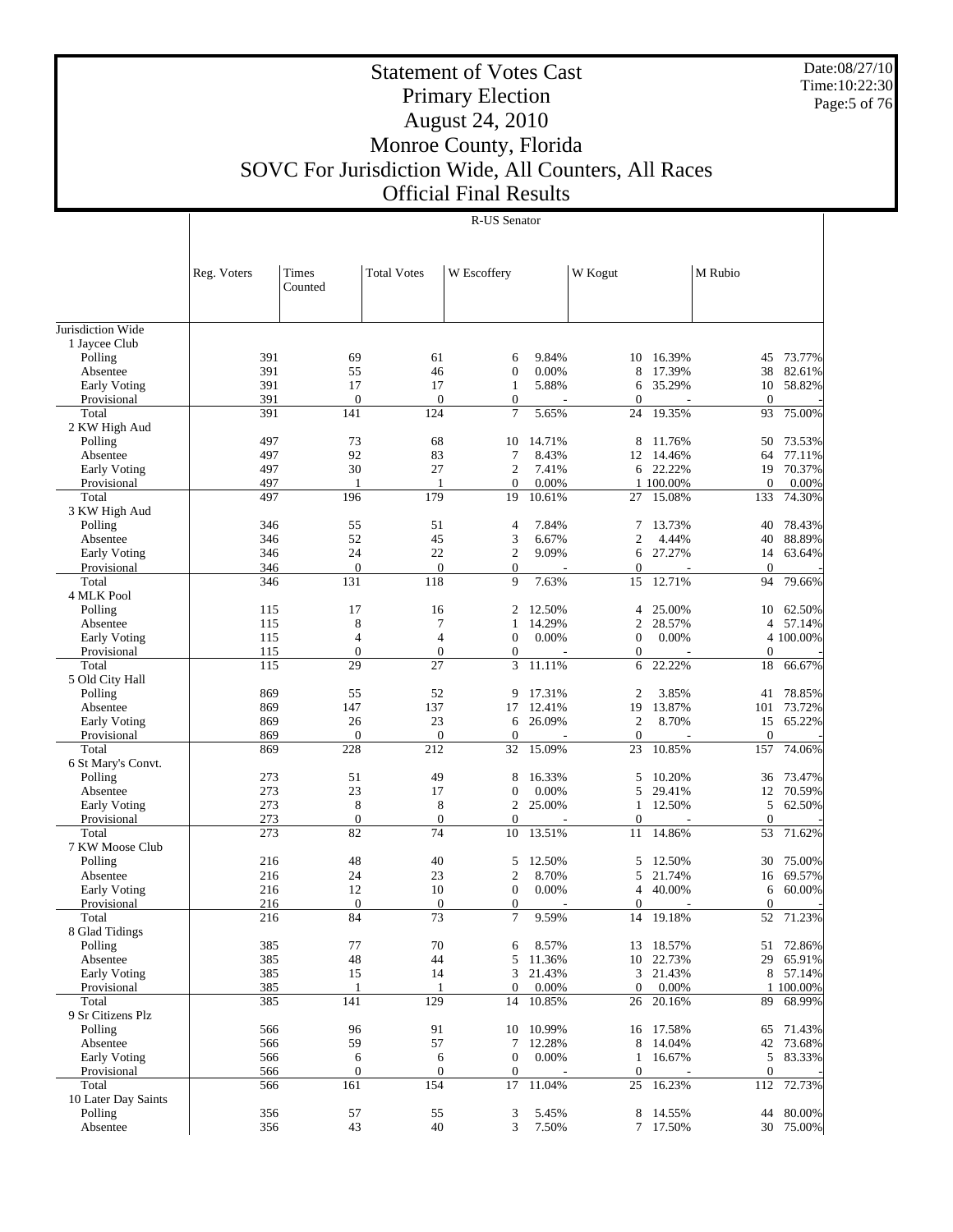Date:08/27/10 Time:10:22:30 Page:6 of 76

## Statement of Votes Cast Primary Election August 24, 2010 Monroe County, Florida SOVC For Jurisdiction Wide, All Counters, All Races Official Final Results

|                             | Reg. Voters      | Times<br>Counted        | <b>Total Votes</b> | W Escoffery           |                | W Kogut                      |                     | M Rubio                |                  |
|-----------------------------|------------------|-------------------------|--------------------|-----------------------|----------------|------------------------------|---------------------|------------------------|------------------|
|                             |                  |                         |                    |                       |                |                              |                     |                        |                  |
|                             |                  |                         |                    |                       |                |                              |                     |                        |                  |
| Early Voting                | 356              | 3                       | 3                  | 1                     | 33.33%         | $\mathbf{1}$                 | 33.33%              | $\mathbf{1}$           | 33.33%           |
| Provisional<br>Total        | 356<br>356       | $\boldsymbol{0}$<br>103 | $\mathbf{0}$<br>98 | $\boldsymbol{0}$<br>7 | 7.14%          | $\boldsymbol{0}$<br>16       | 16.33%              | $\boldsymbol{0}$<br>75 | 76.53%           |
| 11 Kw Bapt Tem              |                  |                         |                    |                       |                |                              |                     |                        |                  |
| Polling                     | 748              | 153                     | 146                | 20                    | 13.70%         | 11                           | 7.53%               | 115                    | 78.77%           |
| Absentee                    | 748              | 95                      | 87                 | 3                     | 3.45%          | 11                           | 12.64%              | 73                     | 83.91%           |
| <b>Early Voting</b>         | 748              | 15                      | 14                 | 3                     | 21.43%         | $\overline{2}$               | 14.29%              | 9                      | 64.29%           |
| Provisional                 | 748              | $\mathbf{0}$            | $\boldsymbol{0}$   | $\mathbf{0}$          |                | $\theta$                     |                     | $\mathbf{0}$           |                  |
| Total                       | 748              | 263                     | 247                | 26                    | 10.53%         | 24                           | 9.72%               | 197                    | 79.76%           |
| 12 BC Fire Sta              |                  |                         |                    |                       |                |                              |                     |                        |                  |
| Polling                     | 614              | 117                     | 106                | 11                    | 10.38%         | 17                           | 16.04%              | 78                     | 73.58%           |
| Absentee                    | 614              | 72                      | 66                 |                       | 7 10.61%       | 14                           | 21.21%              | 45                     | 68.18%           |
| <b>Early Voting</b>         | 614<br>614       | 8<br>$\mathbf{0}$       | 8<br>$\mathbf{0}$  | 1<br>$\mathbf{0}$     | 12.50%         | $\mathbf{0}$<br>$\mathbf{0}$ | 0.00%               | $\tau$<br>$\mathbf{0}$ | 87.50%           |
| Provisional<br>Total        | 614              | 197                     | 180                | 19                    | 10.56%         | 31                           | 17.22%              | 130                    | 72.22%           |
| 13 Sug Key Fire Sta         |                  |                         |                    |                       |                |                              |                     |                        |                  |
| Polling                     | 575              | 108                     | 104                | 11                    | 10.58%         | 6                            | 5.77%               | 87                     | 83.65%           |
| Absentee                    | 575              | 70                      | 64                 | $\tau$                | 10.94%         | 10                           | 15.63%              | 47                     | 73.44%           |
| <b>Early Voting</b>         | 575              | 12                      | 11                 | $\mathbf{1}$          | 9.09%          | $\overline{2}$               | 18.18%              | 8                      | 72.73%           |
| Provisional                 | 575              | $\boldsymbol{0}$        | $\mathbf{0}$       | $\mathbf{0}$          |                | $\mathbf{0}$                 |                     | $\mathbf{0}$           |                  |
| Total                       | 575              | 190                     | 179                | 19                    | 10.61%         | 18                           | 10.06%              | 142                    | 79.33%           |
| 14 Cud Sherf Sub            |                  |                         |                    |                       |                |                              |                     |                        |                  |
| Polling                     | 750              | 142                     | 130                | 9                     | 6.92%          | 28                           | 21.54%              | 93                     | 71.54%           |
| Absentee                    | 750              | 102                     | 91                 | 3                     | 3.30%          | 13                           | 14.29%              | 75                     | 82.42%           |
| <b>Early Voting</b>         | 750              | 27                      | 26                 | $\mathbf{1}$          | 3.85%          | 8                            | 30.77%              | 17                     | 65.38%           |
| Provisional                 | 750              | $\mathbf{0}$            | $\mathbf{0}$       | $\mathbf{0}$          |                | $\boldsymbol{0}$             |                     | $\boldsymbol{0}$       |                  |
| Total<br>15 Fl Sea Base     | 750              | 271                     | 247                | 13                    | 5.26%          | 49                           | 19.84%              | 185                    | 74.90%           |
| Polling                     | 961              | 154                     | 133                | 10                    | 7.52%          | 14                           | 10.53%              | 109                    | 81.95%           |
| Absentee                    | 961              | 176                     | 163                | 18                    | 11.04%         | 21                           | 12.88%              | 124                    | 76.07%           |
| <b>Early Voting</b>         | 961              | 52                      | 49                 | 10                    | 20.41%         | 4                            | 8.16%               | 35                     | 71.43%           |
| Provisional                 | 961              | $\boldsymbol{0}$        | $\boldsymbol{0}$   | $\boldsymbol{0}$      |                | $\boldsymbol{0}$             |                     | $\mathbf{0}$           |                  |
| Total                       | 961              | 382                     | 345                | 38                    | 11.01%         | 39                           | 11.30%              | 268                    | 77.68%           |
| 16 First Bap. Ch            |                  |                         |                    |                       |                |                              |                     |                        |                  |
| Polling                     | 731              | 173                     | 155                | 17                    | 10.97%         | 27                           | 17.42%              | 111                    | 71.61%           |
| Absentee                    | 731              | 83                      | 81                 | 7                     | 8.64%          | 13                           | 16.05%              | 61                     | 75.31%           |
| Early Voting                | 731              | 33                      | 30                 | 3                     | 10.00%         | 3                            | 10.00%              | 24                     | 80.00%           |
| Provisional                 | 731              | $\mathbf{0}$            | $\mathbf{0}$       | $\boldsymbol{0}$      |                | $\mathbf{0}$                 |                     | $\boldsymbol{0}$       |                  |
| Total                       | 731              | 289                     | 266                | 27                    | 10.15%         | 43                           | 16.17%              | 196                    | 73.68%           |
| 17 BPK Moose Clb<br>Polling | 609              | 119                     | 108                | 13                    | 12.04%         | 20                           | 18.52%              | 75                     | 69.44%           |
| Absentee                    | 609              | 63                      | 59                 | 6                     | 10.17%         | 11                           | 18.64%              | 42                     | 71.19%           |
| <b>Early Voting</b>         | 609              | 31                      | 28                 | 4                     | 14.29%         | 5                            | 17.86%              | 19                     | 67.86%           |
| Provisional                 | 609              | $\mathbf{1}$            | $\mathbf{1}$       | 0                     | 0.00%          | $\boldsymbol{0}$             | 0.00%               |                        | 1 100,00%        |
| Total                       | $\overline{609}$ | 214                     | 196                | $\overline{23}$       | 11.73%         | $\overline{36}$              | 18.37%              |                        | 137 69.90%       |
| 18 Am Legion                |                  |                         |                    |                       |                |                              |                     |                        |                  |
| Polling                     | 450              | 91                      | $77 \,$            | $\boldsymbol{2}$      | 2.60%          | 16                           | 20.78%              | 59                     | 76.62%           |
| Absentee                    | 450              | 31                      | 30                 | $\overline{c}$        | 6.67%          | 11                           | 36.67%              | 17                     | 56.67%           |
| <b>Early Voting</b>         | 450              | 22                      | 20                 | 5                     | 25.00%         | $\overline{4}$               | 20.00%              | 11                     | 55.00%           |
| Provisional                 | 450              | $\mathbf{0}$            | $\boldsymbol{0}$   | 0                     |                | $\mathbf{0}$                 |                     | $\boldsymbol{0}$       |                  |
| Total                       | 450              | 144                     | 127                | 9                     | 7.09%          | 31                           | 24.41%              | 87                     | 68.50%           |
| 19 First Bap Ch Mar         |                  |                         |                    |                       |                |                              |                     |                        |                  |
| Polling<br>Absentee         | 870<br>870       | 152<br>122              | 139<br>112         | 12<br>7               | 8.63%<br>6.25% | 19                           | 13.67%<br>15 13.39% | 108                    | 77.70%<br>80.36% |
| Early Voting                | 870              | 52                      | 45                 | 7                     | 15.56%         | 8                            | 17.78%              | 90<br>30               | 66.67%           |
| Provisional                 | 870              | $\boldsymbol{0}$        | $\boldsymbol{0}$   | $\boldsymbol{0}$      |                | $\mathbf{0}$                 |                     | $\mathbf{0}$           |                  |
| Total                       | 870              | 326                     | 296                | 26                    | 8.78%          | 42                           | 14.19%              | 228                    | 77.03%           |
| 20 Pres Kirk Keys           |                  |                         |                    |                       |                |                              |                     |                        |                  |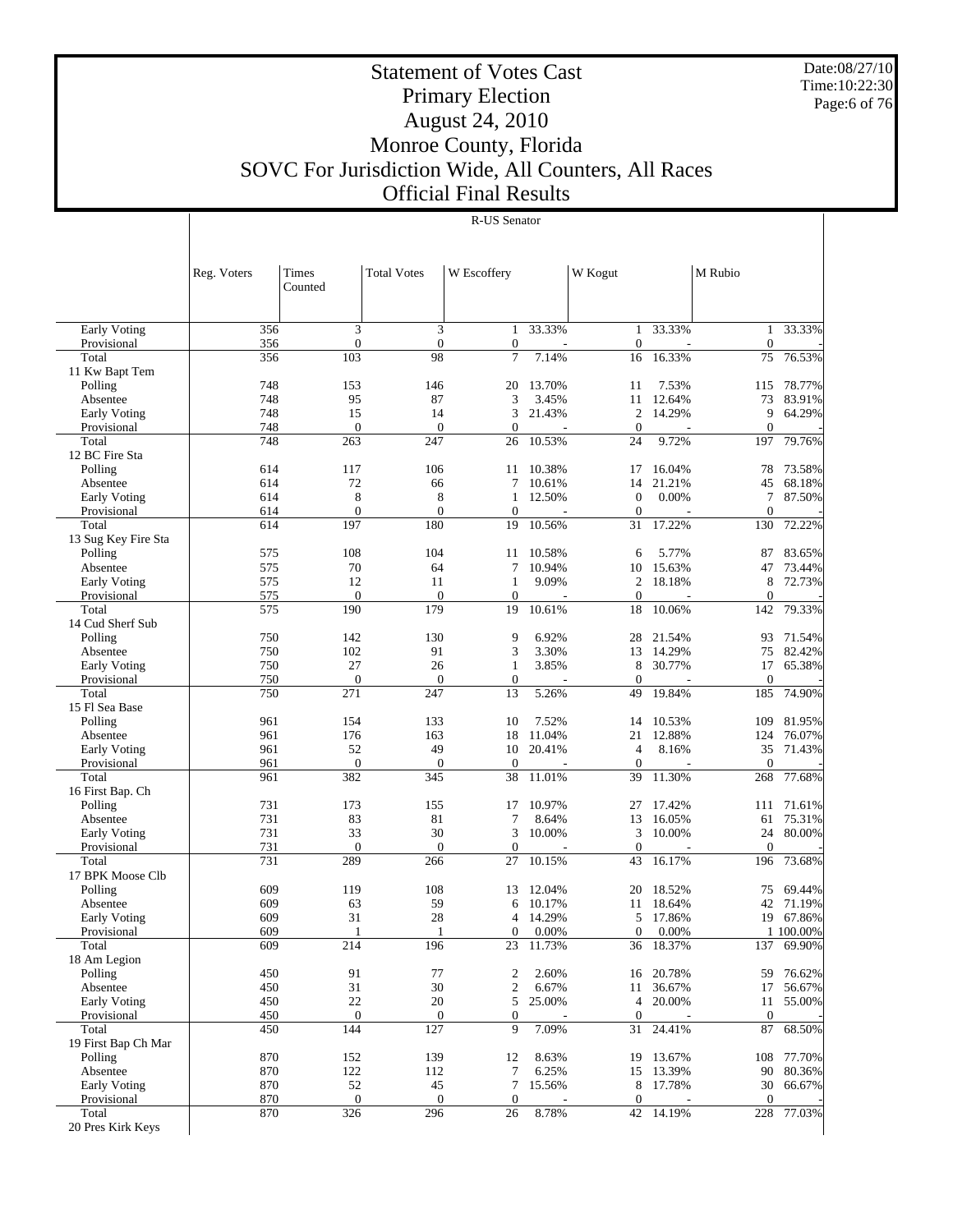Date:08/27/10 Time:10:22:31 Page:7 of 76

## Statement of Votes Cast Primary Election August 24, 2010 Monroe County, Florida SOVC For Jurisdiction Wide, All Counters, All Races Official Final Results

|                     | Reg. Voters | Times            | <b>Total Votes</b> | W Escoffery      |        | W Kogut          |           | M Rubio      |            |
|---------------------|-------------|------------------|--------------------|------------------|--------|------------------|-----------|--------------|------------|
|                     |             | Counted          |                    |                  |        |                  |           |              |            |
|                     |             |                  |                    |                  |        |                  |           |              |            |
| Polling             | 548         | 131              | 116                | 9                | 7.76%  | 23               | 19.83%    | 84           | 72.41%     |
| Absentee            | 548         | 68               | 56                 | $\mathfrak{2}$   | 3.57%  |                  | 11 19.64% | 43           | 76.79%     |
| <b>Early Voting</b> | 548         | 26               | 25                 | $\boldsymbol{0}$ | 0.00%  | 5                | 20.00%    | 20           | 80.00%     |
| Provisional         | 548         | $\mathbf{1}$     | $\mathbf{1}$       | $\mathbf{0}$     | 0.00%  | $\mathbf{0}$     | 0.00%     |              | 1 100.00%  |
| Total               | 548         | 226              | 198                | 11               | 5.56%  | 39               | 19.70%    | 148          | 74.75%     |
| 21 Mara Moose Ldg   |             |                  |                    |                  |        |                  |           |              |            |
| Polling             | 543         | 87               | 81                 | 9                | 11.11% | 11               | 13.58%    | 61           | 75.31%     |
| Absentee            | 543         | 76               | 72                 | 5                | 6.94%  | 12               | 16.67%    | 55           | 76.39%     |
| <b>Early Voting</b> | 543         | 25               | 25                 | $\mathfrak{2}$   | 8.00%  | 7                | 28.00%    | 16           | 64.00%     |
| Provisional         | 543         | $\mathbf{0}$     | $\mathbf{0}$       | $\mathbf{0}$     |        | $\boldsymbol{0}$ |           | $\mathbf{0}$ |            |
| Total               | 543         | 188              | 178                | 16               | 8.99%  | 30               | 16.85%    | 132          | 74.16%     |
| 22 KCB City Hall    |             |                  |                    |                  |        |                  |           |              |            |
| Polling             | 447         | 87               | 72                 | 9                | 12.50% | 6                | 8.33%     | 57           | 79.17%     |
| Absentee            | 447         | 70               | 64                 | 4                | 6.25%  | $\overline{4}$   | 6.25%     | 56           | 87.50%     |
| <b>Early Voting</b> | 447         | 12               | 11                 | 1                | 9.09%  | $\mathfrak{2}$   | 18.18%    | 8            | 72.73%     |
| Provisional         | 447         | $\mathbf{0}$     | $\mathbf{0}$       | $\mathbf{0}$     |        | $\boldsymbol{0}$ |           | $\mathbf{0}$ |            |
| Total               | 447         | 169              | 147                | 14               | 9.52%  | 12               | 8.16%     | 121          | 82.31%     |
| 23 Mara Moose Ldg   |             |                  |                    |                  |        |                  |           |              |            |
| Polling             | 661         | 87               | 79                 | 9                | 11.39% | 14               | 17.72%    | 56           | 70.89%     |
| Absentee            | 661         | 104              | 92                 | 5                | 5.43%  | 11               | 11.96%    | 76           | 82.61%     |
| <b>Early Voting</b> | 661         | 29               | 27                 | $\mathbf{0}$     | 0.00%  | 6                | 22.22%    | 21           | 77.78%     |
| Provisional         | 661         | $\mathbf{0}$     | $\mathbf{0}$       | $\mathbf{0}$     |        | $\boldsymbol{0}$ |           | $\mathbf{0}$ |            |
| Total               | 661         | 220              | 198                | 14               | 7.07%  | 31               | 15.66%    | 153          | 77.27%     |
| 24 Isla Lib         |             |                  |                    |                  |        |                  |           |              |            |
| Polling             | 809         | 143              | 128                | 9                | 7.03%  | 23               | 17.97%    | 96           | 75.00%     |
| Absentee            | 809         | 140              | 136                | 5                | 3.68%  | 15               | 11.03%    | 116          | 85.29%     |
| <b>Early Voting</b> | 809         | 23               | 21                 | 3                | 14.29% | $\mathbf{0}$     | 0.00%     | 18           | 85.71%     |
| Provisional         | 809         | $\mathbf{0}$     | $\mathbf{0}$       | $\mathbf{0}$     |        | $\boldsymbol{0}$ |           | $\theta$     |            |
| Total               | 809         | 306              | 285                | 17               | 5.96%  | 38               | 13.33%    | 230          | 80.70%     |
| 25 PK Crt Rm B      |             |                  |                    |                  |        |                  |           |              |            |
| Polling             | 739         | 117              | 102                | 4                | 3.92%  | 19               | 18.63%    | 79           | 77.45%     |
| Absentee            | 739         | 128              | 121                | 11               | 9.09%  | 13               | 10.74%    | 97           | 80.17%     |
| <b>Early Voting</b> | 739         | 21               | 21                 | 3                | 14.29% | 3                | 14.29%    | 15           | 71.43%     |
| Provisional         | 739         | $\mathbf{0}$     | $\theta$           | $\boldsymbol{0}$ |        | $\boldsymbol{0}$ |           | $\theta$     |            |
| Total               | 739         | 266              | 244                | 18               | 7.38%  | 35               | 14.34%    | 191          | 78.28%     |
| 26 Imm Luth CH      |             |                  |                    |                  |        |                  |           |              |            |
| Polling             | 930         | 205              | 183                | 12               | 6.56%  | 14               | 7.65%     | 157          | 85.79%     |
| Absentee            | 930         | 136              | 121                | 6                | 4.96%  | 17               | 14.05%    | 98           | 80.99%     |
| <b>Early Voting</b> | 930         | 23               | 22                 | 3                | 13.64% | 3                | 13.64%    | 16           | 72.73%     |
| Provisional         | 930         | $\mathbf{0}$     | $\mathbf{0}$       | $\boldsymbol{0}$ |        | $\boldsymbol{0}$ |           | $\mathbf{0}$ |            |
| Total               | 930         | 364              | 326                | 21               | 6.44%  | 34               | 10.43%    | 271          | 83.13%     |
| 27 Elks Clb         |             |                  |                    |                  |        |                  |           |              |            |
| Polling             | 626         | 120              | 109                | 10               | 9.17%  | 14               | 12.84%    | 85           | 77.98%     |
| Absentee            | 626         | 74               | 68                 | 5                | 7.35%  | 6                | 8.82%     |              | 57 83.82%  |
| Early Voting        | 626         | 19               | 17                 | $\overline{c}$   | 11.76% | $\overline{2}$   | 11.76%    | 13           | 76.47%     |
| Provisional         | 626         | $\boldsymbol{0}$ | $\boldsymbol{0}$   | $\mathbf{0}$     |        | $\boldsymbol{0}$ |           | $\mathbf{0}$ |            |
| Total               | 626         | 213              | 194                | 17               | 8.76%  | 22               | 11.34%    | 155          | 79.90%     |
| 28 KL Civic Clb     |             |                  |                    |                  |        |                  |           |              |            |
| Polling             | 594         | 126              | 107                | 9                | 8.41%  | 18               | 16.82%    | 80           | 74.77%     |
| Absentee            | 594         | 60               | 55                 | 9                | 16.36% | 11               | 20.00%    | 35           | 63.64%     |
| <b>Early Voting</b> | 594         | 18               | 16                 | $\overline{c}$   | 12.50% | 4                | 25.00%    | 10           | 62.50%     |
| Provisional         | 594         | $\mathbf{0}$     | $\boldsymbol{0}$   | $\boldsymbol{0}$ |        | $\mathbf{0}$     |           | $\mathbf{0}$ |            |
| Total               | 594         | 204              | 178                | 20               | 11.24% | 33               | 18.54%    | 125          | 70.22%     |
| 29 KL Civic Clb     |             |                  |                    |                  |        |                  |           |              |            |
| Polling             | 978         | 205              | 198                | 19               | 9.60%  | 21               | 10.61%    |              | 158 79.80% |
| Absentee            | 978         | 99               | 95                 | 8                | 8.42%  | 8                | 8.42%     |              | 79 83.16%  |
| Early Voting        | 978         | 33               | 31                 | $\overline{c}$   | 6.45%  | $\boldsymbol{2}$ | 6.45%     |              | 27 87.10%  |
| Provisional         | 978         | $\mathbf{1}$     | $\mathbf{1}$       | $\mathbf{0}$     | 0.00%  | $\overline{0}$   | 0.00%     |              | 1 100.00%  |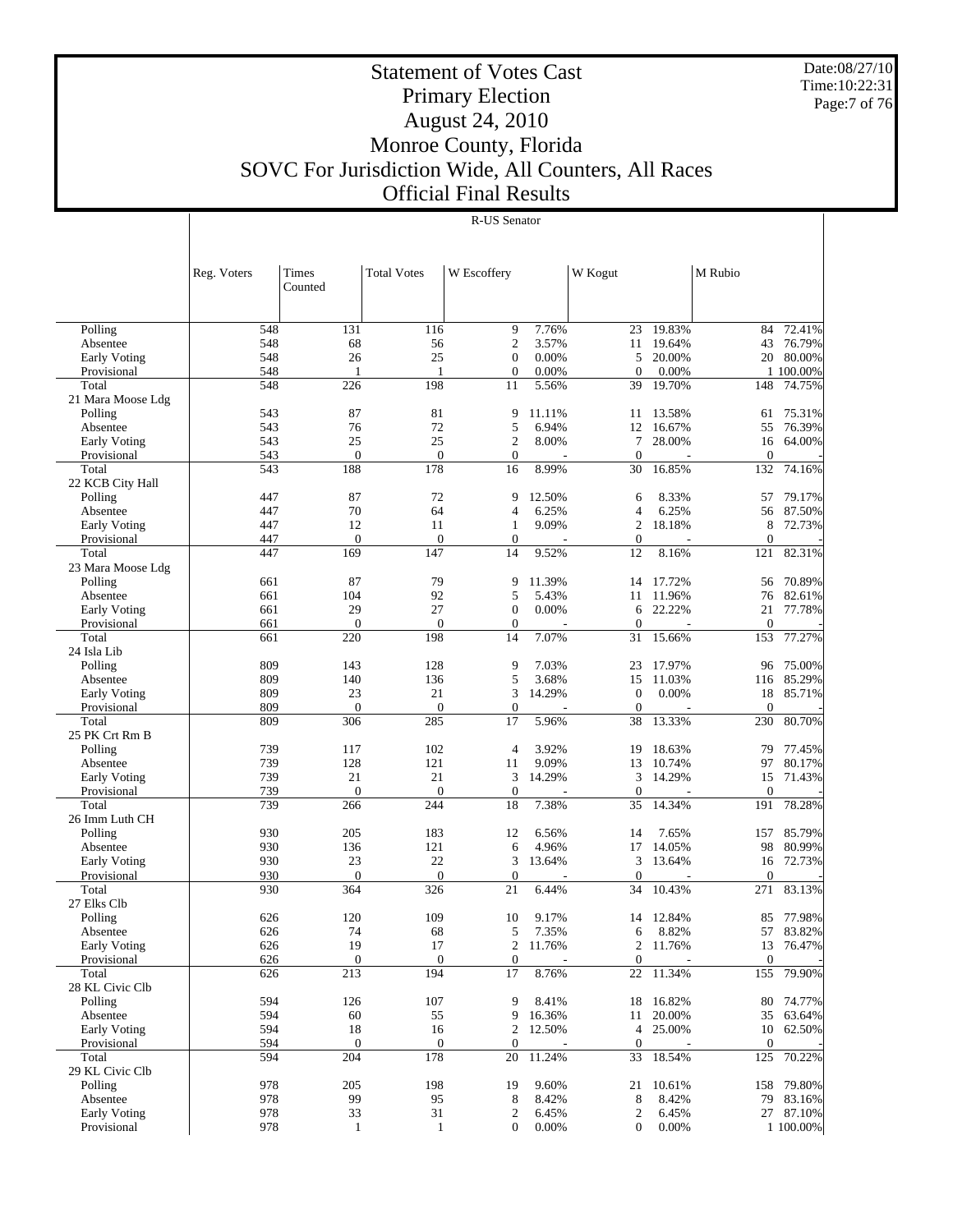Date:08/27/10 Time:10:22:31 Page:8 of 76

## Statement of Votes Cast Primary Election August 24, 2010 Monroe County, Florida SOVC For Jurisdiction Wide, All Counters, All Races Official Final Results

|                     | Reg. Voters    | <b>Times</b>     | <b>Total Votes</b> | W Escoffery      |        | W Kogut         |           | M Rubio      |           |
|---------------------|----------------|------------------|--------------------|------------------|--------|-----------------|-----------|--------------|-----------|
|                     |                | Counted          |                    |                  |        |                 |           |              |           |
|                     |                |                  |                    |                  |        |                 |           |              |           |
|                     |                |                  |                    |                  |        |                 |           |              |           |
| Total               | 978            | 338              | 325                | 29               | 8.92%  | $\overline{31}$ | 9.54%     | 265          | 81.54%    |
| 30 KL Library       |                |                  |                    |                  |        |                 |           |              |           |
| Polling             | 461            | 112              | 108                | 11               | 10.19% | 11              | 10.19%    | 86           | 79.63%    |
| Absentee            | 461            | 38               | 38                 | $\mathbf{0}$     | 0.00%  | $\overline{2}$  | 5.26%     | 36           | 94.74%    |
| <b>Early Voting</b> | 461            | 12               | 11                 | $\boldsymbol{0}$ | 0.00%  | $\overline{c}$  | 18.18%    | 9            | 81.82%    |
| Provisional         | 461            | 1                | $\mathbf{1}$       | $\overline{0}$   | 0.00%  |                 | 1 100.00% | $\Omega$     | 0.00%     |
| Total               | 461            | 163              | 158                | 11               | 6.96%  | 16              | 10.13%    | 131          | 82.91%    |
| 31 KL Library       |                |                  |                    |                  |        |                 |           |              |           |
| Polling             | 459            | 92               | 83                 | 8                | 9.64%  | 14              | 16.87%    | 61           | 73.49%    |
| Absentee            | 459            | 55               | 51                 | 7                | 13.73% | 9               | 17.65%    | 35           | 68.63%    |
| Early Voting        | 459            | 17               | 15                 | 1                | 6.67%  | $\overline{2}$  | 13.33%    | 12           | 80.00%    |
| Provisional         | 459            | $\mathbf{0}$     | $\Omega$           | $\mathbf{0}$     |        | $\theta$        |           | $\Omega$     |           |
| Total               | 459            | 164              | 149                | 16               | 10.74% | 25              | 16.78%    | 108          | 72.48%    |
| 32 KL Bapt ch       |                |                  |                    |                  |        |                 |           |              |           |
| Polling             | 758            | 130              | 125                | 9                | 7.20%  | 17              | 13.60%    | 99           | 79.20%    |
| Absentee            | 758            | 83               | 72                 | 8                | 11.11% | 8               | 11.11%    | 56           | 77.78%    |
| Early Voting        | 758            | 45               | 42                 | 3                | 7.14%  | 5               | 11.90%    | 34           | 80.95%    |
| Provisional         | 758            | $\mathbf{0}$     | $\theta$           | $\mathbf{0}$     |        | $\theta$        |           | $\theta$     |           |
| Total               | 758            | 258              | 239                | 20               | 8.37%  | 30              | 12.55%    | 189          | 79.08%    |
| 33 Academy OCR      |                |                  |                    |                  |        |                 |           |              |           |
| Polling             | 892            | 72               | 69                 | 4                | 5.80%  | 5               | 7.25%     | 60           | 86.96%    |
| Absentee            | 892            | 203              | 182                | 17               | 9.34%  | 14              | 7.69%     | 151          | 82.97%    |
| <b>Early Voting</b> | 892            | 4                | 3                  | $\overline{0}$   | 0.00%  | $\overline{0}$  | 0.00%     |              | 3 100.00% |
| Provisional         | 892            | $\mathbf{0}$     | $\mathbf{0}$       | $\theta$         |        | $\mathbf{0}$    |           | $\mathbf{0}$ |           |
| Total               | 892            | 279              | 254                | 21               | 8.27%  | 19              | 7.48%     | 214          | 84.25%    |
| 32 KL Bpt Ch CD 25  |                |                  |                    |                  |        |                 |           |              |           |
| Polling             | 9              | 1                | 1                  | $\boldsymbol{0}$ | 0.00%  | $\mathbf{0}$    | 0.00%     |              | 1 100.00% |
| Absentee            | 9              | 1                | 1                  | $\mathbf{0}$     | 0.00%  |                 | 1 100.00% | $\mathbf{0}$ | 0.00%     |
| <b>Early Voting</b> | 9              | $\boldsymbol{0}$ | $\boldsymbol{0}$   | $\mathbf{0}$     |        | $\overline{0}$  |           | $\mathbf{0}$ |           |
| Provisional         | $\mathbf Q$    | $\mathbf{0}$     | $\mathbf{0}$       | $\mathbf{0}$     |        | $\theta$        |           | $\Omega$     |           |
| Total               | $\overline{9}$ | $\mathfrak{D}$   | $\mathfrak{D}$     | $\theta$         | 0.00%  | 1               | 50.00%    | $\mathbf{1}$ | 50.00%    |
| Total               |                |                  |                    |                  |        |                 |           |              |           |
| Polling             | 19776          | 3522             | 3212               | 299              | 9.31%  | 446             | 13.89%    | 2467         | 76.81%    |
| Absentee            | 19776          | 2700             | 2476               | 197              | 7.96%  | 339             | 13.69%    | 1940         | 78.35%    |
| <b>Early Voting</b> | 19776          | 704              | 652                | 74               | 11.35% | 109             | 16.72%    | 469          | 71.93%    |
| Provisional         | 19776          | 6                | 6                  | 0                | 0.00%  | っ               | 33.33%    | 4            | 66.67%    |
| Total               | 19776          | 6932             | 6346               | 570              | 8.98%  | 896             | 14.12%    | 4880         | 76.90%    |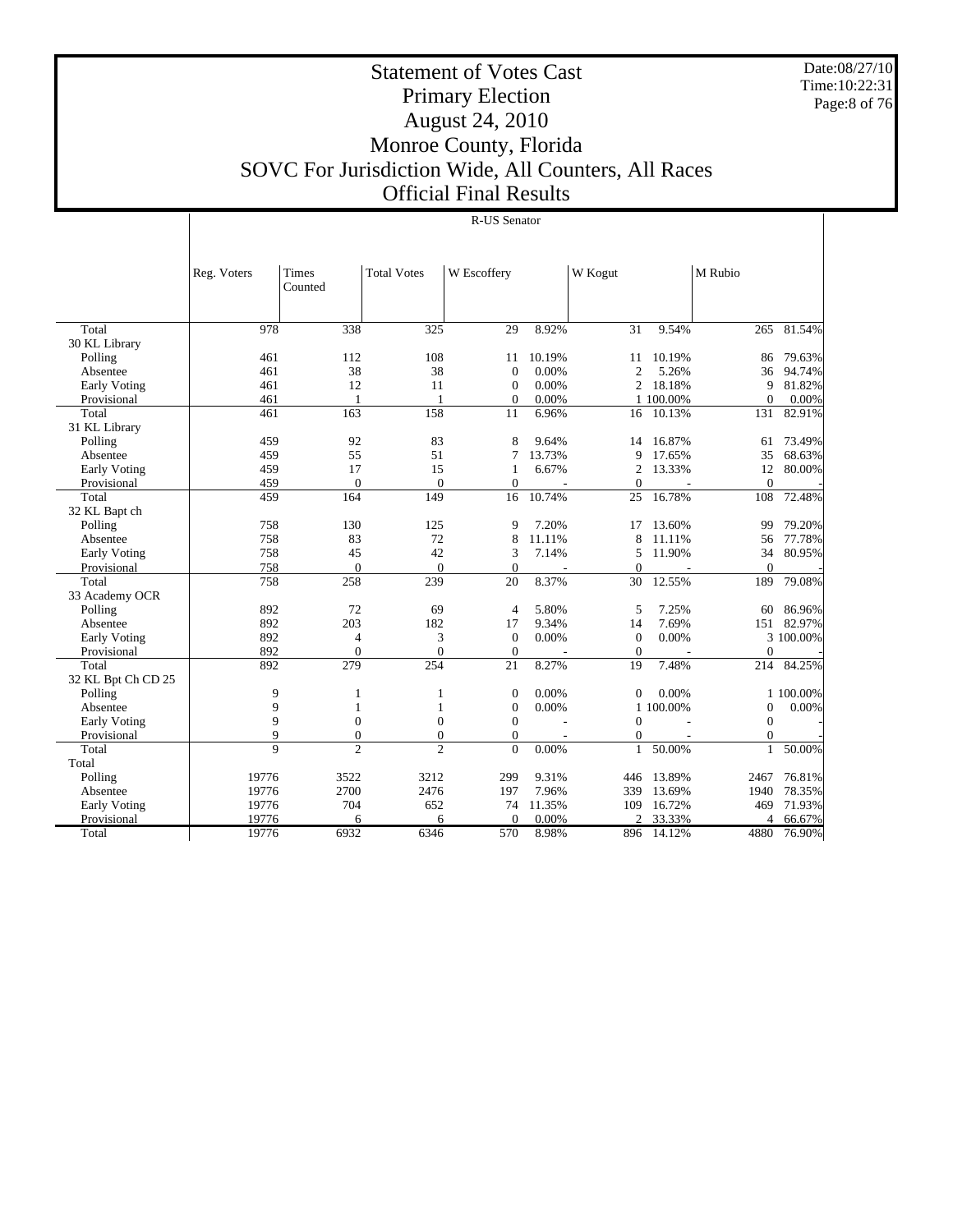Date:08/27/10 Time:10:22:31 Page:9 of 76

## Statement of Votes Cast Primary Election August 24, 2010 Monroe County, Florida SOVC For Jurisdiction Wide, All Counters, All Races Official Final Results

| S Senator |
|-----------|

|                          | Reg. Voters | Times<br>Counted      | <b>Total Votes</b>    | <b>G</b> Burkett |       | M Ferre                 |        | J Greene       |           |
|--------------------------|-------------|-----------------------|-----------------------|------------------|-------|-------------------------|--------|----------------|-----------|
| Jurisdiction Wide        |             |                       |                       |                  |       |                         |        |                |           |
| 1 Jaycee Club            |             |                       |                       |                  |       |                         |        |                |           |
| Polling                  | 544         | 85                    | 78                    | 3                | 3.85% | 3                       | 3.85%  | 33             | 42.31%    |
| Absentee                 | 544         | 82                    | 75                    | $\overline{4}$   | 5.33% | 5                       | 6.67%  | 29             | 38.67%    |
| <b>Early Voting</b>      | 544         | 15                    | 14                    | $\mathbf{0}$     | 0.00% | $\boldsymbol{0}$        | 0.00%  | 5              | 35.71%    |
| Provisional              | 544         | $\boldsymbol{0}$      | $\mathbf{0}$          | $\boldsymbol{0}$ |       | $\boldsymbol{0}$        |        | $\overline{0}$ |           |
| Total                    | 544         | 182                   | 167                   | 7                | 4.19% | 8                       | 4.79%  | 67             | 40.12%    |
| 2 KW High Aud            |             |                       |                       |                  |       |                         |        |                |           |
| Polling                  | 706         | 110                   | 103                   | $\overline{2}$   | 1.94% | 5                       | 4.85%  | 31             | 30.10%    |
| Absentee                 | 706         | 118                   | 111                   | 9                | 8.11% | $\overline{c}$          | 1.80%  | 52             | 46.85%    |
| <b>Early Voting</b>      | 706         | 16                    | 16                    | $\mathbf{0}$     | 0.00% | $\boldsymbol{0}$        | 0.00%  | 7              | 43.75%    |
| Provisional              | 706         | $\mathbf{0}$          | $\theta$              | $\mathbf{0}$     |       | $\boldsymbol{0}$        |        | $\mathbf{0}$   |           |
| Total                    | 706         | 244                   | 230                   | 11               | 4.78% | $\tau$                  | 3.04%  | 90             | 39.13%    |
| 3 KW High Aud            |             |                       |                       |                  |       |                         |        |                |           |
| Polling                  | 639         | 91                    | 85                    | 3                | 3.53% | 5                       | 5.88%  | 27             | 31.76%    |
| Absentee                 | 639         | 111                   | 105                   | $\overline{4}$   | 3.81% | 10                      | 9.52%  | 26             | 24.76%    |
| <b>Early Voting</b>      | 639         | 26                    | 25                    | $\mathbf{0}$     | 0.00% | $\mathbf{0}$            | 0.00%  | 11             | 44.00%    |
| Provisional              | 639         | 1                     | 1                     | $\boldsymbol{0}$ | 0.00% | $\boldsymbol{0}$        | 0.00%  | $\overline{0}$ | 0.00%     |
| Total                    | 639         | 229                   | 216                   | 7                | 3.24% | 15                      | 6.94%  | 64             | 29.63%    |
| 4 MLK Pool               |             |                       |                       |                  |       |                         |        |                |           |
| Polling                  | 731         | 143                   | 140                   | 8                | 5.71% | $\overline{2}$          | 1.43%  | 18             | 12.86%    |
| Absentee                 | 731         | 46                    | 43                    | $\mathbf{2}$     | 4.65% | $\overline{\mathbf{4}}$ | 9.30%  | 9              | 20.93%    |
| <b>Early Voting</b>      | 731         | 23                    | 21                    | $\overline{c}$   | 9.52% | $\sqrt{2}$              | 9.52%  | 5              | 23.81%    |
| Provisional              | 731         | $\overline{0}$<br>212 | $\overline{0}$<br>204 | $\boldsymbol{0}$ | 5.88% | $\boldsymbol{0}$<br>8   |        | $\mathbf{0}$   | 15.69%    |
| Total<br>5 Old City Hall | 731         |                       |                       | 12               |       |                         | 3.92%  | 32             |           |
| Polling                  | 1143        | 107                   | 97                    | $\overline{2}$   | 2.06% | 8                       | 8.25%  | 23             | 23.71%    |
| Absentee                 | 1143        | 162                   | 146                   | 3                | 2.05% | 13                      | 8.90%  | 46             | 31.51%    |
| <b>Early Voting</b>      | 1143        | 62                    | 57                    | $\overline{4}$   | 7.02% | $\overline{4}$          | 7.02%  | 20             | 35.09%    |
| Provisional              | 1143        | $\overline{0}$        | $\overline{0}$        | $\mathbf{0}$     |       | $\mathbf{0}$            |        | $\overline{0}$ |           |
| Total                    | 1143        | 331                   | 300                   | 9                | 3.00% | 25                      | 8.33%  | 89             | 29.67%    |
| 6 St Mary's Convt.       |             |                       |                       |                  |       |                         |        |                |           |
| Polling                  | 841         | 152                   | 143                   | 8                | 5.59% | 8                       | 5.59%  | 33             | 23.08%    |
| Absentee                 | 841         | 75                    | 67                    | $\overline{4}$   | 5.97% | 11                      | 16.42% | 16             | 23.88%    |
| <b>Early Voting</b>      | 841         | 45                    | 41                    | $\overline{4}$   | 9.76% | $\mathbf{1}$            | 2.44%  | 4              | 9.76%     |
| Provisional              | 841         | $\boldsymbol{0}$      | $\mathbf{0}$          | $\boldsymbol{0}$ |       | $\boldsymbol{0}$        |        | $\mathbf{0}$   |           |
| Total                    | 841         | 272                   | 251                   | 16               | 6.37% | 20                      | 7.97%  | 53             | 21.12%    |
| 7 KW Moose Club          |             |                       |                       |                  |       |                         |        |                |           |
| Polling                  | 366         | 90                    | 84                    | 3                | 3.57% | $\mathbf{1}$            | 1.19%  | 21             | 25.00%    |
| Absentee                 | 366         | 28                    | 28                    | $\mathbf{1}$     | 3.57% | $\boldsymbol{0}$        | 0.00%  | 11             | 39.29%    |
| <b>Early Voting</b>      | 366         | 19                    | 16                    | $\mathbf{1}$     | 6.25% | $\mathbf{0}$            | 0.00%  | 5              | 31.25%    |
| Provisional              | 366         | $\overline{0}$        | $\mathbf{0}$          | $\boldsymbol{0}$ |       | $\boldsymbol{0}$        |        | $\mathbf{0}$   |           |
| Total                    | 366         | 137                   | 128                   | 5                | 3.91% | 1                       | 0.78%  | 37             | 28.91%    |
| 8 Glad Tidings           |             |                       |                       |                  |       |                         |        |                |           |
| Polling                  | 884         | 197                   | 189                   | 6                | 3.17% | 13                      | 6.88%  | 48             | 25.40%    |
| Absentee                 | 884         | 101                   | 94                    | $\overline{4}$   | 4.26% | 3                       | 3.19%  | 31             | 32.98%    |
| Early Voting             | 884         | 26                    | 25                    | $\mathbf{1}$     | 4.00% | $\sqrt{2}$              | 8.00%  | 7              | 28.00%    |
| Provisional              | 884         | $\mathfrak{2}$        | $\overline{c}$        | $\mathbf{0}$     | 0.00% | $\mathbf{0}$            | 0.00%  |                | 2 100.00% |
| Total                    | 884         | 326                   | 310                   | 11               | 3.55% | 18                      | 5.81%  | 88             | 28.39%    |
| 9 Sr Citizens Plz        |             |                       |                       |                  |       |                         |        |                |           |
| Polling                  | 861         | 134                   | 128                   | 10               | 7.81% | 8                       | 6.25%  | 46             | 35.94%    |
| Absentee                 | 861         | 104                   | 99                    | $\overline{4}$   | 4.04% | $\boldsymbol{7}$        | 7.07%  | 37             | 37.37%    |
| Early Voting             | 861         | 32                    | 26                    | $\mathbf{1}$     | 3.85% | $\mathbf{2}$            | 7.69%  | 13             | 50.00%    |
| Provisional              | 861         | $\boldsymbol{0}$      | $\mathbf{0}$          | $\mathbf{0}$     |       | $\boldsymbol{0}$        |        | $\mathbf{0}$   |           |
| Total                    | 861         | 270                   | 253                   | 15               | 5.93% | 17                      | 6.72%  | 96             | 37.94%    |
| 10 Later Day Saints      |             |                       |                       |                  |       |                         |        |                |           |
| Polling                  | 868         | 157                   | 148                   | 7                | 4.73% | 10                      | 6.76%  | 49             | 33.11%    |
| Absentee                 | 868         | 78                    | 70                    | $\mathbf{1}$     | 1.43% | 5                       | 7.14%  | 31             | 44.29%    |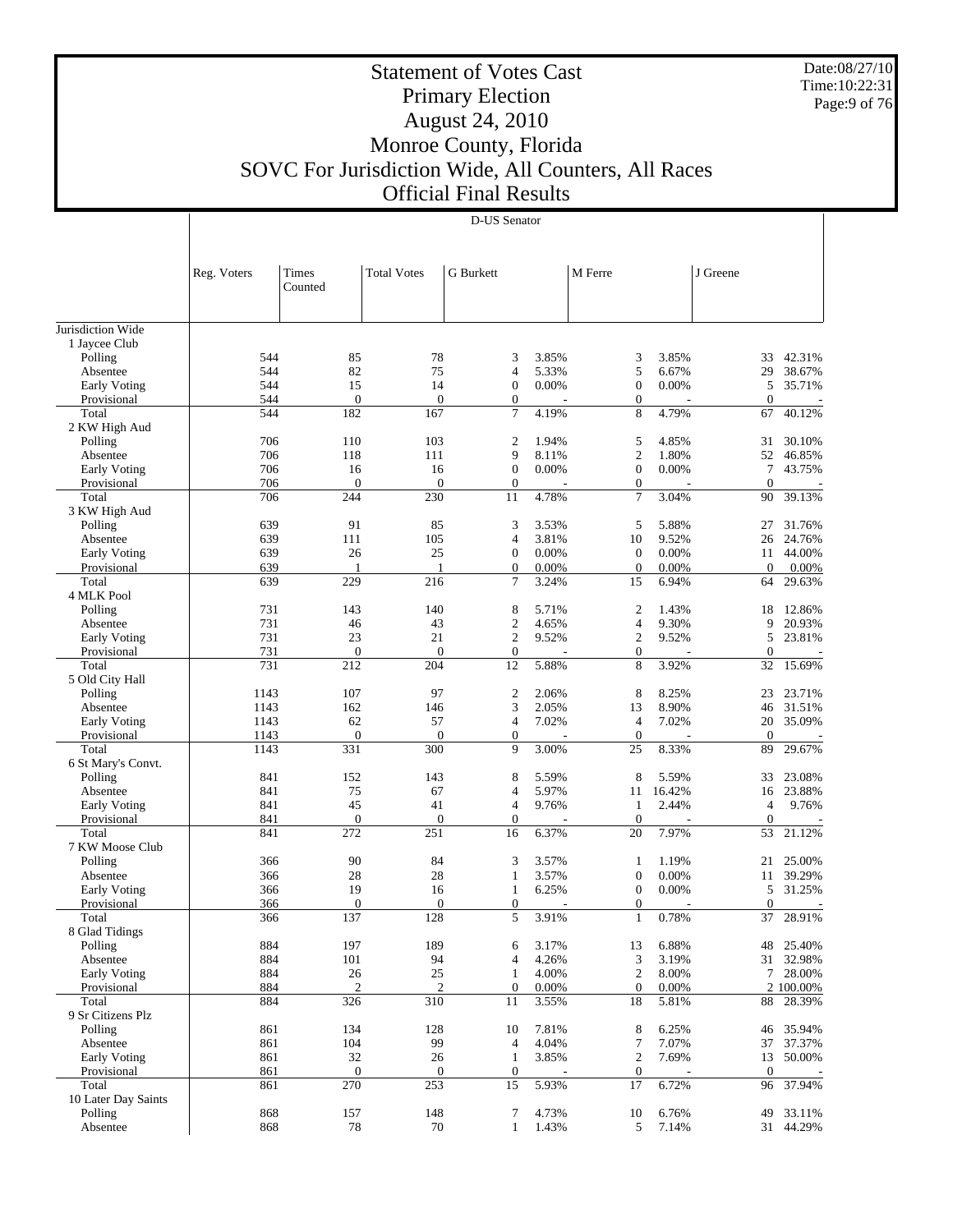Date:08/27/10 Time:10:22:31 Page:10 of 76

## Statement of Votes Cast Primary Election August 24, 2010 Monroe County, Florida SOVC For Jurisdiction Wide, All Counters, All Races Official Final Results

|                              | Reg. Voters | Times<br>Counted    | <b>Total Votes</b>  | G Burkett             |           | M Ferre                              |        | J Greene               |        |
|------------------------------|-------------|---------------------|---------------------|-----------------------|-----------|--------------------------------------|--------|------------------------|--------|
|                              |             |                     |                     |                       |           |                                      |        |                        |        |
| <b>Early Voting</b>          | 868         | 28                  | 26                  | $\mathfrak{2}$        | 7.69%     | $\mathbf{0}$                         | 0.00%  | 5                      | 19.23% |
| Provisional                  | 868         | $\boldsymbol{0}$    | $\mathbf{0}$        | $\boldsymbol{0}$      |           | $\boldsymbol{0}$                     |        | $\theta$               |        |
| Total                        | 868         | 263                 | 244                 | 10                    | 4.10%     | 15                                   | 6.15%  | 85                     | 34.84% |
| 11 Kw Bapt Tem<br>Polling    | 1007        | 116                 | 108                 | 3                     | 2.78%     | 6                                    | 5.56%  | 34                     | 31.48% |
| Absentee                     | 1007        | 78                  | 71                  | $\overline{4}$        | 5.63%     | 4                                    | 5.63%  | 24                     | 33.80% |
| <b>Early Voting</b>          | 1007        | 19                  | 17                  | $\mathbf{1}$          | 5.88%     | $\mathbf{1}$                         | 5.88%  | 3                      | 17.65% |
| Provisional                  | 1007        | $\mathbf{0}$        | $\mathbf{0}$        | $\boldsymbol{0}$      |           | $\boldsymbol{0}$                     |        | $\overline{0}$         |        |
| Total                        | 1007        | 213                 | 196                 | 8                     | 4.08%     | 11                                   | 5.61%  | 61                     | 31.12% |
| 12 BC Fire Sta               |             |                     |                     |                       |           |                                      |        |                        |        |
| Polling                      | 604         | 85                  | 83                  | 6                     | 7.23%     | $\boldsymbol{2}$                     | 2.41%  | 33                     | 39.76% |
| Absentee                     | 604         | 57                  | 52                  | 6                     | 11.54%    | 3                                    | 5.77%  | 24                     | 46.15% |
| <b>Early Voting</b>          | 604         | 11                  | 11                  | $\boldsymbol{0}$      | 0.00%     | $\boldsymbol{0}$                     | 0.00%  | 4                      | 36.36% |
| Provisional                  | 604         | $\theta$            | $\mathbf{0}$<br>146 | $\boldsymbol{0}$      |           | $\boldsymbol{0}$                     |        | $\mathbf{0}$           | 41.78% |
| Total<br>13 Sug Key Fire Sta | 604         | 153                 |                     | 12                    | 8.22%     | 5                                    | 3.42%  | 61                     |        |
| Polling                      | 547         | 109                 | 109                 | 8                     | 7.34%     | 4                                    | 3.67%  | 32                     | 29.36% |
| Absentee                     | 547         | 50                  | 48                  | $\mathfrak{2}$        | 4.17%     | 4                                    | 8.33%  | 16                     | 33.33% |
| Early Voting                 | 547         | 15                  | 12                  | $\boldsymbol{0}$      | 0.00%     | $\overline{2}$                       | 16.67% | 7                      | 58.33% |
| Provisional                  | 547         | $\theta$            | $\mathbf{0}$        | $\boldsymbol{0}$      |           | $\mathbf{0}$                         |        | $\theta$               |        |
| Total                        | 547         | 174                 | 169                 | 10                    | 5.92%     | 10                                   | 5.92%  | 55                     | 32.54% |
| 14 Cud Sherf Sub             |             |                     |                     |                       |           |                                      |        |                        |        |
| Polling                      | 440         | 50                  | 47                  | 5                     | 10.64%    | 6                                    | 12.77% | 16                     | 34.04% |
| Absentee                     | 440         | 28                  | 27                  | $\boldsymbol{0}$      | 0.00%     | 1                                    | 3.70%  | 15                     | 55.56% |
| <b>Early Voting</b>          | 440         | $\,$ 8 $\,$         | 8                   | $\boldsymbol{0}$      | 0.00%     | $\mathfrak{2}$                       | 25.00% | 3                      | 37.50% |
| Provisional                  | 440         | $\mathbf{0}$        | $\mathbf{0}$        | $\boldsymbol{0}$      |           | $\overline{0}$                       |        | $\theta$               | 41.46% |
| Total<br>15 Fl Sea Base      | 440         | 86                  | 82                  | 5                     | 6.10%     | 9                                    | 10.98% | 34                     |        |
| Polling                      | 658         | 71                  | 69                  | 6                     | 8.70%     | 7                                    | 10.14% | 28                     | 40.58% |
| Absentee                     | 658         | 66                  | 62                  | 5                     | 8.06%     | 9                                    | 14.52% | 22                     | 35.48% |
| <b>Early Voting</b>          | 658         | 41                  | 40                  | 3                     | 7.50%     | $\overline{c}$                       | 5.00%  | 10                     | 25.00% |
| Provisional                  | 658         | $\mathbf{0}$        | $\mathbf{0}$        | $\boldsymbol{0}$      |           | $\mathbf{0}$                         |        | $\overline{0}$         |        |
| Total                        | 658         | 178                 | 171                 | 14                    | 8.19%     | 18                                   | 10.53% | 60                     | 35.09% |
| 16 First Bap. Ch             |             |                     |                     |                       |           |                                      |        |                        |        |
| Polling                      | 632         | 93                  | 84                  | 5                     | 5.95%     | $\boldsymbol{0}$                     | 0.00%  | 29                     | 34.52% |
| Absentee                     | 632         | 37                  | 36                  | 3                     | 8.33%     | $\boldsymbol{0}$                     | 0.00%  | 20                     | 55.56% |
| <b>Early Voting</b>          | 632         | 28                  | 28                  | $\mathbf{1}$          | 3.57%     | $\boldsymbol{0}$                     | 0.00%  | 9                      | 32.14% |
| Provisional<br>Total         | 632<br>632  | $\mathbf{0}$<br>158 | $\mathbf{0}$<br>148 | $\boldsymbol{0}$<br>9 | 6.08%     | $\boldsymbol{0}$<br>$\boldsymbol{0}$ | 0.00%  | $\mathbf{0}$<br>58     | 39.19% |
| 17 BPK Moose Clb             |             |                     |                     |                       |           |                                      |        |                        |        |
| Polling                      | 558         | 97                  | 91                  | 8                     | 8.79%     | $\overline{2}$                       | 2.20%  | 30                     | 32.97% |
| Absentee                     | 558         | 42                  | 41                  | 7                     | 17.07%    | $\mathfrak{2}$                       | 4.88%  | 20                     | 48.78% |
| <b>Early Voting</b>          | 558         | 17                  | 17                  | 1                     | 5.88%     | $\boldsymbol{0}$                     | 0.00%  | 10                     | 58.82% |
| Provisional                  | 558         | $\mathbf{0}$        | $\mathbf{0}$        | $\boldsymbol{0}$      |           | $\boldsymbol{0}$                     |        | $\mathbf{0}$           |        |
| Total                        | 558         | 156                 | 149                 |                       | 16 10.74% | 4                                    | 2.68%  | 60                     | 40.27% |
| 18 Am Legion                 |             |                     |                     |                       |           |                                      |        |                        |        |
| Polling                      | 411         | 58                  | 55                  | $\mathbf{1}$          | 1.82%     | 3                                    | 5.45%  | 14                     | 25.45% |
| Absentee                     | 411         | 9                   | 9                   | $\mathbf{2}$          | 22.22%    | $\mathbf{1}$                         | 11.11% | 4                      | 44.44% |
| Early Voting                 | 411         | 12                  | 12                  | $\overline{c}$        | 16.67%    | $\mathbf{1}$                         | 8.33%  | 6                      | 50.00% |
| Provisional<br>Total         | 411<br>411  | $\mathbf{0}$<br>79  | $\mathbf{0}$<br>76  | $\boldsymbol{0}$<br>5 |           | $\boldsymbol{0}$<br>5                |        | $\boldsymbol{0}$<br>24 |        |
| 19 First Bap Ch Mar          |             |                     |                     |                       | 6.58%     |                                      | 6.58%  |                        | 31.58% |
| Polling                      | 584         | 90                  | 81                  | 5                     | 6.17%     | 6                                    | 7.41%  | 23                     | 28.40% |
| Absentee                     | 584         | 41                  | 36                  | 3                     | 8.33%     | $\mathbf{1}$                         | 2.78%  | 10                     | 27.78% |
| Early Voting                 | 584         | 23                  | $22\,$              | $\mathbf{1}$          | 4.55%     | $\mathbf{1}$                         | 4.55%  | 9                      | 40.91% |
| Provisional                  | 584         | $\boldsymbol{0}$    | $\mathbf{0}$        | $\mathbf{0}$          |           | $\boldsymbol{0}$                     |        | $\mathbf{0}$           |        |
| Total                        | 584         | 154                 | 139                 | 9                     | 6.47%     | 8                                    | 5.76%  | 42                     | 30.22% |
| 20 Pres Kirk Keys            |             |                     |                     |                       |           |                                      |        |                        |        |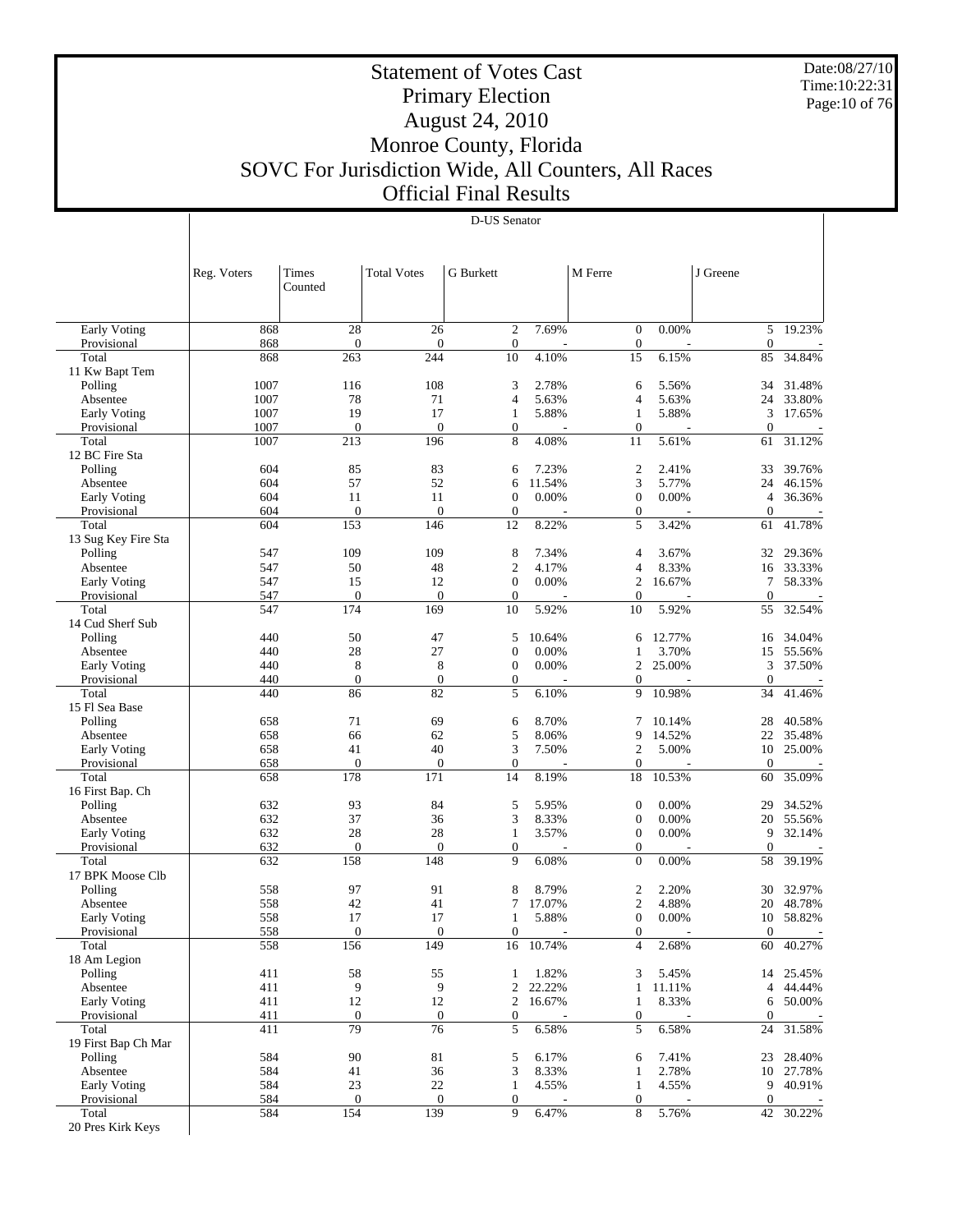Date:08/27/10 Time:10:22:32 Page:11 of 76

## Statement of Votes Cast Primary Election August 24, 2010 Monroe County, Florida SOVC For Jurisdiction Wide, All Counters, All Races Official Final Results

|                                 | Reg. Voters | Times<br>Counted        | <b>Total Votes</b>      | G Burkett                        |                 | M Ferre                              |                 | J Greene              |                  |
|---------------------------------|-------------|-------------------------|-------------------------|----------------------------------|-----------------|--------------------------------------|-----------------|-----------------------|------------------|
|                                 |             |                         |                         |                                  |                 |                                      |                 |                       |                  |
| Polling                         | 381         | 71                      | 69                      | 1                                | 1.45%           | $\overline{2}$                       | 2.90%           | 25                    | 36.23%           |
| Absentee                        | 381         | 21                      | 21                      | $\overline{c}$                   | 9.52%           | 3                                    | 14.29%          | 6                     | 28.57%           |
| <b>Early Voting</b>             | 381         | 12                      | 12                      | $\mathbf{1}$                     | 8.33%           | 1                                    | 8.33%           | 4                     | 33.33%           |
| Provisional                     | 381         | $\mathbf{0}$            | $\boldsymbol{0}$        | $\boldsymbol{0}$                 |                 | $\boldsymbol{0}$                     |                 | $\theta$              |                  |
| Total                           | 381         | 104                     | 102                     | $\overline{4}$                   | 3.92%           | 6                                    | 5.88%           | 35                    | 34.31%           |
| 21 Mara Moose Ldg<br>Polling    | 337         | 61                      | 55                      | 7                                | 12.73%          | 3                                    | 5.45%           | 16                    | 29.09%           |
| Absentee                        | 337         | 15                      | 14                      | 1                                | 7.14%           | $\mathbf{1}$                         | 7.14%           | 9                     | 64.29%           |
| <b>Early Voting</b>             | 337         | 11                      | 11                      | 2                                | 18.18%          | $\boldsymbol{0}$                     | 0.00%           | 4                     | 36.36%           |
| Provisional                     | 337         | $\mathbf{0}$            | $\mathbf{0}$            | $\mathbf{0}$                     |                 | $\boldsymbol{0}$                     |                 | $\boldsymbol{0}$      |                  |
| Total                           | 337         | 87                      | 80                      | 10                               | 12.50%          | $\overline{4}$                       | 5.00%           | 29                    | 36.25%           |
| 22 KCB City Hall                |             |                         |                         |                                  |                 |                                      |                 |                       |                  |
| Polling                         | 160         | 33                      | 32                      | 2                                | 6.25%           | 3                                    | 9.38%           | 10                    | 31.25%           |
| Absentee                        | 160         | 11                      | 10                      | $\overline{0}$                   | 0.00%           | $\boldsymbol{0}$                     | 0.00%           | 6                     | 60.00%           |
| <b>Early Voting</b>             | 160         | 3                       | 3                       | $\boldsymbol{0}$                 | 0.00%           | $\boldsymbol{0}$                     | 0.00%           | 2                     | 66.67%           |
| Provisional                     | 160         | $\boldsymbol{0}$        | $\boldsymbol{0}$        | $\boldsymbol{0}$                 |                 | $\boldsymbol{0}$                     |                 | $\theta$              |                  |
| Total                           | 160         | 47                      | 45                      | $\overline{c}$                   | 4.44%           | 3                                    | 6.67%           | 18                    | 40.00%           |
| 23 Mara Moose Ldg               |             |                         |                         |                                  |                 |                                      |                 |                       |                  |
| Polling                         | 396         | 48<br>36                | 47<br>33                | 6<br>1                           | 12.77%          | 1<br>$\overline{c}$                  | 2.13%           | 12<br>12              | 25.53%           |
| Absentee<br><b>Early Voting</b> | 396<br>396  | 18                      | 18                      | 2                                | 3.03%<br>11.11% | $\mathbf{1}$                         | 6.06%<br>5.56%  | 7                     | 36.36%<br>38.89% |
| Provisional                     | 396         | 1                       | 1                       | $\boldsymbol{0}$                 | 0.00%           | $\boldsymbol{0}$                     | 0.00%           | $\mathbf{0}$          | 0.00%            |
| Total                           | 396         | 103                     | 99                      | 9                                | 9.09%           | $\overline{4}$                       | 4.04%           | 31                    | 31.31%           |
| 24 Isla Lib                     |             |                         |                         |                                  |                 |                                      |                 |                       |                  |
| Polling                         | 404         | 64                      | 58                      | $\mathbf{0}$                     | 0.00%           | 6                                    | 10.34%          | 22                    | 37.93%           |
| Absentee                        | 404         | 38                      | 34                      | 1                                | 2.94%           | 4                                    | 11.76%          | 11                    | 32.35%           |
| <b>Early Voting</b>             | 404         | 16                      | 16                      | $\overline{2}$                   | 12.50%          | $\overline{2}$                       | 12.50%          | 5                     | 31.25%           |
| Provisional                     | 404         | $\mathbf{0}$            | $\boldsymbol{0}$        | $\boldsymbol{0}$                 |                 | $\mathbf{0}$                         |                 | $\theta$              |                  |
| Total                           | 404         | 118                     | 108                     | 3                                | 2.78%           | 12                                   | 11.11%          | 38                    | 35.19%           |
| 25 PK Crt Rm B                  |             |                         |                         |                                  |                 |                                      |                 |                       |                  |
| Polling                         | 468         | 86                      | 81                      | 2                                | 2.47%           | $\overline{2}$                       | 2.47%           | 23                    | 28.40%           |
| Absentee                        | 468         | 40                      | 34                      | 4                                | 11.76%          | 6                                    | 17.65%          | 12                    | 35.29%           |
| <b>Early Voting</b>             | 468         | 14                      | 11                      | 1                                | 9.09%           | 1                                    | 9.09%           | 2                     | 18.18%           |
| Provisional                     | 468         | $\mathbf{0}$            | $\boldsymbol{0}$        | $\boldsymbol{0}$                 |                 | $\boldsymbol{0}$                     |                 | $\mathbf{0}$          |                  |
| Total<br>26 Imm Luth CH         | 468         | 140                     | 126                     | 7                                | 5.56%           | 9                                    | 7.14%           | 37                    | 29.37%           |
| Polling                         | 565         | 115                     | 107                     | $\overline{4}$                   | 3.74%           | 4                                    | 3.74%           | 50                    | 46.73%           |
| Absentee                        | 565         | 60                      | 59                      | 3                                | 5.08%           | 8                                    | 13.56%          | 23                    | 38.98%           |
| <b>Early Voting</b>             | 565         | 17                      | 17                      | $\overline{2}$                   | 11.76%          | $\overline{2}$                       | 11.76%          | 6                     | 35.29%           |
| Provisional                     | 565         | $\boldsymbol{0}$        | $\boldsymbol{0}$        | $\boldsymbol{0}$                 |                 | $\mathbf{0}$                         |                 | $\theta$              |                  |
| Total                           | 565         | 192                     | 183                     | 9                                | 4.92%           | 14                                   | 7.65%           | 79                    | 43.17%           |
| 27 Elks Clb                     |             |                         |                         |                                  |                 |                                      |                 |                       |                  |
| Polling                         | 485         | 92                      | 91                      | 5                                | 5.49%           | 2                                    | 2.20%           | 32                    | 35.16%           |
| Absentee                        | 485         | 53                      | 50                      | $\mathbf{1}$                     | 2.00%           | $\overline{4}$                       | 8.00%           | 24                    | 48.00%           |
| <b>Early Voting</b>             | 485         | 19                      | 19                      | 1                                | 5.26%           | 1                                    | 5.26%           | 7                     | 36.84%           |
| Provisional                     | 485         | $\boldsymbol{0}$        | $\mathbf{0}$            | $\boldsymbol{0}$                 |                 | $\boldsymbol{0}$                     |                 | $\mathbf{0}$          |                  |
| Total                           | 485         | 164                     | 160                     | $\tau$                           | 4.38%           | $\tau$                               | 4.38%           | 63                    | 39.38%           |
| 28 KL Civic Clb                 |             |                         |                         |                                  |                 |                                      |                 |                       |                  |
| Polling                         | 389         | 67                      | 62                      | $\boldsymbol{0}$                 | 0.00%           | 7                                    | 11.29%          | 21                    | 33.87%           |
| Absentee                        | 389<br>389  | 27<br>18                | 27                      | 6                                | 22.22%<br>5.56% | 4                                    | 14.81%<br>0.00% | 9                     | 33.33%<br>33.33% |
| Early Voting<br>Provisional     | 389         |                         | 18                      | $\mathbf{1}$<br>$\boldsymbol{0}$ |                 | $\boldsymbol{0}$<br>$\boldsymbol{0}$ |                 | 6<br>$\boldsymbol{0}$ |                  |
| Total                           | 389         | $\boldsymbol{0}$<br>112 | $\boldsymbol{0}$<br>107 | $\tau$                           | 6.54%           | 11                                   | 10.28%          | 36                    | 33.64%           |
| 29 KL Civic Clb                 |             |                         |                         |                                  |                 |                                      |                 |                       |                  |
| Polling                         | 668         | 134                     | 128                     | 12                               | 9.38%           | 7                                    | 5.47%           | 39                    | 30.47%           |
| Absentee                        | 668         | 56                      | 48                      | 6                                | 12.50%          | 4                                    | 8.33%           | 21                    | 43.75%           |
| Early Voting                    | 668         | 34                      | 30                      | $\mathbf{1}$                     | 3.33%           | $\boldsymbol{0}$                     | 0.00%           | 9                     | 30.00%           |
| Provisional                     | 668         | $\boldsymbol{0}$        | $\boldsymbol{0}$        | $\boldsymbol{0}$                 |                 | $\boldsymbol{0}$                     |                 | $\boldsymbol{0}$      |                  |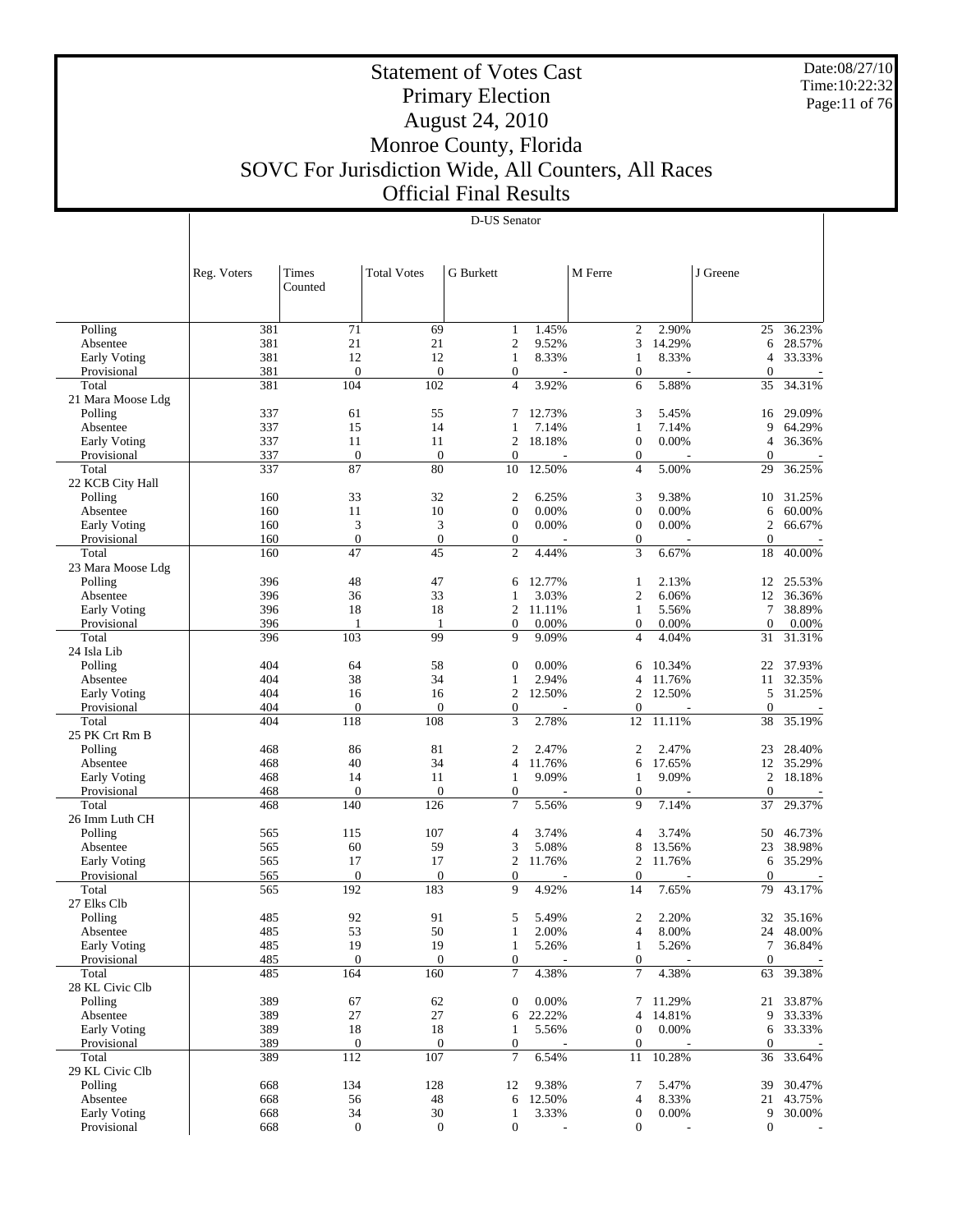Date:08/27/10 Time:10:22:32 Page:12 of 76

## Statement of Votes Cast Primary Election August 24, 2010 Monroe County, Florida SOVC For Jurisdiction Wide, All Counters, All Races Official Final Results

| Times<br><b>Total Votes</b><br><b>G</b> Burkett<br>M Ferre<br>J Greene<br>Reg. Voters<br>Counted<br>668<br>224<br>206<br>9.22%<br>5.34%<br>33.50%<br>Total<br>19<br>11<br>69<br>30 KL Library<br>81<br>Polling<br>525<br>84<br>8.64%<br>7.41%<br>28.40%<br>7<br>6<br>23<br>525<br>24<br>12.50%<br>12.50%<br>26<br>3<br>3<br>33.33%<br>Absentee<br>8<br>15<br>525<br>16<br>3<br>20.00%<br>$\mathbf{1}$<br>6.67%<br>46.67%<br><b>Early Voting</b><br>7<br>525<br>0.00%<br>0.00%<br>$\Omega$<br>$\mathbf{0}$<br>$\mathbf{0}$<br>0.00%<br>Provisional<br>1<br>1<br>8.26%<br>525<br>127<br>121<br>13<br>10.74%<br>10<br>31.40%<br>Total<br>38<br>31 KL Library<br>371<br>53<br>52<br>7.69%<br>1.92%<br>Polling<br>$\mathbf{1}$<br>34.62%<br>4<br>18<br>18.52%<br>371<br>32<br>27<br>3.70%<br>33.33%<br>Absentee<br>5<br>9<br>1<br>371<br>19<br>5.26%<br>36.84%<br>Early Voting<br>19<br>5.26%<br>7<br>1<br>1<br>371<br>$\mathbf{0}$<br>$\theta$<br>Provisional<br>$\boldsymbol{0}$<br>$\mathbf{0}$<br>$\mathbf{0}$<br>371<br>6.12%<br>$\overline{7}$<br>7.14%<br>98<br>6<br>Total<br>104<br>34<br>34.69%<br>32 KL Bapt ch<br>587<br>103<br>101<br>3.96%<br>4.95%<br>Polling<br>5<br>35.64%<br>4<br>36<br>30<br>587<br>32<br>10.00%<br>$\mathbf{0}$<br>0.00%<br>36.67%<br>Absentee<br>3<br>11<br>587<br>24<br>24<br>$\mathbf{0}$<br>0.00%<br>$\overline{2}$<br>8.33%<br>37.50%<br><b>Early Voting</b><br>9<br>587<br>Provisional<br>$\mathbf{0}$<br>$\theta$<br>$\mathbf{0}$<br>$\mathbf{0}$<br>$\theta$<br>÷.<br>$\overline{a}$<br>$\sim$<br>155<br>587<br>159<br>$\overline{7}$<br>$\overline{7}$<br>4.52%<br>36.13%<br>Total<br>4.52%<br>56<br>33 Academy OCR<br>9<br>9<br>Polling<br>163<br>11.11%<br>$\mathbf{0}$<br>0.00%<br>11.11%<br>1<br>1<br>28<br>25<br>0.00%<br>5<br>20.00%<br>36.00%<br>163<br>$\boldsymbol{0}$<br>9<br>Absentee<br>$\mathbf{0}$<br>$\mathbf{0}$<br>163<br>$\mathbf{0}$<br>$\mathbf{0}$<br>$\Omega$<br>Early Voting<br>163<br>$\mathbf{0}$<br>$\mathbf{0}$<br>$\boldsymbol{0}$<br>$\mathbf{0}$<br>Provisional<br>$\mathbf{0}$<br>5<br>37<br>14.71%<br>Total<br>163<br>34<br>$\mathbf{1}$<br>2.94%<br>10<br>29.41%<br>32 KL Bpt Ch CD 25<br>$\mathbf{0}$<br>Polling<br>12<br>$\boldsymbol{0}$<br>$\boldsymbol{0}$<br>$\mathbf{0}$<br>$\mathbf{0}$<br>12<br>$\boldsymbol{0}$<br>$\mathbf{0}$<br>3<br>$\boldsymbol{2}$<br>0.00%<br>0.00%<br>Absentee<br>2 100.00%<br>$\overline{0}$<br>$\boldsymbol{0}$<br>$\mathbf{0}$<br>12<br>$\mathbf{0}$<br>Early Voting<br>$\Omega$<br>12<br>$\mathbf{0}$<br>$\mathbf{0}$<br>$\mathbf{0}$<br>$\mathbf{0}$<br>Provisional<br>$\Omega$<br>$\overline{a}$<br>$\overline{a}$<br>$\overline{12}$<br>3<br>$\overline{c}$<br>$\theta$<br>0.00%<br>$\theta$<br>0.00%<br>Total<br>2 100.00%<br>Total<br>Polling<br>18935<br>3055<br>2895<br>154<br>5.32%<br>148<br>5.11%<br>30.95%<br>896<br>100<br>6.03%<br>8.08%<br>18935<br>1791<br>1658<br>134<br>37.09%<br>Absentee<br>615<br>32<br>18935<br>687<br>647<br>41<br>6.34%<br>4.95%<br>33.69%<br><b>Early Voting</b><br>218<br>18935<br>5<br>0.00%<br>Provisional<br>5<br>$\theta$<br>0.00%<br>$\theta$<br>2<br>40.00% |       |       |      |      |     |       |     |       |      |        |
|--------------------------------------------------------------------------------------------------------------------------------------------------------------------------------------------------------------------------------------------------------------------------------------------------------------------------------------------------------------------------------------------------------------------------------------------------------------------------------------------------------------------------------------------------------------------------------------------------------------------------------------------------------------------------------------------------------------------------------------------------------------------------------------------------------------------------------------------------------------------------------------------------------------------------------------------------------------------------------------------------------------------------------------------------------------------------------------------------------------------------------------------------------------------------------------------------------------------------------------------------------------------------------------------------------------------------------------------------------------------------------------------------------------------------------------------------------------------------------------------------------------------------------------------------------------------------------------------------------------------------------------------------------------------------------------------------------------------------------------------------------------------------------------------------------------------------------------------------------------------------------------------------------------------------------------------------------------------------------------------------------------------------------------------------------------------------------------------------------------------------------------------------------------------------------------------------------------------------------------------------------------------------------------------------------------------------------------------------------------------------------------------------------------------------------------------------------------------------------------------------------------------------------------------------------------------------------------------------------------------------------------------------------------------------------------------------------------------------------------------------------------------------------------------------------------------------------------------------------------------------------------------------------------------------------------------------------------------------------------------------------------------------------------------------------------------------------------------------------------------------|-------|-------|------|------|-----|-------|-----|-------|------|--------|
|                                                                                                                                                                                                                                                                                                                                                                                                                                                                                                                                                                                                                                                                                                                                                                                                                                                                                                                                                                                                                                                                                                                                                                                                                                                                                                                                                                                                                                                                                                                                                                                                                                                                                                                                                                                                                                                                                                                                                                                                                                                                                                                                                                                                                                                                                                                                                                                                                                                                                                                                                                                                                                                                                                                                                                                                                                                                                                                                                                                                                                                                                                                          |       |       |      |      |     |       |     |       |      |        |
|                                                                                                                                                                                                                                                                                                                                                                                                                                                                                                                                                                                                                                                                                                                                                                                                                                                                                                                                                                                                                                                                                                                                                                                                                                                                                                                                                                                                                                                                                                                                                                                                                                                                                                                                                                                                                                                                                                                                                                                                                                                                                                                                                                                                                                                                                                                                                                                                                                                                                                                                                                                                                                                                                                                                                                                                                                                                                                                                                                                                                                                                                                                          |       |       |      |      |     |       |     |       |      |        |
|                                                                                                                                                                                                                                                                                                                                                                                                                                                                                                                                                                                                                                                                                                                                                                                                                                                                                                                                                                                                                                                                                                                                                                                                                                                                                                                                                                                                                                                                                                                                                                                                                                                                                                                                                                                                                                                                                                                                                                                                                                                                                                                                                                                                                                                                                                                                                                                                                                                                                                                                                                                                                                                                                                                                                                                                                                                                                                                                                                                                                                                                                                                          |       |       |      |      |     |       |     |       |      |        |
|                                                                                                                                                                                                                                                                                                                                                                                                                                                                                                                                                                                                                                                                                                                                                                                                                                                                                                                                                                                                                                                                                                                                                                                                                                                                                                                                                                                                                                                                                                                                                                                                                                                                                                                                                                                                                                                                                                                                                                                                                                                                                                                                                                                                                                                                                                                                                                                                                                                                                                                                                                                                                                                                                                                                                                                                                                                                                                                                                                                                                                                                                                                          |       |       |      |      |     |       |     |       |      |        |
|                                                                                                                                                                                                                                                                                                                                                                                                                                                                                                                                                                                                                                                                                                                                                                                                                                                                                                                                                                                                                                                                                                                                                                                                                                                                                                                                                                                                                                                                                                                                                                                                                                                                                                                                                                                                                                                                                                                                                                                                                                                                                                                                                                                                                                                                                                                                                                                                                                                                                                                                                                                                                                                                                                                                                                                                                                                                                                                                                                                                                                                                                                                          |       |       |      |      |     |       |     |       |      |        |
|                                                                                                                                                                                                                                                                                                                                                                                                                                                                                                                                                                                                                                                                                                                                                                                                                                                                                                                                                                                                                                                                                                                                                                                                                                                                                                                                                                                                                                                                                                                                                                                                                                                                                                                                                                                                                                                                                                                                                                                                                                                                                                                                                                                                                                                                                                                                                                                                                                                                                                                                                                                                                                                                                                                                                                                                                                                                                                                                                                                                                                                                                                                          |       |       |      |      |     |       |     |       |      |        |
|                                                                                                                                                                                                                                                                                                                                                                                                                                                                                                                                                                                                                                                                                                                                                                                                                                                                                                                                                                                                                                                                                                                                                                                                                                                                                                                                                                                                                                                                                                                                                                                                                                                                                                                                                                                                                                                                                                                                                                                                                                                                                                                                                                                                                                                                                                                                                                                                                                                                                                                                                                                                                                                                                                                                                                                                                                                                                                                                                                                                                                                                                                                          |       |       |      |      |     |       |     |       |      |        |
|                                                                                                                                                                                                                                                                                                                                                                                                                                                                                                                                                                                                                                                                                                                                                                                                                                                                                                                                                                                                                                                                                                                                                                                                                                                                                                                                                                                                                                                                                                                                                                                                                                                                                                                                                                                                                                                                                                                                                                                                                                                                                                                                                                                                                                                                                                                                                                                                                                                                                                                                                                                                                                                                                                                                                                                                                                                                                                                                                                                                                                                                                                                          |       |       |      |      |     |       |     |       |      |        |
|                                                                                                                                                                                                                                                                                                                                                                                                                                                                                                                                                                                                                                                                                                                                                                                                                                                                                                                                                                                                                                                                                                                                                                                                                                                                                                                                                                                                                                                                                                                                                                                                                                                                                                                                                                                                                                                                                                                                                                                                                                                                                                                                                                                                                                                                                                                                                                                                                                                                                                                                                                                                                                                                                                                                                                                                                                                                                                                                                                                                                                                                                                                          |       |       |      |      |     |       |     |       |      |        |
|                                                                                                                                                                                                                                                                                                                                                                                                                                                                                                                                                                                                                                                                                                                                                                                                                                                                                                                                                                                                                                                                                                                                                                                                                                                                                                                                                                                                                                                                                                                                                                                                                                                                                                                                                                                                                                                                                                                                                                                                                                                                                                                                                                                                                                                                                                                                                                                                                                                                                                                                                                                                                                                                                                                                                                                                                                                                                                                                                                                                                                                                                                                          |       |       |      |      |     |       |     |       |      |        |
|                                                                                                                                                                                                                                                                                                                                                                                                                                                                                                                                                                                                                                                                                                                                                                                                                                                                                                                                                                                                                                                                                                                                                                                                                                                                                                                                                                                                                                                                                                                                                                                                                                                                                                                                                                                                                                                                                                                                                                                                                                                                                                                                                                                                                                                                                                                                                                                                                                                                                                                                                                                                                                                                                                                                                                                                                                                                                                                                                                                                                                                                                                                          |       |       |      |      |     |       |     |       |      |        |
|                                                                                                                                                                                                                                                                                                                                                                                                                                                                                                                                                                                                                                                                                                                                                                                                                                                                                                                                                                                                                                                                                                                                                                                                                                                                                                                                                                                                                                                                                                                                                                                                                                                                                                                                                                                                                                                                                                                                                                                                                                                                                                                                                                                                                                                                                                                                                                                                                                                                                                                                                                                                                                                                                                                                                                                                                                                                                                                                                                                                                                                                                                                          |       |       |      |      |     |       |     |       |      |        |
|                                                                                                                                                                                                                                                                                                                                                                                                                                                                                                                                                                                                                                                                                                                                                                                                                                                                                                                                                                                                                                                                                                                                                                                                                                                                                                                                                                                                                                                                                                                                                                                                                                                                                                                                                                                                                                                                                                                                                                                                                                                                                                                                                                                                                                                                                                                                                                                                                                                                                                                                                                                                                                                                                                                                                                                                                                                                                                                                                                                                                                                                                                                          |       |       |      |      |     |       |     |       |      |        |
|                                                                                                                                                                                                                                                                                                                                                                                                                                                                                                                                                                                                                                                                                                                                                                                                                                                                                                                                                                                                                                                                                                                                                                                                                                                                                                                                                                                                                                                                                                                                                                                                                                                                                                                                                                                                                                                                                                                                                                                                                                                                                                                                                                                                                                                                                                                                                                                                                                                                                                                                                                                                                                                                                                                                                                                                                                                                                                                                                                                                                                                                                                                          |       |       |      |      |     |       |     |       |      |        |
|                                                                                                                                                                                                                                                                                                                                                                                                                                                                                                                                                                                                                                                                                                                                                                                                                                                                                                                                                                                                                                                                                                                                                                                                                                                                                                                                                                                                                                                                                                                                                                                                                                                                                                                                                                                                                                                                                                                                                                                                                                                                                                                                                                                                                                                                                                                                                                                                                                                                                                                                                                                                                                                                                                                                                                                                                                                                                                                                                                                                                                                                                                                          |       |       |      |      |     |       |     |       |      |        |
|                                                                                                                                                                                                                                                                                                                                                                                                                                                                                                                                                                                                                                                                                                                                                                                                                                                                                                                                                                                                                                                                                                                                                                                                                                                                                                                                                                                                                                                                                                                                                                                                                                                                                                                                                                                                                                                                                                                                                                                                                                                                                                                                                                                                                                                                                                                                                                                                                                                                                                                                                                                                                                                                                                                                                                                                                                                                                                                                                                                                                                                                                                                          |       |       |      |      |     |       |     |       |      |        |
|                                                                                                                                                                                                                                                                                                                                                                                                                                                                                                                                                                                                                                                                                                                                                                                                                                                                                                                                                                                                                                                                                                                                                                                                                                                                                                                                                                                                                                                                                                                                                                                                                                                                                                                                                                                                                                                                                                                                                                                                                                                                                                                                                                                                                                                                                                                                                                                                                                                                                                                                                                                                                                                                                                                                                                                                                                                                                                                                                                                                                                                                                                                          |       |       |      |      |     |       |     |       |      |        |
|                                                                                                                                                                                                                                                                                                                                                                                                                                                                                                                                                                                                                                                                                                                                                                                                                                                                                                                                                                                                                                                                                                                                                                                                                                                                                                                                                                                                                                                                                                                                                                                                                                                                                                                                                                                                                                                                                                                                                                                                                                                                                                                                                                                                                                                                                                                                                                                                                                                                                                                                                                                                                                                                                                                                                                                                                                                                                                                                                                                                                                                                                                                          |       |       |      |      |     |       |     |       |      |        |
|                                                                                                                                                                                                                                                                                                                                                                                                                                                                                                                                                                                                                                                                                                                                                                                                                                                                                                                                                                                                                                                                                                                                                                                                                                                                                                                                                                                                                                                                                                                                                                                                                                                                                                                                                                                                                                                                                                                                                                                                                                                                                                                                                                                                                                                                                                                                                                                                                                                                                                                                                                                                                                                                                                                                                                                                                                                                                                                                                                                                                                                                                                                          |       |       |      |      |     |       |     |       |      |        |
|                                                                                                                                                                                                                                                                                                                                                                                                                                                                                                                                                                                                                                                                                                                                                                                                                                                                                                                                                                                                                                                                                                                                                                                                                                                                                                                                                                                                                                                                                                                                                                                                                                                                                                                                                                                                                                                                                                                                                                                                                                                                                                                                                                                                                                                                                                                                                                                                                                                                                                                                                                                                                                                                                                                                                                                                                                                                                                                                                                                                                                                                                                                          |       |       |      |      |     |       |     |       |      |        |
|                                                                                                                                                                                                                                                                                                                                                                                                                                                                                                                                                                                                                                                                                                                                                                                                                                                                                                                                                                                                                                                                                                                                                                                                                                                                                                                                                                                                                                                                                                                                                                                                                                                                                                                                                                                                                                                                                                                                                                                                                                                                                                                                                                                                                                                                                                                                                                                                                                                                                                                                                                                                                                                                                                                                                                                                                                                                                                                                                                                                                                                                                                                          |       |       |      |      |     |       |     |       |      |        |
|                                                                                                                                                                                                                                                                                                                                                                                                                                                                                                                                                                                                                                                                                                                                                                                                                                                                                                                                                                                                                                                                                                                                                                                                                                                                                                                                                                                                                                                                                                                                                                                                                                                                                                                                                                                                                                                                                                                                                                                                                                                                                                                                                                                                                                                                                                                                                                                                                                                                                                                                                                                                                                                                                                                                                                                                                                                                                                                                                                                                                                                                                                                          |       |       |      |      |     |       |     |       |      |        |
|                                                                                                                                                                                                                                                                                                                                                                                                                                                                                                                                                                                                                                                                                                                                                                                                                                                                                                                                                                                                                                                                                                                                                                                                                                                                                                                                                                                                                                                                                                                                                                                                                                                                                                                                                                                                                                                                                                                                                                                                                                                                                                                                                                                                                                                                                                                                                                                                                                                                                                                                                                                                                                                                                                                                                                                                                                                                                                                                                                                                                                                                                                                          |       |       |      |      |     |       |     |       |      |        |
|                                                                                                                                                                                                                                                                                                                                                                                                                                                                                                                                                                                                                                                                                                                                                                                                                                                                                                                                                                                                                                                                                                                                                                                                                                                                                                                                                                                                                                                                                                                                                                                                                                                                                                                                                                                                                                                                                                                                                                                                                                                                                                                                                                                                                                                                                                                                                                                                                                                                                                                                                                                                                                                                                                                                                                                                                                                                                                                                                                                                                                                                                                                          |       |       |      |      |     |       |     |       |      |        |
|                                                                                                                                                                                                                                                                                                                                                                                                                                                                                                                                                                                                                                                                                                                                                                                                                                                                                                                                                                                                                                                                                                                                                                                                                                                                                                                                                                                                                                                                                                                                                                                                                                                                                                                                                                                                                                                                                                                                                                                                                                                                                                                                                                                                                                                                                                                                                                                                                                                                                                                                                                                                                                                                                                                                                                                                                                                                                                                                                                                                                                                                                                                          |       |       |      |      |     |       |     |       |      |        |
|                                                                                                                                                                                                                                                                                                                                                                                                                                                                                                                                                                                                                                                                                                                                                                                                                                                                                                                                                                                                                                                                                                                                                                                                                                                                                                                                                                                                                                                                                                                                                                                                                                                                                                                                                                                                                                                                                                                                                                                                                                                                                                                                                                                                                                                                                                                                                                                                                                                                                                                                                                                                                                                                                                                                                                                                                                                                                                                                                                                                                                                                                                                          |       |       |      |      |     |       |     |       |      |        |
|                                                                                                                                                                                                                                                                                                                                                                                                                                                                                                                                                                                                                                                                                                                                                                                                                                                                                                                                                                                                                                                                                                                                                                                                                                                                                                                                                                                                                                                                                                                                                                                                                                                                                                                                                                                                                                                                                                                                                                                                                                                                                                                                                                                                                                                                                                                                                                                                                                                                                                                                                                                                                                                                                                                                                                                                                                                                                                                                                                                                                                                                                                                          |       |       |      |      |     |       |     |       |      |        |
|                                                                                                                                                                                                                                                                                                                                                                                                                                                                                                                                                                                                                                                                                                                                                                                                                                                                                                                                                                                                                                                                                                                                                                                                                                                                                                                                                                                                                                                                                                                                                                                                                                                                                                                                                                                                                                                                                                                                                                                                                                                                                                                                                                                                                                                                                                                                                                                                                                                                                                                                                                                                                                                                                                                                                                                                                                                                                                                                                                                                                                                                                                                          |       |       |      |      |     |       |     |       |      |        |
|                                                                                                                                                                                                                                                                                                                                                                                                                                                                                                                                                                                                                                                                                                                                                                                                                                                                                                                                                                                                                                                                                                                                                                                                                                                                                                                                                                                                                                                                                                                                                                                                                                                                                                                                                                                                                                                                                                                                                                                                                                                                                                                                                                                                                                                                                                                                                                                                                                                                                                                                                                                                                                                                                                                                                                                                                                                                                                                                                                                                                                                                                                                          |       |       |      |      |     |       |     |       |      |        |
|                                                                                                                                                                                                                                                                                                                                                                                                                                                                                                                                                                                                                                                                                                                                                                                                                                                                                                                                                                                                                                                                                                                                                                                                                                                                                                                                                                                                                                                                                                                                                                                                                                                                                                                                                                                                                                                                                                                                                                                                                                                                                                                                                                                                                                                                                                                                                                                                                                                                                                                                                                                                                                                                                                                                                                                                                                                                                                                                                                                                                                                                                                                          |       |       |      |      |     |       |     |       |      |        |
|                                                                                                                                                                                                                                                                                                                                                                                                                                                                                                                                                                                                                                                                                                                                                                                                                                                                                                                                                                                                                                                                                                                                                                                                                                                                                                                                                                                                                                                                                                                                                                                                                                                                                                                                                                                                                                                                                                                                                                                                                                                                                                                                                                                                                                                                                                                                                                                                                                                                                                                                                                                                                                                                                                                                                                                                                                                                                                                                                                                                                                                                                                                          |       |       |      |      |     |       |     |       |      |        |
|                                                                                                                                                                                                                                                                                                                                                                                                                                                                                                                                                                                                                                                                                                                                                                                                                                                                                                                                                                                                                                                                                                                                                                                                                                                                                                                                                                                                                                                                                                                                                                                                                                                                                                                                                                                                                                                                                                                                                                                                                                                                                                                                                                                                                                                                                                                                                                                                                                                                                                                                                                                                                                                                                                                                                                                                                                                                                                                                                                                                                                                                                                                          |       |       |      |      |     |       |     |       |      |        |
|                                                                                                                                                                                                                                                                                                                                                                                                                                                                                                                                                                                                                                                                                                                                                                                                                                                                                                                                                                                                                                                                                                                                                                                                                                                                                                                                                                                                                                                                                                                                                                                                                                                                                                                                                                                                                                                                                                                                                                                                                                                                                                                                                                                                                                                                                                                                                                                                                                                                                                                                                                                                                                                                                                                                                                                                                                                                                                                                                                                                                                                                                                                          |       |       |      |      |     |       |     |       |      |        |
|                                                                                                                                                                                                                                                                                                                                                                                                                                                                                                                                                                                                                                                                                                                                                                                                                                                                                                                                                                                                                                                                                                                                                                                                                                                                                                                                                                                                                                                                                                                                                                                                                                                                                                                                                                                                                                                                                                                                                                                                                                                                                                                                                                                                                                                                                                                                                                                                                                                                                                                                                                                                                                                                                                                                                                                                                                                                                                                                                                                                                                                                                                                          |       |       |      |      |     |       |     |       |      |        |
|                                                                                                                                                                                                                                                                                                                                                                                                                                                                                                                                                                                                                                                                                                                                                                                                                                                                                                                                                                                                                                                                                                                                                                                                                                                                                                                                                                                                                                                                                                                                                                                                                                                                                                                                                                                                                                                                                                                                                                                                                                                                                                                                                                                                                                                                                                                                                                                                                                                                                                                                                                                                                                                                                                                                                                                                                                                                                                                                                                                                                                                                                                                          |       |       |      |      |     |       |     |       |      |        |
|                                                                                                                                                                                                                                                                                                                                                                                                                                                                                                                                                                                                                                                                                                                                                                                                                                                                                                                                                                                                                                                                                                                                                                                                                                                                                                                                                                                                                                                                                                                                                                                                                                                                                                                                                                                                                                                                                                                                                                                                                                                                                                                                                                                                                                                                                                                                                                                                                                                                                                                                                                                                                                                                                                                                                                                                                                                                                                                                                                                                                                                                                                                          |       |       |      |      |     |       |     |       |      |        |
|                                                                                                                                                                                                                                                                                                                                                                                                                                                                                                                                                                                                                                                                                                                                                                                                                                                                                                                                                                                                                                                                                                                                                                                                                                                                                                                                                                                                                                                                                                                                                                                                                                                                                                                                                                                                                                                                                                                                                                                                                                                                                                                                                                                                                                                                                                                                                                                                                                                                                                                                                                                                                                                                                                                                                                                                                                                                                                                                                                                                                                                                                                                          |       |       |      |      |     |       |     |       |      |        |
|                                                                                                                                                                                                                                                                                                                                                                                                                                                                                                                                                                                                                                                                                                                                                                                                                                                                                                                                                                                                                                                                                                                                                                                                                                                                                                                                                                                                                                                                                                                                                                                                                                                                                                                                                                                                                                                                                                                                                                                                                                                                                                                                                                                                                                                                                                                                                                                                                                                                                                                                                                                                                                                                                                                                                                                                                                                                                                                                                                                                                                                                                                                          |       |       |      |      |     |       |     |       |      |        |
|                                                                                                                                                                                                                                                                                                                                                                                                                                                                                                                                                                                                                                                                                                                                                                                                                                                                                                                                                                                                                                                                                                                                                                                                                                                                                                                                                                                                                                                                                                                                                                                                                                                                                                                                                                                                                                                                                                                                                                                                                                                                                                                                                                                                                                                                                                                                                                                                                                                                                                                                                                                                                                                                                                                                                                                                                                                                                                                                                                                                                                                                                                                          |       |       |      |      |     |       |     |       |      |        |
|                                                                                                                                                                                                                                                                                                                                                                                                                                                                                                                                                                                                                                                                                                                                                                                                                                                                                                                                                                                                                                                                                                                                                                                                                                                                                                                                                                                                                                                                                                                                                                                                                                                                                                                                                                                                                                                                                                                                                                                                                                                                                                                                                                                                                                                                                                                                                                                                                                                                                                                                                                                                                                                                                                                                                                                                                                                                                                                                                                                                                                                                                                                          |       |       |      |      |     |       |     |       |      |        |
|                                                                                                                                                                                                                                                                                                                                                                                                                                                                                                                                                                                                                                                                                                                                                                                                                                                                                                                                                                                                                                                                                                                                                                                                                                                                                                                                                                                                                                                                                                                                                                                                                                                                                                                                                                                                                                                                                                                                                                                                                                                                                                                                                                                                                                                                                                                                                                                                                                                                                                                                                                                                                                                                                                                                                                                                                                                                                                                                                                                                                                                                                                                          | Total | 18935 | 5538 | 5205 | 295 | 5.67% | 314 | 6.03% | 1731 | 33.26% |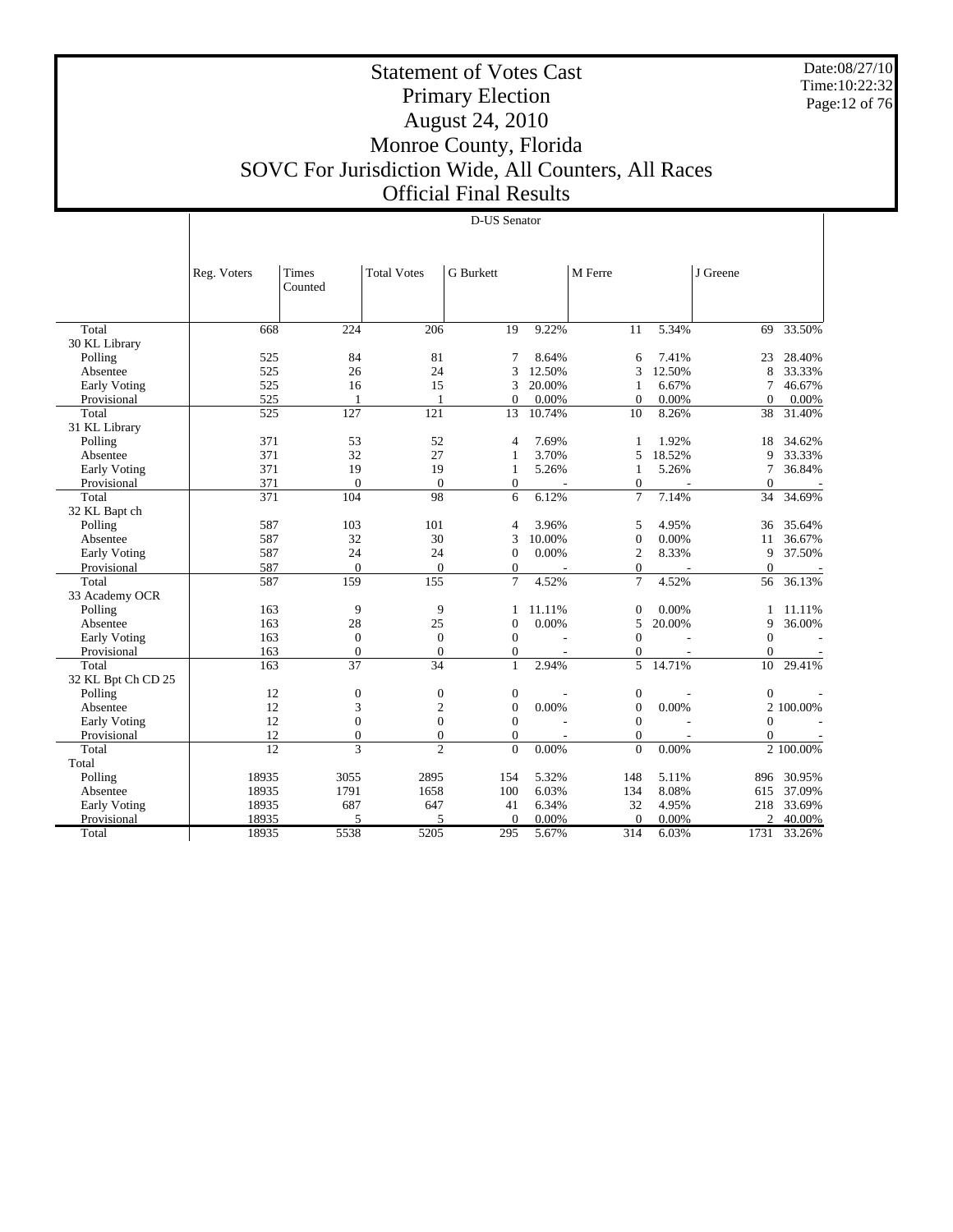Date:08/27/10 Time:10:22:32 Page:13 of 76

|                              | D-US Senator     |            |                |                                            |                |          | R-US Rep Dist 25                               |          |    |                |                                  |  |
|------------------------------|------------------|------------|----------------|--------------------------------------------|----------------|----------|------------------------------------------------|----------|----|----------------|----------------------------------|--|
|                              | K Meek           |            | Reg.<br>Voters | Times<br>Counted                           | Total<br>Votes | M Cancio |                                                | P Crespo |    | D Rivera       |                                  |  |
| Jurisdiction Wide            |                  |            |                |                                            |                |          |                                                |          |    |                |                                  |  |
| 1 Jaycee Club                |                  |            |                |                                            |                |          |                                                |          |    |                |                                  |  |
| Polling                      | 39               | 50.00%     |                |                                            |                |          |                                                |          |    |                |                                  |  |
| Absentee                     | 37               | 49.33%     |                |                                            |                |          |                                                |          |    |                |                                  |  |
| <b>Early Voting</b>          | 9                | 64.29%     |                |                                            |                |          |                                                |          |    |                |                                  |  |
| Provisional                  | $\mathbf{0}$     |            |                |                                            |                | ٠        |                                                |          |    |                |                                  |  |
| Total                        | 85               | 50.90%     |                | ٠                                          |                |          |                                                |          |    |                |                                  |  |
| 2 KW High Aud<br>Polling     | 65               | 63.11%     |                |                                            |                |          |                                                |          |    |                |                                  |  |
| Absentee                     | 48               | 43.24%     |                |                                            |                |          |                                                |          |    |                |                                  |  |
| Early Voting                 | 9                | 56.25%     |                |                                            |                |          |                                                |          |    |                |                                  |  |
| Provisional                  | $\mathbf{0}$     |            |                | ٠                                          |                | ÷        |                                                |          |    |                | $\overline{\phantom{a}}$         |  |
| Total                        | 122              | 53.04%     |                | $\overline{\phantom{a}}$<br>÷,             |                | ÷        | ÷,<br>$\overline{a}$                           |          | ÷. | ÷.             | $\overline{\phantom{a}}$         |  |
| 3 KW High Aud                |                  |            |                |                                            |                |          |                                                |          |    |                |                                  |  |
| Polling                      | 50               | 58.82%     |                |                                            |                |          |                                                |          |    |                |                                  |  |
| Absentee                     | 65               | 61.90%     |                |                                            |                |          |                                                |          |    |                |                                  |  |
| <b>Early Voting</b>          | 14               | 56.00%     |                |                                            |                |          |                                                |          |    |                |                                  |  |
| Provisional                  |                  | 1 100.00%  |                | L,                                         |                | ÷,       | $\overline{\phantom{a}}$                       |          | ٠  | ٠              | $\overline{\phantom{a}}$         |  |
| Total<br>4 MLK Pool          | 130              | 60.19%     |                |                                            |                |          |                                                |          |    |                |                                  |  |
| Polling                      | 112              | 80.00%     |                |                                            |                |          |                                                |          |    |                |                                  |  |
| Absentee                     | 28               | 65.12%     |                |                                            |                |          |                                                |          |    |                |                                  |  |
| Early Voting                 | 12               | 57.14%     |                |                                            |                |          |                                                |          |    |                |                                  |  |
| Provisional                  | $\boldsymbol{0}$ |            |                | L,                                         |                | ÷        |                                                |          | ÷, | ٠              | $\overline{\phantom{a}}$         |  |
| Total                        | 152              | 74.51%     |                | $\overline{\phantom{a}}$<br>÷,             |                | L,       | $\overline{a}$<br>÷,                           |          | L, | ٠              | $\overline{\phantom{a}}$         |  |
| 5 Old City Hall              |                  |            |                |                                            |                |          |                                                |          |    |                |                                  |  |
| Polling                      | 64               | 65.98%     |                |                                            |                |          |                                                |          |    |                |                                  |  |
| Absentee                     | 84               | 57.53%     |                |                                            |                |          |                                                |          |    |                |                                  |  |
| Early Voting                 | 29               | 50.88%     |                |                                            |                |          |                                                |          |    |                |                                  |  |
| Provisional                  | $\boldsymbol{0}$ |            |                | $\overline{a}$                             |                | ÷,       | $\overline{\phantom{a}}$<br>٠                  |          | ÷, | ٠              | ٠                                |  |
| Total<br>6 St Mary's Convt.  | 177              | 59.00%     |                |                                            |                |          |                                                |          |    |                |                                  |  |
| Polling                      | 94               | 65.73%     |                |                                            |                |          |                                                |          |    |                |                                  |  |
| Absentee                     | 36               | 53.73%     |                |                                            |                |          |                                                |          |    |                |                                  |  |
| Early Voting                 | 32               | 78.05%     |                |                                            |                |          |                                                |          |    |                | $\overline{\phantom{a}}$         |  |
| Provisional                  | $\boldsymbol{0}$ |            |                | L,                                         |                | ÷,       |                                                |          | ÷, | ٠              | ٠                                |  |
| Total                        | 162              | 64.54%     |                | $\overline{a}$<br>÷,                       |                | L,       | $\overline{a}$<br>÷,                           |          | L, | ÷,             | $\overline{\phantom{a}}$         |  |
| 7 KW Moose Club              |                  |            |                |                                            |                |          |                                                |          |    |                |                                  |  |
| Polling                      | 59               | 70.24%     |                |                                            |                |          |                                                |          |    |                |                                  |  |
| Absentee                     | 16               | 57.14%     |                |                                            |                |          |                                                |          |    |                |                                  |  |
| Early Voting                 | 10               | 62.50%     |                |                                            |                |          |                                                |          |    |                |                                  |  |
| Provisional                  | $\boldsymbol{0}$ |            |                |                                            |                |          |                                                |          |    |                |                                  |  |
| Total<br>8 Glad Tidings      | 85               | 66.41%     |                |                                            |                |          |                                                |          |    |                |                                  |  |
| Polling                      |                  | 122 64.55% |                |                                            |                |          |                                                |          |    |                |                                  |  |
| Absentee                     |                  | 56 59.57%  |                |                                            |                |          |                                                |          |    |                |                                  |  |
| Early Voting                 |                  | 15 60.00%  |                |                                            |                |          |                                                |          |    |                |                                  |  |
| Provisional                  | $\overline{0}$   | 0.00%      |                | L,                                         |                | ÷,       | $\overline{\phantom{a}}$                       |          | ÷, |                | ٠                                |  |
| Total                        |                  | 193 62.26% |                | $\overline{a}$<br>$\overline{\phantom{a}}$ |                | L,       | L,<br>$\overline{a}$                           |          | L, | ÷,             | $\overline{a}$                   |  |
| 9 Sr Citizens Plz            |                  |            |                |                                            |                |          |                                                |          |    |                |                                  |  |
| Polling                      | 64               | 50.00%     |                |                                            |                |          |                                                |          |    |                |                                  |  |
| Absentee                     | 51               | 51.52%     |                |                                            |                |          |                                                |          |    |                |                                  |  |
| Early Voting                 |                  | 10 38.46%  |                |                                            |                | ÷        | $\overline{a}$                                 |          |    |                |                                  |  |
| Provisional                  | $\mathbf{0}$     |            |                | L,<br>٠                                    |                | ÷,       | $\overline{a}$<br>٠                            |          | ÷, | ٠              | $\overline{a}$<br>$\overline{a}$ |  |
| Total<br>10 Later Day Saints | 125              | 49.41%     |                | $\overline{a}$<br>$\overline{\phantom{a}}$ |                | ÷,       | $\qquad \qquad \blacksquare$<br>$\overline{a}$ |          | ÷, | $\overline{a}$ |                                  |  |
| Polling                      |                  | 82 55.41%  |                |                                            |                |          |                                                |          |    |                |                                  |  |
| Absentee                     |                  | 33 47.14%  |                |                                            |                |          |                                                |          |    |                |                                  |  |
|                              |                  |            |                |                                            |                |          |                                                |          |    |                |                                  |  |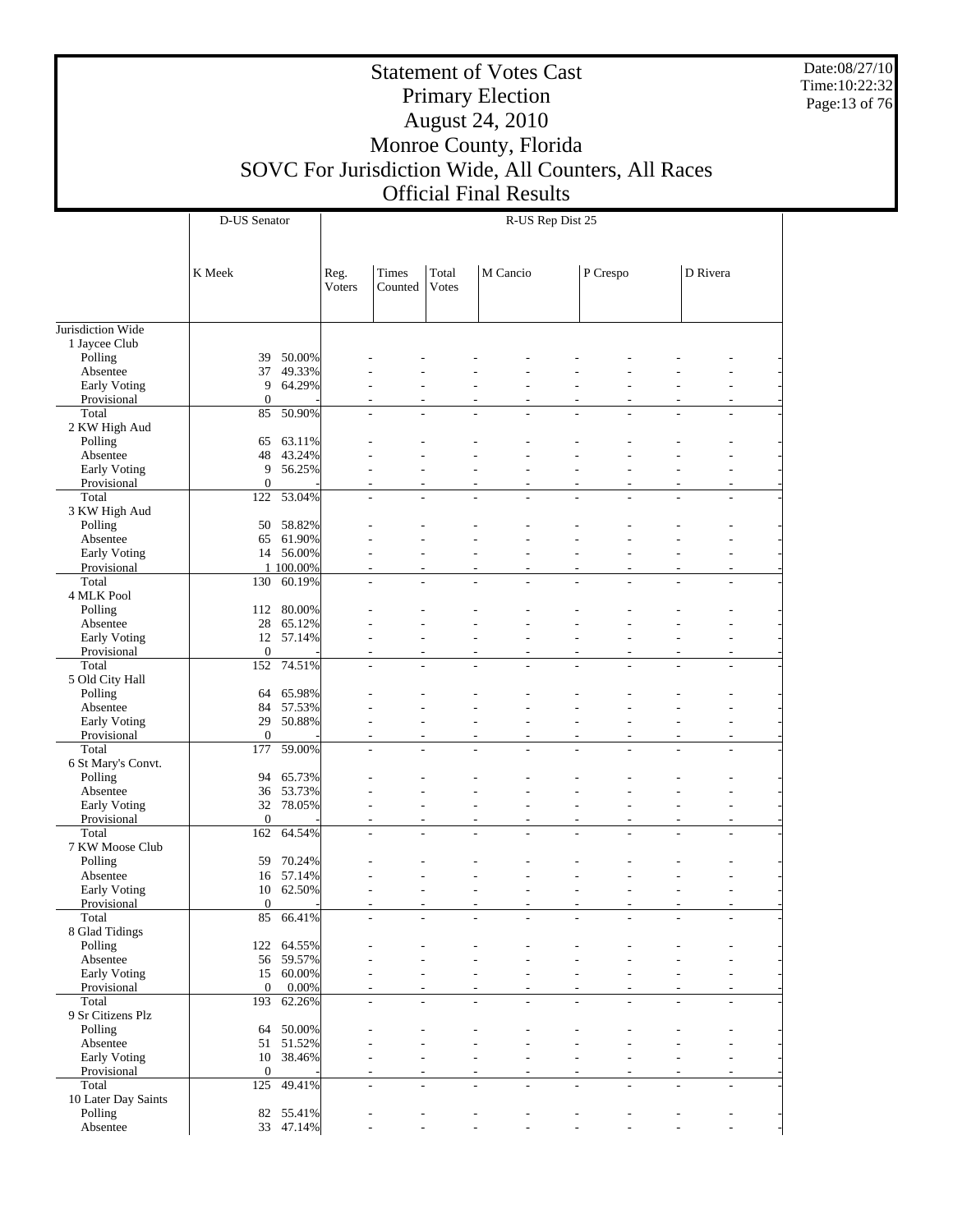Date:08/27/10 Time:10:22:33 Page:14 of 76

|                                | D-US Senator       |                  |                |                                                      |                |                                                      | R-US Rep Dist 25         |          |                          |                          |                              |
|--------------------------------|--------------------|------------------|----------------|------------------------------------------------------|----------------|------------------------------------------------------|--------------------------|----------|--------------------------|--------------------------|------------------------------|
|                                |                    |                  |                |                                                      |                |                                                      |                          |          |                          |                          |                              |
|                                | K Meek             |                  | Reg.<br>Voters | Times<br>Counted                                     | Total<br>Votes | M Cancio                                             |                          | P Crespo |                          | D Rivera                 |                              |
|                                |                    |                  |                |                                                      |                |                                                      |                          |          |                          |                          |                              |
| <b>Early Voting</b>            | 19                 | 73.08%           |                | $\overline{\phantom{a}}$<br>$\overline{a}$           |                | $\overline{\phantom{a}}$<br>$\overline{\phantom{a}}$ | $\overline{\phantom{a}}$ |          | $\overline{\phantom{a}}$ | $\overline{\phantom{a}}$ | $\overline{\phantom{a}}$     |
| Provisional<br>Total           | $\theta$<br>134    | 54.92%           |                | ÷,<br>$\overline{a}$<br>$\overline{\phantom{a}}$     |                | $\overline{\phantom{a}}$<br>÷,                       | $\overline{\phantom{a}}$ |          | $\overline{\phantom{a}}$ | $\overline{\phantom{a}}$ | $\overline{a}$               |
| 11 Kw Bapt Tem                 |                    |                  |                |                                                      |                |                                                      |                          |          |                          |                          |                              |
| Polling                        | 65                 | 60.19%           |                |                                                      |                |                                                      |                          |          |                          |                          |                              |
| Absentee                       | 39                 | 54.93%           |                |                                                      |                |                                                      |                          |          |                          |                          |                              |
| Early Voting                   | 12                 | 70.59%           |                |                                                      |                |                                                      |                          |          |                          |                          | $\overline{a}$               |
| Provisional<br>Total           | $\theta$<br>116    | 59.18%           |                |                                                      |                | ٠                                                    | $\overline{a}$           |          | $\overline{a}$           |                          | ä,                           |
| 12 BC Fire Sta                 |                    |                  |                | $\overline{\phantom{a}}$<br>$\overline{\phantom{a}}$ |                | $\overline{\phantom{a}}$<br>÷,                       |                          |          |                          | ÷,                       | $\overline{\phantom{a}}$     |
| Polling                        | 42                 | 50.60%           |                |                                                      |                |                                                      |                          |          |                          |                          |                              |
| Absentee                       | 19                 | 36.54%           |                |                                                      |                |                                                      |                          |          |                          |                          |                              |
| Early Voting                   | 7                  | 63.64%           |                |                                                      |                |                                                      |                          |          |                          |                          |                              |
| Provisional                    | $\theta$           |                  |                |                                                      |                | ٠                                                    |                          |          |                          |                          | $\overline{a}$               |
| Total                          | 68                 | 46.58%           |                | ÷,                                                   |                |                                                      |                          |          |                          |                          | ä,                           |
| 13 Sug Key Fire Sta<br>Polling | 65                 | 59.63%           |                |                                                      |                |                                                      |                          |          |                          |                          |                              |
| Absentee                       | $26\,$             | 54.17%           |                |                                                      |                |                                                      |                          |          |                          |                          |                              |
| Early Voting                   | 3                  | 25.00%           |                |                                                      |                | ٠                                                    |                          |          |                          |                          | ۰                            |
| Provisional                    | $\theta$           |                  |                |                                                      |                | $\overline{\phantom{a}}$                             |                          |          |                          |                          | ä,                           |
| Total                          | 94                 | 55.62%           |                | $\overline{\phantom{a}}$<br>÷,                       |                | $\sim$<br>$\overline{\phantom{a}}$                   | $\overline{a}$           |          | $\overline{a}$           | ÷,                       | $\overline{a}$               |
| 14 Cud Sherf Sub               |                    |                  |                |                                                      |                |                                                      |                          |          |                          |                          |                              |
| Polling<br>Absentee            | 20<br>11           | 42.55%<br>40.74% |                |                                                      |                |                                                      |                          |          |                          |                          |                              |
| Early Voting                   | 3                  | 37.50%           |                |                                                      |                |                                                      |                          |          |                          |                          |                              |
| Provisional                    | $\theta$           |                  |                |                                                      |                | ٠                                                    |                          |          | ٠                        | ٠                        | L,                           |
| Total                          | 34                 | 41.46%           |                | L,                                                   |                |                                                      |                          |          |                          |                          | ä,                           |
| 15 Fl Sea Base                 |                    |                  |                |                                                      |                |                                                      |                          |          |                          |                          |                              |
| Polling                        | 28                 | 40.58%           |                |                                                      |                |                                                      |                          |          |                          |                          |                              |
| Absentee                       | 26<br>25           | 41.94%<br>62.50% |                |                                                      |                |                                                      |                          |          |                          |                          |                              |
| Early Voting<br>Provisional    | $\theta$           |                  |                |                                                      |                | ٠<br>$\overline{\phantom{a}}$                        |                          |          |                          |                          | $\overline{a}$<br>ä,         |
| Total                          | 79                 | 46.20%           |                | ÷,<br>$\overline{a}$                                 |                | L,<br>$\overline{\phantom{a}}$                       | $\overline{a}$           |          | ÷                        | L,                       | $\overline{\phantom{a}}$     |
| 16 First Bap. Ch               |                    |                  |                |                                                      |                |                                                      |                          |          |                          |                          |                              |
| Polling                        | 50                 | 59.52%           |                |                                                      |                |                                                      |                          |          |                          |                          |                              |
| Absentee                       | 13                 | 36.11%           |                |                                                      |                |                                                      |                          |          |                          |                          |                              |
| Early Voting                   | 18                 | 64.29%           |                |                                                      |                |                                                      |                          |          |                          |                          | $\overline{a}$               |
| Provisional<br>Total           | $\theta$<br>81     | 54.73%           |                |                                                      |                | $\overline{\phantom{a}}$<br>٠                        |                          |          | $\overline{\phantom{a}}$ | $\overline{\phantom{a}}$ | ä,<br>$\overline{a}$         |
| 17 BPK Moose Clb               |                    |                  |                |                                                      |                |                                                      |                          |          |                          |                          |                              |
| Polling                        | 51                 | 56.04%           |                |                                                      |                |                                                      |                          |          |                          |                          |                              |
| Absentee                       | 12                 | 29.27%           |                |                                                      |                | ٠                                                    |                          |          |                          |                          | $\overline{a}$               |
| Early Voting                   | 6                  | 35.29%           |                | $\overline{a}$                                       |                | $\overline{a}$                                       |                          |          |                          |                          | $\qquad \qquad \blacksquare$ |
| Provisional<br>Total           | $\mathbf{0}$<br>69 | 46.31%           |                | $\overline{a}$<br>$\sim$                             |                | $\overline{\phantom{a}}$                             |                          |          | ٠                        |                          | $\overline{a}$               |
| 18 Am Legion                   |                    |                  |                |                                                      |                |                                                      |                          |          |                          |                          |                              |
| Polling                        | 37                 | 67.27%           |                |                                                      |                |                                                      |                          |          |                          |                          |                              |
| Absentee                       | 2                  | 22.22%           |                |                                                      |                |                                                      |                          |          |                          |                          |                              |
| Early Voting                   | 3                  | 25.00%           |                |                                                      |                |                                                      |                          |          |                          |                          | $\overline{a}$               |
| Provisional                    | $\mathbf{0}$       |                  |                |                                                      |                |                                                      | $\overline{a}$           |          |                          |                          | $\overline{a}$               |
| Total                          | 42                 | 55.26%           |                | $\overline{\phantom{a}}$<br>$\overline{a}$           |                | $\overline{\phantom{a}}$<br>$\overline{\phantom{a}}$ | $\overline{a}$           |          | $\overline{\phantom{a}}$ | $\overline{\phantom{a}}$ | $\overline{\phantom{a}}$     |
| 19 First Bap Ch Mar<br>Polling | 47                 | 58.02%           |                |                                                      |                |                                                      |                          |          |                          |                          |                              |
| Absentee                       | 22                 | 61.11%           |                |                                                      |                |                                                      |                          |          |                          |                          |                              |
| Early Voting                   | 11                 | 50.00%           |                |                                                      |                |                                                      |                          |          |                          |                          |                              |
| Provisional                    | $\theta$           |                  |                |                                                      |                |                                                      |                          |          |                          |                          | L,                           |
| Total                          |                    | 80 57.55%        |                | $\overline{\phantom{a}}$<br>$\overline{a}$           |                | ÷,                                                   | $\overline{a}$           |          |                          | ÷,                       | $\overline{a}$               |
| 20 Pres Kirk Keys              |                    |                  |                |                                                      |                |                                                      |                          |          |                          |                          |                              |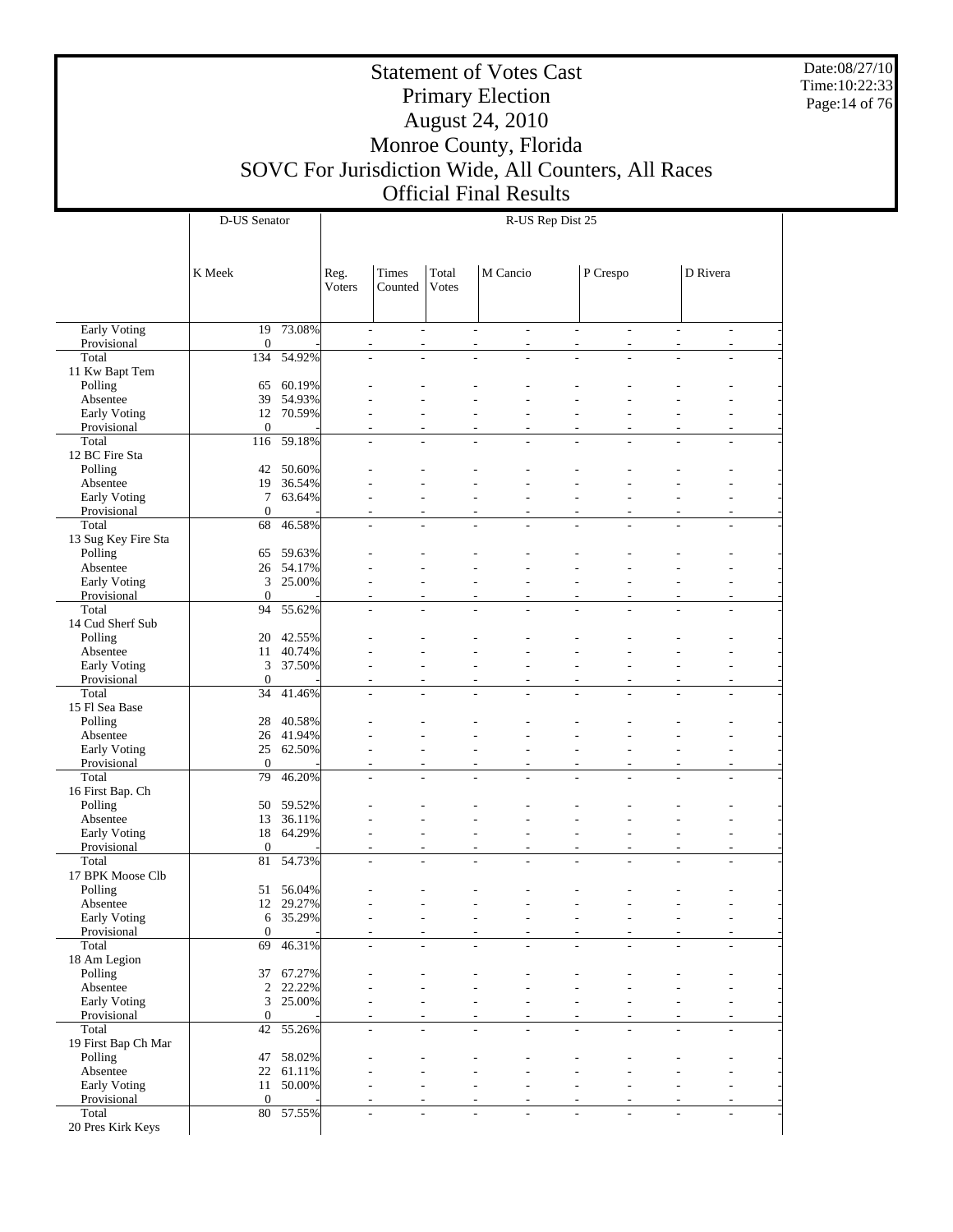Date:08/27/10 Time:10:22:33 Page:15 of 76

|                             | D-US Senator                | R-US Rep Dist 25 |                                                                      |                       |                                                      |                                                      |                |                                            |                                |  |
|-----------------------------|-----------------------------|------------------|----------------------------------------------------------------------|-----------------------|------------------------------------------------------|------------------------------------------------------|----------------|--------------------------------------------|--------------------------------|--|
|                             | K Meek                      | Reg.<br>Voters   | <b>Times</b><br>Counted                                              | Total<br><b>Votes</b> | M Cancio                                             |                                                      | P Crespo       |                                            | D Rivera                       |  |
|                             |                             |                  |                                                                      |                       |                                                      |                                                      |                |                                            |                                |  |
| Polling                     | 59.42%<br>41                |                  | ÷,<br>$\sim$                                                         |                       | $\overline{a}$<br>$\overline{\phantom{a}}$           | $\overline{\phantom{a}}$                             | $\overline{a}$ | $\overline{a}$                             | $\overline{a}$                 |  |
| Absentee                    | 47.62%<br>10                |                  | ۷                                                                    |                       | L,<br>L.                                             | $\overline{a}$                                       | ÷,             | ÷.                                         | $\overline{a}$                 |  |
| Early Voting                | 50.00%<br>6                 |                  | ÷                                                                    |                       | $\overline{a}$<br>٠                                  |                                                      | ÷.             |                                            |                                |  |
| Provisional<br>Total        | $\theta$<br>55.88%<br>57    |                  | ä,<br>$\overline{\phantom{a}}$<br>$\overline{\phantom{a}}$           |                       | ä,<br>$\overline{\phantom{a}}$<br>$\sim$<br>٠        | $\overline{\phantom{a}}$<br>$\sim$                   | ÷,<br>÷,       | ÷<br>÷,                                    | $\overline{\phantom{a}}$<br>L, |  |
| 21 Mara Moose Ldg           |                             |                  | $\overline{\phantom{a}}$                                             |                       |                                                      |                                                      |                |                                            |                                |  |
| Polling                     | 52.73%<br>29                |                  |                                                                      |                       |                                                      |                                                      |                |                                            |                                |  |
| Absentee                    | 3<br>21.43%                 |                  |                                                                      |                       |                                                      |                                                      |                |                                            |                                |  |
| Early Voting                | 5<br>45.45%                 |                  |                                                                      |                       |                                                      |                                                      |                |                                            |                                |  |
| Provisional                 | $\mathbf{0}$                |                  | ٠                                                                    |                       | $\overline{\phantom{a}}$<br>٠                        | $\overline{a}$                                       | ٠              | ÷,                                         | $\overline{\phantom{a}}$       |  |
| Total                       | 46.25%<br>37                |                  | L,                                                                   |                       | $\overline{a}$                                       |                                                      |                | ÷                                          | L,                             |  |
| 22 KCB City Hall            |                             |                  |                                                                      |                       |                                                      |                                                      |                |                                            |                                |  |
| Polling                     | 53.13%<br>17                |                  |                                                                      |                       |                                                      |                                                      |                |                                            |                                |  |
| Absentee                    | 40.00%<br>4                 |                  |                                                                      |                       |                                                      |                                                      |                |                                            |                                |  |
| Early Voting                | 33.33%<br>1<br>$\theta$     |                  | ÷                                                                    |                       | $\overline{a}$<br>٠                                  | $\overline{a}$                                       | ÷.             |                                            | $\overline{a}$                 |  |
| Provisional<br>Total        | 48.89%<br>22                |                  | ä,<br>$\overline{\phantom{a}}$<br>$\overline{\phantom{a}}$<br>$\sim$ |                       | $\overline{a}$<br>ä,<br>$\sim$<br>L.                 | $\overline{\phantom{a}}$<br>$\overline{\phantom{a}}$ | ÷,<br>÷.       | $\overline{\phantom{a}}$<br>÷.             | L,<br>$\overline{a}$           |  |
| 23 Mara Moose Ldg           |                             |                  |                                                                      |                       |                                                      |                                                      |                |                                            |                                |  |
| Polling                     | 28<br>59.57%                |                  |                                                                      |                       |                                                      |                                                      |                |                                            |                                |  |
| Absentee                    | 18<br>54.55%                |                  |                                                                      |                       |                                                      |                                                      |                |                                            |                                |  |
| Early Voting                | 8<br>44.44%                 |                  |                                                                      |                       |                                                      |                                                      |                |                                            |                                |  |
| Provisional                 | 1 100.00%                   |                  | ä,<br>$\overline{\phantom{a}}$                                       |                       | $\overline{\phantom{a}}$<br>$\overline{\phantom{a}}$ | $\overline{\phantom{a}}$                             | ٠              | $\overline{\phantom{a}}$                   | ÷,                             |  |
| Total                       | 55.56%<br>55                |                  | ä,                                                                   |                       |                                                      |                                                      |                |                                            |                                |  |
| 24 Isla Lib                 |                             |                  |                                                                      |                       |                                                      |                                                      |                |                                            |                                |  |
| Polling                     | 51.72%<br>30                |                  |                                                                      |                       |                                                      |                                                      |                |                                            |                                |  |
| Absentee                    | 52.94%<br>18                |                  |                                                                      |                       |                                                      |                                                      |                |                                            |                                |  |
| Early Voting                | 7<br>43.75%<br>$\theta$     |                  | $\overline{a}$                                                       |                       | $\overline{a}$<br>٠                                  | L,                                                   | ÷,             | ٠                                          | ÷,                             |  |
| Provisional<br>Total        | 50.93%<br>55                |                  | ä,<br>$\overline{\phantom{a}}$<br>$\overline{a}$<br>$\sim$           |                       | ä,<br>$\overline{\phantom{a}}$<br>$\sim$<br>٠        | $\overline{\phantom{a}}$<br>$\sim$                   | ÷,<br>÷,       | $\overline{\phantom{a}}$<br>$\overline{a}$ | ÷,<br>L,                       |  |
| 25 PK Crt Rm B              |                             |                  |                                                                      |                       |                                                      |                                                      |                |                                            |                                |  |
| Polling                     | 54<br>66.67%                |                  |                                                                      |                       |                                                      |                                                      |                |                                            |                                |  |
| Absentee                    | 12<br>35.29%                |                  |                                                                      |                       |                                                      |                                                      |                |                                            |                                |  |
| Early Voting                | 7<br>63.64%                 |                  |                                                                      |                       | $\overline{a}$                                       |                                                      |                |                                            | $\overline{a}$                 |  |
| Provisional                 | $\theta$                    |                  | ä,<br>$\overline{\phantom{a}}$                                       |                       | $\overline{\phantom{a}}$<br>$\overline{\phantom{a}}$ | $\overline{\phantom{a}}$                             | $\overline{a}$ | $\overline{a}$                             | ÷,                             |  |
| Total                       | 57.94%<br>73                |                  | L,                                                                   |                       |                                                      |                                                      |                |                                            |                                |  |
| 26 Imm Luth CH              |                             |                  |                                                                      |                       |                                                      |                                                      |                |                                            |                                |  |
| Polling                     | 45.79%<br>49                |                  |                                                                      |                       |                                                      |                                                      |                |                                            |                                |  |
| Absentee                    | 25<br>42.37%                |                  |                                                                      |                       | $\overline{a}$                                       |                                                      |                |                                            |                                |  |
| Early Voting<br>Provisional | 7<br>41.18%<br>$\theta$     |                  | $\overline{a}$<br>L,                                                 |                       | ٠<br>ä,<br>$\overline{\phantom{a}}$                  | L,<br>L,                                             | ٠<br>÷,        | ٠<br>÷,                                    | $\overline{\phantom{a}}$       |  |
| Total                       | 81<br>44.26%                |                  | ä,                                                                   |                       | $\overline{a}$<br>÷.                                 | $\overline{a}$                                       | L,             | ÷,                                         | L,                             |  |
| 27 Elks Clb                 |                             |                  |                                                                      |                       |                                                      |                                                      |                |                                            |                                |  |
| Polling                     | 52<br>57.14%                |                  |                                                                      |                       |                                                      |                                                      |                |                                            |                                |  |
| Absentee                    | 21<br>42.00%                |                  |                                                                      |                       |                                                      |                                                      |                |                                            |                                |  |
| Early Voting                | 10 52.63%                   |                  |                                                                      |                       |                                                      |                                                      |                |                                            |                                |  |
| Provisional                 | $\mathbf{0}$                |                  | ٠<br>٠                                                               |                       | $\overline{a}$                                       | $\overline{\phantom{a}}$                             | ٠              | ٠                                          | ÷,                             |  |
| Total                       | 51.88%<br>83                |                  | $\overline{\phantom{a}}$<br>$\overline{\phantom{a}}$                 |                       | $\sim$<br>٠                                          | $\sim$                                               | $\overline{a}$ | $\overline{\phantom{a}}$                   | $\overline{a}$                 |  |
| 28 KL Civic Clb             |                             |                  |                                                                      |                       |                                                      |                                                      |                |                                            |                                |  |
| Polling                     | 34 54.84%                   |                  |                                                                      |                       |                                                      |                                                      |                |                                            |                                |  |
| Absentee<br>Early Voting    | 29.63%<br>8<br>61.11%<br>11 |                  |                                                                      |                       |                                                      |                                                      |                |                                            |                                |  |
| Provisional                 | $\theta$                    |                  |                                                                      |                       | $\overline{a}$                                       |                                                      | ٠              |                                            |                                |  |
| Total                       | 53 49.53%                   |                  | ÷.                                                                   |                       | $\overline{a}$                                       | $\overline{a}$                                       | ÷.             | ÷                                          | $\overline{a}$                 |  |
| 29 KL Civic Clb             |                             |                  |                                                                      |                       |                                                      |                                                      |                |                                            |                                |  |
| Polling                     | 54.69%<br>70                |                  |                                                                      |                       |                                                      |                                                      |                |                                            |                                |  |
| Absentee                    | 35.42%<br>17                |                  |                                                                      |                       |                                                      |                                                      |                |                                            |                                |  |
| Early Voting                | 20<br>66.67%                |                  |                                                                      |                       |                                                      |                                                      |                |                                            |                                |  |
| Provisional                 | $\boldsymbol{0}$            |                  |                                                                      |                       |                                                      |                                                      |                |                                            |                                |  |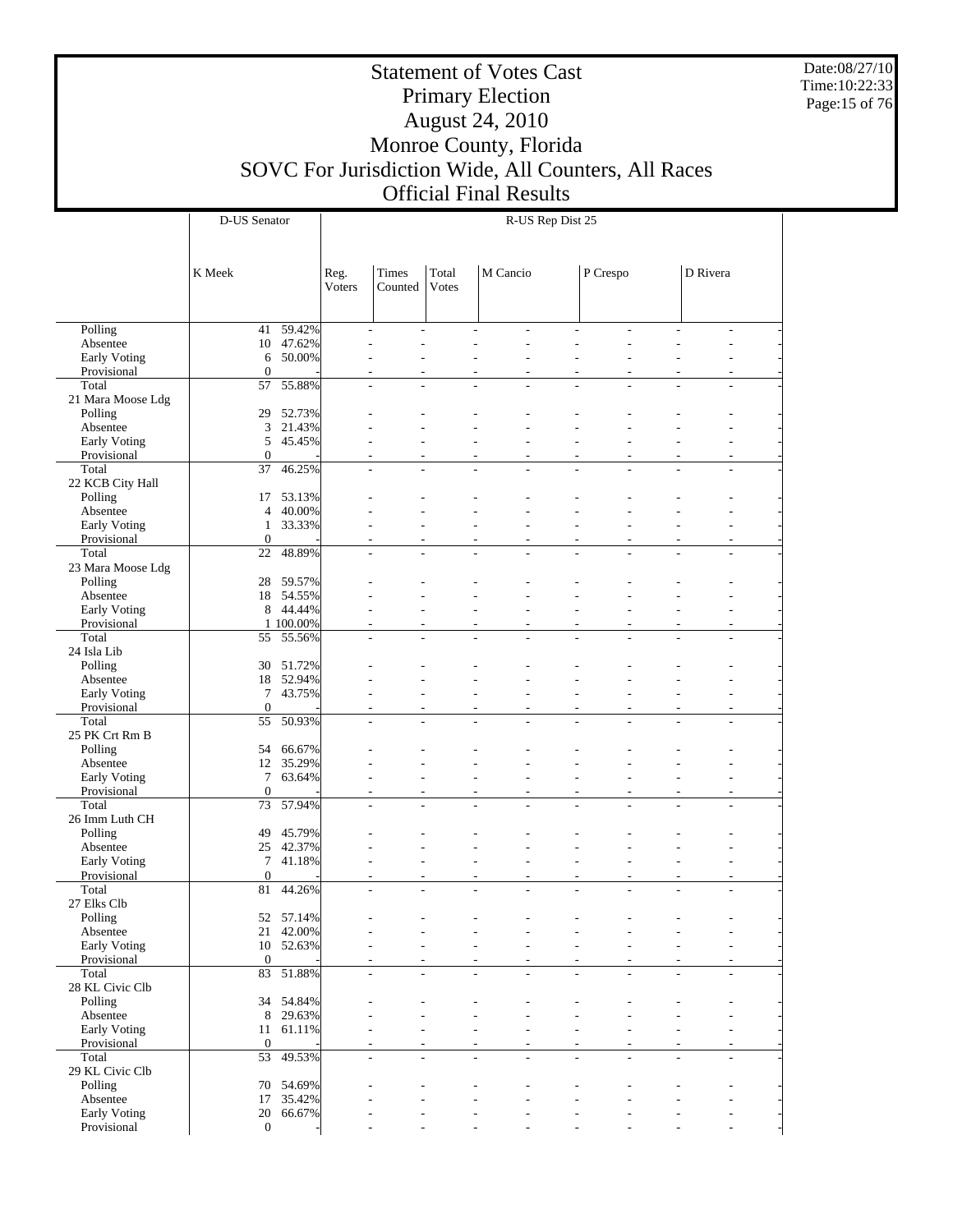Date:08/27/10 Time:10:22:34 Page:16 of 76

|                    | D-US Senator     |                 |             | R-US Rep Dist 25 |       |                                      |                          |              |           |                  |       |  |
|--------------------|------------------|-----------------|-------------|------------------|-------|--------------------------------------|--------------------------|--------------|-----------|------------------|-------|--|
|                    |                  |                 |             |                  |       |                                      |                          |              |           |                  |       |  |
|                    |                  |                 |             |                  |       |                                      |                          |              |           |                  |       |  |
|                    | K Meek           |                 | Reg.        | <b>Times</b>     | Total | M Cancio                             |                          | P Crespo     |           | D Rivera         |       |  |
|                    |                  |                 | Voters      | Counted          | Votes |                                      |                          |              |           |                  |       |  |
|                    |                  |                 |             |                  |       |                                      |                          |              |           |                  |       |  |
|                    |                  |                 |             |                  |       |                                      |                          |              |           |                  |       |  |
| Total              |                  | $107 - 51.94\%$ |             |                  |       |                                      |                          |              |           |                  |       |  |
| 30 KL Library      |                  |                 |             |                  |       |                                      |                          |              |           |                  |       |  |
| Polling            | 45               | 55.56%          |             |                  |       |                                      |                          |              |           |                  |       |  |
| Absentee           | 10               | 41.67%          |             |                  |       |                                      |                          |              |           |                  |       |  |
| Early Voting       |                  | 4 26.67%        |             |                  |       |                                      |                          |              |           |                  |       |  |
| Provisional        |                  | 1 100.00%       |             |                  |       |                                      |                          |              |           |                  |       |  |
| Total              | 60               | 49.59%          |             |                  |       |                                      |                          |              |           |                  |       |  |
| 31 KL Library      |                  |                 |             |                  |       |                                      |                          |              |           |                  |       |  |
| Polling            | 29               | 55.77%          |             |                  |       |                                      |                          |              |           |                  |       |  |
| Absentee           | 12               | 44.44%          |             |                  |       |                                      |                          |              |           |                  |       |  |
| Early Voting       | 10               | 52.63%          |             |                  |       |                                      |                          |              |           |                  |       |  |
| Provisional        | $\theta$         |                 |             |                  |       |                                      |                          |              |           |                  |       |  |
| Total              | 51               | 52.04%          |             |                  |       |                                      |                          |              |           |                  |       |  |
| 32 KL Bapt ch      |                  |                 |             |                  |       |                                      |                          |              |           |                  |       |  |
| Polling            | 56               | 55.45%          |             |                  |       |                                      |                          |              |           |                  |       |  |
| Absentee           | 16               | 53.33%          |             |                  |       |                                      |                          |              |           |                  |       |  |
| Early Voting       | 13               | 54.17%          |             |                  |       |                                      |                          |              |           |                  |       |  |
| Provisional        | $\theta$         |                 |             |                  |       |                                      |                          |              |           |                  |       |  |
| Total              | 85               | 54.84%          |             |                  |       |                                      |                          |              |           |                  |       |  |
| 33 Academy OCR     |                  |                 |             |                  |       |                                      |                          |              |           |                  |       |  |
| Polling            | 7                | 77.78%          |             |                  |       |                                      |                          |              |           |                  |       |  |
| Absentee           | 11               | 44.00%          |             |                  |       |                                      |                          |              |           |                  |       |  |
| Early Voting       | $\mathbf{0}$     |                 |             |                  |       |                                      |                          |              |           |                  |       |  |
| Provisional        | $\Omega$         |                 |             |                  |       |                                      |                          |              |           |                  |       |  |
| Total              | $\overline{18}$  | 52.94%          | ÷.          |                  |       |                                      |                          |              |           |                  |       |  |
| 32 KL Bpt Ch CD 25 |                  |                 |             |                  |       |                                      |                          |              |           |                  |       |  |
| Polling            | $\boldsymbol{0}$ |                 | 9           | 1                |       | $\mathbf{0}$<br>1                    | 0.00%                    |              | 1 100.00% | $\mathbf{0}$     | 0.00% |  |
| Absentee           | $\boldsymbol{0}$ | 0.00%           | 9           | $\mathbf{1}$     |       | $\mathbf{1}$<br>$\boldsymbol{0}$     | 0.00%                    |              | 1 100.00% | $\boldsymbol{0}$ | 0.00% |  |
| Early Voting       | $\mathbf{0}$     |                 | 9           | $\overline{0}$   |       | $\boldsymbol{0}$<br>$\mathbf{0}$     | $\overline{\phantom{a}}$ | $\mathbf{0}$ | ä,        | $\mathbf{0}$     |       |  |
| Provisional        | $\overline{0}$   |                 | 9           | $\boldsymbol{0}$ |       | $\boldsymbol{0}$<br>$\boldsymbol{0}$ |                          | $\mathbf{0}$ |           | $\mathbf{0}$     |       |  |
| Total              | $\overline{0}$   | 0.00%           | 9           | $\overline{2}$   |       | $\overline{2}$<br>$\overline{0}$     | $0.00\%$                 |              | 2 100.00% | $\Omega$         | 0.00% |  |
| Total              |                  |                 |             |                  |       |                                      |                          |              |           |                  |       |  |
| Polling            | 1697             | 58.62%          | 9           | 1                |       | $\boldsymbol{0}$<br>1                | 0.00%                    |              | 1 100.00% | $\mathbf{0}$     | 0.00% |  |
| Absentee           | 809              | 48.79%          | 9           | $\mathbf{1}$     |       | $\mathbf{1}$<br>$\boldsymbol{0}$     | 0.00%                    |              | 1 100.00% | $\mathbf{0}$     | 0.00% |  |
| Early Voting       | 356              | 55.02%          | 9           | $\overline{0}$   |       | $\overline{0}$<br>$\mathbf{0}$       |                          | $\mathbf{0}$ |           | $\mathbf{0}$     |       |  |
| Provisional        | 3                | 60.00%          | $\mathbf Q$ | $\mathbf{0}$     |       | $\overline{0}$<br>$\mathbf{0}$       |                          | $\Omega$     |           | $\mathbf{0}$     |       |  |
| Total              | 2865             | 55.04%          | 9           | $\overline{c}$   |       | $\overline{2}$<br>$\overline{0}$     | $0.00\%$                 |              | 2 100.00% | $\overline{0}$   | 0.00% |  |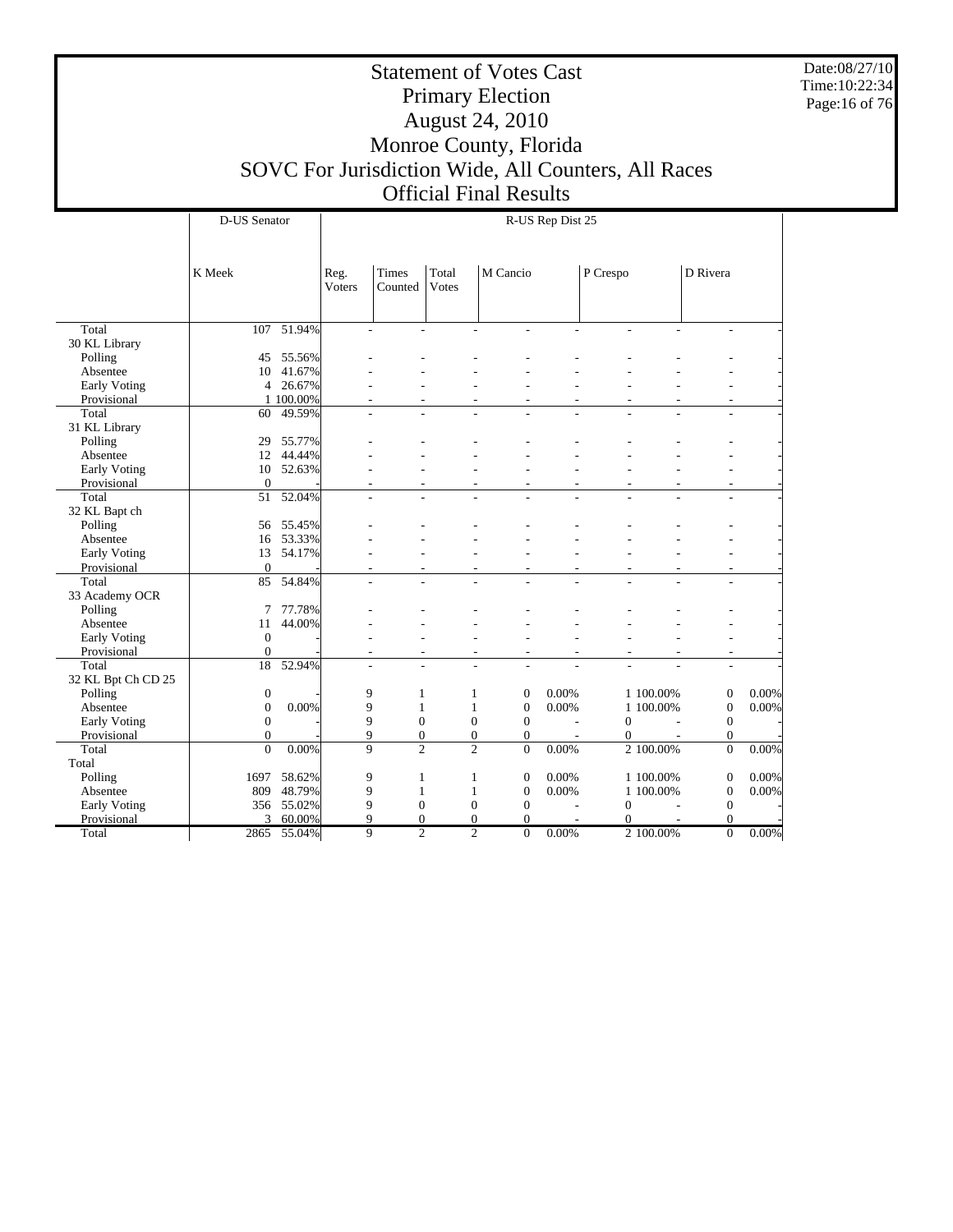Date:08/27/10 Time:10:22:34 Page:17 of 76

## Statement of Votes Cast Primary Election August 24, 2010 Monroe County, Florida SOVC For Jurisdiction Wide, All Counters, All Races Official Final Results

|                          | Reg.<br>Voters | Times<br>Counted | Total<br><b>Votes</b> | J Garcia | L Meurice |    |
|--------------------------|----------------|------------------|-----------------------|----------|-----------|----|
|                          |                |                  |                       |          |           |    |
| Jurisdiction Wide        |                |                  |                       |          |           |    |
| 1 Jaycee Club<br>Polling |                |                  |                       |          |           |    |
| Absentee                 |                |                  |                       |          |           |    |
| Early Voting             |                |                  |                       |          |           |    |
| Provisional              |                |                  |                       |          |           |    |
| Total                    |                |                  | ÷.                    |          |           |    |
| 2 KW High Aud            |                |                  |                       |          |           |    |
| Polling                  |                |                  |                       |          |           |    |
| Absentee                 |                |                  |                       |          |           |    |
| Early Voting             |                |                  |                       |          |           | ÷. |
| Provisional              |                |                  |                       |          |           |    |
| Total                    |                |                  |                       |          |           |    |
| 3 KW High Aud            |                |                  |                       |          |           |    |
| Polling                  |                |                  |                       |          |           |    |
| Absentee<br>Early Voting |                |                  |                       |          |           |    |
| Provisional              |                |                  |                       |          |           |    |
| Total                    |                |                  | L.                    |          |           |    |
| 4 MLK Pool               |                |                  |                       |          |           |    |
| Polling                  |                |                  |                       |          |           |    |
| Absentee                 |                |                  |                       |          |           | ÷. |
| Early Voting             |                |                  |                       |          |           | ÷. |
| Provisional              |                |                  |                       |          |           |    |
| Total                    |                |                  |                       |          |           |    |
| 5 Old City Hall          |                |                  |                       |          |           |    |
| Polling                  |                |                  |                       |          |           |    |
| Absentee                 |                |                  |                       |          |           |    |
| Early Voting             |                |                  |                       |          |           |    |
| Provisional<br>Total     |                |                  |                       |          |           |    |
| 6 St Mary's Convt.       |                |                  |                       |          |           |    |
| Polling                  |                |                  |                       |          |           |    |
| Absentee                 |                |                  |                       |          |           | ٠  |
| Early Voting             |                |                  |                       |          |           | ÷. |
| Provisional              |                |                  |                       |          |           |    |
| Total                    |                |                  |                       |          |           |    |
| 7 KW Moose Club          |                |                  |                       |          |           |    |
| Polling                  |                |                  |                       |          |           |    |
| Absentee                 |                |                  |                       |          |           |    |
| Early Voting             |                |                  |                       |          |           |    |
| Provisional<br>Total     |                |                  |                       |          |           |    |
| 8 Glad Tidings           |                |                  |                       |          |           |    |
| Polling                  |                |                  |                       |          |           |    |
| Absentee                 |                |                  |                       |          |           |    |
| Early Voting             |                |                  |                       |          |           |    |
| Provisional              |                |                  |                       |          |           |    |
| Total                    |                |                  |                       |          |           |    |
| 9 Sr Citizens Plz        |                |                  |                       |          |           |    |
| Polling                  |                |                  |                       |          |           |    |
| Absentee                 |                |                  |                       |          |           |    |
| Early Voting             |                |                  |                       |          |           |    |
| Provisional              |                |                  |                       |          |           |    |
| Total                    |                |                  |                       |          |           |    |
| 10 Later Day Saints      |                |                  |                       |          |           |    |
| Polling<br>Absentee      |                |                  |                       |          |           |    |
|                          |                |                  |                       |          |           |    |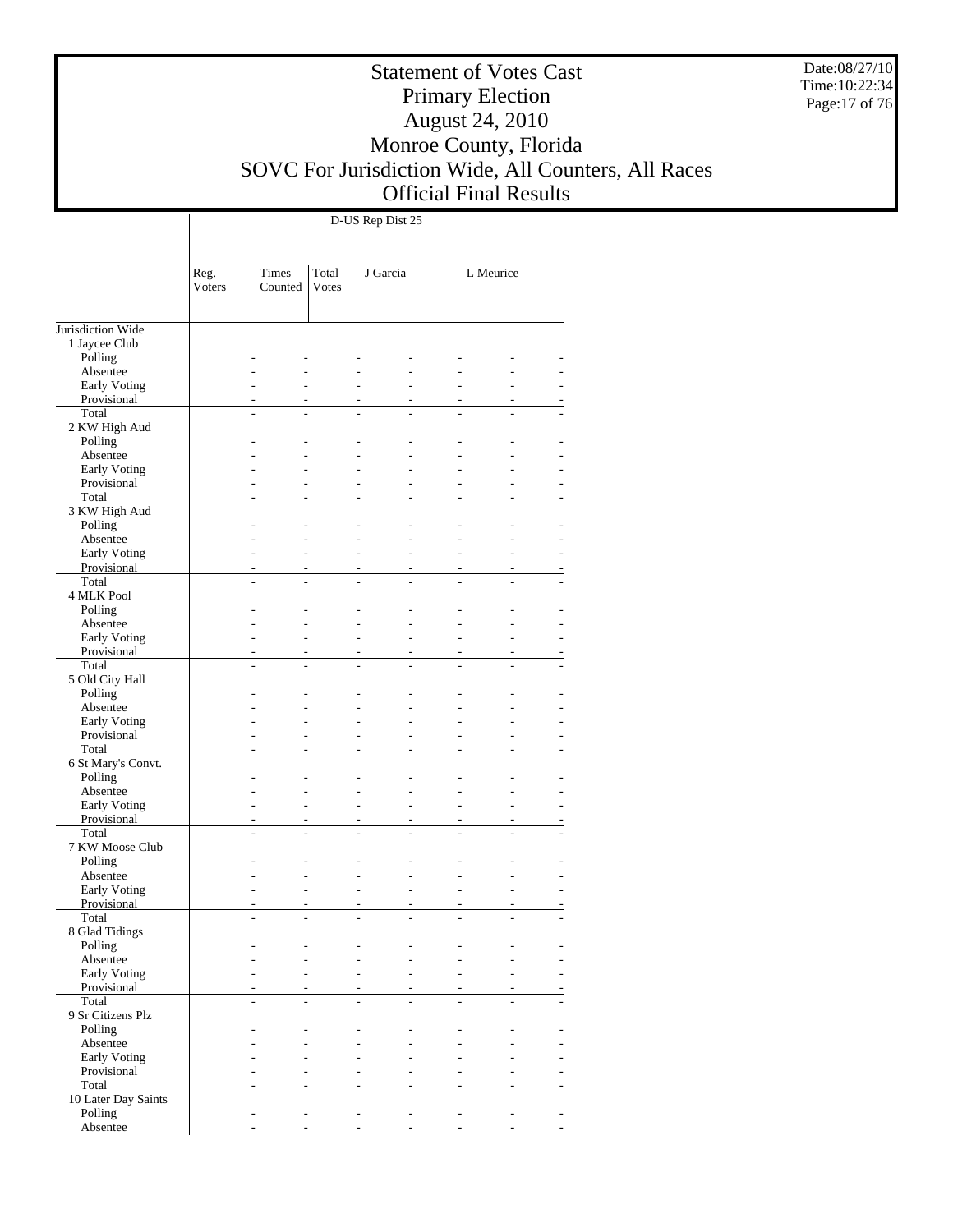Date:08/27/10 Time:10:22:34 Page:18 of 76

## Statement of Votes Cast Primary Election August 24, 2010 Monroe County, Florida SOVC For Jurisdiction Wide, All Counters, All Races Official Final Results

|                             | Reg.           | Times                    | Total                    | J Garcia       |                                            | L Meurice                |  |
|-----------------------------|----------------|--------------------------|--------------------------|----------------|--------------------------------------------|--------------------------|--|
|                             | Voters         | Counted                  | <b>Votes</b>             |                |                                            |                          |  |
|                             |                |                          |                          |                |                                            |                          |  |
| <b>Early Voting</b>         | ÷              | $\overline{\phantom{a}}$ | ÷.                       | ÷              | $\overline{\phantom{a}}$                   | ÷                        |  |
| Provisional                 | ÷,             | $\overline{\phantom{a}}$ | $\overline{\phantom{a}}$ | $\sim$         | $\overline{\phantom{a}}$                   | $\overline{\phantom{a}}$ |  |
| Total                       | $\overline{a}$ | L.                       | L                        | $\overline{a}$ | L,                                         | L                        |  |
| 11 Kw Bapt Tem              |                |                          |                          |                |                                            |                          |  |
| Polling                     |                |                          |                          |                |                                            |                          |  |
| Absentee                    |                |                          |                          |                | ۷                                          |                          |  |
| Early Voting                | L.             |                          |                          |                | ۷                                          |                          |  |
| Provisional<br>Total        | ÷,<br>L        | $\overline{a}$<br>L.     | ÷                        | $\overline{a}$ | $\overline{\phantom{a}}$<br>L,             | $\overline{\phantom{a}}$ |  |
| 12 BC Fire Sta              |                |                          |                          |                |                                            |                          |  |
| Polling                     |                |                          |                          |                |                                            |                          |  |
| Absentee                    | L,             | ÷                        | L,                       | ٠              | L.                                         |                          |  |
| Early Voting                | L,             |                          |                          |                | ٠                                          |                          |  |
| Provisional                 | ÷,             | $\overline{a}$           | ٠                        | $\sim$         | $\overline{\phantom{a}}$                   | $\overline{a}$           |  |
| Total                       | L              | L.                       | L                        | $\overline{a}$ | L,                                         | L,                       |  |
| 13 Sug Key Fire Sta         |                |                          |                          |                |                                            |                          |  |
| Polling                     |                |                          |                          |                |                                            |                          |  |
| Absentee                    |                |                          |                          |                | ۷                                          |                          |  |
| Early Voting                |                |                          |                          |                | ۷                                          |                          |  |
| Provisional<br>Total        | ÷,<br>L        | $\overline{a}$           | ÷                        | $\overline{a}$ | $\overline{\phantom{a}}$<br>$\overline{a}$ | $\overline{\phantom{a}}$ |  |
| 14 Cud Sherf Sub            |                |                          |                          |                |                                            |                          |  |
| Polling                     |                |                          |                          |                |                                            |                          |  |
| Absentee                    | L,             | ÷                        | L,                       | ٠              | L.                                         |                          |  |
| Early Voting                | L.             |                          |                          |                | ٠                                          |                          |  |
| Provisional                 | ÷,             | $\overline{a}$           | ٠                        | $\sim$         | $\overline{\phantom{a}}$                   | $\overline{a}$           |  |
| Total                       | L.             | L.                       | ÷.                       | L.             | L,                                         | L,                       |  |
| 15 Fl Sea Base              |                |                          |                          |                |                                            |                          |  |
| Polling                     |                |                          |                          |                |                                            |                          |  |
| Absentee                    |                |                          |                          |                | ۷                                          |                          |  |
| Early Voting                | L.             |                          |                          |                | ۷                                          |                          |  |
| Provisional                 | ٠              | $\overline{a}$           | $\overline{\phantom{a}}$ | $\sim$         | $\overline{\phantom{a}}$                   | $\overline{\phantom{a}}$ |  |
| Total                       | L              |                          |                          |                | $\overline{a}$                             |                          |  |
| 16 First Bap. Ch<br>Polling |                |                          |                          |                |                                            |                          |  |
| Absentee                    | L,             | ٠                        | L,                       | ٠              | ÷.                                         |                          |  |
| Early Voting                | L.             |                          |                          | ۳              | ÷.                                         |                          |  |
| Provisional                 | ÷,             | ÷                        | ٠                        | $\sim$         | $\overline{\phantom{a}}$                   | $\overline{a}$           |  |
| Total                       | L              | ÷.                       | ÷.                       | ÷.             | L.                                         | L,                       |  |
| 17 BPK Moose Clb            |                |                          |                          |                |                                            |                          |  |
| Polling                     |                |                          |                          |                |                                            |                          |  |
| Absentee                    |                |                          |                          |                |                                            |                          |  |
| Early Voting                |                |                          |                          |                |                                            |                          |  |
| Provisional                 |                |                          | L,                       |                |                                            |                          |  |
| Total                       |                |                          |                          |                |                                            |                          |  |
| 18 Am Legion<br>Polling     |                |                          |                          |                |                                            |                          |  |
| Absentee                    |                |                          |                          |                |                                            |                          |  |
| Early Voting                |                |                          |                          |                | ÷.                                         |                          |  |
| Provisional                 | ÷.             |                          | ۰                        |                | ٠                                          |                          |  |
| Total                       |                |                          |                          |                |                                            |                          |  |
| 19 First Bap Ch Mar         |                |                          |                          |                |                                            |                          |  |
| Polling                     |                |                          |                          |                |                                            |                          |  |
| Absentee                    |                |                          |                          |                | ÷.                                         |                          |  |
| Early Voting                |                |                          |                          |                | ÷.                                         |                          |  |
| Provisional                 |                |                          |                          | ÷              | ٠                                          |                          |  |
| Total                       |                |                          |                          |                |                                            |                          |  |
| 20 Pres Kirk Keys           |                |                          |                          |                |                                            |                          |  |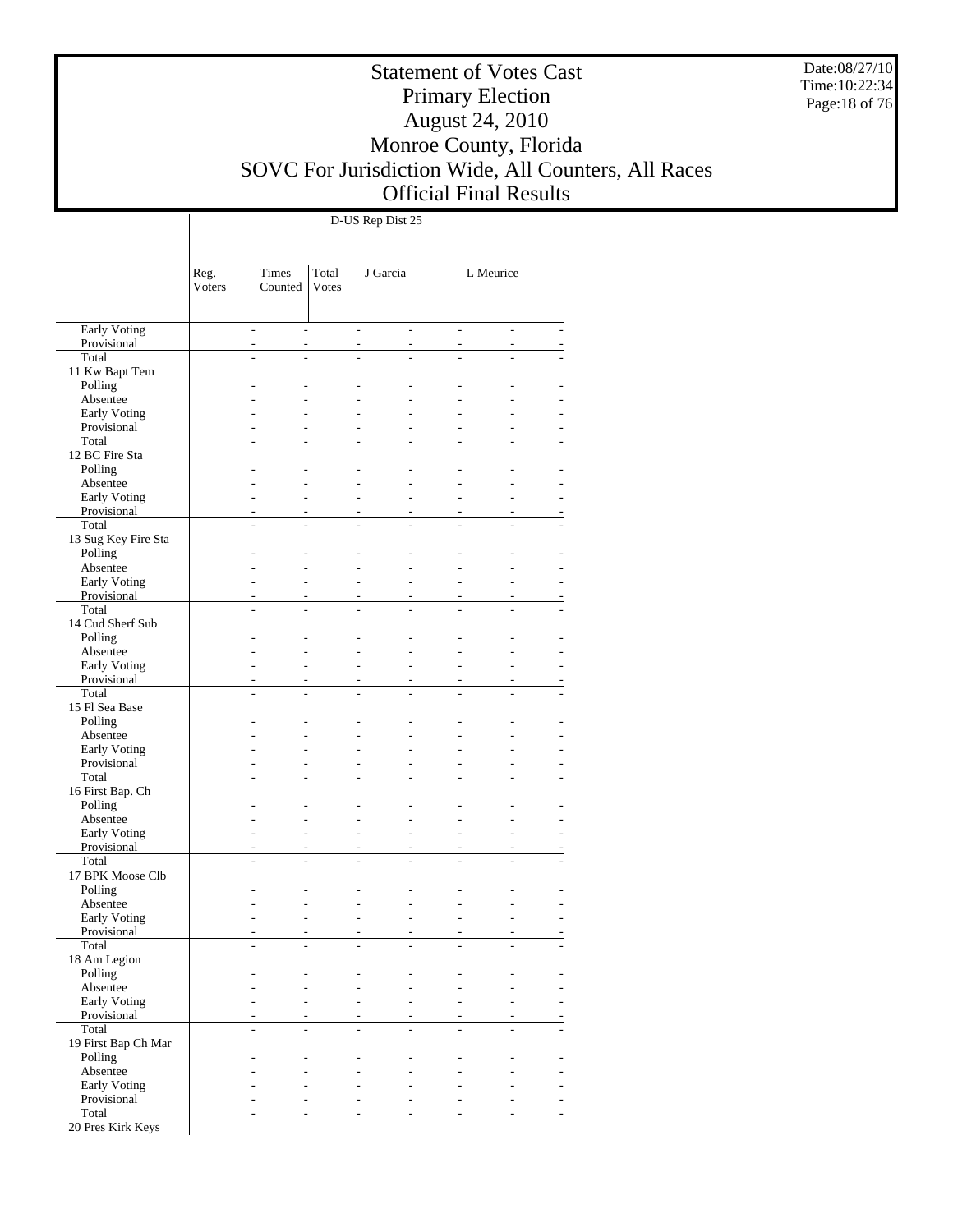Date:08/27/10 Time:10:22:35 Page:19 of 76

## Statement of Votes Cast Primary Election August 24, 2010 Monroe County, Florida SOVC For Jurisdiction Wide, All Counters, All Races Official Final Results

|                              | Reg.<br>Voters           | Times<br>Counted | Total<br><b>Votes</b>    | J Garcia       |                | L Meurice      |   |
|------------------------------|--------------------------|------------------|--------------------------|----------------|----------------|----------------|---|
|                              |                          |                  |                          |                |                |                |   |
| Polling                      | $\overline{\phantom{a}}$ | $\overline{a}$   | ÷.                       | $\overline{a}$ | L,             | ÷,             |   |
| Absentee                     | L.                       | L,               | ٠                        | ÷              |                | ÷.             |   |
| Early Voting<br>Provisional  | ٠                        | L.<br>٠          | ٠                        | ÷.             | $\overline{a}$ | ÷.<br>٠        |   |
| Total                        |                          |                  |                          |                |                |                |   |
| 21 Mara Moose Ldg            |                          |                  |                          |                |                |                |   |
| Polling                      |                          |                  |                          |                |                |                |   |
| Absentee                     |                          |                  |                          |                |                |                |   |
| Early Voting                 |                          | L.               | ÷                        |                |                | ÷.             |   |
| Provisional<br>Total         | L,                       | ä,<br>L,         | ٠<br>$\overline{a}$      | ÷.             | $\overline{a}$ | ÷<br>L.        |   |
| 22 KCB City Hall             |                          |                  |                          |                |                |                |   |
| Polling                      |                          |                  |                          |                |                |                |   |
| Absentee                     |                          |                  |                          |                |                |                |   |
| Early Voting                 |                          |                  | ÷                        |                |                | ÷.             |   |
| Provisional                  | ٠                        | ä,               | ٠                        |                | $\overline{a}$ | ٠              |   |
| Total                        |                          |                  |                          |                |                |                |   |
| 23 Mara Moose Ldg<br>Polling |                          |                  |                          |                |                |                |   |
| Absentee                     |                          |                  |                          |                |                |                |   |
| Early Voting                 |                          |                  | ÷                        |                |                | L.             |   |
| Provisional                  |                          | ä,               | ٠                        |                |                | ٠              |   |
| Total                        | L,                       | L,               | $\overline{a}$           | L.             | $\overline{a}$ | L              |   |
| 24 Isla Lib                  |                          |                  |                          |                |                |                |   |
| Polling                      |                          |                  |                          |                |                |                |   |
| Absentee<br>Early Voting     |                          | L.               | ÷                        |                |                | ÷              |   |
| Provisional                  | ٠                        | ä,               |                          |                | $\overline{a}$ |                | ۰ |
| Total                        |                          |                  |                          |                |                |                |   |
| 25 PK Crt Rm B               |                          |                  |                          |                |                |                |   |
| Polling                      |                          |                  |                          |                |                |                |   |
| Absentee                     |                          |                  |                          |                |                |                |   |
| Early Voting<br>Provisional  |                          | ä,               | ÷.                       |                |                | L.<br>٠        |   |
| Total                        | L.                       | L.               | L,                       |                | $\overline{a}$ | L              |   |
| 26 Imm Luth CH               |                          |                  |                          |                |                |                |   |
| Polling                      |                          |                  |                          |                |                |                |   |
| Absentee                     |                          |                  |                          |                |                |                |   |
| Early Voting                 |                          |                  |                          |                |                | L.             |   |
| Provisional<br>Total         | ٠                        |                  |                          |                | $\overline{a}$ |                | ۰ |
| 27 Elks Clb                  |                          |                  |                          |                |                |                |   |
| Polling                      |                          |                  |                          |                |                |                |   |
| Absentee                     |                          |                  |                          |                |                |                |   |
| Early Voting                 | -                        | $\overline{a}$   | $\overline{\phantom{0}}$ |                | $\overline{a}$ | $\overline{a}$ |   |
| Provisional                  |                          |                  |                          |                |                |                |   |
| Total                        |                          |                  |                          |                |                |                |   |
| 28 KL Civic Clb<br>Polling   |                          |                  |                          |                |                |                |   |
| Absentee                     |                          |                  |                          |                |                |                |   |
| Early Voting                 |                          |                  |                          |                |                |                |   |
| Provisional                  |                          |                  |                          |                |                |                |   |
| Total                        | L,                       | ٠                |                          |                | L.             | L.             |   |
| 29 KL Civic Clb              |                          |                  |                          |                |                |                |   |
| Polling<br>Absentee          |                          |                  |                          |                |                |                |   |
| Early Voting                 |                          |                  |                          |                |                |                |   |
| Provisional                  |                          |                  |                          |                |                |                |   |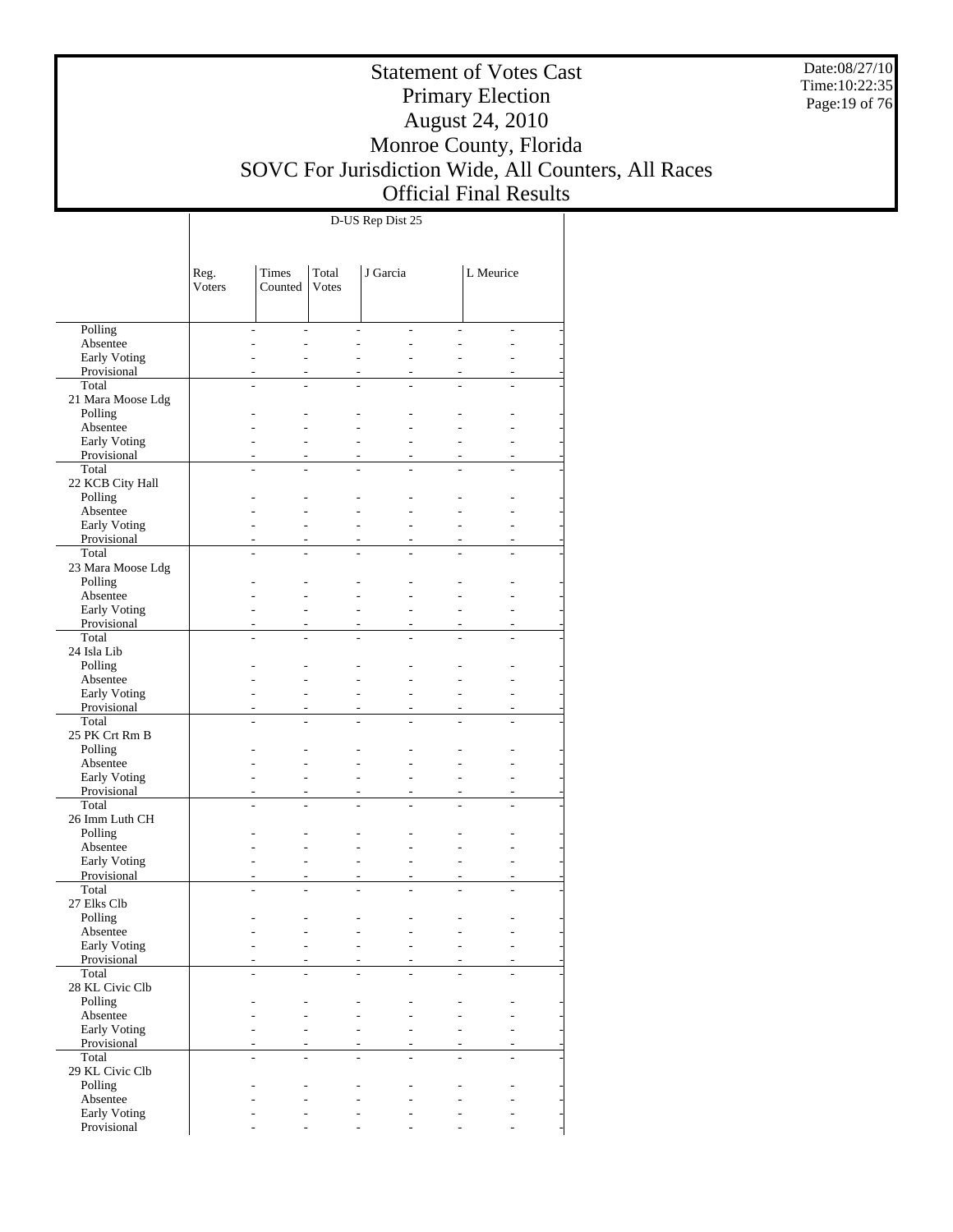Date:08/27/10 Time:10:22:35 Page:20 of 76

# Statement of Votes Cast Primary Election August 24, 2010 Monroe County, Florida SOVC For Jurisdiction Wide, All Counters, All Races Official Final Results

|                     | Reg.<br><b>Voters</b> | <b>Times</b><br>Counted | Total<br>Votes | J Garcia             |       | L Meurice        |             |
|---------------------|-----------------------|-------------------------|----------------|----------------------|-------|------------------|-------------|
|                     |                       |                         |                |                      |       |                  |             |
| Total               |                       |                         |                | $\overline{a}$       |       |                  |             |
| 30 KL Library       |                       |                         |                |                      |       |                  |             |
| Polling             |                       |                         |                |                      |       |                  |             |
| Absentee            |                       |                         |                |                      |       |                  |             |
| Early Voting        |                       |                         |                |                      |       |                  |             |
| Provisional         |                       |                         |                |                      |       |                  |             |
| Total               | $\overline{a}$        |                         |                |                      |       |                  |             |
| 31 KL Library       |                       |                         |                |                      |       |                  |             |
| Polling             |                       |                         |                |                      |       |                  |             |
| Absentee            |                       |                         |                |                      |       |                  |             |
| <b>Early Voting</b> |                       |                         |                |                      |       |                  |             |
| Provisional         |                       |                         |                |                      |       |                  |             |
| Total               | L,                    |                         |                |                      |       |                  |             |
| 32 KL Bapt ch       |                       |                         |                |                      |       |                  |             |
| Polling             |                       |                         |                |                      |       |                  |             |
| Absentee            |                       |                         |                |                      |       |                  |             |
| Early Voting        |                       |                         |                |                      |       |                  |             |
| Provisional         |                       |                         |                |                      |       |                  |             |
| Total               | L.                    |                         |                | L.<br>$\overline{a}$ | ÷.    |                  |             |
| 33 Academy OCR      |                       |                         |                |                      |       |                  |             |
| Polling             |                       |                         |                |                      |       |                  |             |
| Absentee            |                       |                         |                |                      |       |                  |             |
| Early Voting        |                       |                         |                |                      |       |                  |             |
| Provisional         |                       |                         |                |                      |       |                  |             |
| Total               |                       |                         |                |                      |       |                  |             |
| 32 KL Bpt Ch CD 25  |                       |                         |                |                      |       |                  |             |
| Polling             | 12                    | $\mathbf{0}$            | $\mathbf{0}$   | $\boldsymbol{0}$     |       | $\boldsymbol{0}$ |             |
| Absentee            | 12                    | 3                       | 3              | $\overline{0}$       | 0.00% |                  | 3 100.00%   |
| Early Voting        | 12                    | $\overline{0}$          | $\overline{0}$ | $\overline{0}$       |       | $\overline{0}$   |             |
| Provisional         | 12                    | $\mathbf{0}$            | $\overline{0}$ | $\overline{0}$       |       | $\overline{0}$   |             |
| Total               | 12                    | 3                       | $\overline{3}$ | $\theta$             | 0.00% |                  | $3100.00\%$ |
| Total               |                       |                         |                |                      |       |                  |             |
| Polling             | 12                    | $\mathbf{0}$            | $\mathbf{0}$   | $\boldsymbol{0}$     |       | $\overline{0}$   |             |
| Absentee            | 12                    | 3                       | 3              | $\overline{0}$       | 0.00% |                  | 3 100.00%   |
| Early Voting        | 12                    | $\Omega$                | $\overline{0}$ | $\Omega$             |       | $\overline{0}$   |             |
| Provisional         | 12                    | $\overline{0}$          | $\overline{0}$ | $\overline{0}$       |       | $\overline{0}$   |             |
| Total               | $\overline{12}$       | $\overline{3}$          | $\overline{3}$ | $\overline{0}$       | 0.00% |                  | 3 100.00%   |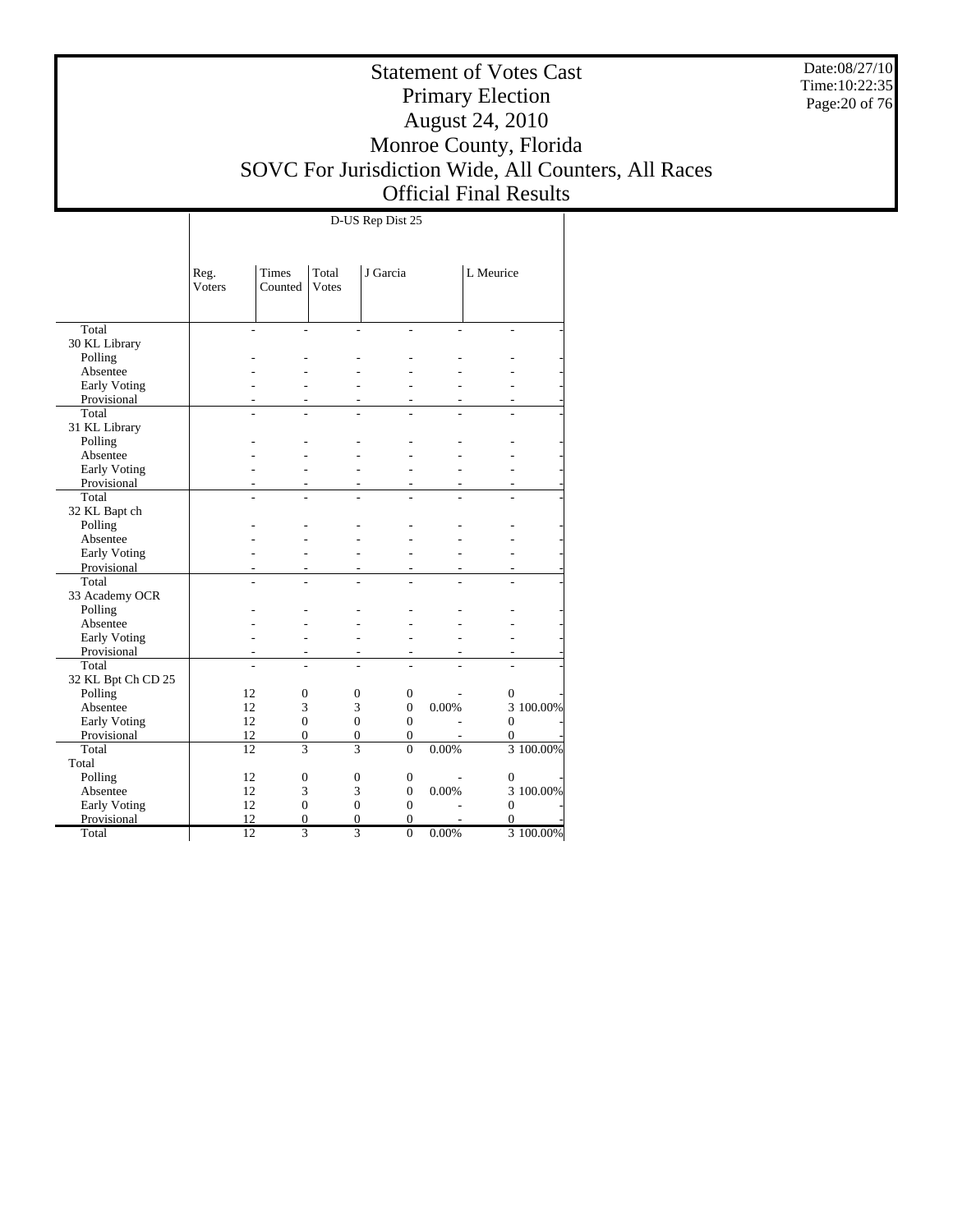Date:08/27/10 Time:10:22:35 Page:21 of 76

 $\mathbb{L}$ 

# Statement of Votes Cast Primary Election August 24, 2010 Monroe County, Florida SOVC For Jurisdiction Wide, All Counters, All Races Official Final Results

|  | a i mai kosan |
|--|---------------|
|  | R-Governor    |

|                                 | Reg. Voters | Times            | <b>Total Votes</b> | M McCalister        |                  | <b>B</b> McCollum |                  | R Scott          |                  |
|---------------------------------|-------------|------------------|--------------------|---------------------|------------------|-------------------|------------------|------------------|------------------|
|                                 |             | Counted          |                    |                     |                  |                   |                  |                  |                  |
|                                 |             |                  |                    |                     |                  |                   |                  |                  |                  |
| Jurisdiction Wide               |             |                  |                    |                     |                  |                   |                  |                  |                  |
| 1 Jaycee Club                   |             |                  |                    |                     |                  |                   |                  |                  |                  |
| Polling                         | 391         | 69               | 65<br>49           |                     | 12 18.46%        | 26                | 40.00%           | 27               | 41.54%           |
| Absentee<br><b>Early Voting</b> | 391<br>391  | 55<br>17         | 17                 | 4<br>$\overline{2}$ | 8.16%<br>11.76%  | 11<br>8           | 22.45%<br>47.06% | 34<br>7          | 69.39%<br>41.18% |
| Provisional                     | 391         | $\boldsymbol{0}$ | $\boldsymbol{0}$   | $\mathbf{0}$        |                  | $\theta$          |                  | $\Omega$         |                  |
| Total                           | 391         | 141              | 131                | 18                  | 13.74%           | 45                | 34.35%           | 68               | 51.91%           |
| 2 KW High Aud                   |             |                  |                    |                     |                  |                   |                  |                  |                  |
| Polling                         | 497         | 73               | 70                 | 11                  | 15.71%           | 24                | 34.29%           | 35               | 50.00%           |
| Absentee                        | 497         | 92               | 87                 | 14                  | 16.09%           | 31                | 35.63%           | 42               | 48.28%           |
| <b>Early Voting</b>             | 497         | 30               | 30                 | 6                   | 20.00%           | $\tau$            | 23.33%           | 17               | 56.67%           |
| Provisional                     | 497         | 1                | 1                  | $\boldsymbol{0}$    | 0.00%            | $\mathbf{0}$      | 0.00%            |                  | 1 100.00%        |
| Total                           | 497         | 196              | 188                | 31                  | 16.49%           | 62                | 32.98%           | 95               | 50.53%           |
| 3 KW High Aud                   |             |                  |                    |                     |                  |                   |                  |                  |                  |
| Polling                         | 346         | 55               | 53                 | 5                   | 9.43%            | 19                | 35.85%           | 29               | 54.72%           |
| Absentee                        | 346         | 52               | 48                 | 5                   | 10.42%           | 14                | 29.17%           | 29               | 60.42%           |
| <b>Early Voting</b>             | 346         | 24               | 22                 | $\overline{2}$      | 9.09%            | $\tau$            | 31.82%           | 13               | 59.09%           |
| Provisional                     | 346         | $\boldsymbol{0}$ | $\mathbf{0}$       | $\boldsymbol{0}$    |                  | $\theta$          |                  | $\overline{0}$   | 57.72%           |
| Total                           | 346         | 131              | 123                | 12                  | 9.76%            | 40                | 32.52%           | 71               |                  |
| 4 MLK Pool                      |             | 17               |                    |                     |                  | $\overline{2}$    |                  |                  |                  |
| Polling<br>Absentee             | 115<br>115  | 8                | 17<br>7            | 3<br>$\overline{c}$ | 17.65%<br>28.57% | 1                 | 11.76%<br>14.29% | 12<br>4          | 70.59%<br>57.14% |
| Early Voting                    | 115         | 4                | 4                  | $\boldsymbol{0}$    | 0.00%            | $\overline{c}$    | 50.00%           | $\boldsymbol{2}$ | 50.00%           |
| Provisional                     | 115         | $\boldsymbol{0}$ | $\boldsymbol{0}$   | $\boldsymbol{0}$    |                  | $\boldsymbol{0}$  |                  | $\mathbf{0}$     |                  |
| Total                           | 115         | 29               | 28                 | 5                   | 17.86%           | 5                 | 17.86%           | 18               | 64.29%           |
| 5 Old City Hall                 |             |                  |                    |                     |                  |                   |                  |                  |                  |
| Polling                         | 869         | 55               | 51                 | 6                   | 11.76%           | 21                | 41.18%           | 24               | 47.06%           |
| Absentee                        | 869         | 147              | 135                | 12                  | 8.89%            | 61                | 45.19%           | 62               | 45.93%           |
| <b>Early Voting</b>             | 869         | 26               | 26                 | $\mathbf{1}$        | 3.85%            | 16                | 61.54%           | 9                | 34.62%           |
| Provisional                     | 869         | $\boldsymbol{0}$ | $\boldsymbol{0}$   | $\boldsymbol{0}$    |                  | $\theta$          |                  | $\mathbf{0}$     |                  |
| Total                           | 869         | 228              | 212                | 19                  | 8.96%            | 98                | 46.23%           | 95               | 44.81%           |
| 6 St Mary's Convt.              |             |                  |                    |                     |                  |                   |                  |                  |                  |
| Polling                         | 273         | 51               | 51                 | 8                   | 15.69%           | 17                | 33.33%           | 26               | 50.98%           |
| Absentee                        | 273         | 23               | 21                 | 1                   | 4.76%            | 6                 | 28.57%           | 14               | 66.67%           |
| <b>Early Voting</b>             | 273         | $\,$ 8 $\,$      | 8                  | $\mathbf{1}$        | 12.50%           | 6                 | 75.00%           | $\mathbf{1}$     | 12.50%           |
| Provisional                     | 273         | $\boldsymbol{0}$ | $\boldsymbol{0}$   | $\boldsymbol{0}$    |                  | $\theta$          |                  | $\mathbf{0}$     |                  |
| Total                           | 273         | 82               | 80                 | 10                  | 12.50%           | 29                | 36.25%           | 41               | 51.25%           |
| 7 KW Moose Club                 |             |                  |                    |                     |                  |                   |                  |                  |                  |
| Polling                         | 216         | 48               | 42                 | 3                   | 7.14%            | 20                | 47.62%           | 19               | 45.24%           |
| Absentee                        | 216         | 24               | 24                 | $\overline{4}$      | 16.67%           |                   | 12 50.00%        | 8                | 33.33%           |
| <b>Early Voting</b>             | 216         | 12               | 9                  | $\boldsymbol{0}$    | 0.00%            | 3                 | 33.33%           | 6                | 66.67%           |
| Provisional                     | 216         | $\boldsymbol{0}$ | $\boldsymbol{0}$   | $\boldsymbol{0}$    |                  | $\theta$          |                  | $\mathbf{0}$     |                  |
| Total                           | 216         | 84               | 75                 | $\tau$              | 9.33%            | 35                | 46.67%           | 33               | 44.00%           |
| 8 Glad Tidings<br>Polling       | 385         | 77               | 73                 | 6                   | 8.22%            |                   | 34 46.58%        | 33               | 45.21%           |
| Absentee                        | 385         | 48               | 46                 | 9                   | 19.57%           |                   | 16 34.78%        | 21               | 45.65%           |
| <b>Early Voting</b>             | 385         | 15               | 15                 | $\overline{2}$      | 13.33%           | 7                 | 46.67%           | 6                | 40.00%           |
| Provisional                     | 385         | 1                | 1                  | $\mathbf{0}$        | 0.00%            | $\overline{0}$    | 0.00%            |                  | 1 100.00%        |
| Total                           | 385         | 141              | 135                | 17                  | 12.59%           | 57                | 42.22%           | 61               | 45.19%           |
| 9 Sr Citizens Plz               |             |                  |                    |                     |                  |                   |                  |                  |                  |
| Polling                         | 566         | 96               | 93                 | 11                  | 11.83%           | 33                | 35.48%           | 49               | 52.69%           |
| Absentee                        | 566         | 59               | 56                 | 5                   | 8.93%            | 20                | 35.71%           | 31               | 55.36%           |
| <b>Early Voting</b>             | 566         | 6                | 6                  | $\boldsymbol{0}$    | 0.00%            | $\overline{4}$    | 66.67%           | $\overline{c}$   | 33.33%           |
| Provisional                     | 566         | $\boldsymbol{0}$ | $\boldsymbol{0}$   | $\boldsymbol{0}$    |                  | $\boldsymbol{0}$  |                  | $\mathbf{0}$     |                  |
| Total                           | 566         | 161              | 155                | 16                  | 10.32%           | 57                | 36.77%           | 82               | 52.90%           |
| 10 Later Day Saints             |             |                  |                    |                     |                  |                   |                  |                  |                  |
| Polling                         | 356         | 57               | 54                 | 4                   | 7.41%            | 21                | 38.89%           | 29               | 53.70%           |
| Absentee                        | 356         | 43               | 40                 | 8                   | 20.00%           |                   | 14 35.00%        | 18               | 45.00%           |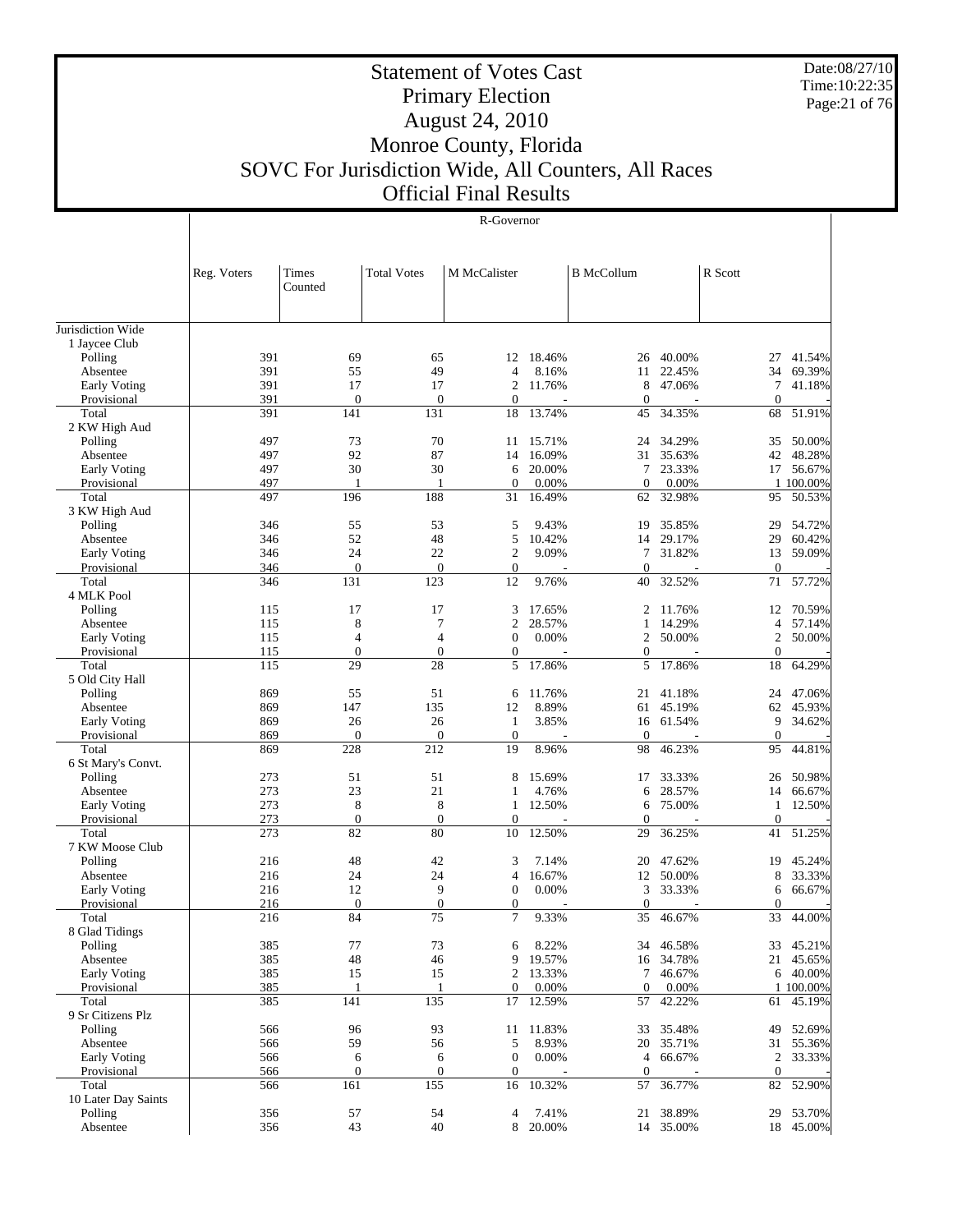Date:08/27/10 Time:10:22:35 Page:22 of 76

## Statement of Votes Cast Primary Election August 24, 2010 Monroe County, Florida SOVC For Jurisdiction Wide, All Counters, All Races Official Final Results

#### R-Governor

|                                    | Reg. Voters | Times<br>Counted    | <b>Total Votes</b>      | M McCalister           |                 | <b>B</b> McCollum |                  | R Scott                 |                  |
|------------------------------------|-------------|---------------------|-------------------------|------------------------|-----------------|-------------------|------------------|-------------------------|------------------|
|                                    |             |                     |                         |                        |                 |                   |                  |                         |                  |
| Early Voting                       | 356         | 3                   | $\overline{c}$          | $\mathbf{1}$           | 50.00%          | $\boldsymbol{0}$  | 0.00%            | $\mathbf{1}$            | 50.00%           |
| Provisional                        | 356         | $\boldsymbol{0}$    | $\mathbf{0}$            | $\mathbf{0}$           |                 | $\overline{0}$    |                  | $\boldsymbol{0}$        |                  |
| Total                              | 356         | 103                 | 96                      | 13                     | 13.54%          | 35                | 36.46%           | 48                      | 50.00%           |
| 11 Kw Bapt Tem                     |             |                     |                         |                        |                 |                   |                  |                         |                  |
| Polling                            | 748         | 153                 | 148                     | 13                     | 8.78%           | 40                | 27.03%           | 95                      | 64.19%           |
| Absentee                           | 748<br>748  | 95<br>15            | 90<br>15                | 8<br>$\mathbf{1}$      | 8.89%<br>6.67%  | 29<br>5           | 32.22%<br>33.33% | 53<br>9                 | 58.89%<br>60.00% |
| <b>Early Voting</b><br>Provisional | 748         | $\overline{0}$      | $\overline{0}$          | $\boldsymbol{0}$       |                 | $\Omega$          |                  | $\overline{0}$          |                  |
| Total                              | 748         | 263                 | 253                     | 22                     | 8.70%           | 74                | 29.25%           | 157                     | 62.06%           |
| 12 BC Fire Sta                     |             |                     |                         |                        |                 |                   |                  |                         |                  |
| Polling                            | 614         | 117                 | 112                     | 12                     | 10.71%          | 26                | 23.21%           | 74                      | 66.07%           |
| Absentee                           | 614         | 72                  | 67                      | 6                      | 8.96%           | 17                | 25.37%           | 44                      | 65.67%           |
| <b>Early Voting</b>                | 614         | 8                   | 8                       | 1                      | 12.50%          | $\overline{2}$    | 25.00%           | 5                       | 62.50%           |
| Provisional                        | 614         | $\overline{0}$      | $\overline{0}$          | $\overline{0}$         |                 | $\overline{0}$    |                  | $\overline{0}$          |                  |
| Total                              | 614         | 197                 | 187                     | 19                     | 10.16%          | 45                | 24.06%           | 123                     | 65.78%           |
| 13 Sug Key Fire Sta                |             |                     |                         |                        |                 |                   |                  |                         |                  |
| Polling                            | 575         | 108                 | 102                     | 7                      | 6.86%           | 38                | 37.25%           | 57                      | 55.88%           |
| Absentee                           | 575<br>575  | 70<br>12            | 70<br>12                | 10<br>$\boldsymbol{0}$ | 14.29%<br>0.00% | 32                | 45.71%<br>50.00% | 28                      | 40.00%<br>50.00% |
| Early Voting<br>Provisional        | 575         | $\mathbf{0}$        | $\overline{0}$          | $\boldsymbol{0}$       |                 | 6<br>$\Omega$     |                  | 6<br>$\boldsymbol{0}$   |                  |
| Total                              | 575         | 190                 | 184                     | 17                     | 9.24%           | 76                | 41.30%           | 91                      | 49.46%           |
| 14 Cud Sherf Sub                   |             |                     |                         |                        |                 |                   |                  |                         |                  |
| Polling                            | 750         | 142                 | 136                     | 19                     | 13.97%          | 49                | 36.03%           | 68                      | 50.00%           |
| Absentee                           | 750         | 102                 | 97                      | 11                     | 11.34%          | 33                | 34.02%           | 53                      | 54.64%           |
| <b>Early Voting</b>                | 750         | 27                  | 27                      | 3                      | 11.11%          | 15                | 55.56%           | 9                       | 33.33%           |
| Provisional                        | 750         | $\boldsymbol{0}$    | $\overline{0}$          | $\mathbf{0}$           |                 | $\overline{0}$    |                  | $\overline{0}$          |                  |
| Total                              | 750         | 271                 | 260                     | 33                     | 12.69%          | 97                | 37.31%           | 130                     | 50.00%           |
| 15 Fl Sea Base                     |             |                     |                         |                        |                 |                   |                  |                         |                  |
| Polling                            | 961         | 154                 | 146                     | $\overline{4}$         | 2.74%           | 56                | 38.36%           | 86                      | 58.90%           |
| Absentee                           | 961         | 176                 | 167                     | 16                     | 9.58%           | 40                | 23.95%           | 111                     | 66.47%           |
| <b>Early Voting</b>                | 961         | 52                  | 52                      | 8                      | 15.38%          | 18                | 34.62%           | 26                      | 50.00%           |
| Provisional<br>Total               | 961<br>961  | $\mathbf{0}$<br>382 | $\boldsymbol{0}$<br>365 | $\mathbf{0}$<br>28     | 7.67%           | $\theta$<br>114   | 31.23%           | $\boldsymbol{0}$<br>223 | 61.10%           |
| 16 First Bap. Ch                   |             |                     |                         |                        |                 |                   |                  |                         |                  |
| Polling                            | 731         | 173                 | 169                     | 14                     | 8.28%           | 50                | 29.59%           | 105                     | 62.13%           |
| Absentee                           | 731         | 83                  | 83                      | 9                      | 10.84%          | 25                | 30.12%           | 49                      | 59.04%           |
| <b>Early Voting</b>                | 731         | 33                  | 32                      | $\mathbf{0}$           | 0.00%           | 13                | 40.63%           | 19                      | 59.38%           |
| Provisional                        | 731         | $\boldsymbol{0}$    | $\overline{0}$          | $\mathbf{0}$           |                 | $\overline{0}$    |                  | $\overline{0}$          |                  |
| Total                              | 731         | 289                 | 284                     | 23                     | 8.10%           | 88                | 30.99%           | 173                     | 60.92%           |
| 17 BPK Moose Clb                   |             |                     |                         |                        |                 |                   |                  |                         |                  |
| Polling                            | 609         | 119                 | 115                     | 14                     | 12.17%          | 35                | 30.43%           | 66                      | 57.39%           |
| Absentee                           | 609         | 63                  | 60                      | 4                      | 6.67%           | 20                | 33.33%           | 36                      | 60.00%           |
| <b>Early Voting</b>                | 609         | 31                  | 31                      | 4                      | 12.90%          | 9                 | 29.03%           | 18                      | 58.06%           |
| Provisional                        | 609         | 1                   | 1                       | $\mathbf{0}$           | 0.00%           | $\overline{0}$    | 0.00%            |                         | 1 100,00%        |
| Total<br>18 Am Legion              | 609         | 214                 | 207                     |                        | 22 10.63%       |                   | 64 30.92%        |                         | 121 58.45%       |
| Polling                            | 450         | 91                  | 82                      | 1                      | 1.22%           |                   | 25 30.49%        | 56                      | 68.29%           |
| Absentee                           | 450         | 31                  | 30                      | 3                      | 10.00%          | 7                 | 23.33%           | 20                      | 66.67%           |
| Early Voting                       | 450         | 22                  | 21                      | $\overline{7}$         | 33.33%          | 6                 | 28.57%           | 8                       | 38.10%           |
| Provisional                        | 450         | $\boldsymbol{0}$    | $\boldsymbol{0}$        | $\boldsymbol{0}$       |                 | $\boldsymbol{0}$  |                  | $\boldsymbol{0}$        |                  |
| Total                              | 450         | 144                 | 133                     | 11                     | 8.27%           | 38                | 28.57%           | 84                      | 63.16%           |
| 19 First Bap Ch Mar                |             |                     |                         |                        |                 |                   |                  |                         |                  |
| Polling                            | 870         | 152                 | 146                     | 10                     | 6.85%           | 44                | 30.14%           | 92                      | 63.01%           |
| Absentee                           | 870         | 122                 | 109                     | 8                      | 7.34%           | 46                | 42.20%           | 55                      | 50.46%           |
| <b>Early Voting</b>                | 870         | 52                  | 49                      | 8                      | 16.33%          |                   | 18 36.73%        | 23                      | 46.94%           |
| Provisional                        | 870         | $\boldsymbol{0}$    | $\boldsymbol{0}$        | $\boldsymbol{0}$       |                 | $\boldsymbol{0}$  |                  | $\boldsymbol{0}$        |                  |
| Total                              | 870         | 326                 | 304                     | 26                     | 8.55%           |                   | 108 35.53%       | 170                     | 55.92%           |
| 20 Pres Kirk Keys                  |             |                     |                         |                        |                 |                   |                  |                         |                  |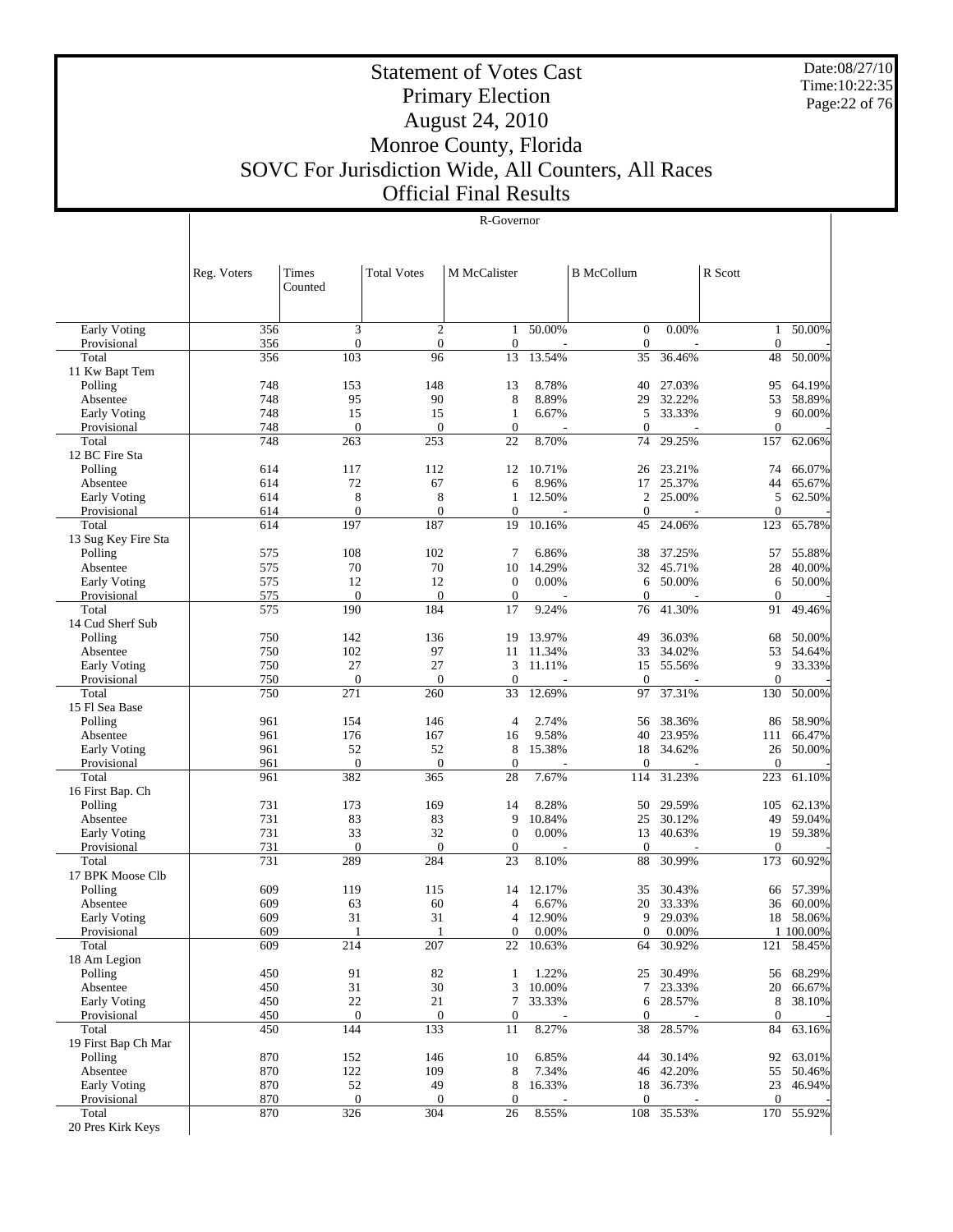Date:08/27/10 Time:10:22:36 Page:23 of 76

## Statement of Votes Cast Primary Election August 24, 2010 Monroe County, Florida SOVC For Jurisdiction Wide, All Counters, All Races Official Final Results

#### R-Governor

|                             | Reg. Voters | <b>Times</b><br>Counted | <b>Total Votes</b> | M McCalister        |                | <b>B</b> McCollum   |                    | R Scott          |                        |
|-----------------------------|-------------|-------------------------|--------------------|---------------------|----------------|---------------------|--------------------|------------------|------------------------|
|                             |             |                         |                    |                     |                |                     |                    |                  |                        |
| Polling                     | 548         | 131                     | 125                | 15                  | 12.00%         | 40                  | 32.00%             | 70               | 56.00%                 |
| Absentee                    | 548         | 68                      | 61                 | 3                   | 4.92%          | 25                  | 40.98%             | 33               | 54.10%                 |
| Early Voting                | 548         | 26                      | 26                 | $\boldsymbol{0}$    | 0.00%          |                     | 10 38.46%          | 16               | 61.54%                 |
| Provisional                 | 548         | 1                       |                    | $\mathbf{0}$        | 0.00%          | $\Omega$            | 0.00%              |                  | 1 100.00%              |
| Total                       | 548         | 226                     | 213                | 18                  | 8.45%          | 75                  | 35.21%             | 120              | 56.34%                 |
| 21 Mara Moose Ldg           |             |                         |                    |                     |                |                     |                    |                  |                        |
| Polling                     | 543         | 87                      | 85                 | 14                  | 16.47%         | 27                  | 31.76%             | 44               | 51.76%                 |
| Absentee                    | 543         | 76                      | 73                 | 7                   | 9.59%          | 26                  | 35.62%             | 40               | 54.79%                 |
| Early Voting                | 543         | 25                      | 25                 | $\mathfrak{2}$      | 8.00%          | 10                  | 40.00%             | 13               | 52.00%                 |
| Provisional                 | 543         | $\overline{0}$          | $\overline{0}$     | $\mathbf{0}$        |                | $\mathbf{0}$        |                    | $\mathbf{0}$     |                        |
| Total                       | 543         | 188                     | 183                | 23                  | 12.57%         | 63                  | 34.43%             | 97               | 53.01%                 |
| 22 KCB City Hall            |             |                         |                    |                     |                |                     |                    |                  |                        |
| Polling                     | 447         | 87                      | 77                 | 12                  | 15.58%         | 25                  | 32.47%             | 40               | 51.95%                 |
| Absentee                    | 447         | 70                      | 62                 | 5<br>$\overline{0}$ | 8.06%          | 25                  | 40.32%             | 32               | 51.61%                 |
| Early Voting                | 447<br>447  | 12<br>$\mathbf{0}$      | 11<br>$\mathbf{0}$ | $\mathbf{0}$        | 0.00%          | 6<br>$\overline{0}$ | 54.55%             | 5<br>$\Omega$    | 45.45%                 |
| Provisional<br>Total        | 447         | 169                     | 150                | $1\overline{7}$     | 11.33%         | 56                  | 37.33%             | 77               | 51.33%                 |
| 23 Mara Moose Ldg           |             |                         |                    |                     |                |                     |                    |                  |                        |
| Polling                     | 661         | 87                      | 83                 | 6                   | 7.23%          | 30                  | 36.14%             | 47               | 56.63%                 |
| Absentee                    | 661         | 104                     | 93                 | $\overline{4}$      | 4.30%          | 51                  | 54.84%             | 38               | 40.86%                 |
| Early Voting                | 661         | 29                      | 27                 | 3                   | 11.11%         |                     | 14 51.85%          | 10               | 37.04%                 |
| Provisional                 | 661         | $\overline{0}$          | $\mathbf{0}$       | $\boldsymbol{0}$    |                | $\mathbf{0}$        |                    | $\mathbf{0}$     |                        |
| Total                       | 661         | 220                     | 203                | 13                  | 6.40%          | 95                  | 46.80%             | 95               | 46.80%                 |
| 24 Isla Lib                 |             |                         |                    |                     |                |                     |                    |                  |                        |
| Polling                     | 809         | 143                     | 133                | 5                   | 3.76%          | 54                  | 40.60%             | 74               | 55.64%                 |
| Absentee                    | 809         | 140                     | 137                | 10                  | 7.30%          | 60                  | 43.80%             | 67               | 48.91%                 |
| Early Voting                | 809         | 23                      | 22                 | $\mathbf{1}$        | 4.55%          | 10                  | 45.45%             | 11               | 50.00%                 |
| Provisional                 | 809         | $\overline{0}$          | $\overline{0}$     | $\overline{0}$      |                | $\overline{0}$      |                    | $\mathbf{0}$     |                        |
| Total                       | 809         | 306                     | 292                | 16                  | 5.48%          | 124                 | 42.47%             | 152              | 52.05%                 |
| 25 PK Crt Rm B              |             |                         |                    |                     |                |                     |                    |                  |                        |
| Polling                     | 739         | 117                     | 109                | 11                  | 10.09%         | 38                  | 34.86%             | 60               | 55.05%                 |
| Absentee                    | 739         | 128                     | 121                | 14                  | 11.57%         | 44                  | 36.36%             | 63               | 52.07%                 |
| Early Voting                | 739         | 21                      | 20                 | 4                   | 20.00%         | $\tau$              | 35.00%             | 9                | 45.00%                 |
| Provisional                 | 739         | $\boldsymbol{0}$        | $\mathbf{0}$       | $\overline{0}$      |                | $\theta$            |                    | $\Omega$         |                        |
| Total                       | 739         | 266                     | 250                | 29                  | 11.60%         | 89                  | 35.60%             | 132              | 52.80%                 |
| 26 Imm Luth CH              | 930         | 205                     | 196                | 17                  | 8.67%          | 85                  | 43.37%             | 94               | 47.96%                 |
| Polling<br>Absentee         | 930         | 136                     | 130                | 10                  | 7.69%          | 47                  | 36.15%             | 73               | 56.15%                 |
| <b>Early Voting</b>         | 930         | 23                      | 23                 | 3                   | 13.04%         | 9                   | 39.13%             | 11               | 47.83%                 |
| Provisional                 | 930         | $\overline{0}$          | $\mathbf{0}$       | $\mathbf{0}$        |                | $\mathbf{0}$        |                    | $\mathbf{0}$     |                        |
| Total                       | 930         | 364                     | 349                | 30                  | 8.60%          | 141                 | 40.40%             | 178              | 51.00%                 |
| 27 Elks Clb                 |             |                         |                    |                     |                |                     |                    |                  |                        |
| Polling                     | 626         | 120                     | 117                | 14                  | 11.97%         | 40                  | 34.19%             | 63               | 53.85%                 |
| Absentee                    | 626         | 74                      | 70                 | 8                   | 11.43%         |                     | 35 50.00%          | 27               | 38.57%                 |
| Early Voting                | 626         | 19                      | 17                 |                     | 2 11.76%       |                     | 4 23.53%           |                  | 11 64.71%              |
| Provisional                 | 626         | $\boldsymbol{0}$        | $\mathbf{0}$       | $\boldsymbol{0}$    |                | $\mathbf{0}$        |                    | $\mathbf{0}$     |                        |
| Total                       | 626         | 213                     | 204                | 24                  | 11.76%         | 79                  | 38.73%             | 101              | 49.51%                 |
| 28 KL Civic Clb             |             |                         |                    |                     |                |                     |                    |                  |                        |
| Polling                     | 594         | 126                     | 121                |                     | 18 14.88%      |                     | 35 28.93%          | 68               | 56.20%                 |
| Absentee                    | 594         | 60                      | 56                 | 10                  | 17.86%         |                     | 13 23.21%          | 33               | 58.93%                 |
| <b>Early Voting</b>         | 594         | 18                      | 17                 | 4                   | 23.53%         |                     | 9 52.94%           |                  | 4 23.53%               |
| Provisional                 | 594         | $\boldsymbol{0}$        | $\mathbf{0}$       | $\boldsymbol{0}$    |                | $\mathbf{0}$        |                    | $\boldsymbol{0}$ |                        |
| Total                       | 594         | 204                     | 194                | 32                  | 16.49%         | 57                  | 29.38%             | 105              | 54.12%                 |
| 29 KL Civic Clb             |             |                         |                    |                     |                |                     |                    |                  |                        |
| Polling                     | 978         | 205                     | 201                | 17                  | 8.46%          |                     | 65 32.34%          |                  | 119 59.20%             |
| Absentee                    | 978         | 99                      | 93                 | 8                   | 8.60%          |                     | 48 51.61%          | 37               | 39.78%                 |
| Early Voting<br>Provisional | 978<br>978  | 33                      | 31                 | $\mathfrak{2}$      | 6.45%<br>0.00% |                     | 12 38.71%<br>0.00% |                  | 17 54.84%<br>1 100.00% |
|                             |             | 1                       | $\mathbf{1}$       | $\boldsymbol{0}$    |                | $\boldsymbol{0}$    |                    |                  |                        |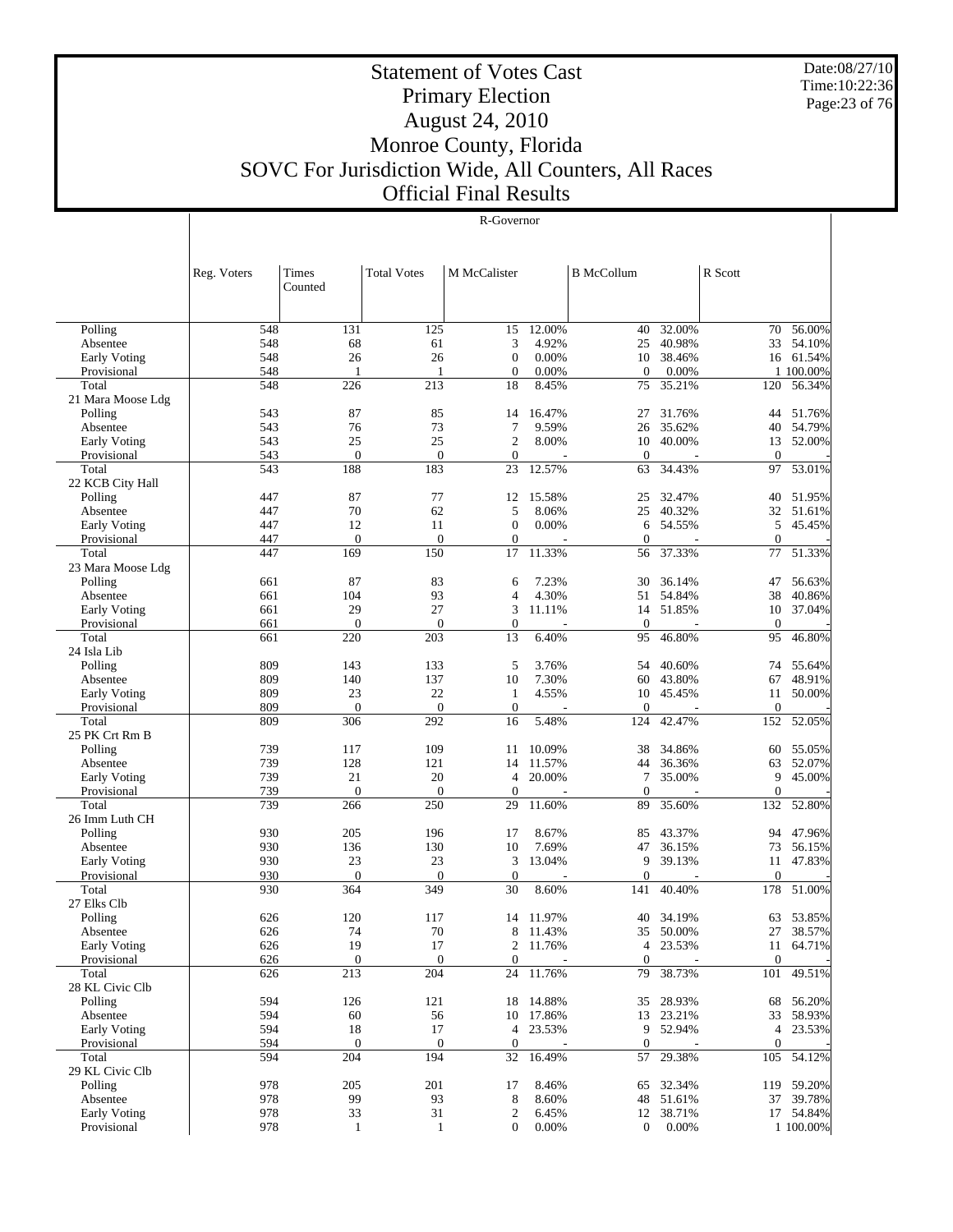Date:08/27/10 Time:10:22:36 Page:24 of 76

 $\overline{\phantom{a}}$ 

| iovernor |
|----------|

|                     | Reg. Voters    | Times<br>Counted | <b>Total Votes</b> | M McCalister     |           | <b>B</b> McCollum |                          | R Scott          |        |
|---------------------|----------------|------------------|--------------------|------------------|-----------|-------------------|--------------------------|------------------|--------|
| Total               | 978            | 338              | 326                | 27               | 8.28%     | 125               | 38.34%                   | 174              | 53.37% |
| 30 KL Library       |                |                  |                    |                  |           |                   |                          |                  |        |
| Polling             | 461            | 112              | 109                | 6                | 5.50%     | 43                | 39.45%                   | 60               | 55.05% |
| Absentee            | 461            | 38               | 36                 | $\mathbf{0}$     | 0.00%     | 14                | 38.89%                   | 22               | 61.11% |
| Early Voting        | 461            | 12               | 12                 | $\mathbf{0}$     | 0.00%     | 8                 | 66.67%                   | $\overline{4}$   | 33.33% |
| Provisional         | 461            | 1                | 1                  |                  | 1 100.00% | $\Omega$          | 0.00%                    | $\Omega$         | 0.00%  |
| Total               | 461            | 163              | 158                | 7                | 4.43%     | 65                | 41.14%                   | 86               | 54.43% |
| 31 KL Library       |                |                  |                    |                  |           |                   |                          |                  |        |
| Polling             | 459            | 92               | 87                 | 12.              | 13.79%    | 25                | 28.74%                   | 50               | 57.47% |
| Absentee            | 459            | 55               | 53                 | 6                | 11.32%    | 25                | 47.17%                   | 22               | 41.51% |
| <b>Early Voting</b> | 459            | 17               | 16                 | 3                | 18.75%    | 8                 | 50.00%                   | 5                | 31.25% |
| Provisional         | 459            | $\overline{0}$   | $\Omega$           | $\mathbf{0}$     | ٠         | $\Omega$          | $\overline{\phantom{a}}$ | $\Omega$         |        |
| Total               | 459            | 164              | 156                | 21               | 13.46%    | 58                | 37.18%                   | 77               | 49.36% |
| 32 KL Bapt ch       |                |                  |                    |                  |           |                   |                          |                  |        |
| Polling             | 758            | 130              | 124                | 5                | 4.03%     | 50                | 40.32%                   | 69               | 55.65% |
| Absentee            | 758            | 83               | 79                 | 11               | 13.92%    | 21                | 26.58%                   | 47               | 59.49% |
| <b>Early Voting</b> | 758            | 45               | 42                 | 3                | 7.14%     | 18                | 42.86%                   | 21               | 50.00% |
| Provisional         | 758            | $\overline{0}$   | $\mathbf{0}$       | $\boldsymbol{0}$ |           | $\theta$          |                          | $\mathbf{0}$     |        |
| Total               | 758            | 258              | 245                | $\overline{19}$  | 7.76%     | 89                | 36.33%                   | 137              | 55.92% |
| 33 Academy OCR      |                |                  |                    |                  |           |                   |                          |                  |        |
| Polling             | 892            | 72               | 71                 | 6                | 8.45%     | 33                | 46.48%                   | 32               | 45.07% |
| Absentee            | 892            | 203              | 173                | 17               | 9.83%     | 81                | 46.82%                   | 75               | 43.35% |
| Early Voting        | 892            | 4                | 4                  | $\mathbf{0}$     | 0.00%     | 1                 | 25.00%                   | 3                | 75.00% |
| Provisional         | 892            | $\mathbf{0}$     | $\overline{0}$     | $\boldsymbol{0}$ |           | $\Omega$          |                          | $\theta$         |        |
| Total               | 892            | 279              | 248                | 23               | 9.27%     | 115               | 46.37%                   | 110              | 44.35% |
| 32 KL Bpt Ch CD 25  |                |                  |                    |                  |           |                   |                          |                  |        |
| Polling             | 9              | 1                | 1                  | $\boldsymbol{0}$ | 0.00%     |                   | 1 100,00%                | $\boldsymbol{0}$ | 0.00%  |
| Absentee            | 9              | 1                | 1                  |                  | 1 100,00% | $\Omega$          | 0.00%                    | $\mathbf{0}$     | 0.00%  |
| Early Voting        | 9              | $\mathbf{0}$     | $\overline{0}$     | $\mathbf{0}$     |           | $\Omega$          |                          | $\overline{0}$   |        |
| Provisional         | 9              | $\overline{0}$   | $\overline{0}$     | $\mathbf{0}$     |           | $\theta$          |                          | $\theta$         |        |
| Total               | $\overline{q}$ | $\mathfrak{D}$   | $\overline{c}$     | $\mathbf{1}$     | 50.00%    | $\mathbf{1}$      | 50.00%                   | $\theta$         | 0.00%  |
| Total               |                |                  |                    |                  |           |                   |                          |                  |        |
| Polling             | 19776          | 3522             | 3364               | 321              | 9.54%     | 1171              | 34.81%                   | 1872             | 55.65% |
| Absentee            | 19776          | 2700             | 2524               | 253              | 10.02%    | 950               | 37.64%                   | 1321             | 52.34% |
| Early Voting        | 19776          | 704              | 679                | 74               | 10.90%    | 278               | 40.94%                   | 327              | 48.16% |
| Provisional         | 19776          | 6                | 6                  |                  | 16.67%    | $\Omega$          | 0.00%                    | 5                | 83.33% |
| Total               | 19776          | 6932             | 6573               | 649              | 9.87%     | 2399              | 36.50%                   | 3525             | 53.63% |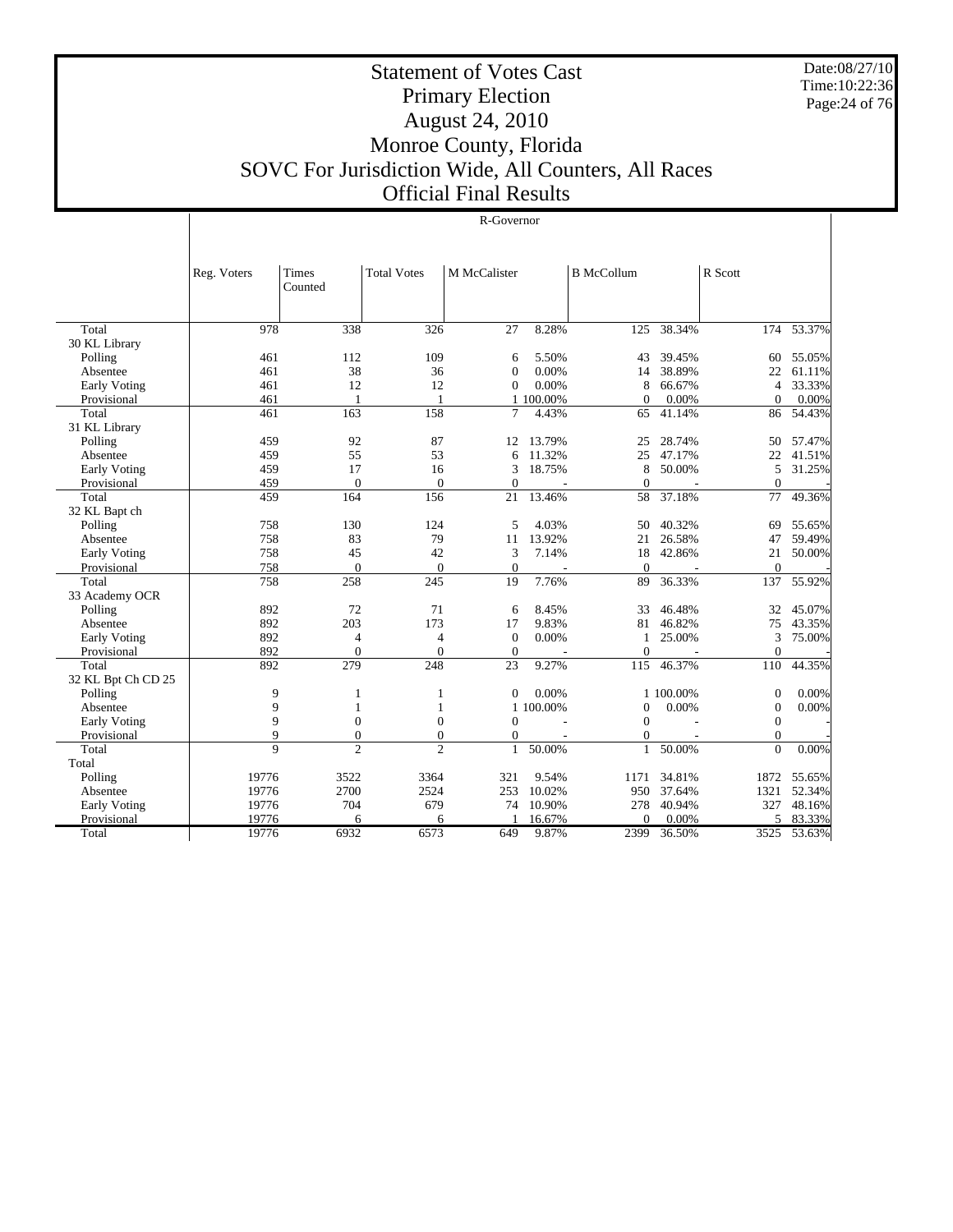Date:08/27/10 Time:10:22:36 Page:25 of 76

## Statement of Votes Cast Primary Election August 24, 2010 Monroe County, Florida SOVC For Jurisdiction Wide, All Counters, All Races Official Final Results

|                                    |              | D-Governor             |                         |                        |                     |                     |                     |  |  |
|------------------------------------|--------------|------------------------|-------------------------|------------------------|---------------------|---------------------|---------------------|--|--|
|                                    |              |                        |                         |                        |                     |                     |                     |  |  |
|                                    |              |                        |                         |                        |                     |                     |                     |  |  |
|                                    | Reg. Voters  | Times                  | <b>Total Votes</b>      | <b>B</b> Moore         |                     | A Sink              |                     |  |  |
|                                    |              | Counted                |                         |                        |                     |                     |                     |  |  |
|                                    |              |                        |                         |                        |                     |                     |                     |  |  |
| Jurisdiction Wide                  |              |                        |                         |                        |                     |                     |                     |  |  |
| 1 Jaycee Club                      |              |                        |                         |                        |                     |                     |                     |  |  |
| Polling                            | 544          | 85                     | 73                      |                        | 16 21.92%           | 57                  | 78.08%              |  |  |
| Absentee                           | 544          | 82                     | 71                      | 14                     | 19.72%              | 57                  | 80.28%              |  |  |
| <b>Early Voting</b><br>Provisional | 544<br>544   | 15<br>$\boldsymbol{0}$ | 14<br>$\boldsymbol{0}$  | 4<br>$\boldsymbol{0}$  | 28.57%              | 10<br>$\mathbf{0}$  | 71.43%              |  |  |
| Total                              | 544          | 182                    | 158                     | 34                     | 21.52%              | 124                 | 78.48%              |  |  |
| 2 KW High Aud                      |              |                        |                         |                        |                     |                     |                     |  |  |
| Polling                            | 706          | 110                    | 95                      | 28                     | 29.47%              | 67                  | 70.53%              |  |  |
| Absentee                           | 706          | 118                    | 101                     | 28                     | 27.72%              | 73                  | 72.28%              |  |  |
| Early Voting                       | 706          | 16                     | 14                      | 4                      | 28.57%              | 10                  | 71.43%              |  |  |
| Provisional<br>Total               | 706<br>706   | $\mathbf{0}$<br>244    | $\boldsymbol{0}$<br>210 | $\boldsymbol{0}$<br>60 | 28.57%              | $\mathbf{0}$<br>150 | 71.43%              |  |  |
| 3 KW High Aud                      |              |                        |                         |                        |                     |                     |                     |  |  |
| Polling                            | 639          | 91                     | 76                      | 17                     | 22.37%              | 59                  | 77.63%              |  |  |
| Absentee                           | 639          | 111                    | 100                     | 18                     | 18.00%              | 82                  | 82.00%              |  |  |
| Early Voting                       | 639          | 26                     | 23                      | 2                      | 8.70%               |                     | 21 91.30%           |  |  |
| Provisional                        | 639          | 1                      | -1                      | $\mathbf{0}$           | 0.00%               |                     | 1 100.00%           |  |  |
| Total                              | 639          | 229                    | 200                     | 37                     | 18.50%              | 163                 | 81.50%              |  |  |
| 4 MLK Pool<br>Polling              | 731          | 143                    | 117                     | 37                     | 31.62%              | 80                  | 68.38%              |  |  |
| Absentee                           | 731          | 46                     | 39                      | 12                     | 30.77%              | 27                  | 69.23%              |  |  |
| Early Voting                       | 731          | 23                     | 22                      | 3                      | 13.64%              | 19                  | 86.36%              |  |  |
| Provisional                        | 731          | $\boldsymbol{0}$       | $\boldsymbol{0}$        | $\boldsymbol{0}$       |                     | $\boldsymbol{0}$    |                     |  |  |
| Total                              | 731          | 212                    | 178                     | 52                     | 29.21%              | 126                 | 70.79%              |  |  |
| 5 Old City Hall                    |              |                        |                         |                        |                     |                     |                     |  |  |
| Polling                            | 1143         | 107                    | 89                      | 18                     | 20.22%              | 71                  | 79.78%              |  |  |
| Absentee<br>Early Voting           | 1143<br>1143 | 162<br>62              | 142<br>51               | 39<br>6                | 27.46%<br>11.76%    | 103<br>45           | 72.54%<br>88.24%    |  |  |
| Provisional                        | 1143         | $\mathbf{0}$           | $\boldsymbol{0}$        | $\boldsymbol{0}$       |                     | $\boldsymbol{0}$    |                     |  |  |
| Total                              | 1143         | 331                    | 282                     | 63                     | 22.34%              | 219                 | 77.66%              |  |  |
| 6 St Mary's Convt.                 |              |                        |                         |                        |                     |                     |                     |  |  |
| Polling                            | 841          | 152                    | 127                     | 36                     | 28.35%              | 91                  | 71.65%              |  |  |
| Absentee                           | 841          | 75                     | 65                      |                        | 16 24.62%           | 49                  | 75.38%              |  |  |
| Early Voting<br>Provisional        | 841<br>841   | 45<br>$\boldsymbol{0}$ | 42<br>$\boldsymbol{0}$  | 7<br>$\boldsymbol{0}$  | 16.67%              | 35<br>$\mathbf{0}$  | 83.33%              |  |  |
| Total                              | 841          | 272                    | 234                     | 59                     | 25.21%              | 175                 | 74.79%              |  |  |
| 7 KW Moose Club                    |              |                        |                         |                        |                     |                     |                     |  |  |
| Polling                            | 366          | 90                     | 79                      | 17                     | 21.52%              | 62                  | 78.48%              |  |  |
| Absentee                           | 366          | 28                     | 22                      | 3                      | 13.64%              | 19                  | 86.36%              |  |  |
| Early Voting                       | 366          | 19                     | 16                      | 2                      | 12.50%              | 14                  | 87.50%              |  |  |
| Provisional                        | 366          | $\boldsymbol{0}$       | $\boldsymbol{0}$        | 0                      |                     | $\mathbf{0}$        |                     |  |  |
| Total<br>8 Glad Tidings            | 366          | 137                    | 117                     | 22                     | 18.80%              |                     | 95 81.20%           |  |  |
| Polling                            | 884          | 197                    | 170                     | 47                     | 27.65%              | 123                 | 72.35%              |  |  |
| Absentee                           | 884          | 101                    | 88                      |                        | 20 22.73%           | 68                  | 77.27%              |  |  |
| Early Voting                       | 884          | 26                     | 24                      |                        | 6 25.00%            | 18                  | 75.00%              |  |  |
| Provisional                        | 884          | 2                      | 1                       |                        | 1 100.00%           | $\mathbf{0}$        | 0.00%               |  |  |
| Total<br>9 Sr Citizens Plz         | 884          | 326                    | 283                     | 74                     | 26.15%              | 209                 | 73.85%              |  |  |
| Polling                            | 861          | 134                    | 114                     | 32                     | 28.07%              | 82                  | 71.93%              |  |  |
| Absentee                           | 861          | 104                    | 92                      |                        | 19 20.65%           | 73                  | 79.35%              |  |  |
| Early Voting                       | 861          | 32                     | 24                      | $7\phantom{.0}$        | 29.17%              | 17                  | 70.83%              |  |  |
| Provisional                        | 861          | $\boldsymbol{0}$       | $\boldsymbol{0}$        | $\boldsymbol{0}$       |                     | $\mathbf{0}$        |                     |  |  |
| Total                              | 861          | 270                    | $\overline{230}$        | 58                     | 25.22%              | 172                 | 74.78%              |  |  |
| 10 Later Day Saints                |              |                        |                         |                        |                     |                     |                     |  |  |
| Polling<br>Absentee                | 868<br>868   | 157<br>78              | 135<br>65               | 37                     | 27.41%<br>19 29.23% | 98                  | 72.59%<br>46 70.77% |  |  |
|                                    |              |                        |                         |                        |                     |                     |                     |  |  |

D-Governor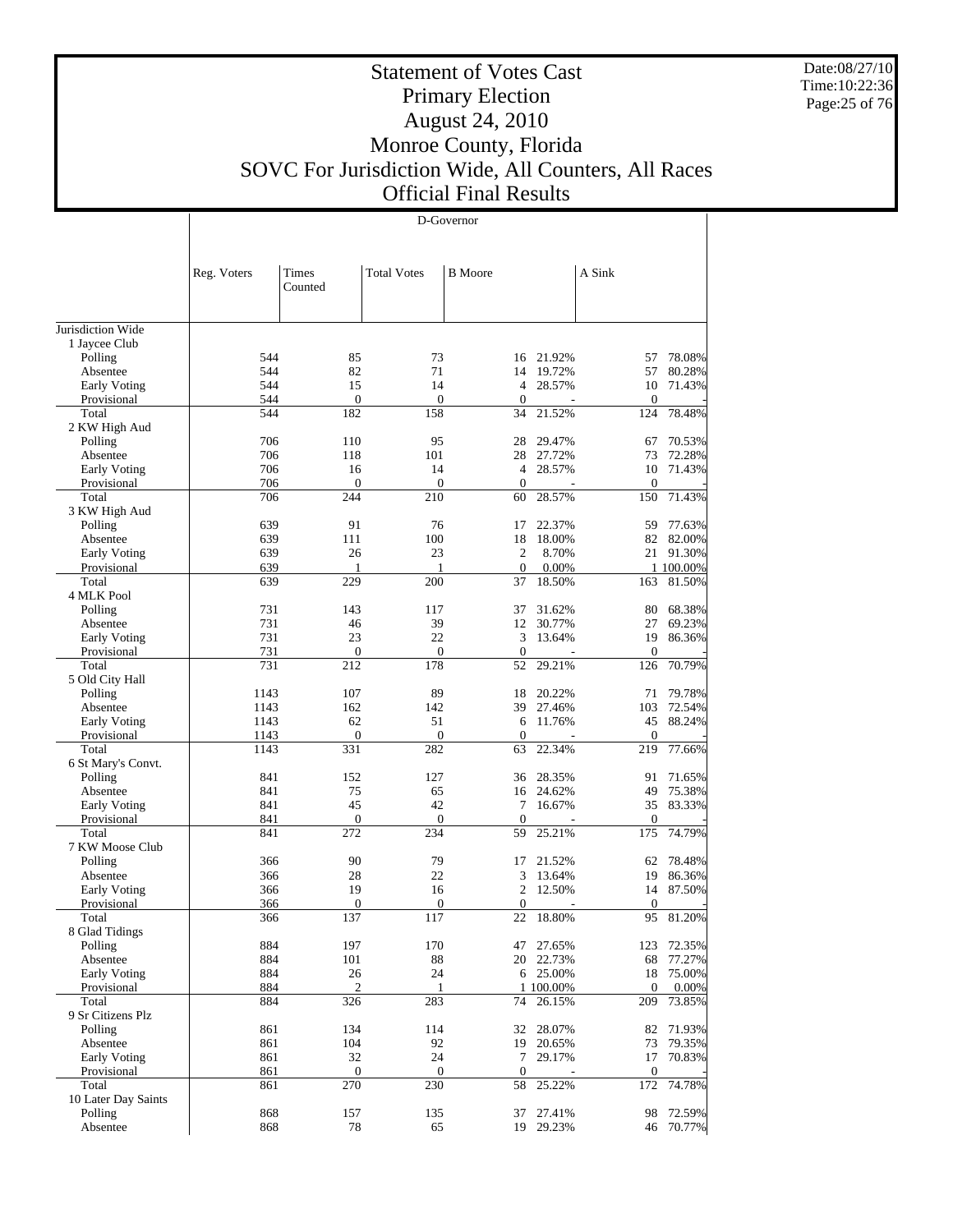Date:08/27/10 Time:10:22:37 Page:26 of 76

 $\overline{\phantom{a}}$ 

## Statement of Votes Cast Primary Election August 24, 2010 Monroe County, Florida SOVC For Jurisdiction Wide, All Counters, All Races Official Final Results

D-Governor

|                              | Reg. Voters | Times<br>Counted       | <b>Total Votes</b> | <b>B</b> Moore     |                  | A Sink                  |           |
|------------------------------|-------------|------------------------|--------------------|--------------------|------------------|-------------------------|-----------|
| <b>Early Voting</b>          | 868         | 28                     | 26                 | 5                  | 19.23%           | 21                      | 80.77%    |
| Provisional<br>Total         | 868<br>868  | $\mathbf{0}$<br>263    | 0<br>226           | $\mathbf{0}$<br>61 | 26.99%           | $\mathbf{0}$<br>165     | 73.01%    |
| 11 Kw Bapt Tem               |             |                        |                    |                    |                  |                         |           |
| Polling                      | 1007        | 116                    | 99                 | 31                 | 31.31%           | 68                      | 68.69%    |
| Absentee                     | 1007        | 78                     | 64                 | 10                 | 15.63%           | 54                      | 84.38%    |
| Early Voting                 | 1007        | 19                     | 16                 | 1                  | 6.25%            | 15                      | 93.75%    |
| Provisional                  | 1007        | $\boldsymbol{0}$       | $\mathbf{0}$       | $\mathbf{0}$       |                  | $\mathbf{0}$            |           |
| Total<br>12 BC Fire Sta      | 1007        | 213                    | 179                | 42                 | 23.46%           | 137                     | 76.54%    |
| Polling                      | 604         | 85                     | 73                 | 27                 | 36.99%           | 46                      | 63.01%    |
| Absentee                     | 604         | 57                     | 54                 | 13                 | 24.07%           | 41                      | 75.93%    |
| Early Voting                 | 604         | 11                     | 11                 | $\mathbf{1}$       | 9.09%            | 10                      | 90.91%    |
| Provisional                  | 604         | $\theta$               | $\mathbf{0}$       | $\mathbf{0}$       |                  | $\theta$                |           |
| Total                        | 604         | 153                    | 138                | 41                 | 29.71%           | 97                      | 70.29%    |
| 13 Sug Key Fire Sta          |             |                        |                    |                    |                  |                         |           |
| Polling                      | 547         | 109                    | 98                 | 28                 | 28.57%           | 70                      | 71.43%    |
| Absentee                     | 547<br>547  | 50<br>15               | 47<br>12           | 17<br>3            | 36.17%<br>25.00% | 30<br>9                 | 63.83%    |
| Early Voting<br>Provisional  | 547         | $\mathbf{0}$           | 0                  | $\boldsymbol{0}$   |                  | $\boldsymbol{0}$        | 75.00%    |
| Total                        | 547         | 174                    | 157                | 48                 | 30.57%           | 109                     | 69.43%    |
| 14 Cud Sherf Sub             |             |                        |                    |                    |                  |                         |           |
| Polling                      | 440         | 50                     | 43                 | 19                 | 44.19%           | 24                      | 55.81%    |
| Absentee                     | 440         | 28                     | 25                 | 6                  | 24.00%           | 19                      | 76.00%    |
| Early Voting                 | 440         | 8                      | 8                  | 1                  | 12.50%           | 7                       | 87.50%    |
| Provisional                  | 440         | $\mathbf{0}$           | $\overline{0}$     | $\mathbf{0}$       |                  | $\theta$                |           |
| Total                        | 440         | 86                     | 76                 | 26                 | 34.21%           | 50                      | 65.79%    |
| 15 Fl Sea Base               |             |                        |                    |                    |                  |                         |           |
| Polling                      | 658         | 71                     | 62                 | 13                 | 20.97%           | 49                      | 79.03%    |
| Absentee                     | 658         | 66                     | 56                 | 15                 | 26.79%           | 41                      | 73.21%    |
| Early Voting                 | 658         | 41<br>$\boldsymbol{0}$ | 38                 | 7<br>$\mathbf{0}$  | 18.42%           | 31                      | 81.58%    |
| Provisional<br>Total         | 658<br>658  | 178                    | 0<br>156           | 35                 | 22.44%           | $\boldsymbol{0}$<br>121 | 77.56%    |
| 16 First Bap. Ch             |             |                        |                    |                    |                  |                         |           |
| Polling                      | 632         | 93                     | 83                 | 20                 | 24.10%           | 63                      | 75.90%    |
| Absentee                     | 632         | 37                     | 31                 | 13                 | 41.94%           | 18                      | 58.06%    |
| Early Voting                 | 632         | 28                     | 25                 | 7                  | 28.00%           | 18                      | 72.00%    |
| Provisional                  | 632         | $\mathbf{0}$           | $\mathbf{0}$       | $\mathbf{0}$       |                  | $\theta$                |           |
| Total<br>17 BPK Moose Clb    | 632         | 158                    | 139                | 40                 | 28.78%           | 99                      | 71.22%    |
| Polling                      | 558         | 97                     | 83                 | 24                 | 28.92%           | 59                      | 71.08%    |
| Absentee                     | 558         | 42                     | 40                 | 10                 | 25.00%           | 30                      | 75.00%    |
| Early Voting                 | 558         | 17                     | 15                 | 6                  | 40.00%           | 9                       | 60.00%    |
| Provisional                  | <u>558</u>  | $\bf{0}$               | 0                  | $\mathbf{0}$       |                  | 0                       |           |
| Total                        | 558         | 156                    | 138                | 40                 | 28.99%           | 98                      | 71.01%    |
| 18 Am Legion                 |             |                        |                    |                    |                  |                         |           |
| Polling                      | 411         | 58                     | 52                 |                    | 12 23.08%        | 40                      | 76.92%    |
| Absentee                     | 411         | $\overline{9}$         | $8\,$              | 7                  | 87.50%           | $\mathbf{1}$            | 12.50%    |
| Early Voting                 | 411         | 12                     | 11                 | 7                  | 63.64%           | $\overline{4}$          | 36.36%    |
| Provisional                  | 411         | $\boldsymbol{0}$       | $\boldsymbol{0}$   | 0                  |                  | $\boldsymbol{0}$        |           |
| Total<br>19 First Bap Ch Mar | 411         | 79                     | 71                 | 26                 | 36.62%           | 45                      | 63.38%    |
| Polling                      | 584         | 90                     | 79                 |                    | 19 24.05%        | 60                      | 75.95%    |
| Absentee                     | 584         | 41                     | 33                 |                    | 5 15.15%         | 28                      | 84.85%    |
| Early Voting                 | 584         | 23                     | 21                 | 5                  | 23.81%           |                         | 16 76.19% |
| Provisional                  | 584         | $\boldsymbol{0}$       | $\boldsymbol{0}$   | $\mathbf{0}$       |                  | $\mathbf{0}$            |           |
| Total                        | 584         | 154                    | 133                | 29                 | 21.80%           | 104                     | 78.20%    |
| 20 Pres Kirk Keys            |             |                        |                    |                    |                  |                         |           |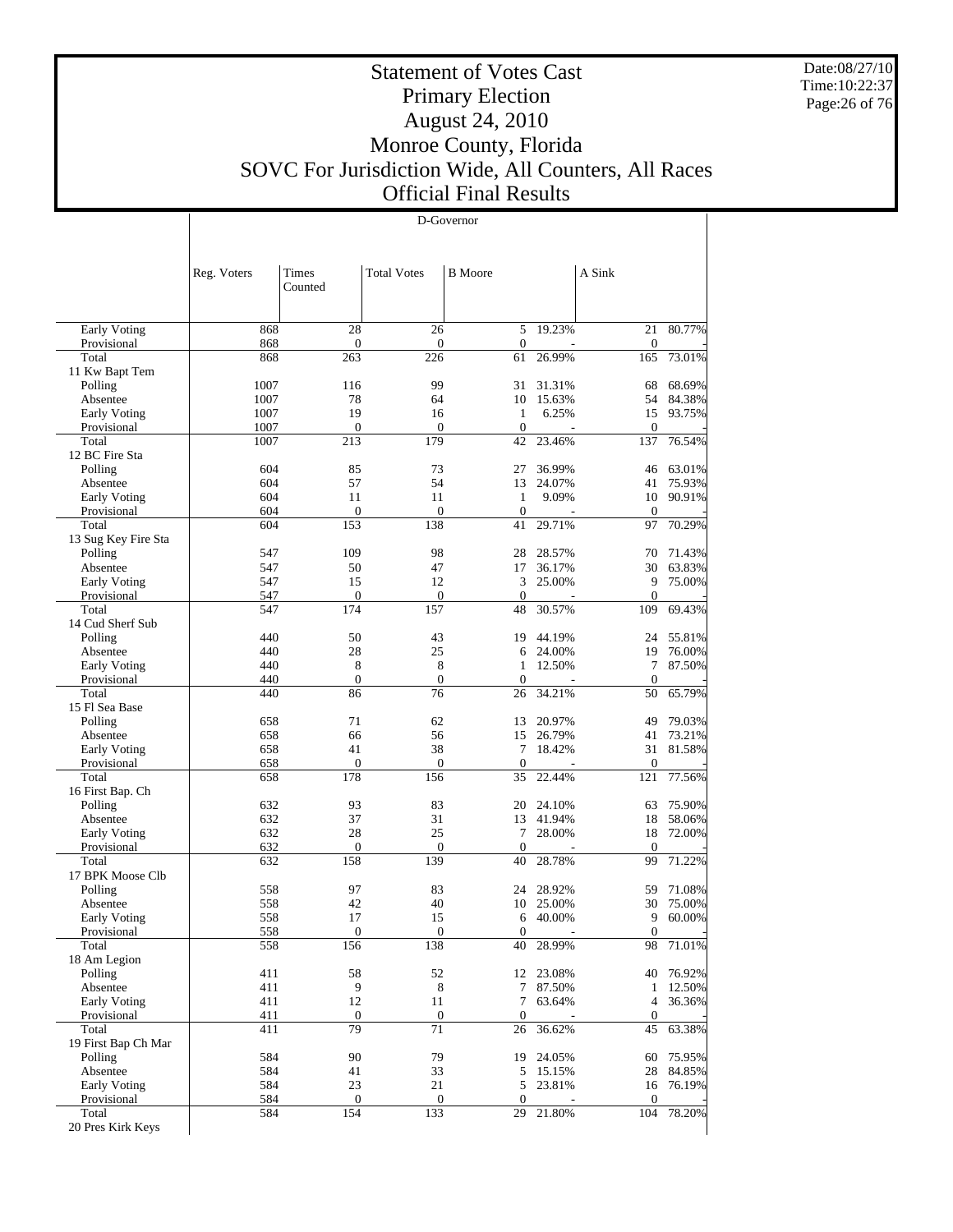Date:08/27/10 Time:10:22:37 Page:27 of 76

Τ

## Statement of Votes Cast Primary Election August 24, 2010 Monroe County, Florida SOVC For Jurisdiction Wide, All Counters, All Races Official Final Results

D-Governor

| <b>Total Votes</b><br>A Sink<br>Times<br><b>B</b> Moore<br>Reg. Voters<br>Counted<br>Polling<br>381<br>71<br>22<br>33.33%<br>44<br>66.67%<br>66<br>381<br>21<br>76.47%<br>17<br>$\overline{4}$<br>23.53%<br>13<br>Absentee<br>381<br>12<br>10<br>Early Voting<br>$\boldsymbol{0}$<br>0.00%<br>10 100.00%<br>381<br>$\boldsymbol{0}$<br>$\mathbf{0}$<br>Provisional<br>$\mathbf{0}$<br>$\boldsymbol{0}$<br>Total<br>381<br>104<br>93<br>27.96%<br>72.04%<br>26<br>67<br>21 Mara Moose Ldg<br>51<br>74.51%<br>Polling<br>337<br>61<br>25.49%<br>38<br>13<br>15<br>13<br>Absentee<br>337<br>7<br>53.85%<br>46.15%<br>6<br>Early Voting<br>337<br>11<br>11<br>2<br>9<br>81.82%<br>18.18%<br>$\mathbf{0}$<br>Provisional<br>337<br>$\mathbf{0}$<br>$\mathbf{0}$<br>$\boldsymbol{0}$<br>337<br>87<br>75<br>22<br>29.33%<br>70.67%<br>Total<br>53<br>22 KCB City Hall<br>33<br>30<br>83.33%<br>Polling<br>160<br>5<br>16.67%<br>25<br>Absentee<br>160<br>11<br>11<br>2<br>18.18%<br>9<br>81.82%<br>3<br>3<br>$\mathfrak{2}$<br>Early Voting<br>$\mathbf{1}$<br>33.33%<br>66.67%<br>160<br>$\boldsymbol{0}$<br>$\mathbf{0}$<br>Provisional<br>160<br>$\boldsymbol{0}$<br>$\mathbf{0}$<br>Total<br>47<br>44<br>18.18%<br>81.82%<br>160<br>8<br>36<br>23 Mara Moose Ldg<br>43<br>396<br>48<br>25.58%<br>32<br>74.42%<br>Polling<br>11<br>36<br>33<br>21<br>Absentee<br>396<br>12<br>36.36%<br>63.64%<br>Early Voting<br>396<br>18<br>16<br>18.75%<br>81.25%<br>3<br>13<br>Provisional<br>396<br>1 100.00%<br>$\theta$<br>0.00%<br>1<br>-1<br>396<br>103<br>93<br>Total<br>27<br>29.03%<br>66<br>70.97%<br>24 Isla Lib<br>404<br>64<br>45<br>82.22%<br>8<br>17.78%<br>37<br>Polling<br>38<br>28<br>25<br>89.29%<br>404<br>3<br>10.71%<br>Absentee<br>Early Voting<br>404<br>16<br>15<br>$\overline{4}$<br>26.67%<br>73.33%<br>11<br>$\boldsymbol{0}$<br>$\mathbf{0}$<br>Provisional<br>404<br>$\mathbf{0}$<br>$\mathbf{0}$<br>Total<br>118<br>88<br>17.05%<br>73<br>82.95%<br>404<br>15<br>25 PK Crt Rm B<br>75<br>74.67%<br>468<br>86<br>25.33%<br>56<br>Polling<br>19<br>40<br>36<br>32<br>4<br>11.11%<br>88.89%<br>Absentee<br>468<br>Early Voting<br>468<br>14<br>14<br>$\mathbf{1}$<br>7.14%<br>13<br>92.86%<br>Provisional<br>468<br>$\boldsymbol{0}$<br>$\theta$<br>$\mathbf{0}$<br>$\boldsymbol{0}$<br>140<br>125<br>19.20%<br>101<br>80.80%<br>Total<br>468<br>24<br>26 Imm Luth CH<br>87<br>64.37%<br>Polling<br>565<br>115<br>35.63%<br>56<br>31<br>53<br>37<br>565<br>60<br>30.19%<br>69.81%<br>Absentee<br>16<br>565<br>17<br>16<br>7<br>43.75%<br>9<br>56.25%<br>Early Voting<br>$\mathbf{0}$<br>$\boldsymbol{0}$<br>Provisional<br>565<br>$\mathbf{0}$<br>$\mathbf{0}$<br>192<br>34.62%<br>65.38%<br>Total<br>565<br>156<br>54<br>102<br>27 Elks Clb<br>92<br>485<br>82<br>65.85%<br>Polling<br>28<br>34.15%<br>54<br>Absentee<br>485<br>53<br>43<br>17<br>39.53%<br>26<br>60.47%<br>485<br>19<br>18<br>83.33%<br>Early Voting<br>3<br>16.67%<br>15<br>$\boldsymbol{0}$<br>485<br>$\boldsymbol{0}$<br>$\boldsymbol{0}$<br>$\boldsymbol{0}$<br>Provisional<br>143<br>66.43%<br>Total<br>164<br>33.57%<br>95<br>485<br>48<br>28 KL Civic Clb<br>389<br>54<br>64.81%<br>Polling<br>67<br>35.19%<br>35<br>19<br>389<br>27<br>25<br>44.00%<br>Absentee<br>14<br>56.00%<br>11<br>389<br>18<br>Early Voting<br>18<br>5<br>27.78%<br>72.22%<br>13<br>389<br>$\boldsymbol{0}$<br>Provisional<br>$\mathbf{0}$<br>$\boldsymbol{0}$<br>$\boldsymbol{0}$<br>97<br>389<br>112<br>39.18%<br>59<br>60.82%<br>Total<br>38<br>29 KL Civic Clb<br>668<br>134<br>73.04%<br>Polling<br>115<br>31<br>26.96%<br>84<br>47<br>68.09%<br>Absentee<br>668<br>56<br>31.91%<br>32<br>15<br>34<br>29<br>Early Voting<br>668<br>20.69%<br>23<br>79.31%<br>6<br>Provisional<br>$\boldsymbol{0}$<br>$\boldsymbol{0}$<br>$\boldsymbol{0}$<br>668<br>$\boldsymbol{0}$ |  |  |  |  |
|----------------------------------------------------------------------------------------------------------------------------------------------------------------------------------------------------------------------------------------------------------------------------------------------------------------------------------------------------------------------------------------------------------------------------------------------------------------------------------------------------------------------------------------------------------------------------------------------------------------------------------------------------------------------------------------------------------------------------------------------------------------------------------------------------------------------------------------------------------------------------------------------------------------------------------------------------------------------------------------------------------------------------------------------------------------------------------------------------------------------------------------------------------------------------------------------------------------------------------------------------------------------------------------------------------------------------------------------------------------------------------------------------------------------------------------------------------------------------------------------------------------------------------------------------------------------------------------------------------------------------------------------------------------------------------------------------------------------------------------------------------------------------------------------------------------------------------------------------------------------------------------------------------------------------------------------------------------------------------------------------------------------------------------------------------------------------------------------------------------------------------------------------------------------------------------------------------------------------------------------------------------------------------------------------------------------------------------------------------------------------------------------------------------------------------------------------------------------------------------------------------------------------------------------------------------------------------------------------------------------------------------------------------------------------------------------------------------------------------------------------------------------------------------------------------------------------------------------------------------------------------------------------------------------------------------------------------------------------------------------------------------------------------------------------------------------------------------------------------------------------------------------------------------------------------------------------------------------------------------------------------------------------------------------------------------------------------------------------------------------------------------------------------------------------------------------------------------------------------------------------------------------------------------------------------------------------------------------------------------------------------------------------------------------------------------------------------------------------------------------------------------------------------------------------------------------------------------|--|--|--|--|
|                                                                                                                                                                                                                                                                                                                                                                                                                                                                                                                                                                                                                                                                                                                                                                                                                                                                                                                                                                                                                                                                                                                                                                                                                                                                                                                                                                                                                                                                                                                                                                                                                                                                                                                                                                                                                                                                                                                                                                                                                                                                                                                                                                                                                                                                                                                                                                                                                                                                                                                                                                                                                                                                                                                                                                                                                                                                                                                                                                                                                                                                                                                                                                                                                                                                                                                                                                                                                                                                                                                                                                                                                                                                                                                                                                                                                                        |  |  |  |  |
|                                                                                                                                                                                                                                                                                                                                                                                                                                                                                                                                                                                                                                                                                                                                                                                                                                                                                                                                                                                                                                                                                                                                                                                                                                                                                                                                                                                                                                                                                                                                                                                                                                                                                                                                                                                                                                                                                                                                                                                                                                                                                                                                                                                                                                                                                                                                                                                                                                                                                                                                                                                                                                                                                                                                                                                                                                                                                                                                                                                                                                                                                                                                                                                                                                                                                                                                                                                                                                                                                                                                                                                                                                                                                                                                                                                                                                        |  |  |  |  |
|                                                                                                                                                                                                                                                                                                                                                                                                                                                                                                                                                                                                                                                                                                                                                                                                                                                                                                                                                                                                                                                                                                                                                                                                                                                                                                                                                                                                                                                                                                                                                                                                                                                                                                                                                                                                                                                                                                                                                                                                                                                                                                                                                                                                                                                                                                                                                                                                                                                                                                                                                                                                                                                                                                                                                                                                                                                                                                                                                                                                                                                                                                                                                                                                                                                                                                                                                                                                                                                                                                                                                                                                                                                                                                                                                                                                                                        |  |  |  |  |
|                                                                                                                                                                                                                                                                                                                                                                                                                                                                                                                                                                                                                                                                                                                                                                                                                                                                                                                                                                                                                                                                                                                                                                                                                                                                                                                                                                                                                                                                                                                                                                                                                                                                                                                                                                                                                                                                                                                                                                                                                                                                                                                                                                                                                                                                                                                                                                                                                                                                                                                                                                                                                                                                                                                                                                                                                                                                                                                                                                                                                                                                                                                                                                                                                                                                                                                                                                                                                                                                                                                                                                                                                                                                                                                                                                                                                                        |  |  |  |  |
|                                                                                                                                                                                                                                                                                                                                                                                                                                                                                                                                                                                                                                                                                                                                                                                                                                                                                                                                                                                                                                                                                                                                                                                                                                                                                                                                                                                                                                                                                                                                                                                                                                                                                                                                                                                                                                                                                                                                                                                                                                                                                                                                                                                                                                                                                                                                                                                                                                                                                                                                                                                                                                                                                                                                                                                                                                                                                                                                                                                                                                                                                                                                                                                                                                                                                                                                                                                                                                                                                                                                                                                                                                                                                                                                                                                                                                        |  |  |  |  |
|                                                                                                                                                                                                                                                                                                                                                                                                                                                                                                                                                                                                                                                                                                                                                                                                                                                                                                                                                                                                                                                                                                                                                                                                                                                                                                                                                                                                                                                                                                                                                                                                                                                                                                                                                                                                                                                                                                                                                                                                                                                                                                                                                                                                                                                                                                                                                                                                                                                                                                                                                                                                                                                                                                                                                                                                                                                                                                                                                                                                                                                                                                                                                                                                                                                                                                                                                                                                                                                                                                                                                                                                                                                                                                                                                                                                                                        |  |  |  |  |
|                                                                                                                                                                                                                                                                                                                                                                                                                                                                                                                                                                                                                                                                                                                                                                                                                                                                                                                                                                                                                                                                                                                                                                                                                                                                                                                                                                                                                                                                                                                                                                                                                                                                                                                                                                                                                                                                                                                                                                                                                                                                                                                                                                                                                                                                                                                                                                                                                                                                                                                                                                                                                                                                                                                                                                                                                                                                                                                                                                                                                                                                                                                                                                                                                                                                                                                                                                                                                                                                                                                                                                                                                                                                                                                                                                                                                                        |  |  |  |  |
|                                                                                                                                                                                                                                                                                                                                                                                                                                                                                                                                                                                                                                                                                                                                                                                                                                                                                                                                                                                                                                                                                                                                                                                                                                                                                                                                                                                                                                                                                                                                                                                                                                                                                                                                                                                                                                                                                                                                                                                                                                                                                                                                                                                                                                                                                                                                                                                                                                                                                                                                                                                                                                                                                                                                                                                                                                                                                                                                                                                                                                                                                                                                                                                                                                                                                                                                                                                                                                                                                                                                                                                                                                                                                                                                                                                                                                        |  |  |  |  |
|                                                                                                                                                                                                                                                                                                                                                                                                                                                                                                                                                                                                                                                                                                                                                                                                                                                                                                                                                                                                                                                                                                                                                                                                                                                                                                                                                                                                                                                                                                                                                                                                                                                                                                                                                                                                                                                                                                                                                                                                                                                                                                                                                                                                                                                                                                                                                                                                                                                                                                                                                                                                                                                                                                                                                                                                                                                                                                                                                                                                                                                                                                                                                                                                                                                                                                                                                                                                                                                                                                                                                                                                                                                                                                                                                                                                                                        |  |  |  |  |
|                                                                                                                                                                                                                                                                                                                                                                                                                                                                                                                                                                                                                                                                                                                                                                                                                                                                                                                                                                                                                                                                                                                                                                                                                                                                                                                                                                                                                                                                                                                                                                                                                                                                                                                                                                                                                                                                                                                                                                                                                                                                                                                                                                                                                                                                                                                                                                                                                                                                                                                                                                                                                                                                                                                                                                                                                                                                                                                                                                                                                                                                                                                                                                                                                                                                                                                                                                                                                                                                                                                                                                                                                                                                                                                                                                                                                                        |  |  |  |  |
|                                                                                                                                                                                                                                                                                                                                                                                                                                                                                                                                                                                                                                                                                                                                                                                                                                                                                                                                                                                                                                                                                                                                                                                                                                                                                                                                                                                                                                                                                                                                                                                                                                                                                                                                                                                                                                                                                                                                                                                                                                                                                                                                                                                                                                                                                                                                                                                                                                                                                                                                                                                                                                                                                                                                                                                                                                                                                                                                                                                                                                                                                                                                                                                                                                                                                                                                                                                                                                                                                                                                                                                                                                                                                                                                                                                                                                        |  |  |  |  |
|                                                                                                                                                                                                                                                                                                                                                                                                                                                                                                                                                                                                                                                                                                                                                                                                                                                                                                                                                                                                                                                                                                                                                                                                                                                                                                                                                                                                                                                                                                                                                                                                                                                                                                                                                                                                                                                                                                                                                                                                                                                                                                                                                                                                                                                                                                                                                                                                                                                                                                                                                                                                                                                                                                                                                                                                                                                                                                                                                                                                                                                                                                                                                                                                                                                                                                                                                                                                                                                                                                                                                                                                                                                                                                                                                                                                                                        |  |  |  |  |
|                                                                                                                                                                                                                                                                                                                                                                                                                                                                                                                                                                                                                                                                                                                                                                                                                                                                                                                                                                                                                                                                                                                                                                                                                                                                                                                                                                                                                                                                                                                                                                                                                                                                                                                                                                                                                                                                                                                                                                                                                                                                                                                                                                                                                                                                                                                                                                                                                                                                                                                                                                                                                                                                                                                                                                                                                                                                                                                                                                                                                                                                                                                                                                                                                                                                                                                                                                                                                                                                                                                                                                                                                                                                                                                                                                                                                                        |  |  |  |  |
|                                                                                                                                                                                                                                                                                                                                                                                                                                                                                                                                                                                                                                                                                                                                                                                                                                                                                                                                                                                                                                                                                                                                                                                                                                                                                                                                                                                                                                                                                                                                                                                                                                                                                                                                                                                                                                                                                                                                                                                                                                                                                                                                                                                                                                                                                                                                                                                                                                                                                                                                                                                                                                                                                                                                                                                                                                                                                                                                                                                                                                                                                                                                                                                                                                                                                                                                                                                                                                                                                                                                                                                                                                                                                                                                                                                                                                        |  |  |  |  |
|                                                                                                                                                                                                                                                                                                                                                                                                                                                                                                                                                                                                                                                                                                                                                                                                                                                                                                                                                                                                                                                                                                                                                                                                                                                                                                                                                                                                                                                                                                                                                                                                                                                                                                                                                                                                                                                                                                                                                                                                                                                                                                                                                                                                                                                                                                                                                                                                                                                                                                                                                                                                                                                                                                                                                                                                                                                                                                                                                                                                                                                                                                                                                                                                                                                                                                                                                                                                                                                                                                                                                                                                                                                                                                                                                                                                                                        |  |  |  |  |
|                                                                                                                                                                                                                                                                                                                                                                                                                                                                                                                                                                                                                                                                                                                                                                                                                                                                                                                                                                                                                                                                                                                                                                                                                                                                                                                                                                                                                                                                                                                                                                                                                                                                                                                                                                                                                                                                                                                                                                                                                                                                                                                                                                                                                                                                                                                                                                                                                                                                                                                                                                                                                                                                                                                                                                                                                                                                                                                                                                                                                                                                                                                                                                                                                                                                                                                                                                                                                                                                                                                                                                                                                                                                                                                                                                                                                                        |  |  |  |  |
|                                                                                                                                                                                                                                                                                                                                                                                                                                                                                                                                                                                                                                                                                                                                                                                                                                                                                                                                                                                                                                                                                                                                                                                                                                                                                                                                                                                                                                                                                                                                                                                                                                                                                                                                                                                                                                                                                                                                                                                                                                                                                                                                                                                                                                                                                                                                                                                                                                                                                                                                                                                                                                                                                                                                                                                                                                                                                                                                                                                                                                                                                                                                                                                                                                                                                                                                                                                                                                                                                                                                                                                                                                                                                                                                                                                                                                        |  |  |  |  |
|                                                                                                                                                                                                                                                                                                                                                                                                                                                                                                                                                                                                                                                                                                                                                                                                                                                                                                                                                                                                                                                                                                                                                                                                                                                                                                                                                                                                                                                                                                                                                                                                                                                                                                                                                                                                                                                                                                                                                                                                                                                                                                                                                                                                                                                                                                                                                                                                                                                                                                                                                                                                                                                                                                                                                                                                                                                                                                                                                                                                                                                                                                                                                                                                                                                                                                                                                                                                                                                                                                                                                                                                                                                                                                                                                                                                                                        |  |  |  |  |
|                                                                                                                                                                                                                                                                                                                                                                                                                                                                                                                                                                                                                                                                                                                                                                                                                                                                                                                                                                                                                                                                                                                                                                                                                                                                                                                                                                                                                                                                                                                                                                                                                                                                                                                                                                                                                                                                                                                                                                                                                                                                                                                                                                                                                                                                                                                                                                                                                                                                                                                                                                                                                                                                                                                                                                                                                                                                                                                                                                                                                                                                                                                                                                                                                                                                                                                                                                                                                                                                                                                                                                                                                                                                                                                                                                                                                                        |  |  |  |  |
|                                                                                                                                                                                                                                                                                                                                                                                                                                                                                                                                                                                                                                                                                                                                                                                                                                                                                                                                                                                                                                                                                                                                                                                                                                                                                                                                                                                                                                                                                                                                                                                                                                                                                                                                                                                                                                                                                                                                                                                                                                                                                                                                                                                                                                                                                                                                                                                                                                                                                                                                                                                                                                                                                                                                                                                                                                                                                                                                                                                                                                                                                                                                                                                                                                                                                                                                                                                                                                                                                                                                                                                                                                                                                                                                                                                                                                        |  |  |  |  |
|                                                                                                                                                                                                                                                                                                                                                                                                                                                                                                                                                                                                                                                                                                                                                                                                                                                                                                                                                                                                                                                                                                                                                                                                                                                                                                                                                                                                                                                                                                                                                                                                                                                                                                                                                                                                                                                                                                                                                                                                                                                                                                                                                                                                                                                                                                                                                                                                                                                                                                                                                                                                                                                                                                                                                                                                                                                                                                                                                                                                                                                                                                                                                                                                                                                                                                                                                                                                                                                                                                                                                                                                                                                                                                                                                                                                                                        |  |  |  |  |
|                                                                                                                                                                                                                                                                                                                                                                                                                                                                                                                                                                                                                                                                                                                                                                                                                                                                                                                                                                                                                                                                                                                                                                                                                                                                                                                                                                                                                                                                                                                                                                                                                                                                                                                                                                                                                                                                                                                                                                                                                                                                                                                                                                                                                                                                                                                                                                                                                                                                                                                                                                                                                                                                                                                                                                                                                                                                                                                                                                                                                                                                                                                                                                                                                                                                                                                                                                                                                                                                                                                                                                                                                                                                                                                                                                                                                                        |  |  |  |  |
|                                                                                                                                                                                                                                                                                                                                                                                                                                                                                                                                                                                                                                                                                                                                                                                                                                                                                                                                                                                                                                                                                                                                                                                                                                                                                                                                                                                                                                                                                                                                                                                                                                                                                                                                                                                                                                                                                                                                                                                                                                                                                                                                                                                                                                                                                                                                                                                                                                                                                                                                                                                                                                                                                                                                                                                                                                                                                                                                                                                                                                                                                                                                                                                                                                                                                                                                                                                                                                                                                                                                                                                                                                                                                                                                                                                                                                        |  |  |  |  |
|                                                                                                                                                                                                                                                                                                                                                                                                                                                                                                                                                                                                                                                                                                                                                                                                                                                                                                                                                                                                                                                                                                                                                                                                                                                                                                                                                                                                                                                                                                                                                                                                                                                                                                                                                                                                                                                                                                                                                                                                                                                                                                                                                                                                                                                                                                                                                                                                                                                                                                                                                                                                                                                                                                                                                                                                                                                                                                                                                                                                                                                                                                                                                                                                                                                                                                                                                                                                                                                                                                                                                                                                                                                                                                                                                                                                                                        |  |  |  |  |
|                                                                                                                                                                                                                                                                                                                                                                                                                                                                                                                                                                                                                                                                                                                                                                                                                                                                                                                                                                                                                                                                                                                                                                                                                                                                                                                                                                                                                                                                                                                                                                                                                                                                                                                                                                                                                                                                                                                                                                                                                                                                                                                                                                                                                                                                                                                                                                                                                                                                                                                                                                                                                                                                                                                                                                                                                                                                                                                                                                                                                                                                                                                                                                                                                                                                                                                                                                                                                                                                                                                                                                                                                                                                                                                                                                                                                                        |  |  |  |  |
|                                                                                                                                                                                                                                                                                                                                                                                                                                                                                                                                                                                                                                                                                                                                                                                                                                                                                                                                                                                                                                                                                                                                                                                                                                                                                                                                                                                                                                                                                                                                                                                                                                                                                                                                                                                                                                                                                                                                                                                                                                                                                                                                                                                                                                                                                                                                                                                                                                                                                                                                                                                                                                                                                                                                                                                                                                                                                                                                                                                                                                                                                                                                                                                                                                                                                                                                                                                                                                                                                                                                                                                                                                                                                                                                                                                                                                        |  |  |  |  |
|                                                                                                                                                                                                                                                                                                                                                                                                                                                                                                                                                                                                                                                                                                                                                                                                                                                                                                                                                                                                                                                                                                                                                                                                                                                                                                                                                                                                                                                                                                                                                                                                                                                                                                                                                                                                                                                                                                                                                                                                                                                                                                                                                                                                                                                                                                                                                                                                                                                                                                                                                                                                                                                                                                                                                                                                                                                                                                                                                                                                                                                                                                                                                                                                                                                                                                                                                                                                                                                                                                                                                                                                                                                                                                                                                                                                                                        |  |  |  |  |
|                                                                                                                                                                                                                                                                                                                                                                                                                                                                                                                                                                                                                                                                                                                                                                                                                                                                                                                                                                                                                                                                                                                                                                                                                                                                                                                                                                                                                                                                                                                                                                                                                                                                                                                                                                                                                                                                                                                                                                                                                                                                                                                                                                                                                                                                                                                                                                                                                                                                                                                                                                                                                                                                                                                                                                                                                                                                                                                                                                                                                                                                                                                                                                                                                                                                                                                                                                                                                                                                                                                                                                                                                                                                                                                                                                                                                                        |  |  |  |  |
|                                                                                                                                                                                                                                                                                                                                                                                                                                                                                                                                                                                                                                                                                                                                                                                                                                                                                                                                                                                                                                                                                                                                                                                                                                                                                                                                                                                                                                                                                                                                                                                                                                                                                                                                                                                                                                                                                                                                                                                                                                                                                                                                                                                                                                                                                                                                                                                                                                                                                                                                                                                                                                                                                                                                                                                                                                                                                                                                                                                                                                                                                                                                                                                                                                                                                                                                                                                                                                                                                                                                                                                                                                                                                                                                                                                                                                        |  |  |  |  |
|                                                                                                                                                                                                                                                                                                                                                                                                                                                                                                                                                                                                                                                                                                                                                                                                                                                                                                                                                                                                                                                                                                                                                                                                                                                                                                                                                                                                                                                                                                                                                                                                                                                                                                                                                                                                                                                                                                                                                                                                                                                                                                                                                                                                                                                                                                                                                                                                                                                                                                                                                                                                                                                                                                                                                                                                                                                                                                                                                                                                                                                                                                                                                                                                                                                                                                                                                                                                                                                                                                                                                                                                                                                                                                                                                                                                                                        |  |  |  |  |
|                                                                                                                                                                                                                                                                                                                                                                                                                                                                                                                                                                                                                                                                                                                                                                                                                                                                                                                                                                                                                                                                                                                                                                                                                                                                                                                                                                                                                                                                                                                                                                                                                                                                                                                                                                                                                                                                                                                                                                                                                                                                                                                                                                                                                                                                                                                                                                                                                                                                                                                                                                                                                                                                                                                                                                                                                                                                                                                                                                                                                                                                                                                                                                                                                                                                                                                                                                                                                                                                                                                                                                                                                                                                                                                                                                                                                                        |  |  |  |  |
|                                                                                                                                                                                                                                                                                                                                                                                                                                                                                                                                                                                                                                                                                                                                                                                                                                                                                                                                                                                                                                                                                                                                                                                                                                                                                                                                                                                                                                                                                                                                                                                                                                                                                                                                                                                                                                                                                                                                                                                                                                                                                                                                                                                                                                                                                                                                                                                                                                                                                                                                                                                                                                                                                                                                                                                                                                                                                                                                                                                                                                                                                                                                                                                                                                                                                                                                                                                                                                                                                                                                                                                                                                                                                                                                                                                                                                        |  |  |  |  |
|                                                                                                                                                                                                                                                                                                                                                                                                                                                                                                                                                                                                                                                                                                                                                                                                                                                                                                                                                                                                                                                                                                                                                                                                                                                                                                                                                                                                                                                                                                                                                                                                                                                                                                                                                                                                                                                                                                                                                                                                                                                                                                                                                                                                                                                                                                                                                                                                                                                                                                                                                                                                                                                                                                                                                                                                                                                                                                                                                                                                                                                                                                                                                                                                                                                                                                                                                                                                                                                                                                                                                                                                                                                                                                                                                                                                                                        |  |  |  |  |
|                                                                                                                                                                                                                                                                                                                                                                                                                                                                                                                                                                                                                                                                                                                                                                                                                                                                                                                                                                                                                                                                                                                                                                                                                                                                                                                                                                                                                                                                                                                                                                                                                                                                                                                                                                                                                                                                                                                                                                                                                                                                                                                                                                                                                                                                                                                                                                                                                                                                                                                                                                                                                                                                                                                                                                                                                                                                                                                                                                                                                                                                                                                                                                                                                                                                                                                                                                                                                                                                                                                                                                                                                                                                                                                                                                                                                                        |  |  |  |  |
|                                                                                                                                                                                                                                                                                                                                                                                                                                                                                                                                                                                                                                                                                                                                                                                                                                                                                                                                                                                                                                                                                                                                                                                                                                                                                                                                                                                                                                                                                                                                                                                                                                                                                                                                                                                                                                                                                                                                                                                                                                                                                                                                                                                                                                                                                                                                                                                                                                                                                                                                                                                                                                                                                                                                                                                                                                                                                                                                                                                                                                                                                                                                                                                                                                                                                                                                                                                                                                                                                                                                                                                                                                                                                                                                                                                                                                        |  |  |  |  |
|                                                                                                                                                                                                                                                                                                                                                                                                                                                                                                                                                                                                                                                                                                                                                                                                                                                                                                                                                                                                                                                                                                                                                                                                                                                                                                                                                                                                                                                                                                                                                                                                                                                                                                                                                                                                                                                                                                                                                                                                                                                                                                                                                                                                                                                                                                                                                                                                                                                                                                                                                                                                                                                                                                                                                                                                                                                                                                                                                                                                                                                                                                                                                                                                                                                                                                                                                                                                                                                                                                                                                                                                                                                                                                                                                                                                                                        |  |  |  |  |
|                                                                                                                                                                                                                                                                                                                                                                                                                                                                                                                                                                                                                                                                                                                                                                                                                                                                                                                                                                                                                                                                                                                                                                                                                                                                                                                                                                                                                                                                                                                                                                                                                                                                                                                                                                                                                                                                                                                                                                                                                                                                                                                                                                                                                                                                                                                                                                                                                                                                                                                                                                                                                                                                                                                                                                                                                                                                                                                                                                                                                                                                                                                                                                                                                                                                                                                                                                                                                                                                                                                                                                                                                                                                                                                                                                                                                                        |  |  |  |  |
|                                                                                                                                                                                                                                                                                                                                                                                                                                                                                                                                                                                                                                                                                                                                                                                                                                                                                                                                                                                                                                                                                                                                                                                                                                                                                                                                                                                                                                                                                                                                                                                                                                                                                                                                                                                                                                                                                                                                                                                                                                                                                                                                                                                                                                                                                                                                                                                                                                                                                                                                                                                                                                                                                                                                                                                                                                                                                                                                                                                                                                                                                                                                                                                                                                                                                                                                                                                                                                                                                                                                                                                                                                                                                                                                                                                                                                        |  |  |  |  |
|                                                                                                                                                                                                                                                                                                                                                                                                                                                                                                                                                                                                                                                                                                                                                                                                                                                                                                                                                                                                                                                                                                                                                                                                                                                                                                                                                                                                                                                                                                                                                                                                                                                                                                                                                                                                                                                                                                                                                                                                                                                                                                                                                                                                                                                                                                                                                                                                                                                                                                                                                                                                                                                                                                                                                                                                                                                                                                                                                                                                                                                                                                                                                                                                                                                                                                                                                                                                                                                                                                                                                                                                                                                                                                                                                                                                                                        |  |  |  |  |
|                                                                                                                                                                                                                                                                                                                                                                                                                                                                                                                                                                                                                                                                                                                                                                                                                                                                                                                                                                                                                                                                                                                                                                                                                                                                                                                                                                                                                                                                                                                                                                                                                                                                                                                                                                                                                                                                                                                                                                                                                                                                                                                                                                                                                                                                                                                                                                                                                                                                                                                                                                                                                                                                                                                                                                                                                                                                                                                                                                                                                                                                                                                                                                                                                                                                                                                                                                                                                                                                                                                                                                                                                                                                                                                                                                                                                                        |  |  |  |  |
|                                                                                                                                                                                                                                                                                                                                                                                                                                                                                                                                                                                                                                                                                                                                                                                                                                                                                                                                                                                                                                                                                                                                                                                                                                                                                                                                                                                                                                                                                                                                                                                                                                                                                                                                                                                                                                                                                                                                                                                                                                                                                                                                                                                                                                                                                                                                                                                                                                                                                                                                                                                                                                                                                                                                                                                                                                                                                                                                                                                                                                                                                                                                                                                                                                                                                                                                                                                                                                                                                                                                                                                                                                                                                                                                                                                                                                        |  |  |  |  |
|                                                                                                                                                                                                                                                                                                                                                                                                                                                                                                                                                                                                                                                                                                                                                                                                                                                                                                                                                                                                                                                                                                                                                                                                                                                                                                                                                                                                                                                                                                                                                                                                                                                                                                                                                                                                                                                                                                                                                                                                                                                                                                                                                                                                                                                                                                                                                                                                                                                                                                                                                                                                                                                                                                                                                                                                                                                                                                                                                                                                                                                                                                                                                                                                                                                                                                                                                                                                                                                                                                                                                                                                                                                                                                                                                                                                                                        |  |  |  |  |
|                                                                                                                                                                                                                                                                                                                                                                                                                                                                                                                                                                                                                                                                                                                                                                                                                                                                                                                                                                                                                                                                                                                                                                                                                                                                                                                                                                                                                                                                                                                                                                                                                                                                                                                                                                                                                                                                                                                                                                                                                                                                                                                                                                                                                                                                                                                                                                                                                                                                                                                                                                                                                                                                                                                                                                                                                                                                                                                                                                                                                                                                                                                                                                                                                                                                                                                                                                                                                                                                                                                                                                                                                                                                                                                                                                                                                                        |  |  |  |  |
|                                                                                                                                                                                                                                                                                                                                                                                                                                                                                                                                                                                                                                                                                                                                                                                                                                                                                                                                                                                                                                                                                                                                                                                                                                                                                                                                                                                                                                                                                                                                                                                                                                                                                                                                                                                                                                                                                                                                                                                                                                                                                                                                                                                                                                                                                                                                                                                                                                                                                                                                                                                                                                                                                                                                                                                                                                                                                                                                                                                                                                                                                                                                                                                                                                                                                                                                                                                                                                                                                                                                                                                                                                                                                                                                                                                                                                        |  |  |  |  |
|                                                                                                                                                                                                                                                                                                                                                                                                                                                                                                                                                                                                                                                                                                                                                                                                                                                                                                                                                                                                                                                                                                                                                                                                                                                                                                                                                                                                                                                                                                                                                                                                                                                                                                                                                                                                                                                                                                                                                                                                                                                                                                                                                                                                                                                                                                                                                                                                                                                                                                                                                                                                                                                                                                                                                                                                                                                                                                                                                                                                                                                                                                                                                                                                                                                                                                                                                                                                                                                                                                                                                                                                                                                                                                                                                                                                                                        |  |  |  |  |
|                                                                                                                                                                                                                                                                                                                                                                                                                                                                                                                                                                                                                                                                                                                                                                                                                                                                                                                                                                                                                                                                                                                                                                                                                                                                                                                                                                                                                                                                                                                                                                                                                                                                                                                                                                                                                                                                                                                                                                                                                                                                                                                                                                                                                                                                                                                                                                                                                                                                                                                                                                                                                                                                                                                                                                                                                                                                                                                                                                                                                                                                                                                                                                                                                                                                                                                                                                                                                                                                                                                                                                                                                                                                                                                                                                                                                                        |  |  |  |  |
|                                                                                                                                                                                                                                                                                                                                                                                                                                                                                                                                                                                                                                                                                                                                                                                                                                                                                                                                                                                                                                                                                                                                                                                                                                                                                                                                                                                                                                                                                                                                                                                                                                                                                                                                                                                                                                                                                                                                                                                                                                                                                                                                                                                                                                                                                                                                                                                                                                                                                                                                                                                                                                                                                                                                                                                                                                                                                                                                                                                                                                                                                                                                                                                                                                                                                                                                                                                                                                                                                                                                                                                                                                                                                                                                                                                                                                        |  |  |  |  |
|                                                                                                                                                                                                                                                                                                                                                                                                                                                                                                                                                                                                                                                                                                                                                                                                                                                                                                                                                                                                                                                                                                                                                                                                                                                                                                                                                                                                                                                                                                                                                                                                                                                                                                                                                                                                                                                                                                                                                                                                                                                                                                                                                                                                                                                                                                                                                                                                                                                                                                                                                                                                                                                                                                                                                                                                                                                                                                                                                                                                                                                                                                                                                                                                                                                                                                                                                                                                                                                                                                                                                                                                                                                                                                                                                                                                                                        |  |  |  |  |
|                                                                                                                                                                                                                                                                                                                                                                                                                                                                                                                                                                                                                                                                                                                                                                                                                                                                                                                                                                                                                                                                                                                                                                                                                                                                                                                                                                                                                                                                                                                                                                                                                                                                                                                                                                                                                                                                                                                                                                                                                                                                                                                                                                                                                                                                                                                                                                                                                                                                                                                                                                                                                                                                                                                                                                                                                                                                                                                                                                                                                                                                                                                                                                                                                                                                                                                                                                                                                                                                                                                                                                                                                                                                                                                                                                                                                                        |  |  |  |  |
|                                                                                                                                                                                                                                                                                                                                                                                                                                                                                                                                                                                                                                                                                                                                                                                                                                                                                                                                                                                                                                                                                                                                                                                                                                                                                                                                                                                                                                                                                                                                                                                                                                                                                                                                                                                                                                                                                                                                                                                                                                                                                                                                                                                                                                                                                                                                                                                                                                                                                                                                                                                                                                                                                                                                                                                                                                                                                                                                                                                                                                                                                                                                                                                                                                                                                                                                                                                                                                                                                                                                                                                                                                                                                                                                                                                                                                        |  |  |  |  |
|                                                                                                                                                                                                                                                                                                                                                                                                                                                                                                                                                                                                                                                                                                                                                                                                                                                                                                                                                                                                                                                                                                                                                                                                                                                                                                                                                                                                                                                                                                                                                                                                                                                                                                                                                                                                                                                                                                                                                                                                                                                                                                                                                                                                                                                                                                                                                                                                                                                                                                                                                                                                                                                                                                                                                                                                                                                                                                                                                                                                                                                                                                                                                                                                                                                                                                                                                                                                                                                                                                                                                                                                                                                                                                                                                                                                                                        |  |  |  |  |
|                                                                                                                                                                                                                                                                                                                                                                                                                                                                                                                                                                                                                                                                                                                                                                                                                                                                                                                                                                                                                                                                                                                                                                                                                                                                                                                                                                                                                                                                                                                                                                                                                                                                                                                                                                                                                                                                                                                                                                                                                                                                                                                                                                                                                                                                                                                                                                                                                                                                                                                                                                                                                                                                                                                                                                                                                                                                                                                                                                                                                                                                                                                                                                                                                                                                                                                                                                                                                                                                                                                                                                                                                                                                                                                                                                                                                                        |  |  |  |  |
|                                                                                                                                                                                                                                                                                                                                                                                                                                                                                                                                                                                                                                                                                                                                                                                                                                                                                                                                                                                                                                                                                                                                                                                                                                                                                                                                                                                                                                                                                                                                                                                                                                                                                                                                                                                                                                                                                                                                                                                                                                                                                                                                                                                                                                                                                                                                                                                                                                                                                                                                                                                                                                                                                                                                                                                                                                                                                                                                                                                                                                                                                                                                                                                                                                                                                                                                                                                                                                                                                                                                                                                                                                                                                                                                                                                                                                        |  |  |  |  |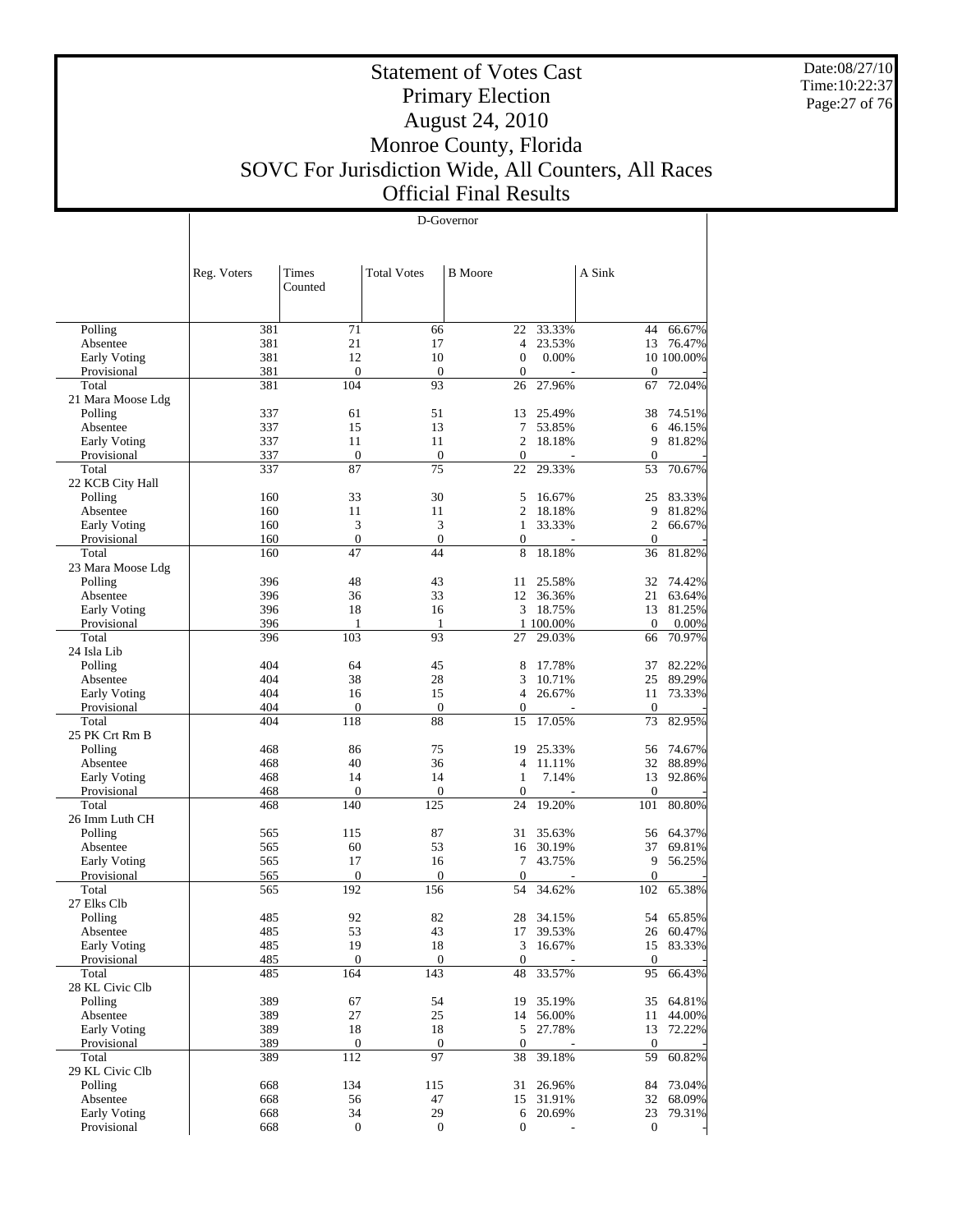Date:08/27/10 Time:10:22:37 Page:28 of 76

T

## Statement of Votes Cast Primary Election August 24, 2010 Monroe County, Florida SOVC For Jurisdiction Wide, All Counters, All Races Official Final Results

|                     | D-Governor      |                          |                    |                  |        |                  |           |  |  |
|---------------------|-----------------|--------------------------|--------------------|------------------|--------|------------------|-----------|--|--|
|                     |                 |                          |                    |                  |        |                  |           |  |  |
|                     |                 |                          |                    |                  |        |                  |           |  |  |
|                     | Reg. Voters     | <b>Times</b><br>Counted  | <b>Total Votes</b> | <b>B</b> Moore   |        | A Sink           |           |  |  |
|                     |                 |                          |                    |                  |        |                  |           |  |  |
| Total               | 668             | 224                      | 191                | 52               | 27.23% | 139              | 72.77%    |  |  |
| 30 KL Library       |                 |                          |                    |                  |        |                  |           |  |  |
| Polling             | 525             | 84                       | 66                 | 20               | 30.30% | 46               | 69.70%    |  |  |
| Absentee            | 525             | 26                       | 20                 | 6                | 30.00% | 14               | 70.00%    |  |  |
| Early Voting        | 525             | 16                       | 13                 | 5                | 38.46% | 8                | 61.54%    |  |  |
| Provisional         | 525             | 1                        | $\mathbf{1}$       | $\Omega$         | 0.00%  |                  | 1 100.00% |  |  |
| Total               | 525             | 127                      | 100                | 31               | 31.00% | 69               | 69.00%    |  |  |
| 31 KL Library       |                 |                          |                    |                  |        |                  |           |  |  |
| Polling             | 371             | 53                       | 48                 | 6                | 12.50% | 42               | 87.50%    |  |  |
| Absentee            | 371             | 32                       | 23                 | 4                | 17.39% | 19               | 82.61%    |  |  |
| <b>Early Voting</b> | 371             | 19                       | 17                 | 5                | 29.41% | 12               | 70.59%    |  |  |
| Provisional         | 371             | $\overline{0}$           | $\theta$           | $\mathbf{0}$     |        | $\overline{0}$   |           |  |  |
| Total               | 371             | 104                      | 88                 | 15               | 17.05% | 73               | 82.95%    |  |  |
| 32 KL Bapt ch       |                 |                          |                    |                  |        |                  |           |  |  |
| Polling             | 587             | 103                      | 91                 | 21               | 23.08% | 70               | 76.92%    |  |  |
| Absentee            | 587             | 32                       | 28                 | 1                | 3.57%  | 27               | 96.43%    |  |  |
| Early Voting        | 587             | 24                       | 22                 | 6                | 27.27% | 16               | 72.73%    |  |  |
| Provisional         | 587             | $\overline{0}$           | $\Omega$           | $\Omega$         |        | $\overline{0}$   |           |  |  |
| Total               | 587             | 159                      | 141                | 28               | 19.86% | 113              | 80.14%    |  |  |
| 33 Academy OCR      |                 |                          |                    |                  |        |                  |           |  |  |
| Polling             | 163             | 9                        | 8                  | 3                | 37.50% | 5                | 62.50%    |  |  |
| Absentee            | 163             | 28                       | 19                 | $\overline{4}$   | 21.05% | 15               | 78.95%    |  |  |
| Early Voting        | 163             | $\boldsymbol{0}$         | $\theta$           | $\Omega$         |        | $\theta$         |           |  |  |
| Provisional         | 163             | $\boldsymbol{0}$         | $\mathbf{0}$       | $\boldsymbol{0}$ |        | $\mathbf{0}$     |           |  |  |
| Total               | 163             | $\overline{37}$          | 27                 | $\overline{7}$   | 25.93% | 20               | 74.07%    |  |  |
| 32 KL Bpt Ch CD 25  |                 |                          |                    |                  |        |                  |           |  |  |
| Polling             | 12              | $\mathbf{0}$             | $\mathbf{0}$       | $\boldsymbol{0}$ |        | $\mathbf{0}$     |           |  |  |
| Absentee            | 12              | 3                        | 3                  | $\mathbf{0}$     | 0.00%  |                  | 3 100.00% |  |  |
| Early Voting        | 12              | $\mathbf{0}$             | $\mathbf{0}$       | $\mathbf{0}$     |        | $\mathbf{0}$     |           |  |  |
| Provisional         | 12              | $\boldsymbol{0}$         | $\boldsymbol{0}$   | $\boldsymbol{0}$ |        | $\boldsymbol{0}$ |           |  |  |
| Total               | $\overline{12}$ | $\overline{\mathcal{E}}$ | $\mathbf{3}$       | $\theta$         | 0.00%  |                  | 3 100.00% |  |  |
| Total               |                 |                          |                    |                  |        |                  |           |  |  |
| Polling             | 18935           | 3055                     | 2608               | 715              | 27.42% | 1893             | 72.58%    |  |  |
| Absentee            | 18935           | 1791                     | 1542               | 393              | 25.49% | 1149             | 74.51%    |  |  |
| Early Voting        | 18935           | 687                      | 615                | 132              | 21.46% | 483              | 78.54%    |  |  |
| Provisional         | 18935           | 5                        | $\Delta$           | $\mathfrak{D}$   | 50.00% | $\mathfrak{D}$   | 50.00%    |  |  |
| Total               | 18935           | 5538                     | 4769               | 1242             | 26.04% | 3527             | 73.96%    |  |  |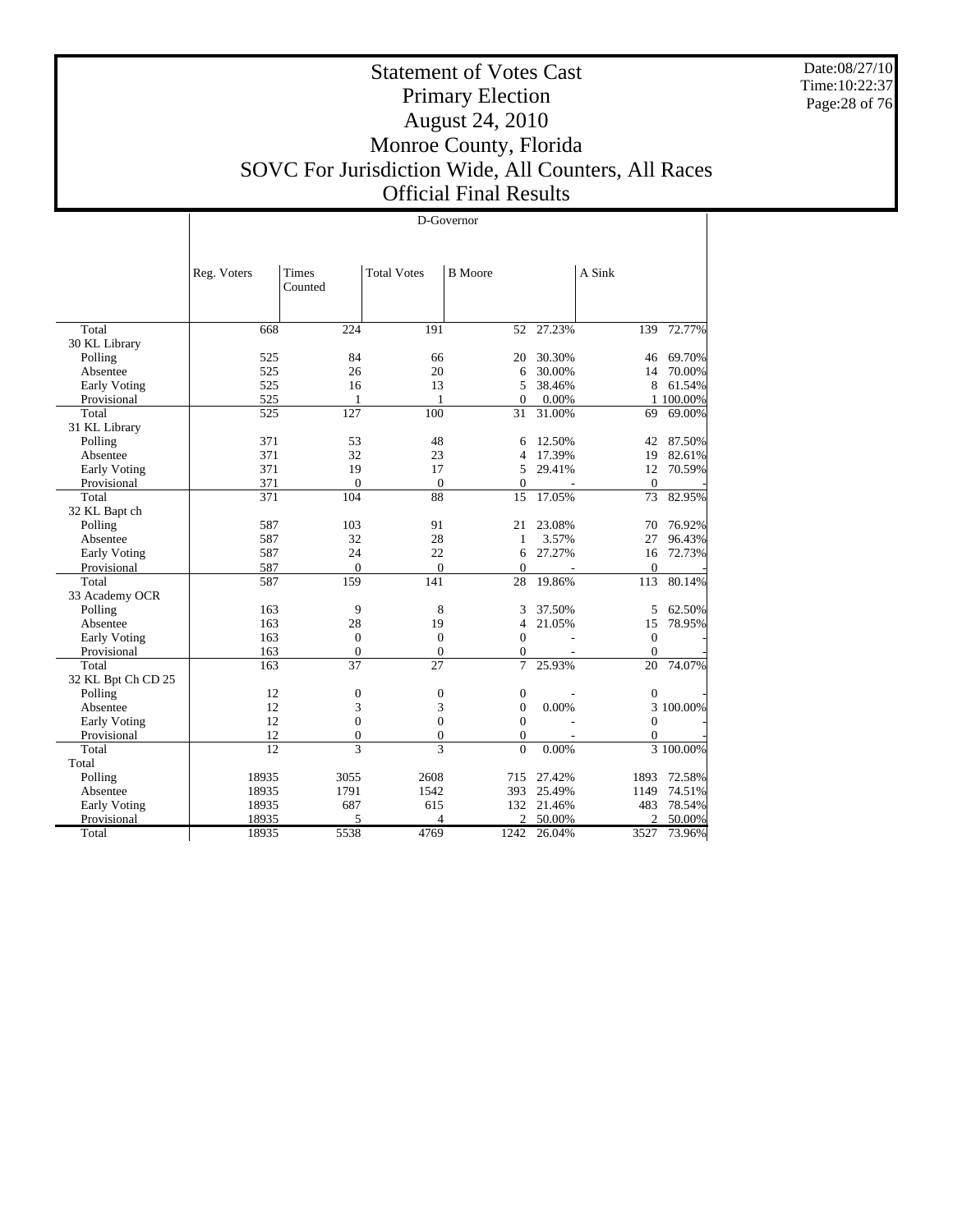Date:08/27/10 Time:10:22:38 Page:29 of 76

## Statement of Votes Cast Primary Election August 24, 2010 Monroe County, Florida SOVC For Jurisdiction Wide, All Counters, All Races Official Final Results

|                      | Reg. Voters | Times<br>Counted | <b>Total Votes</b> | H Benson       |                     | P Bondi            |                 | J Kottkamp        |                 |
|----------------------|-------------|------------------|--------------------|----------------|---------------------|--------------------|-----------------|-------------------|-----------------|
|                      |             |                  |                    |                |                     |                    |                 |                   |                 |
| Jurisdiction Wide    |             |                  |                    |                |                     |                    |                 |                   |                 |
| 1 Jaycee Club        |             |                  |                    |                |                     |                    |                 |                   |                 |
| Polling              | 391         | 69               | 61                 | 13             | 21.31%              | 28                 | 45.90%          | 20                | 32.79%          |
| Absentee             | 391         | 55               | 47                 | 13             | 27.66%              | 15                 | 31.91%          | 19                | 40.43%          |
| <b>Early Voting</b>  | 391         | 17               | 16                 | 5              | 31.25%              | 4                  | 25.00%          | 7                 | 43.75%          |
| Provisional          | 391         | $\theta$         | $\mathbf{0}$       | $\mathbf{0}$   |                     | $\boldsymbol{0}$   |                 | $\boldsymbol{0}$  |                 |
| Total                | 391         | 141              | 124                | 31             | 25.00%              | 47                 | 37.90%          | 46                | 37.10%          |
| 2 KW High Aud        |             |                  |                    |                |                     |                    |                 |                   |                 |
| Polling              | 497         | 73               | 66                 | 23             | 34.85%              | 26                 | 39.39%          | 17                | 25.76%          |
| Absentee             | 497         | 92<br>30         | 76<br>26           | 26             | 34.21%              | 26                 | 34.21%          | 24                | 31.58%          |
| <b>Early Voting</b>  | 497<br>497  | 1                | $\mathbf{1}$       | 5              | 19.23%              | 12<br>$\mathbf{0}$ | 46.15%          | 9<br>$\mathbf{0}$ | 34.62%          |
| Provisional<br>Total | 497         | 196              | 169                | 55             | 1 100.00%<br>32.54% | 64                 | 0.00%<br>37.87% | 50                | 0.00%<br>29.59% |
| 3 KW High Aud        |             |                  |                    |                |                     |                    |                 |                   |                 |
| Polling              | 346         | 55               | 46                 | 9              | 19.57%              | 21                 | 45.65%          | 16                | 34.78%          |
| Absentee             | 346         | 52               | 39                 | 13             | 33.33%              | 9                  | 23.08%          | 17                | 43.59%          |
| <b>Early Voting</b>  | 346         | 24               | 21                 | 5              | 23.81%              | 10                 | 47.62%          | 6                 | 28.57%          |
| Provisional          | 346         | $\mathbf{0}$     | $\mathbf{0}$       | $\mathbf{0}$   |                     | $\mathbf{0}$       |                 | $\boldsymbol{0}$  |                 |
| Total                | 346         | 131              | 106                | 27             | 25.47%              | 40                 | 37.74%          | 39                | 36.79%          |
| 4 MLK Pool           |             |                  |                    |                |                     |                    |                 |                   |                 |
| Polling              | 115         | 17               | 14                 | 5              | 35.71%              | 3                  | 21.43%          | 6                 | 42.86%          |
| Absentee             | 115         | 8                | 7                  | 1              | 14.29%              | 5                  | 71.43%          | 1                 | 14.29%          |
| <b>Early Voting</b>  | 115         | $\overline{4}$   | $\overline{4}$     | 3              | 75.00%              | $\mathbf{1}$       | 25.00%          | $\mathbf{0}$      | 0.00%           |
| Provisional          | 115         | $\mathbf{0}$     | $\mathbf{0}$       | $\mathbf{0}$   |                     | $\boldsymbol{0}$   |                 | $\mathbf{0}$      |                 |
| Total                | 115         | 29               | 25                 | 9              | 36.00%              | 9                  | 36.00%          | 7                 | 28.00%          |
| 5 Old City Hall      |             |                  |                    |                |                     |                    |                 |                   |                 |
| Polling              | 869         | 55               | 43                 | 6              | 13.95%              | 20                 | 46.51%          | 17                | 39.53%          |
| Absentee             | 869         | 147              | 124                | 35             | 28.23%              | 34                 | 27.42%          | 55                | 44.35%          |
| <b>Early Voting</b>  | 869         | 26               | 21                 | 8              | 38.10%              | $\overline{2}$     | 9.52%           | 11                | 52.38%          |
| Provisional          | 869         | $\boldsymbol{0}$ | $\mathbf{0}$       | $\mathbf{0}$   |                     | $\boldsymbol{0}$   |                 | $\mathbf{0}$      |                 |
| Total                | 869         | 228              | 188                | 49             | 26.06%              | 56                 | 29.79%          | 83                | 44.15%          |
| 6 St Mary's Convt.   |             |                  |                    |                |                     |                    |                 |                   |                 |
| Polling              | 273         | 51               | 40                 | 10             | 25.00%              | 11                 | 27.50%          | 19                | 47.50%          |
| Absentee             | 273         | 23               | 18                 | 7              | 38.89%              | 8                  | 44.44%          | 3                 | 16.67%          |
| <b>Early Voting</b>  | 273         | 8                | 5                  | $\overline{2}$ | 40.00%              | $\mathbf{1}$       | 20.00%          | $\overline{c}$    | 40.00%          |
| Provisional          | 273         | $\mathbf{0}$     | $\mathbf{0}$       | $\mathbf{0}$   |                     | $\boldsymbol{0}$   |                 | $\mathbf{0}$      |                 |
| Total                | 273         | 82               | 63                 | 19             | 30.16%              | 20                 | 31.75%          | 24                | 38.10%          |
| 7 KW Moose Club      |             |                  |                    |                |                     |                    |                 |                   |                 |
| Polling              | 216         | 48               | 34                 | 9              | 26.47%              | 8                  | 23.53%          | 17                | 50.00%          |
| Absentee             | 216         | 24               | 21                 | 7              | 33.33%              | 7                  | 33.33%          | 7                 | 33.33%          |
| Early Voting         | 216         | 12               | 9                  | $\mathfrak{2}$ | 22.22%              | $\mathfrak{2}$     | 22.22%          | 5                 | 55.56%          |
| Provisional          | 216         | $\mathbf{0}$     | $\mathbf{0}$       | $\mathbf{0}$   |                     | $\boldsymbol{0}$   |                 | $\overline{0}$    |                 |
| Total                | 216         | 84               | 64                 | 18             | 28.13%              | 17                 | 26.56%          | 29                | 45.31%          |
| 8 Glad Tidings       |             |                  |                    |                |                     |                    |                 |                   |                 |
| Polling              | 385         | $77 \,$          | 58                 | 20             | 34.48%              | 19                 | 32.76%          | 19                | 32.76%          |
| Absentee             | 385         | 48               | 41                 |                | 16 39.02%           | 14                 | 34.15%          | 11                | 26.83%          |
| <b>Early Voting</b>  | 385         | 15               | 15                 |                | 5 33.33%            | 6                  | 40.00%          | 4                 | 26.67%          |
| Provisional          | 385         | 1                | $\mathbf{1}$       |                | 1 100.00%           | $\boldsymbol{0}$   | 0.00%           | $\mathbf{0}$      | 0.00%           |
| Total                | 385         | 141              | 115                | 42             | 36.52%              | 39                 | 33.91%          | 34                | 29.57%          |
| 9 Sr Citizens Plz    |             |                  |                    |                |                     |                    |                 |                   |                 |
| Polling              | 566         | 96               | 88                 | 29             | 32.95%              | 32                 | 36.36%          | 27                | 30.68%          |
| Absentee             | 566         | 59               | 52                 | 12             | 23.08%              | 20                 | 38.46%          | 20                | 38.46%          |
| <b>Early Voting</b>  | 566         | 6                | 5                  | $\mathbf{0}$   | 0.00%               | $\boldsymbol{2}$   | 40.00%          | 3                 | 60.00%          |
| Provisional          | 566         | $\boldsymbol{0}$ | $\mathbf{0}$       | $\mathbf{0}$   |                     | $\mathbf{0}$       |                 | $\mathbf{0}$      |                 |
| Total                | 566         | 161              | 145                | 41             | 28.28%              | 54                 | 37.24%          | 50                | 34.48%          |
| 10 Later Day Saints  |             |                  |                    |                |                     |                    |                 |                   |                 |
| Polling              | 356         | 57               | 53                 | 18             | 33.96%              | 15                 | 28.30%          | 20                | 37.74%          |
| Absentee             | 356         | 43               | 34                 |                | 9 26.47%            |                    | 11 32.35%       |                   | 14 41.18%       |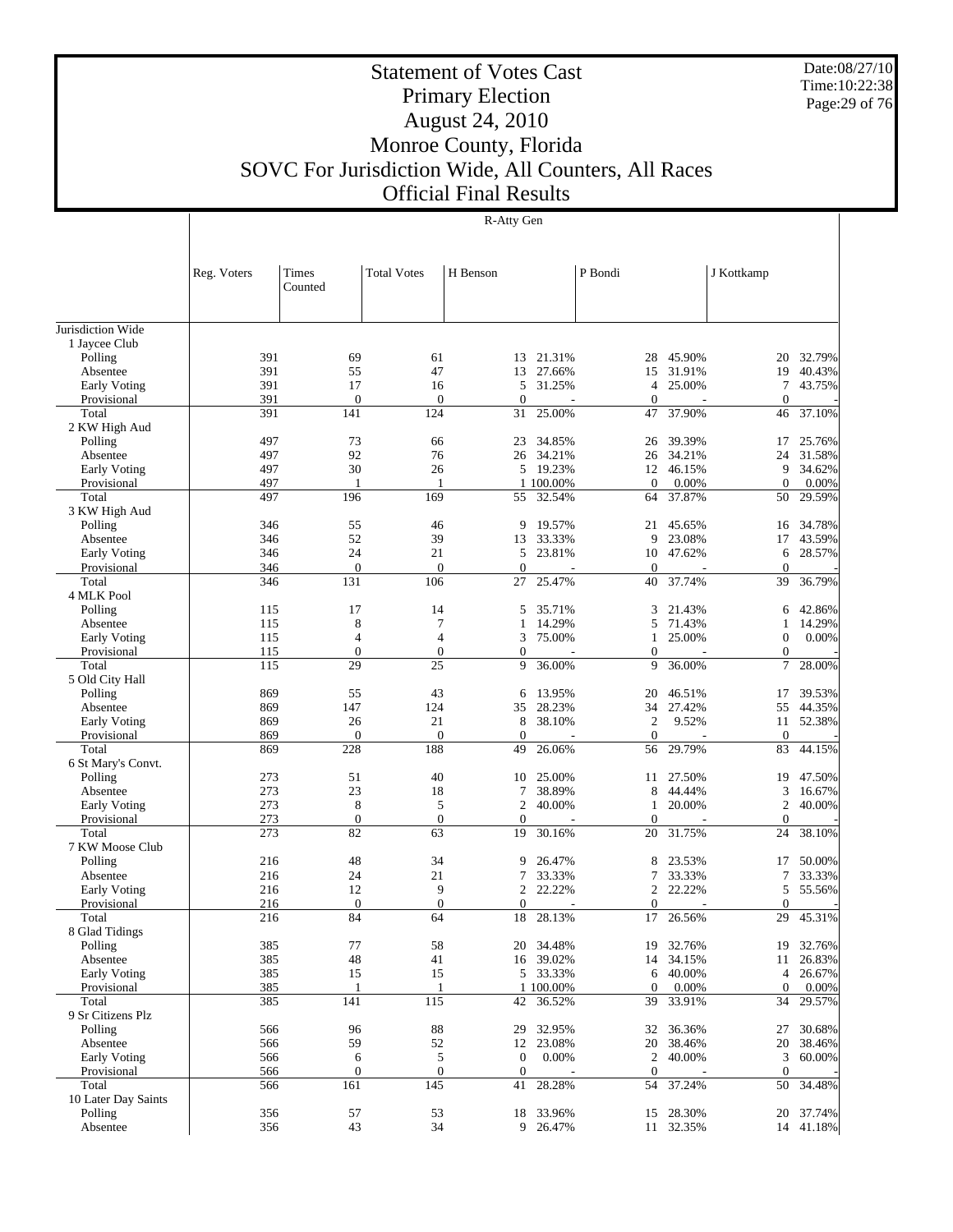Date:08/27/10 Time:10:22:38 Page:30 of 76

## Statement of Votes Cast Primary Election August 24, 2010 Monroe County, Florida SOVC For Jurisdiction Wide, All Counters, All Races Official Final Results

|                                    | Reg. Voters      | <b>Times</b><br>Counted | <b>Total Votes</b>         | H Benson          |                  | P Bondi                          |                  | J Kottkamp                   |                  |
|------------------------------------|------------------|-------------------------|----------------------------|-------------------|------------------|----------------------------------|------------------|------------------------------|------------------|
|                                    |                  |                         |                            |                   |                  |                                  |                  |                              |                  |
|                                    |                  |                         |                            |                   |                  |                                  |                  |                              |                  |
| <b>Early Voting</b><br>Provisional | 356<br>356       | 3<br>$\overline{0}$     | $\mathfrak{2}$<br>$\theta$ | $\mathbf{0}$      | 2 100.00%        | $\mathbf{0}$<br>$\mathbf{0}$     | 0.00%            | $\mathbf{0}$<br>$\mathbf{0}$ | 0.00%            |
| Total                              | 356              | 103                     | 89                         | 29                | 32.58%           | 26                               | 29.21%           | 34                           | 38.20%           |
| 11 Kw Bapt Tem                     |                  |                         |                            |                   |                  |                                  |                  |                              |                  |
| Polling                            | 748              | 153                     | 132                        | 31                | 23.48%           | 65                               | 49.24%           | 36                           | 27.27%           |
| Absentee                           | 748              | 95                      | 77                         | 26                | 33.77%           | 28                               | 36.36%           | 23                           | 29.87%           |
| Early Voting                       | 748              | 15                      | 13                         | 3                 | 23.08%           | 6                                | 46.15%           | $\overline{4}$               | 30.77%           |
| Provisional                        | 748              | $\overline{0}$          | $\mathbf{0}$               | $\mathbf{0}$      |                  | $\theta$                         |                  | $\mathbf{0}$                 |                  |
| Total<br>12 BC Fire Sta            | 748              | 263                     | 222                        | 60                | 27.03%           | 99                               | 44.59%           | 63                           | 28.38%           |
| Polling                            | 614              | 117                     | 96                         | 28                | 29.17%           | 40                               | 41.67%           | 28                           | 29.17%           |
| Absentee                           | 614              | 72                      | 57                         | 15                | 26.32%           | 21                               | 36.84%           | 21                           | 36.84%           |
| Early Voting                       | 614              | 8                       | 8                          | 2                 | 25.00%           | 1                                | 12.50%           | 5                            | 62.50%           |
| Provisional                        | 614              | $\overline{0}$          | $\overline{0}$             | $\mathbf{0}$      |                  | $\theta$                         |                  | $\mathbf{0}$                 |                  |
| Total                              | 614              | 197                     | 161                        | 45                | 27.95%           | 62                               | 38.51%           | 54                           | 33.54%           |
| 13 Sug Key Fire Sta                |                  |                         |                            |                   |                  |                                  |                  |                              |                  |
| Polling                            | 575              | 108                     | 92                         | 30                | 32.61%           | 38                               | 41.30%           | 24                           | 26.09%           |
| Absentee                           | 575              | 70                      | 60                         | 20                | 33.33%           | 20                               | 33.33%           | 20                           | 33.33%           |
| Early Voting                       | 575              | 12                      | 11                         | $\overline{4}$    | 36.36%           | $\overline{2}$                   | 18.18%           | 5                            | 45.45%           |
| Provisional                        | 575              | $\overline{0}$          | $\overline{0}$             | $\mathbf{0}$      |                  | $\theta$                         |                  | $\mathbf{0}$                 |                  |
| Total                              | 575              | 190                     | 163                        | 54                | 33.13%           | 60                               | 36.81%           | 49                           | 30.06%           |
| 14 Cud Sherf Sub                   |                  |                         |                            |                   |                  |                                  |                  |                              |                  |
| Polling                            | 750              | 142                     | 117                        | 33                | 28.21%<br>37.80% | 42                               | 35.90%           | 42                           | 35.90%           |
| Absentee                           | 750<br>750       | 102<br>27               | 82<br>24                   | 31<br>9           | 37.50%           | 25<br>5                          | 30.49%<br>20.83% | 26<br>10                     | 31.71%<br>41.67% |
| Early Voting<br>Provisional        | 750              | $\overline{0}$          | $\overline{0}$             | $\mathbf{0}$      |                  | $\overline{0}$                   | ÷,               | $\mathbf{0}$                 |                  |
| Total                              | 750              | 271                     | 223                        | 73                | 32.74%           | 72                               | 32.29%           | 78                           | 34.98%           |
| 15 Fl Sea Base                     |                  |                         |                            |                   |                  |                                  |                  |                              |                  |
| Polling                            | 961              | 154                     | 121                        | 32                | 26.45%           | 38                               | 31.40%           | 51                           | 42.15%           |
| Absentee                           | 961              | 176                     | 149                        | 54                | 36.24%           | 47                               | 31.54%           | 48                           | 32.21%           |
| Early Voting                       | 961              | 52                      | 43                         | 15                | 34.88%           | 9                                | 20.93%           | 19                           | 44.19%           |
| Provisional                        | 961              | $\mathbf{0}$            | $\theta$                   | $\mathbf{0}$      |                  | $\theta$                         |                  | $\mathbf{0}$                 |                  |
| Total                              | 961              | 382                     | 313                        | 101               | 32.27%           | 94                               | 30.03%           | 118                          | 37.70%           |
| 16 First Bap. Ch                   |                  |                         |                            |                   |                  |                                  |                  |                              |                  |
| Polling                            | 731              | 173                     | 148                        | 50                | 33.78%           | 48                               | 32.43%           | 50                           | 33.78%           |
| Absentee                           | 731              | 83                      | 73                         | 32                | 43.84%           | 25                               | 34.25%           | 16                           | 21.92%           |
| Early Voting<br>Provisional        | 731<br>731       | 33<br>$\overline{0}$    | 29<br>$\boldsymbol{0}$     | 7<br>$\mathbf{0}$ | 24.14%           | $\overline{4}$<br>$\overline{0}$ | 13.79%           | 18<br>$\boldsymbol{0}$       | 62.07%           |
| Total                              | 731              | 289                     | 250                        | 89                | 35.60%           | 77                               | 30.80%           | 84                           | 33.60%           |
| 17 BPK Moose Clb                   |                  |                         |                            |                   |                  |                                  |                  |                              |                  |
| Polling                            | 609              | 119                     | 103                        | 32                | 31.07%           | 32                               | 31.07%           | 39                           | 37.86%           |
| Absentee                           | 609              | 63                      | 54                         | 22                | 40.74%           | 12                               | 22.22%           | 20                           | 37.04%           |
| Early Voting                       | 609              | 31                      | 20                         | 6                 | 30.00%           | 5                                | 25.00%           | 9                            | 45.00%           |
| Provisional                        | 609              |                         | 1                          | $\overline{0}$    | 0.00%            | $\mathbf{0}$                     | 0.00%            |                              | 1 100.00%        |
| Total                              | $\overline{609}$ | $\overline{214}$        | 178                        | 60                | 33.71%           | 49                               | 27.53%           | 69                           | 38.76%           |
| 18 Am Legion                       |                  |                         |                            |                   |                  |                                  |                  |                              |                  |
| Polling                            | 450              | 91                      | 71                         |                   | 18 25.35%        | 30                               | 42.25%           | 23                           | 32.39%           |
| Absentee                           | 450              | 31                      | 24                         | 8                 | 33.33%           |                                  | 5 20.83%         | 11                           | 45.83%           |
| Early Voting                       | 450              | $22\,$                  | 16                         | 2                 | 12.50%           | 9                                | 56.25%           | 5                            | 31.25%           |
| Provisional                        | 450              | $\mathbf{0}$<br>144     | $\boldsymbol{0}$           | $\boldsymbol{0}$  |                  | $\boldsymbol{0}$                 |                  | $\mathbf{0}$                 |                  |
| Total<br>19 First Bap Ch Mar       | 450              |                         | 111                        | 28                | 25.23%           | 44                               | 39.64%           | 39                           | 35.14%           |
| Polling                            | 870              | 152                     | 124                        | 31                | 25.00%           | 43                               | 34.68%           | 50                           | 40.32%           |
| Absentee                           | 870              | 122                     | 99                         | 35                | 35.35%           |                                  | 27 27.27%        | 37                           | 37.37%           |
| Early Voting                       | 870              | 52                      | 45                         | 17                | 37.78%           | 10                               | 22.22%           | 18                           | 40.00%           |
| Provisional                        | 870              | $\mathbf{0}$            | $\mathbf{0}$               | $\boldsymbol{0}$  |                  | $\boldsymbol{0}$                 |                  | $\boldsymbol{0}$             |                  |
| Total                              | 870              | 326                     | 268                        | 83                | 30.97%           | 80                               | 29.85%           | 105                          | 39.18%           |
| 20 Pres Kirk Keys                  |                  |                         |                            |                   |                  |                                  |                  |                              |                  |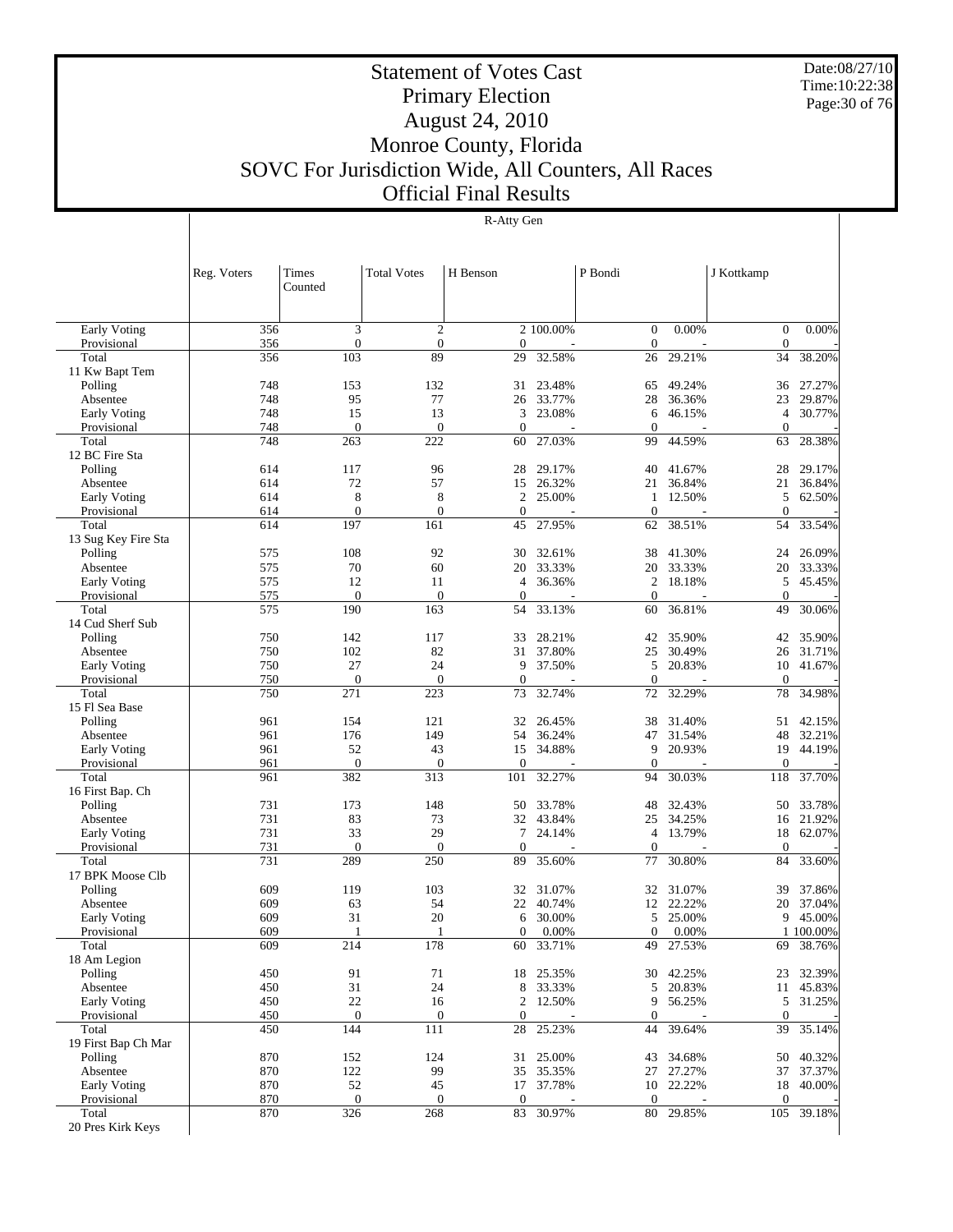Date:08/27/10 Time:10:22:38 Page:31 of 76

## Statement of Votes Cast Primary Election August 24, 2010 Monroe County, Florida SOVC For Jurisdiction Wide, All Counters, All Races Official Final Results

|                      | Reg. Voters | Times                | <b>Total Votes</b>      | H Benson         |                | P Bondi             |           | J Kottkamp       |           |
|----------------------|-------------|----------------------|-------------------------|------------------|----------------|---------------------|-----------|------------------|-----------|
|                      |             | Counted              |                         |                  |                |                     |           |                  |           |
|                      |             |                      |                         |                  |                |                     |           |                  |           |
| Polling              | 548         | 131                  | 106                     | 33               | 31.13%         | 36                  | 33.96%    | 37               | 34.91%    |
| Absentee             | 548         | 68                   | 46                      | 18               | 39.13%         |                     | 16 34.78% | 12               | 26.09%    |
| <b>Early Voting</b>  | 548         | 26                   | 21                      | 6                | 28.57%         | 7                   | 33.33%    | 8                | 38.10%    |
| Provisional          | 548         |                      |                         | $\mathbf{0}$     | 0.00%          | $\mathbf{0}$        | 0.00%     |                  | 1 100.00% |
| Total                | 548         | 226                  | 174                     | 57               | 32.76%         | 59                  | 33.91%    | 58               | 33.33%    |
| 21 Mara Moose Ldg    |             |                      |                         |                  |                |                     |           |                  |           |
| Polling              | 543         | 87                   | 74                      | 27               | 36.49%         | 21                  | 28.38%    | 26               | 35.14%    |
| Absentee             | 543         | 76                   | 59                      | 19               | 32.20%         | 21                  | 35.59%    | 19               | 32.20%    |
| <b>Early Voting</b>  | 543         | 25                   | 23                      | 8                | 34.78%         | 6                   | 26.09%    | 9                | 39.13%    |
| Provisional          | 543         | $\overline{0}$       | $\mathbf{0}$            | $\mathbf{0}$     |                | $\overline{0}$      |           | $\mathbf{0}$     |           |
| Total                | 543         | 188                  | 156                     | 54               | 34.62%         | 48                  | 30.77%    | 54               | 34.62%    |
| 22 KCB City Hall     |             |                      |                         |                  |                |                     |           |                  |           |
| Polling              | 447         | 87                   | 60                      | 26               | 43.33%         | 20                  | 33.33%    | 14               | 23.33%    |
| Absentee             | 447         | 70                   | 47                      | 13               | 27.66%         | 17                  | 36.17%    | 17               | 36.17%    |
| Early Voting         | 447         | 12                   | 10                      | 3                | 30.00%         | $\overline{2}$      | 20.00%    | 5                | 50.00%    |
| Provisional          | 447         | $\overline{0}$       | $\boldsymbol{0}$        | $\mathbf{0}$     |                | $\overline{0}$      |           | $\mathbf{0}$     |           |
| Total                | 447         | 169                  | 117                     | 42               | 35.90%         | 39                  | 33.33%    | 36               | 30.77%    |
| 23 Mara Moose Ldg    |             |                      |                         |                  |                |                     |           |                  |           |
| Polling              | 661         | 87                   | 68                      | 15               | 22.06%         | 30                  | 44.12%    | 23               | 33.82%    |
| Absentee             | 661         | 104                  | 83                      | 18               | 21.69%         | 18                  | 21.69%    | 47               | 56.63%    |
| <b>Early Voting</b>  | 661         | 29<br>$\overline{0}$ | 21                      | 7                | 33.33%         | 6<br>$\overline{0}$ | 28.57%    | 8                | 38.10%    |
| Provisional<br>Total | 661         |                      | $\boldsymbol{0}$<br>172 | $\boldsymbol{0}$ | $\overline{a}$ |                     | 31.40%    | $\boldsymbol{0}$ |           |
| 24 Isla Lib          | 661         | 220                  |                         | 40               | 23.26%         | 54                  |           | 78               | 45.35%    |
|                      | 809         | 143                  | 108                     | 24               | 22.22%         |                     | 38.89%    | 42               | 38.89%    |
| Polling<br>Absentee  | 809         | 140                  | 117                     | 29               | 24.79%         | 42<br>45            | 38.46%    | 43               | 36.75%    |
| Early Voting         | 809         | 23                   | 19                      | $\overline{4}$   | 21.05%         | 7                   | 36.84%    | 8                | 42.11%    |
| Provisional          | 809         | $\theta$             | $\overline{0}$          | $\mathbf{0}$     |                | $\overline{0}$      |           | $\boldsymbol{0}$ |           |
| Total                | 809         | 306                  | 244                     | 57               | 23.36%         | 94                  | 38.52%    | 93               | 38.11%    |
| 25 PK Crt Rm B       |             |                      |                         |                  |                |                     |           |                  |           |
| Polling              | 739         | 117                  | 94                      | 39               | 41.49%         | 31                  | 32.98%    | 24               | 25.53%    |
| Absentee             | 739         | 128                  | 105                     | 38               | 36.19%         | 38                  | 36.19%    | 29               | 27.62%    |
| Early Voting         | 739         | 21                   | 18                      | 6                | 33.33%         | 5                   | 27.78%    | 7                | 38.89%    |
| Provisional          | 739         | $\theta$             | $\mathbf{0}$            | $\boldsymbol{0}$ |                | $\overline{0}$      |           | $\mathbf{0}$     |           |
| Total                | 739         | 266                  | 217                     | 83               | 38.25%         | 74                  | 34.10%    | 60               | 27.65%    |
| 26 Imm Luth CH       |             |                      |                         |                  |                |                     |           |                  |           |
| Polling              | 930         | 205                  | 155                     | 47               | 30.32%         | 51                  | 32.90%    | 57               | 36.77%    |
| Absentee             | 930         | 136                  | 107                     | 42               | 39.25%         | 30                  | 28.04%    | 35               | 32.71%    |
| Early Voting         | 930         | 23                   | 20                      | 6                | 30.00%         | 7                   | 35.00%    | 7                | 35.00%    |
| Provisional          | 930         | $\theta$             | $\mathbf{0}$            | $\mathbf{0}$     |                | $\mathbf{0}$        |           | $\mathbf{0}$     |           |
| Total                | 930         | 364                  | 282                     | 95               | 33.69%         | 88                  | 31.21%    | 99               | 35.11%    |
| 27 Elks Clb          |             |                      |                         |                  |                |                     |           |                  |           |
| Polling              | 626         | 120                  | 95                      | 30               | 31.58%         | 34                  | 35.79%    | 31               | 32.63%    |
| Absentee             | 626         | 74                   | 59                      | 18               | 30.51%         | 28                  | 47.46%    |                  | 13 22.03% |
| Early Voting         | 626         | 19                   | 17                      |                  | 7 41.18%       | 4                   | 23.53%    |                  | 6 35.29%  |
| Provisional          | 626         | $\mathbf{0}$         | $\boldsymbol{0}$        | $\overline{0}$   |                | $\boldsymbol{0}$    |           | $\overline{0}$   |           |
| Total                | 626         | 213                  | 171                     | 55               | 32.16%         |                     | 66 38.60% | 50               | 29.24%    |
| 28 KL Civic Clb      |             |                      |                         |                  |                |                     |           |                  |           |
| Polling              | 594         | 126                  | 105                     | 32               | 30.48%         | 35                  | 33.33%    | 38               | 36.19%    |
| Absentee             | 594         | 60                   | 54                      |                  | 13 24.07%      |                     | 17 31.48% | 24               | 44.44%    |
| Early Voting         | 594         | 18                   | 13                      | $\overline{c}$   | 15.38%         | 8                   | 61.54%    | 3                | 23.08%    |
| Provisional          | 594         | $\theta$             | $\boldsymbol{0}$        | $\mathbf{0}$     |                | $\boldsymbol{0}$    |           | $\mathbf{0}$     |           |
| Total                | 594         | 204                  | 172                     | 47               | 27.33%         | 60                  | 34.88%    | 65               | 37.79%    |
| 29 KL Civic Clb      |             |                      |                         |                  |                |                     |           |                  |           |
| Polling              | 978         | 205                  | 172                     | 54               | 31.40%         | 63                  | 36.63%    | 55               | 31.98%    |
| Absentee             | 978         | 99                   | 86                      |                  | 28 32.56%      |                     | 28 32.56% | 30               | 34.88%    |
| Early Voting         | 978         | 33                   | $28\,$                  | 3                | 10.71%         |                     | 9 32.14%  |                  | 16 57.14% |
| Provisional          | 978         | 1                    | $\mathbf{1}$            | $\overline{0}$   | 0.00%          |                     | 1 100.00% | $\mathbf{0}$     | 0.00%     |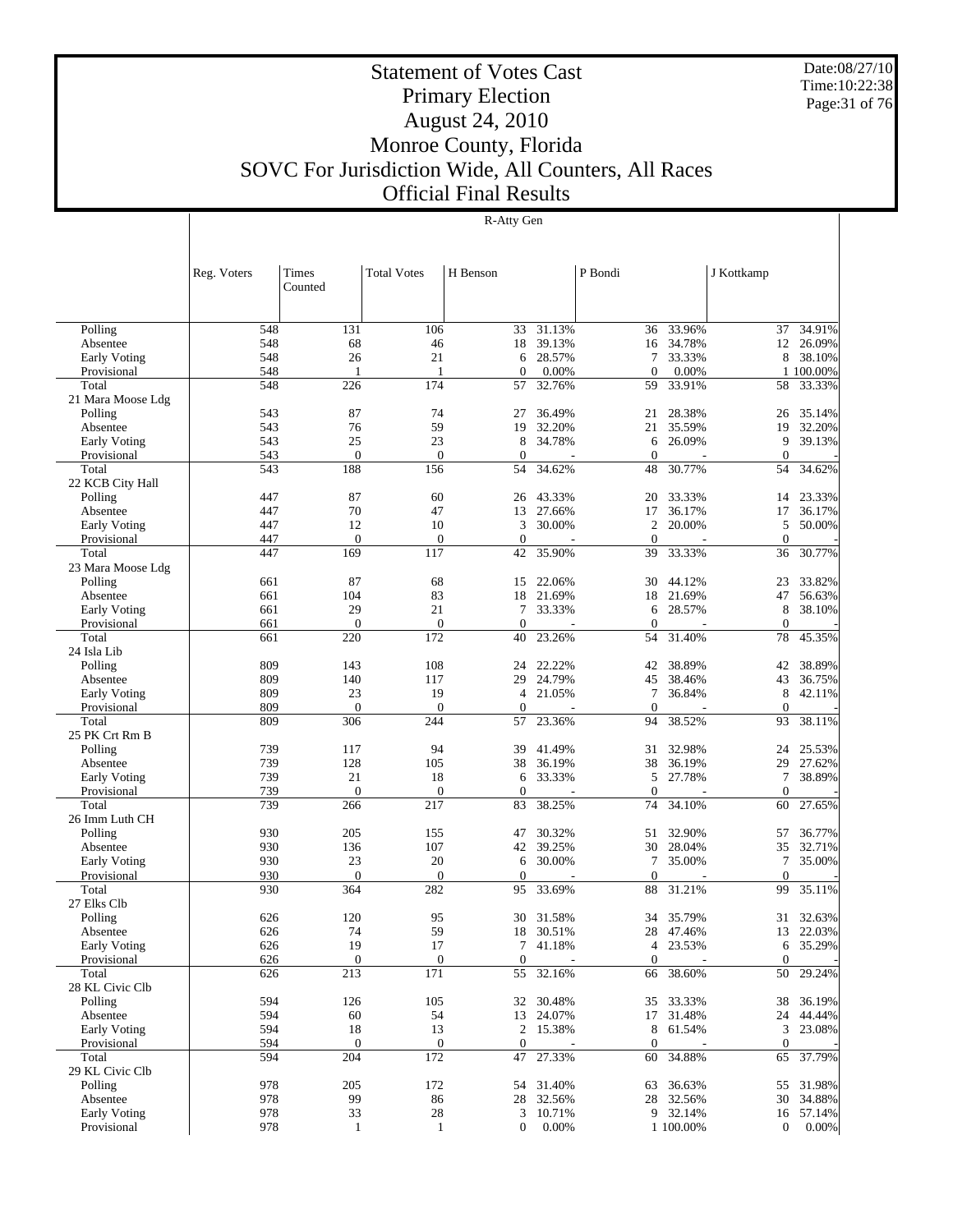Date:08/27/10 Time:10:22:39 Page:32 of 76

## Statement of Votes Cast Primary Election August 24, 2010 Monroe County, Florida SOVC For Jurisdiction Wide, All Counters, All Races Official Final Results

|                     | Reg. Voters    | Times          | <b>Total Votes</b> | H Benson       |           | P Bondi        |             | J Kottkamp       |           |
|---------------------|----------------|----------------|--------------------|----------------|-----------|----------------|-------------|------------------|-----------|
|                     |                | Counted        |                    |                |           |                |             |                  |           |
|                     |                |                |                    |                |           |                |             |                  |           |
| Total               | 978            | 338            | 287                | 85             | 29.62%    | 101            | 35.19%      | 101              | 35.19%    |
| 30 KL Library       |                |                |                    |                |           |                |             |                  |           |
| Polling             | 461            | 112            | 102                | 33             | 32.35%    | 33             | 32.35%      | 36               | 35.29%    |
| Absentee            | 461            | 38             | 27                 | 5              | 18.52%    | 11             | 40.74%      | 11               | 40.74%    |
| <b>Early Voting</b> | 461            | 12             | 11                 | 3              | 27.27%    | 6              | 54.55%      | $\overline{c}$   | 18.18%    |
| Provisional         | 461            | 1              | $\mathbf{1}$       | $\Omega$       | 0.00%     | $\Omega$       | 0.00%       |                  | 1 100,00% |
| Total               | 461            | 163            | 141                | 41             | 29.08%    | 50             | 35.46%      | 50               | 35.46%    |
| 31 KL Library       |                |                |                    |                |           |                |             |                  |           |
| Polling             | 459            | 92             | 78                 | 23             | 29.49%    | 31             | 39.74%      | 24               | 30.77%    |
| Absentee            | 459            | 55             | 52                 | 16             | 30.77%    | 19             | 36.54%      | 17               | 32.69%    |
| Early Voting        | 459            | 17             | 13                 | 7              | 53.85%    | $\mathfrak{2}$ | 15.38%      | $\overline{4}$   | 30.77%    |
| Provisional         | 459            | $\Omega$       | $\mathbf{0}$       | $\theta$       |           | $\Omega$       |             | $\mathbf{0}$     |           |
| Total               | 459            | 164            | 143                | 46             | 32.17%    | 52             | 36.36%      | 45               | 31.47%    |
| 32 KL Bapt ch       |                |                |                    |                |           |                |             |                  |           |
| Polling             | 758            | 130            | 114                | 41             | 35.96%    | 34             | 29.82%      | 39               | 34.21%    |
| Absentee            | 758            | 83             | 63                 | 21             | 33.33%    | 26             | 41.27%      | 16               | 25.40%    |
| <b>Early Voting</b> | 758            | 45             | 42                 | 8              | 19.05%    | 12             | 28.57%      | 22               | 52.38%    |
| Provisional         | 758            | $\mathbf{0}$   | $\overline{0}$     | $\overline{0}$ |           | $\mathbf{0}$   |             | $\overline{0}$   |           |
| Total               | 758            | 258            | 219                | 70             | 31.96%    | 72             | 32.88%      | 77               | 35.16%    |
| 33 Academy OCR      |                |                |                    |                |           |                |             |                  |           |
| Polling             | 892            | 72             | 61                 | 17             | 27.87%    | 19             | 31.15%      | 25               | 40.98%    |
| Absentee            | 892            | 203            | 141                | 48             | 34.04%    | 30             | 21.28%      | 63               | 44.68%    |
| Early Voting        | 892            | 4              | $\mathfrak{2}$     | 1              | 50.00%    | 1              | 50.00%      | $\mathbf{0}$     | 0.00%     |
| Provisional         | 892            | $\Omega$       | $\Omega$           | $\Omega$       |           | $\Omega$       |             | $\mathbf{0}$     |           |
| Total               | 892            | 279            | 204                | 66             | 32.35%    | 50             | 24.51%      | 88               | 43.14%    |
| 32 KL Bpt Ch CD 25  |                |                |                    |                |           |                |             |                  |           |
| Polling             | 9              | 1              | $\mathbf{1}$       | $\Omega$       | 0.00%     |                | 1 100,00%   | $\mathbf{0}$     | 0.00%     |
| Absentee            | 9              | 1              | 1                  |                | 1 100.00% | $\Omega$       | 0.00%       | $\boldsymbol{0}$ | 0.00%     |
| Early Voting        | 9              | $\mathbf{0}$   | $\boldsymbol{0}$   | $\mathbf{0}$   |           | $\Omega$       |             | $\mathbf{0}$     |           |
| Provisional         | 9              | $\mathbf{0}$   | $\mathbf{0}$       | $\mathbf{0}$   |           | $\Omega$       |             | $\mathbf{0}$     |           |
| Total               | $\overline{Q}$ | $\overline{2}$ | $\overline{c}$     | $\mathbf{1}$   | 50.00%    | $\mathbf{1}$   | 50.00%      | $\Omega$         | 0.00%     |
| Total               |                |                |                    |                |           |                |             |                  |           |
| Polling             | 19776          | 3522           | 2900               | 868            | 29.93%    | 1040           | 35.86%      | 992              | 34.21%    |
| Absentee            | 19776          | 2700           | 2181               | 709            | 32.51%    | 703            | 32.23%      | 769              | 35.26%    |
| Early Voting        | 19776          | 704            | 591                | 173            | 29.27%    | 173            | 29.27%      | 245              | 41.46%    |
| Provisional         | 19776          | 6              | 6                  |                | 33.33%    |                | 16.67%      | 3                | 50.00%    |
| Total               | 19776          | 6932           | 5678               | 1752           | 30.86%    |                | 1917 33.76% | 2009             | 35.38%    |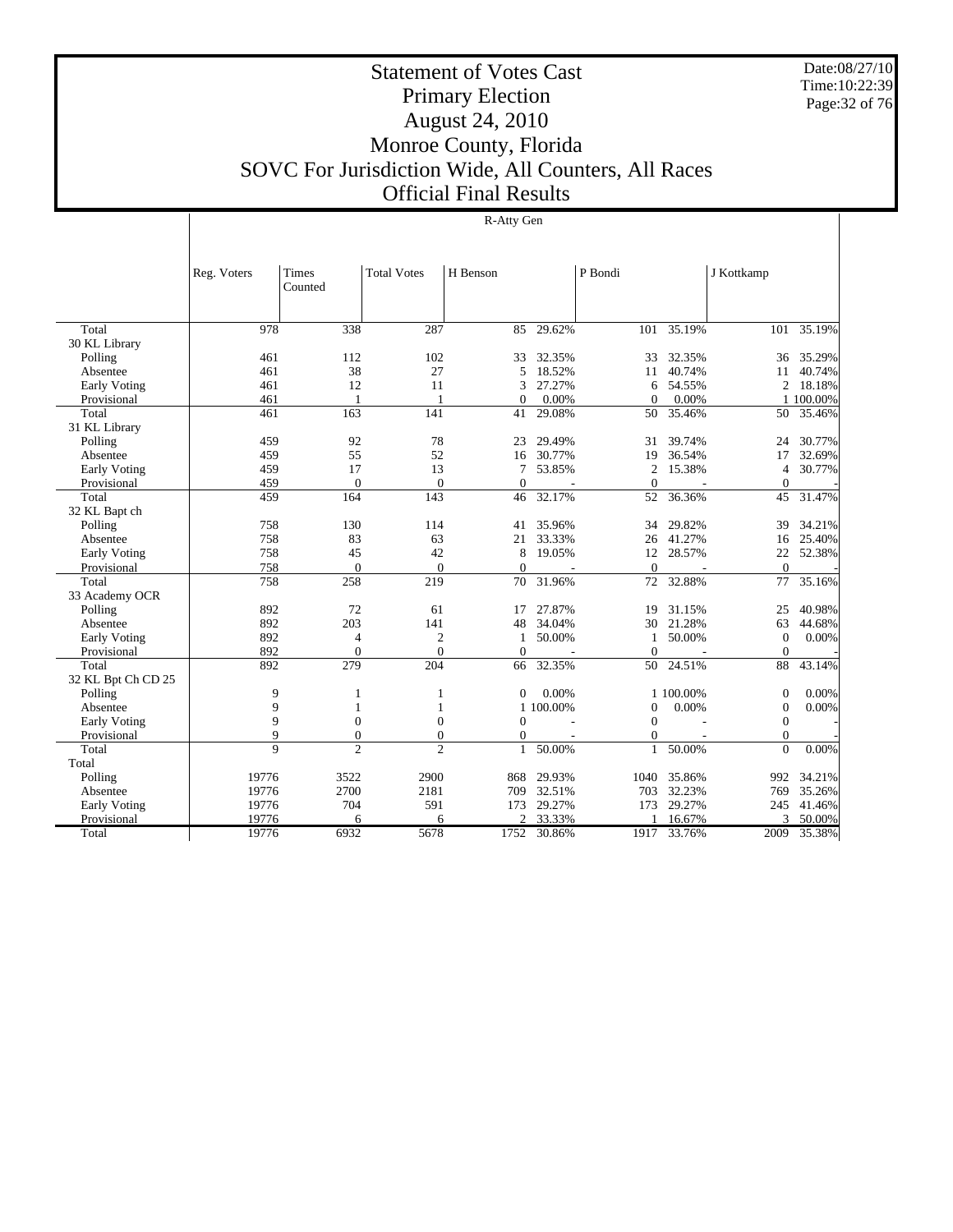Date:08/27/10 Time:10:22:39 Page:33 of 76

## Statement of Votes Cast Primary Election August 24, 2010 Monroe County, Florida SOVC For Jurisdiction Wide, All Counters, All Races Official Final Results

| D Gelber<br>Reg. Voters<br>Times<br><b>Total Votes</b><br>D Aronberg<br>Counted<br>Jurisdiction Wide<br>1 Jaycee Club<br>Polling<br>544<br>85<br>66<br>25.76%<br>74.24%<br>17<br>49<br>544<br>82<br>31<br>Absentee<br>64<br>48.44%<br>33<br>51.56%<br>Early Voting<br>544<br>15<br>14<br>3<br>21.43%<br>78.57%<br>11<br>Provisional<br>544<br>$\boldsymbol{0}$<br>$\boldsymbol{0}$<br>$\boldsymbol{0}$<br>$\mathbf{0}$<br>544<br>182<br>144<br>35.42%<br>93<br>64.58%<br>Total<br>51<br>2 KW High Aud<br>706<br>110<br>94<br>Polling<br>41<br>43.62%<br>53<br>706<br>57<br>118<br>100<br>43<br>43.00%<br>Absentee<br>$\tau$<br>Early Voting<br>706<br>16<br>15<br>46.67%<br>8<br>706<br>$\mathbf{0}$<br>$\mathbf{0}$<br>$\boldsymbol{0}$<br>$\boldsymbol{0}$<br>Provisional<br>Total<br>706<br>244<br>209<br>43.54%<br>118<br>56.46%<br>91<br>3 KW High Aud<br>91<br>70<br>64.29%<br>639<br>35.71%<br>45<br>Polling<br>25<br>92<br>639<br>111<br>46<br>50.00%<br>46<br>50.00%<br>Absentee<br>21<br>Early Voting<br>639<br>26<br>$\overline{4}$<br>19.05%<br>17<br>Provisional<br>639<br>$\overline{0}$<br>0.00%<br>1<br>1<br>1 100.00%<br>639<br>229<br>Total<br>184<br>75<br>40.76%<br>109<br>59.24%<br>4 MLK Pool<br>731<br>108<br>34.26%<br>143<br>37<br>71<br>65.74%<br>Polling<br>731<br>35<br>54.29%<br>46<br>16<br>45.71%<br>19<br>Absentee<br>731<br>23<br>21<br>Early Voting<br>5<br>23.81%<br>16<br>76.19%<br>731<br>$\boldsymbol{0}$<br>$\mathbf{0}$<br>Provisional<br>$\boldsymbol{0}$<br>$\boldsymbol{0}$<br>731<br>Total<br>212<br>35.37%<br>106<br>64.63%<br>164<br>58<br>5 Old City Hall<br>1143<br>107<br>83<br>29<br>34.94%<br>54<br>Polling<br>131<br>1143<br>162<br>63<br>48.09%<br>68<br>Absentee<br>49<br>Early Voting<br>1143<br>62<br>18<br>36.73%<br>31<br>63.27%<br>$\boldsymbol{0}$<br>Provisional<br>1143<br>$\mathbf{0}$<br>$\boldsymbol{0}$<br>$\mathbf{0}$<br>1143<br>331<br>263<br>110<br>41.83%<br>153<br>58.17%<br>Total<br>6 St Mary's Convt.<br>152<br>124<br>66.94%<br>Polling<br>841<br>33.06%<br>83<br>41<br>60<br>36<br>841<br>75<br>24<br>40.00%<br>Absentee<br>45<br>39<br>841<br>9<br>23.08%<br>30<br>Early Voting<br>$\boldsymbol{0}$<br>Provisional<br>841<br>$\boldsymbol{0}$<br>$\boldsymbol{0}$<br>$\boldsymbol{0}$<br>Total<br>841<br>272<br>223<br>33.18%<br>66.82%<br>74<br>149<br>7 KW Moose Club<br>Polling<br>366<br>90<br>73<br>35.62%<br>47<br>64.38%<br>26<br>28<br>21<br>366<br>12<br>57.14%<br>9<br>42.86%<br>Absentee<br>Early Voting<br>366<br>19<br>17<br>5<br>29.41%<br>12<br>70.59%<br>$\boldsymbol{0}$<br>$\boldsymbol{0}$<br>366<br>0<br>$\mathbf{0}$<br>Provisional<br>Total<br>366<br>137<br>111<br>43<br>38.74%<br>68<br>8 Glad Tidings<br>884<br>197<br>161<br>28.57%<br>71.43%<br>Polling<br>115<br>46<br>884<br>101<br>87<br>53<br>60.92%<br>Absentee<br>34 39.08% |  | D-Atty Gen |  |  |  |  |                 |  |  |  |
|--------------------------------------------------------------------------------------------------------------------------------------------------------------------------------------------------------------------------------------------------------------------------------------------------------------------------------------------------------------------------------------------------------------------------------------------------------------------------------------------------------------------------------------------------------------------------------------------------------------------------------------------------------------------------------------------------------------------------------------------------------------------------------------------------------------------------------------------------------------------------------------------------------------------------------------------------------------------------------------------------------------------------------------------------------------------------------------------------------------------------------------------------------------------------------------------------------------------------------------------------------------------------------------------------------------------------------------------------------------------------------------------------------------------------------------------------------------------------------------------------------------------------------------------------------------------------------------------------------------------------------------------------------------------------------------------------------------------------------------------------------------------------------------------------------------------------------------------------------------------------------------------------------------------------------------------------------------------------------------------------------------------------------------------------------------------------------------------------------------------------------------------------------------------------------------------------------------------------------------------------------------------------------------------------------------------------------------------------------------------------------------------------------------------------------------------------------------------------------------------------------------------------------------------------------------------------------------------------------------------------------------------------------------------------------------------------------------------------------------------------------------------------------------------------------------------------------------------|--|------------|--|--|--|--|-----------------|--|--|--|
|                                                                                                                                                                                                                                                                                                                                                                                                                                                                                                                                                                                                                                                                                                                                                                                                                                                                                                                                                                                                                                                                                                                                                                                                                                                                                                                                                                                                                                                                                                                                                                                                                                                                                                                                                                                                                                                                                                                                                                                                                                                                                                                                                                                                                                                                                                                                                                                                                                                                                                                                                                                                                                                                                                                                                                                                                                            |  |            |  |  |  |  |                 |  |  |  |
|                                                                                                                                                                                                                                                                                                                                                                                                                                                                                                                                                                                                                                                                                                                                                                                                                                                                                                                                                                                                                                                                                                                                                                                                                                                                                                                                                                                                                                                                                                                                                                                                                                                                                                                                                                                                                                                                                                                                                                                                                                                                                                                                                                                                                                                                                                                                                                                                                                                                                                                                                                                                                                                                                                                                                                                                                                            |  |            |  |  |  |  |                 |  |  |  |
|                                                                                                                                                                                                                                                                                                                                                                                                                                                                                                                                                                                                                                                                                                                                                                                                                                                                                                                                                                                                                                                                                                                                                                                                                                                                                                                                                                                                                                                                                                                                                                                                                                                                                                                                                                                                                                                                                                                                                                                                                                                                                                                                                                                                                                                                                                                                                                                                                                                                                                                                                                                                                                                                                                                                                                                                                                            |  |            |  |  |  |  |                 |  |  |  |
|                                                                                                                                                                                                                                                                                                                                                                                                                                                                                                                                                                                                                                                                                                                                                                                                                                                                                                                                                                                                                                                                                                                                                                                                                                                                                                                                                                                                                                                                                                                                                                                                                                                                                                                                                                                                                                                                                                                                                                                                                                                                                                                                                                                                                                                                                                                                                                                                                                                                                                                                                                                                                                                                                                                                                                                                                                            |  |            |  |  |  |  |                 |  |  |  |
|                                                                                                                                                                                                                                                                                                                                                                                                                                                                                                                                                                                                                                                                                                                                                                                                                                                                                                                                                                                                                                                                                                                                                                                                                                                                                                                                                                                                                                                                                                                                                                                                                                                                                                                                                                                                                                                                                                                                                                                                                                                                                                                                                                                                                                                                                                                                                                                                                                                                                                                                                                                                                                                                                                                                                                                                                                            |  |            |  |  |  |  |                 |  |  |  |
|                                                                                                                                                                                                                                                                                                                                                                                                                                                                                                                                                                                                                                                                                                                                                                                                                                                                                                                                                                                                                                                                                                                                                                                                                                                                                                                                                                                                                                                                                                                                                                                                                                                                                                                                                                                                                                                                                                                                                                                                                                                                                                                                                                                                                                                                                                                                                                                                                                                                                                                                                                                                                                                                                                                                                                                                                                            |  |            |  |  |  |  |                 |  |  |  |
|                                                                                                                                                                                                                                                                                                                                                                                                                                                                                                                                                                                                                                                                                                                                                                                                                                                                                                                                                                                                                                                                                                                                                                                                                                                                                                                                                                                                                                                                                                                                                                                                                                                                                                                                                                                                                                                                                                                                                                                                                                                                                                                                                                                                                                                                                                                                                                                                                                                                                                                                                                                                                                                                                                                                                                                                                                            |  |            |  |  |  |  |                 |  |  |  |
|                                                                                                                                                                                                                                                                                                                                                                                                                                                                                                                                                                                                                                                                                                                                                                                                                                                                                                                                                                                                                                                                                                                                                                                                                                                                                                                                                                                                                                                                                                                                                                                                                                                                                                                                                                                                                                                                                                                                                                                                                                                                                                                                                                                                                                                                                                                                                                                                                                                                                                                                                                                                                                                                                                                                                                                                                                            |  |            |  |  |  |  |                 |  |  |  |
|                                                                                                                                                                                                                                                                                                                                                                                                                                                                                                                                                                                                                                                                                                                                                                                                                                                                                                                                                                                                                                                                                                                                                                                                                                                                                                                                                                                                                                                                                                                                                                                                                                                                                                                                                                                                                                                                                                                                                                                                                                                                                                                                                                                                                                                                                                                                                                                                                                                                                                                                                                                                                                                                                                                                                                                                                                            |  |            |  |  |  |  |                 |  |  |  |
|                                                                                                                                                                                                                                                                                                                                                                                                                                                                                                                                                                                                                                                                                                                                                                                                                                                                                                                                                                                                                                                                                                                                                                                                                                                                                                                                                                                                                                                                                                                                                                                                                                                                                                                                                                                                                                                                                                                                                                                                                                                                                                                                                                                                                                                                                                                                                                                                                                                                                                                                                                                                                                                                                                                                                                                                                                            |  |            |  |  |  |  |                 |  |  |  |
|                                                                                                                                                                                                                                                                                                                                                                                                                                                                                                                                                                                                                                                                                                                                                                                                                                                                                                                                                                                                                                                                                                                                                                                                                                                                                                                                                                                                                                                                                                                                                                                                                                                                                                                                                                                                                                                                                                                                                                                                                                                                                                                                                                                                                                                                                                                                                                                                                                                                                                                                                                                                                                                                                                                                                                                                                                            |  |            |  |  |  |  |                 |  |  |  |
|                                                                                                                                                                                                                                                                                                                                                                                                                                                                                                                                                                                                                                                                                                                                                                                                                                                                                                                                                                                                                                                                                                                                                                                                                                                                                                                                                                                                                                                                                                                                                                                                                                                                                                                                                                                                                                                                                                                                                                                                                                                                                                                                                                                                                                                                                                                                                                                                                                                                                                                                                                                                                                                                                                                                                                                                                                            |  |            |  |  |  |  |                 |  |  |  |
|                                                                                                                                                                                                                                                                                                                                                                                                                                                                                                                                                                                                                                                                                                                                                                                                                                                                                                                                                                                                                                                                                                                                                                                                                                                                                                                                                                                                                                                                                                                                                                                                                                                                                                                                                                                                                                                                                                                                                                                                                                                                                                                                                                                                                                                                                                                                                                                                                                                                                                                                                                                                                                                                                                                                                                                                                                            |  |            |  |  |  |  | 56.38%          |  |  |  |
|                                                                                                                                                                                                                                                                                                                                                                                                                                                                                                                                                                                                                                                                                                                                                                                                                                                                                                                                                                                                                                                                                                                                                                                                                                                                                                                                                                                                                                                                                                                                                                                                                                                                                                                                                                                                                                                                                                                                                                                                                                                                                                                                                                                                                                                                                                                                                                                                                                                                                                                                                                                                                                                                                                                                                                                                                                            |  |            |  |  |  |  | 57.00%          |  |  |  |
|                                                                                                                                                                                                                                                                                                                                                                                                                                                                                                                                                                                                                                                                                                                                                                                                                                                                                                                                                                                                                                                                                                                                                                                                                                                                                                                                                                                                                                                                                                                                                                                                                                                                                                                                                                                                                                                                                                                                                                                                                                                                                                                                                                                                                                                                                                                                                                                                                                                                                                                                                                                                                                                                                                                                                                                                                                            |  |            |  |  |  |  | 53.33%          |  |  |  |
|                                                                                                                                                                                                                                                                                                                                                                                                                                                                                                                                                                                                                                                                                                                                                                                                                                                                                                                                                                                                                                                                                                                                                                                                                                                                                                                                                                                                                                                                                                                                                                                                                                                                                                                                                                                                                                                                                                                                                                                                                                                                                                                                                                                                                                                                                                                                                                                                                                                                                                                                                                                                                                                                                                                                                                                                                                            |  |            |  |  |  |  |                 |  |  |  |
|                                                                                                                                                                                                                                                                                                                                                                                                                                                                                                                                                                                                                                                                                                                                                                                                                                                                                                                                                                                                                                                                                                                                                                                                                                                                                                                                                                                                                                                                                                                                                                                                                                                                                                                                                                                                                                                                                                                                                                                                                                                                                                                                                                                                                                                                                                                                                                                                                                                                                                                                                                                                                                                                                                                                                                                                                                            |  |            |  |  |  |  |                 |  |  |  |
|                                                                                                                                                                                                                                                                                                                                                                                                                                                                                                                                                                                                                                                                                                                                                                                                                                                                                                                                                                                                                                                                                                                                                                                                                                                                                                                                                                                                                                                                                                                                                                                                                                                                                                                                                                                                                                                                                                                                                                                                                                                                                                                                                                                                                                                                                                                                                                                                                                                                                                                                                                                                                                                                                                                                                                                                                                            |  |            |  |  |  |  |                 |  |  |  |
|                                                                                                                                                                                                                                                                                                                                                                                                                                                                                                                                                                                                                                                                                                                                                                                                                                                                                                                                                                                                                                                                                                                                                                                                                                                                                                                                                                                                                                                                                                                                                                                                                                                                                                                                                                                                                                                                                                                                                                                                                                                                                                                                                                                                                                                                                                                                                                                                                                                                                                                                                                                                                                                                                                                                                                                                                                            |  |            |  |  |  |  |                 |  |  |  |
|                                                                                                                                                                                                                                                                                                                                                                                                                                                                                                                                                                                                                                                                                                                                                                                                                                                                                                                                                                                                                                                                                                                                                                                                                                                                                                                                                                                                                                                                                                                                                                                                                                                                                                                                                                                                                                                                                                                                                                                                                                                                                                                                                                                                                                                                                                                                                                                                                                                                                                                                                                                                                                                                                                                                                                                                                                            |  |            |  |  |  |  | 80.95%          |  |  |  |
|                                                                                                                                                                                                                                                                                                                                                                                                                                                                                                                                                                                                                                                                                                                                                                                                                                                                                                                                                                                                                                                                                                                                                                                                                                                                                                                                                                                                                                                                                                                                                                                                                                                                                                                                                                                                                                                                                                                                                                                                                                                                                                                                                                                                                                                                                                                                                                                                                                                                                                                                                                                                                                                                                                                                                                                                                                            |  |            |  |  |  |  |                 |  |  |  |
|                                                                                                                                                                                                                                                                                                                                                                                                                                                                                                                                                                                                                                                                                                                                                                                                                                                                                                                                                                                                                                                                                                                                                                                                                                                                                                                                                                                                                                                                                                                                                                                                                                                                                                                                                                                                                                                                                                                                                                                                                                                                                                                                                                                                                                                                                                                                                                                                                                                                                                                                                                                                                                                                                                                                                                                                                                            |  |            |  |  |  |  |                 |  |  |  |
|                                                                                                                                                                                                                                                                                                                                                                                                                                                                                                                                                                                                                                                                                                                                                                                                                                                                                                                                                                                                                                                                                                                                                                                                                                                                                                                                                                                                                                                                                                                                                                                                                                                                                                                                                                                                                                                                                                                                                                                                                                                                                                                                                                                                                                                                                                                                                                                                                                                                                                                                                                                                                                                                                                                                                                                                                                            |  |            |  |  |  |  |                 |  |  |  |
|                                                                                                                                                                                                                                                                                                                                                                                                                                                                                                                                                                                                                                                                                                                                                                                                                                                                                                                                                                                                                                                                                                                                                                                                                                                                                                                                                                                                                                                                                                                                                                                                                                                                                                                                                                                                                                                                                                                                                                                                                                                                                                                                                                                                                                                                                                                                                                                                                                                                                                                                                                                                                                                                                                                                                                                                                                            |  |            |  |  |  |  |                 |  |  |  |
|                                                                                                                                                                                                                                                                                                                                                                                                                                                                                                                                                                                                                                                                                                                                                                                                                                                                                                                                                                                                                                                                                                                                                                                                                                                                                                                                                                                                                                                                                                                                                                                                                                                                                                                                                                                                                                                                                                                                                                                                                                                                                                                                                                                                                                                                                                                                                                                                                                                                                                                                                                                                                                                                                                                                                                                                                                            |  |            |  |  |  |  |                 |  |  |  |
|                                                                                                                                                                                                                                                                                                                                                                                                                                                                                                                                                                                                                                                                                                                                                                                                                                                                                                                                                                                                                                                                                                                                                                                                                                                                                                                                                                                                                                                                                                                                                                                                                                                                                                                                                                                                                                                                                                                                                                                                                                                                                                                                                                                                                                                                                                                                                                                                                                                                                                                                                                                                                                                                                                                                                                                                                                            |  |            |  |  |  |  |                 |  |  |  |
|                                                                                                                                                                                                                                                                                                                                                                                                                                                                                                                                                                                                                                                                                                                                                                                                                                                                                                                                                                                                                                                                                                                                                                                                                                                                                                                                                                                                                                                                                                                                                                                                                                                                                                                                                                                                                                                                                                                                                                                                                                                                                                                                                                                                                                                                                                                                                                                                                                                                                                                                                                                                                                                                                                                                                                                                                                            |  |            |  |  |  |  |                 |  |  |  |
|                                                                                                                                                                                                                                                                                                                                                                                                                                                                                                                                                                                                                                                                                                                                                                                                                                                                                                                                                                                                                                                                                                                                                                                                                                                                                                                                                                                                                                                                                                                                                                                                                                                                                                                                                                                                                                                                                                                                                                                                                                                                                                                                                                                                                                                                                                                                                                                                                                                                                                                                                                                                                                                                                                                                                                                                                                            |  |            |  |  |  |  |                 |  |  |  |
|                                                                                                                                                                                                                                                                                                                                                                                                                                                                                                                                                                                                                                                                                                                                                                                                                                                                                                                                                                                                                                                                                                                                                                                                                                                                                                                                                                                                                                                                                                                                                                                                                                                                                                                                                                                                                                                                                                                                                                                                                                                                                                                                                                                                                                                                                                                                                                                                                                                                                                                                                                                                                                                                                                                                                                                                                                            |  |            |  |  |  |  | 65.06%          |  |  |  |
|                                                                                                                                                                                                                                                                                                                                                                                                                                                                                                                                                                                                                                                                                                                                                                                                                                                                                                                                                                                                                                                                                                                                                                                                                                                                                                                                                                                                                                                                                                                                                                                                                                                                                                                                                                                                                                                                                                                                                                                                                                                                                                                                                                                                                                                                                                                                                                                                                                                                                                                                                                                                                                                                                                                                                                                                                                            |  |            |  |  |  |  | 51.91%          |  |  |  |
|                                                                                                                                                                                                                                                                                                                                                                                                                                                                                                                                                                                                                                                                                                                                                                                                                                                                                                                                                                                                                                                                                                                                                                                                                                                                                                                                                                                                                                                                                                                                                                                                                                                                                                                                                                                                                                                                                                                                                                                                                                                                                                                                                                                                                                                                                                                                                                                                                                                                                                                                                                                                                                                                                                                                                                                                                                            |  |            |  |  |  |  |                 |  |  |  |
|                                                                                                                                                                                                                                                                                                                                                                                                                                                                                                                                                                                                                                                                                                                                                                                                                                                                                                                                                                                                                                                                                                                                                                                                                                                                                                                                                                                                                                                                                                                                                                                                                                                                                                                                                                                                                                                                                                                                                                                                                                                                                                                                                                                                                                                                                                                                                                                                                                                                                                                                                                                                                                                                                                                                                                                                                                            |  |            |  |  |  |  |                 |  |  |  |
|                                                                                                                                                                                                                                                                                                                                                                                                                                                                                                                                                                                                                                                                                                                                                                                                                                                                                                                                                                                                                                                                                                                                                                                                                                                                                                                                                                                                                                                                                                                                                                                                                                                                                                                                                                                                                                                                                                                                                                                                                                                                                                                                                                                                                                                                                                                                                                                                                                                                                                                                                                                                                                                                                                                                                                                                                                            |  |            |  |  |  |  |                 |  |  |  |
|                                                                                                                                                                                                                                                                                                                                                                                                                                                                                                                                                                                                                                                                                                                                                                                                                                                                                                                                                                                                                                                                                                                                                                                                                                                                                                                                                                                                                                                                                                                                                                                                                                                                                                                                                                                                                                                                                                                                                                                                                                                                                                                                                                                                                                                                                                                                                                                                                                                                                                                                                                                                                                                                                                                                                                                                                                            |  |            |  |  |  |  |                 |  |  |  |
|                                                                                                                                                                                                                                                                                                                                                                                                                                                                                                                                                                                                                                                                                                                                                                                                                                                                                                                                                                                                                                                                                                                                                                                                                                                                                                                                                                                                                                                                                                                                                                                                                                                                                                                                                                                                                                                                                                                                                                                                                                                                                                                                                                                                                                                                                                                                                                                                                                                                                                                                                                                                                                                                                                                                                                                                                                            |  |            |  |  |  |  | 60.00%          |  |  |  |
|                                                                                                                                                                                                                                                                                                                                                                                                                                                                                                                                                                                                                                                                                                                                                                                                                                                                                                                                                                                                                                                                                                                                                                                                                                                                                                                                                                                                                                                                                                                                                                                                                                                                                                                                                                                                                                                                                                                                                                                                                                                                                                                                                                                                                                                                                                                                                                                                                                                                                                                                                                                                                                                                                                                                                                                                                                            |  |            |  |  |  |  | 76.92%          |  |  |  |
|                                                                                                                                                                                                                                                                                                                                                                                                                                                                                                                                                                                                                                                                                                                                                                                                                                                                                                                                                                                                                                                                                                                                                                                                                                                                                                                                                                                                                                                                                                                                                                                                                                                                                                                                                                                                                                                                                                                                                                                                                                                                                                                                                                                                                                                                                                                                                                                                                                                                                                                                                                                                                                                                                                                                                                                                                                            |  |            |  |  |  |  |                 |  |  |  |
|                                                                                                                                                                                                                                                                                                                                                                                                                                                                                                                                                                                                                                                                                                                                                                                                                                                                                                                                                                                                                                                                                                                                                                                                                                                                                                                                                                                                                                                                                                                                                                                                                                                                                                                                                                                                                                                                                                                                                                                                                                                                                                                                                                                                                                                                                                                                                                                                                                                                                                                                                                                                                                                                                                                                                                                                                                            |  |            |  |  |  |  |                 |  |  |  |
|                                                                                                                                                                                                                                                                                                                                                                                                                                                                                                                                                                                                                                                                                                                                                                                                                                                                                                                                                                                                                                                                                                                                                                                                                                                                                                                                                                                                                                                                                                                                                                                                                                                                                                                                                                                                                                                                                                                                                                                                                                                                                                                                                                                                                                                                                                                                                                                                                                                                                                                                                                                                                                                                                                                                                                                                                                            |  |            |  |  |  |  |                 |  |  |  |
|                                                                                                                                                                                                                                                                                                                                                                                                                                                                                                                                                                                                                                                                                                                                                                                                                                                                                                                                                                                                                                                                                                                                                                                                                                                                                                                                                                                                                                                                                                                                                                                                                                                                                                                                                                                                                                                                                                                                                                                                                                                                                                                                                                                                                                                                                                                                                                                                                                                                                                                                                                                                                                                                                                                                                                                                                                            |  |            |  |  |  |  |                 |  |  |  |
|                                                                                                                                                                                                                                                                                                                                                                                                                                                                                                                                                                                                                                                                                                                                                                                                                                                                                                                                                                                                                                                                                                                                                                                                                                                                                                                                                                                                                                                                                                                                                                                                                                                                                                                                                                                                                                                                                                                                                                                                                                                                                                                                                                                                                                                                                                                                                                                                                                                                                                                                                                                                                                                                                                                                                                                                                                            |  |            |  |  |  |  |                 |  |  |  |
|                                                                                                                                                                                                                                                                                                                                                                                                                                                                                                                                                                                                                                                                                                                                                                                                                                                                                                                                                                                                                                                                                                                                                                                                                                                                                                                                                                                                                                                                                                                                                                                                                                                                                                                                                                                                                                                                                                                                                                                                                                                                                                                                                                                                                                                                                                                                                                                                                                                                                                                                                                                                                                                                                                                                                                                                                                            |  |            |  |  |  |  |                 |  |  |  |
|                                                                                                                                                                                                                                                                                                                                                                                                                                                                                                                                                                                                                                                                                                                                                                                                                                                                                                                                                                                                                                                                                                                                                                                                                                                                                                                                                                                                                                                                                                                                                                                                                                                                                                                                                                                                                                                                                                                                                                                                                                                                                                                                                                                                                                                                                                                                                                                                                                                                                                                                                                                                                                                                                                                                                                                                                                            |  |            |  |  |  |  | 61.26%          |  |  |  |
|                                                                                                                                                                                                                                                                                                                                                                                                                                                                                                                                                                                                                                                                                                                                                                                                                                                                                                                                                                                                                                                                                                                                                                                                                                                                                                                                                                                                                                                                                                                                                                                                                                                                                                                                                                                                                                                                                                                                                                                                                                                                                                                                                                                                                                                                                                                                                                                                                                                                                                                                                                                                                                                                                                                                                                                                                                            |  |            |  |  |  |  |                 |  |  |  |
|                                                                                                                                                                                                                                                                                                                                                                                                                                                                                                                                                                                                                                                                                                                                                                                                                                                                                                                                                                                                                                                                                                                                                                                                                                                                                                                                                                                                                                                                                                                                                                                                                                                                                                                                                                                                                                                                                                                                                                                                                                                                                                                                                                                                                                                                                                                                                                                                                                                                                                                                                                                                                                                                                                                                                                                                                                            |  |            |  |  |  |  |                 |  |  |  |
|                                                                                                                                                                                                                                                                                                                                                                                                                                                                                                                                                                                                                                                                                                                                                                                                                                                                                                                                                                                                                                                                                                                                                                                                                                                                                                                                                                                                                                                                                                                                                                                                                                                                                                                                                                                                                                                                                                                                                                                                                                                                                                                                                                                                                                                                                                                                                                                                                                                                                                                                                                                                                                                                                                                                                                                                                                            |  |            |  |  |  |  |                 |  |  |  |
| $23\,$<br>884<br>Early Voting<br>26<br>9<br>39.13%<br>14<br>884<br>$\mathfrak{2}$<br>$\mathbf{0}$<br>Provisional<br>2<br>2 100.00%                                                                                                                                                                                                                                                                                                                                                                                                                                                                                                                                                                                                                                                                                                                                                                                                                                                                                                                                                                                                                                                                                                                                                                                                                                                                                                                                                                                                                                                                                                                                                                                                                                                                                                                                                                                                                                                                                                                                                                                                                                                                                                                                                                                                                                                                                                                                                                                                                                                                                                                                                                                                                                                                                                         |  |            |  |  |  |  | 60.87%<br>0.00% |  |  |  |
| 273<br>Total<br>884<br>326<br>33.33%<br>182<br>91                                                                                                                                                                                                                                                                                                                                                                                                                                                                                                                                                                                                                                                                                                                                                                                                                                                                                                                                                                                                                                                                                                                                                                                                                                                                                                                                                                                                                                                                                                                                                                                                                                                                                                                                                                                                                                                                                                                                                                                                                                                                                                                                                                                                                                                                                                                                                                                                                                                                                                                                                                                                                                                                                                                                                                                          |  |            |  |  |  |  | 66.67%          |  |  |  |
| 9 Sr Citizens Plz                                                                                                                                                                                                                                                                                                                                                                                                                                                                                                                                                                                                                                                                                                                                                                                                                                                                                                                                                                                                                                                                                                                                                                                                                                                                                                                                                                                                                                                                                                                                                                                                                                                                                                                                                                                                                                                                                                                                                                                                                                                                                                                                                                                                                                                                                                                                                                                                                                                                                                                                                                                                                                                                                                                                                                                                                          |  |            |  |  |  |  |                 |  |  |  |
| 861<br>104<br>27.88%<br>Polling<br>134<br>29<br>75                                                                                                                                                                                                                                                                                                                                                                                                                                                                                                                                                                                                                                                                                                                                                                                                                                                                                                                                                                                                                                                                                                                                                                                                                                                                                                                                                                                                                                                                                                                                                                                                                                                                                                                                                                                                                                                                                                                                                                                                                                                                                                                                                                                                                                                                                                                                                                                                                                                                                                                                                                                                                                                                                                                                                                                         |  |            |  |  |  |  | 72.12%          |  |  |  |
| 861<br>104<br>88<br>Absentee<br>36 40.91%<br>52                                                                                                                                                                                                                                                                                                                                                                                                                                                                                                                                                                                                                                                                                                                                                                                                                                                                                                                                                                                                                                                                                                                                                                                                                                                                                                                                                                                                                                                                                                                                                                                                                                                                                                                                                                                                                                                                                                                                                                                                                                                                                                                                                                                                                                                                                                                                                                                                                                                                                                                                                                                                                                                                                                                                                                                            |  |            |  |  |  |  | 59.09%          |  |  |  |
| 32<br>20<br>Early Voting<br>861<br>50.00%<br>10<br>10                                                                                                                                                                                                                                                                                                                                                                                                                                                                                                                                                                                                                                                                                                                                                                                                                                                                                                                                                                                                                                                                                                                                                                                                                                                                                                                                                                                                                                                                                                                                                                                                                                                                                                                                                                                                                                                                                                                                                                                                                                                                                                                                                                                                                                                                                                                                                                                                                                                                                                                                                                                                                                                                                                                                                                                      |  |            |  |  |  |  | 50.00%          |  |  |  |
| 861<br>$\boldsymbol{0}$<br>Provisional<br>$\boldsymbol{0}$<br>$\boldsymbol{0}$<br>$\mathbf{0}$                                                                                                                                                                                                                                                                                                                                                                                                                                                                                                                                                                                                                                                                                                                                                                                                                                                                                                                                                                                                                                                                                                                                                                                                                                                                                                                                                                                                                                                                                                                                                                                                                                                                                                                                                                                                                                                                                                                                                                                                                                                                                                                                                                                                                                                                                                                                                                                                                                                                                                                                                                                                                                                                                                                                             |  |            |  |  |  |  |                 |  |  |  |
| 212<br>270<br>35.38%<br>Total<br>861<br>75<br>137<br>10 Later Day Saints                                                                                                                                                                                                                                                                                                                                                                                                                                                                                                                                                                                                                                                                                                                                                                                                                                                                                                                                                                                                                                                                                                                                                                                                                                                                                                                                                                                                                                                                                                                                                                                                                                                                                                                                                                                                                                                                                                                                                                                                                                                                                                                                                                                                                                                                                                                                                                                                                                                                                                                                                                                                                                                                                                                                                                   |  |            |  |  |  |  | 64.62%          |  |  |  |
| 868<br>Polling<br>157<br>126<br>35.71%<br>45<br>81                                                                                                                                                                                                                                                                                                                                                                                                                                                                                                                                                                                                                                                                                                                                                                                                                                                                                                                                                                                                                                                                                                                                                                                                                                                                                                                                                                                                                                                                                                                                                                                                                                                                                                                                                                                                                                                                                                                                                                                                                                                                                                                                                                                                                                                                                                                                                                                                                                                                                                                                                                                                                                                                                                                                                                                         |  |            |  |  |  |  | 64.29%          |  |  |  |
| Absentee<br>78<br>59<br>30<br>29<br>868<br>50.85%                                                                                                                                                                                                                                                                                                                                                                                                                                                                                                                                                                                                                                                                                                                                                                                                                                                                                                                                                                                                                                                                                                                                                                                                                                                                                                                                                                                                                                                                                                                                                                                                                                                                                                                                                                                                                                                                                                                                                                                                                                                                                                                                                                                                                                                                                                                                                                                                                                                                                                                                                                                                                                                                                                                                                                                          |  |            |  |  |  |  | 49.15%          |  |  |  |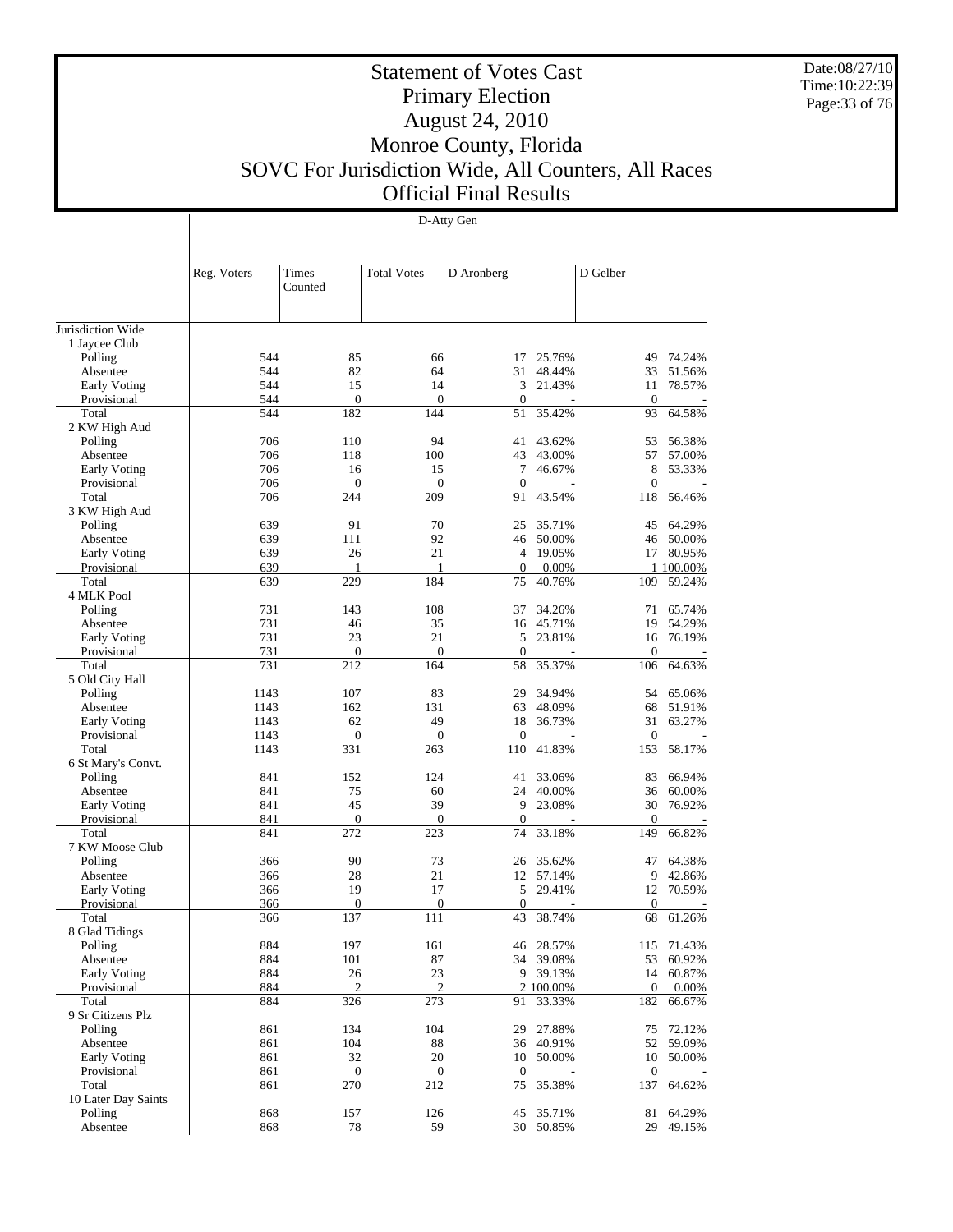Date:08/27/10 Time:10:22:39 Page:34 of 76

Τ

## Statement of Votes Cast Primary Election August 24, 2010 Monroe County, Florida SOVC For Jurisdiction Wide, All Counters, All Races Official Final Results

D-Atty Gen

|                              | Reg. Voters  | Times<br>Counted       | <b>Total Votes</b>     | D Aronberg         |                  | D Gelber         |                  |
|------------------------------|--------------|------------------------|------------------------|--------------------|------------------|------------------|------------------|
| Early Voting                 | 868          | 28                     | 24                     | 5                  | 20.83%           | 19               | 79.17%           |
| Provisional                  | 868          | $\mathbf{0}$           | $\mathbf{0}$           | $\theta$           |                  | $\boldsymbol{0}$ |                  |
| Total                        | 868          | 263                    | 209                    | 80                 | 38.28%           | 129              | 61.72%           |
| 11 Kw Bapt Tem               |              |                        |                        |                    |                  |                  |                  |
| Polling<br>Absentee          | 1007<br>1007 | 116<br>78              | 98<br>70               | 25<br>29           | 25.51%<br>41.43% | 73<br>41         | 74.49%<br>58.57% |
| Early Voting                 | 1007         | 19                     | 14                     | $\mathbf{1}$       | 7.14%            | 13               | 92.86%           |
| Provisional                  | 1007         | $\mathbf{0}$           | $\mathbf{0}$           | $\theta$           |                  | $\boldsymbol{0}$ |                  |
| Total                        | 1007         | 213                    | 182                    | 55                 | 30.22%           | 127              | 69.78%           |
| 12 BC Fire Sta               |              |                        |                        |                    |                  |                  |                  |
| Polling                      | 604          | 85                     | 74                     | 23                 | 31.08%           | 51               | 68.92%           |
| Absentee                     | 604          | 57                     | 36                     | 12                 | 33.33%           | 24               | 66.67%           |
| Early Voting                 | 604          | 11                     | 9                      | 2                  | 22.22%           | 7                | 77.78%           |
| Provisional                  | 604          | $\mathbf{0}$<br>153    | $\mathbf{0}$<br>119    | $\mathbf{0}$       | 31.09%           | $\boldsymbol{0}$ | 68.91%           |
| Total<br>13 Sug Key Fire Sta | 604          |                        |                        | 37                 |                  | 82               |                  |
| Polling                      | 547          | 109                    | 83                     | 29                 | 34.94%           | 54               | 65.06%           |
| Absentee                     | 547          | 50                     | 44                     | 20                 | 45.45%           | 24               | 54.55%           |
| Early Voting                 | 547          | 15                     | 10                     | 3                  | 30.00%           | 7                | 70.00%           |
| Provisional                  | 547          | $\mathbf{0}$           | $\boldsymbol{0}$       | $\theta$           |                  | $\boldsymbol{0}$ |                  |
| Total                        | 547          | 174                    | 137                    | 52                 | 37.96%           | 85               | 62.04%           |
| 14 Cud Sherf Sub             |              |                        |                        |                    |                  |                  |                  |
| Polling                      | 440          | 50                     | 37                     | 11                 | 29.73%           | 26               | 70.27%           |
| Absentee                     | 440          | 28                     | 24                     | 6                  | 25.00%           | 18               | 75.00%           |
| Early Voting                 | 440          | 8                      | 8                      | 2                  | 25.00%           | 6                | 75.00%           |
| Provisional<br>Total         | 440<br>440   | $\boldsymbol{0}$<br>86 | $\boldsymbol{0}$<br>69 | $\mathbf{0}$<br>19 | 27.54%           | $\theta$<br>50   | 72.46%           |
| 15 Fl Sea Base               |              |                        |                        |                    |                  |                  |                  |
| Polling                      | 658          | 71                     | 57                     | 20                 | 35.09%           | 37               | 64.91%           |
| Absentee                     | 658          | 66                     | 54                     | 23                 | 42.59%           | 31               | 57.41%           |
| Early Voting                 | 658          | 41                     | 36                     | 10                 | 27.78%           | 26               | 72.22%           |
| Provisional                  | 658          | $\mathbf{0}$           | $\boldsymbol{0}$       | $\theta$           |                  | $\mathbf{0}$     |                  |
| Total                        | 658          | 178                    | 147                    | 53                 | 36.05%           | 94               | 63.95%           |
| 16 First Bap. Ch             |              |                        |                        |                    |                  |                  |                  |
| Polling                      | 632          | 93                     | 71                     | 23                 | 32.39%           | 48               | 67.61%           |
| Absentee                     | 632<br>632   | 37<br>28               | 31<br>24               | 19<br>10           | 61.29%<br>41.67% | 12<br>14         | 38.71%<br>58.33% |
| Early Voting<br>Provisional  | 632          | $\mathbf{0}$           | $\mathbf{0}$           | $\theta$           |                  | $\boldsymbol{0}$ |                  |
| Total                        | 632          | 158                    | 126                    | 52                 | 41.27%           | 74               | 58.73%           |
| 17 BPK Moose Clb             |              |                        |                        |                    |                  |                  |                  |
| Polling                      | 558          | 97                     | 70                     | 17                 | 24.29%           | 53               | 75.71%           |
| Absentee                     | 558          | 42                     | 39                     | 14                 | 35.90%           | 25               | 64.10%           |
| Early Voting                 | 558          | 17                     | 14                     | 4                  | 28.57%           | 10               | 71.43%           |
| Provisional                  | <u>558</u>   | $\overline{0}$         | 0                      | 0                  |                  | 0                |                  |
| Total                        | 558          | 156                    | 123                    | 35                 | 28.46%           | 88               | 71.54%           |
| 18 Am Legion                 |              |                        |                        |                    |                  |                  | 62.50%           |
| Polling<br>Absentee          | 411<br>411   | 58<br>9                | 48<br>$\,8\,$          | 18<br>5            | 37.50%<br>62.50% | 30<br>3          | 37.50%           |
| Early Voting                 | 411          | 12                     | 10                     | 4                  | 40.00%           | 6                | 60.00%           |
| Provisional                  | 411          | $\boldsymbol{0}$       | $\boldsymbol{0}$       | $\boldsymbol{0}$   |                  | $\mathbf{0}$     |                  |
| Total                        | 411          | 79                     | 66                     | 27                 | 40.91%           | 39               | 59.09%           |
| 19 First Bap Ch Mar          |              |                        |                        |                    |                  |                  |                  |
| Polling                      | 584          | 90                     | 64                     |                    | 22 34.38%        | 42               | 65.63%           |
| Absentee                     | 584          | 41                     | 31                     | 12                 | 38.71%           | 19               | 61.29%           |
| Early Voting                 | 584          | 23                     | 20                     | 6                  | 30.00%           | 14               | 70.00%           |
| Provisional                  | 584          | $\boldsymbol{0}$       | $\boldsymbol{0}$       | $\boldsymbol{0}$   |                  | $\boldsymbol{0}$ | 65.22%           |
| Total<br>20 Pres Kirk Keys   | 584          | 154                    | 115                    | 40                 | 34.78%           | $75\,$           |                  |
|                              |              |                        |                        |                    |                  |                  |                  |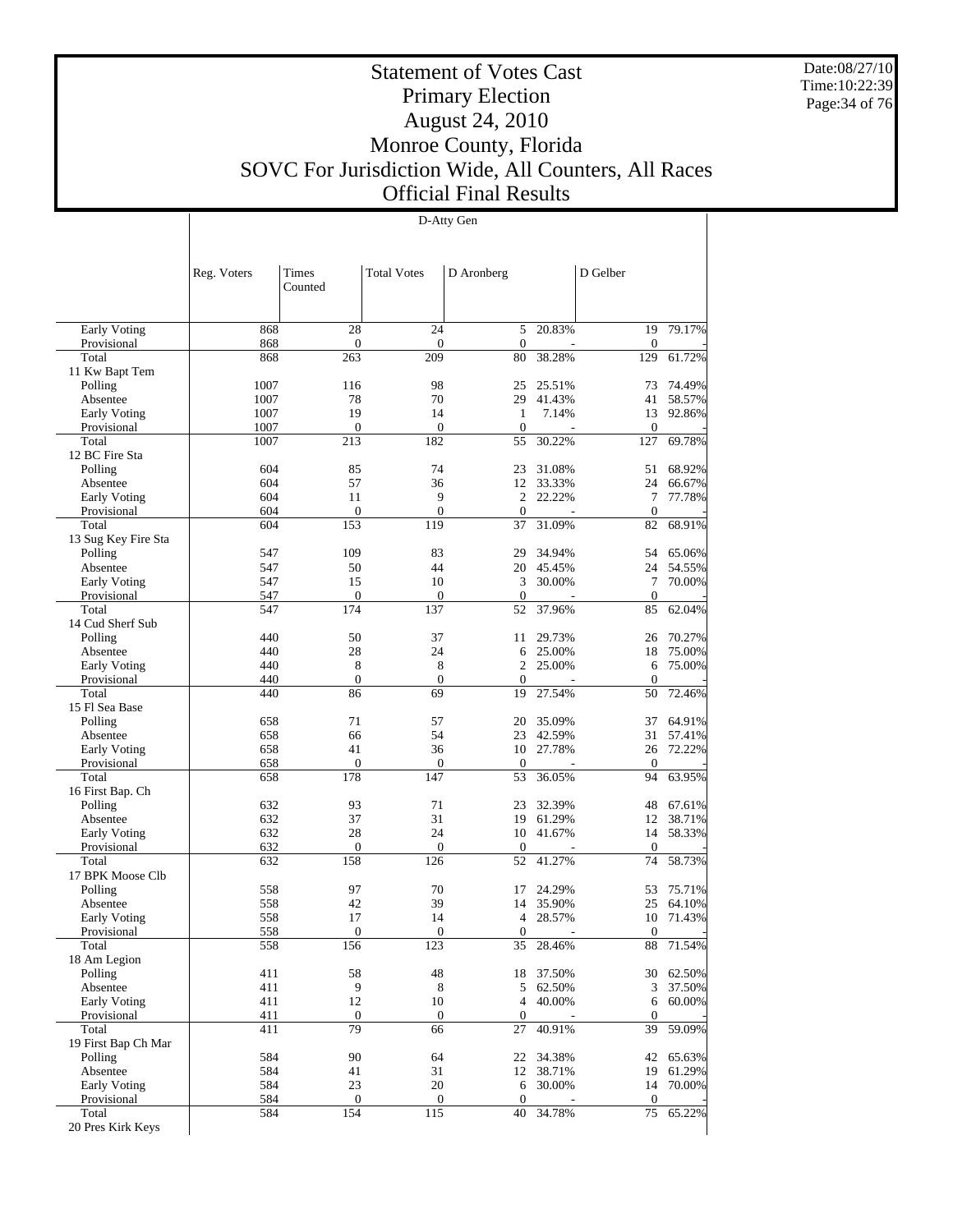Date:08/27/10 Time:10:22:40 Page:35 of 76

#### Statement of Votes Cast Primary Election August 24, 2010 Monroe County, Florida SOVC For Jurisdiction Wide, All Counters, All Races Official Final Results

D-Atty Gen

 Polling Absentee Early Voting Provisional Total 21 Mara Moose Ldg Polling Absentee Early Voting Provisional Total 22 KCB City Hall Polling Absentee Early Voting Provisional Total 23 Mara Moose Ldg Polling Absentee Early Voting Provisional Total 24 Isla Lib Polling Absentee Early Voting Provisional Total 25 PK Crt Rm B Polling Absentee Early Voting Provisional Total 26 Imm Luth CH Polling Absentee Early Voting Provisional Total 27 Elks Clb Polling Absentee Early Voting Provisional Total 28 KL Civic Clb Polling Absentee Early Voting Provisional Total 29 KL Civic Clb Polling Absentee Early Voting Provisional Reg. Voters | Times Counted Total Votes | D Aronberg | D Gelber 381 71 65 19 29.23% 46 70.77% 381 21 13 4 30.77% 9 69.23% 381 12 10 3 30.00% 7 70.00% 381 0 0 0 - 0 -381 104 88 26 29.55% 62 70.45% 337 61 48 13 27.08% 35 72.92%<br>337 15 13 6 46.15% 7 53.85% 337 15 13 6 46.15% 7 53.85% 337 11 8 2 25.00% 6 75.00% 337 0 0 0 0 0 0 0 337 87 69 21 30.43% 48 69.57% 160 33 28 2 7.14% 26 92.86%<br>160 11 8 8 100.00% 0 0.00% 160 11 8 8 100.00% 0 0.00%<br>160 3 3 1 33.33% 2 66.67% 160 3 3 1 33.33% 2 66.67% 160 0 0 0 - 0 -160 47 39 11 28.21% 28 71.79% 396 18 39 12 30.77% 27 69.23% 396 36 30 30 3000 36 30 3000 31 320 321 32000 36 30 3000 31 32000 31 32000 31 320 396 36 30 9 30.00% 21 70.00% 396 18 16 7 43.75% 9 56.25%<br>396 1 1 0 0.00% 1 100.00% 396 1 1 1 0 0.00% 1 100.00%<br>396 103 86 28 32.56% 58 67.44% 58 67.44% 404 64 47 19 40.43% 28 59.57%<br>404 38 29 17 58.62% 12 41.38% 404 38 29 17 58.62% 12 41.38% 404 16 14 3 21.43% 11 78.57% 404 0 0 0 - 0 - 404 118 90 39 43.33% 51 56.67% 468 86 69 14 20.29% 55 79.71% 468 40 31 9 29.03% 22 70.97% 468 14 10 1 10.00% 9 90.00% 468 0 0 0 - 0 -468 140 110 24 21.82% 86 78.18% 565 115 77 18 23.38% 59 76.62%<br>565 60 46 20 43.48% 26 56.52% 565 60 46 20 43.48% 26 56.52% 565 17 14 5 35.71% 9 64.29% 565 0 0 0 0 0 0 0 565 192 137 43 31.39% 94 68.61% 485 92 76 22 28.95% 54 71.05%<br>485 53 44 14 31.82% 30 68.18% 485 53 44 14 31.82%<br>485 19 16 0 0.00% 16 100.00% 485 0 0 0 - 0 -485 164 136 36 26.47% 100 73.53% 389 67 53 12 22.64% 41 77.36% 389 27 24 12 50.00% 12 50.00% 389 18 18 10 55.56% 8 44.44% 389 0 0 0 0 - 0 -389 112 95 34 35.79% 61 64.21% 668 134 109 28 25.69% 81 74.31% 668 56 46 26 56.52% 20 43.48% 668 34 27 8 29.63% 19 70.37% 668 0 0 0 - 0 -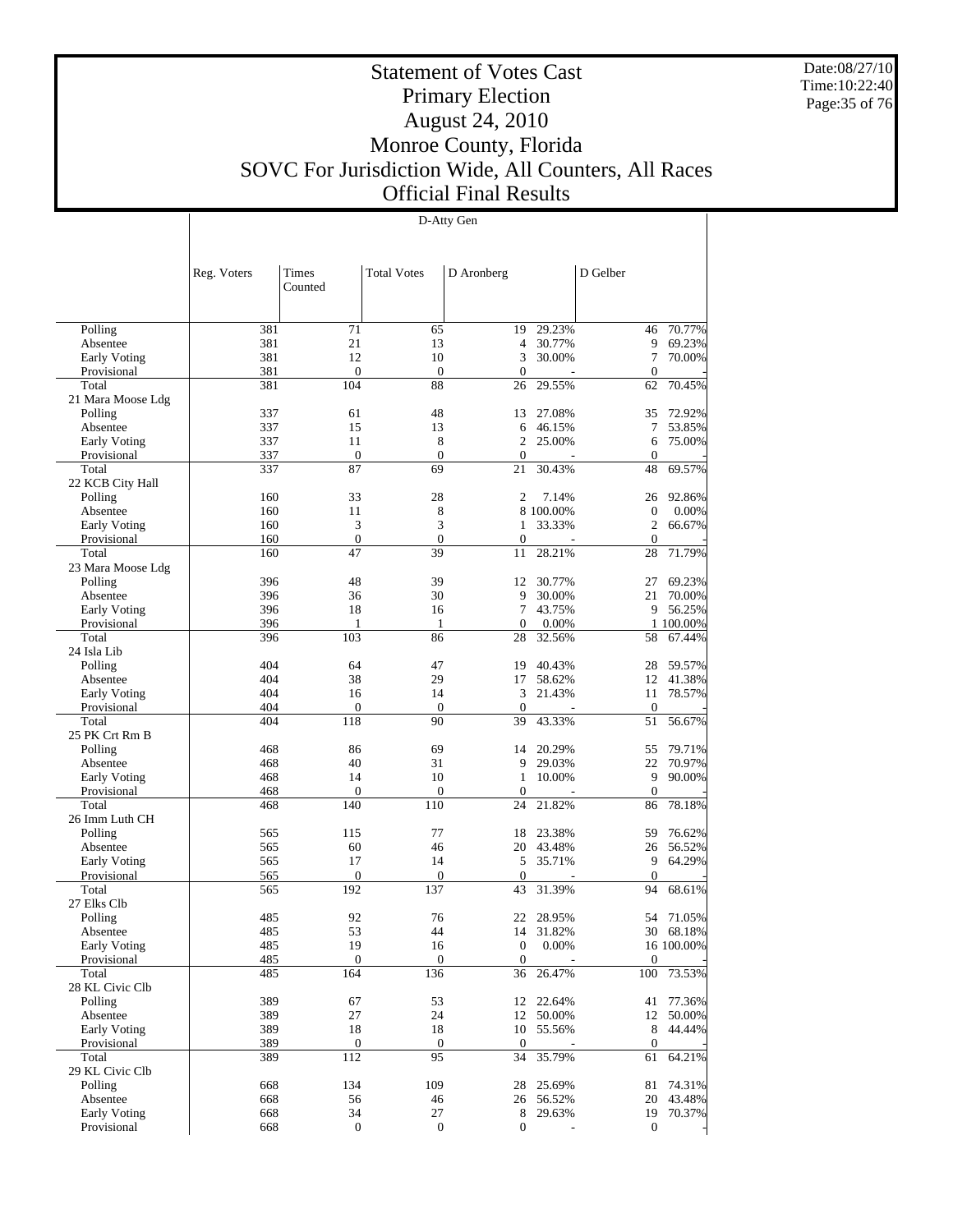Date:08/27/10 Time:10:22:40 Page:36 of 76

## Statement of Votes Cast Primary Election August 24, 2010 Monroe County, Florida SOVC For Jurisdiction Wide, All Counters, All Races Official Final Results

|                     | D-Atty Gen      |                  |                    |                |           |                  |        |  |  |  |  |
|---------------------|-----------------|------------------|--------------------|----------------|-----------|------------------|--------|--|--|--|--|
|                     |                 |                  |                    |                |           |                  |        |  |  |  |  |
|                     |                 |                  |                    |                |           |                  |        |  |  |  |  |
|                     | Reg. Voters     | Times<br>Counted | <b>Total Votes</b> | D Aronberg     |           | D Gelber         |        |  |  |  |  |
|                     |                 |                  |                    |                |           |                  |        |  |  |  |  |
| Total               | 668             | 224              | 182                | 62             | 34.07%    | 120              | 65.93% |  |  |  |  |
| 30 KL Library       |                 |                  |                    |                |           |                  |        |  |  |  |  |
| Polling             | 525             | 84               | 62                 | 19             | 30.65%    | 43               | 69.35% |  |  |  |  |
| Absentee            | 525             | 26               | 23                 | 8              | 34.78%    | 15               | 65.22% |  |  |  |  |
| Early Voting        | 525             | 16               | 15                 | 5              | 33.33%    | 10               | 66.67% |  |  |  |  |
| Provisional         | 525             | 1                | 1                  |                | 1 100.00% | $\boldsymbol{0}$ | 0.00%  |  |  |  |  |
| Total               | 525             | 127              | 101                | 33             | 32.67%    | 68               | 67.33% |  |  |  |  |
| 31 KL Library       |                 |                  |                    |                |           |                  |        |  |  |  |  |
| Polling             | 371             | 53               | 44                 | 12             | 27.27%    | 32               | 72.73% |  |  |  |  |
| Absentee            | 371             | 32               | 22                 | 5              | 22.73%    | 17               | 77.27% |  |  |  |  |
| Early Voting        | 371             | 19               | 16                 | 7              | 43.75%    | 9                | 56.25% |  |  |  |  |
| Provisional         | 371             | $\mathbf{0}$     | $\overline{0}$     | $\Omega$       |           | $\overline{0}$   |        |  |  |  |  |
| Total               | 371             | 104              | 82                 | 24             | 29.27%    | 58               | 70.73% |  |  |  |  |
| 32 KL Bapt ch       |                 |                  |                    |                |           |                  |        |  |  |  |  |
| Polling             | 587             | 103              | 89                 | 21             | 23.60%    | 68               | 76.40% |  |  |  |  |
| Absentee            | 587             | 32               | 27                 | 4              | 14.81%    | 23               | 85.19% |  |  |  |  |
| Early Voting        | 587             | 24               | 21                 | 7              | 33.33%    | 14               | 66.67% |  |  |  |  |
| Provisional         | 587             | $\mathbf{0}$     | $\mathbf{0}$       | $\overline{0}$ |           | $\overline{0}$   |        |  |  |  |  |
| Total               | 587             | 159              | 137                | 32             | 23.36%    | 105              | 76.64% |  |  |  |  |
| 33 Academy OCR      |                 |                  |                    |                |           |                  |        |  |  |  |  |
| Polling             | 163             | 9                | 7                  | 1              | 14.29%    | 6                | 85.71% |  |  |  |  |
| Absentee            | 163             | 28               | 23                 | 8              | 34.78%    | 15               | 65.22% |  |  |  |  |
| <b>Early Voting</b> | 163             | $\mathbf{0}$     | $\mathbf{0}$       | $\Omega$       |           | $\overline{0}$   |        |  |  |  |  |
| Provisional         | 163             | $\mathbf{0}$     | $\overline{0}$     | $\mathbf{0}$   |           | $\overline{0}$   |        |  |  |  |  |
| Total               | 163             | 37               | 30                 | 9              | 30.00%    | 21               | 70.00% |  |  |  |  |
| 32 KL Bpt Ch CD 25  |                 |                  |                    |                |           |                  |        |  |  |  |  |
| Polling             | 12              | $\boldsymbol{0}$ | $\mathbf{0}$       | $\mathbf{0}$   |           | $\mathbf{0}$     |        |  |  |  |  |
| Absentee            | 12              | 3                | 3                  | $\overline{c}$ | 66.67%    | 1                | 33.33% |  |  |  |  |
| Early Voting        | 12              | $\boldsymbol{0}$ | $\overline{0}$     | $\Omega$       |           | $\overline{0}$   |        |  |  |  |  |
| Provisional         | 12              | $\overline{0}$   | $\mathbf{0}$       | $\mathbf{0}$   |           | $\mathbf{0}$     |        |  |  |  |  |
| Total               | $\overline{12}$ | 3                | 3                  | $\overline{c}$ | 66.67%    | $\mathbf{1}$     | 33.33% |  |  |  |  |
| Total               |                 |                  |                    |                |           |                  |        |  |  |  |  |
| Polling             | 18935           | 3055             | 2424               | 736            | 30.36%    | 1688             | 69.64% |  |  |  |  |
| Absentee            | 18935           | 1791             | 1456               | 627            | 43.06%    | 829              | 56.94% |  |  |  |  |
| Early Voting        | 18935           | 687              | 576                | 176            | 30.56%    | 400              | 69.44% |  |  |  |  |
| Provisional         | 18935           | 5                | 5                  | 3              | 60.00%    | $\overline{c}$   | 40.00% |  |  |  |  |
| Total               | 18935           | 5538             | 4461               | 1542           | 34.57%    | 2919             | 65.43% |  |  |  |  |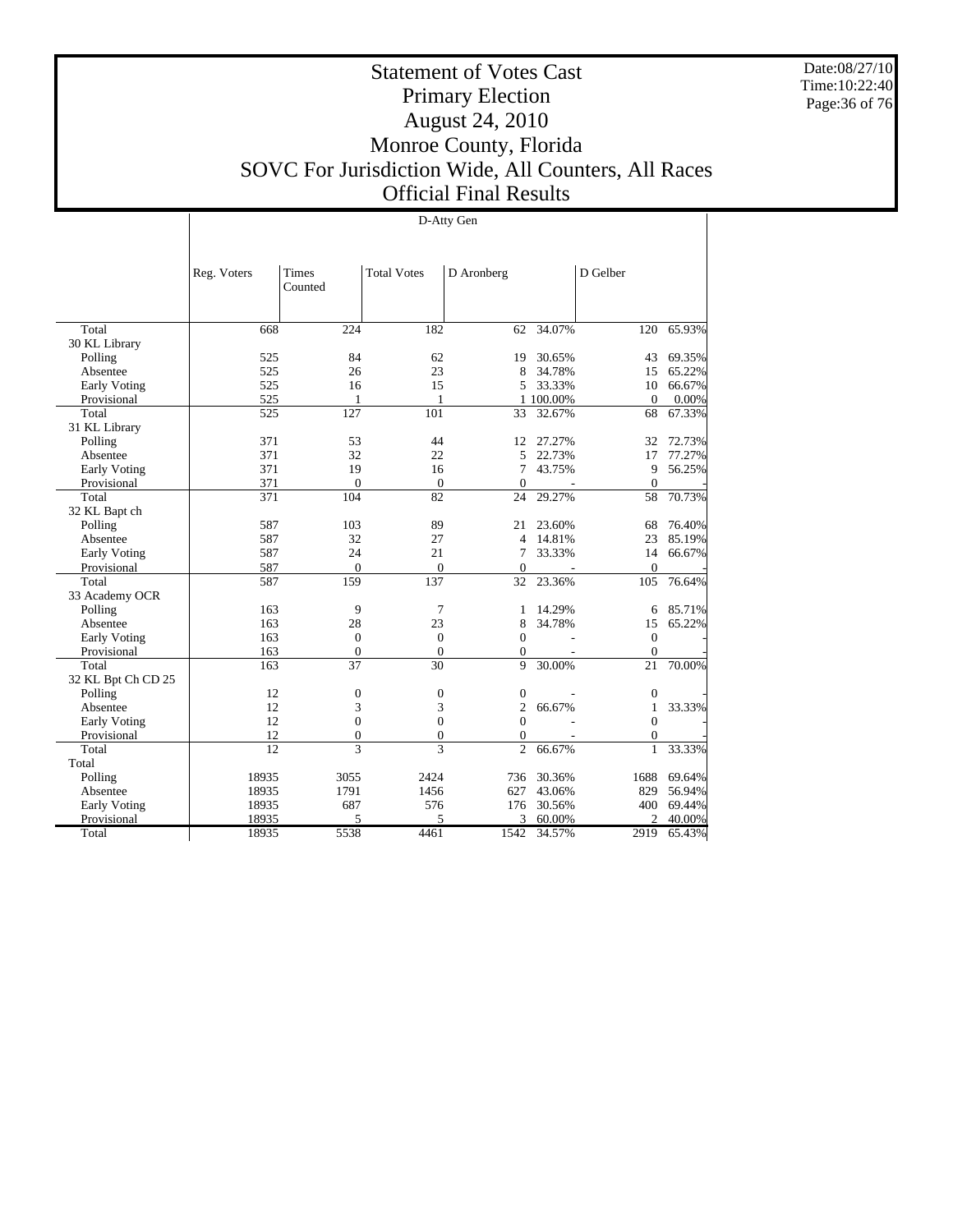Date:08/27/10 Time:10:22:40 Page:37 of 76

#### Statement of Votes Cast Primary Election August 24, 2010 Monroe County, Florida SOVC For Jurisdiction Wide, All Counters, All Races Official Final Results

St Rep Dist 120

Jurisdiction Wide 1 Jaycee Club Polling Absentee Early Voting Provisional Total 2 KW High Aud Polling Absentee Early Voting Provisional Total 3 KW High Aud Polling Absentee Early Voting Provisional Total 4 MLK Pool Polling Absentee Early Voting Provisional Total 5 Old City Hall Polling Absentee Early Voting Provisional Total 6 St Mary's Convt. Polling Absentee Early Voting Provisional Total 7 KW Moose Club Polling Absentee Early Voting Provisional Total 8 Glad Tidings Polling Absentee Early Voting Provisional Total 9 Sr Citizens Plz Polling Absentee Early Voting Provisional Total 10 Later Day Saints Polling Absentee Reg. Voters | Times Counted Total Votes | M Gardi | M McPherson 391 69 68 32 47.06% 36 52.94%<br>391 55 55 28 50.91% 27 49.09% 391 55 55 28 50.91% 27 49.09%<br>391 17 17 9 52.94% 8 47.06% 391 17 17 9 52.94% 8 47.06% 391 0 0 0 0 0 0 0 391 141 140 69 49.29% 71 50.71% 497 73 72 33 45.83% 39 54.17%<br>497 92 86 37 43.02% 49 56.98% 497 92 86 37 43.02% 49 56.98%<br>497 30 29 19 65.52% 10 34.48% 19 65.52% 497 1 1 1 100.00% 0 0.00%<br>497 196 188 90 47.87% 98 52.13% 90 47.87% 346 55 52 27 51.92% 25 48.08% 346 52 48 31 64.58% 17 35.42%<br>346 24 23 18 78.26% 5 21.74% 346 24 23 18 78.26% 5 21.74% 346 0 0 0 - 0 - 346 131 123 76 61.79% 47 38.21%  $\begin{array}{ccccccccccc} 115 &&&& 17 &&&& 17 &&&& 164.71\% & & & & & & & 6 & 35.29\% \\ 115 &&&& 8 &&&& 8 &&&& 7 & 87.50\% &&&& 1 & 12.50\% \end{array}$ 115 8 8 7 87.50% 1 12.50%  $\begin{array}{ccccccccccc} 115 &&&& 4 &&&& 4 && && 2 && 50.00\% & && && 2 && 50.00\% \\ 115 && && 0 && && 0 && && 0 && && 0 && && 0 \end{array}$ 115 0 0 0 - 0 -115 29 29 20 68.97% 9 31.03% 869 55 53 39 73.58% 14 26.42% 869 147 134 75 55.97% 59 44.03% 869 147 134 75 55.97% 59 44.03% 869 26 25 21 84.00% 4 16.00% 869 0 0 0 - 0 - 869 228 212 135 63.68% 77 36.32% 273 51 50 28 56.00% 22 44.00% 273 23 19 10 52.63% 9 47.37%<br>273 8 8 7 87.50% 1 12.50% 273 8 8 7 87.50% 1 12.50% 273 0 0 0 - 0 - 273 82 77 45 58.44% 32 41.56% 216 48 46 23 50.00% 23 50.00% 23 48 46 23 50.00% 23 50.00% 23 50.00% 216 24 24 13 54.17% 11 45.83% 216 12 12 7 58.33% 5 41.67% 216 0 0 0 - 0 -216 84 82 43 52.44% 39 47.56% 385 77 74 45 60.81% 29 39.19%<br>385 48 46 23 50.00% 23 50.00% 385 48 46 23 50.00% 23 50.00% 385 15 15 16 173.33% 4 26.67% 385 1 1 1 100.00% 0 0.00% 385 1 1 1 100.00% 0 0.00%<br>385 141 136 80 58.82% 56 41.18% 385 141 136 80 58.82% 56 41.18% 566 96 95 44 46.32% 51 53.68%<br>566 59 58 21 36.21% 37 63.79% 566 59 58 21 36.21% 37 63.79% 566 6 6 4 66.67% 2 33.33% 566 0 0 0 - 0 -566 161 159 69 43.40% 90 56.60%  $\begin{array}{ccccccccc} 356 && 57 && 57 && 26 & 45.61\% & & & 31 & 54.39\% \\ 356 && 43 && 42 && 22 & 52.38\% && 20 & 47.62\% \end{array}$ 22 52.38%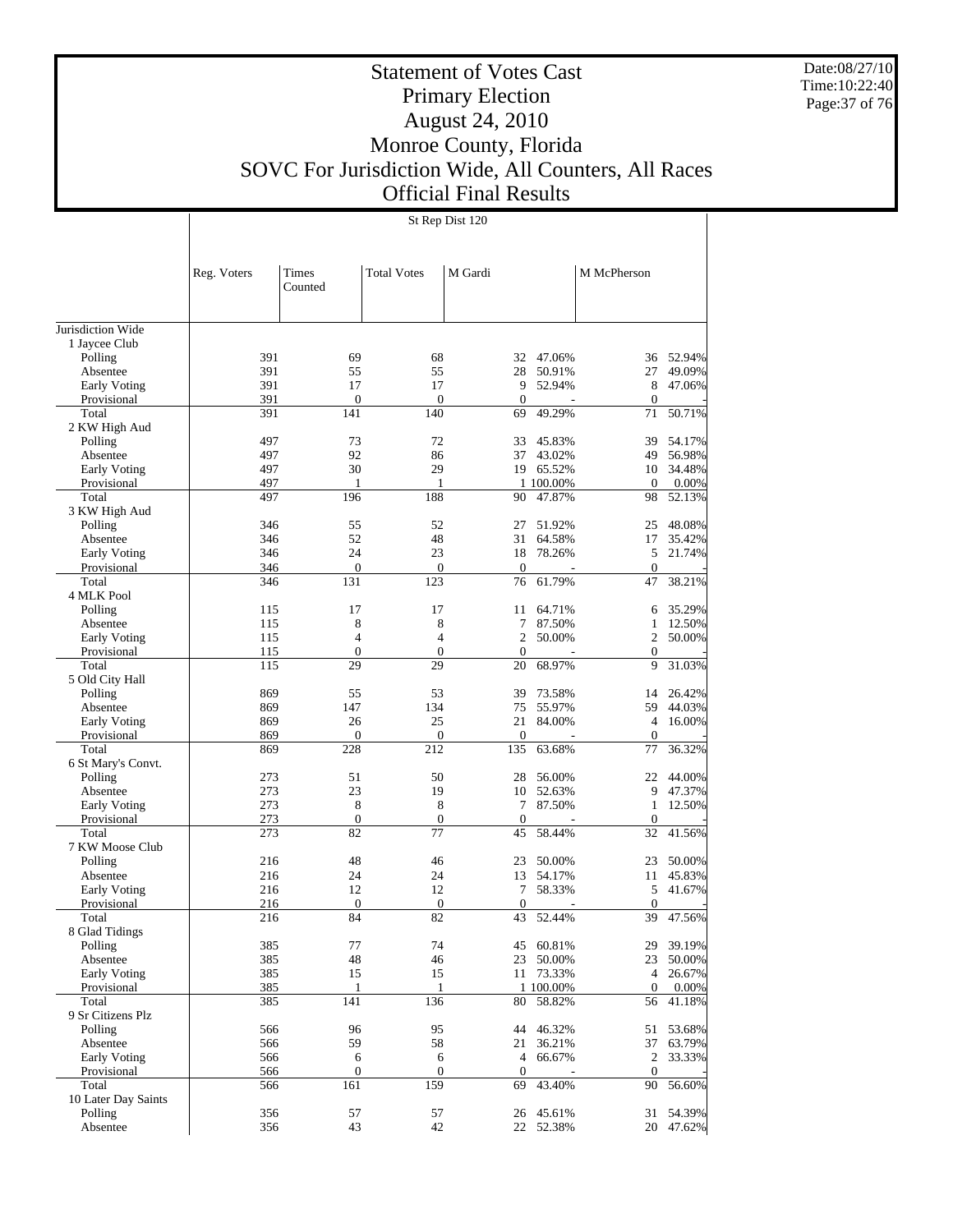Date:08/27/10 Time:10:22:41 Page:38 of 76

# Statement of Votes Cast Primary Election August 24, 2010 Monroe County, Florida SOVC For Jurisdiction Wide, All Counters, All Races Official Final Results

St Rep Dist 120

|                             | Reg. Voters | Times<br>Counted   | <b>Total Votes</b>  | M Gardi             |                     | M McPherson       |                  |
|-----------------------------|-------------|--------------------|---------------------|---------------------|---------------------|-------------------|------------------|
| Early Voting                | 356         | 3                  | 3                   | 2                   | 66.67%              | 1                 | 33.33%           |
| Provisional                 | 356         | $\boldsymbol{0}$   | $\mathbf{0}$        | $\mathbf{0}$        |                     | $\boldsymbol{0}$  |                  |
| Total                       | 356         | 103                | 102                 | 50                  | 49.02%              | 52                | 50.98%           |
| 11 Kw Bapt Tem              |             |                    |                     |                     |                     |                   |                  |
| Polling                     | 748         | 153                | 150                 | 70                  | 46.67%              | 80                | 53.33%           |
| Absentee                    | 748         | 95                 | 94                  | 44                  | 46.81%              | 50                | 53.19%           |
| Early Voting<br>Provisional | 748<br>748  | 15<br>$\mathbf{0}$ | 15<br>$\mathbf{0}$  | 6<br>$\mathbf{0}$   | 40.00%              | 9<br>$\mathbf{0}$ | 60.00%           |
| Total                       | 748         | 263                | 259                 | 120                 | 46.33%              | 139               | 53.67%           |
| 12 BC Fire Sta              |             |                    |                     |                     |                     |                   |                  |
| Polling                     | 614         | 117                | 112                 | 76                  | 67.86%              | 36                | 32.14%           |
| Absentee                    | 614         | 72                 | 70                  | 43                  | 61.43%              | 27                | 38.57%           |
| <b>Early Voting</b>         | 614         | 8                  | 8                   |                     | 8 100,00%           | $\mathbf{0}$      | 0.00%            |
| Provisional                 | 614         | $\mathbf{0}$       | $\mathbf{0}$        | $\mathbf{0}$        |                     | $\theta$          |                  |
| Total                       | 614         | 197                | 190                 | 127                 | 66.84%              | 63                | 33.16%           |
| 13 Sug Key Fire Sta         |             |                    |                     |                     |                     |                   |                  |
| Polling                     | 575         | 108                | 104                 | 65                  | 62.50%              | 39                | 37.50%           |
| Absentee                    | 575         | 70                 | 70                  | 37                  | 52.86%              | 33                | 47.14%           |
| Early Voting                | 575         | 12                 | 12                  | 10                  | 83.33%              | $\overline{2}$    | 16.67%           |
| Provisional<br>Total        | 575<br>575  | $\theta$<br>190    | $\mathbf{0}$<br>186 | $\mathbf{0}$<br>112 | 60.22%              | $\theta$<br>74    | 39.78%           |
| 14 Cud Sherf Sub            |             |                    |                     |                     |                     |                   |                  |
| Polling                     | 750         | 142                | 135                 | 92                  | 68.15%              | 43                | 31.85%           |
| Absentee                    | 750         | 102                | 92                  | 54                  | 58.70%              | 38                | 41.30%           |
| <b>Early Voting</b>         | 750         | 27                 | 27                  | 19                  | 70.37%              | 8                 | 29.63%           |
| Provisional                 | 750         | $\boldsymbol{0}$   | $\mathbf{0}$        | $\mathbf{0}$        |                     | $\theta$          |                  |
| Total                       | 750         | 271                | 254                 | 165                 | 64.96%              | 89                | 35.04%           |
| 15 Fl Sea Base              |             |                    |                     |                     |                     |                   |                  |
| Polling                     | 961         | 154                | 144                 | 82                  | 56.94%              | 62                | 43.06%           |
| Absentee                    | 961         | 176                | 159                 | 111                 | 69.81%              | 48                | 30.19%           |
| <b>Early Voting</b>         | 961         | 52                 | 50                  | 37                  | 74.00%              | 13                | 26.00%           |
| Provisional                 | 961         | $\mathbf{0}$       | $\mathbf{0}$        | $\mathbf{0}$        |                     | $\mathbf{0}$      |                  |
| Total                       | 961         | 382                | 353                 | 230                 | 65.16%              | 123               | 34.84%           |
| 16 First Bap. Ch            | 731         | 173                | 156                 |                     |                     | 53                | 33.97%           |
| Polling<br>Absentee         | 731         | 83                 | 81                  | 103<br>59           | 66.03%<br>72.84%    | 22                | 27.16%           |
| <b>Early Voting</b>         | 731         | 33                 | 31                  | 21                  | 67.74%              | 10                | 32.26%           |
| Provisional                 | 731         | $\mathbf{0}$       | $\mathbf{0}$        | $\mathbf{0}$        |                     | $\theta$          |                  |
| Total                       | 731         | 289                | 268                 | 183                 | 68.28%              | 85                | 31.72%           |
| 17 BPK Moose Clb            |             |                    |                     |                     |                     |                   |                  |
| Polling                     | 609         | 119                | 111                 | 67                  | 60.36%              | 44                | 39.64%           |
| Absentee                    | 609         | 63                 | 61                  | 43                  | 70.49%              | 18                | 29.51%           |
| <b>Early Voting</b>         | 609         | 31                 | 28                  | 13                  | 46.43%              | 15                | 53.57%           |
| Provisional                 | 609         | 1                  | 1                   |                     | 1 100.00%           | $\theta$          | 0.00%            |
| Total                       | 609         | 214                | 201                 |                     | 124 61.69%          | 77                | 38.31%           |
| 18 Am Legion                |             |                    |                     |                     |                     |                   |                  |
| Polling                     | 450         | 91                 | 74                  |                     | 33 44.59%           |                   | 41 55.41%        |
| Absentee<br>Early Voting    | 450<br>450  | 31<br>22           | 22<br>19            | 13                  | 59.09%<br>14 73.68% | 9<br>5            | 40.91%<br>26.32% |
| Provisional                 | 450         | $\mathbf{0}$       | $\boldsymbol{0}$    | $\mathbf{0}$        |                     | $\boldsymbol{0}$  |                  |
| Total                       | 450         | 144                | 115                 | 60                  | 52.17%              | 55                | 47.83%           |
| 19 First Bap Ch Mar         |             |                    |                     |                     |                     |                   |                  |
| Polling                     | 870         | 152                | 137                 | 43                  | 31.39%              | 94                | 68.61%           |
| Absentee                    | 870         | 122                | 103                 |                     | 42 40.78%           | 61                | 59.22%           |
| Early Voting                | 870         | 52                 | 49                  | 20                  | 40.82%              | 29                | 59.18%           |
| Provisional                 | 870         | $\overline{0}$     | $\boldsymbol{0}$    | $\boldsymbol{0}$    |                     | $\mathbf{0}$      |                  |
| Total                       | 870         | 326                | 289                 | 105                 | 36.33%              | 184               | 63.67%           |
| 20 Pres Kirk Keys           |             |                    |                     |                     |                     |                   |                  |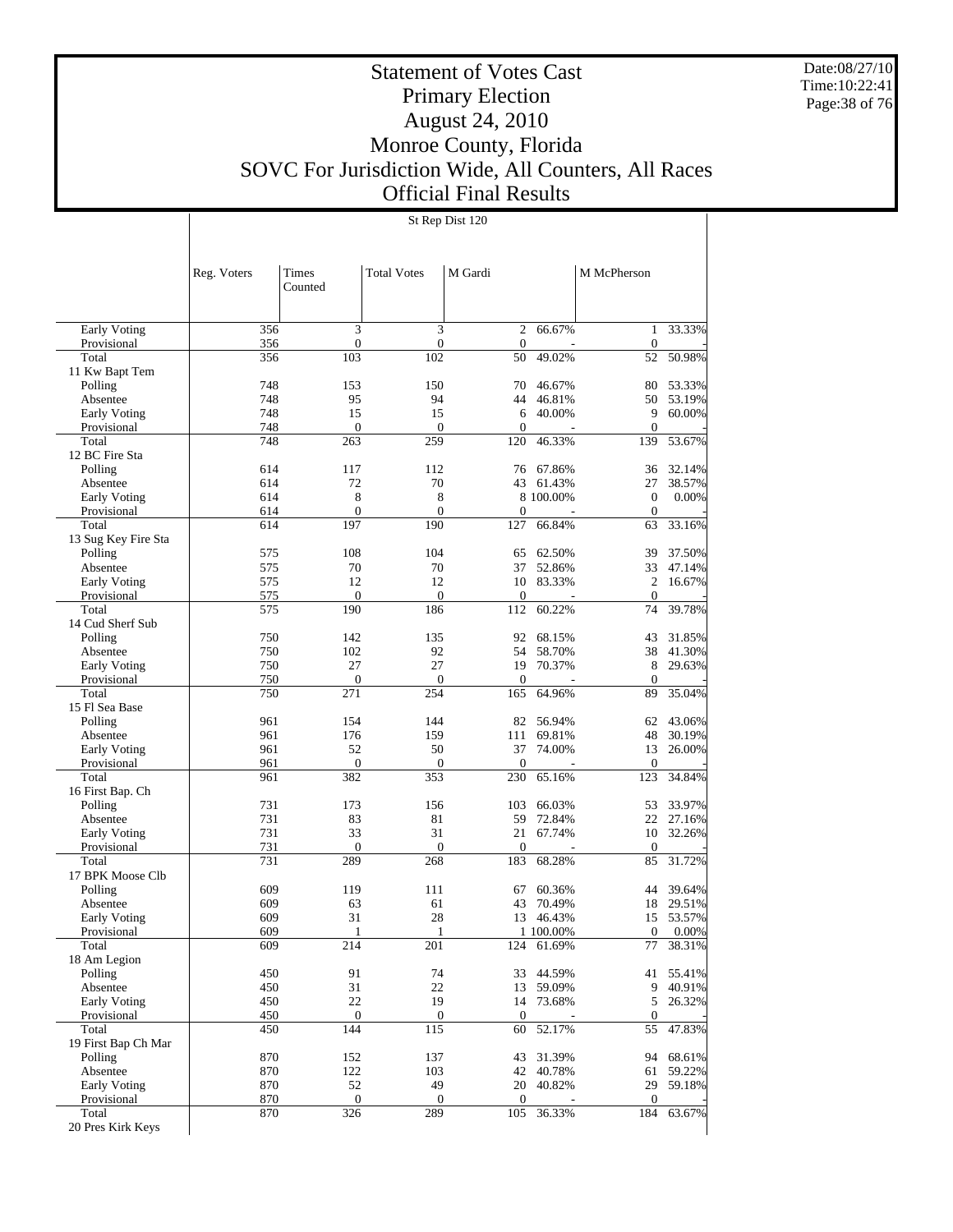Date:08/27/10 Time:10:22:41 Page:39 of 76

# Statement of Votes Cast Primary Election August 24, 2010 Monroe County, Florida SOVC For Jurisdiction Wide, All Counters, All Races Official Final Results

St Rep Dist 120

|                                    | Reg. Voters | Times<br>Counted   | <b>Total Votes</b> | M Gardi          |                     | M McPherson            |                  |
|------------------------------------|-------------|--------------------|--------------------|------------------|---------------------|------------------------|------------------|
|                                    |             |                    |                    |                  |                     |                        |                  |
| Polling                            | 548         | 131                | 115                | 45               | 39.13%              | 70                     | 60.87%           |
| Absentee                           | 548         | 68                 | 62                 | 25               | 40.32%              | 37                     | 59.68%           |
| <b>Early Voting</b>                | 548         | 26                 | 23                 |                  | 11 47.83%           | 12                     | 52.17%           |
| Provisional<br>Total               | 548<br>548  | 1<br>226           | 1<br>201           | 82               | 1 100.00%<br>40.80% | $\theta$<br>119        | 0.00%<br>59.20%  |
| 21 Mara Moose Ldg                  |             |                    |                    |                  |                     |                        |                  |
| Polling                            | 543         | 87                 | 77                 | 27               | 35.06%              | 50                     | 64.94%           |
| Absentee                           | 543         | 76                 | 62                 | 34               | 54.84%              | 28                     | 45.16%           |
| <b>Early Voting</b>                | 543         | 25                 | 24                 | 19               | 79.17%              | 5                      | 20.83%           |
| Provisional                        | 543         | $\boldsymbol{0}$   | $\mathbf{0}$       | $\boldsymbol{0}$ |                     | $\theta$               |                  |
| Total                              | 543         | 188                | 163                | 80               | 49.08%              | 83                     | 50.92%           |
| 22 KCB City Hall                   |             |                    |                    |                  |                     |                        |                  |
| Polling                            | 447         | 87                 | 73                 | 35               | 47.95%              | 38                     | 52.05%           |
| Absentee                           | 447         | 70                 | 56                 | 30               | 53.57%              | 26                     | 46.43%           |
| Early Voting                       | 447         | 12                 | 10                 | $\overline{2}$   | 20.00%              | 8                      | 80.00%           |
| Provisional                        | 447         | $\mathbf{0}$       | $\mathbf{0}$       | $\overline{0}$   |                     | $\theta$               |                  |
| Total                              | 447         | 169                | 139                | 67               | 48.20%              | 72                     | 51.80%           |
| 23 Mara Moose Ldg                  |             |                    |                    |                  |                     |                        |                  |
| Polling                            | 661         | 87                 | 76                 | 28               | 36.84%              | 48                     | 63.16%           |
| Absentee                           | 661         | 104                | 84                 | 26               | 30.95%              | 58                     | 69.05%           |
| Early Voting                       | 661         | 29                 | 25                 | 16               | 64.00%              | 9                      | 36.00%           |
| Provisional                        | 661         | $\boldsymbol{0}$   | $\boldsymbol{0}$   | $\mathbf{0}$     |                     | $\boldsymbol{0}$       |                  |
| Total                              | 661         | 220                | 185                | 70               | 37.84%              | 115                    | 62.16%           |
| 24 Isla Lib                        |             |                    |                    |                  |                     |                        |                  |
| Polling                            | 809         | 143                | 119                | 32               | 26.89%              | 87                     | 73.11%           |
| Absentee                           | 809         | 140                | 111                | 49               | 44.14%              | 62                     | 55.86%           |
| Early Voting                       | 809<br>809  | 23<br>$\mathbf{0}$ | 17<br>$\mathbf{0}$ | $\mathbf{0}$     | 4 23.53%            | 13<br>$\mathbf{0}$     | 76.47%           |
| Provisional<br>Total               | 809         | 306                | 247                | 85               | 34.41%              | 162                    | 65.59%           |
| 25 PK Crt Rm B                     |             |                    |                    |                  |                     |                        |                  |
| Polling                            | 739         | 117                | 97                 | 24               | 24.74%              | 73                     | 75.26%           |
| Absentee                           | 739         | 128                | 113                | 39               | 34.51%              | 74                     | 65.49%           |
| <b>Early Voting</b>                | 739         | 21                 | 19                 | 7                | 36.84%              | 12                     | 63.16%           |
| Provisional                        | 739         | $\boldsymbol{0}$   | $\boldsymbol{0}$   | $\mathbf{0}$     |                     | $\mathbf{0}$           |                  |
| Total                              | 739         | 266                | 229                | 70               | 30.57%              | 159                    | 69.43%           |
| 26 Imm Luth CH                     |             |                    |                    |                  |                     |                        |                  |
| Polling                            | 930         | 205                | 173                | 56               | 32.37%              | 117                    | 67.63%           |
| Absentee                           | 930         | 136                | 118                | 39               | 33.05%              | 79                     | 66.95%           |
| Early Voting                       | 930         | 23                 | 23                 | 9                | 39.13%              | 14                     | 60.87%           |
| Provisional                        | 930         | $\mathbf{0}$       | $\mathbf{0}$       | $\mathbf{0}$     |                     | $\theta$               |                  |
| Total                              | 930         | 364                | 314                | 104              | 33.12%              | 210                    | 66.88%           |
| 27 Elks Clb                        |             |                    |                    |                  |                     |                        |                  |
| Polling                            | 626         | 120                | 105                | 31               | 29.52%              | 74                     | 70.48%           |
| Absentee                           | 626         | 74<br>19           | 64<br>17           |                  | 22 34.38%           | 42                     | 65.63%<br>76.47% |
| <b>Early Voting</b><br>Provisional | 626<br>626  | $\boldsymbol{0}$   | $\boldsymbol{0}$   | $\mathbf{0}$     | 4 23.53%            | 13<br>$\boldsymbol{0}$ |                  |
| Total                              | 626         | 213                | 186                | 57               | 30.65%              | 129                    | 69.35%           |
| 28 KL Civic Clb                    |             |                    |                    |                  |                     |                        |                  |
| Polling                            | 594         | 126                | 109                | 36               | 33.03%              | 73                     | 66.97%           |
| Absentee                           | 594         | 60                 | 53                 | 23               | 43.40%              | 30                     | 56.60%           |
| <b>Early Voting</b>                | 594         | 18                 | 12                 |                  | 3 25.00%            | 9                      | 75.00%           |
| Provisional                        | 594         | $\boldsymbol{0}$   | $\boldsymbol{0}$   | $\boldsymbol{0}$ |                     | $\boldsymbol{0}$       |                  |
| Total                              | 594         | $\overline{204}$   | 174                | 62               | 35.63%              | 112                    | 64.37%           |
| 29 KL Civic Clb                    |             |                    |                    |                  |                     |                        |                  |
| Polling                            | 978         | 205                | 183                | 45               | 24.59%              | 138                    | 75.41%           |
| Absentee                           | 978         | 99                 | 83                 | 29               | 34.94%              | 54                     | 65.06%           |
| Early Voting                       | 978         | 33                 | 32                 | 13               | 40.63%              |                        | 19 59.38%        |
| Provisional                        | 978         | $\mathbf{1}$       | $\mathbf{1}$       | $\boldsymbol{0}$ | 0.00%               |                        | 1 100.00%        |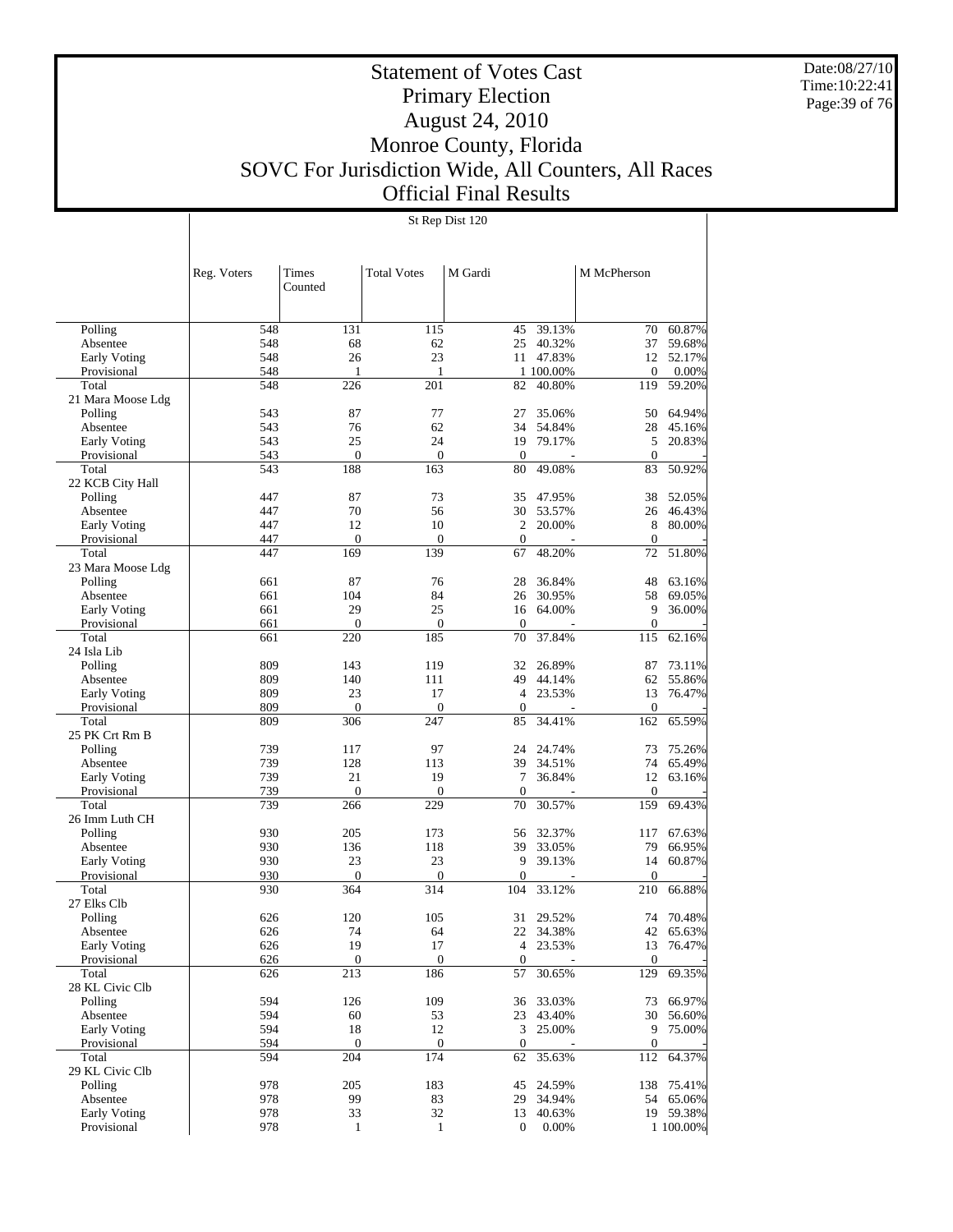Date:08/27/10 Time:10:22:41 Page:40 of 76

# Statement of Votes Cast Primary Election August 24, 2010 Monroe County, Florida SOVC For Jurisdiction Wide, All Counters, All Races Official Final Results

|                     |                |                  |                    | St Rep Dist 120  |        |                  |           |
|---------------------|----------------|------------------|--------------------|------------------|--------|------------------|-----------|
|                     |                |                  |                    |                  |        |                  |           |
|                     | Reg. Voters    | Times<br>Counted | <b>Total Votes</b> | M Gardi          |        | M McPherson      |           |
|                     |                |                  |                    |                  |        |                  |           |
| Total               | 978            | 338              | 299                | 87               | 29.10% | 212              | 70.90%    |
| 30 KL Library       |                |                  |                    |                  |        |                  |           |
| Polling             | 461            | 112              | 100                | 29               | 29.00% | 71               | 71.00%    |
| Absentee            | 461            | 38               | 28                 | 9                | 32.14% | 19               | 67.86%    |
| <b>Early Voting</b> | 461            | 12               | 11                 | 9                | 81.82% | 2                | 18.18%    |
| Provisional         | 461            | $\mathbf{1}$     | 1                  | $\mathbf{0}$     | 0.00%  |                  | 1 100.00% |
| Total               | 461            | 163              | $\overline{140}$   | 47               | 33.57% | 93               | 66.43%    |
| 31 KL Library       |                |                  |                    |                  |        |                  |           |
| Polling             | 459            | 92               | 82                 | 30               | 36.59% | 52               | 63.41%    |
| Absentee            | 459            | 55               | 51                 | 12               | 23.53% | 39               | 76.47%    |
| <b>Early Voting</b> | 459            | 17               | 14                 | 6                | 42.86% | 8                | 57.14%    |
| Provisional         | 459            | $\overline{0}$   | $\mathbf{0}$       | $\theta$         |        | $\Omega$         |           |
| Total               | 459            | 164              | 147                | 48               | 32.65% | 99               | 67.35%    |
| 32 KL Bapt ch       |                |                  |                    |                  |        |                  |           |
| Polling             | 758            | 130              | 119                | 34               | 28.57% | 85               | 71.43%    |
| Absentee            | 758            | 83               | 65                 | 27               | 41.54% | 38               | 58.46%    |
| <b>Early Voting</b> | 758            | 45               | 39                 | 14               | 35.90% | 25               | 64.10%    |
| Provisional         | 758            | $\overline{0}$   | $\mathbf{0}$       | $\mathbf{0}$     |        | $\mathbf{0}$     |           |
| Total               | 758            | 258              | 223                | 75               | 33.63% | 148              | 66.37%    |
| 33 Academy OCR      |                |                  |                    |                  |        |                  |           |
| Polling             | 892            | 72               | 69                 | 1                | 1.45%  | 68               | 98.55%    |
| Absentee            | 892            | 203              | 194                | 8                | 4.12%  | 186              | 95.88%    |
| <b>Early Voting</b> | 892            | $\overline{4}$   | 3                  | $\mathbf{0}$     | 0.00%  |                  | 3 100.00% |
| Provisional         | 892            | $\overline{0}$   | $\overline{0}$     | $\mathbf{0}$     |        | $\overline{0}$   |           |
| Total               | 892            | 279              | 266                | 9                | 3.38%  | 257              | 96.62%    |
| 32 KL Bpt Ch CD 25  |                |                  |                    |                  |        |                  |           |
| Polling             | 9              | $\mathbf{1}$     | 1                  | $\boldsymbol{0}$ | 0.00%  |                  | 1 100.00% |
| Absentee            | 9              | $\mathbf{1}$     | $\mathbf{1}$       | $\theta$         | 0.00%  |                  | 1 100.00% |
| <b>Early Voting</b> | 9              | $\mathbf{0}$     | $\mathbf{0}$       | $\mathbf{0}$     |        | $\overline{0}$   |           |
| Provisional         | 9              | $\boldsymbol{0}$ | $\boldsymbol{0}$   | $\boldsymbol{0}$ |        | $\boldsymbol{0}$ |           |
| Total               | $\overline{9}$ | $\overline{2}$   | $\overline{c}$     | $\theta$         | 0.00%  |                  | 2 100.00% |
| Total               |                |                  |                    |                  |        |                  |           |
| Polling             | 19776          | 3522             | 3205               | 1392             | 43.43% | 1813             | 56.57%    |
| Absentee            | 19776          | 2700             | 2417               | 1085             | 44.89% | 1332             | 55.11%    |
| <b>Early Voting</b> | 19776          | 704              | 650                | 365              | 56.15% | 285              | 43.85%    |
| Provisional         | 19776          | 6                | 6                  | 4                | 66.67% | $\overline{c}$   | 33.33%    |
| Total               | 19776          | 6932             | 6278               | 2846             | 45.33% | 3432             | 54.67%    |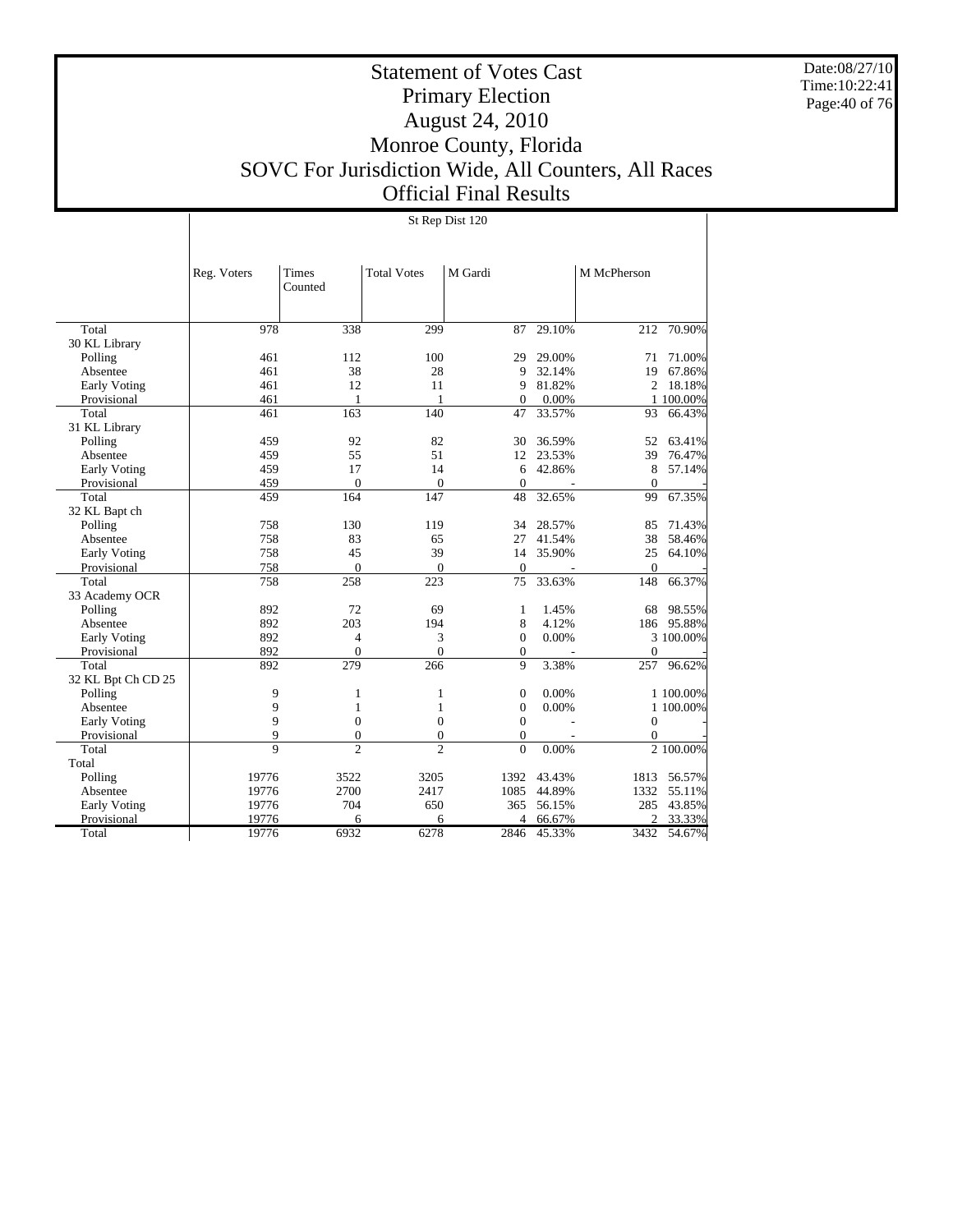Date:08/27/10 Time:10:22:41 Page:41 of 76

#### Statement of Votes Cast Primary Election August 24, 2010 Monroe County, Florida SOVC For Jurisdiction Wide, All Counters, All Races Official Final Results

Co Comm Dist 2

Jurisdiction Wide 1 Jaycee Club Polling Absentee Early Voting Provisional Total 2 KW High Aud Polling Absentee Early Voting Provisional Total 3 KW High Aud Polling Absentee Early Voting Provisional Total 4 MLK Pool Polling Absentee Early Voting Provisional Total 5 Old City Hall Polling Absentee Early Voting Provisional Total 6 St Mary's Convt. Polling Absentee Early Voting Provisional Total 7 KW Moose Club Polling Absentee Early Voting Provisional Total 8 Glad Tidings Polling Absentee Early Voting Provisional Total 9 Sr Citizens Plz Polling Absentee Early Voting Provisional Total 10 Later Day Saints Polling Absentee Reg. Voters | Times Counted Total Votes D Coll G Neugent 391 69 66 36 54.55% 30 45.45%<br>391 55 53 30 56.60% 23 43.40% 391 55 53 30 56.60% 23 43.40%<br>391 17 15 8 53.33% 7 46.67% 391 17 15 8 53.33% 7 46.67% 391 0 0 0 0 0 0 0 391 141 134 74 55.22% 60 44.78% 497 73 69 45 65.22% 24 34.78%<br>497 92 87 32 36.78% 55 63.22% 497 92 87 32 36.78% 55 63.22%<br>497 30 28 16 57.14% 12 42.86% 16 57.14% 497 1 1 1 100.00% 0 0.00%<br>497 196 185 94 50.81% 91 49.19% 94 50.81% 346 55 52 34 65.38% 18 34.62% 346 52 46 23 50.00% 23 50.00% 346 24 24 12 50.00% 12 50.00% 346 0 0 0 - 0 - 346 131 122 69 56.56% 53 43.44%  $\begin{array}{ccccccccccc} 115 &&&& 17 &&&& 10 && 58.82\% & && && 7 && 41.18\% \\ 115 &&&& 8 && && 7 && && 3 && 42.86\% & && && 4 && 57.14\% \end{array}$ 115 8 7 3 42.86% 4 57.14%  $\begin{array}{ccccccccccc} 115 &&&& 4 &&&& 4 && && 2 && 50.00\% & && && 2 && 50.00\% \\ 115 && && 0 && && 0 && && 0 && && 0 && && 0 \end{array}$ 115 0 0 0 - 0 -115 29 28 15 53.57% 13 46.43% 869 55 49 24 48.98% 25 51.02%<br>869 147 125 63 50.40% 62 49.60% 869 147 125 63 50.40% 62 49.60% 869 26 24 9 37.50% 15 62.50% 869 0 0 0 - 0 - 869 228 198 96 48.48% 102 51.52% 273 51 50 26 52.00% 24 48.00% 273 23 22 18 81.82% 4 18.18%  $\begin{array}{ccccccc}\n8 & & 8 & & 6 & 75.00\% & & 2 & 25.00\% \\
0 & & 0 & & 0 & & 0\n\end{array}$ 273 0 0 0 - 0 - 273 82 80 50 62.50% 30 37.50% 216 48 47 23 48.94% 24 51.06%<br>216 24 24 13 54.17% 11 45.83% 016 24 24 13 54.17% 11 45.83% 216 12 11 6 54.55% 5 45.45% 216 12 11 6 54.55% 5 45.45% 216 0 0 0 - 0 -216 84 82 42 51.22% 40 48.78% 385 77 72 34 47.22% 38 52.78% 385 48 48 25 52.08% 23 47.92%<br>385 15 15 7 46.67% 8 53.33% 7 46.67% 385 1 1 100.00% 0 0.00% 385 141 136 67 49.26% 69 50.74% 566 96 91 50 54.95% 41 45.05% 566 59 57 36 63.16% 21 36.84% 566 6 6 1 16.67% 5 83.33% 566 0 0 0 - 0 -566 161 154 87 56.49% 67 43.51% 356 57 54 25 46.30% 29 53.70%<br>356 43 42 24 57.14% 18 42.86% 24 57.14%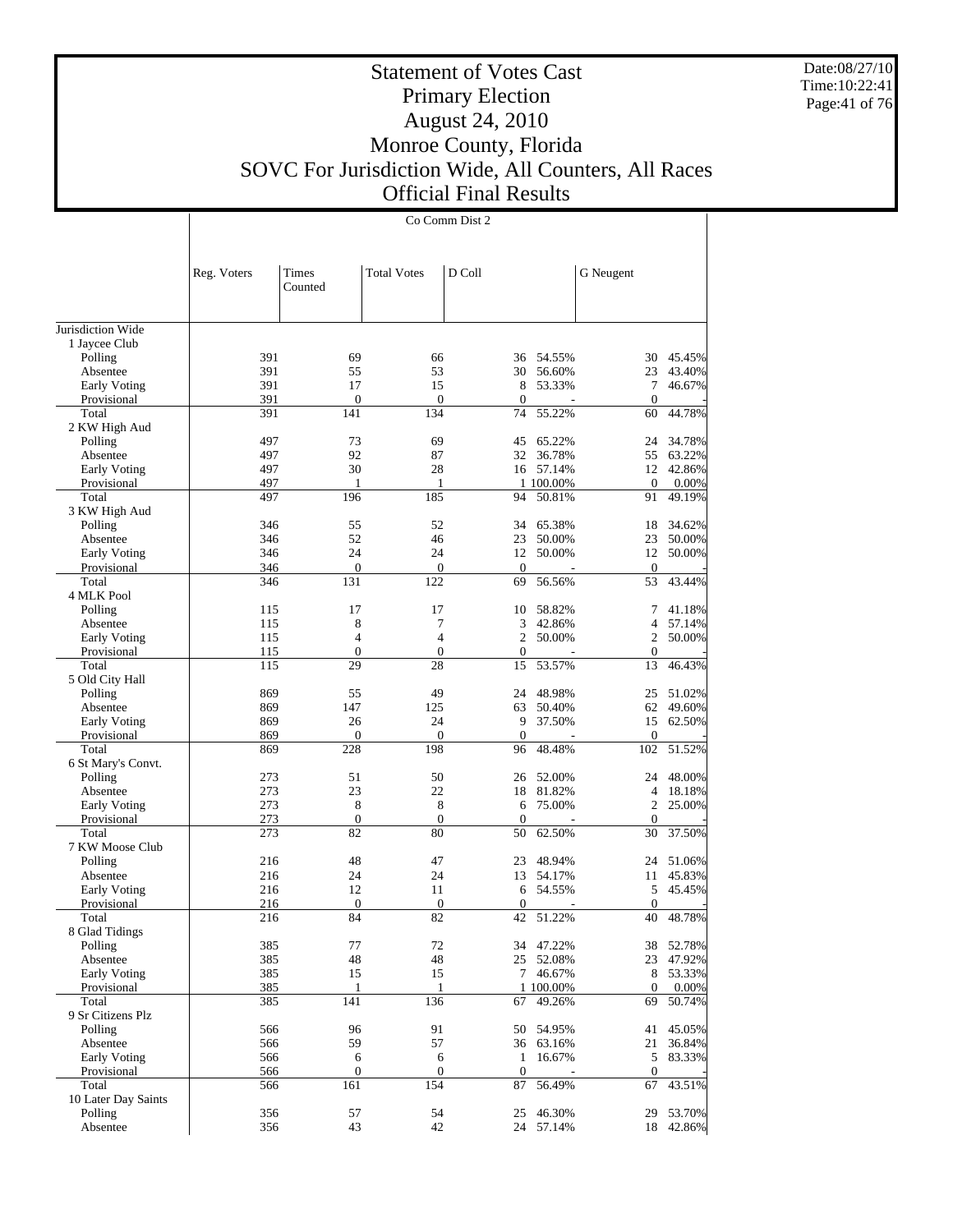Date:08/27/10 Time:10:22:42 Page:42 of 76

#### Statement of Votes Cast Primary Election August 24, 2010 Monroe County, Florida SOVC For Jurisdiction Wide, All Counters, All Races Official Final Results

 Early Voting Provisional Total 11 Kw Bapt Tem Polling Absentee Early Voting Provisional Total 12 BC Fire Sta Polling Absentee Early Voting **Provisional**  Total 13 Sug Key Fire Sta Polling Absentee Early Voting Provisional Total 14 Cud Sherf Sub Polling Absentee Reg. Voters | Times Counted Total Votes  $\begin{array}{c|c}\n\end{array}$  D Coll  $\begin{array}{c|c}\n\end{array}$  G Neugent Co Comm Dist 2  $\frac{356}{356}$  3 2 2 100.00% 0 0.00%<br>356 0 0 0 0 0 356 0 0 0 - 0 -356 103 98 51 52.04% 47 47.96% 748 153 146 83 56.85% 63 43.15% 748 95 93 48 51.61% 45 48.39% 748 15 14 7 50.00% 7 50.00% 748 0 0 0 0 - 0 -748 263 253 138 54.55% 115 45.45% 614 117 112 57 50.89% 55 49.11% 614 72 70 35 50.00% 35 50.00% 614 8 8 2 25.00% 6 75.00% 614 0 0 0 0 - 0 -614 197 190 94 49.47% 96 50.53% 575 108 104 57 54.81% 47 45.19% 575 70 68 28 41.18% 40 58.82% 575 12 12 6 50.00% 6 50.00% 575 0 0 0 0 - 0 -575 190 184 91 49.46% 93 50.54% 750 142 138 89 64.49% 49 35.51% 52 55.32% 750 27 27 8 29.63% 19 70.37% 750 0 0 0 - 0 - 750 271 259 139 53.67% 120 46.33% 961 154 150 96 64.00% 54 36.00% 961 176 172 95 55.23% 77 44.77% 961 52 52 22 42.31% 30 57.69% 961 0 0 0 - 0 -961 382 374 213 56.95% 161 43.05%

| Early Voting        | 750 | 27               | 27               | 8              | 29.63%     | 19             | 70.37% |
|---------------------|-----|------------------|------------------|----------------|------------|----------------|--------|
| Provisional         | 750 | $\boldsymbol{0}$ | $\overline{0}$   | $\mathbf{0}$   |            | $\overline{0}$ |        |
| Total               | 750 | 271              | 259              | 139            | 53.67%     | 120            | 46.33% |
| 15 Fl Sea Base      |     |                  |                  |                |            |                |        |
| Polling             | 961 | 154              | 150              | 96             | 64.00%     | 54             | 36.00% |
| Absentee            | 961 | 176              | 172              | 95             | 55.23%     | 77             | 44.77% |
| Early Voting        | 961 | 52               | 52               | 22             | 42.31%     | 30             | 57.69% |
| Provisional         | 961 | $\mathbf{0}$     | $\boldsymbol{0}$ | $\theta$       |            | $\theta$       |        |
| Total               | 961 | 382              | 374              | 213            | 56.95%     | 161            | 43.05% |
| 16 First Bap. Ch    |     |                  |                  |                |            |                |        |
| Polling             | 731 | 173              | 170              | 96             | 56.47%     | 74             | 43.53% |
| Absentee            | 731 | 83               | 83               | 42             | 50.60%     | 41             | 49.40% |
| Early Voting        | 731 | 33               | 33               | 18             | 54.55%     | 15             | 45.45% |
| Provisional         | 731 | $\mathbf{0}$     | $\overline{0}$   | $\overline{0}$ |            | $\overline{0}$ |        |
| Total               | 731 | 289              | 286              |                | 156 54.55% | 130            | 45.45% |
| 17 BPK Moose Clb    |     |                  |                  |                |            |                |        |
| Polling             | 609 | 119              | 119              | 53             | 44.54%     | 66             | 55.46% |
| Absentee            | 609 | 63               | 62               | 36             | 58.06%     | 26             | 41.94% |
| Early Voting        | 609 | 31               | 31               | 13             | 41.94%     | 18             | 58.06% |
| Provisional         | 609 | $\mathbf{1}$     | $\mathbf{1}$     |                | 1 100.00%  | $\Omega$       | 0.00%  |
| Total               | 609 | 214              | 213              | 103            | 48.36%     | 110            | 51.64% |
| 18 Am Legion        |     |                  |                  |                |            |                |        |
| Polling             | 450 | 91               | 85               | 35             | 41.18%     | 50             | 58.82% |
| Absentee            | 450 | 31               | 28               | 14             | 50.00%     | 14             | 50.00% |
| Early Voting        | 450 | 22               | 22               | 7              | 31.82%     | 15             | 68.18% |
| Provisional         | 450 | $\mathbf{0}$     | $\boldsymbol{0}$ | $\theta$       |            | $\theta$       |        |
| Total               | 450 | 144              | 135              | 56             | 41.48%     | 79             | 58.52% |
| 19 First Bap Ch Mar |     |                  |                  |                |            |                |        |
| Polling             | 870 | 152              | 149              | 52             | 34.90%     | 97             | 65.10% |
| Absentee            | 870 | 122              | 116              | 50             | 43.10%     | 66             | 56.90% |
| Early Voting        | 870 | 52               | 52               | 14             | 26.92%     | 38             | 73.08% |
| Provisional         | 870 | $\Omega$         | $\boldsymbol{0}$ | $\Omega$       |            | $\Omega$       |        |
| Total               | 870 | 326              | 317              | 116            | 36.59%     | 201            | 63.41% |
| 20 Pres Kirk Keys   |     |                  |                  |                |            |                |        |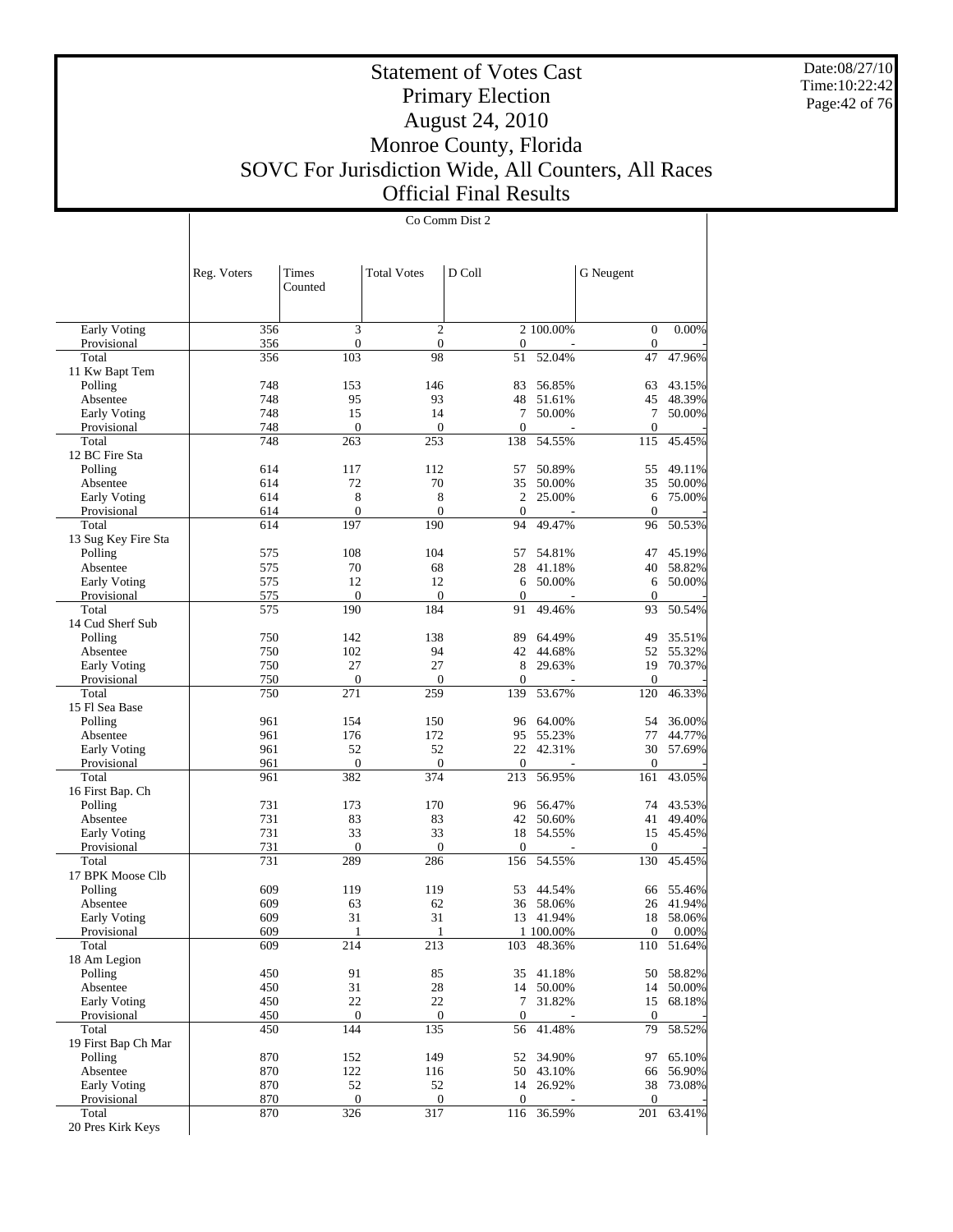Date:08/27/10 Time:10:22:42 Page:43 of 76

# Statement of Votes Cast Primary Election August 24, 2010 Monroe County, Florida SOVC For Jurisdiction Wide, All Counters, All Races Official Final Results

Co Comm Dist 2

|                          | Reg. Voters | Times<br>Counted    | <b>Total Votes</b>  | D Coll             |                    | G Neugent        |                     |
|--------------------------|-------------|---------------------|---------------------|--------------------|--------------------|------------------|---------------------|
|                          |             |                     |                     |                    |                    |                  |                     |
| Polling                  | 548         | 131                 | 128                 | 47                 | 36.72%             | 81               | 63.28%              |
| Absentee                 | 548         | 68                  | 65                  | 24                 | 36.92%             | 41               | 63.08%              |
| <b>Early Voting</b>      | 548         | 26                  | 26                  | 11                 | 42.31%             | 15               | 57.69%              |
| Provisional              | 548         | 1                   | 1                   | $\mathbf{0}$       | 0.00%              |                  | 1 100.00%           |
| Total                    | 548         | 226                 | 220                 | 82                 | 37.27%             | 138              | 62.73%              |
| 21 Mara Moose Ldg        |             |                     |                     |                    |                    |                  |                     |
| Polling                  | 543         | 87                  | 85                  | 24                 | 28.24%             | 61               | 71.76%              |
| Absentee                 | 543         | 76                  | 73                  | 31                 | 42.47%             | 42               | 57.53%              |
| <b>Early Voting</b>      | 543         | 25                  | 25                  | 14                 | 56.00%             | 11               | 44.00%              |
| Provisional              | 543         | $\boldsymbol{0}$    | $\boldsymbol{0}$    | $\mathbf{0}$       |                    | $\mathbf{0}$     |                     |
| Total                    | 543         | 188                 | 183                 | 69                 | 37.70%             | 114              | 62.30%              |
| 22 KCB City Hall         |             |                     |                     |                    |                    |                  |                     |
| Polling                  | 447         | 87                  | 83                  | 31                 | 37.35%             | 52               | 62.65%              |
| Absentee                 | 447         | 70                  | 66                  | 23                 | 34.85%             | 43               | 65.15%              |
| Early Voting             | 447         | 12                  | 11                  | 2                  | 18.18%             | 9                | 81.82%              |
| Provisional<br>Total     | 447<br>447  | $\mathbf{0}$<br>169 | $\mathbf{0}$<br>160 | $\mathbf{0}$<br>56 | 35.00%             | $\theta$<br>104  | 65.00%              |
| 23 Mara Moose Ldg        |             |                     |                     |                    |                    |                  |                     |
| Polling                  | 661         | 87                  | 81                  | 36                 | 44.44%             | 45               | 55.56%              |
| Absentee                 | 661         | 104                 | 98                  | 15                 | 15.31%             | 83               | 84.69%              |
| <b>Early Voting</b>      | 661         | 29                  | 27                  | 8                  | 29.63%             | 19               | 70.37%              |
| Provisional              | 661         | $\boldsymbol{0}$    | $\boldsymbol{0}$    | $\mathbf{0}$       |                    | $\mathbf{0}$     |                     |
| Total                    | 661         | 220                 | 206                 | 59                 | 28.64%             | 147              | 71.36%              |
| 24 Isla Lib              |             |                     |                     |                    |                    |                  |                     |
| Polling                  | 809         | 143                 | 127                 | 43                 | 33.86%             | 84               | 66.14%              |
| Absentee                 | 809         | 140                 | 127                 | 50                 | 39.37%             | 77               | 60.63%              |
| Early Voting             | 809         | 23                  | 20                  | 14                 | 70.00%             | 6                | 30.00%              |
| Provisional              | 809         | $\mathbf{0}$        | $\mathbf{0}$        | $\mathbf{0}$       |                    | $\theta$         |                     |
| Total                    | 809         | 306                 | 274                 | 107                | 39.05%             | 167              | 60.95%              |
| 25 PK Crt Rm B           |             |                     |                     |                    |                    |                  |                     |
| Polling<br>Absentee      | 739<br>739  | 117<br>128          | 99<br>119           | 42<br>37           | 42.42%<br>31.09%   | 57<br>82         | 57.58%<br>68.91%    |
| <b>Early Voting</b>      | 739         | 21                  | 19                  | 6                  | 31.58%             | 13               | 68.42%              |
| Provisional              | 739         | $\boldsymbol{0}$    | $\boldsymbol{0}$    | $\theta$           |                    | $\mathbf{0}$     |                     |
| Total                    | 739         | 266                 | 237                 | 85                 | 35.86%             | 152              | 64.14%              |
| 26 Imm Luth CH           |             |                     |                     |                    |                    |                  |                     |
| Polling                  | 930         | 205                 | 181                 | 71                 | 39.23%             | 110              | 60.77%              |
| Absentee                 | 930         | 136                 | 125                 | 67                 | 53.60%             | 58               | 46.40%              |
| Early Voting             | 930         | 23                  | 23                  | 13                 | 56.52%             | 10               | 43.48%              |
| Provisional              | 930         | $\mathbf{0}$        | $\mathbf{0}$        | $\boldsymbol{0}$   |                    | $\theta$         |                     |
| Total                    | 930         | 364                 | 329                 | 151                | 45.90%             | 178              | 54.10%              |
| 27 Elks Clb              |             |                     |                     |                    |                    |                  |                     |
| Polling                  | 626         | 120                 | 109                 | 54                 | 49.54%             | 55               | 50.46%              |
| Absentee<br>Early Voting | 626<br>626  | 74<br>19            | 68<br>17            | 38                 | 55.88%<br>6 35.29% | 30               | 44.12%<br>11 64.71% |
| Provisional              | 626         | $\boldsymbol{0}$    | $\mathbf{0}$        | $\mathbf{0}$       |                    | $\boldsymbol{0}$ |                     |
| Total                    | 626         | 213                 | 194                 | 98                 | 50.52%             | 96               | 49.48%              |
| 28 KL Civic Clb          |             |                     |                     |                    |                    |                  |                     |
| Polling                  | 594         | 126                 | 108                 | 46                 | 42.59%             | 62               | 57.41%              |
| Absentee                 | 594         | 60                  | 56                  |                    | 24 42.86%          | 32               | 57.14%              |
| Early Voting             | 594         | 18                  | 17                  |                    | 6 35.29%           | 11               | 64.71%              |
| Provisional              | 594         | $\boldsymbol{0}$    | $\overline{0}$      | $\boldsymbol{0}$   |                    | $\boldsymbol{0}$ |                     |
| Total                    | 594         | $\overline{204}$    | 181                 | 76                 | 41.99%             | 105              | 58.01%              |
| 29 KL Civic Clb          |             |                     |                     |                    |                    |                  |                     |
| Polling                  | 978         | 205                 | 187                 | 91                 | 48.66%             |                  | 96 51.34%           |
| Absentee                 | 978         | 99                  | 88                  |                    | 48 54.55%          |                  | 40 45.45%           |
| <b>Early Voting</b>      | 978         | 33                  | 33                  |                    | 17 51.52%          | 16               | 48.48%              |
| Provisional              | 978         | $\mathbf{1}$        | $\mathbf{1}$        |                    | 1 100.00%          | $\boldsymbol{0}$ | 0.00%               |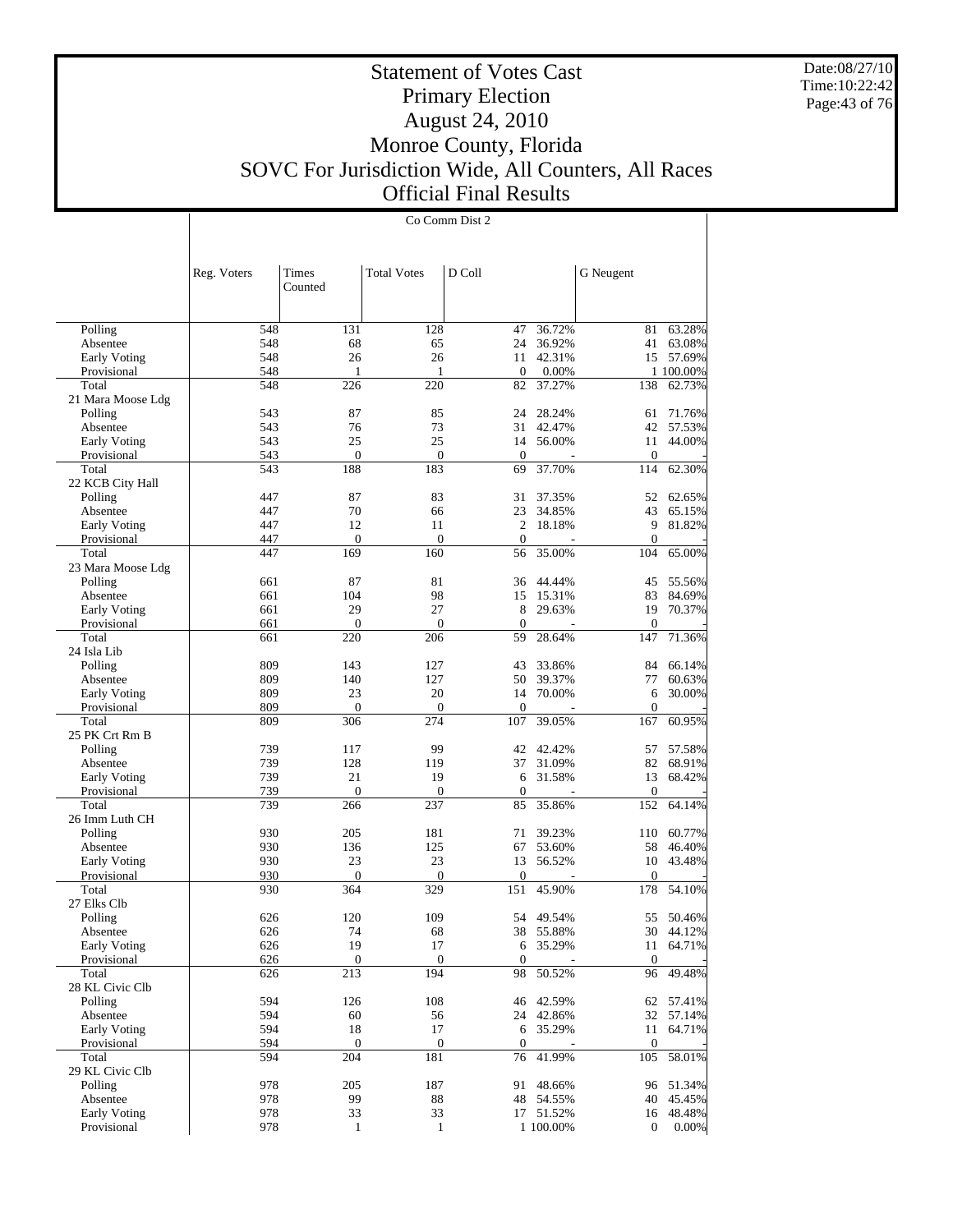Date:08/27/10 Time:10:22:42 Page:44 of 76

Τ

# Statement of Votes Cast Primary Election August 24, 2010 Monroe County, Florida SOVC For Jurisdiction Wide, All Counters, All Races Official Final Results

|                     |              |                |                    | Co Comm Dist 2 |                          |                  |           |
|---------------------|--------------|----------------|--------------------|----------------|--------------------------|------------------|-----------|
|                     |              |                |                    |                |                          |                  |           |
|                     |              |                |                    |                |                          |                  |           |
|                     | Reg. Voters  | <b>Times</b>   | <b>Total Votes</b> | D Coll         |                          | G Neugent        |           |
|                     |              | Counted        |                    |                |                          |                  |           |
|                     |              |                |                    |                |                          |                  |           |
|                     |              |                |                    |                |                          |                  |           |
| Total               | 978          | 338            | 309                | 157            | 50.81%                   | 152              | 49.19%    |
| 30 KL Library       |              |                |                    |                |                          |                  |           |
| Polling             | 461          | 112            | 105                | 47             | 44.76%                   | 58               | 55.24%    |
| Absentee            | 461          | 38             | 28                 | 23             | 82.14%                   | 5                | 17.86%    |
| <b>Early Voting</b> | 461          | 12             | 12                 | $\overline{4}$ | 33.33%                   | 8                | 66.67%    |
| Provisional         | 461          | 1              | 1                  | $\Omega$       | 0.00%                    |                  | 1 100.00% |
| Total               | 461          | 163            | 146                | 74             | 50.68%                   | 72               | 49.32%    |
| 31 KL Library       |              |                |                    |                |                          |                  |           |
| Polling             | 459          | 92             | 85                 | 29             | 34.12%                   | 56               | 65.88%    |
| Absentee            | 459          | 55             | 52                 | 18             | 34.62%                   | 34               | 65.38%    |
| <b>Early Voting</b> | 459          | 17             | 15                 | 8              | 53.33%                   | $\overline{7}$   | 46.67%    |
| Provisional         | 459          | $\mathbf{0}$   | $\mathbf{0}$       | $\overline{0}$ | ÷                        | $\mathbf{0}$     |           |
| Total               | 459          | 164            | 152                | 55             | 36.18%                   | 97               | 63.82%    |
| 32 KL Bapt ch       |              |                |                    |                |                          |                  |           |
| Polling             | 758          | 130            | 121                | 61             | 50.41%                   | 60               | 49.59%    |
| Absentee            | 758          | 83             | 71                 | 27             | 38.03%                   | 44               | 61.97%    |
| Early Voting        | 758          | 45             | 43                 | 13             | 30.23%                   | 30               | 69.77%    |
| Provisional         | 758          | $\mathbf{0}$   | $\mathbf{0}$       | $\mathbf{0}$   | $\overline{\phantom{a}}$ | $\mathbf{0}$     |           |
| Total               | 758          | 258            | 235                | 101            | 42.98%                   | 134              | 57.02%    |
| 33 Academy OCR      |              |                |                    |                |                          |                  |           |
| Polling             | 892          | 72             | 71                 | 5              | 7.04%                    | 66               | 92.96%    |
| Absentee            | 892          | 203            | 195                | 15             | 7.69%                    | 180              | 92.31%    |
| Early Voting        | 892          | $\overline{4}$ | $\mathfrak{2}$     | $\Omega$       | 0.00%                    |                  | 2 100.00% |
| Provisional         | 892          | $\mathbf{0}$   | $\overline{0}$     | $\mathbf{0}$   |                          | $\mathbf{0}$     |           |
| Total               | 892          | 279            | $\frac{268}{ }$    | 20             | 7.46%                    | 248              | 92.54%    |
| 32 KL Bpt Ch CD 25  |              |                |                    |                |                          |                  |           |
| Polling             | 9            | 1              | 1                  |                | 1 100.00%                | $\overline{0}$   | $0.00\%$  |
| Absentee            | 9            | $\mathbf{1}$   | $\mathbf{1}$       | $\mathbf{0}$   | 0.00%                    |                  | 1 100.00% |
| Early Voting        | 9            | $\overline{0}$ | $\mathbf{0}$       | $\Omega$       |                          | $\theta$         |           |
| Provisional         | 9            | $\overline{0}$ | $\boldsymbol{0}$   | $\mathbf{0}$   |                          | $\boldsymbol{0}$ |           |
| Total               | $\mathbf{Q}$ | $\overline{c}$ | $\overline{c}$     | $\mathbf{1}$   | 50.00%                   | $\mathbf{1}$     | 50.00%    |
| Total               |              |                |                    |                |                          |                  |           |
| Polling             | 19776        | 3522           | 3311               | 1553           | 46.90%                   | 1758             | 53.10%    |
| Absentee            | 19776        | 2700           | 2529               | 1097           | 43.38%                   | 1432             | 56.62%    |
| Early Voting        | 19776        | 704            | 678                | 288            | 42.48%                   | 390              | 57.52%    |
| Provisional         | 19776        | 6              | 6                  | 4              | 66.67%                   | 2                | 33.33%    |
| Total               | 19776        | 6932           | 6524               | 2942           | 45.10%                   | 3582             | 54.90%    |
|                     |              |                |                    |                |                          |                  |           |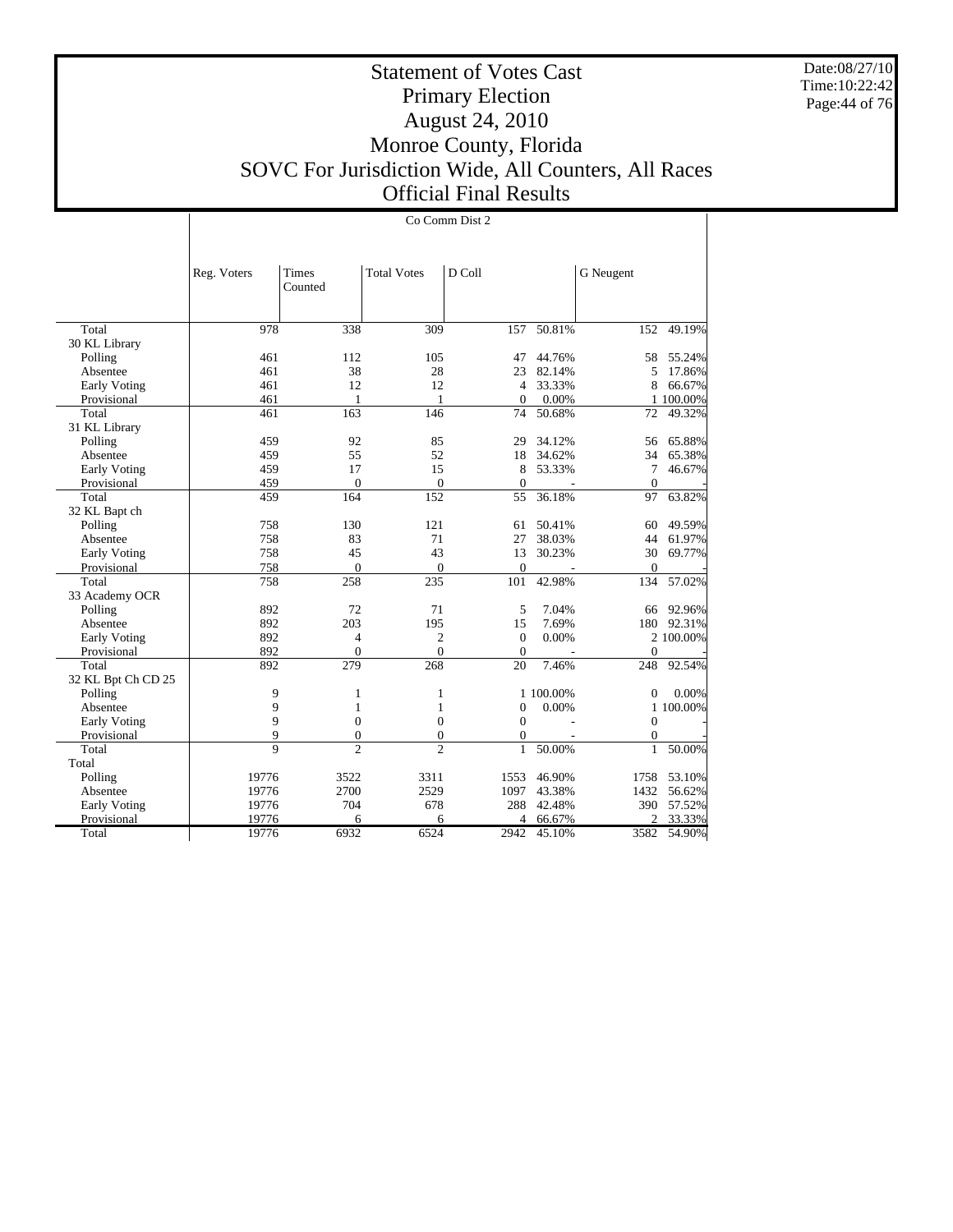Date:08/27/10 Time:10:22:42 Page:45 of 76

# Statement of Votes Cast Primary Election August 24, 2010 Monroe County, Florida SOVC For Jurisdiction Wide, All Counters, All Races Official Final Results

|                             |             |                       |                    | Co Comm Dist 4                     |                  |                      |                  |
|-----------------------------|-------------|-----------------------|--------------------|------------------------------------|------------------|----------------------|------------------|
|                             |             |                       |                    |                                    |                  |                      |                  |
|                             |             |                       |                    |                                    |                  |                      |                  |
|                             | Reg. Voters | Times                 | <b>Total Votes</b> | M DiGennaro                        |                  | D Rice               |                  |
|                             |             | Counted               |                    |                                    |                  |                      |                  |
|                             |             |                       |                    |                                    |                  |                      |                  |
|                             |             |                       |                    |                                    |                  |                      |                  |
| Jurisdiction Wide           |             |                       |                    |                                    |                  |                      |                  |
| 1 Jaycee Club<br>Polling    | 391         | 69                    | 65                 | 25                                 | 38.46%           | 40                   | 61.54%           |
| Absentee                    | 391         | 55                    | 52                 | 20                                 | 38.46%           | 32                   | 61.54%           |
| Early Voting                | 391         | 17                    | 17                 | 3                                  | 17.65%           |                      | 14 82.35%        |
| Provisional                 | 391         | $\boldsymbol{0}$      | $\mathbf{0}$       | $\boldsymbol{0}$                   |                  | $\boldsymbol{0}$     |                  |
| Total                       | 391         | 141                   | 134                | 48                                 | 35.82%           | 86                   | 64.18%           |
| 2 KW High Aud               |             |                       |                    |                                    |                  |                      |                  |
| Polling                     | 497         | 73                    | 71                 | 28                                 | 39.44%           | 43                   | 60.56%           |
| Absentee                    | 497         | 92                    | 89                 | 33                                 | 37.08%           |                      | 56 62.92%        |
| Early Voting                | 497         | 30                    | 27                 | 11                                 | 40.74%           | 16                   | 59.26%           |
| Provisional                 | 497         | 1                     | $\mathbf{1}$       | $\boldsymbol{0}$                   | 0.00%            |                      | 1 100.00%        |
| Total                       | 497         | 196                   | 188                | 72                                 | 38.30%           | 116                  | 61.70%           |
| 3 KW High Aud               |             |                       |                    |                                    |                  |                      |                  |
| Polling                     | 346         | 55<br>52              | 53                 | 24                                 | 45.28%           | 29                   | 54.72%           |
| Absentee                    | 346         | 24                    | 44<br>24           | 13<br>$\overline{4}$               | 29.55%           | 31                   | 70.45%           |
| Early Voting<br>Provisional | 346<br>346  | $\boldsymbol{0}$      | $\boldsymbol{0}$   | $\boldsymbol{0}$                   | 16.67%           | 20<br>$\mathbf{0}$   | 83.33%           |
| Total                       | 346         | 131                   | 121                | 41                                 | 33.88%           | 80                   | 66.12%           |
| 4 MLK Pool                  |             |                       |                    |                                    |                  |                      |                  |
| Polling                     | 115         | 17                    | 17                 | 3                                  | 17.65%           | 14                   | 82.35%           |
| Absentee                    | 115         | 8                     | 7                  | 1                                  | 14.29%           | 6                    | 85.71%           |
| Early Voting                | 115         | $\overline{4}$        | $\overline{4}$     | 3                                  | 75.00%           | 1                    | 25.00%           |
| Provisional                 | 115         | $\boldsymbol{0}$      | $\boldsymbol{0}$   | $\boldsymbol{0}$                   |                  | $\boldsymbol{0}$     |                  |
| Total                       | 115         | 29                    | 28                 | 7                                  | 25.00%           | 21                   | 75.00%           |
| 5 Old City Hall             |             |                       |                    |                                    |                  |                      |                  |
| Polling                     | 869         | 55                    | 49                 | 15                                 | 30.61%           | 34                   | 69.39%           |
| Absentee                    | 869         | 147                   | 133                | 39                                 | 29.32%           | 94                   | 70.68%           |
| Early Voting                | 869         | 26                    | 25                 | 5                                  | 20.00%           | 20                   | 80.00%           |
| Provisional                 | 869         | $\mathbf{0}$          | $\boldsymbol{0}$   | $\boldsymbol{0}$                   |                  | $\mathbf{0}$         |                  |
| Total                       | 869         | 228                   | 207                | 59                                 | 28.50%           | 148                  | 71.50%           |
| 6 St Mary's Convt.          |             |                       |                    |                                    |                  |                      |                  |
| Polling                     | 273         | 51                    | 51                 | 18                                 | 35.29%           | 33                   | 64.71%           |
| Absentee                    | 273<br>273  | 23<br>8               | 22<br>8            | 3<br>2                             | 13.64%<br>25.00% | 19<br>6              | 86.36%<br>75.00% |
| Early Voting<br>Provisional | 273         | $\boldsymbol{0}$      | $\boldsymbol{0}$   | $\boldsymbol{0}$                   |                  | $\mathbf{0}$         |                  |
| Total                       | 273         | 82                    | 81                 | 23                                 | 28.40%           | 58                   | 71.60%           |
| 7 KW Moose Club             |             |                       |                    |                                    |                  |                      |                  |
| Polling                     | 216         | 48                    | 47                 | 14                                 | 29.79%           | 33                   | 70.21%           |
| Absentee                    | 216         | 24                    | 24                 | 7                                  | 29.17%           | 17                   | 70.83%           |
| Early Voting                | 216         | 12                    | 10                 | 4                                  | 40.00%           | 6                    | 60.00%           |
| Provisional                 | 216         | $\mathbf{0}$          | $\boldsymbol{0}$   | 0                                  |                  | $\mathbf{0}$         |                  |
| Total                       | 216         | 84                    | 81                 | 25                                 | 30.86%           |                      | 56 69.14%        |
| 8 Glad Tidings              |             |                       |                    |                                    |                  |                      |                  |
| Polling                     | 385         | 77                    | 73                 | 19                                 | 26.03%           | 54                   | 73.97%           |
| Absentee                    | 385         | 48                    | $48\,$             | 8                                  | 16.67%           | 40                   | 83.33%           |
| Early Voting                | 385         | 15                    | 14                 | 4                                  | 28.57%           | 10                   | 71.43%           |
| Provisional                 | 385         | $\mathbf{1}$          | $\mathbf{1}$       |                                    | 1 100.00%        | $\mathbf{0}$         | 0.00%            |
| Total                       | 385         | 141                   | 136                | 32                                 | 23.53%           | 104                  | 76.47%           |
| 9 Sr Citizens Plz           |             |                       |                    |                                    |                  |                      |                  |
| Polling                     | 566         | 96                    | 89                 | 35                                 | 39.33%           | 54                   | 60.67%           |
| Absentee                    | 566<br>566  | 59                    | 56<br>5            |                                    | 26 46.43%        | 30<br>$\mathfrak{Z}$ | 53.57%           |
| Early Voting<br>Provisional | 566         | 6<br>$\boldsymbol{0}$ | $\boldsymbol{0}$   | $\overline{2}$<br>$\boldsymbol{0}$ | 40.00%           | $\boldsymbol{0}$     | 60.00%           |
| Total                       | 566         | 161                   | 150                | 63                                 | 42.00%           | 87                   | 58.00%           |
| 10 Later Day Saints         |             |                       |                    |                                    |                  |                      |                  |
| Polling                     | 356         | 57                    | 52                 | 19                                 | 36.54%           | 33                   | 63.46%           |
| Absentee                    | 356         | 43                    | 41                 |                                    | 12 29.27%        | 29                   | 70.73%           |
|                             |             |                       |                    |                                    |                  |                      |                  |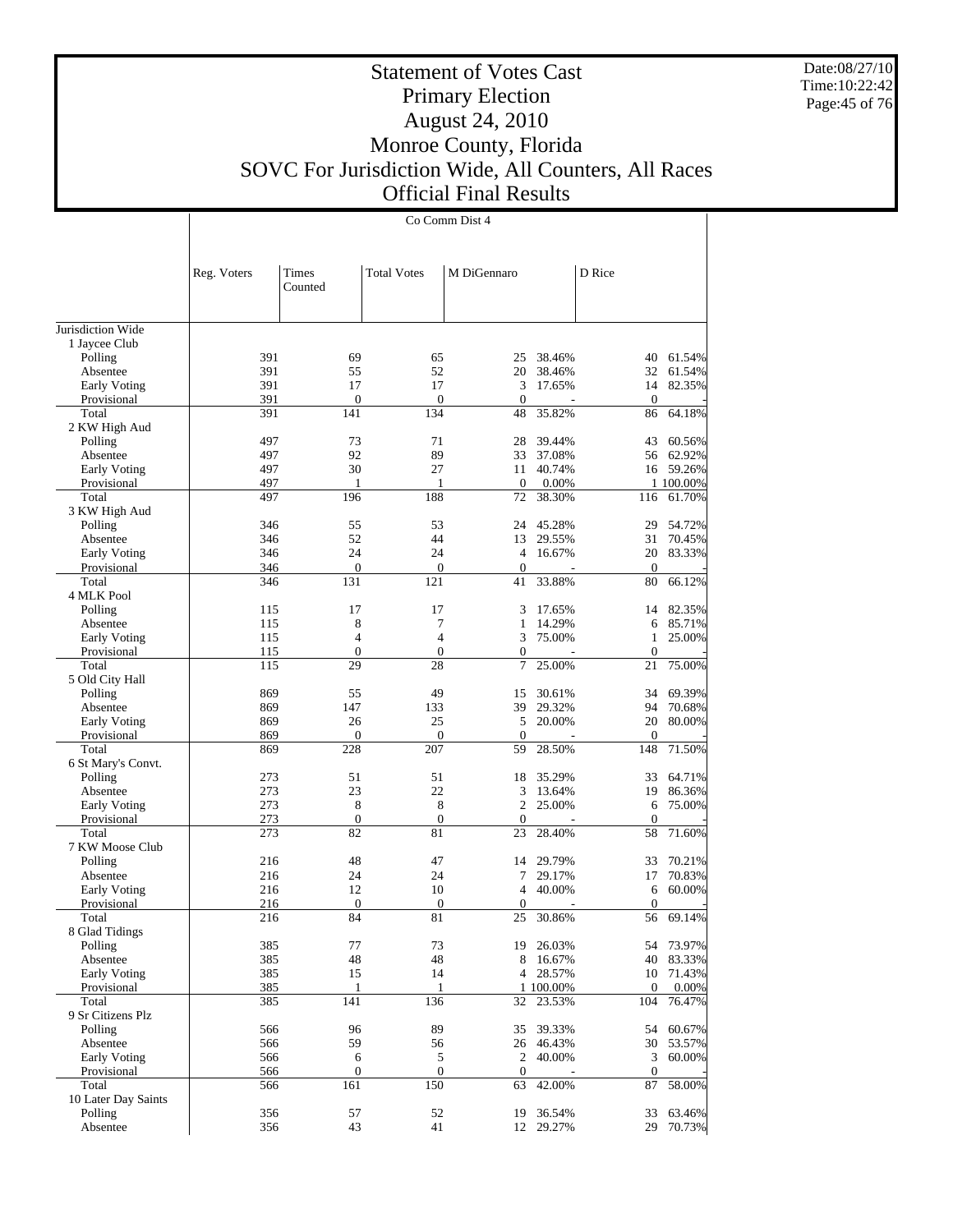Date:08/27/10 Time:10:22:43 Page:46 of 76

 $\overline{1}$ 

# Statement of Votes Cast Primary Election August 24, 2010 Monroe County, Florida SOVC For Jurisdiction Wide, All Counters, All Races Official Final Results

Co Comm Dist 4

|                              | Reg. Voters | Times               | <b>Total Votes</b>  | M DiGennaro        |                  | D Rice              |                  |
|------------------------------|-------------|---------------------|---------------------|--------------------|------------------|---------------------|------------------|
|                              |             | Counted             |                     |                    |                  |                     |                  |
| Early Voting                 | 356         | 3                   | 3                   | 1                  | 33.33%           | $\mathfrak{2}$      | 66.67%           |
| Provisional                  | 356         | $\boldsymbol{0}$    | $\mathbf{0}$        | $\mathbf{0}$       |                  | $\mathbf{0}$        |                  |
| Total                        | 356         | 103                 | 96                  | 32                 | 33.33%           | 64                  | 66.67%           |
| 11 Kw Bapt Tem               |             | 153                 | 142                 |                    |                  |                     | 52.82%           |
| Polling<br>Absentee          | 748<br>748  | 95                  | 93                  | 67<br>42           | 47.18%<br>45.16% | 75<br>51            | 54.84%           |
| Early Voting                 | 748         | 15                  | 15                  | 9                  | 60.00%           | 6                   | 40.00%           |
| Provisional                  | 748         | $\theta$            | $\mathbf{0}$        | $\mathbf{0}$       |                  | $\overline{0}$      |                  |
| Total                        | 748         | 263                 | 250                 | 118                | 47.20%           | 132                 | 52.80%           |
| 12 BC Fire Sta               |             |                     |                     |                    |                  |                     |                  |
| Polling                      | 614         | 117                 | 111                 | 30                 | 27.03%           | 81                  | 72.97%           |
| Absentee                     | 614         | 72                  | 67                  | 23                 | 34.33%           | 44                  | 65.67%           |
| <b>Early Voting</b>          | 614         | 8                   | 8                   | $\mathbf{1}$       | 12.50%           | 7                   | 87.50%           |
| Provisional                  | 614         | $\mathbf{0}$        | $\mathbf{0}$        | $\theta$           |                  | $\mathbf{0}$        |                  |
| Total                        | 614         | 197                 | 186                 | 54                 | 29.03%           | 132                 | 70.97%           |
| 13 Sug Key Fire Sta          |             |                     |                     |                    |                  |                     |                  |
| Polling                      | 575         | 108                 | 104                 | 31                 | 29.81%           | 73                  | 70.19%           |
| Absentee                     | 575         | 70                  | 68                  | 10                 | 14.71%           | 58                  | 85.29%           |
| Early Voting                 | 575         | 12                  | 12                  | 5                  | 41.67%           | 7<br>$\overline{0}$ | 58.33%           |
| Provisional<br>Total         | 575<br>575  | $\mathbf{0}$<br>190 | $\mathbf{0}$<br>184 | $\mathbf{0}$<br>46 | 25.00%           | 138                 | 75.00%           |
| 14 Cud Sherf Sub             |             |                     |                     |                    |                  |                     |                  |
| Polling                      | 750         | 142                 | 133                 | 34                 | 25.56%           | 99                  | 74.44%           |
| Absentee                     | 750         | 102                 | 93                  | 24                 | 25.81%           | 69                  | 74.19%           |
| <b>Early Voting</b>          | 750         | 27                  | 26                  | 8                  | 30.77%           | 18                  | 69.23%           |
| Provisional                  | 750         | $\mathbf{0}$        | $\mathbf{0}$        | $\mathbf{0}$       |                  | $\mathbf{0}$        |                  |
| Total                        | 750         | 271                 | 252                 | 66                 | 26.19%           | 186                 | 73.81%           |
| 15 Fl Sea Base               |             |                     |                     |                    |                  |                     |                  |
| Polling                      | 961         | 154                 | 149                 | 61                 | 40.94%           | 88                  | 59.06%           |
| Absentee                     | 961         | 176                 | 165                 | 48                 | 29.09%           | 117                 | 70.91%           |
| Early Voting                 | 961         | 52                  | 50                  | 10                 | 20.00%           | 40                  | 80.00%           |
| Provisional                  | 961         | $\mathbf{0}$        | $\mathbf{0}$        | $\mathbf{0}$       |                  | $\boldsymbol{0}$    |                  |
| Total                        | 961         | 382                 | 364                 | 119                | 32.69%           | 245                 | 67.31%           |
| 16 First Bap. Ch             |             |                     |                     |                    |                  |                     |                  |
| Polling                      | 731<br>731  | 173                 | 163<br>80           | 33<br>22           | 20.25%           | 130                 | 79.75%           |
| Absentee                     | 731         | 83<br>33            | 32                  | 9                  | 27.50%<br>28.13% | 58<br>23            | 72.50%<br>71.88% |
| Early Voting<br>Provisional  | 731         | $\boldsymbol{0}$    | $\overline{0}$      | $\mathbf{0}$       |                  | $\mathbf{0}$        |                  |
| Total                        | 731         | 289                 | 275                 | 64                 | 23.27%           | 211                 | 76.73%           |
| 17 BPK Moose Clb             |             |                     |                     |                    |                  |                     |                  |
| Polling                      | 609         | 119                 | 114                 | 37                 | 32.46%           | 77                  | 67.54%           |
| Absentee                     | 609         | 63                  | 62                  | 11                 | 17.74%           | 51                  | 82.26%           |
| Early Voting                 | 609         | 31                  | 31                  | 12                 | 38.71%           |                     | 19 61.29%        |
| Provisional                  | 609         | $\mathbf{1}$        | $\mathbf{1}$        |                    | $0\quad 0.00\%$  |                     | 1 100.00%        |
| Total                        | 609         | 214                 | 208                 | 60                 | 28.85%           |                     | 148 71.15%       |
| 18 Am Legion                 |             |                     |                     |                    |                  |                     |                  |
| Polling                      | 450         | 91                  | 87                  | 25                 | 28.74%           | 62                  | 71.26%           |
| Absentee                     | 450         | 31                  | 25                  | 4                  | 16.00%           | 21                  | 84.00%           |
| Early Voting                 | 450         | 22                  | 21                  | 4                  | 19.05%           | 17                  | 80.95%           |
| Provisional                  | 450         | $\boldsymbol{0}$    | $\boldsymbol{0}$    | $\mathbf{0}$       |                  | $\boldsymbol{0}$    |                  |
| Total<br>19 First Bap Ch Mar | 450         | 144                 | 133                 | 33                 | 24.81%           | 100                 | 75.19%           |
| Polling                      | 870         | 152                 | 145                 | 49                 | 33.79%           | 96                  | 66.21%           |
| Absentee                     | 870         | 122                 | 112                 | 31                 | 27.68%           | 81                  | 72.32%           |
| Early Voting                 | 870         | 52                  | 50                  | 13                 | 26.00%           | 37                  | 74.00%           |
| Provisional                  | 870         | $\boldsymbol{0}$    | $\boldsymbol{0}$    | $\theta$           |                  | $\boldsymbol{0}$    |                  |
| Total                        | 870         | 326                 | 307                 | 93                 | 30.29%           | 214                 | 69.71%           |
| 20 Pres Kirk Keys            |             |                     |                     |                    |                  |                     |                  |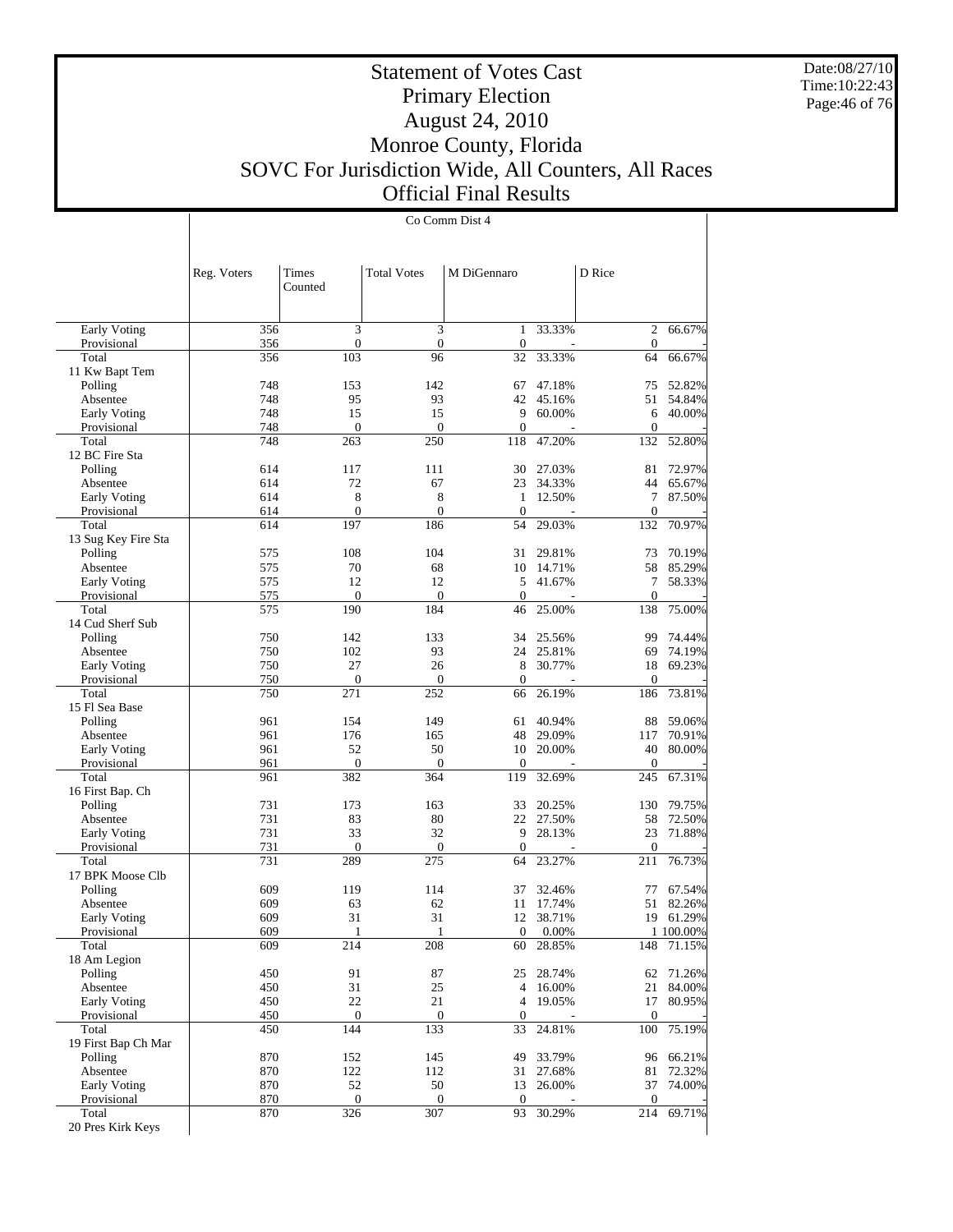Date:08/27/10 Time:10:22:43 Page:47 of 76

#### Statement of Votes Cast Primary Election August 24, 2010 Monroe County, Florida SOVC For Jurisdiction Wide, All Counters, All Races Official Final Results

Co Comm Dist 4

 Polling Absentee Early Voting Provisional Total 21 Mara Moose Ldg Polling Absentee Early Voting Provisional Total 22 KCB City Hall Polling Absentee Early Voting Provisional Total 23 Mara Moose Ldg Polling Absentee Early Voting Provisional Total 24 Isla Lib Polling Absentee Early Voting Provisional Total 25 PK Crt Rm B Polling Absentee Early Voting Provisional Total 26 Imm Luth CH Polling Absentee Early Voting Provisional Total 27 Elks Clb Polling Absentee Early Voting Provisional Total 28 KL Civic Clb Polling Absentee Early Voting Provisional Total 29 KL Civic Clb Polling Absentee Early Voting Provisional Reg. Voters | Times Counted Total Votes | M DiGennaro | D Rice 548 131 129 29 22.48% 100 77.52% 548 68 65 21 32.31% 44 67.69% 548 26 25 5 20.00% 20 80.00%  $\begin{array}{ccccccccc}\n 548 & 1 & 1 & 0 & 0.00\% & 1 & 100.00\% \\
 \hline\n 548 & 226 & 220 & 55 & 25.00\% & 165 & 75.00\% \\
 \end{array}$ 548 226 220 55 25.00% 165 75.00% 543 87 84 24 28.57% 60 71.43% 543 76 76 20 26.32% 56 73.68% 543 25 25 11 44.00% 14 56.00% 543 0 0 0 0 0 0 0 0 543 188 185 55 29.73% 130 70.27% 447 87 81 32 39.51% 49 60.49%<br>447 70 65 21 32.31% 44 67.69% 447 70 65 21 32.31% 44 67.69% 447 12 11 5 45.45% 6 54.55% 447 0 0 0 0 - 0 -447 169 157 58 36.94% 99 63.06% 661 87 86 25 29.07% 61 70.93% 661 104 99 25 25.25% 74 74.75% 661 29 26 6 23.08% 20 76.92% 661 0 0 0 - 0 -661 220 211 56 26.54% 155 73.46% 809 143 130 58 44.62% 72 55.38%<br>809 140 125 50 40.00% 75 60.00% 809 140 125 50 40.00% 75 60.00% 809 23 19 11 57.89% 8 42.11% 809 0 0 0 - 0 - 809 306 274 119 43.43% 155 56.57% 739 117 107 48 44.86% 59 55.14% 739 128 122 34 27.87% 88 72.13% 739 21 20 8 40.00% 12 60.00% 739 0 0 0 - 0 - 739 266 249 90 36.14% 159 63.86% 930 205 180 77 42.78% 103 57.22%<br>930 136 125 33 26.40% 92 73.60% 930 136 125 33 26.40% 92 73.60% 930 23 21 9 42.86% 12 57.14% 930 0 0 0 - 0 - 930 364 326 119 36.50% 207 63.50% 626 120 109 50 45.87% 59 54.13% 626 74 67 21 31.34% 626 74 9 17 6 35.29% 6 35.29% 11 64.71%  $626$  0 0 0 - 0 -626 213 193 77 39.90% 116 60.10% 594 126 114 31 27.19% 83 72.81%<br>594 60 58 27 46.55% 31 53.45% 594 60 58 27 46.55% 31 53.45% 594 18 17 10 58.82% 7 41.18% 594 0 0 0 0 - 0 -594 204 189 68 35.98% 121 64.02% 978 205 187 71 37.97% 116 62.03% 978 99 90 36 40.00% 54 60.00%<br>978 33 32 11 34.38% 21 65.63% 978 33 32 11 34.38% 21 65.63%<br>978 1 1 100.00% 0 0.00% 1 1 100.00% 0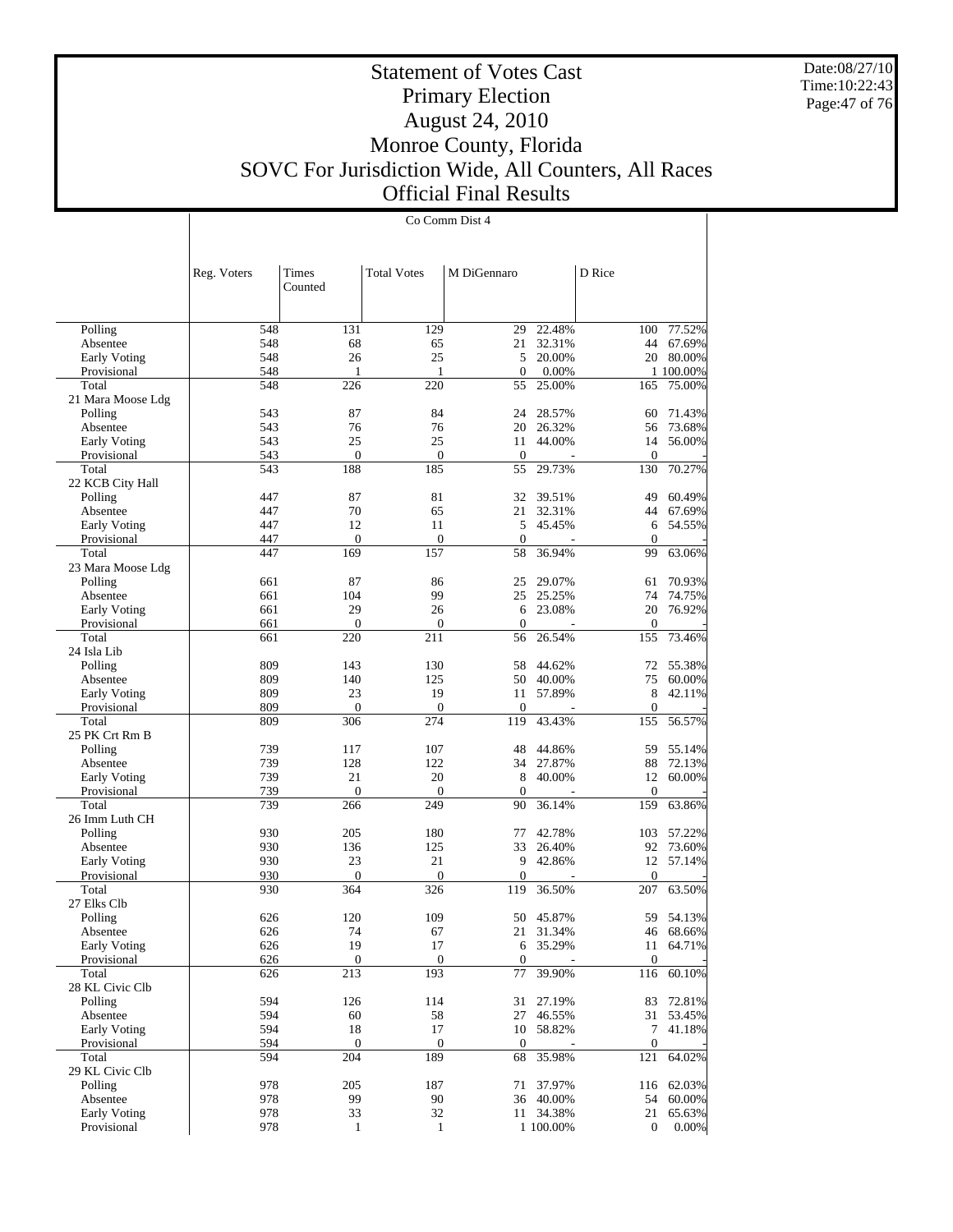Date:08/27/10 Time:10:22:43 Page:48 of 76

# Statement of Votes Cast Primary Election August 24, 2010 Monroe County, Florida SOVC For Jurisdiction Wide, All Counters, All Races Official Final Results

|                     |             | Co Comm Dist 4   |                    |                |                          |                |           |
|---------------------|-------------|------------------|--------------------|----------------|--------------------------|----------------|-----------|
|                     |             |                  |                    |                |                          |                |           |
|                     |             |                  |                    |                |                          |                |           |
|                     | Reg. Voters | Times<br>Counted | <b>Total Votes</b> | M DiGennaro    |                          | D Rice         |           |
|                     |             |                  |                    |                |                          |                |           |
| Total               | 978         | 338              | 310                | 119            | 38.39%                   | 191            | 61.61%    |
| 30 KL Library       |             |                  |                    |                |                          |                |           |
| Polling             | 461         | 112              | 104                | 36             | 34.62%                   | 68             | 65.38%    |
| Absentee            | 461         | 38               | 30                 | 8              | 26.67%                   | 22             | 73.33%    |
| <b>Early Voting</b> | 461         | 12               | 12                 | 4              | 33.33%                   | 8              | 66.67%    |
| Provisional         | 461         | 1                | 1                  | $\Omega$       | 0.00%                    |                | 1 100.00% |
| Total               | 461         | 163              | 147                | 48             | 32.65%                   | 99             | 67.35%    |
| 31 KL Library       |             |                  |                    |                |                          |                |           |
| Polling             | 459         | 92               | 85                 | 27             | 31.76%                   | 58             | 68.24%    |
| Absentee            | 459         | 55               | 53                 | 18             | 33.96%                   | 35             | 66.04%    |
| Early Voting        | 459         | 17               | 14                 | 5              | 35.71%                   | 9              | 64.29%    |
| Provisional         | 459         | $\overline{0}$   | $\mathbf{0}$       | $\mathbf{0}$   | $\overline{\phantom{a}}$ | $\overline{0}$ |           |
| Total               | 459         | 164              | 152                | 50             | 32.89%                   | 102            | 67.11%    |
| 32 KL Bapt ch       |             |                  |                    |                |                          |                |           |
| Polling             | 758         | 130              | 122                | 50             | 40.98%                   | 72             | 59.02%    |
| Absentee            | 758         | 83               | 73                 | 28             | 38.36%                   | 45             | 61.64%    |
| Early Voting        | 758         | 45               | 43                 | 23             | 53.49%                   | 20             | 46.51%    |
| Provisional         | 758         | $\overline{0}$   | $\mathbf{0}$       | $\overline{0}$ |                          | $\mathbf{0}$   |           |
| Total               | 758         | 258              | 238                | 101            | 42.44%                   | 137            | 57.56%    |
| 33 Academy OCR      |             |                  |                    |                |                          |                |           |
| Polling             | 892         | 72               | 64                 | 50             | 78.13%                   | 14             | 21.88%    |
| Absentee            | 892         | 203              | 198                | 167            | 84.34%                   | 31             | 15.66%    |
| <b>Early Voting</b> | 892         | $\overline{4}$   | 3                  | 1              | 33.33%                   | $\overline{2}$ | 66.67%    |
| Provisional         | 892         | $\overline{0}$   | $\overline{0}$     | $\overline{0}$ |                          | $\mathbf{0}$   |           |
| Total               | 892         | 279              | 265                | 218            | 82.26%                   | 47             | 17.74%    |
| 32 KL Bpt Ch CD 25  |             |                  |                    |                |                          |                |           |
| Polling             | 9           | $\mathbf{1}$     | 1                  | $\mathbf{0}$   | 0.00%                    |                | 1 100.00% |
| Absentee            | 9           | $\mathbf{1}$     | $\mathbf{1}$       | $\mathbf{0}$   | 0.00%                    |                | 1 100.00% |
| <b>Early Voting</b> | 9           | $\overline{0}$   | $\overline{0}$     | $\Omega$       |                          | $\overline{0}$ |           |
| Provisional         | 9           | $\overline{0}$   | $\overline{0}$     | $\overline{0}$ |                          | $\mathbf{0}$   |           |
| Total               | 9           | $\overline{c}$   | $\overline{c}$     | $\overline{0}$ | 0.00%                    |                | 2 100.00% |
| Total               |             |                  |                    |                |                          |                |           |
| Polling             | 19776       | 3522             | 3298               | 1175           | 35.63%                   | 2123           | 64.37%    |
| Absentee            | 19776       | 2700             | 2528               | 886            | 35.05%                   | 1642           | 64.95%    |
| <b>Early Voting</b> | 19776       | 704              | 667                | 225            | 33.73%                   | 442            | 66.27%    |
| Provisional         | 19776       | 6                | 6                  | 2              | 33.33%                   | 4              | 66.67%    |
| Total               | 19776       | 6932             | 6499               | 2288           | 35.21%                   | 4211           | 64.79%    |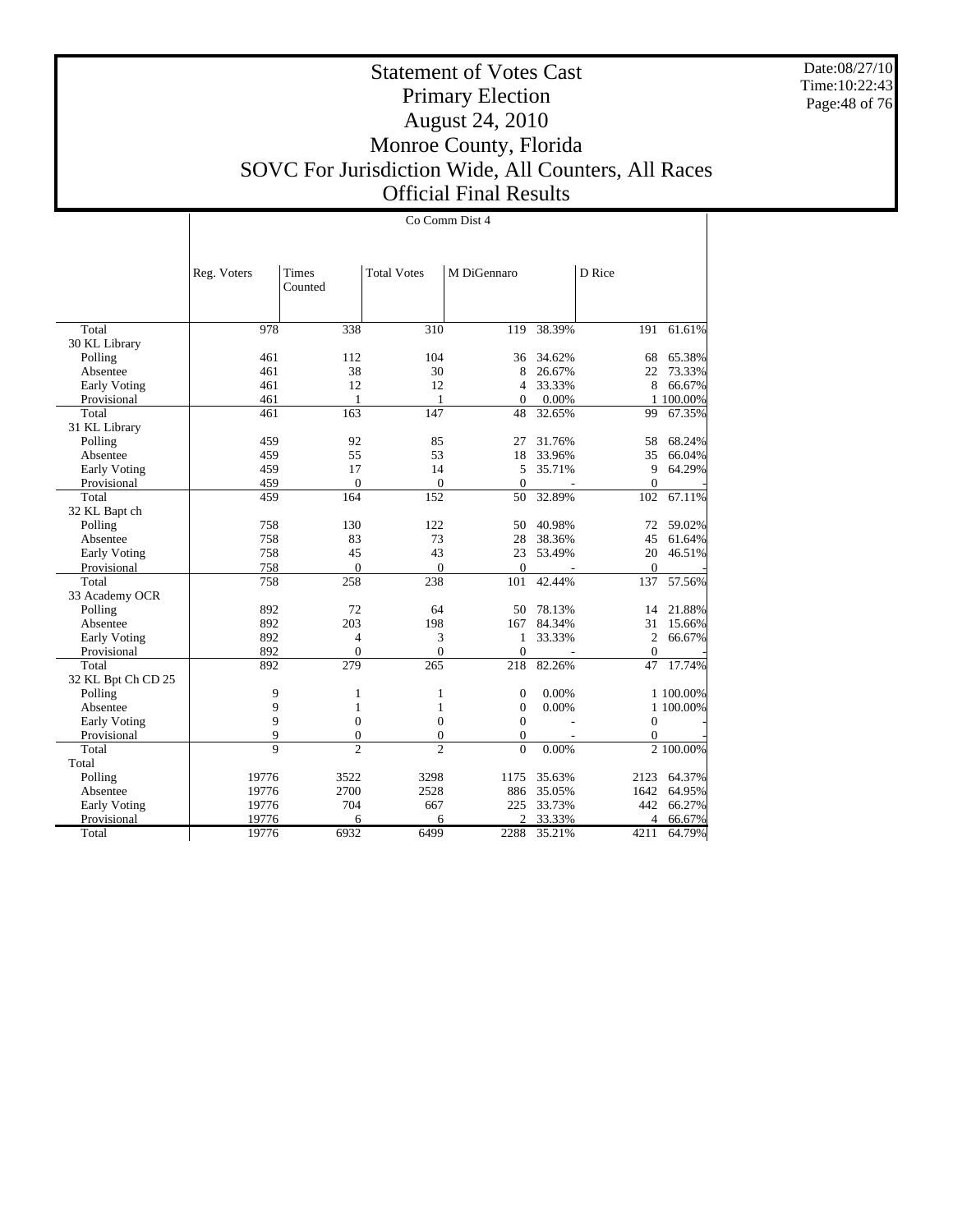Date:08/27/10 Time:10:22:44 Page:49 of 76

# Statement of Votes Cast Primary Election August 24, 2010 Monroe County, Florida SOVC For Jurisdiction Wide, All Counters, All Races Official Final Results

|                                |             |                         |                         | R-Mos Cont Dist 2      |                     |                        |                  |
|--------------------------------|-------------|-------------------------|-------------------------|------------------------|---------------------|------------------------|------------------|
|                                |             |                         |                         |                        |                     |                        |                  |
|                                |             |                         |                         |                        |                     |                        |                  |
|                                | Reg. Voters | Times                   | <b>Total Votes</b>      | H Hubbard              |                     | D Rudell               |                  |
|                                |             | Counted                 |                         |                        |                     |                        |                  |
|                                |             |                         |                         |                        |                     |                        |                  |
| Jurisdiction Wide              |             |                         |                         |                        |                     |                        |                  |
| 1 Jaycee Club                  |             |                         |                         |                        |                     |                        |                  |
| Polling                        | 391         | 69                      | 62                      | 27                     | 43.55%              | 35                     | 56.45%           |
| Absentee                       | 391         | 55                      | 49                      | 24                     | 48.98%              | 25                     | 51.02%           |
| Early Voting                   | 391         | 17                      | 14                      | 5                      | 35.71%              | 9                      | 64.29%           |
| Provisional<br>Total           | 391<br>391  | $\boldsymbol{0}$<br>141 | $\boldsymbol{0}$<br>125 | $\boldsymbol{0}$<br>56 | 44.80%              | $\mathbf{0}$<br>69     | 55.20%           |
| 2 KW High Aud                  |             |                         |                         |                        |                     |                        |                  |
| Polling                        | 497         | 73                      | 68                      | 21                     | 30.88%              | 47                     | 69.12%           |
| Absentee                       | 497         | 92                      | 73                      | 28                     | 38.36%              | 45                     | 61.64%           |
| Early Voting                   | 497         | 30                      | 28                      | 10                     | 35.71%              | 18                     | 64.29%           |
| Provisional                    | 497         | 1                       | $\mathbf{0}$            | $\boldsymbol{0}$       |                     | $\boldsymbol{0}$       |                  |
| Total                          | 497         | 196                     | 169                     | 59                     | 34.91%              | 110                    | 65.09%           |
| 3 KW High Aud                  |             |                         |                         |                        |                     |                        |                  |
| Polling                        | 346         | 55                      | 48                      | 25                     | 52.08%              | 23                     | 47.92%           |
| Absentee                       | 346<br>346  | 52<br>24                | 40<br>22                | 18                     | 45.00%<br>50.00%    | 22                     | 55.00%<br>50.00% |
| Early Voting<br>Provisional    | 346         | $\boldsymbol{0}$        | $\boldsymbol{0}$        | 11<br>$\boldsymbol{0}$ |                     | 11<br>$\mathbf{0}$     |                  |
| Total                          | 346         | 131                     | 110                     | 54                     | 49.09%              | 56                     | 50.91%           |
| 4 MLK Pool                     |             |                         |                         |                        |                     |                        |                  |
| Polling                        | 115         | 17                      | 17                      | 10                     | 58.82%              | 7                      | 41.18%           |
| Absentee                       | 115         | 8                       | 5                       | $\boldsymbol{0}$       | 0.00%               |                        | 5 100.00%        |
| Early Voting                   | 115         | $\overline{4}$          | $\overline{4}$          | 2                      | 50.00%              | 2                      | 50.00%           |
| Provisional                    | 115         | $\boldsymbol{0}$        | $\boldsymbol{0}$        | $\boldsymbol{0}$       |                     | $\boldsymbol{0}$       |                  |
| Total                          | 115         | 29                      | 26                      | 12                     | 46.15%              | 14                     | 53.85%           |
| 5 Old City Hall<br>Polling     | 869         | 55                      | 47                      | 22                     | 46.81%              | 25                     | 53.19%           |
| Absentee                       | 869         | 147                     | 112                     | 48                     | 42.86%              | 64                     | 57.14%           |
| Early Voting                   | 869         | 26                      | 22                      | 7                      | 31.82%              | 15                     | 68.18%           |
| Provisional                    | 869         | $\mathbf{0}$            | $\boldsymbol{0}$        | $\boldsymbol{0}$       |                     | $\mathbf{0}$           |                  |
| Total                          | 869         | 228                     | 181                     | 77                     | 42.54%              | 104                    | 57.46%           |
| 6 St Mary's Convt.             |             |                         |                         |                        |                     |                        |                  |
| Polling                        | 273         | 51                      | 47                      | 14                     | 29.79%              | 33                     | 70.21%           |
| Absentee                       | 273         | 23                      | 19                      | 8                      | 42.11%              | 11                     | 57.89%           |
| Early Voting                   | 273         | 8                       | 6                       | 2                      | 33.33%              | $\overline{4}$         | 66.67%           |
| Provisional<br>Total           | 273<br>273  | $\boldsymbol{0}$<br>82  | $\boldsymbol{0}$<br>72  | $\boldsymbol{0}$<br>24 | 33.33%              | $\boldsymbol{0}$<br>48 | 66.67%           |
| 7 KW Moose Club                |             |                         |                         |                        |                     |                        |                  |
| Polling                        | 216         | 48                      | 34                      | 14                     | 41.18%              | 20                     | 58.82%           |
| Absentee                       | 216         | 24                      | 22                      | 15                     | 68.18%              | 7                      | 31.82%           |
| Early Voting                   | 216         | 12                      | 10                      | $\mathbf{1}$           | 10.00%              | 9                      | 90.00%           |
| Provisional                    | 216         | $\mathbf{0}$            | $\boldsymbol{0}$        | $\boldsymbol{0}$       |                     | $\mathbf{0}$           |                  |
| Total                          | 216         | 84                      | 66                      | 30                     | 45.45%              |                        | 36 54.55%        |
| 8 Glad Tidings                 |             |                         |                         |                        |                     |                        |                  |
| Polling                        | 385         | 77                      | 63                      |                        | 26 41.27%           | 37                     | 58.73%           |
| Absentee<br>Early Voting       | 385<br>385  | 48<br>15                | 40<br>14                | 5                      | 10 25.00%<br>35.71% | 30<br>9                | 75.00%<br>64.29% |
| Provisional                    | 385         | $\mathbf{1}$            | $\mathbf{1}$            | $\mathbf{0}$           | 0.00%               |                        | 1 100.00%        |
| Total                          | 385         | 141                     | 118                     | 41                     | 34.75%              | 77                     | 65.25%           |
| 9 Sr Citizens Plz              |             |                         |                         |                        |                     |                        |                  |
| Polling                        | 566         | 96                      | 83                      | 35                     | 42.17%              | 48                     | 57.83%           |
| Absentee                       | 566         | 59                      | 48                      | 23                     | 47.92%              | 25                     | 52.08%           |
| Early Voting                   | 566         | 6                       | 5                       | $\overline{2}$         | 40.00%              | $\mathfrak{Z}$         | 60.00%           |
| Provisional                    | 566         | $\boldsymbol{0}$        | $\mathbf{0}$            | $\mathbf{0}$           |                     | $\boldsymbol{0}$       |                  |
| Total                          | 566         | 161                     | 136                     | 60                     | 44.12%              | 76                     | 55.88%           |
| 10 Later Day Saints<br>Polling | 356         | 57                      | 49                      | 29                     | 59.18%              | 20                     | 40.82%           |
| Absentee                       | 356         | 43                      | 36                      | 17                     | 47.22%              | 19                     | 52.78%           |
|                                |             |                         |                         |                        |                     |                        |                  |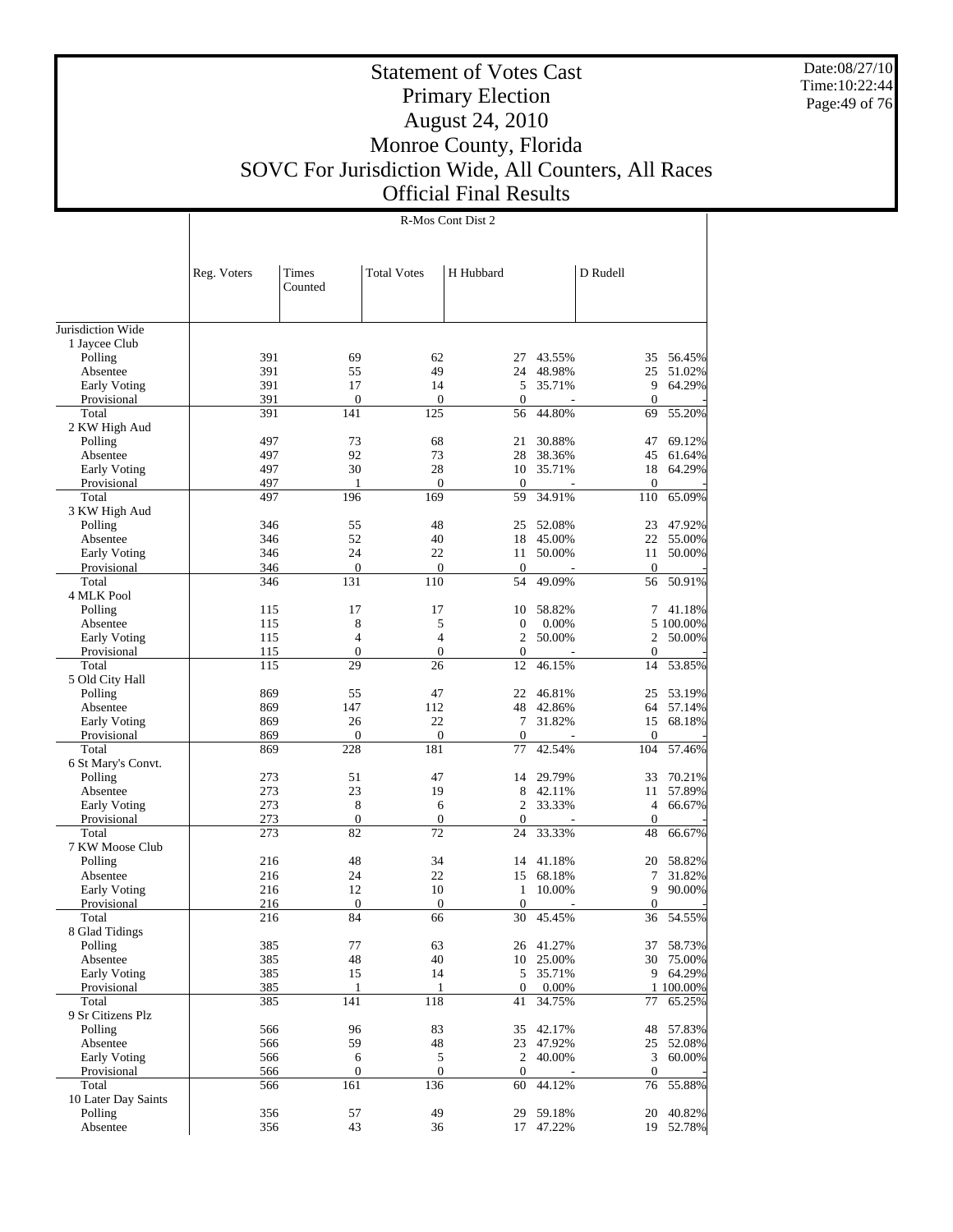Date:08/27/10 Time:10:22:44 Page:50 of 76

 $\overline{\phantom{a}}$ 

# Statement of Votes Cast Primary Election August 24, 2010 Monroe County, Florida SOVC For Jurisdiction Wide, All Counters, All Races Official Final Results

R-Mos Cont Dist 2

|                           | Reg. Voters | Times<br>Counted | <b>Total Votes</b> | H Hubbard             |                        | D Rudell         |                         |
|---------------------------|-------------|------------------|--------------------|-----------------------|------------------------|------------------|-------------------------|
| Early Voting              | 356         | 3                | 3                  | $\overline{c}$        | 66.67%                 | 1                | 33.33%                  |
| Provisional               | 356         | $\boldsymbol{0}$ | $\boldsymbol{0}$   | $\mathbf{0}$          |                        | $\mathbf{0}$     |                         |
| Total                     | 356         | 103              | 88                 | 48                    | 54.55%                 | 40               | 45.45%                  |
| 11 Kw Bapt Tem<br>Polling | 748         | 153              | 131                | 53                    | 40.46%                 | 78               | 59.54%                  |
| Absentee                  | 748         | 95               | 82                 | 35                    | 42.68%                 | 47               | 57.32%                  |
| Early Voting              | 748         | 15               | 15                 | 7                     | 46.67%                 | 8                | 53.33%                  |
| Provisional               | 748         | $\boldsymbol{0}$ | $\boldsymbol{0}$   | $\mathbf{0}$          |                        | $\boldsymbol{0}$ |                         |
| Total                     | 748         | 263              | 228                | 95                    | 41.67%                 | 133              | 58.33%                  |
| 12 BC Fire Sta            |             |                  | 94                 |                       |                        |                  |                         |
| Polling<br>Absentee       | 614<br>614  | 117<br>72        | 63                 | 50<br>25              | 53.19%<br>39.68%       | 44<br>38         | 46.81%<br>60.32%        |
| <b>Early Voting</b>       | 614         | 8                | 8                  | $\boldsymbol{0}$      | 0.00%                  |                  | 8 100.00%               |
| Provisional               | 614         | $\mathbf{0}$     | $\boldsymbol{0}$   | $\mathbf{0}$          |                        | $\theta$         |                         |
| Total                     | 614         | 197              | 165                | 75                    | 45.45%                 | 90               | 54.55%                  |
| 13 Sug Key Fire Sta       |             |                  |                    |                       |                        |                  |                         |
| Polling                   | 575         | 108              | 94                 | 37                    | 39.36%                 | 57               | 60.64%                  |
| Absentee                  | 575         | 70               | 57                 | 21                    | 36.84%                 | 36               | 63.16%                  |
| Early Voting              | 575         | 12               | 10                 | 1                     | 10.00%                 | 9                | 90.00%                  |
| Provisional               | 575         | $\mathbf{0}$     | $\boldsymbol{0}$   | $\mathbf{0}$          |                        | $\boldsymbol{0}$ |                         |
| Total                     | 575         | 190              | 161                | 59                    | 36.65%                 | 102              | 63.35%                  |
| 14 Cud Sherf Sub          | 750         | 142              | 115                | 40                    | 34.78%                 | 75               | 65.22%                  |
| Polling<br>Absentee       | 750         | 102              | 84                 | 31                    | 36.90%                 | 53               | 63.10%                  |
| Early Voting              | 750         | 27               | 25                 | 3                     | 12.00%                 | 22               | 88.00%                  |
| Provisional               | 750         | $\mathbf{0}$     | $\boldsymbol{0}$   | $\mathbf{0}$          |                        | $\mathbf{0}$     |                         |
| Total                     | 750         | 271              | 224                | 74                    | 33.04%                 | 150              | 66.96%                  |
| 15 Fl Sea Base            |             |                  |                    |                       |                        |                  |                         |
| Polling                   | 961         | 154              | 119                | 45                    | 37.82%                 | 74               | 62.18%                  |
| Absentee                  | 961         | 176              | 136                |                       | 62 45.59%              | 74               | 54.41%                  |
| Early Voting              | 961         | 52               | 50                 | 11                    | 22.00%                 | 39               | 78.00%                  |
| Provisional               | 961         | $\boldsymbol{0}$ | $\boldsymbol{0}$   | 0                     |                        | $\boldsymbol{0}$ |                         |
| Total<br>16 First Bap. Ch | 961         | 382              | 305                | 118                   | 38.69%                 | 187              | 61.31%                  |
| Polling                   | 731         | 173              | 150                | 50                    | 33.33%                 | 100              | 66.67%                  |
| Absentee                  | 731         | 83               | 76                 | 36                    | 47.37%                 | 40               | 52.63%                  |
| Early Voting              | 731         | 33               | 30                 | 7                     | 23.33%                 | 23               | 76.67%                  |
| Provisional               | 731         | $\theta$         | $\boldsymbol{0}$   | $\mathbf{0}$          |                        | $\mathbf{0}$     |                         |
| Total                     | 731         | 289              | 256                | 93                    | 36.33%                 | 163              | 63.67%                  |
| 17 BPK Moose Clb          |             |                  |                    |                       |                        |                  |                         |
| Polling                   | 609         | 119              | 101                | 45                    | 44.55%                 | 56               | 55.45%                  |
| Absentee                  | 609         | 63               | 60                 | 19                    | 31.67%                 | 41               | 68.33%                  |
| Early Voting              | 609<br>609  | 31               | 25                 | 8<br>$\boldsymbol{0}$ | 32.00%                 | 17               | 68.00%                  |
| Provisional<br>Total      | 609         | 214              | 187                | 72                    | 0.00%<br>38.50%        |                  | 1 100.00%<br>115 61.50% |
| 18 Am Legion              |             |                  |                    |                       |                        |                  |                         |
| Polling                   | 450         | 91               | 79                 | 39                    | 49.37%                 | 40               | 50.63%                  |
| Absentee                  | 450         | 31               | 25                 |                       | 7 28.00%               |                  | 18 72.00%               |
| Early Voting              | 450         | 22               | 19                 |                       | 6 31.58%               | 13               | 68.42%                  |
| Provisional               | 450         | $\boldsymbol{0}$ | $\boldsymbol{0}$   | $\mathbf{0}$          |                        | $\mathbf{0}$     |                         |
| Total                     | 450         | 144              | 123                | 52                    | 42.28%                 | $71\,$           | 57.72%                  |
| 19 First Bap Ch Mar       |             |                  |                    |                       |                        |                  |                         |
| Polling                   | 870         | 152              | 137                |                       | 52 37.96%              |                  | 85 62.04%               |
| Absentee<br>Early Voting  | 870<br>870  | 122<br>52        | 112<br>49          |                       | 43 38.39%<br>14 28.57% | 69               | 61.61%<br>35 71.43%     |
| Provisional               | 870         | $\boldsymbol{0}$ | $\boldsymbol{0}$   | $\overline{0}$        |                        | $\mathbf{0}$     |                         |
| Total                     | 870         | 326              | 298                | 109                   | 36.58%                 | 189              | 63.42%                  |
| 20 Pres Kirk Keys         |             |                  |                    |                       |                        |                  |                         |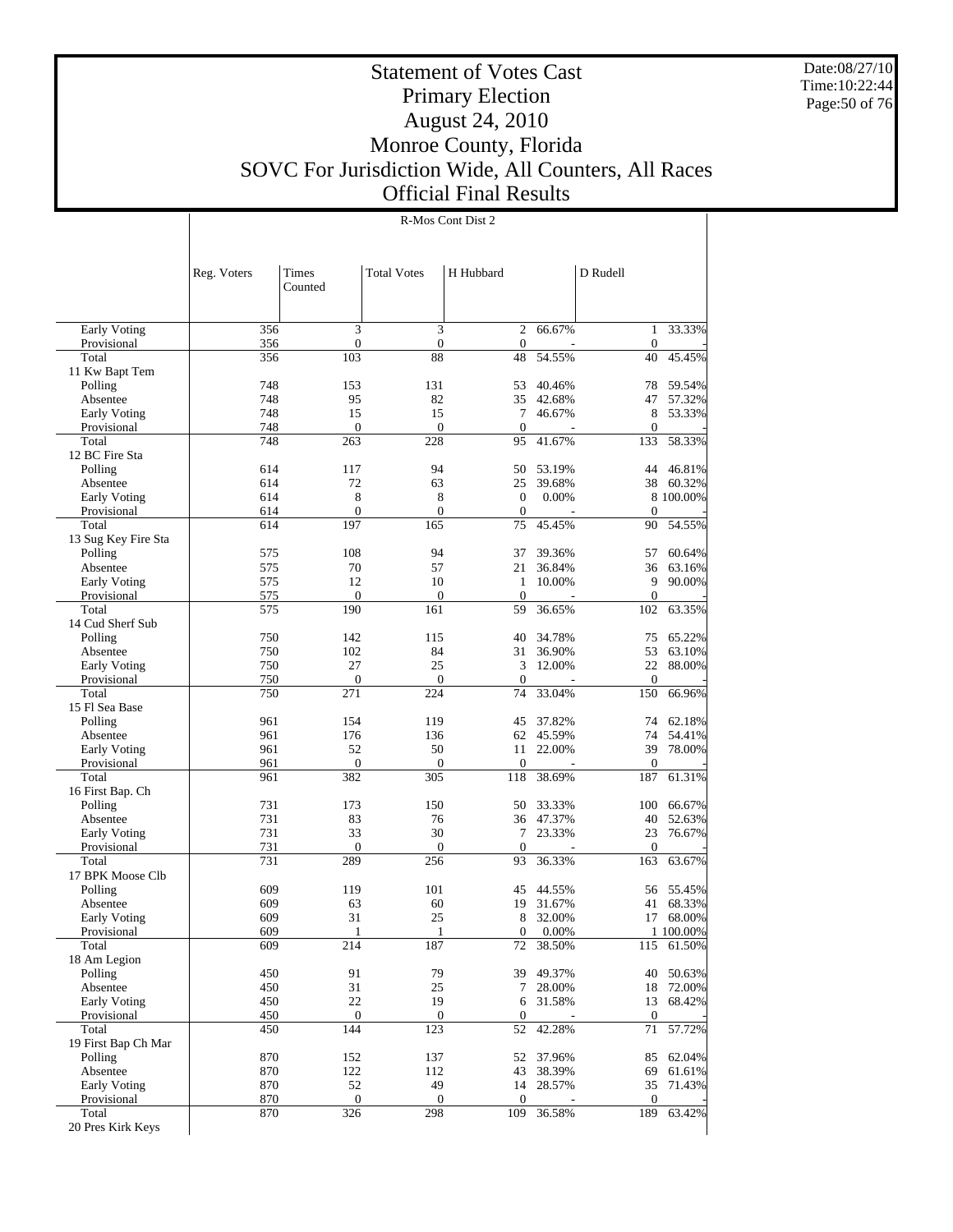Date:08/27/10 Time:10:22:44 Page:51 of 76

#### Statement of Votes Cast Primary Election August 24, 2010 Monroe County, Florida SOVC For Jurisdiction Wide, All Counters, All Races Official Final Results

 Polling Absentee Early Voting Provisional Total 21 Mara Moose Ldg Polling Absentee Early Voting Provisional Total 22 KCB City Hall Polling Absentee Early Voting Provisional Total 23 Mara Moose Ldg Polling Absentee Early Voting Provisional Total 24 Isla Lib Polling Absentee Early Voting Provisional Total 25 PK Crt Rm B Polling Absentee Early Voting Provisional Total 26 Imm Luth CH Polling Absentee Early Voting Provisional Total 27 Elks Clb Polling Absentee Early Voting Provisional Total 28 KL Civic Clb Polling Absentee Early Voting Provisional Total 29 KL Civic Clb Polling Absentee Early Voting Provisional Reg. Voters | Times Counted Total Votes | H Hubbard | D Rudell 548 131 124 41 33.06% 83 66.94% 548 68 58 22 37.93% 36 62.07% 548 26 26 10 38.46% 16 61.54%<br>548 1 100.00% 0 0.00% 548 1 1 100.00% 0 0.00%<br>548 226 209 74 35.41% 135 64.59% 74 35.41% 543 87 76 26 34.21% 50 65.79%<br>543 76 67 30 44.78% 37 55.22% 543 76 67 30 44.78% 37 55.22% 543 25 24 10 41.67% 14 58.33% 543 0 0 0 0 0 0 0 0 543 188 167 66 39.52% 101 60.48% 447 87 72 28 38.89% 44 61.11%<br>447 70 60 25 41.67% 35 58.33% 447 70 60 25 41.67% 35 58.33% 447 12 11 3 27.27% 8 72.73% 447 0 0 0 0 - 0 -447 169 143 56 39.16% 87 60.84% 661 87 79 34 43.04% 45 56.96% 661 104 86 23 26.74% 63 73.26% 661 29 24 7 29.17% 17 70.83% 661 0 0 0 - 0 -661 220 189 64 33.86% 125 66.14% 809 143 111 42 37.84% 69 62.16%<br>809 140 108 53 49.07% 55 50.93% 809 140 108 53 49.07% 55 50.93% 809 23 15 8 53.33% 7 46.67% 809 0 0 0 - 0 - 809 306 234 103 44.02% 131 55.98% 739 117 91 48 52.75% 43 47.25% 739 128 104 53 50.96% 51 49.04% 739 21 17 5 29.41% 12 70.59% 739 0 0 0 - 0 - 739 266 212 106 50.00% 106 50.00% 930 205 155 77 49.68% 78 50.32% 930 136 104 50 48.08% 54 51.92%<br>930 23 19 13 68.42% 6 31.58% 930 23 19 13 68.42% 6 31.58% 930 0 0 0 - 0 - 930 364 278 140 50.36% 138 49.64% 626 120 101 50 49.50% 51 50.50% 626 74 63 25 39.68% 38 60.32% 626 19 15 8 53.33% 7 46.67%  $626$  0 0 0 - 0 -626 213 179 83 46.37% 96 53.63% 594 126 100 41 41.00% 59 59.00%<br>594 60 49 27 55.10% 22 44.90% 594 60 49 27 55.10% 22 44.90% 594 18 14 6 42.86% 8 57.14% 594 0 0 0 0 - 0 -594 204 163 74 45.40% 89 54.60% 978 205 174 73 41.95% 101 58.05% 978 99 79 32 40.51% 47 59.49% 978 33 28 13 46.43% 15 53.57% 978 1 0 0 - 0 -

#### R-Mos Cont Dist 2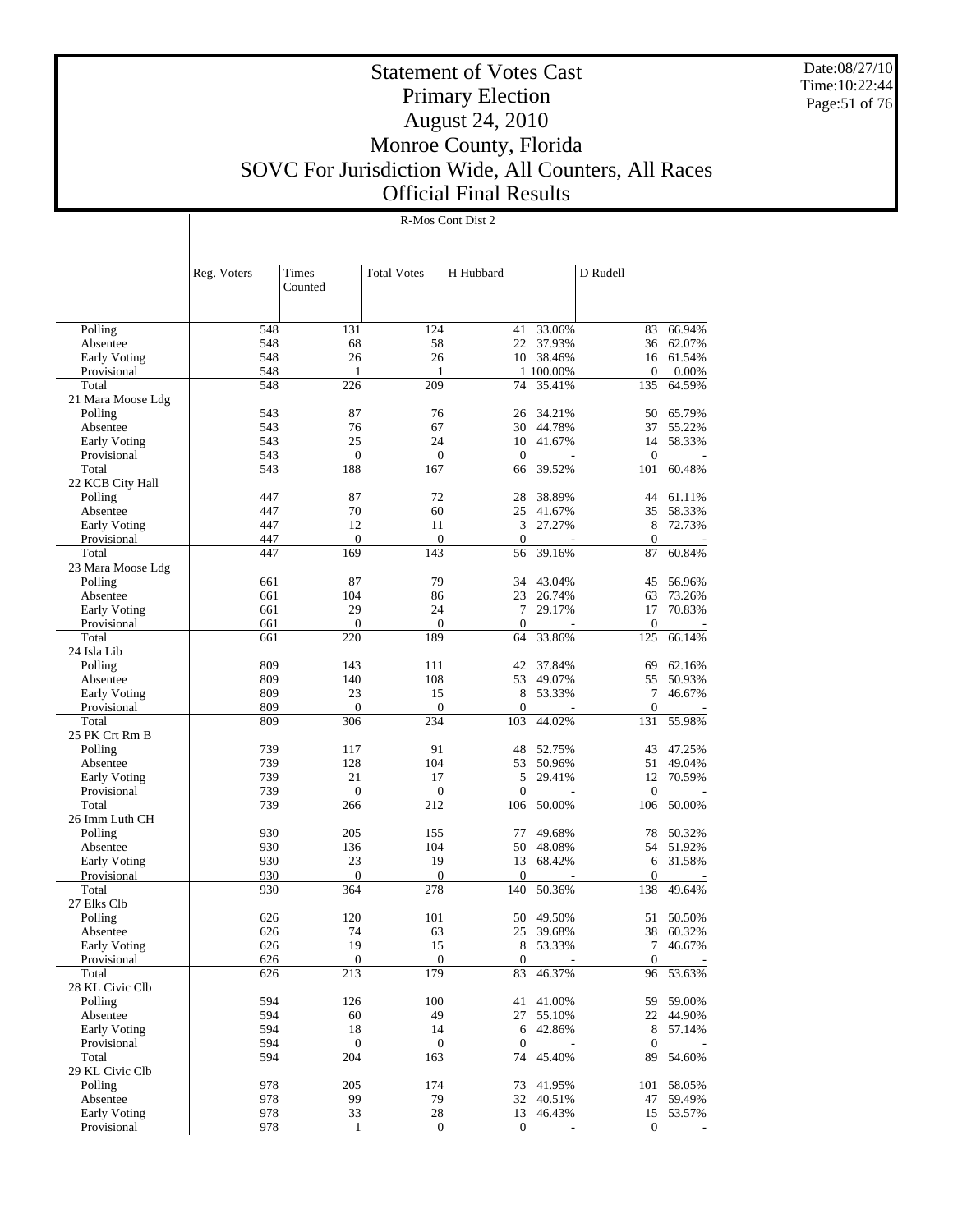Date:08/27/10 Time:10:22:45 Page:52 of 76

Τ

# Statement of Votes Cast Primary Election August 24, 2010 Monroe County, Florida SOVC For Jurisdiction Wide, All Counters, All Races Official Final Results

|                     |             |                          |                    | R-Mos Cont Dist 2 |           |                  |        |
|---------------------|-------------|--------------------------|--------------------|-------------------|-----------|------------------|--------|
|                     |             |                          |                    |                   |           |                  |        |
|                     | Reg. Voters | Times<br>Counted         | <b>Total Votes</b> | H Hubbard         |           | D Rudell         |        |
|                     |             |                          |                    |                   |           |                  |        |
| Total               | 978         | 338                      | 281                | 118               | 41.99%    | 163              | 58.01% |
| 30 KL Library       |             |                          |                    |                   |           |                  |        |
| Polling             | 461         | 112                      | 100                | 56                | 56.00%    | 44               | 44.00% |
| Absentee            | 461         | 38                       | 25                 | 14                | 56.00%    | 11               | 44.00% |
| Early Voting        | 461         | 12                       | 12                 | 10                | 83.33%    | $\overline{c}$   | 16.67% |
| Provisional         | 461         | 1                        | $\mathbf{1}$       |                   | 1 100.00% | $\theta$         | 0.00%  |
| Total               | 461         | 163                      | 138                | 81                | 58.70%    | 57               | 41.30% |
| 31 KL Library       |             |                          |                    |                   |           |                  |        |
| Polling             | 459         | 92                       | 76                 | 35                | 46.05%    | 41               | 53.95% |
| Absentee            | 459         | 55                       | 53                 | 23                | 43.40%    | 30               | 56.60% |
| <b>Early Voting</b> | 459         | 17                       | 15                 | 5                 | 33.33%    | 10               | 66.67% |
| Provisional         | 459         | $\mathbf{0}$             | $\boldsymbol{0}$   | $\mathbf{0}$      | $\sim$    | $\boldsymbol{0}$ |        |
| Total               | 459         | 164                      | 144                | 63                | 43.75%    | 81               | 56.25% |
| 32 KL Bapt ch       |             |                          |                    |                   |           |                  |        |
| Polling             | 758         | 130                      | 113                | 51                | 45.13%    | 62               | 54.87% |
| Absentee            | 758         | 83                       | 60                 | 37                | 61.67%    | 23               | 38.33% |
| Early Voting        | 758         | 45                       | 40                 | 25                | 62.50%    | 15               | 37.50% |
| Provisional         | 758         | $\mathbf{0}$             | $\mathbf{0}$       | $\overline{0}$    |           | $\mathbf{0}$     |        |
| Total               | 758         | 258                      | 213                | 113               | 53.05%    | 100              | 46.95% |
| 33 Academy OCR      |             |                          |                    |                   |           |                  |        |
| Polling             | 892         | 72                       | 65                 | 56                | 86.15%    | 9                | 13.85% |
| Absentee            | 892         | 203                      | 192                | 178               | 92.71%    | 14               | 7.29%  |
| Early Voting        | 892         | $\overline{4}$           | $\mathfrak{2}$     |                   | 2 100.00% | $\boldsymbol{0}$ | 0.00%  |
| Provisional         | 892         | $\overline{0}$           | $\Omega$           | $\overline{0}$    |           | $\theta$         |        |
| Total               | 892         | 279                      | 259                | 236               | 91.12%    | 23               | 8.88%  |
| 32 KL Bpt Ch CD 25  |             |                          |                    |                   |           |                  |        |
| Polling             | 9           | 1                        | 1                  |                   | 1 100.00% | $\overline{0}$   | 0.00%  |
| Absentee            | 9           | $\mathbf{1}$             | $\mathbf{1}$       |                   | 1 100.00% | $\mathbf{0}$     | 0.00%  |
| Early Voting        | 9           | $\overline{0}$           | $\overline{0}$     | $\theta$          |           | $\overline{0}$   |        |
| Provisional         | 9           | $\mathbf{0}$             | $\mathbf{0}$       | 0                 |           | $\overline{0}$   |        |
| Total               | 9           | $\overline{\mathcal{L}}$ | $\overline{c}$     |                   | 2 100.00% | $\theta$         | 0.00%  |
| Total               |             |                          |                    |                   |           |                  |        |
| Polling             | 19776       | 3522                     | 2976               | 1293              | 43.45%    | 1683             | 56.55% |
| Absentee            | 19776       | 2700                     | 2248               | 1063              | 47.29%    | 1185             | 52.71% |
| Early Voting        | 19776       | 704                      | 621                | 229               | 36.88%    | 392              | 63.12% |
| Provisional         | 19776       | 6                        | Δ                  | $\overline{c}$    | 50.00%    | $\mathfrak{D}$   | 50.00% |
| Total               | 19776       | 6932                     | 5849               | 2587              | 44.23%    | 3262             | 55.77% |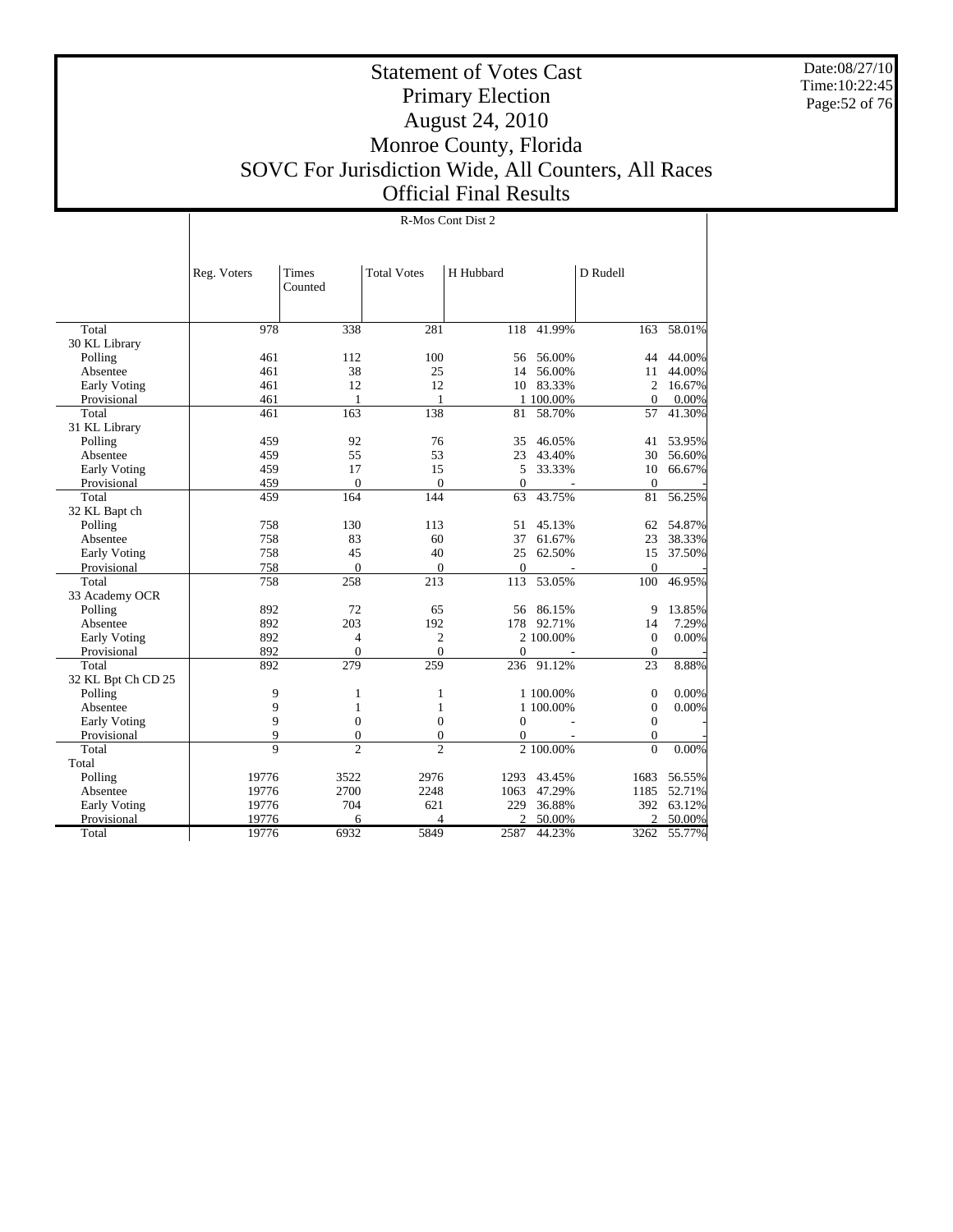Date:08/27/10 Time:10:22:45 Page:53 of 76

# Statement of Votes Cast Primary Election August 24, 2010 Monroe County, Florida SOVC For Jurisdiction Wide, All Counters, All Races Official Final Results

|                                |              |                     |                         | D-Mos Cont Dist 2       |                  |                         |                  |
|--------------------------------|--------------|---------------------|-------------------------|-------------------------|------------------|-------------------------|------------------|
|                                |              |                     |                         |                         |                  |                         |                  |
|                                |              |                     |                         |                         |                  |                         |                  |
|                                | Reg. Voters  | Times               | <b>Total Votes</b>      | D Dombroski             |                  | J Marzella              |                  |
|                                |              | Counted             |                         |                         |                  |                         |                  |
|                                |              |                     |                         |                         |                  |                         |                  |
| Jurisdiction Wide              |              |                     |                         |                         |                  |                         |                  |
| 1 Jaycee Club                  |              |                     |                         |                         |                  |                         |                  |
| Polling                        | 544          | 85                  | 76                      | 52                      | 68.42%           | 24                      | 31.58%           |
| Absentee<br>Early Voting       | 544<br>544   | 82<br>15            | 73<br>13                | 38<br>5                 | 52.05%<br>38.46% | 35<br>8                 | 47.95%<br>61.54% |
| Provisional                    | 544          | $\boldsymbol{0}$    | $\boldsymbol{0}$        | $\boldsymbol{0}$        |                  | $\mathbf{0}$            |                  |
| Total                          | 544          | 182                 | 162                     | 95                      | 58.64%           | 67                      | 41.36%           |
| 2 KW High Aud                  |              |                     |                         |                         |                  |                         |                  |
| Polling                        | 706          | 110                 | 94                      | 64                      | 68.09%           | 30                      | 31.91%           |
| Absentee                       | 706          | 118                 | 103                     | 59                      | 57.28%           | 44                      | 42.72%           |
| Early Voting                   | 706          | 16                  | 14                      | 9                       | 64.29%           | 5                       | 35.71%           |
| Provisional<br>Total           | 706<br>706   | $\mathbf{0}$<br>244 | $\boldsymbol{0}$<br>211 | $\boldsymbol{0}$<br>132 | 62.56%           | $\mathbf{0}$<br>79      | 37.44%           |
| 3 KW High Aud                  |              |                     |                         |                         |                  |                         |                  |
| Polling                        | 639          | 91                  | 80                      | 57                      | 71.25%           | 23                      | 28.75%           |
| Absentee                       | 639          | 111                 | 108                     | 63                      | 58.33%           | 45                      | 41.67%           |
| <b>Early Voting</b>            | 639          | 26                  | 22                      |                         | 15 68.18%        | 7                       | 31.82%           |
| Provisional                    | 639          | 1                   | 1                       | $\overline{0}$          | 0.00%            |                         | 1 100.00%        |
| Total                          | 639          | 229                 | 211                     | 135                     | 63.98%           | 76                      | 36.02%           |
| 4 MLK Pool                     |              |                     |                         |                         |                  |                         |                  |
| Polling                        | 731<br>731   | 143                 | 119<br>42               | 85<br>24                | 71.43%           | 34                      | 28.57%           |
| Absentee<br>Early Voting       | 731          | 46<br>23            | 21                      | 11                      | 57.14%<br>52.38% | 18<br>10                | 42.86%<br>47.62% |
| Provisional                    | 731          | $\boldsymbol{0}$    | $\boldsymbol{0}$        | $\boldsymbol{0}$        |                  | $\mathbf{0}$            |                  |
| Total                          | 731          | 212                 | 182                     | 120                     | 65.93%           | 62                      | 34.07%           |
| 5 Old City Hall                |              |                     |                         |                         |                  |                         |                  |
| Polling                        | 1143         | 107                 | 81                      | 44                      | 54.32%           | 37                      | 45.68%           |
| Absentee                       | 1143         | 162                 | 137                     | 80                      | 58.39%           | 57                      | 41.61%           |
| Early Voting                   | 1143         | 62                  | 53                      | 31                      | 58.49%           | 22                      | 41.51%           |
| Provisional<br>Total           | 1143<br>1143 | $\mathbf{0}$<br>331 | $\boldsymbol{0}$<br>271 | $\boldsymbol{0}$<br>155 | 57.20%           | $\boldsymbol{0}$<br>116 | 42.80%           |
| 6 St Mary's Convt.             |              |                     |                         |                         |                  |                         |                  |
| Polling                        | 841          | 152                 | 127                     | 75                      | 59.06%           | 52                      | 40.94%           |
| Absentee                       | 841          | 75                  | 61                      | 30                      | 49.18%           | 31                      | 50.82%           |
| Early Voting                   | 841          | 45                  | 40                      |                         | 25 62.50%        | 15                      | 37.50%           |
| Provisional                    | 841          | $\boldsymbol{0}$    | $\boldsymbol{0}$        | $\boldsymbol{0}$        |                  | $\mathbf{0}$            |                  |
| Total                          | 841          | 272                 | 228                     | 130                     | 57.02%           | 98                      | 42.98%           |
| 7 KW Moose Club                |              |                     |                         |                         |                  |                         |                  |
| Polling<br>Absentee            | 366<br>366   | 90<br>28            | 77<br>21                | 51<br>16                | 66.23%<br>76.19% | 26<br>5                 | 33.77%<br>23.81% |
| Early Voting                   | 366          | 19                  | 16                      | 12                      | 75.00%           | 4                       | 25.00%           |
| Provisional                    | 366          | $\boldsymbol{0}$    | $\boldsymbol{0}$        | $\boldsymbol{0}$        |                  | $\mathbf{0}$            |                  |
| Total                          | 366          | 137                 | 114                     | 79                      | 69.30%           | 35                      | 30.70%           |
| 8 Glad Tidings                 |              |                     |                         |                         |                  |                         |                  |
| Polling                        | 884          | 197                 | 174                     | 94                      | 54.02%           | 80                      | 45.98%           |
| Absentee                       | 884          | 101                 | $87\,$                  | 61                      | 70.11%           | 26                      | 29.89%           |
| Early Voting<br>Provisional    | 884<br>884   | 26<br>2             | 24<br>2                 | 16<br>$\mathbf{1}$      | 66.67%           | 8<br>1                  | 33.33%           |
| Total                          | 884          | 326                 | 287                     | 172                     | 50.00%<br>59.93% | 115                     | 50.00%<br>40.07% |
| 9 Sr Citizens Plz              |              |                     |                         |                         |                  |                         |                  |
| Polling                        | 861          | 134                 | 120                     | 74                      | 61.67%           | 46                      | 38.33%           |
| Absentee                       | 861          | 104                 | 95                      | 55                      | 57.89%           | 40                      | 42.11%           |
| Early Voting                   | 861          | 32                  | 25                      | 14                      | 56.00%           | 11                      | 44.00%           |
| Provisional                    | 861          | $\boldsymbol{0}$    | $\boldsymbol{0}$        | $\boldsymbol{0}$        |                  | $\boldsymbol{0}$        |                  |
| Total                          | 861          | 270                 | 240                     | 143                     | 59.58%           | 97                      | 40.42%           |
| 10 Later Day Saints<br>Polling | 868          | 157                 | 140                     | 91                      | 65.00%           | 49                      | 35.00%           |
| Absentee                       | 868          | 78                  | 63                      | 36                      | 57.14%           | 27                      | 42.86%           |
|                                |              |                     |                         |                         |                  |                         |                  |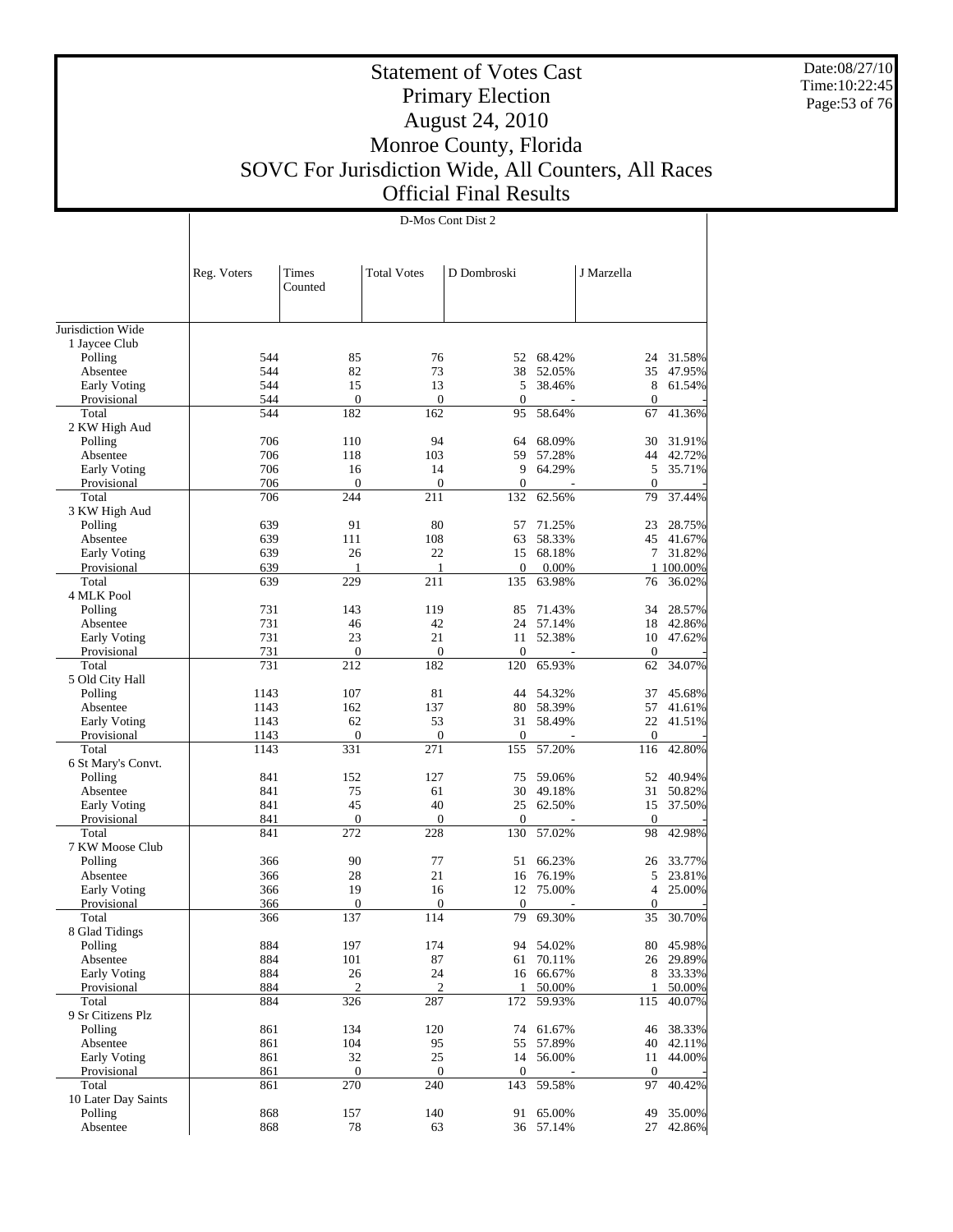Date:08/27/10 Time:10:22:45 Page:54 of 76

 $\overline{1}$ 

# Statement of Votes Cast Primary Election August 24, 2010 Monroe County, Florida SOVC For Jurisdiction Wide, All Counters, All Races Official Final Results

D-Mos Cont Dist 2

|                                | Reg. Voters  | Times<br>Counted       | <b>Total Votes</b> | D Dombroski           |                     | J Marzella                 |                  |
|--------------------------------|--------------|------------------------|--------------------|-----------------------|---------------------|----------------------------|------------------|
| Early Voting                   | 868          | 28                     | 26                 | 17                    | 65.38%              | 9                          | 34.62%           |
| Provisional                    | 868          | $\boldsymbol{0}$       | $\mathbf{0}$       | $\mathbf{0}$          |                     | $\boldsymbol{0}$           |                  |
| Total                          | 868          | 263                    | 229                | 144                   | 62.88%              | 85                         | 37.12%           |
| 11 Kw Bapt Tem                 |              |                        |                    |                       |                     |                            |                  |
| Polling                        | 1007         | 116                    | 105                | 68                    | 64.76%              | 37                         | 35.24%           |
| Absentee                       | 1007         | 78                     | 63                 | 43                    | 68.25%              | 20                         | 31.75%           |
| Early Voting<br>Provisional    | 1007<br>1007 | 19<br>$\boldsymbol{0}$ | 17<br>$\mathbf{0}$ | 11<br>$\mathbf{0}$    | 64.71%              | 6<br>$\theta$              | 35.29%           |
| Total                          | 1007         | 213                    | 185                | 122                   | 65.95%              | 63                         | 34.05%           |
| 12 BC Fire Sta                 |              |                        |                    |                       |                     |                            |                  |
| Polling                        | 604          | 85                     | 80                 | 46                    | 57.50%              | 34                         | 42.50%           |
| Absentee                       | 604          | 57                     | 50                 | 28                    | 56.00%              | 22                         | 44.00%           |
| Early Voting                   | 604          | 11                     | 11                 | 8                     | 72.73%              | 3                          | 27.27%           |
| Provisional                    | 604          | $\boldsymbol{0}$       | $\mathbf{0}$       | $\mathbf{0}$          |                     | $\theta$                   |                  |
| Total                          | 604          | 153                    | 141                | 82                    | 58.16%              | 59                         | 41.84%           |
| 13 Sug Key Fire Sta<br>Polling | 547          | 109                    | 98                 | 60                    | 61.22%              | 38                         | 38.78%           |
| Absentee                       | 547          | 50                     | 47                 | 25                    | 53.19%              | 22                         | 46.81%           |
| Early Voting                   | 547          | 15                     | 12                 | 8                     | 66.67%              | $\overline{4}$             | 33.33%           |
| Provisional                    | 547          | $\boldsymbol{0}$       | $\mathbf{0}$       | $\overline{0}$        |                     | $\mathbf{0}$               |                  |
| Total                          | 547          | 174                    | 157                | 93                    | 59.24%              | 64                         | 40.76%           |
| 14 Cud Sherf Sub               |              |                        |                    |                       |                     |                            |                  |
| Polling                        | 440          | 50                     | 41                 | 24                    | 58.54%              | 17                         | 41.46%           |
| Absentee                       | 440          | 28                     | 25                 | 15                    | 60.00%              | 10                         | 40.00%           |
| Early Voting                   | 440<br>440   | 8<br>$\boldsymbol{0}$  | 8<br>$\mathbf{0}$  | 4<br>$\mathbf{0}$     | 50.00%              | $\overline{4}$<br>$\theta$ | 50.00%           |
| Provisional<br>Total           | 440          | 86                     | 74                 | 43                    | 58.11%              | 31                         | 41.89%           |
| 15 Fl Sea Base                 |              |                        |                    |                       |                     |                            |                  |
| Polling                        | 658          | 71                     | 68                 | 38                    | 55.88%              | 30                         | 44.12%           |
| Absentee                       | 658          | 66                     | 60                 | 25                    | 41.67%              | 35                         | 58.33%           |
| Early Voting                   | 658          | 41                     | 41                 | 18                    | 43.90%              | 23                         | 56.10%           |
| Provisional                    | 658          | $\boldsymbol{0}$       | $\mathbf{0}$       | $\mathbf{0}$          |                     | $\theta$                   |                  |
| Total                          | 658          | 178                    | 169                | 81                    | 47.93%              | 88                         | 52.07%           |
| 16 First Bap. Ch               | 632          | 93                     | 84                 | 37                    |                     | 47                         |                  |
| Polling<br>Absentee            | 632          | 37                     | 36                 | 20                    | 44.05%<br>55.56%    | 16                         | 55.95%<br>44.44% |
| Early Voting                   | 632          | 28                     | 24                 | 13                    | 54.17%              | 11                         | 45.83%           |
| Provisional                    | 632          | $\boldsymbol{0}$       | $\mathbf{0}$       | $\mathbf{0}$          |                     | $\theta$                   |                  |
| Total                          | 632          | 158                    | 144                | 70                    | 48.61%              | 74                         | 51.39%           |
| 17 BPK Moose Clb               |              |                        |                    |                       |                     |                            |                  |
| Polling                        | 558          | 97                     | 92                 | 38                    | 41.30%              | 54                         | 58.70%           |
| Absentee                       | 558          | 42                     | 40                 | 13                    | 32.50%              | 27                         | 67.50%           |
| Early Voting                   | 558<br>558   | 17<br>$\boldsymbol{0}$ | 15<br>$\theta$     | 8<br>$\boldsymbol{0}$ | 53.33%              | 7<br>$\boldsymbol{0}$      | 46.67%           |
| Provisional<br>Total           | 558          | 156                    | 147                | 59                    | 40.14%              | 88                         | 59.86%           |
| 18 Am Legion                   |              |                        |                    |                       |                     |                            |                  |
| Polling                        | 411          | 58                     | 49                 |                       | 26 53.06%           | 23                         | 46.94%           |
| Absentee                       | 411          | 9                      | $\,8\,$            |                       | 4 50.00%            | 4                          | 50.00%           |
| Early Voting                   | 411          | 12                     | 11                 |                       | 10 90.91%           | 1                          | 9.09%            |
| Provisional                    | 411          | $\boldsymbol{0}$       | $\mathbf{0}$       | $\boldsymbol{0}$      |                     | $\mathbf{0}$               |                  |
| Total                          | 411          | 79                     | 68                 | 40                    | 58.82%              | 28                         | 41.18%           |
| 19 First Bap Ch Mar            | 584          | 90                     |                    |                       |                     |                            | 44.59%           |
| Polling<br>Absentee            | 584          | 41                     | 74<br>30           | 41                    | 55.41%<br>13 43.33% | 33<br>17                   | 56.67%           |
| Early Voting                   | 584          | 23                     | 22                 |                       | 10 45.45%           | 12                         | 54.55%           |
| Provisional                    | 584          | $\boldsymbol{0}$       | $\boldsymbol{0}$   | $\mathbf{0}$          |                     | $\mathbf{0}$               |                  |
| Total                          | 584          | 154                    | 126                | 64                    | 50.79%              | 62                         | 49.21%           |
| 20 Pres Kirk Keys              |              |                        |                    |                       |                     |                            |                  |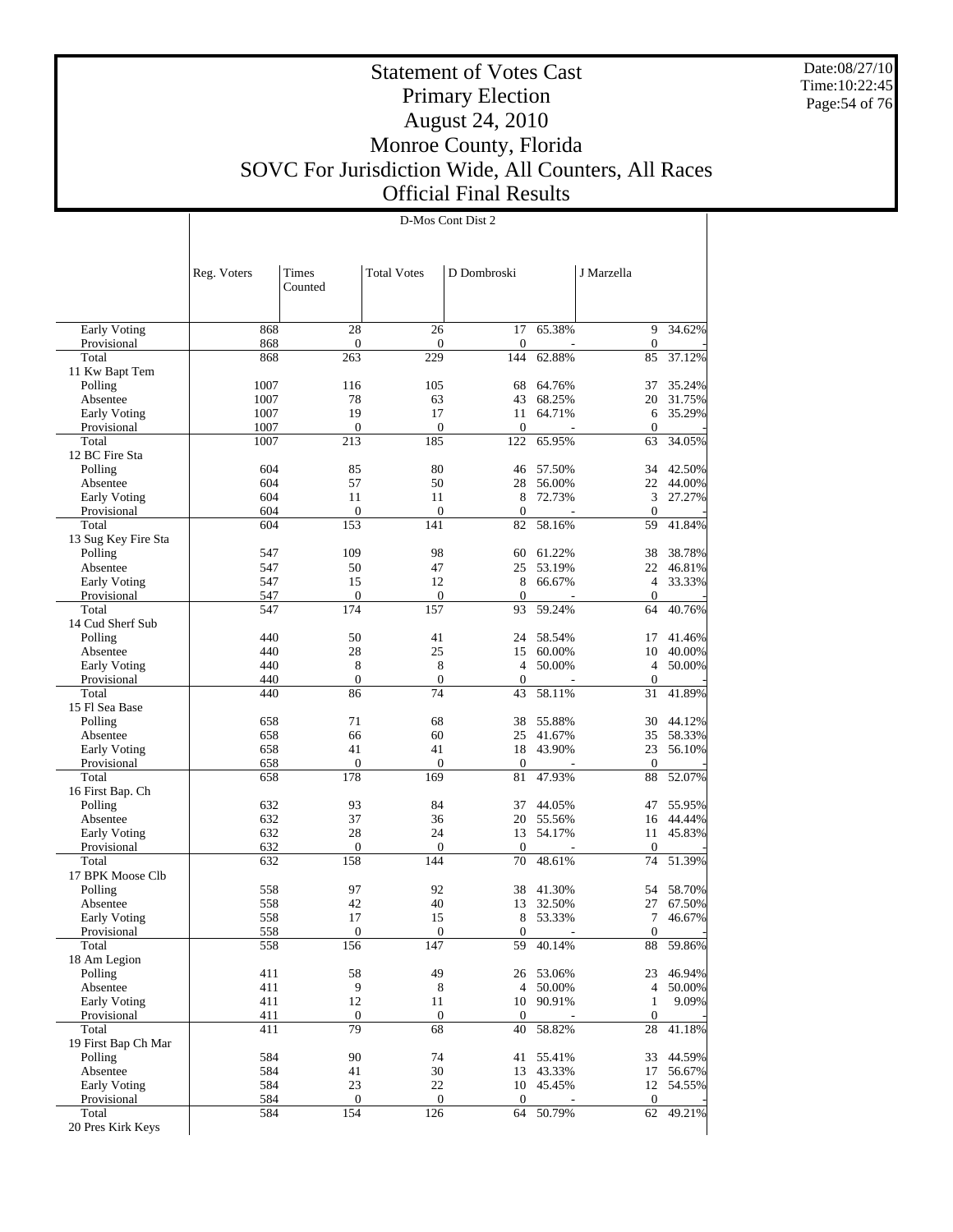Date:08/27/10 Time:10:22:45 Page:55 of 76

# Statement of Votes Cast Primary Election August 24, 2010 Monroe County, Florida SOVC For Jurisdiction Wide, All Counters, All Races Official Final Results

D-Mos Cont Dist 2

|                                    | Reg. Voters | Times<br>Counted        | <b>Total Votes</b>      | D Dombroski        |                 | J Marzella        |                     |
|------------------------------------|-------------|-------------------------|-------------------------|--------------------|-----------------|-------------------|---------------------|
|                                    |             |                         |                         |                    |                 |                   |                     |
| Polling                            | 381         | 71                      | 64                      | 35                 | 54.69%          | 29                | 45.31%              |
| Absentee                           | 381         | 21<br>12                | 16                      | 11<br>5            | 68.75%          | 5                 | 31.25%              |
| Early Voting<br>Provisional        | 381<br>381  | $\mathbf{0}$            | 11<br>$\mathbf{0}$      | $\mathbf{0}$       | 45.45%          | 6<br>$\mathbf{0}$ | 54.55%              |
| Total                              | 381         | 104                     | 91                      | 51                 | 56.04%          | 40                | 43.96%              |
| 21 Mara Moose Ldg                  |             |                         |                         |                    |                 |                   |                     |
| Polling                            | 337         | 61                      | 54                      | 25                 | 46.30%          | 29                | 53.70%              |
| Absentee                           | 337         | 15                      | 12                      | $\overline{4}$     | 33.33%          | 8                 | 66.67%              |
| <b>Early Voting</b>                | 337         | 11                      | 10                      | 7                  | 70.00%          | 3                 | 30.00%              |
| Provisional                        | 337         | $\boldsymbol{0}$        | $\boldsymbol{0}$        | $\boldsymbol{0}$   |                 | $\mathbf{0}$      |                     |
| Total                              | 337         | 87                      | 76                      | 36                 | 47.37%          | 40                | 52.63%              |
| 22 KCB City Hall                   |             |                         |                         |                    |                 |                   |                     |
| Polling                            | 160         | 33                      | 32                      | 21                 | 65.63%          | 11                | 34.38%              |
| Absentee                           | 160         | 11                      | 8                       | $\overline{4}$     | 50.00%          | $\overline{4}$    | 50.00%              |
| Early Voting                       | 160         | 3                       | 3                       | $\overline{c}$     | 66.67%          | $\mathbf{1}$      | 33.33%              |
| Provisional                        | 160         | $\mathbf{0}$            | $\mathbf{0}$            | $\mathbf{0}$       |                 | $\mathbf{0}$      |                     |
| Total                              | 160         | 47                      | 43                      | 27                 | 62.79%          | 16                | 37.21%              |
| 23 Mara Moose Ldg                  |             |                         |                         |                    |                 |                   |                     |
| Polling                            | 396         | 48                      | 45                      | 23                 | 51.11%          | 22                | 48.89%              |
| Absentee                           | 396         | 36<br>18                | 32<br>17                | 18                 | 56.25%          |                   | 14 43.75%           |
| <b>Early Voting</b><br>Provisional | 396<br>396  | 1                       |                         | 10<br>$\mathbf{0}$ | 58.82%<br>0.00% | 7                 | 41.18%<br>1 100.00% |
| Total                              | 396         | 103                     | $\mathbf{1}$<br>95      | 51                 | 53.68%          | 44                | 46.32%              |
| 24 Isla Lib                        |             |                         |                         |                    |                 |                   |                     |
| Polling                            | 404         | 64                      | 50                      | 30                 | 60.00%          | 20                | 40.00%              |
| Absentee                           | 404         | 38                      | 31                      | 15                 | 48.39%          | 16                | 51.61%              |
| Early Voting                       | 404         | 16                      | 13                      | 8                  | 61.54%          | 5                 | 38.46%              |
| Provisional                        | 404         | $\mathbf{0}$            | $\boldsymbol{0}$        | $\mathbf{0}$       |                 | $\boldsymbol{0}$  |                     |
| Total                              | 404         | 118                     | 94                      | 53                 | 56.38%          | 41                | 43.62%              |
| 25 PK Crt Rm B                     |             |                         |                         |                    |                 |                   |                     |
| Polling                            | 468         | 86                      | 64                      | 26                 | 40.63%          | 38                | 59.38%              |
| Absentee                           | 468         | 40                      | 30                      |                    | 16 53.33%       |                   | 14 46.67%           |
| Early Voting                       | 468         | 14                      | 9                       | $\overline{4}$     | 44.44%          | 5                 | 55.56%              |
| Provisional                        | 468         | $\boldsymbol{0}$        | $\boldsymbol{0}$        | $\boldsymbol{0}$   |                 | $\mathbf{0}$      |                     |
| Total                              | 468         | 140                     | 103                     | 46                 | 44.66%          | 57                | 55.34%              |
| 26 Imm Luth CH                     |             |                         |                         |                    |                 |                   |                     |
| Polling                            | 565         | 115                     | 82                      | 39                 | 47.56%          | 43                | 52.44%              |
| Absentee                           | 565         | 60                      | 47                      | 24                 | 51.06%          | 23                | 48.94%              |
| Early Voting                       | 565         | 17                      | 14                      | 10                 | 71.43%          | $\overline{4}$    | 28.57%              |
| Provisional<br>Total               | 565<br>565  | $\boldsymbol{0}$<br>192 | $\boldsymbol{0}$<br>143 | $\boldsymbol{0}$   | 51.05%          | $\boldsymbol{0}$  | 48.95%              |
| 27 Elks Clb                        |             |                         |                         | 73                 |                 | 70                |                     |
| Polling                            | 485         | 92                      | 74                      | 40                 | 54.05%          |                   | 34 45.95%           |
| Absentee                           | 485         | 53                      | 41                      |                    | 27 65.85%       |                   | 14 34.15%           |
| Early Voting                       | 485         | 19                      | 15                      | $\tau$             | 46.67%          | 8                 | 53.33%              |
| Provisional                        | 485         | $\mathbf{0}$            | $\boldsymbol{0}$        | $\mathbf{0}$       |                 | $\boldsymbol{0}$  |                     |
| Total                              | 485         | 164                     | 130                     | 74                 | 56.92%          | 56                | 43.08%              |
| 28 KL Civic Clb                    |             |                         |                         |                    |                 |                   |                     |
| Polling                            | 389         | 67                      | 54                      | 33                 | 61.11%          | 21                | 38.89%              |
| Absentee                           | 389         | 27                      | 24                      | 18                 | 75.00%          | 6                 | 25.00%              |
| Early Voting                       | 389         | 18                      | 16                      | 9                  | 56.25%          | 7                 | 43.75%              |
| Provisional                        | 389         | $\boldsymbol{0}$        | $\boldsymbol{0}$        | $\boldsymbol{0}$   |                 | $\boldsymbol{0}$  |                     |
| Total                              | 389         | 112                     | 94                      | 60                 | 63.83%          | 34                | 36.17%              |
| 29 KL Civic Clb                    |             |                         |                         |                    |                 |                   |                     |
| Polling                            | 668         | 134                     | 110                     | 62                 | 56.36%          | 48                | 43.64%              |
| Absentee                           | 668         | 56                      | 42                      | 25                 | 59.52%          | 17                | 40.48%              |
| Early Voting                       | 668         | 34                      | 25                      | 13                 | 52.00%          | 12                | 48.00%              |
| Provisional                        | 668         | $\boldsymbol{0}$        | $\boldsymbol{0}$        | $\boldsymbol{0}$   |                 | $\boldsymbol{0}$  |                     |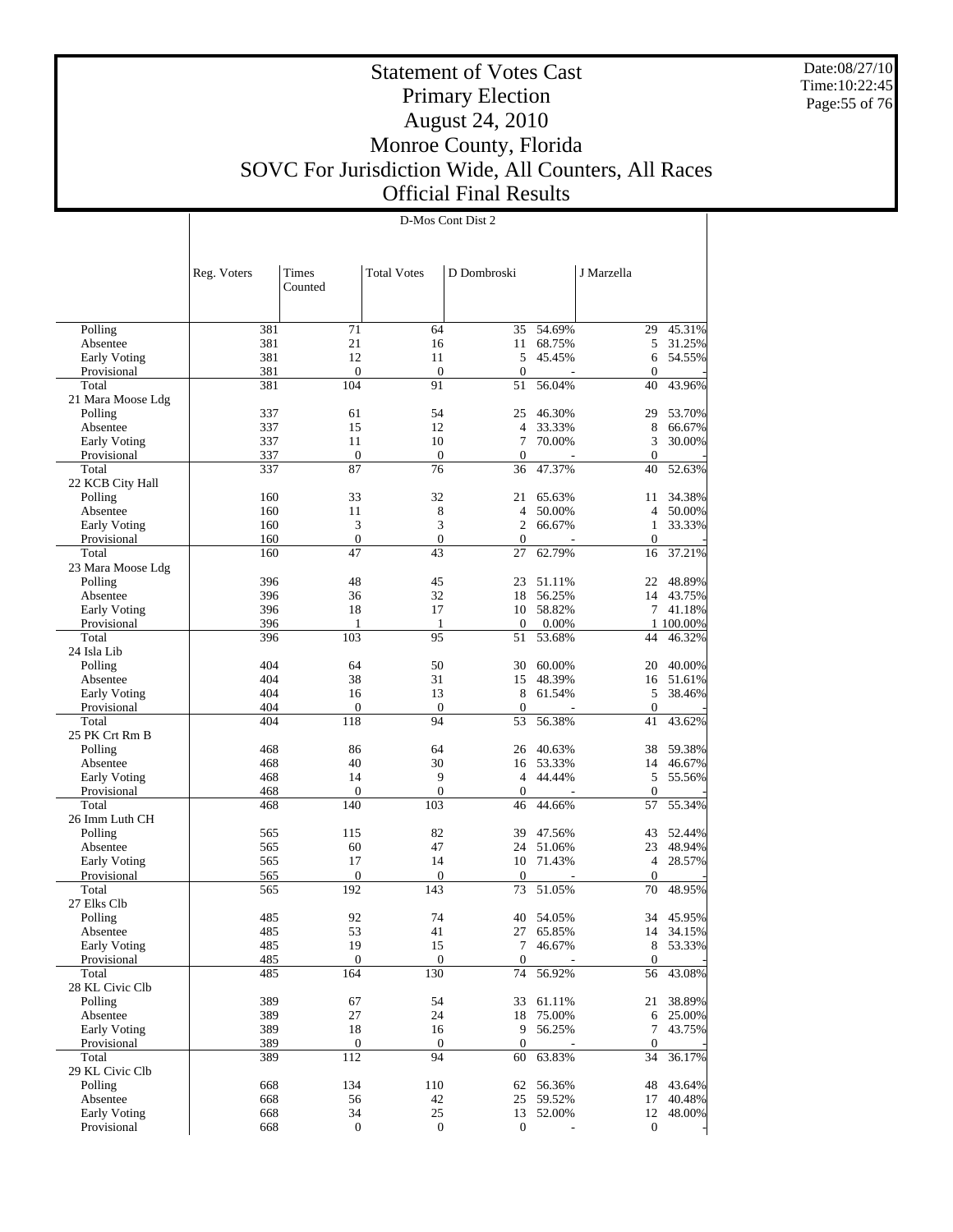Date:08/27/10 Time:10:22:46 Page:56 of 76

T

# Statement of Votes Cast Primary Election August 24, 2010 Monroe County, Florida SOVC For Jurisdiction Wide, All Counters, All Races Official Final Results

| <b>Total Votes</b><br>Reg. Voters<br>Times<br>D Dombroski<br>J Marzella<br>Counted<br>224<br>177<br>56.50%<br>43.50%<br>Total<br>668<br>100<br>77<br>30 KL Library<br>525<br>84<br>66<br>43.94%<br>56.06%<br>Polling<br>29<br>37<br>525<br>24<br>41.67%<br>26<br>10<br>14<br>58.33%<br>Absentee<br>525<br>16<br>14<br>78.57%<br>3<br>21.43%<br>Early Voting<br>11<br>525<br>0.00%<br>1 100.00%<br>Provisional<br>$\mathbf{0}$<br>1<br>1<br>127<br>105<br>47.62%<br>52.38%<br>Total<br>525<br>50<br>55<br>31 KL Library<br>371<br>42<br>Polling<br>53<br>19<br>45.24%<br>23<br>54.76%<br>371<br>32<br>25<br>68.00%<br>Absentee<br>17<br>8<br>32.00%<br>371<br>19<br>58.82%<br>7<br>Early Voting<br>17<br>10<br>41.18%<br>Provisional<br>371<br>$\mathbf{0}$<br>$\overline{0}$<br>$\mathbf{0}$<br>$\overline{0}$<br>84<br>45.24%<br>371<br>104<br>46<br>54.76%<br>38<br>Total<br>32 KL Bapt ch<br>587<br>103<br>90<br>56.67%<br>43.33%<br>Polling<br>51<br>39<br>587<br>32<br>24<br>12<br>50.00%<br>12<br>50.00%<br>Absentee<br>587<br>24<br>21<br>12<br>57.14%<br>9<br>42.86%<br>Early Voting<br>587<br>$\mathbf{0}$<br>$\mathbf{0}$<br>Provisional<br>$\mathbf{0}$<br>$\theta$<br>587<br>159<br>135<br>75<br>60<br>44.44%<br>Total<br>55.56%<br>33 Academy OCR<br>163<br>9<br>7<br>28.57%<br>71.43%<br>Polling<br>2<br>5<br>28<br>26<br>Absentee<br>163<br>6<br>23.08%<br>20<br>76.92%<br>$\boldsymbol{0}$<br>$\mathbf{0}$<br>$\theta$<br>$\overline{0}$<br>Early Voting<br>163<br>$\overline{0}$<br>Provisional<br>163<br>$\mathbf{0}$<br>$\overline{0}$<br>$\overline{0}$<br>163<br>37<br>33<br>8<br>24.24%<br>25<br>75.76%<br>Total<br>32 KL Bpt Ch CD 25<br>12<br>$\boldsymbol{0}$<br>$\boldsymbol{0}$<br>Polling<br>$\boldsymbol{0}$<br>$\mathbf{0}$<br>12<br>3<br>$\overline{c}$<br>Absentee<br>3<br>66.67%<br>33.33%<br>$\mathbf{1}$<br>$\theta$<br>12<br>$\boldsymbol{0}$<br>$\boldsymbol{0}$<br>$\overline{0}$<br><b>Early Voting</b><br>$\overline{0}$<br>$\overline{0}$<br>12<br>Provisional<br>$\overline{0}$<br>$\mathbf{0}$<br>$\overline{12}$<br>$\overline{3}$<br>3<br>Total<br>$\overline{c}$<br>$\mathbf{1}$<br>33.33%<br>66.67%<br>Total<br>Polling<br>18935<br>3055<br>57.41%<br>42.59%<br>2613<br>1500<br>1113<br>1791<br>55.87%<br>44.13%<br>Absentee<br>18935<br>1534<br>857<br>677<br>18935<br>687<br>600<br>353<br>58.83%<br>247<br>41.17%<br><b>Early Voting</b><br>Provisional<br>18935<br>5<br>5<br>20.00%<br>1<br>4<br>80.00% |       |       |      |      | D-Mos Cont Dist 2 |        |      |        |
|------------------------------------------------------------------------------------------------------------------------------------------------------------------------------------------------------------------------------------------------------------------------------------------------------------------------------------------------------------------------------------------------------------------------------------------------------------------------------------------------------------------------------------------------------------------------------------------------------------------------------------------------------------------------------------------------------------------------------------------------------------------------------------------------------------------------------------------------------------------------------------------------------------------------------------------------------------------------------------------------------------------------------------------------------------------------------------------------------------------------------------------------------------------------------------------------------------------------------------------------------------------------------------------------------------------------------------------------------------------------------------------------------------------------------------------------------------------------------------------------------------------------------------------------------------------------------------------------------------------------------------------------------------------------------------------------------------------------------------------------------------------------------------------------------------------------------------------------------------------------------------------------------------------------------------------------------------------------------------------------------------------------------------------------------------------------------------------------------------------------------------------------------------------------------------------------------------------------------------------------------------------------------------------------------------------------------------------------------------------------------------------------------------------------------------------------------------|-------|-------|------|------|-------------------|--------|------|--------|
|                                                                                                                                                                                                                                                                                                                                                                                                                                                                                                                                                                                                                                                                                                                                                                                                                                                                                                                                                                                                                                                                                                                                                                                                                                                                                                                                                                                                                                                                                                                                                                                                                                                                                                                                                                                                                                                                                                                                                                                                                                                                                                                                                                                                                                                                                                                                                                                                                                                            |       |       |      |      |                   |        |      |        |
|                                                                                                                                                                                                                                                                                                                                                                                                                                                                                                                                                                                                                                                                                                                                                                                                                                                                                                                                                                                                                                                                                                                                                                                                                                                                                                                                                                                                                                                                                                                                                                                                                                                                                                                                                                                                                                                                                                                                                                                                                                                                                                                                                                                                                                                                                                                                                                                                                                                            |       |       |      |      |                   |        |      |        |
|                                                                                                                                                                                                                                                                                                                                                                                                                                                                                                                                                                                                                                                                                                                                                                                                                                                                                                                                                                                                                                                                                                                                                                                                                                                                                                                                                                                                                                                                                                                                                                                                                                                                                                                                                                                                                                                                                                                                                                                                                                                                                                                                                                                                                                                                                                                                                                                                                                                            |       |       |      |      |                   |        |      |        |
|                                                                                                                                                                                                                                                                                                                                                                                                                                                                                                                                                                                                                                                                                                                                                                                                                                                                                                                                                                                                                                                                                                                                                                                                                                                                                                                                                                                                                                                                                                                                                                                                                                                                                                                                                                                                                                                                                                                                                                                                                                                                                                                                                                                                                                                                                                                                                                                                                                                            |       |       |      |      |                   |        |      |        |
|                                                                                                                                                                                                                                                                                                                                                                                                                                                                                                                                                                                                                                                                                                                                                                                                                                                                                                                                                                                                                                                                                                                                                                                                                                                                                                                                                                                                                                                                                                                                                                                                                                                                                                                                                                                                                                                                                                                                                                                                                                                                                                                                                                                                                                                                                                                                                                                                                                                            |       |       |      |      |                   |        |      |        |
|                                                                                                                                                                                                                                                                                                                                                                                                                                                                                                                                                                                                                                                                                                                                                                                                                                                                                                                                                                                                                                                                                                                                                                                                                                                                                                                                                                                                                                                                                                                                                                                                                                                                                                                                                                                                                                                                                                                                                                                                                                                                                                                                                                                                                                                                                                                                                                                                                                                            |       |       |      |      |                   |        |      |        |
|                                                                                                                                                                                                                                                                                                                                                                                                                                                                                                                                                                                                                                                                                                                                                                                                                                                                                                                                                                                                                                                                                                                                                                                                                                                                                                                                                                                                                                                                                                                                                                                                                                                                                                                                                                                                                                                                                                                                                                                                                                                                                                                                                                                                                                                                                                                                                                                                                                                            |       |       |      |      |                   |        |      |        |
|                                                                                                                                                                                                                                                                                                                                                                                                                                                                                                                                                                                                                                                                                                                                                                                                                                                                                                                                                                                                                                                                                                                                                                                                                                                                                                                                                                                                                                                                                                                                                                                                                                                                                                                                                                                                                                                                                                                                                                                                                                                                                                                                                                                                                                                                                                                                                                                                                                                            |       |       |      |      |                   |        |      |        |
|                                                                                                                                                                                                                                                                                                                                                                                                                                                                                                                                                                                                                                                                                                                                                                                                                                                                                                                                                                                                                                                                                                                                                                                                                                                                                                                                                                                                                                                                                                                                                                                                                                                                                                                                                                                                                                                                                                                                                                                                                                                                                                                                                                                                                                                                                                                                                                                                                                                            |       |       |      |      |                   |        |      |        |
|                                                                                                                                                                                                                                                                                                                                                                                                                                                                                                                                                                                                                                                                                                                                                                                                                                                                                                                                                                                                                                                                                                                                                                                                                                                                                                                                                                                                                                                                                                                                                                                                                                                                                                                                                                                                                                                                                                                                                                                                                                                                                                                                                                                                                                                                                                                                                                                                                                                            |       |       |      |      |                   |        |      |        |
|                                                                                                                                                                                                                                                                                                                                                                                                                                                                                                                                                                                                                                                                                                                                                                                                                                                                                                                                                                                                                                                                                                                                                                                                                                                                                                                                                                                                                                                                                                                                                                                                                                                                                                                                                                                                                                                                                                                                                                                                                                                                                                                                                                                                                                                                                                                                                                                                                                                            |       |       |      |      |                   |        |      |        |
|                                                                                                                                                                                                                                                                                                                                                                                                                                                                                                                                                                                                                                                                                                                                                                                                                                                                                                                                                                                                                                                                                                                                                                                                                                                                                                                                                                                                                                                                                                                                                                                                                                                                                                                                                                                                                                                                                                                                                                                                                                                                                                                                                                                                                                                                                                                                                                                                                                                            |       |       |      |      |                   |        |      |        |
|                                                                                                                                                                                                                                                                                                                                                                                                                                                                                                                                                                                                                                                                                                                                                                                                                                                                                                                                                                                                                                                                                                                                                                                                                                                                                                                                                                                                                                                                                                                                                                                                                                                                                                                                                                                                                                                                                                                                                                                                                                                                                                                                                                                                                                                                                                                                                                                                                                                            |       |       |      |      |                   |        |      |        |
|                                                                                                                                                                                                                                                                                                                                                                                                                                                                                                                                                                                                                                                                                                                                                                                                                                                                                                                                                                                                                                                                                                                                                                                                                                                                                                                                                                                                                                                                                                                                                                                                                                                                                                                                                                                                                                                                                                                                                                                                                                                                                                                                                                                                                                                                                                                                                                                                                                                            |       |       |      |      |                   |        |      |        |
|                                                                                                                                                                                                                                                                                                                                                                                                                                                                                                                                                                                                                                                                                                                                                                                                                                                                                                                                                                                                                                                                                                                                                                                                                                                                                                                                                                                                                                                                                                                                                                                                                                                                                                                                                                                                                                                                                                                                                                                                                                                                                                                                                                                                                                                                                                                                                                                                                                                            |       |       |      |      |                   |        |      |        |
|                                                                                                                                                                                                                                                                                                                                                                                                                                                                                                                                                                                                                                                                                                                                                                                                                                                                                                                                                                                                                                                                                                                                                                                                                                                                                                                                                                                                                                                                                                                                                                                                                                                                                                                                                                                                                                                                                                                                                                                                                                                                                                                                                                                                                                                                                                                                                                                                                                                            |       |       |      |      |                   |        |      |        |
|                                                                                                                                                                                                                                                                                                                                                                                                                                                                                                                                                                                                                                                                                                                                                                                                                                                                                                                                                                                                                                                                                                                                                                                                                                                                                                                                                                                                                                                                                                                                                                                                                                                                                                                                                                                                                                                                                                                                                                                                                                                                                                                                                                                                                                                                                                                                                                                                                                                            |       |       |      |      |                   |        |      |        |
|                                                                                                                                                                                                                                                                                                                                                                                                                                                                                                                                                                                                                                                                                                                                                                                                                                                                                                                                                                                                                                                                                                                                                                                                                                                                                                                                                                                                                                                                                                                                                                                                                                                                                                                                                                                                                                                                                                                                                                                                                                                                                                                                                                                                                                                                                                                                                                                                                                                            |       |       |      |      |                   |        |      |        |
|                                                                                                                                                                                                                                                                                                                                                                                                                                                                                                                                                                                                                                                                                                                                                                                                                                                                                                                                                                                                                                                                                                                                                                                                                                                                                                                                                                                                                                                                                                                                                                                                                                                                                                                                                                                                                                                                                                                                                                                                                                                                                                                                                                                                                                                                                                                                                                                                                                                            |       |       |      |      |                   |        |      |        |
|                                                                                                                                                                                                                                                                                                                                                                                                                                                                                                                                                                                                                                                                                                                                                                                                                                                                                                                                                                                                                                                                                                                                                                                                                                                                                                                                                                                                                                                                                                                                                                                                                                                                                                                                                                                                                                                                                                                                                                                                                                                                                                                                                                                                                                                                                                                                                                                                                                                            |       |       |      |      |                   |        |      |        |
|                                                                                                                                                                                                                                                                                                                                                                                                                                                                                                                                                                                                                                                                                                                                                                                                                                                                                                                                                                                                                                                                                                                                                                                                                                                                                                                                                                                                                                                                                                                                                                                                                                                                                                                                                                                                                                                                                                                                                                                                                                                                                                                                                                                                                                                                                                                                                                                                                                                            |       |       |      |      |                   |        |      |        |
|                                                                                                                                                                                                                                                                                                                                                                                                                                                                                                                                                                                                                                                                                                                                                                                                                                                                                                                                                                                                                                                                                                                                                                                                                                                                                                                                                                                                                                                                                                                                                                                                                                                                                                                                                                                                                                                                                                                                                                                                                                                                                                                                                                                                                                                                                                                                                                                                                                                            |       |       |      |      |                   |        |      |        |
|                                                                                                                                                                                                                                                                                                                                                                                                                                                                                                                                                                                                                                                                                                                                                                                                                                                                                                                                                                                                                                                                                                                                                                                                                                                                                                                                                                                                                                                                                                                                                                                                                                                                                                                                                                                                                                                                                                                                                                                                                                                                                                                                                                                                                                                                                                                                                                                                                                                            |       |       |      |      |                   |        |      |        |
|                                                                                                                                                                                                                                                                                                                                                                                                                                                                                                                                                                                                                                                                                                                                                                                                                                                                                                                                                                                                                                                                                                                                                                                                                                                                                                                                                                                                                                                                                                                                                                                                                                                                                                                                                                                                                                                                                                                                                                                                                                                                                                                                                                                                                                                                                                                                                                                                                                                            |       |       |      |      |                   |        |      |        |
|                                                                                                                                                                                                                                                                                                                                                                                                                                                                                                                                                                                                                                                                                                                                                                                                                                                                                                                                                                                                                                                                                                                                                                                                                                                                                                                                                                                                                                                                                                                                                                                                                                                                                                                                                                                                                                                                                                                                                                                                                                                                                                                                                                                                                                                                                                                                                                                                                                                            |       |       |      |      |                   |        |      |        |
|                                                                                                                                                                                                                                                                                                                                                                                                                                                                                                                                                                                                                                                                                                                                                                                                                                                                                                                                                                                                                                                                                                                                                                                                                                                                                                                                                                                                                                                                                                                                                                                                                                                                                                                                                                                                                                                                                                                                                                                                                                                                                                                                                                                                                                                                                                                                                                                                                                                            |       |       |      |      |                   |        |      |        |
|                                                                                                                                                                                                                                                                                                                                                                                                                                                                                                                                                                                                                                                                                                                                                                                                                                                                                                                                                                                                                                                                                                                                                                                                                                                                                                                                                                                                                                                                                                                                                                                                                                                                                                                                                                                                                                                                                                                                                                                                                                                                                                                                                                                                                                                                                                                                                                                                                                                            |       |       |      |      |                   |        |      |        |
|                                                                                                                                                                                                                                                                                                                                                                                                                                                                                                                                                                                                                                                                                                                                                                                                                                                                                                                                                                                                                                                                                                                                                                                                                                                                                                                                                                                                                                                                                                                                                                                                                                                                                                                                                                                                                                                                                                                                                                                                                                                                                                                                                                                                                                                                                                                                                                                                                                                            |       |       |      |      |                   |        |      |        |
|                                                                                                                                                                                                                                                                                                                                                                                                                                                                                                                                                                                                                                                                                                                                                                                                                                                                                                                                                                                                                                                                                                                                                                                                                                                                                                                                                                                                                                                                                                                                                                                                                                                                                                                                                                                                                                                                                                                                                                                                                                                                                                                                                                                                                                                                                                                                                                                                                                                            |       |       |      |      |                   |        |      |        |
|                                                                                                                                                                                                                                                                                                                                                                                                                                                                                                                                                                                                                                                                                                                                                                                                                                                                                                                                                                                                                                                                                                                                                                                                                                                                                                                                                                                                                                                                                                                                                                                                                                                                                                                                                                                                                                                                                                                                                                                                                                                                                                                                                                                                                                                                                                                                                                                                                                                            |       |       |      |      |                   |        |      |        |
|                                                                                                                                                                                                                                                                                                                                                                                                                                                                                                                                                                                                                                                                                                                                                                                                                                                                                                                                                                                                                                                                                                                                                                                                                                                                                                                                                                                                                                                                                                                                                                                                                                                                                                                                                                                                                                                                                                                                                                                                                                                                                                                                                                                                                                                                                                                                                                                                                                                            |       |       |      |      |                   |        |      |        |
|                                                                                                                                                                                                                                                                                                                                                                                                                                                                                                                                                                                                                                                                                                                                                                                                                                                                                                                                                                                                                                                                                                                                                                                                                                                                                                                                                                                                                                                                                                                                                                                                                                                                                                                                                                                                                                                                                                                                                                                                                                                                                                                                                                                                                                                                                                                                                                                                                                                            |       |       |      |      |                   |        |      |        |
|                                                                                                                                                                                                                                                                                                                                                                                                                                                                                                                                                                                                                                                                                                                                                                                                                                                                                                                                                                                                                                                                                                                                                                                                                                                                                                                                                                                                                                                                                                                                                                                                                                                                                                                                                                                                                                                                                                                                                                                                                                                                                                                                                                                                                                                                                                                                                                                                                                                            |       |       |      |      |                   |        |      |        |
|                                                                                                                                                                                                                                                                                                                                                                                                                                                                                                                                                                                                                                                                                                                                                                                                                                                                                                                                                                                                                                                                                                                                                                                                                                                                                                                                                                                                                                                                                                                                                                                                                                                                                                                                                                                                                                                                                                                                                                                                                                                                                                                                                                                                                                                                                                                                                                                                                                                            |       |       |      |      |                   |        |      |        |
|                                                                                                                                                                                                                                                                                                                                                                                                                                                                                                                                                                                                                                                                                                                                                                                                                                                                                                                                                                                                                                                                                                                                                                                                                                                                                                                                                                                                                                                                                                                                                                                                                                                                                                                                                                                                                                                                                                                                                                                                                                                                                                                                                                                                                                                                                                                                                                                                                                                            |       |       |      |      |                   |        |      |        |
|                                                                                                                                                                                                                                                                                                                                                                                                                                                                                                                                                                                                                                                                                                                                                                                                                                                                                                                                                                                                                                                                                                                                                                                                                                                                                                                                                                                                                                                                                                                                                                                                                                                                                                                                                                                                                                                                                                                                                                                                                                                                                                                                                                                                                                                                                                                                                                                                                                                            |       |       |      |      |                   |        |      |        |
|                                                                                                                                                                                                                                                                                                                                                                                                                                                                                                                                                                                                                                                                                                                                                                                                                                                                                                                                                                                                                                                                                                                                                                                                                                                                                                                                                                                                                                                                                                                                                                                                                                                                                                                                                                                                                                                                                                                                                                                                                                                                                                                                                                                                                                                                                                                                                                                                                                                            |       |       |      |      |                   |        |      |        |
|                                                                                                                                                                                                                                                                                                                                                                                                                                                                                                                                                                                                                                                                                                                                                                                                                                                                                                                                                                                                                                                                                                                                                                                                                                                                                                                                                                                                                                                                                                                                                                                                                                                                                                                                                                                                                                                                                                                                                                                                                                                                                                                                                                                                                                                                                                                                                                                                                                                            |       |       |      |      |                   |        |      |        |
|                                                                                                                                                                                                                                                                                                                                                                                                                                                                                                                                                                                                                                                                                                                                                                                                                                                                                                                                                                                                                                                                                                                                                                                                                                                                                                                                                                                                                                                                                                                                                                                                                                                                                                                                                                                                                                                                                                                                                                                                                                                                                                                                                                                                                                                                                                                                                                                                                                                            | Total | 18935 | 5538 | 4752 | 2711              | 57.05% | 2041 | 42.95% |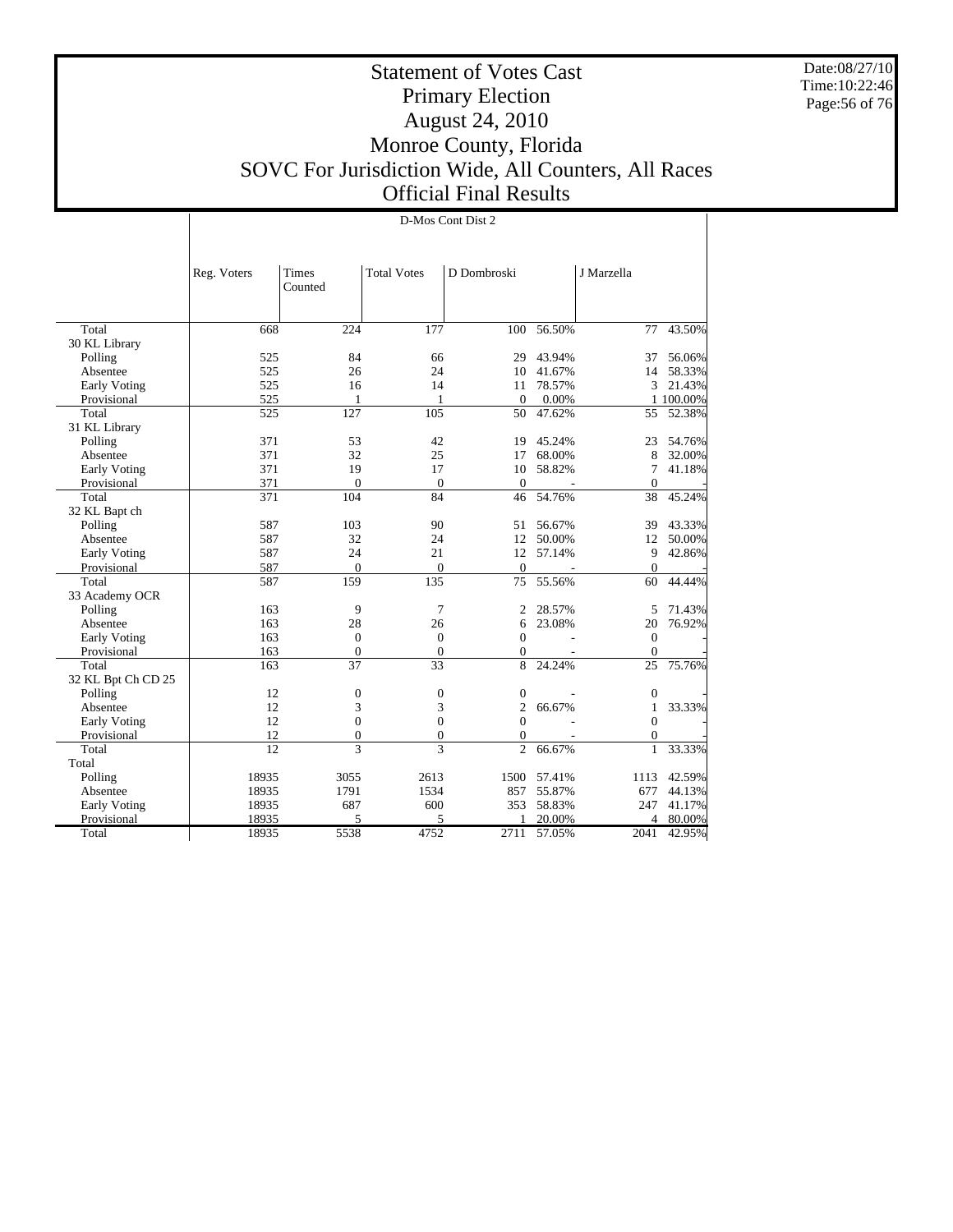Date:08/27/10 Time:10:22:46 Page:57 of 76

#### Statement of Votes Cast Primary Election August 24, 2010 Monroe County, Florida SOVC For Jurisdiction Wide, All Counters, All Races Official Final Results

Jurisdiction Wide 1 Jaycee Club Polling Absentee Early Voting Provisional Total 2 KW High Aud Polling Absentee Early Voting Provisional Total 3 KW High Aud Polling Absentee Early Voting Provisional Total 4 MLK Pool Polling Absentee Early Voting Provisional Total 5 Old City Hall Polling Absentee Early Voting Provisional Total 6 St Mary's Convt. Polling Absentee Early Voting Provisional Total 7 KW Moose Club Polling Absentee Early Voting Provisional Total 8 Glad Tidings Polling Absentee Early Voting Provisional Total 9 Sr Citizens Plz Polling Absentee Early Voting Provisional Total 10 Later Day Saints Polling Absentee Reg. Voters | Times Counted Total Votes J Bridges | A Gibbons Mos Cont Dist 5 391 69 58 37 63.79% 21 36.21%<br>391 55 46 21 45.65% 25 54.35% 391 55 46 21 45.65% 25 54.35% 391 17 14 9 64.29% 5 35.71% 391 0 0 0 0 0 0 0 391 141 118 67 56.78% 51 43.22% 497 73 69 43 62.32% 26 37.68%<br>497 92 77 52 67.53% 25 32.47% 497 92 77 52 67.53%<br>497 30 26 18 69.23% 8 30.77% 497 1 1 1 100.00% 0 0.00%<br>497 196 173 114 65.90% 59 34.10% 59 34.10% 346 55 45 26 57.78% 19 42.22%<br>346 52 37 27 72.97% 10 27.03% 346 52 37 27 72.97% 10 27.03% 346 24 21 14 66.67% 7<br>346 0 0 0 0 0 346 0 0 0 - 0 - 346 131 103 67 65.05% 36 34.95% 115 17 15 8 53.33% 7 46.67%  $\begin{array}{ccccccccccc} 115 &&&& 8 &&&& 7 &&&& 4 && 57.14\% & && && 3 && 42.86\% \\ 115 && && 4 && && 4 && 4 && 100.00\% && && 0 && 0.00\% \end{array}$  $\begin{array}{cccc} 4 & 4 & 4 & 100.00\% \\ 0 & 0 & 0 & - \end{array}$ 115 0 0 0 - 0 -115 29 26 16 61.54% 10 38.46% 869 55 47 30 63.83% 17 36.17%<br>869 147 116 75 64.66% 41 35.34% 869 147 116 75 64.66% 41 35.34% 869 26 22 16 72.73% 6 27.27% 869 0 0 0 - 0 - 869 228 185 121 65.41% 64 34.59% 273 51 45 31 68.89% 14 31.11% 273 23 18 10 55.56% 8 44.44%<br>273 8 5 3 60.00% 2 40.00%  $\begin{array}{ccccccc}\n8 & & & 5 & & 3 & 60.00\% & & & 2 & 40.00\% \\
0 & & & 0 & & & 0 & & 0\n\end{array}$ 273 0 0 0 0 0 0 0 0 273 82 68 44 64.71% 24 35.29% 216 48 34 24 70.59% 10 29.41%<br>216 24 23 17 73.91% 6 26.09% 216 24 23 17 73.91% 6 26.09%  $\begin{array}{cccccccc} 216 & & & 12 & & & 10 & & & 10\ 100 & & & 0 & & & 0 & & 0.00\% \end{array}$ 216 0 0 0 - 0 -216 84 67 51 76.12% 16 23.88% 385 77 65 40 61.54% 25 38.46% 385 48 43 32 74.42% 11 25.58%<br>385 15 14 6 42.86% 8 57.14% 6 42.86% 1 100.00% 1 100.00% 1 100.00% 385 141 123 78 63.41% 45 36.59% 385 141 123 78 63.41% 45 36.59% 566 96 86 48 55.81% 38 44.19% 566 59 49 32 65.31% 17 34.69% 566 6 5 4 80.00% 1 20.00% 566 0 0 0 - 0 -566 161 140 84 60.00% 56 40.00% 356 57 47 26 55.32% 21 44.68% 24 64.86%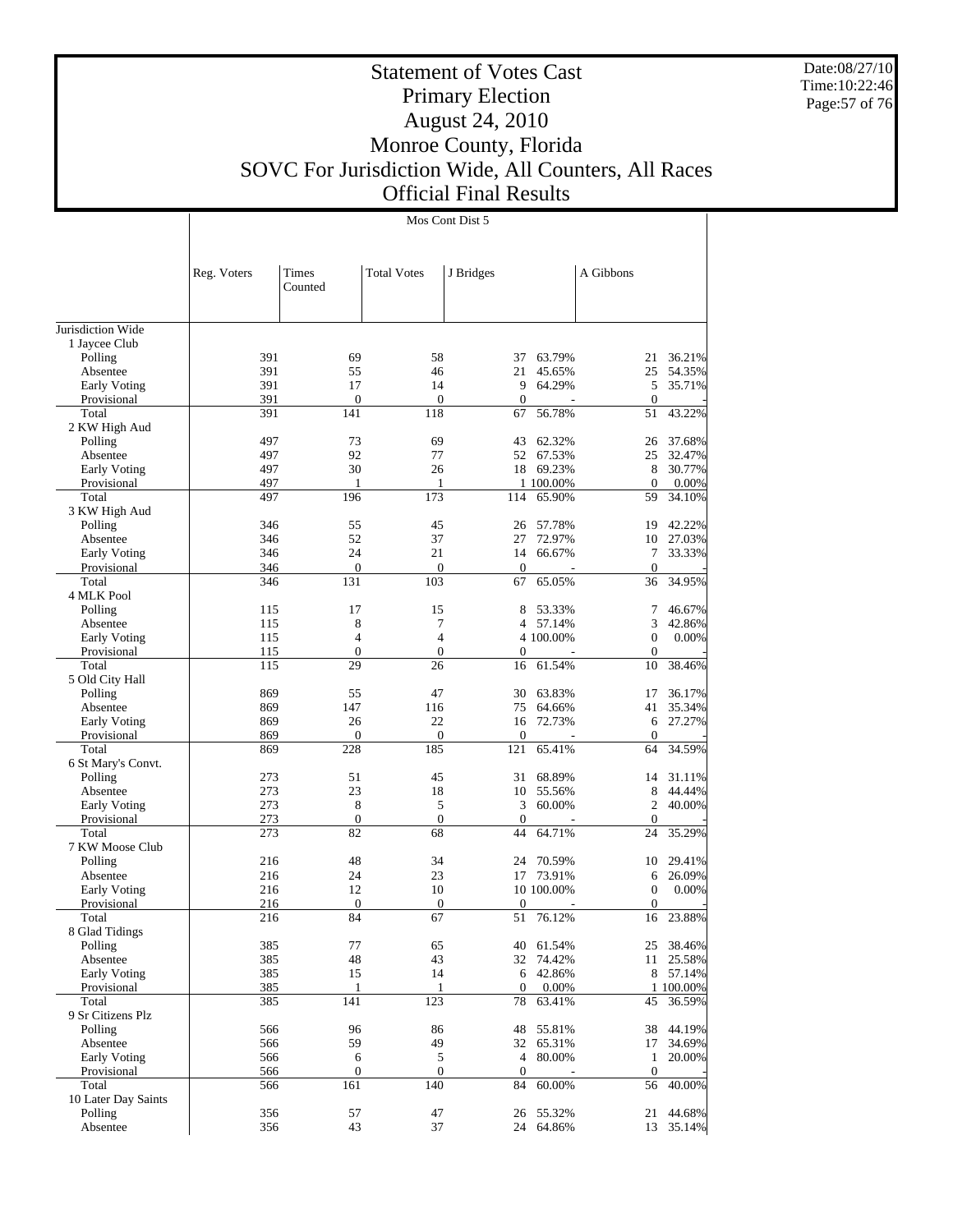Date:08/27/10 Time:10:22:46 Page:58 of 76

 $\overline{\phantom{a}}$ 

# Statement of Votes Cast Primary Election August 24, 2010 Monroe County, Florida SOVC For Jurisdiction Wide, All Counters, All Races Official Final Results

Mos Cont Dist 5

|                              | Reg. Voters | Times<br>Counted        | <b>Total Votes</b>    | J Bridges             |                  | A Gibbons          |                  |
|------------------------------|-------------|-------------------------|-----------------------|-----------------------|------------------|--------------------|------------------|
| <b>Early Voting</b>          | 356         | 3                       | 3                     | 1                     | 33.33%           | $\overline{c}$     | 66.67%           |
| Provisional                  | 356         | $\boldsymbol{0}$        | $\boldsymbol{0}$      | $\boldsymbol{0}$      |                  | $\mathbf{0}$       |                  |
| Total                        | 356         | 103                     | 87                    | 51                    | 58.62%           | 36                 | 41.38%           |
| 11 Kw Bapt Tem               |             |                         |                       |                       |                  |                    |                  |
| Polling<br>Absentee          | 748<br>748  | 153<br>95               | 128<br>83             | 86<br>51              | 67.19%<br>61.45% | 42<br>32           | 32.81%<br>38.55% |
| Early Voting                 | 748         | 15                      | 15                    | 8                     | 53.33%           | 7                  | 46.67%           |
| Provisional                  | 748         | $\boldsymbol{0}$        | $\overline{0}$        | 0                     |                  | $\boldsymbol{0}$   |                  |
| Total                        | 748         | 263                     | 226                   | 145                   | 64.16%           | 81                 | 35.84%           |
| 12 BC Fire Sta               |             |                         |                       |                       |                  |                    |                  |
| Polling                      | 614         | 117                     | 96                    | 62                    | 64.58%           | 34                 | 35.42%           |
| Absentee                     | 614         | 72                      | 63                    | 43                    | 68.25%           | 20                 | 31.75%           |
| Early Voting                 | 614         | 8                       | 8                     | 5                     | 62.50%           | 3                  | 37.50%           |
| Provisional                  | 614<br>614  | $\mathbf{0}$<br>197     | $\overline{0}$<br>167 | $\overline{0}$<br>110 |                  | $\theta$<br>57     |                  |
| Total<br>13 Sug Key Fire Sta |             |                         |                       |                       | 65.87%           |                    | 34.13%           |
| Polling                      | 575         | 108                     | 90                    | 62                    | 68.89%           | 28                 | 31.11%           |
| Absentee                     | 575         | 70                      | 55                    | 40                    | 72.73%           | 15                 | 27.27%           |
| Early Voting                 | 575         | 12                      | 11                    | 8                     | 72.73%           | 3                  | 27.27%           |
| Provisional                  | 575         | $\mathbf{0}$            | $\mathbf{0}$          | $\boldsymbol{0}$      |                  | $\mathbf{0}$       |                  |
| Total                        | 575         | 190                     | 156                   | 110                   | 70.51%           | 46                 | 29.49%           |
| 14 Cud Sherf Sub             |             |                         |                       |                       |                  |                    |                  |
| Polling                      | 750         | 142                     | 116                   | 75                    | 64.66%           | 41                 | 35.34%           |
| Absentee                     | 750         | 102                     | 83                    | 69                    | 83.13%           | 14                 | 16.87%           |
| Early Voting                 | 750         | 27                      | 25                    | 21                    | 84.00%           | 4                  | 16.00%           |
| Provisional                  | 750         | $\theta$                | $\overline{0}$        | $\overline{0}$        |                  | $\theta$           |                  |
| Total<br>15 Fl Sea Base      | 750         | 271                     | 224                   | 165                   | 73.66%           | 59                 | 26.34%           |
| Polling                      | 961         | 154                     | 115                   | 79                    | 68.70%           | 36                 | 31.30%           |
| Absentee                     | 961         | 176                     | 140                   | 101                   | 72.14%           | 39                 | 27.86%           |
| Early Voting                 | 961         | 52                      | 49                    | 42                    | 85.71%           | 7                  | 14.29%           |
| Provisional                  | 961         | $\mathbf{0}$            | $\boldsymbol{0}$      | 0                     |                  | $\boldsymbol{0}$   |                  |
| Total                        | 961         | 382                     | 304                   | 222                   | 73.03%           | 82                 | 26.97%           |
| 16 First Bap. Ch             |             |                         |                       |                       |                  |                    |                  |
| Polling                      | 731         | 173                     | 149                   | 101                   | 67.79%           | 48                 | 32.21%           |
| Absentee                     | 731         | 83                      | 78                    | 63                    | 80.77%           | 15                 | 19.23%           |
| Early Voting                 | 731         | 33                      | 26                    | 18                    | 69.23%           | 8                  | 30.77%           |
| Provisional<br>Total         | 731<br>731  | $\theta$<br>289         | $\overline{0}$<br>253 | $\overline{0}$<br>182 | 71.94%           | $\mathbf{0}$<br>71 | 28.06%           |
| 17 BPK Moose Clb             |             |                         |                       |                       |                  |                    |                  |
| Polling                      | 609         | 119                     | 104                   | 76                    | 73.08%           | 28                 | 26.92%           |
| Absentee                     | 609         | 63                      | 56                    | 45                    | 80.36%           | 11                 | 19.64%           |
| Early Voting                 | 609         | 31                      | 25                    | 15                    | 60.00%           | 10                 | 40.00%           |
| Provisional                  | 609         |                         |                       |                       | 1 100.00%        | 0                  | $0.00\%$         |
| Total                        | 609         | 214                     | 186                   | 137                   | 73.66%           | 49                 | 26.34%           |
| 18 Am Legion                 |             |                         |                       |                       |                  |                    |                  |
| Polling                      | 450         | 91                      | 70                    | 42                    | 60.00%           | 28                 | 40.00%           |
| Absentee                     | 450         | 31                      | 23                    | 17                    | 73.91%           | 6                  | 26.09%           |
| Early Voting                 | 450         | 22                      | 14                    | 9                     | 64.29%           | 5                  | 35.71%           |
| Provisional<br>Total         | 450<br>450  | $\boldsymbol{0}$<br>144 | 0<br>107              | $\mathbf{0}$<br>68    | 63.55%           | $\mathbf{0}$<br>39 | 36.45%           |
| 19 First Bap Ch Mar          |             |                         |                       |                       |                  |                    |                  |
| Polling                      | 870         | 152                     | 130                   | 88                    | 67.69%           | 42                 | 32.31%           |
| Absentee                     | 870         | 122                     | 100                   | 68                    | 68.00%           | 32                 | 32.00%           |
| Early Voting                 | 870         | 52                      | 43                    | 29                    | 67.44%           |                    | 14 32.56%        |
| Provisional                  | 870         | $\boldsymbol{0}$        | 0                     | $\overline{0}$        |                  | $\mathbf{0}$       |                  |
| Total                        | 870         | 326                     | 273                   | 185                   | 67.77%           | 88                 | 32.23%           |
| 20 Pres Kirk Keys            |             |                         |                       |                       |                  |                    |                  |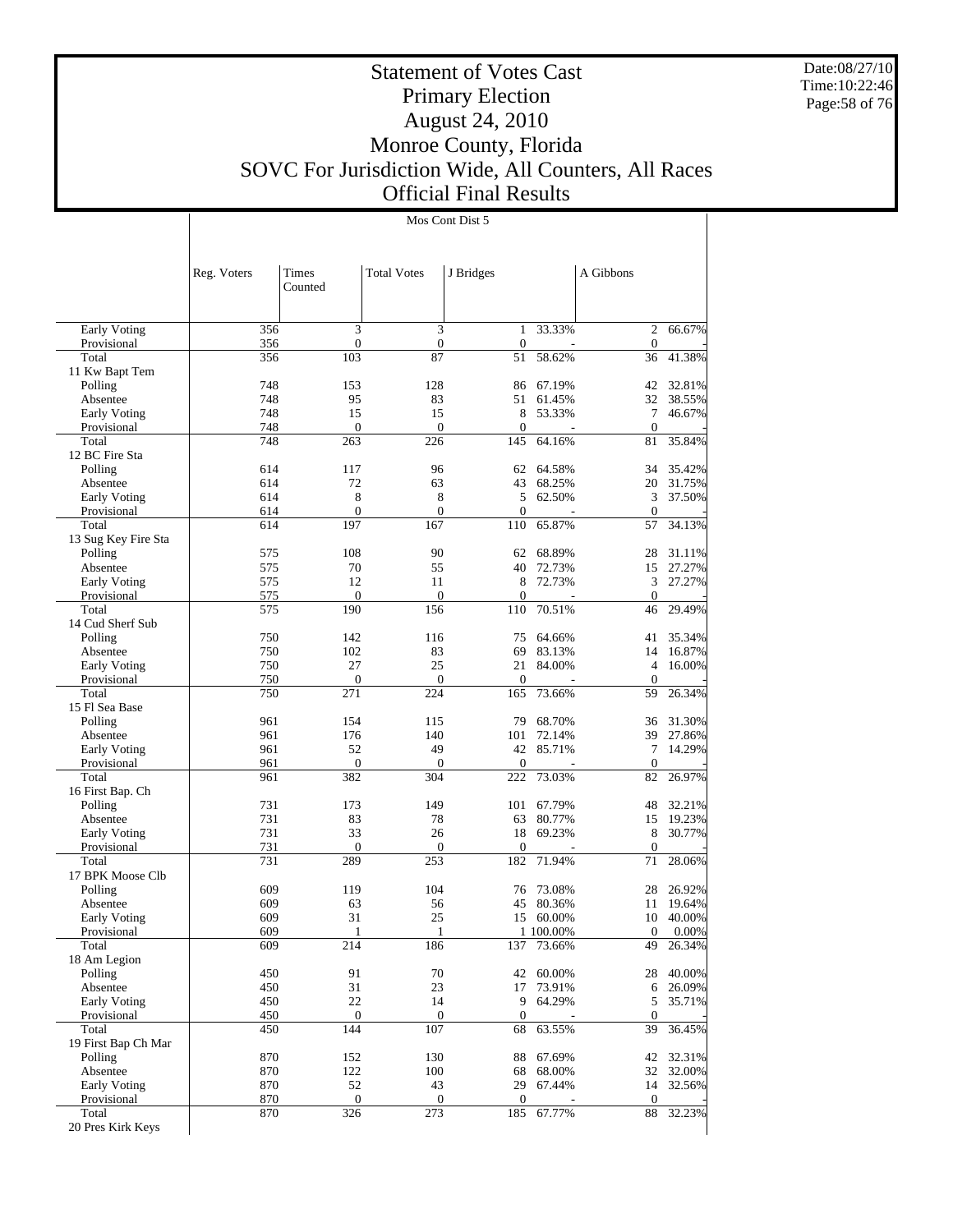Date:08/27/10 Time:10:22:47 Page:59 of 76

Τ

# Statement of Votes Cast Primary Election August 24, 2010 Monroe County, Florida SOVC For Jurisdiction Wide, All Counters, All Races Official Final Results

Mos Cont Dist 5

|                             | Reg. Voters | Times               | <b>Total Votes</b>     | J Bridges             |                  | A Gibbons              |                     |
|-----------------------------|-------------|---------------------|------------------------|-----------------------|------------------|------------------------|---------------------|
|                             |             | Counted             |                        |                       |                  |                        |                     |
|                             |             |                     |                        |                       |                  |                        |                     |
| Polling                     | 548         | 131                 | 109                    | 65                    | 59.63%           | 44                     | 40.37%              |
| Absentee                    | 548         | 68                  | 57                     | 32                    | 56.14%           | 25                     | 43.86%              |
| Early Voting                | 548         | 26                  | 24                     | 12                    | 50.00%           | 12                     | 50.00%              |
| Provisional<br>Total        | 548<br>548  | 1<br>226            | 1<br>191               | $\mathbf{0}$<br>109   | 0.00%<br>57.07%  | 82                     | 1 100.00%<br>42.93% |
| 21 Mara Moose Ldg           |             |                     |                        |                       |                  |                        |                     |
| Polling                     | 543         | 87                  | 76                     | 50                    | 65.79%           | 26                     | 34.21%              |
| Absentee                    | 543         | 76                  | 66                     | 54                    | 81.82%           | 12                     | 18.18%              |
| Early Voting                | 543         | 25                  | 23                     | 17                    | 73.91%           | 6                      | 26.09%              |
| Provisional<br>Total        | 543<br>543  | $\mathbf{0}$<br>188 | $\mathbf{0}$<br>165    | $\overline{0}$<br>121 | 73.33%           | $\boldsymbol{0}$<br>44 |                     |
| 22 KCB City Hall            |             |                     |                        |                       |                  |                        | 26.67%              |
| Polling                     | 447         | 87                  | 62                     | 43                    | 69.35%           | 19                     | 30.65%              |
| Absentee                    | 447         | 70                  | 56                     | 42                    | 75.00%           | 14                     | 25.00%              |
| Early Voting                | 447         | 12                  | 10                     | 9                     | 90.00%           | $\mathbf{1}$           | 10.00%              |
| Provisional                 | 447         | $\boldsymbol{0}$    | $\boldsymbol{0}$       | $\boldsymbol{0}$      |                  | $\mathbf{0}$           |                     |
| Total                       | 447         | 169                 | 128                    | 94                    | 73.44%           | 34                     | 26.56%              |
| 23 Mara Moose Ldg           | 661         | 87                  | 74                     | 49                    | 66.22%           | 25                     | 33.78%              |
| Polling<br>Absentee         | 661         | 104                 | 85                     | 62                    | 72.94%           | 23                     | 27.06%              |
| Early Voting                | 661         | 29                  | 22                     | 15                    | 68.18%           | 7                      | 31.82%              |
| Provisional                 | 661         | $\theta$            | $\mathbf{0}$           | $\mathbf{0}$          |                  | $\mathbf{0}$           |                     |
| Total                       | 661         | 220                 | 181                    | 126                   | 69.61%           | 55                     | 30.39%              |
| 24 Isla Lib                 |             |                     |                        |                       |                  |                        |                     |
| Polling                     | 809         | 143                 | 115                    | 71                    | 61.74%           | 44                     | 38.26%              |
| Absentee                    | 809         | 140                 | 109                    | 72                    | 66.06%           | 37                     | 33.94%              |
| Early Voting<br>Provisional | 809<br>809  | 23<br>$\mathbf{0}$  | 14<br>$\boldsymbol{0}$ | 9<br>$\boldsymbol{0}$ | 64.29%           | 5<br>$\mathbf{0}$      | 35.71%              |
| Total                       | 809         | 306                 | 238                    | 152                   | 63.87%           | 86                     | 36.13%              |
| 25 PK Crt Rm B              |             |                     |                        |                       |                  |                        |                     |
| Polling                     | 739         | 117                 | 96                     | 60                    | 62.50%           | 36                     | 37.50%              |
| Absentee                    | 739         | 128                 | 114                    | 71                    | 62.28%           | 43                     | 37.72%              |
| Early Voting                | 739         | 21                  | 16                     | 12                    | 75.00%           | 4                      | 25.00%              |
| Provisional                 | 739         | $\boldsymbol{0}$    | $\mathbf{0}$<br>226    | $\mathbf{0}$          |                  | $\boldsymbol{0}$       |                     |
| Total<br>26 Imm Luth CH     | 739         | 266                 |                        | 143                   | 63.27%           | 83                     | 36.73%              |
| Polling                     | 930         | 205                 | 174                    | 91                    | 52.30%           | 83                     | 47.70%              |
| Absentee                    | 930         | 136                 | 109                    | 62                    | 56.88%           | 47                     | 43.12%              |
| Early Voting                | 930         | 23                  | 16                     | 11                    | 68.75%           | 5                      | 31.25%              |
| Provisional                 | 930         | $\boldsymbol{0}$    | $\mathbf{0}$           | $\boldsymbol{0}$      |                  | $\mathbf{0}$           |                     |
| Total                       | 930         | 364                 | 299                    | 164                   | 54.85%           | 135                    | 45.15%              |
| 27 Elks Clb                 |             |                     |                        |                       |                  |                        |                     |
| Polling                     | 626         | 120<br>74           | 96                     | 61<br>49              | 63.54%           | 35<br>16               | 36.46%              |
| Absentee<br>Early Voting    | 626<br>626  | 19                  | 65<br>19               | 11                    | 75.38%<br>57.89% | 8                      | 24.62%<br>42.11%    |
| Provisional                 | 626         | $\boldsymbol{0}$    | $\boldsymbol{0}$       | $\boldsymbol{0}$      |                  | $\boldsymbol{0}$       |                     |
| Total                       | 626         | 213                 | 180                    | 121                   | 67.22%           | 59                     | 32.78%              |
| 28 KL Civic Clb             |             |                     |                        |                       |                  |                        |                     |
| Polling                     | 594         | 126                 | 103                    | 72                    | 69.90%           | 31                     | 30.10%              |
| Absentee                    | 594         | 60                  | 49                     | 32                    | 65.31%           | 17                     | 34.69%              |
| Early Voting<br>Provisional | 594<br>594  | 18<br>$\mathbf{0}$  | 16<br>$\boldsymbol{0}$ | 5<br>$\boldsymbol{0}$ | 31.25%           | 11<br>$\boldsymbol{0}$ | 68.75%              |
| Total                       | 594         | 204                 | 168                    | 109                   | 64.88%           | 59                     | 35.12%              |
| 29 KL Civic Clb             |             |                     |                        |                       |                  |                        |                     |
| Polling                     | 978         | 205                 | 182                    | 98                    | 53.85%           | 84                     | 46.15%              |
| Absentee                    | 978         | 99                  | 87                     |                       | 46 52.87%        | 41                     | 47.13%              |
| Early Voting                | 978         | 33                  | 29                     |                       | 16 55.17%        | 13                     | 44.83%              |
| Provisional                 | 978         | $\mathbf{1}$        | $\mathbf{1}$           |                       | 1 100.00%        | $\boldsymbol{0}$       | $0.00\%$            |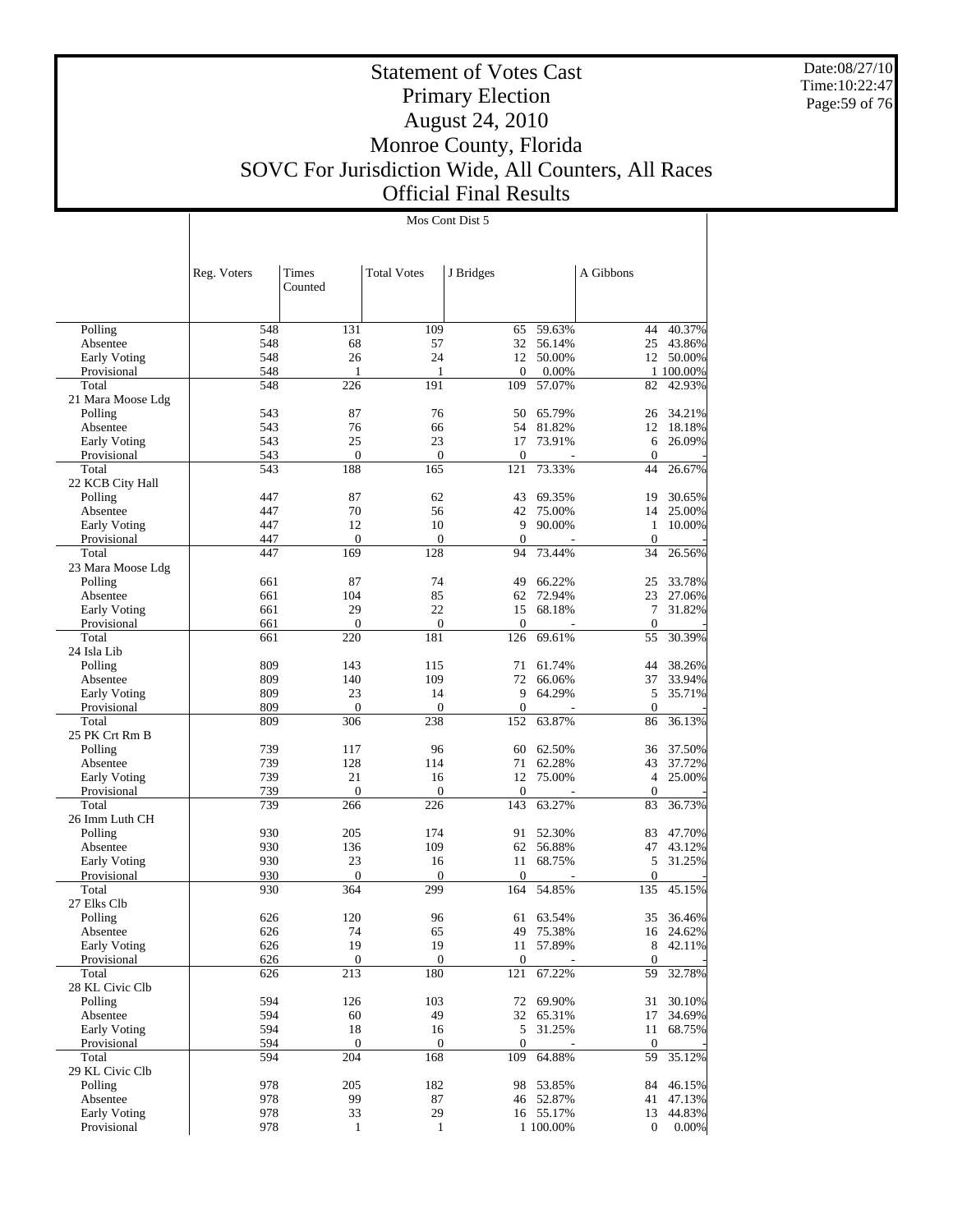Date:08/27/10 Time:10:22:47 Page:60 of 76

Τ

# Statement of Votes Cast Primary Election August 24, 2010 Monroe County, Florida SOVC For Jurisdiction Wide, All Counters, All Races Official Final Results

|                     |                | Mos Cont Dist 5 |                    |              |           |                  |           |  |  |
|---------------------|----------------|-----------------|--------------------|--------------|-----------|------------------|-----------|--|--|
|                     |                |                 |                    |              |           |                  |           |  |  |
|                     |                |                 |                    |              |           |                  |           |  |  |
|                     | Reg. Voters    | Times           | <b>Total Votes</b> | J Bridges    |           | A Gibbons        |           |  |  |
|                     |                | Counted         |                    |              |           |                  |           |  |  |
|                     |                |                 |                    |              |           |                  |           |  |  |
|                     |                |                 |                    |              |           |                  |           |  |  |
| Total               | 978            | 338             | 299                | 161          | 53.85%    | 138              | 46.15%    |  |  |
| 30 KL Library       | 461            | 112             | 105                |              | 48.57%    |                  | 51.43%    |  |  |
| Polling             |                |                 |                    | 51           | 62.07%    | 54               |           |  |  |
| Absentee            | 461            | 38              | 29                 | 18           |           | 11               | 37.93%    |  |  |
| Early Voting        | 461            | 12              | 12                 | 8            | 66.67%    | $\overline{4}$   | 33.33%    |  |  |
| Provisional         | 461            | $\mathbf{1}$    | 1                  | $\Omega$     | 0.00%     |                  | 1 100.00% |  |  |
| Total               | 461            | 163             | 147                | 77           | 52.38%    | 70               | 47.62%    |  |  |
| 31 KL Library       |                |                 |                    |              |           |                  |           |  |  |
| Polling             | 459            | 92              | 84                 | 46           | 54.76%    | 38               | 45.24%    |  |  |
| Absentee            | 459            | 55              | 52                 | 28           | 53.85%    | 24               | 46.15%    |  |  |
| Early Voting        | 459            | 17              | 15                 | 5            | 33.33%    | 10               | 66.67%    |  |  |
| Provisional         | 459            | $\overline{0}$  | $\theta$           | $\Omega$     | ÷,        | $\mathbf{0}$     |           |  |  |
| Total               | 459            | 164             | 151                | 79           | 52.32%    | 72               | 47.68%    |  |  |
| 32 KL Bapt ch       |                |                 |                    |              |           |                  |           |  |  |
| Polling             | 758            | 130             | 118                | 71           | 60.17%    | 47               | 39.83%    |  |  |
| Absentee            | 758            | 83              | 64                 | 44           | 68.75%    | 20               | 31.25%    |  |  |
| <b>Early Voting</b> | 758            | 45              | 42                 | 19           | 45.24%    | 23               | 54.76%    |  |  |
| Provisional         | 758            | $\overline{0}$  | $\theta$           | $\mathbf{0}$ | L,        | $\theta$         |           |  |  |
| Total               | 758            | 258             | 224                | 134          | 59.82%    | 90               | 40.18%    |  |  |
| 33 Academy OCR      |                |                 |                    |              |           |                  |           |  |  |
| Polling             | 892            | 72              | 67                 | 12           | 17.91%    | 55               | 82.09%    |  |  |
| Absentee            | 892            | 203             | 196                | 28           | 14.29%    | 168              | 85.71%    |  |  |
| <b>Early Voting</b> | 892            | $\overline{4}$  | 3                  | 1            | 33.33%    | $\overline{c}$   | 66.67%    |  |  |
| Provisional         | 892            | $\overline{0}$  | $\overline{0}$     | $\mathbf{0}$ |           | $\overline{0}$   |           |  |  |
| Total               | 892            | 279             | 266                | 41           | 15.41%    | 225              | 84.59%    |  |  |
| 32 KL Bpt Ch CD 25  |                |                 |                    |              |           |                  |           |  |  |
| Polling             | 9              | $\mathbf{1}$    | 1                  | $\mathbf{0}$ | 0.00%     |                  | 1 100.00% |  |  |
| Absentee            | 9              | $\mathbf{1}$    | $\mathbf{1}$       |              | 1 100.00% | $\mathbf{0}$     | 0.00%     |  |  |
| <b>Early Voting</b> | 9              | $\mathbf{0}$    | $\boldsymbol{0}$   | $\mathbf{0}$ |           | $\boldsymbol{0}$ |           |  |  |
| Provisional         | 9              | $\overline{0}$  | $\Omega$           | $\mathbf{0}$ |           | $\Omega$         |           |  |  |
| Total               | $\overline{Q}$ | $\overline{2}$  | $\overline{c}$     | $\mathbf{1}$ | 50.00%    | $\mathbf{1}$     | 50.00%    |  |  |
| Total               |                |                 |                    |              |           |                  |           |  |  |
| Polling             | 19776          | 3522            | 2971               | 1824         | 61.39%    | 1147             | 38.61%    |  |  |
| Absentee            | 19776          | 2700            | 2273               | 1432         | 63.00%    | 841              | 37.00%    |  |  |
| Early Voting        | 19776          | 704             | 601                | 390          | 64.89%    | 211              | 35.11%    |  |  |
| Provisional         | 19776          | 6               | 6                  | 3            | 50.00%    | 3                | 50.00%    |  |  |
| Total               | 19776          | 6932            | 5851               | 3649         | 62.37%    | 2202             | 37.63%    |  |  |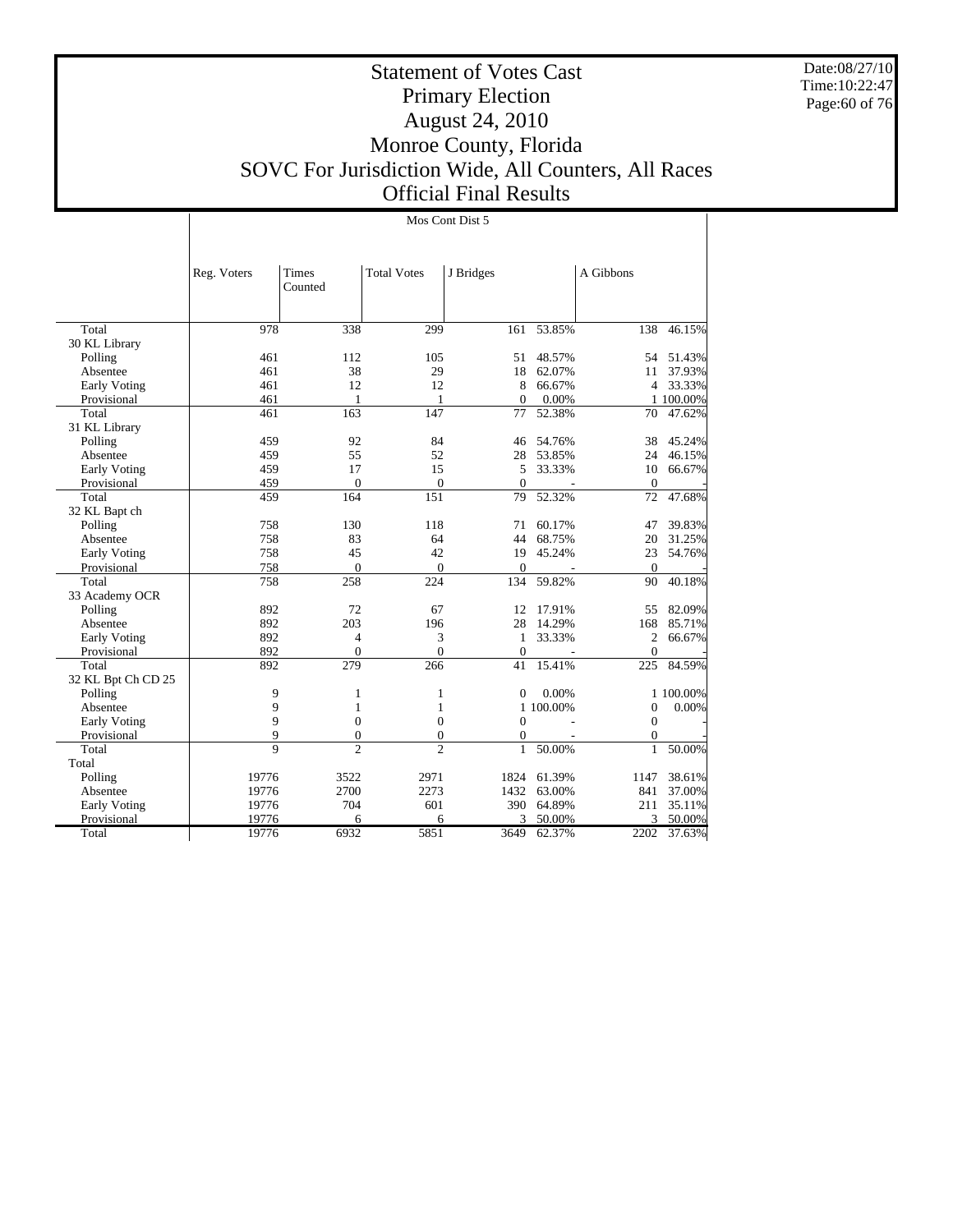Date:08/27/10 Time:10:22:47 Page:61 of 76

# Statement of Votes Cast Primary Election August 24, 2010 Monroe County, Florida SOVC For Jurisdiction Wide, All Counters, All Races Official Final Results

|                               |              |                      | Co Judge Grp 3     |                  |                     |                  |                     |
|-------------------------------|--------------|----------------------|--------------------|------------------|---------------------|------------------|---------------------|
|                               |              |                      |                    |                  |                     |                  |                     |
|                               |              |                      |                    |                  |                     |                  |                     |
|                               | Reg. Voters  | <b>Times Counted</b> | <b>Total Votes</b> | D Efstratiou     |                     | W Ptomey         |                     |
|                               |              |                      |                    |                  |                     |                  |                     |
|                               |              |                      |                    |                  |                     |                  |                     |
| Jurisdiction Wide             |              |                      |                    |                  |                     |                  |                     |
| 1 Jaycee Club                 |              |                      |                    |                  |                     |                  |                     |
| Polling<br>Absentee           | 1312<br>1312 | 173<br>149           | 168<br>141         | 87<br>54         | 51.79%<br>38.30%    | 81<br>87         | 48.21%<br>61.70%    |
| Early Voting                  | 1312         | 40                   | 40                 | 19               | 47.50%              | 21               | 52.50%              |
| Provisional                   | 1312         | $\mathbf{0}$         | $\mathbf{0}$       | $\mathbf{0}$     |                     | $\boldsymbol{0}$ |                     |
| Total                         | 1312         | 362                  | 349                | 160              | 45.85%              | 189              | 54.15%              |
| 2 KW High Aud                 |              |                      |                    |                  |                     |                  |                     |
| Polling                       | 1756         | 210                  | 202                | 103              | 50.99%              | 99               | 49.01%              |
| Absentee                      | 1756         | 234                  | 220                | 95               | 43.18%              | 125              | 56.82%              |
| Early Voting                  | 1756         | 52                   | 51                 | 26               | 50.98%              | 25               | 49.02%              |
| Provisional                   | 1756         | 1                    | 1                  | $\boldsymbol{0}$ | 0.00%               |                  | 1 100.00%           |
| Total                         | 1756         | 497                  | 474                | 224              | 47.26%              | 250              | 52.74%              |
| 3 KW High Aud                 |              |                      |                    |                  |                     |                  |                     |
| Polling                       | 1360         | 174<br>185           | 169<br>176         | 89               | 52.66%              | 80               | 47.34%              |
| Absentee<br>Early Voting      | 1360<br>1360 | 60                   | 58                 | 68               | 38.64%<br>33 56.90% | 108<br>25        | 61.36%<br>43.10%    |
| Provisional                   | 1360         | 1                    | 1                  |                  | 1 100.00%           | $\mathbf{0}$     | 0.00%               |
| Total                         | 1360         | 420                  | 404                | 191              | 47.28%              | 213              | 52.72%              |
| 4 MLK Pool                    |              |                      |                    |                  |                     |                  |                     |
| Polling                       | 1143         | 183                  | 163                | 76               | 46.63%              | 87               | 53.37%              |
| Absentee                      | 1143         | 62                   | 58                 | 31               | 53.45%              | 27               | 46.55%              |
| Early Voting                  | 1143         | 35                   | 35                 | 23               | 65.71%              | 12               | 34.29%              |
| Provisional                   | 1143         | $\mathbf{0}$         | $\boldsymbol{0}$   | $\mathbf{0}$     |                     | $\boldsymbol{0}$ |                     |
| Total                         | 1143         | 280                  | 256                | 130              | 50.78%              | 126              | 49.22%              |
| 5 Old City Hall               |              |                      |                    |                  |                     |                  |                     |
| Polling                       | 3048         | 201                  | 188                | 118              | 62.77%              | 70               | 37.23%              |
| Absentee                      | 3048         | 370                  | 334                |                  | 142 42.51%          | 192              | 57.49%              |
| Early Voting                  | 3048         | 114                  | 109                | 66               | 60.55%              | 43               | 39.45%              |
| Provisional                   | 3048         | $\mathbf{0}$         | $\mathbf{0}$       | $\boldsymbol{0}$ |                     | $\boldsymbol{0}$ |                     |
| Total                         | 3048         | 685                  | 631                | 326              | 51.66%              | 305              | 48.34%              |
| 6 St Mary's Convt.<br>Polling | 1633         | 240                  | 231                | 143              | 61.90%              | 88               | 38.10%              |
| Absentee                      | 1633         | 116                  | 110                | 64               | 58.18%              | 46               | 41.82%              |
| Early Voting                  | 1633         | 57                   | 54                 | 30               | 55.56%              | 24               | 44.44%              |
| Provisional                   | 1633         | $\mathbf{0}$         | $\boldsymbol{0}$   | $\boldsymbol{0}$ |                     | $\boldsymbol{0}$ |                     |
| Total                         | 1633         | 413                  | 395                | 237              | 60.00%              | 158              | 40.00%              |
| 7 KW Moose Club               |              |                      |                    |                  |                     |                  |                     |
| Polling                       | 876          | 165                  | 154                | 72               | 46.75%              | 82               | 53.25%              |
| Absentee                      | 876          | 61                   | 56                 | 32               | 57.14%              | 24               | 42.86%              |
| <b>Early Voting</b>           | 876          | 37                   | 34                 | 21               | 61.76%              | 13               | 38.24%              |
| Provisional                   | 876          | $\mathbf{0}$         | $\mathbf{0}$       | $\boldsymbol{0}$ |                     | $\mathbf{0}$     |                     |
| Total                         | 876          | 263                  | 244                |                  | 125 51.23%          |                  | 119 48.77%          |
| 8 Glad Tidings                |              |                      |                    |                  |                     |                  |                     |
| Polling                       | 1744         | 309                  | 298                | 171              | 57.38%              | 127              | 42.62%              |
| Absentee                      | 1744<br>1744 | 161<br>49            | 155<br>47          | 62               | 40.00%<br>25 53.19% | 93               | 60.00%<br>22 46.81% |
| Early Voting<br>Provisional   | 1744         | 3                    | 3                  | $\overline{0}$   | 0.00%               |                  | 3 100.00%           |
| Total                         | 1744         | 522                  | 503                | 258              | 51.29%              | 245              | 48.71%              |
| 9 Sr Citizens Plz             |              |                      |                    |                  |                     |                  |                     |
| Polling                       | 2055         | 257                  | 244                | 122              | 50.00%              | 122              | 50.00%              |
| Absentee                      | 2055         | 178                  | 173                |                  | 70 40.46%           | 103              | 59.54%              |
| Early Voting                  | 2055         | 46                   | 43                 | 23               | 53.49%              | 20               | 46.51%              |
| Provisional                   | 2055         | $\boldsymbol{0}$     | $\boldsymbol{0}$   | $\boldsymbol{0}$ |                     | $\boldsymbol{0}$ |                     |
| Total                         | 2055         | 481                  | 460                | 215              | 46.74%              | 245              | 53.26%              |
| 10 Later Day Saints           |              |                      |                    |                  |                     |                  |                     |
| Polling                       | 1775         | 253                  | 242                | 110              | 45.45%              | 132              | 54.55%              |
| Absentee                      | 1775         | 132                  | 128                | 49               | 38.28%              | 79               | 61.72%              |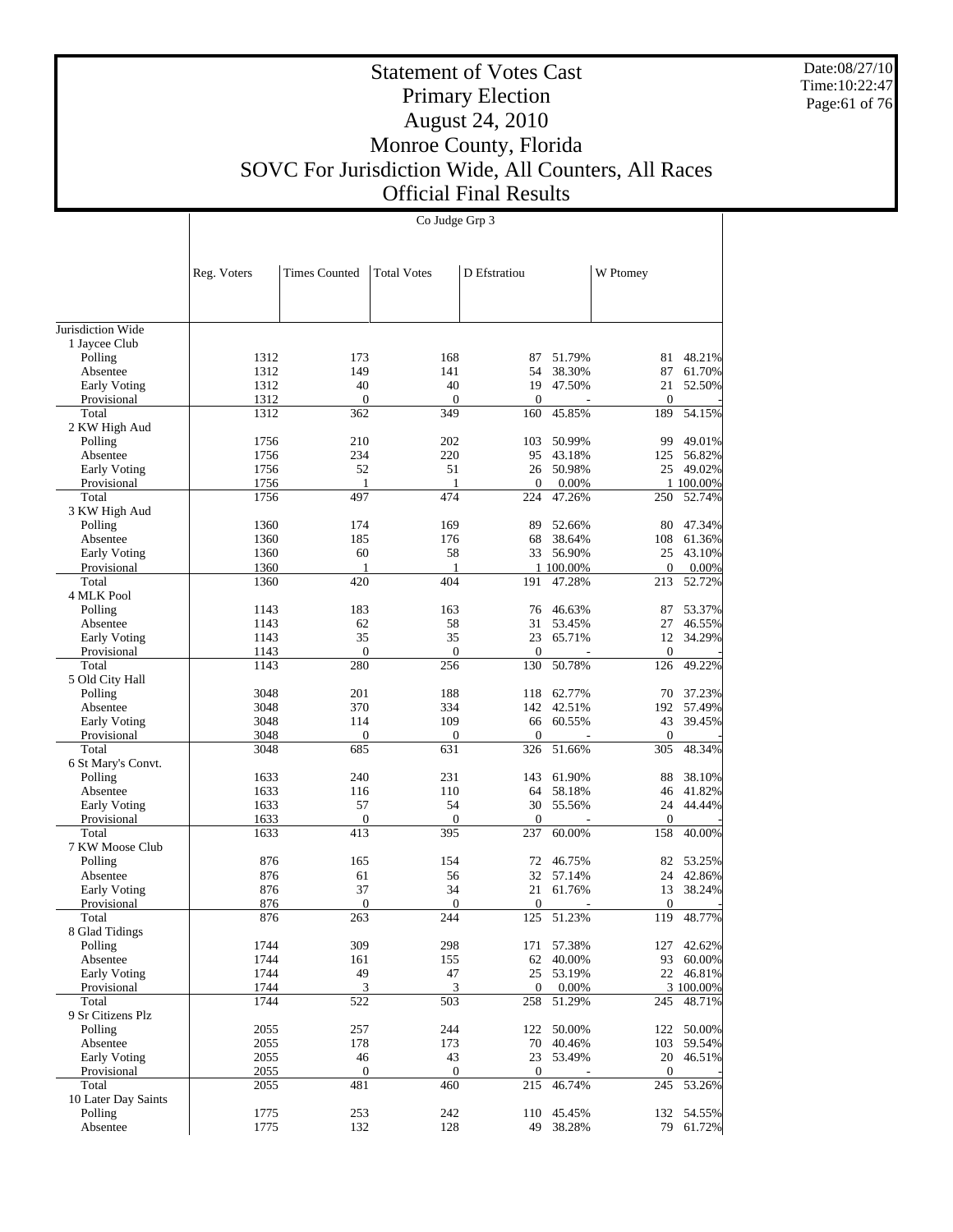Date:08/27/10 Time:10:22:47 Page:62 of 76

#### Statement of Votes Cast Primary Election August 24, 2010 Monroe County, Florida SOVC For Jurisdiction Wide, All Counters, All Races Official Final Results

Co Judge Grp 3

 Early Voting Provisional Total 11 Kw Bapt Tem Polling Absentee Early Voting Provisional Total 12 BC Fire Sta Polling Absentee Early Voting Provisional Total 13 Sug Key Fire Sta Polling Absentee Early Voting Provisional Total 14 Cud Sherf Sub Polling Absentee Early Voting Provisional Total 15 Fl Sea Base Polling Absentee Early Voting Provisional Total 16 First Bap. Ch Polling Absentee Early Voting **Provisional**  Total 17 BPK Moose Clb Polling Absentee Early Voting Provisional Total 18 Am Legion Polling Absentee Early Voting Provisional Total 19 First Bap Ch Mar Polling Absentee Early Voting Provisional Total Reg. Voters | Times Counted | Total Votes | D Efstratiou | W Ptomey 1775 39 38 26 68.42% 12 31.58% 1775 0 0 0 - 0 - 1775 424 408 185 45.34% 223 54.66% 2540 299 278 131 47.12% 147 52.88%<br>2540 190 188 94 50.00% 94 50.00% 94 50.00% 94 50.00%<br>22 56.41% 17 43.59% 2540 40 39 22 56.41% 17<br>2540 0 0 0 0 0 2540 0 0 0 - 0 - 2540 529 505 247 48.91% 258 51.09% 1812 240 230 116 50.43% 114 49.57% 1812 149 139 60 43.17% 79 56.83% 1812 24 23 13 56.52% 10 43.48%<br>1812 0 0 0 0 0 1812 0 0 0 - 0 - 1812 413 392 189 48.21% 203 51.79% 1639 253 234 114 48.72% 120 51.28%<br>1639 139 135 57 42.22% 78 57.78% 1639 139 135 57 42.22% 78 57.78%<br>1639 31 30 14 46.67% 16 53.33% 31 30 14 46.67% 1639 0 0 0 - 0 - 1639 423 399 185 46.37% 214 53.63% 1702 218 194 67 34.54% 127 65.46%<br>1702 146 129 45 34.88% 84 65.12% 1702 146 129 45 34.88% 84 65.12%<br>1702 39 39 15 38.46% 24 61.54% 1702 39 15 38.46% 24 61.54% 39 39 39 39 39 39 324 61.54% 1702 0 0 0 - 0 - 1702 403 362 127 35.08% 235 64.92% 2304 265 244 99 40.57% 145 59.43%<br>2304 267 246 103 41.87% 143 58.13% 2304 267 246 103 41.87% 143 58.13%<br>2304 103 98 29 29.59% 69 70.41% 2304 103 98 29 29.59% 69 70.41%<br>2304 0 0 0 0 0 2304 0 0 0 - 0 - 2304 635 588 231 39.29% 357 60.71% 1944 298 274 93 33.94% 181 66.06% 1944 134 127 48 37.80% 79 62.20% 1944 70 62 28 45.16% 34 54.84%<br>1944 0 0 0 0 0 0 1944 0 0 0 - 0 - 1944 502 463 169 36.50% 294 63.50% 1736 244 221 77 34.84% 144 65.16%<br>1736 121 115 44 38.26% 71 61.74% 1736 121 115 44 38.26% 71 61.74% 1736 57 51 15 29.41% 36 70.59%<br>1736 1 1 100.00% 0 0.00%  $\frac{1}{1736}$  1  $\frac{1}{388}$  1  $\frac{100.00\%}{137}$  1  $\frac{1}{35.31\%}$  0 0.00%<br>1736 423 388 137 35.31% 251 64.69% 137 35.31% 1206 177 156 56 35.90% 100 64.10%<br>1206 17 120 6 14.29% 36 85.71%  $\begin{array}{cccccccc}\n 1206 & & & 47 & & & 42 & & 6 & 14.29\% & & & 36 & 85.71\%\\
 1206 & & & 38 & & & 35 & & 14 & 40.00\% & & & 21 & 60.00\% \end{array}$ 1206 38 35 14 40.00% 21 60.00%  $1206$  0 0 0 0 0 1206 262 233 76 32.62% 157 67.38% 1966 280 255 93 36.47% 162 63.53%<br>1966 177 155 62 40.00% 93 60.00% 1966 177 155 62 40.00% 93 60.00% 1966 81 77 40 51.95% 37 48.05% 1966 0 0 0 - 0 - 1966 538 487 195 40.04% 292 59.96%

20 Pres Kirk Keys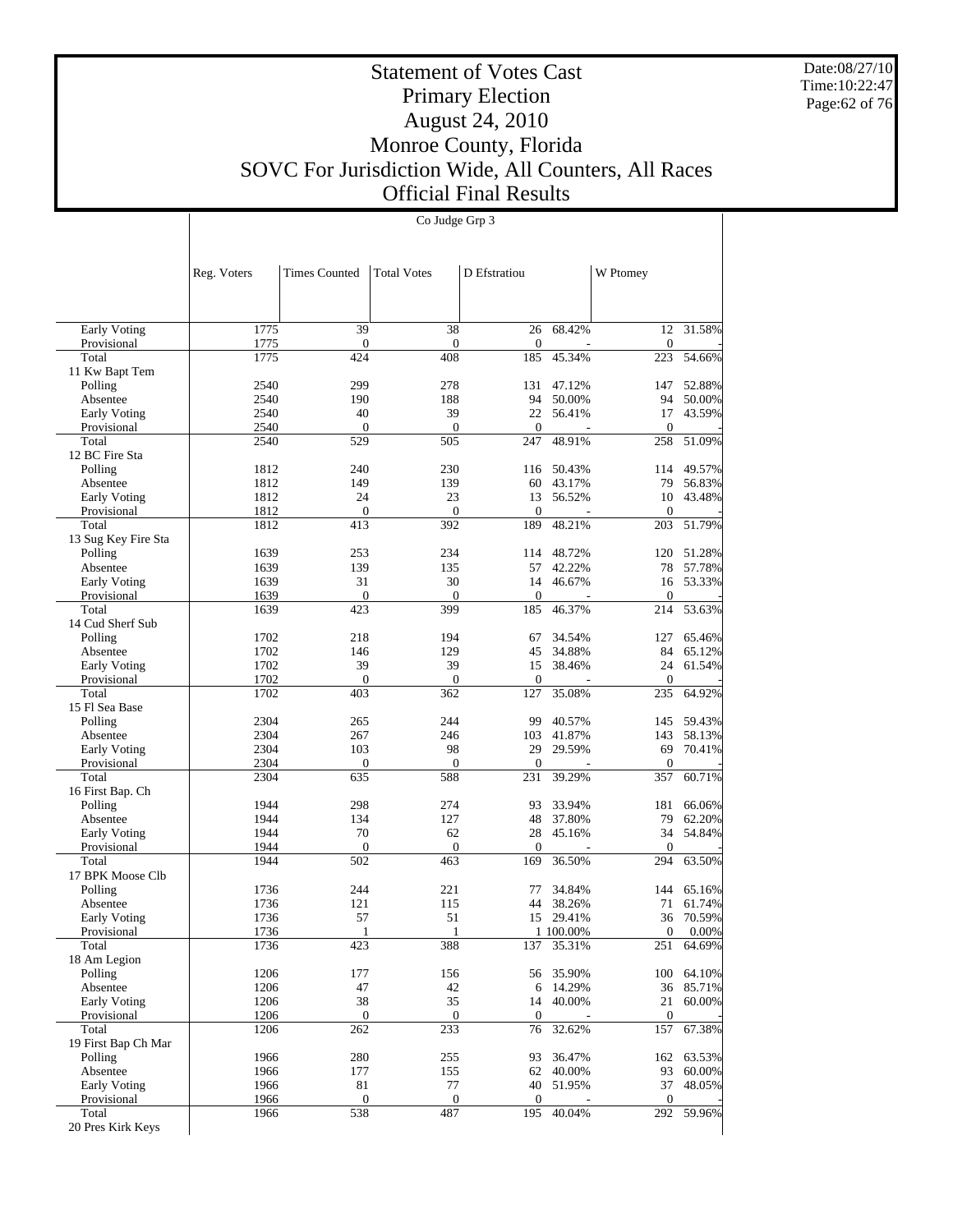Date:08/27/10 Time:10:22:48 Page:63 of 76

# Statement of Votes Cast Primary Election August 24, 2010 Monroe County, Florida SOVC For Jurisdiction Wide, All Counters, All Races Official Final Results

Co Judge Grp 3

|                          | Reg. Voters  | <b>Times Counted</b> | <b>Total Votes</b> | D Efstratiou     |                  | W Ptomey     |                  |
|--------------------------|--------------|----------------------|--------------------|------------------|------------------|--------------|------------------|
|                          |              |                      |                    |                  |                  |              |                  |
|                          |              |                      |                    |                  |                  |              |                  |
| Polling                  | 1250         | 236                  | 223                | 86               | 38.57%           | 137          | 61.43%           |
| Absentee                 | 1250         | 100                  | 92                 | 25               | 27.17%           | 67           | 72.83%           |
| Early Voting             | 1250         | 44                   | 43                 | 17               | 39.53%           | 26           | 60.47%           |
| Provisional              | 1250         | 1                    | 1                  | $\mathbf{0}$     | 0.00%            |              | 1 100.00%        |
| Total                    | 1250         | 381                  | 359                | 128              | 35.65%           | 231          | 64.35%           |
| 21 Mara Moose Ldg        |              |                      |                    |                  |                  |              |                  |
| Polling                  | 1158         | 175                  | 165                | 61               | 36.97%           | 104          | 63.03%           |
| Absentee                 | 1158         | 97                   | 89                 | 32               | 35.96%           | 57           | 64.04%           |
| Early Voting             | 1158         | 38                   | 36                 | 15               | 41.67%           | 21           | 58.33%           |
| Provisional              | 1158         | 1                    | 1                  | $\mathbf{0}$     | 0.00%            |              | 1 100.00%        |
| Total                    | 1158         | 311                  | 291                | 108              | 37.11%           | 183          | 62.89%           |
| 22 KCB City Hall         |              |                      |                    |                  |                  |              |                  |
| Polling                  | 800          | 138                  | 126                | 56               | 44.44%           | 70           | 55.56%           |
| Absentee                 | 800          | 90                   | 78                 | 28               | 35.90%           | 50           | 64.10%           |
| Early Voting             | 800          | 17                   | 16                 | 7                | 43.75%           | 9            | 56.25%           |
| Provisional              | 800          | $\mathbf{0}$         | $\mathbf{0}$       | $\theta$         |                  | $\Omega$     |                  |
| Total                    | 800          | 245                  | 220                | 91               | 41.36%           | 129          | 58.64%           |
| 23 Mara Moose Ldg        |              |                      |                    |                  |                  |              |                  |
| Polling                  | 1395         | 151                  | 141                | 38               | 26.95%           | 103          | 73.05%           |
| Absentee                 | 1395         | 153                  | 134                | 35               | 26.12%           | 99           | 73.88%           |
| Early Voting             | 1395         | 51                   | 44                 | 12               | 27.27%           | 32           | 72.73%           |
| Provisional              | 1395         | 1                    | 1                  | $\mathbf{0}$     | 0.00%            |              | 1 100.00%        |
| Total                    | 1395         | 356                  | 320                | 85               | 26.56%           | 235          | 73.44%           |
| 24 Isla Lib              |              |                      |                    |                  |                  |              |                  |
| Polling                  | 1554         | 241                  | 229                | 32               | 13.97%           | 197          | 86.03%           |
| Absentee                 | 1554         | 191                  | 175                | 36               | 20.57%           | 139          | 79.43%           |
| Early Voting             | 1554         | 47                   | 45                 | 8                | 17.78%           | 37           | 82.22%           |
| Provisional              | 1554         | 1                    | 1                  | $\mathbf{0}$     | 0.00%            |              | 1 100.00%        |
| Total                    | 1554         | 480                  | 450                | 76               | 16.89%           | 374          | 83.11%           |
| 25 PK Crt Rm B           |              |                      |                    |                  |                  |              |                  |
| Polling                  | 1572         | 234                  | 231                | 43<br>37         | 18.61%           | 188          | 81.39%<br>79.67% |
| Absentee<br>Early Voting | 1572<br>1572 | 186<br>40            | 182<br>40          | 10               | 20.33%<br>25.00% | 145<br>30    | 75.00%           |
| Provisional              | 1572         | $\mathbf{0}$         | $\mathbf{0}$       | $\mathbf{0}$     |                  | $\theta$     |                  |
| Total                    | 1572         | 460                  | 453                | 90               | 19.87%           | 363          | 80.13%           |
| 26 Imm Luth CH           |              |                      |                    |                  |                  |              |                  |
| Polling                  | 1974         | 385                  | 380                | 60               | 15.79%           | 320          | 84.21%           |
| Absentee                 | 1974         | 223                  | 218                | 52               | 23.85%           | 166          | 76.15%           |
| Early Voting             | 1974         | 43                   | 41                 | 7                | 17.07%           | 34           | 82.93%           |
| Provisional              | 1974         | $\mathbf{0}$         | $\Omega$           | $\mathbf{0}$     |                  | $\Omega$     |                  |
| Total                    | 1974         | 651                  | 639                | 119              | 18.62%           | 520          | 81.38%           |
| 27 Elks Clb              |              |                      |                    |                  |                  |              |                  |
| Polling                  | 1445         | 245                  | 236                | 44               | 18.64%           | 192          | 81.36%           |
| Absentee                 | 1445         | 136                  | 130                | 35               | 26.92%           | 95           | 73.08%           |
| Early Voting             | 1445         | 39                   | 38                 | 7                | 18.42%           | 31           | 81.58%           |
| Provisional              | 1445         | $\mathbf{0}$         | $\mathbf{0}$       | $\mathbf{0}$     |                  | $\mathbf{0}$ |                  |
| Total                    | 1445         | 420                  | 404                | 86               | 21.29%           | 318          | 78.71%           |
| 28 KL Civic Clb          |              |                      |                    |                  |                  |              |                  |
| Polling                  | 1302         | 224                  | 216                | 41               | 18.98%           | 175          | 81.02%           |
| Absentee                 | 1302         | 101                  | 95                 | 11               | 11.58%           | 84           | 88.42%           |
| Early Voting             | 1302         | 40                   | 39                 | 9                | 23.08%           |              | 30 76.92%        |
| Provisional              | 1302         | 1                    | 1                  | $\mathbf{0}$     | 0.00%            |              | 1 100.00%        |
| Total                    | 1302         | 366                  | 351                | 61               | 17.38%           | 290          | 82.62%           |
| 29 KL Civic Clb          |              |                      |                    |                  |                  |              |                  |
| Polling                  | 2222         | 389                  | 372                |                  | 66 17.74%        |              | 306 82.26%       |
| Absentee                 | 2222         | 180                  | 174                | 29               | 16.67%           |              | 145 83.33%       |
| Early Voting             | 2222         | 76                   | 74                 |                  | 10 13.51%        |              | 64 86.49%        |
| Provisional              | 2222         | $\mathbf{1}$         | $\mathbf{1}$       | $\boldsymbol{0}$ | 0.00%            |              | 1 100.00%        |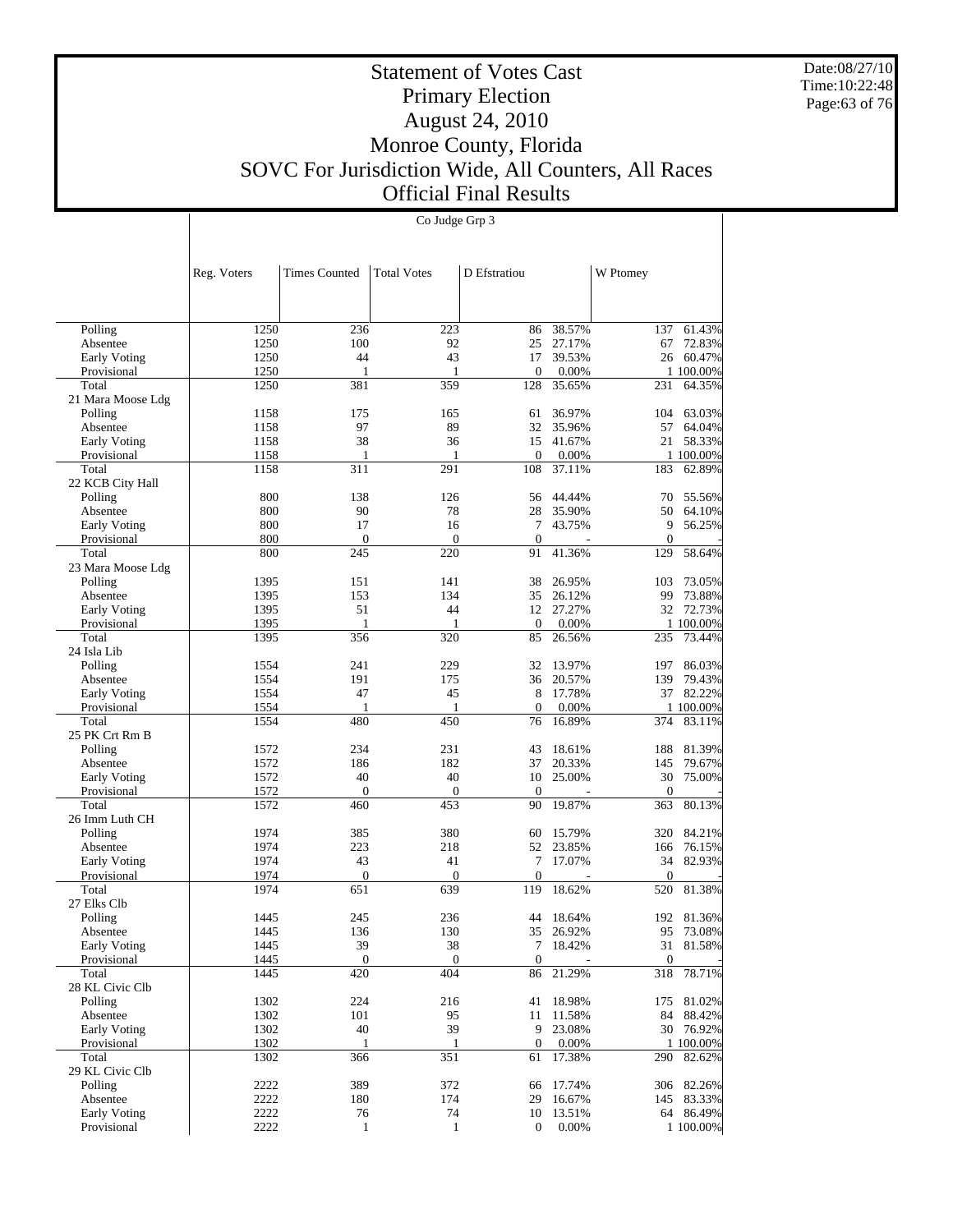Date:08/27/10 Time:10:22:48 Page:64 of 76

Τ

# Statement of Votes Cast Primary Election August 24, 2010 Monroe County, Florida SOVC For Jurisdiction Wide, All Counters, All Races Official Final Results

|                     |                 | Co Judge Grp 3       |                    |                  |                          |                  |           |  |  |
|---------------------|-----------------|----------------------|--------------------|------------------|--------------------------|------------------|-----------|--|--|
|                     |                 |                      |                    |                  |                          |                  |           |  |  |
|                     |                 |                      |                    |                  |                          |                  |           |  |  |
|                     | Reg. Voters     | <b>Times Counted</b> | <b>Total Votes</b> | D Efstratiou     |                          | W Ptomey         |           |  |  |
|                     |                 |                      |                    |                  |                          |                  |           |  |  |
|                     |                 |                      |                    |                  |                          |                  |           |  |  |
| Total               | 2222            | 646                  | 621                | 105              | 16.91%                   | 516              | 83.09%    |  |  |
| 30 KL Library       |                 |                      |                    |                  |                          |                  |           |  |  |
| Polling             | 1316            | 219                  | 216                | 39               | 18.06%                   | 177              | 81.94%    |  |  |
| Absentee            | 1316            | 70                   | 63                 | 12               | 19.05%                   | 51               | 80.95%    |  |  |
| <b>Early Voting</b> | 1316            | 33                   | 33                 | 6                | 18.18%                   | 27               | 81.82%    |  |  |
| Provisional         | 1316            | $\overline{2}$       | $\overline{2}$     | -1               | 50.00%                   | 1                | 50.00%    |  |  |
| Total               | 1316            | 324                  | 314                | 58               | 18.47%                   | 256              | 81.53%    |  |  |
| 31 KL Library       |                 |                      |                    |                  |                          |                  |           |  |  |
| Polling             | 1128            | 174                  | 173                | 31               | 17.92%                   | 142              | 82.08%    |  |  |
| Absentee            | 1128            | 111                  | 106                | 11               | 10.38%                   | 95               | 89.62%    |  |  |
| <b>Early Voting</b> | 1128            | 39                   | 37                 | 3                | 8.11%                    | 34               | 91.89%    |  |  |
| Provisional         | 1128            | $\mathbf{0}$         | $\overline{0}$     | $\mathbf{0}$     | $\overline{\phantom{a}}$ | $\mathbf{0}$     |           |  |  |
| Total               | 1128            | 324                  | 316                | 45               | 14.24%                   | 271              | 85.76%    |  |  |
| 32 KL Bapt ch       |                 |                      |                    |                  |                          |                  |           |  |  |
| Polling             | 1754            | 264                  | 258                | 39               | 15.12%                   | 219              | 84.88%    |  |  |
| Absentee            | 1754            | 129                  | 122                | 10               | 8.20%                    | 112              | 91.80%    |  |  |
| <b>Early Voting</b> | 1754            | 76                   | 76                 | 9                | 11.84%                   | 67               | 88.16%    |  |  |
| Provisional         | 1754            | $\overline{0}$       | $\boldsymbol{0}$   | $\boldsymbol{0}$ | $\blacksquare$           | $\boldsymbol{0}$ |           |  |  |
| Total               | 1754            | 469                  | 456                | 58               | 12.72%                   | 398              | 87.28%    |  |  |
| 33 Academy OCR      |                 |                      |                    |                  |                          |                  |           |  |  |
| Polling             | 1212            | 85                   | 84                 | $\overline{2}$   | 2.38%                    | 82               | 97.62%    |  |  |
| Absentee            | 1212            | 252                  | 244                | 7                | 2.87%                    | 237              | 97.13%    |  |  |
| <b>Early Voting</b> | 1212            | $\overline{4}$       | $\overline{4}$     | $\mathbf{0}$     | 0.00%                    |                  | 4 100.00% |  |  |
| Provisional         | 1212            | $\mathbf{0}$         | $\mathbf{0}$       | $\mathbf{0}$     | $\overline{\phantom{a}}$ | $\mathbf{0}$     |           |  |  |
| Total               | 1212            | 341                  | 332                | 9                | 2.71%                    | 323              | 97.29%    |  |  |
| 32 KL Bpt Ch CD 25  |                 |                      |                    |                  |                          |                  |           |  |  |
| Polling             | 34              | $\mathbf{1}$         | 1                  |                  | 1 100.00%                | 0                | 0.00%     |  |  |
| Absentee            | 34              | 5                    | 5                  | $\overline{0}$   | 0.00%                    |                  | 5 100.00% |  |  |
| Early Voting        | 34              | $\boldsymbol{0}$     | $\boldsymbol{0}$   | $\theta$         |                          | $\mathbf{0}$     |           |  |  |
| Provisional         | 34              | $\overline{0}$       | $\overline{0}$     | $\mathbf{0}$     |                          | $\mathbf{0}$     |           |  |  |
| Total               | $\overline{34}$ | 6                    | 6                  | $\mathbf{1}$     | 16.67%                   | 5                | 83.33%    |  |  |
| Total               |                 |                      |                    |                  |                          |                  |           |  |  |
| Polling             | 53667           | 7600                 | 7196               | 2576             | 35.80%                   | 4620             | 64.20%    |  |  |
| Absentee            | 53667           | 5042                 | 4734               | 1546             | 32.66%                   | 3188             | 67.34%    |  |  |
| <b>Early Voting</b> | 53667           | 1599                 | 1529               | 602              | 39.37%                   | 927              | 60.63%    |  |  |
| Provisional         | 53667           | 14                   | 14                 | 3                | 21.43%                   | 11               | 78.57%    |  |  |
| Total               | 53667           | 14255                | 13473              | 4727             | 35.08%                   | 8746             | 64.92%    |  |  |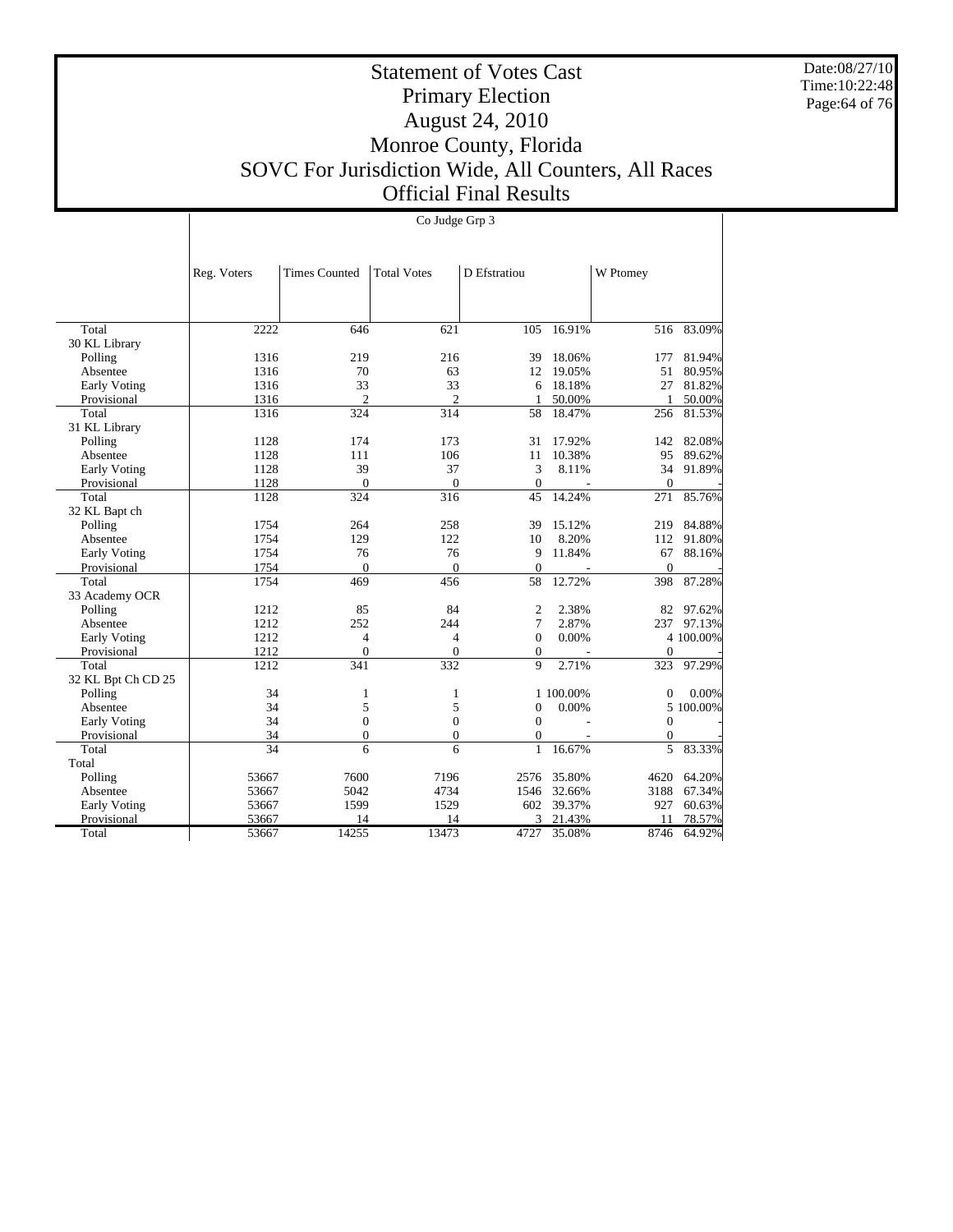Date:08/27/10 Time:10:22:48 Page:65 of 76

# Statement of Votes Cast Primary Election August 24, 2010 Monroe County, Florida SOVC For Jurisdiction Wide, All Counters, All Races Official Final Results

|                      | Reg. Voters  | <b>Times Counted</b>    | <b>Total Votes</b>      | <b>B</b> Bowers         |            | R Smith-Martin        |            | J Wild                 |           |
|----------------------|--------------|-------------------------|-------------------------|-------------------------|------------|-----------------------|------------|------------------------|-----------|
|                      |              |                         |                         |                         |            |                       |            |                        |           |
|                      |              |                         |                         |                         |            |                       |            |                        |           |
| Jurisdiction Wide    |              |                         |                         |                         |            |                       |            |                        |           |
| 1 Jaycee Club        |              |                         |                         |                         |            |                       |            |                        |           |
| Polling              | 1312         | 173                     | 157                     | 47                      | 29.94%     | 89                    | 56.69%     | 21                     | 13.38%    |
| Absentee             | 1312         | 149                     | 134                     | 48                      | 35.82%     | 74                    | 55.22%     | 12                     | 8.96%     |
| <b>Early Voting</b>  | 1312         | 40                      | 39                      | 17                      | 43.59%     | 18                    | 46.15%     | 4                      | 10.26%    |
| Provisional<br>Total | 1312         | $\boldsymbol{0}$<br>362 | $\mathbf{0}$<br>330     | $\boldsymbol{0}$<br>112 | 33.94%     | $\mathbf{0}$<br>181   | 54.85%     | $\mathbf{0}$<br>37     | 11.21%    |
| 2 KW High Aud        | 1312         |                         |                         |                         |            |                       |            |                        |           |
| Polling              | 1756         | 210                     | 197                     | 70                      | 35.53%     | 98                    | 49.75%     | 29                     | 14.72%    |
| Absentee             | 1756         | 234                     | 218                     | 88                      | 40.37%     | 89                    | 40.83%     | 41                     | 18.81%    |
| Early Voting         | 1756         | 52                      | 50                      | 19                      | 38.00%     | 21                    | 42.00%     | 10                     | 20.00%    |
| Provisional          | 1756         | 1                       | 1                       |                         | 1 100.00%  | $\overline{0}$        | 0.00%      | $\mathbf{0}$           | 0.00%     |
| Total                | 1756         | 497                     | 466                     | 178                     | 38.20%     | 208                   | 44.64%     | 80                     | 17.17%    |
| 3 KW High Aud        |              |                         |                         |                         |            |                       |            |                        |           |
| Polling              | 1360         | 174                     | 168                     | 56                      | 33.33%     | 90                    | 53.57%     | 22                     | 13.10%    |
| Absentee             | 1360         | 185                     | 177                     | 73                      | 41.24%     | 90                    | 50.85%     | 14                     | 7.91%     |
| <b>Early Voting</b>  | 1360         | 60                      | 58                      | 26                      | 44.83%     | 25                    | 43.10%     | 7                      | 12.07%    |
| Provisional          | 1360         | 1                       | 1                       | $\boldsymbol{0}$        | 0.00%      |                       | 1 100.00%  | $\mathbf{0}$           | 0.00%     |
| Total                | 1360         | 420                     | $\overline{404}$        | 155                     | 38.37%     | 206                   | 50.99%     | 43                     | 10.64%    |
| 4 MLK Pool           |              |                         |                         |                         |            |                       |            |                        |           |
| Polling              | 1143         | 183                     | 161                     | 57                      | 35.40%     | 89                    | 55.28%     | 15                     | 9.32%     |
| Absentee             | 1143         | 62                      | 56                      | 16                      | 28.57%     | 29                    | 51.79%     | 11                     | 19.64%    |
| Early Voting         | 1143<br>1143 | 35<br>$\overline{0}$    | 33<br>$\mathbf{0}$      | 16<br>$\mathbf{0}$      | 48.48%     | 12<br>$\overline{0}$  | 36.36%     | 5<br>$\mathbf{0}$      | 15.15%    |
| Provisional<br>Total | 1143         | 280                     | 250                     | 89                      | 35.60%     | 130                   | 52.00%     | 31                     | 12.40%    |
| 5 Old City Hall      |              |                         |                         |                         |            |                       |            |                        |           |
| Polling              | 3048         | 201                     | 187                     | 59                      | 31.55%     | 107                   | 57.22%     | 21                     | 11.23%    |
| Absentee             | 3048         | 370                     | 340                     | 169                     | 49.71%     | 113                   | 33.24%     | 58                     | 17.06%    |
| Early Voting         | 3048         | 114                     | 103                     | 50                      | 48.54%     | 45                    | 43.69%     | 8                      | 7.77%     |
| Provisional          | 3048         | $\boldsymbol{0}$        | $\mathbf{0}$            | $\boldsymbol{0}$        |            | 0                     |            | $\mathbf{0}$           |           |
| Total                | 3048         | 685                     | 630                     | 278                     | 44.13%     | 265                   | 42.06%     | 87                     | 13.81%    |
| 6 St Mary's Convt.   |              |                         |                         |                         |            |                       |            |                        |           |
| Polling              | 1633         | 240                     | 232                     | 85                      | 36.64%     | 107                   | 46.12%     | 40                     | 17.24%    |
| Absentee             | 1633         | 116                     | 110                     | 47                      | 42.73%     | 53                    | 48.18%     | 10                     | 9.09%     |
| Early Voting         | 1633         | 57                      | 56                      | 16                      | 28.57%     | 29                    | 51.79%     | 11                     | 19.64%    |
| Provisional          | 1633         | $\mathbf{0}$            | $\mathbf{0}$            | $\mathbf{0}$            |            | $\overline{0}$        |            | $\mathbf{0}$           |           |
| Total                | 1633         | 413                     | 398                     | 148                     | 37.19%     | 189                   | 47.49%     | 61                     | 15.33%    |
| 7 KW Moose Club      |              |                         |                         |                         |            |                       |            |                        |           |
| Polling              | 876          | 165                     | 153                     | 72                      | 47.06%     | 67                    | 43.79%     | 14                     | 9.15%     |
| Absentee             | 876          | 61                      | 58                      | 27                      | 46.55%     | 28                    | 48.28%     | 3                      | 5.17%     |
| Early Voting         | 876          | 37                      | 34                      | 11                      | 32.35%     | 21                    | 61.76%     | $\mathfrak{2}$         | 5.88%     |
| Provisional<br>Total | 876<br>876   | $\boldsymbol{0}$<br>263 | $\boldsymbol{0}$<br>245 | $\mathbf{0}$<br>110     | 44.90%     | $\overline{0}$<br>116 | 47.35%     | $\boldsymbol{0}$<br>19 | 7.76%     |
| 8 Glad Tidings       |              |                         |                         |                         |            |                       |            |                        |           |
| Polling              | 1744         | 309                     | 293                     |                         | 104 35.49% |                       | 152 51.88% |                        | 37 12.63% |
| Absentee             | 1744         | 161                     | 148                     |                         | 70 47.30%  | 57                    | 38.51%     |                        | 21 14.19% |
| <b>Early Voting</b>  | 1744         | 49                      | 49                      | 23                      | 46.94%     |                       | 25 51.02%  | $\mathbf{1}$           | 2.04%     |
| Provisional          | 1744         | 3                       | 3                       | 1                       | 33.33%     | 1                     | 33.33%     | 1                      | 33.33%    |
| Total                | 1744         | 522                     | 493                     | 198                     | 40.16%     | 235                   | 47.67%     | 60                     | 12.17%    |
| 9 Sr Citizens Plz    |              |                         |                         |                         |            |                       |            |                        |           |
| Polling              | 2055         | 257                     | 243                     | 85                      | 34.98%     |                       | 128 52.67% | 30                     | 12.35%    |
| Absentee             | 2055         | 178                     | 168                     | 67                      | 39.88%     | 82                    | 48.81%     | 19                     | 11.31%    |
| Early Voting         | 2055         | 46                      | 43                      | 19                      | 44.19%     | 20                    | 46.51%     | 4                      | 9.30%     |
| Provisional          | 2055         | $\boldsymbol{0}$        | $\mathbf{0}$            | $\boldsymbol{0}$        |            | $\boldsymbol{0}$      |            | $\mathbf{0}$           |           |
| Total                | 2055         | 481                     | 454                     | 171                     | 37.67%     | 230                   | 50.66%     | 53                     | 11.67%    |
| 10 Later Day Saints  |              |                         |                         |                         |            |                       |            |                        |           |
| Polling              | 1775         | 253                     | 240                     | 97                      | 40.42%     | 111                   | 46.25%     |                        | 32 13.33% |
| Absentee             | 1775         | 132                     | 118                     |                         | 44 37.29%  |                       | 52 44.07%  |                        | 22 18.64% |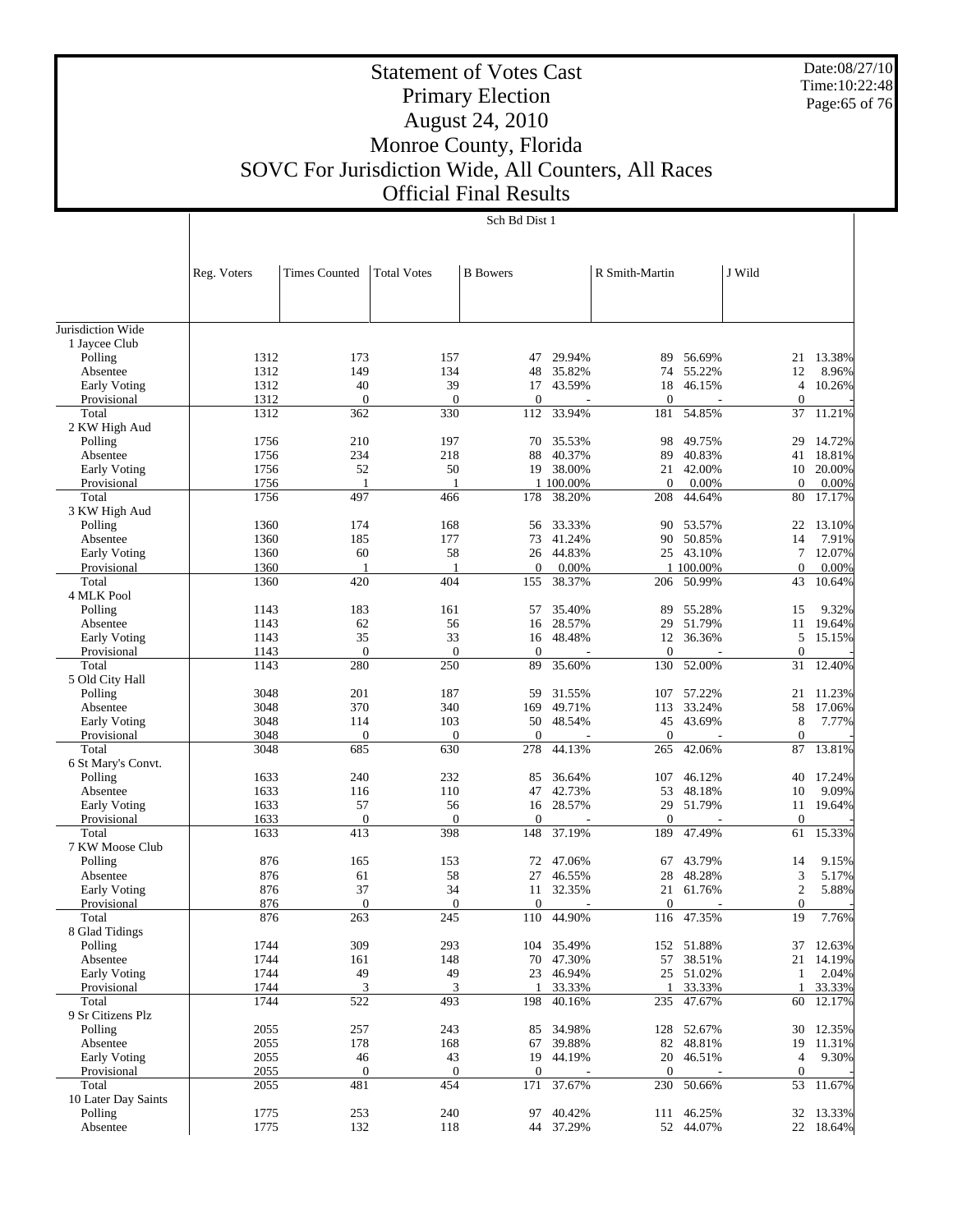Date:08/27/10 Time:10:22:49 Page:66 of 76

# Statement of Votes Cast Primary Election August 24, 2010 Monroe County, Florida SOVC For Jurisdiction Wide, All Counters, All Races Official Final Results

|                                    | Reg. Voters  | <b>Times Counted</b> | <b>Total Votes</b>     | <b>B</b> Bowers        |                     | R Smith-Martin      |                     | J Wild                |                  |
|------------------------------------|--------------|----------------------|------------------------|------------------------|---------------------|---------------------|---------------------|-----------------------|------------------|
|                                    |              |                      |                        |                        |                     |                     |                     |                       |                  |
| Early Voting<br>Provisional        | 1775<br>1775 | 39<br>$\mathbf{0}$   | 37<br>$\boldsymbol{0}$ | 14<br>$\mathbf{0}$     | 37.84%              | 22<br>$\theta$      | 59.46%              | 1<br>$\boldsymbol{0}$ | 2.70%            |
| Total                              | 1775         | 424                  | 395                    | 155                    | 39.24%              | 185                 | 46.84%              | 55                    | 13.92%           |
| 11 Kw Bapt Tem                     |              |                      |                        |                        |                     |                     |                     |                       |                  |
| Polling                            | 2540         | 299                  | 282                    | 87                     | 30.85%              | 161                 | 57.09%              | 34                    | 12.06%           |
| Absentee                           | 2540         | 190                  | 174                    | 56                     | 32.18%              | 97                  | 55.75%              | 21                    | 12.07%           |
| Early Voting                       | 2540         | 40                   | 38                     | 12                     | 31.58%              | 19                  | 50.00%              | $\tau$                | 18.42%           |
| Provisional<br>Total               | 2540<br>2540 | $\mathbf{0}$<br>529  | $\mathbf{0}$<br>494    | $\mathbf{0}$<br>155    | 31.38%              | $\mathbf{0}$<br>277 | 56.07%              | $\mathbf{0}$<br>62    | 12.55%           |
| 12 BC Fire Sta                     |              |                      |                        |                        |                     |                     |                     |                       |                  |
| Polling                            | 1812         | 240                  | 223                    | 67                     | 30.04%              | 122                 | 54.71%              | 34                    | 15.25%           |
| Absentee                           | 1812         | 149                  | 129                    | 46                     | 35.66%              | 58                  | 44.96%              | 25                    | 19.38%           |
| <b>Early Voting</b>                | 1812         | 24                   | 24                     | 8                      | 33.33%              | 11                  | 45.83%              | 5                     | 20.83%           |
| Provisional                        | 1812         | $\mathbf{0}$         | $\mathbf{0}$           | $\overline{0}$         |                     | $\theta$            |                     | $\mathbf{0}$          |                  |
| Total                              | 1812         | 413                  | 376                    | 121                    | 32.18%              | 191                 | 50.80%              | 64                    | 17.02%           |
| 13 Sug Key Fire Sta                |              |                      |                        |                        |                     |                     |                     |                       |                  |
| Polling                            | 1639         | 253                  | 228                    | 81                     | 35.53%              | 108                 | 47.37%              | 39                    | 17.11%           |
| Absentee                           | 1639         | 139                  | 124                    | 51                     | 41.13%              | 60                  | 48.39%              | 13                    | 10.48%           |
| Early Voting<br>Provisional        | 1639<br>1639 | 31<br>$\mathbf{0}$   | 28<br>$\mathbf{0}$     | 11<br>$\boldsymbol{0}$ | 39.29%              | 16<br>$\mathbf{0}$  | 57.14%              | 1<br>$\mathbf{0}$     | 3.57%            |
| Total                              | 1639         | 423                  | 380                    | 143                    | 37.63%              | 184                 | 48.42%              | 53                    | 13.95%           |
| 14 Cud Sherf Sub                   |              |                      |                        |                        |                     |                     |                     |                       |                  |
| Polling                            | 1702         | 218                  | 185                    | 65                     | 35.14%              | 85                  | 45.95%              | 35                    | 18.92%           |
| Absentee                           | 1702         | 146                  | 127                    | 60                     | 47.24%              | 49                  | 38.58%              | 18                    | 14.17%           |
| Early Voting                       | 1702         | 39                   | 35                     | 11                     | 31.43%              | 21                  | 60.00%              | 3                     | 8.57%            |
| Provisional                        | 1702         | $\mathbf{0}$         | $\mathbf{0}$           | $\mathbf{0}$           |                     | $\theta$            |                     | $\mathbf{0}$          |                  |
| Total                              | 1702         | 403                  | 347                    | 136                    | 39.19%              | 155                 | 44.67%              | 56                    | 16.14%           |
| 15 Fl Sea Base                     |              |                      |                        |                        |                     |                     |                     |                       |                  |
| Polling                            | 2304         | 265                  | 233                    | 83                     | 35.62%              | 112                 | 48.07%              | 38                    | 16.31%           |
| Absentee                           | 2304<br>2304 | 267<br>103           | 224<br>95              | 81<br>44               | 36.16%              | 109<br>35           | 48.66%              | 34                    | 15.18%           |
| <b>Early Voting</b><br>Provisional | 2304         | $\mathbf{0}$         | $\boldsymbol{0}$       | $\overline{0}$         | 46.32%              | $\theta$            | 36.84%              | 16<br>$\mathbf{0}$    | 16.84%           |
| Total                              | 2304         | 635                  | 552                    | 208                    | 37.68%              | 256                 | 46.38%              | 88                    | 15.94%           |
| 16 First Bap. Ch                   |              |                      |                        |                        |                     |                     |                     |                       |                  |
| Polling                            | 1944         | 298                  | 257                    | 84                     | 32.68%              | 118                 | 45.91%              | 55                    | 21.40%           |
| Absentee                           | 1944         | 134                  | 122                    | 57                     | 46.72%              | 50                  | 40.98%              | 15                    | 12.30%           |
| <b>Early Voting</b>                | 1944         | 70                   | 61                     | 19                     | 31.15%              | 32                  | 52.46%              | 10                    | 16.39%           |
| Provisional                        | 1944         | $\Omega$             | $\theta$               | $\overline{0}$         |                     | $\mathbf{0}$        |                     | $\mathbf{0}$          |                  |
| Total<br>17 BPK Moose Clb          | 1944         | 502                  | 440                    | 160                    | 36.36%              | 200                 | 45.45%              | 80                    | 18.18%           |
| Polling                            | 1736         | 244                  | 215                    | 79                     | 36.74%              | 94                  | 43.72%              | 42                    | 19.53%           |
| Absentee                           | 1736         | 121                  | 115                    | 42                     | 36.52%              | 56                  | 48.70%              | 17                    | 14.78%           |
| Early Voting                       | 1736         | 57                   | 50                     | 16                     | 32.00%              | 19                  | 38.00%              | 15                    | 30.00%           |
| Provisional                        | 1736         | 1                    | $\mathbf{1}$           |                        | 1 100,00%           | $\theta$            | 0.00%               | $\theta$              | 0.00%            |
| Total                              | 1736         | 423                  | 381                    | 138                    | 36.22%              | 169                 | 44.36%              | 74                    | 19.42%           |
| 18 Am Legion                       |              |                      |                        |                        |                     |                     |                     |                       |                  |
| Polling                            | 1206         | 177<br>47            | 150                    |                        | 59 39.33%<br>53.66% |                     | 64 42.67%           | 27                    | 18.00%           |
| Absentee<br><b>Early Voting</b>    | 1206<br>1206 | 38                   | 41<br>34               | 22<br>12               | 35.29%              | 18                  | 13 31.71%<br>52.94% | 6<br>4                | 14.63%<br>11.76% |
| Provisional                        | 1206         | $\mathbf{0}$         | $\boldsymbol{0}$       | $\boldsymbol{0}$       |                     | $\boldsymbol{0}$    |                     | $\boldsymbol{0}$      |                  |
| Total                              | 1206         | 262                  | 225                    | 93                     | 41.33%              | 95                  | 42.22%              | 37                    | 16.44%           |
| 19 First Bap Ch Mar                |              |                      |                        |                        |                     |                     |                     |                       |                  |
| Polling                            | 1966         | 280                  | 237                    | 85                     | 35.86%              |                     | 114 48.10%          | 38                    | 16.03%           |
| Absentee                           | 1966         | 177                  | 157                    | 64                     | 40.76%              | 74                  | 47.13%              | 19                    | 12.10%           |
| <b>Early Voting</b>                | 1966         | 81                   | 71                     | 20                     | 28.17%              | 38                  | 53.52%              | 13                    | 18.31%           |
| Provisional                        | 1966         | $\mathbf{0}$         | $\boldsymbol{0}$       | $\boldsymbol{0}$       |                     | $\theta$            |                     | $\theta$              |                  |
| Total                              | 1966         | 538                  | 465                    | 169                    | 36.34%              | 226                 | 48.60%              | 70                    | 15.05%           |
| 20 Pres Kirk Keys                  |              |                      |                        |                        |                     |                     |                     |                       |                  |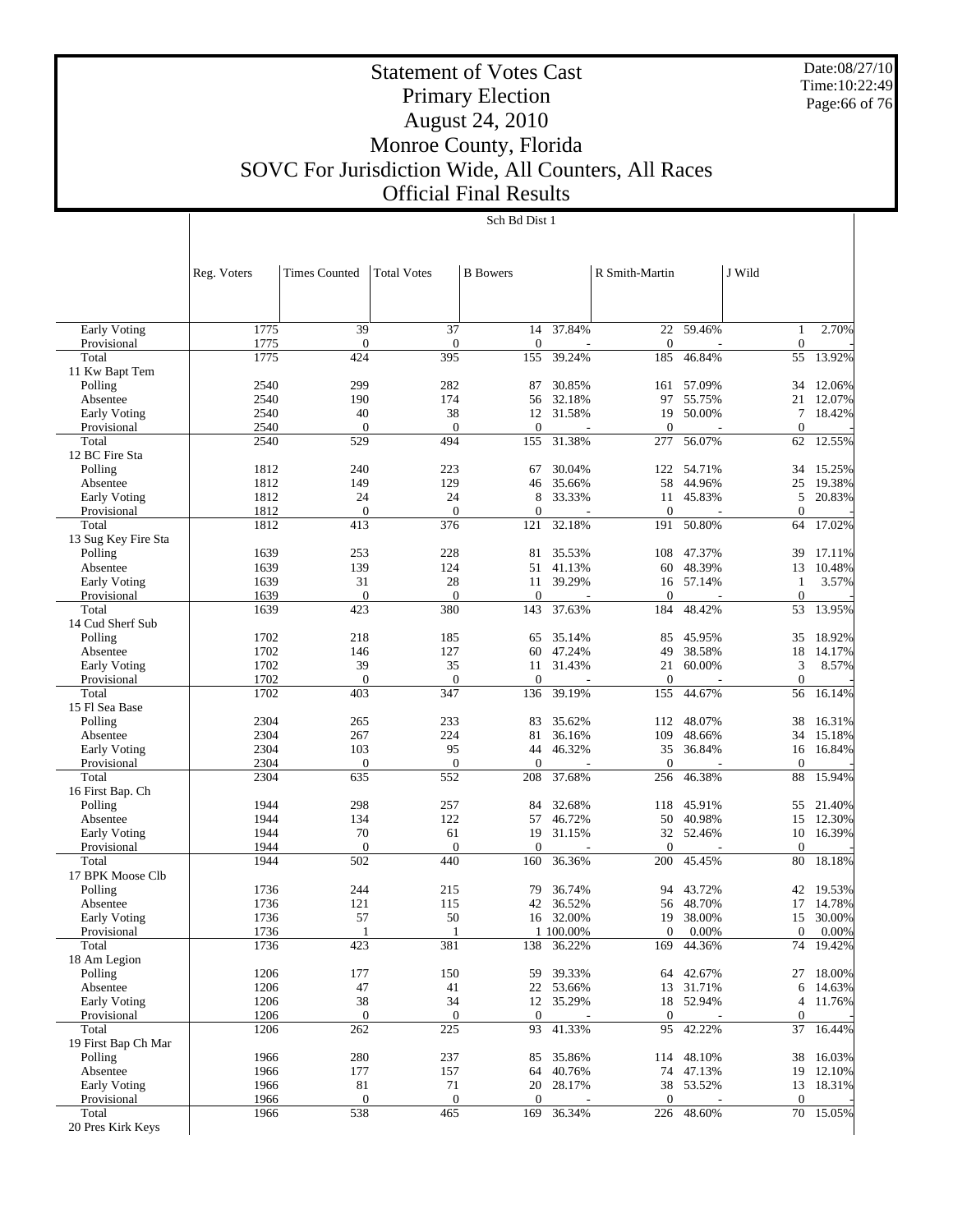Date:08/27/10 Time:10:22:49 Page:67 of 76

# Statement of Votes Cast Primary Election August 24, 2010 Monroe County, Florida SOVC For Jurisdiction Wide, All Counters, All Races Official Final Results

|                             | Reg. Voters  | <b>Times Counted</b> | <b>Total Votes</b> | <b>B</b> Bowers    |            | R Smith-Martin   |            | J Wild            |           |
|-----------------------------|--------------|----------------------|--------------------|--------------------|------------|------------------|------------|-------------------|-----------|
|                             |              |                      |                    |                    |            |                  |            |                   |           |
| Polling                     | 1250         | 236                  | 212                | 90                 | 42.45%     | 91               | 42.92%     | 31                | 14.62%    |
| Absentee                    | 1250         | 100                  | 84                 | 47                 | 55.95%     | 26               | 30.95%     | 11                | 13.10%    |
| Early Voting                | 1250         | 44                   | 40                 | 15                 | 37.50%     |                  | 16 40.00%  | 9                 | 22.50%    |
| Provisional                 | 1250         | 1                    | 1                  | $\mathbf{0}$       | 0.00%      |                  | 1 100.00%  | $\mathbf{0}$      | 0.00%     |
| Total                       | 1250         | 381                  | 337                | 152                | 45.10%     | 134              | 39.76%     | 51                | 15.13%    |
| 21 Mara Moose Ldg           |              |                      |                    |                    |            |                  |            |                   |           |
| Polling                     | 1158         | 175                  | 151                | 62                 | 41.06%     | 68               | 45.03%     | 21                | 13.91%    |
| Absentee                    | 1158         | 97                   | 81                 | 29                 | 35.80%     | 44               | 54.32%     | 8                 | 9.88%     |
| <b>Early Voting</b>         | 1158         | 38                   | 33                 | 15                 | 45.45%     | 15               | 45.45%     | 3                 | 9.09%     |
| Provisional                 | 1158         | $\mathbf{1}$         | 1                  | $\mathbf{0}$       | 0.00%      |                  | 1 100.00%  | $\mathbf{0}$      | 0.00%     |
| Total                       | 1158         | 311                  | 266                | 106                | 39.85%     | 128              | 48.12%     | 32                | 12.03%    |
| 22 KCB City Hall<br>Polling | 800          | 138                  | 118                | 52                 | 44.07%     | 45               | 38.14%     | 21                | 17.80%    |
| Absentee                    | 800          | 90                   | 70                 | 28                 | 40.00%     | 26               | 37.14%     | 16                | 22.86%    |
| Early Voting                | 800          | 17                   | 16                 | 9                  | 56.25%     | 6                | 37.50%     | $\mathbf{1}$      | 6.25%     |
| Provisional                 | 800          | $\mathbf{0}$         | $\theta$           | $\mathbf{0}$       |            | $\mathbf{0}$     |            | $\mathbf{0}$      |           |
| Total                       | 800          | 245                  | 204                | 89                 | 43.63%     | 77               | 37.75%     | 38                | 18.63%    |
| 23 Mara Moose Ldg           |              |                      |                    |                    |            |                  |            |                   |           |
| Polling                     | 1395         | 151                  | 130                | 49                 | 37.69%     | 59               | 45.38%     | 22                | 16.92%    |
| Absentee                    | 1395         | 153                  | 127                | 56                 | 44.09%     | 43               | 33.86%     | 28                | 22.05%    |
| <b>Early Voting</b>         | 1395         | 51                   | 41                 | 11                 | 26.83%     | 23               | 56.10%     | 7                 | 17.07%    |
| Provisional                 | 1395         | $\mathbf{1}$         | $\mathbf{1}$       | $\mathbf{0}$       | 0.00%      |                  | 1 100.00%  | $\mathbf{0}$      | 0.00%     |
| Total                       | 1395         | 356                  | 299                | 116                | 38.80%     | 126              | 42.14%     | 57                | 19.06%    |
| 24 Isla Lib                 |              |                      |                    |                    |            |                  |            |                   |           |
| Polling                     | 1554         | 241                  | 195                | 69                 | 35.38%     | 92               | 47.18%     | 34                | 17.44%    |
| Absentee                    | 1554         | 191                  | 149                | 66                 | 44.30%     | 61               | 40.94%     | 22                | 14.77%    |
| <b>Early Voting</b>         | 1554         | 47                   | 36                 | 8                  | 22.22%     | 13               | 36.11%     | 15                | 41.67%    |
| Provisional                 | 1554         | $\mathbf{1}$         | $\mathbf{1}$       |                    | 1 100.00%  | $\theta$         | 0.00%      | $\theta$          | 0.00%     |
| Total                       | 1554         | 480                  | 381                | 144                | 37.80%     | 166              | 43.57%     | 71                | 18.64%    |
| 25 PK Crt Rm B              |              |                      |                    |                    |            |                  |            |                   |           |
| Polling                     | 1572         | 234                  | 187                | 72                 | 38.50%     | 87               | 46.52%     | 28                | 14.97%    |
| Absentee                    | 1572         | 186                  | 160                | 61                 | 38.13%     | 73               | 45.63%     | 26                | 16.25%    |
| <b>Early Voting</b>         | 1572         | 40                   | 37                 | 17                 | 45.95%     | 18               | 48.65%     | $\boldsymbol{2}$  | 5.41%     |
| Provisional                 | 1572         | $\mathbf{0}$         | $\theta$           | $\mathbf{0}$       |            | $\mathbf{0}$     |            | $\mathbf{0}$      |           |
| Total                       | 1572         | 460                  | 384                | 150                | 39.06%     | 178              | 46.35%     | 56                | 14.58%    |
| 26 Imm Luth CH              |              |                      |                    |                    |            |                  |            |                   |           |
| Polling                     | 1974         | 385                  | 303                | 103                | 33.99%     | 160              | 52.81%     | 40                | 13.20%    |
| Absentee                    | 1974         | 223                  | 182                | 75                 | 41.21%     | 78               | 42.86%     | 29                | 15.93%    |
| <b>Early Voting</b>         | 1974<br>1974 | 43<br>$\mathbf{0}$   | 38<br>$\mathbf{0}$ | 16<br>$\mathbf{0}$ | 42.11%     | 17<br>$\theta$   | 44.74%     | 5<br>$\mathbf{0}$ | 13.16%    |
| Provisional<br>Total        | 1974         | 651                  | 523                | 194                | 37.09%     | 255              | 48.76%     | 74                | 14.15%    |
| 27 Elks Clb                 |              |                      |                    |                    |            |                  |            |                   |           |
| Polling                     | 1445         | 245                  | 206                | 69                 | 33.50%     | 112              | 54.37%     | 25                | 12.14%    |
| Absentee                    | 1445         | 136                  | 109                | 37                 | 33.94%     | 54               | 49.54%     | 18                | 16.51%    |
| <b>Early Voting</b>         | 1445         | 39                   | 36                 | 17                 | 47.22%     |                  | 17 47.22%  | 2                 | 5.56%     |
| Provisional                 | 1445         | $\boldsymbol{0}$     | $\boldsymbol{0}$   | $\overline{0}$     |            | $\mathbf{0}$     |            | $\mathbf{0}$      |           |
| Total                       | 1445         | 420                  | 351                | 123                | 35.04%     |                  | 183 52.14% | 45                | 12.82%    |
| 28 KL Civic Clb             |              |                      |                    |                    |            |                  |            |                   |           |
| Polling                     | 1302         | 224                  | 186                |                    | 58 31.18%  |                  | 88 47.31%  |                   | 40 21.51% |
| Absentee                    | 1302         | 101                  | 83                 |                    | 45 54.22%  | 30               | 36.14%     | 8                 | 9.64%     |
| Early Voting                | 1302         | 40                   | 35                 |                    | 15 42.86%  | 11               | 31.43%     | 9                 | 25.71%    |
| Provisional                 | 1302         | 1                    | 1                  |                    | 1 100.00%  | $\boldsymbol{0}$ | 0.00%      | $\mathbf{0}$      | 0.00%     |
| Total                       | 1302         | 366                  | 305                |                    | 119 39.02% | 129              | 42.30%     |                   | 57 18.69% |
| 29 KL Civic Clb             |              |                      |                    |                    |            |                  |            |                   |           |
| Polling                     | 2222         | 389                  | 341                |                    | 101 29.62% |                  | 179 52.49% |                   | 61 17.89% |
| Absentee                    | 2222         | 180                  | 151                | 59                 | 39.07%     |                  | 72 47.68%  |                   | 20 13.25% |
| Early Voting                | 2222         | 76                   | 67                 | 24                 | 35.82%     |                  | 34 50.75%  |                   | 9 13.43%  |
| Provisional                 | 2222         | $\mathbf{1}$         | $\mathbf{1}$       | $\mathbf{0}$       | 0.00%      |                  | 1 100.00%  | 0                 | $0.00\%$  |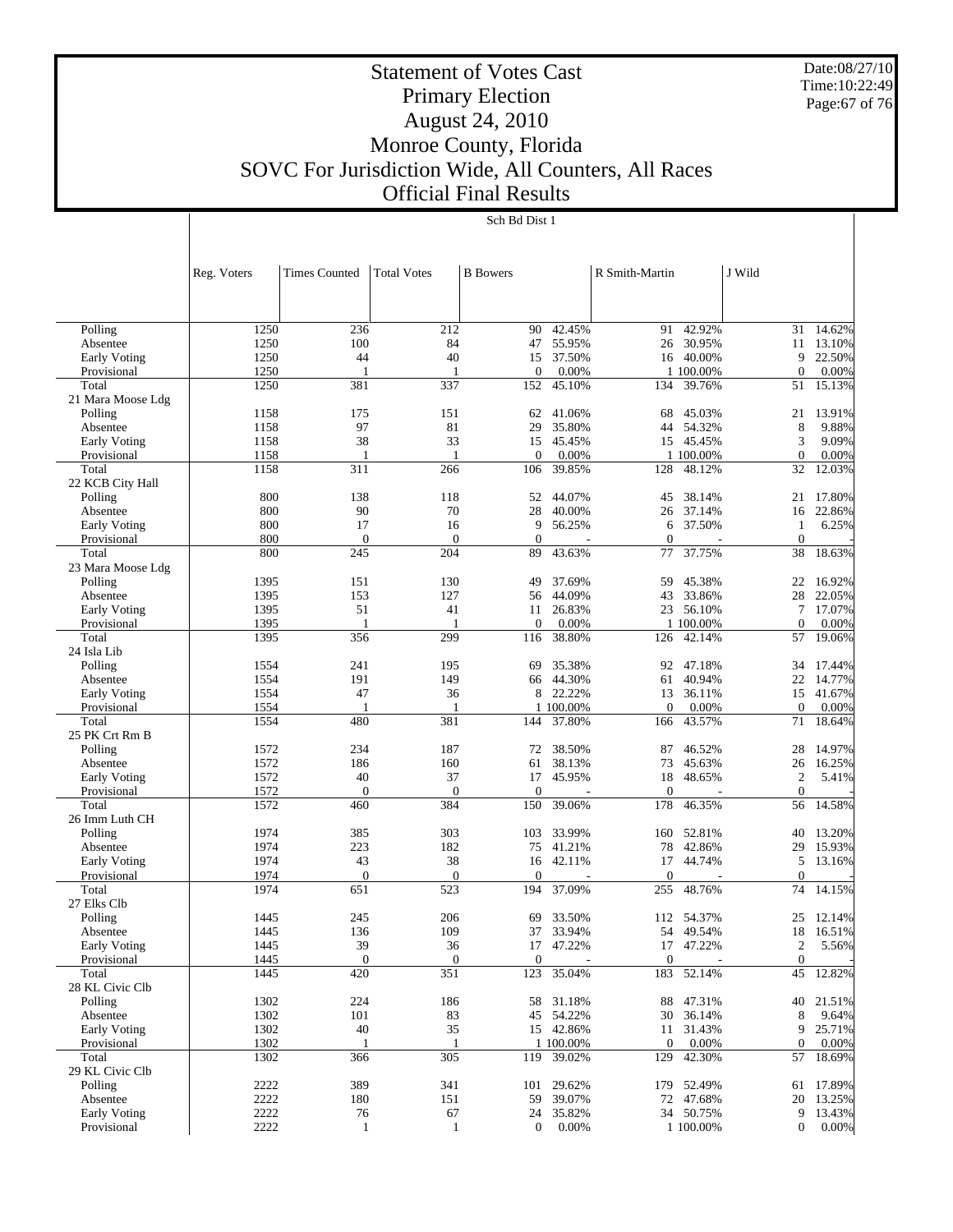Date:08/27/10 Time:10:22:49 Page:68 of 76

# Statement of Votes Cast Primary Election August 24, 2010 Monroe County, Florida SOVC For Jurisdiction Wide, All Counters, All Races Official Final Results

|                     | Reg. Voters | <b>Times Counted</b> | <b>Total Votes</b> | <b>B</b> Bowers |           | R Smith-Martin   |            | J Wild       |           |
|---------------------|-------------|----------------------|--------------------|-----------------|-----------|------------------|------------|--------------|-----------|
|                     |             |                      |                    |                 |           |                  |            |              |           |
|                     |             |                      |                    |                 |           |                  |            |              |           |
|                     |             |                      |                    |                 |           |                  |            |              |           |
| Total               | 2222        | 646                  | 560                | 184             | 32.86%    |                  | 286 51.07% |              | 90 16.07% |
| 30 KL Library       |             |                      |                    |                 |           |                  |            |              |           |
| Polling             | 1316        | 219                  | 185                | 62              | 33.51%    | 102              | 55.14%     | 21           | 11.35%    |
| Absentee            | 1316        | 70                   | 57                 | 22              | 38.60%    | 26               | 45.61%     | 9            | 15.79%    |
| <b>Early Voting</b> | 1316        | 33                   | 28                 | 9               | 32.14%    | 13               | 46.43%     | 6            | 21.43%    |
| Provisional         | 1316        | $\overline{c}$       | $\overline{2}$     | 1               | 50.00%    |                  | 50.00%     | $\Omega$     | 0.00%     |
| Total               | 1316        | 324                  | 272                | 94              | 34.56%    | 142              | 52.21%     | 36           | 13.24%    |
| 31 KL Library       |             |                      |                    |                 |           |                  |            |              |           |
| Polling             | 1128        | 174                  | 154                | 59              | 38.31%    | 71               | 46.10%     | 24           | 15.58%    |
| Absentee            | 1128        | 111                  | 95                 | 40              | 42.11%    | 37               | 38.95%     | 18           | 18.95%    |
| Early Voting        | 1128        | 39                   | 34                 | 13              | 38.24%    | 16               | 47.06%     | 5            | 14.71%    |
| Provisional         | 1128        | $\overline{0}$       | $\theta$           | $\Omega$        |           | $\Omega$         |            | $\Omega$     |           |
| Total               | 1128        | 324                  | 283                | 112             | 39.58%    | 124              | 43.82%     | 47           | 16.61%    |
| 32 KL Bapt ch       |             |                      |                    |                 |           |                  |            |              |           |
| Polling             | 1754        | 264                  | 237                | 74              | 31.22%    | 130              | 54.85%     | 33           | 13.92%    |
| Absentee            | 1754        | 129                  | 100                | 40              | 40.00%    | 44               | 44.00%     | 16           | 16.00%    |
| <b>Early Voting</b> | 1754        | 76                   | 66                 | 18              | 27.27%    | 34               | 51.52%     | 14           | 21.21%    |
| Provisional         | 1754        | $\Omega$             | $\Omega$           | $\theta$        |           | $\Omega$         |            | $\Omega$     |           |
| Total               | 1754        | 469                  | 403                | 132             | 32.75%    | 208              | 51.61%     | 63           | 15.63%    |
| 33 Academy OCR      |             |                      |                    |                 |           |                  |            |              |           |
| Polling             | 1212        | 85                   | 81                 | 60              | 74.07%    | 18               | 22.22%     | 3            | 3.70%     |
| Absentee            | 1212        | 252                  | 242                | 215             | 88.84%    | 18               | 7.44%      | 9            | 3.72%     |
| <b>Early Voting</b> | 1212        | $\overline{4}$       | $\mathfrak{2}$     |                 | 2 100,00% | $\mathbf{0}$     | 0.00%      | $\theta$     | 0.00%     |
| Provisional         | 1212        | $\mathbf{0}$         | $\overline{0}$     | $\mathbf{0}$    |           | $\mathbf{0}$     |            | $\mathbf{0}$ |           |
| Total               | 1212        | 341                  | $\overline{325}$   | 277             | 85.23%    | 36               | 11.08%     | 12           | 3.69%     |
| 32 KL Bpt Ch CD 25  |             |                      |                    |                 |           |                  |            |              |           |
| Polling             | 34          | 1                    | 1                  |                 | 1 100.00% | $\mathbf{0}$     | 0.00%      | $\mathbf{0}$ | 0.00%     |
| Absentee            | 34          | 5                    | 5                  | 4               | 80.00%    | $\boldsymbol{0}$ | 0.00%      | 1            | 20.00%    |
| Early Voting        | 34          | $\mathbf{0}$         | $\boldsymbol{0}$   | $\theta$        |           | $\mathbf{0}$     |            | $\mathbf{0}$ |           |
| Provisional         | 34          | $\mathbf{0}$         | $\mathbf{0}$       | $\Omega$        |           | $\Omega$         |            | $\mathbf{0}$ |           |
| Total               | 34          | 6                    | 6                  | 5               | 83.33%    | $\Omega$         | 0.00%      | $\mathbf{1}$ | 16.67%    |
| Total               |             |                      |                    |                 |           |                  |            |              |           |
| Polling             | 53667       | 7600                 | 6728               | 2403            | 35.72%    | 3318             | 49.32%     | 1007         | 14.97%    |
| Absentee            | 53667       | 5042                 | 4435               | 1952            | 44.01%    | 1865             | 42.05%     | 618          | 13.93%    |
| <b>Early Voting</b> | 53667       | 1599                 | 1447               | 553             | 38.22%    | 680              | 46.99%     | 214          | 14.79%    |
| Provisional         | 53667       | 14                   | 14                 | 6               | 42.86%    | 7                | 50.00%     |              | 7.14%     |
| Total               | 53667       | 14255                | 12624              | 4914            | 38.93%    | 5870             | 46.50%     | 1840         | 14.58%    |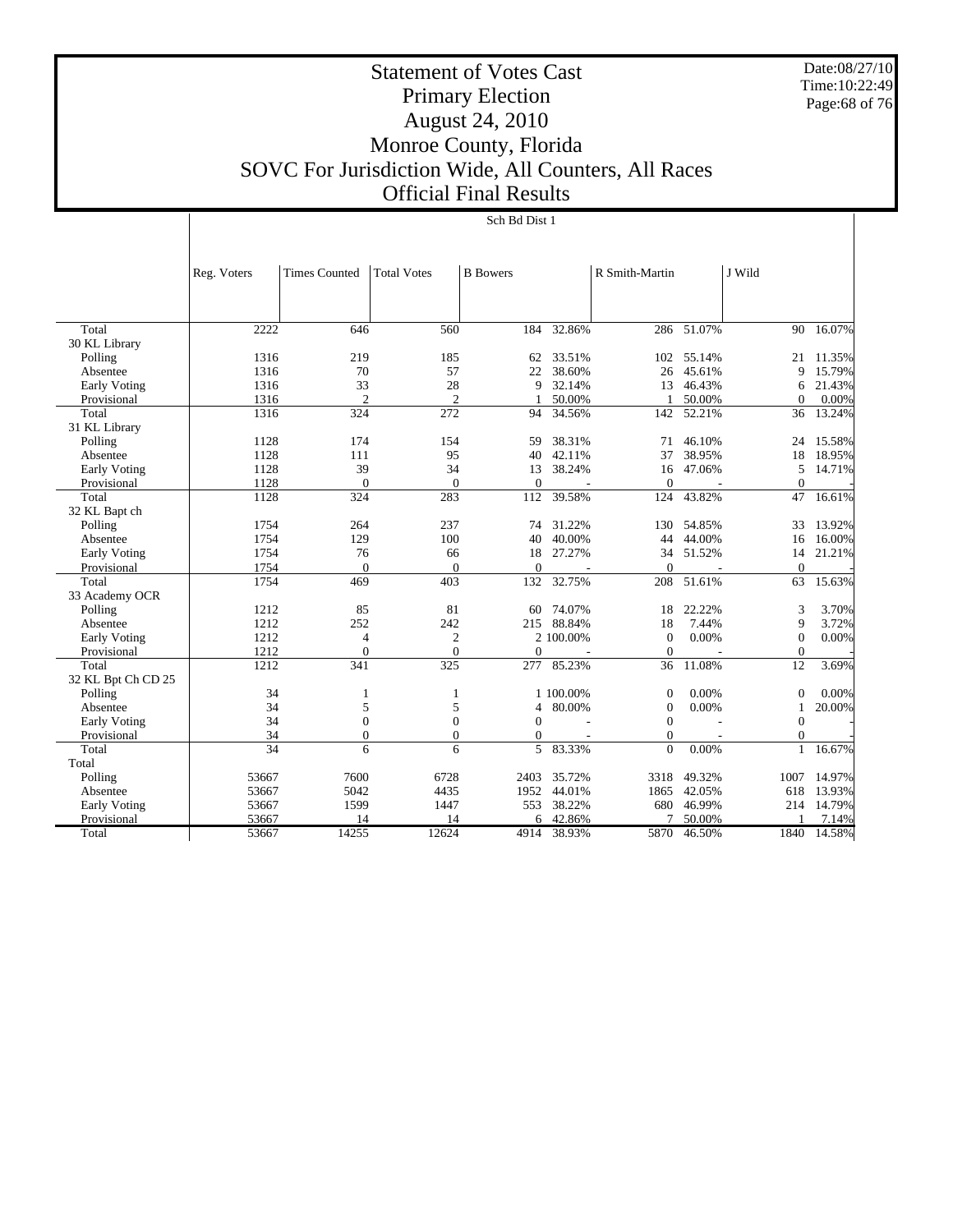Date:08/27/10 Time:10:22:50 Page:69 of 76

# Statement of Votes Cast Primary Election August 24, 2010 Monroe County, Florida SOVC For Jurisdiction Wide, All Counters, All Races Official Final Results

Sch Bd Dist 5

|                          | Reg. Voters  | <b>Times Counted</b> | <b>Total Votes</b> | R Bradley         |                 | R Martin         |                  | <b>B</b> Swango  |                  |
|--------------------------|--------------|----------------------|--------------------|-------------------|-----------------|------------------|------------------|------------------|------------------|
|                          |              |                      |                    |                   |                 |                  |                  |                  |                  |
| Jurisdiction Wide        |              |                      |                    |                   |                 |                  |                  |                  |                  |
| 1 Jaycee Club            |              |                      |                    |                   |                 |                  |                  |                  |                  |
| Polling                  | 1312         | 173                  | 164                | 21                | 12.80%          | 56               | 34.15%           | 24               | 14.63%           |
| Absentee                 | 1312         | 149                  | 138                | 12                | 8.70%           | 40               | 28.99%           | 25               | 18.12%           |
| <b>Early Voting</b>      | 1312         | 40                   | 38                 | 6                 | 15.79%          | 17               | 44.74%           | 6                | 15.79%           |
| Provisional              | 1312         | $\mathbf{0}$         | $\theta$           | $\boldsymbol{0}$  | 11.47%          | $\boldsymbol{0}$ | 33.24%           | $\mathbf{0}$     | 16.18%           |
| Total<br>2 KW High Aud   | 1312         | 362                  | 340                | 39                |                 | 113              |                  | 55               |                  |
| Polling                  | 1756         | 210                  | 191                | 24                | 12.57%          | 64               | 33.51%           | 26               | 13.61%           |
| Absentee                 | 1756         | 234                  | 212                | 31                | 14.62%          | 89               | 41.98%           | 19               | 8.96%            |
| Early Voting             | 1756         | 52                   | 49                 | 10                | 20.41%          | 13               | 26.53%           | 5                | 10.20%           |
| Provisional              | 1756         | 1                    | 1                  | $\mathbf{0}$      | 0.00%           | $\mathbf{0}$     | 0.00%            | $\theta$         | 0.00%            |
| Total                    | 1756         | 497                  | 453                | 65                | 14.35%          | 166              | 36.64%           | 50               | 11.04%           |
| 3 KW High Aud            |              |                      |                    |                   |                 |                  |                  |                  |                  |
| Polling                  | 1360         | 174                  | 158                | 22                | 13.92%          | 62               | 39.24%           | 18               | 11.39%           |
| Absentee                 | 1360         | 185                  | 166                | 25                | 15.06%          | 60               | 36.14%           | 17               | 10.24%           |
| <b>Early Voting</b>      | 1360         | 60                   | 58                 | $\overline{7}$    | 12.07%          | 27               | 46.55%           | 6                | 10.34%           |
| Provisional              | 1360         | 1                    | $\theta$           | $\boldsymbol{0}$  |                 | $\boldsymbol{0}$ |                  | $\boldsymbol{0}$ |                  |
| Total                    | 1360         | 420                  | 382                | 54                | 14.14%          | 149              | 39.01%           | 41               | 10.73%           |
| 4 MLK Pool               |              |                      |                    |                   |                 |                  |                  |                  |                  |
| Polling                  | 1143         | 183                  | 159                | 9                 | 5.66%           | 68               | 42.77%           | 8                | 5.03%            |
| Absentee                 | 1143         | 62                   | 54                 | $\overline{4}$    | 7.41%           | 15               | 27.78%           | $\overline{4}$   | 7.41%            |
| <b>Early Voting</b>      | 1143         | 35                   | 33                 | $\mathfrak{2}$    | 6.06%           | 13               | 39.39%           | $\overline{4}$   | 12.12%           |
| Provisional              | 1143         | $\overline{0}$       | $\theta$           | $\mathbf{0}$      |                 | $\boldsymbol{0}$ |                  | $\mathbf{0}$     |                  |
| Total<br>5 Old City Hall | 1143         | 280                  | 246                | 15                | 6.10%           | 96               | 39.02%           | 16               | 6.50%            |
|                          | 3048         | 201                  | 169                | 25                | 14.79%          | 71               | 42.01%           | 20               | 11.83%           |
| Polling<br>Absentee      | 3048         | 370                  | 310                | 33                | 10.65%          | 119              | 38.39%           | 31               | 10.00%           |
| <b>Early Voting</b>      | 3048         | 114                  | 98                 | 10                | 10.20%          | 53               | 54.08%           | 10               | 10.20%           |
| Provisional              | 3048         | $\mathbf{0}$         | $\boldsymbol{0}$   | $\boldsymbol{0}$  |                 | $\mathbf{0}$     |                  | $\mathbf{0}$     |                  |
| Total                    | 3048         | 685                  | 577                | 68                | 11.79%          | 243              | 42.11%           | 61               | 10.57%           |
| 6 St Mary's Convt.       |              |                      |                    |                   |                 |                  |                  |                  |                  |
| Polling                  | 1633         | 240                  | 213                | 23                | 10.80%          | 83               | 38.97%           | 21               | 9.86%            |
| Absentee                 | 1633         | 116                  | 106                | 9                 | 8.49%           | 42               | 39.62%           | 10               | 9.43%            |
| Early Voting             | 1633         | 57                   | 52                 | 3                 | 5.77%           | 25               | 48.08%           | $\tau$           | 13.46%           |
| Provisional              | 1633         | $\overline{0}$       | $\boldsymbol{0}$   | $\mathbf{0}$      |                 | $\boldsymbol{0}$ |                  | $\boldsymbol{0}$ |                  |
| Total                    | 1633         | 413                  | 371                | 35                | 9.43%           | 150              | 40.43%           | 38               | 10.24%           |
| 7 KW Moose Club          |              |                      |                    |                   |                 |                  |                  |                  |                  |
| Polling                  | 876          | 165                  | 150                | 15                | 10.00%          | 63               | 42.00%           | 22               | 14.67%           |
| Absentee                 | 876          | 61                   | 53                 | 16                | 30.19%          | 17               | 32.08%           | 1                | 1.89%            |
| <b>Early Voting</b>      | 876          | 37                   | 30                 | $\mathfrak{2}$    | 6.67%           | 21               | 70.00%           | $\mathbf{1}$     | 3.33%            |
| Provisional              | 876          | $\mathbf{0}$         | $\overline{0}$     | $\boldsymbol{0}$  |                 | $\mathbf{0}$     |                  | $\boldsymbol{0}$ |                  |
| Total                    | 876          | 263                  | 233                | 33                | 14.16%          | 101              | 43.35%           | 24               | 10.30%           |
| 8 Glad Tidings           |              |                      |                    |                   |                 |                  |                  |                  |                  |
| Polling                  | 1744         | 309                  | 282                |                   | 34 12.06%       |                  | 115 40.78%       |                  | 36 12.77%        |
| Absentee                 | 1744         | 161                  | 149                |                   | 18 12.08%       | 47               | 31.54%           |                  | 20 13.42%        |
| Early Voting             | 1744<br>1744 | 49<br>3              | 48                 | 1<br>$\mathbf{0}$ | 2.08%           | 22               | 45.83%           | 8                | 16.67%<br>33.33% |
| Provisional<br>Total     | 1744         | 522                  | 3<br>482           | 53                | 0.00%<br>11.00% | 1<br>185         | 33.33%<br>38.38% | 1<br>65          | 13.49%           |
| 9 Sr Citizens Plz        |              |                      |                    |                   |                 |                  |                  |                  |                  |
| Polling                  | 2055         | 257                  | 240                | 23                | 9.58%           | 95               | 39.58%           | 38               | 15.83%           |
| Absentee                 | 2055         | 178                  | 165                | 8                 | 4.85%           | 73               | 44.24%           | 15               | 9.09%            |
| Early Voting             | 2055         | 46                   | 45                 | 5                 | 11.11%          |                  | 19 42.22%        | $\tau$           | 15.56%           |
| Provisional              | 2055         | $\mathbf{0}$         | $\mathbf{0}$       | $\mathbf{0}$      |                 | $\boldsymbol{0}$ |                  | $\mathbf{0}$     |                  |
| Total                    | 2055         | 481                  | 450                | 36                | 8.00%           | 187              | 41.56%           | 60               | 13.33%           |
| 10 Later Day Saints      |              |                      |                    |                   |                 |                  |                  |                  |                  |
| Polling                  | 1775         | 253                  | 235                | 20                | 8.51%           | 78               | 33.19%           | 32               | 13.62%           |
| Absentee                 | 1775         | 132                  | 123                |                   | 20 16.26%       |                  | 39 31.71%        | 8                | 6.50%            |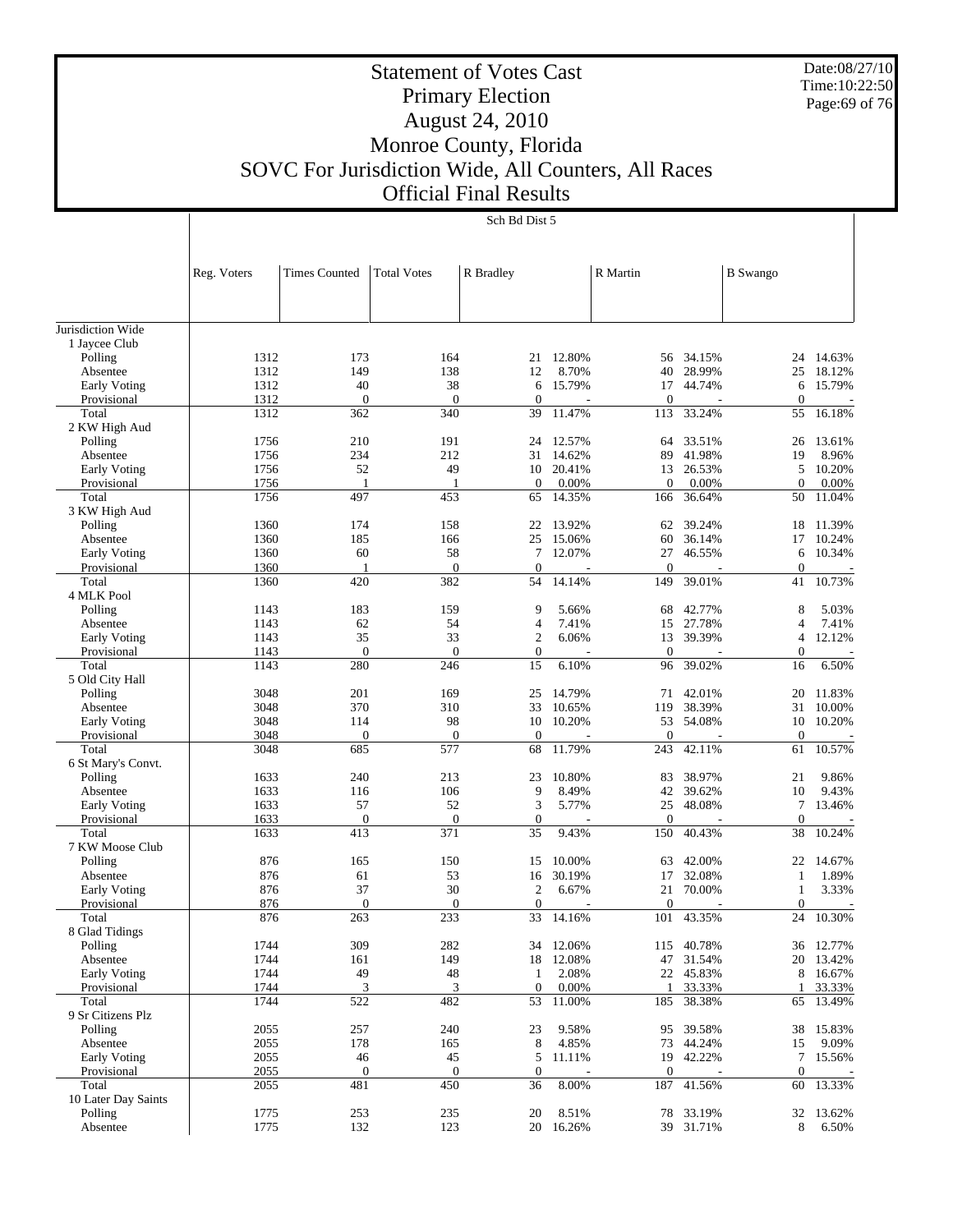Date:08/27/10 Time:10:22:50 Page:70 of 76

# Statement of Votes Cast Primary Election August 24, 2010 Monroe County, Florida SOVC For Jurisdiction Wide, All Counters, All Races Official Final Results

#### Sch Bd Dist 5

|                           | Reg. Voters  | <b>Times Counted</b>    | <b>Total Votes</b>      | R Bradley              |           | R Martin               |            | <b>B</b> Swango        |           |
|---------------------------|--------------|-------------------------|-------------------------|------------------------|-----------|------------------------|------------|------------------------|-----------|
|                           |              |                         |                         |                        |           |                        |            |                        |           |
| <b>Early Voting</b>       | 1775         | 39                      | 36                      | 6                      | 16.67%    | 12                     | 33.33%     | 6                      | 16.67%    |
| Provisional               | 1775         | $\mathbf{0}$            | $\boldsymbol{0}$        | $\mathbf{0}$           |           | $\mathbf{0}$           |            | $\overline{0}$         |           |
| Total                     | 1775         | 424                     | 394                     | 46                     | 11.68%    | 129                    | 32.74%     | 46                     | 11.68%    |
| 11 Kw Bapt Tem<br>Polling | 2540         | 299                     | 277                     | 29                     | 10.47%    | 115                    | 41.52%     | 28                     | 10.11%    |
| Absentee                  | 2540         | 190                     | 181                     | 6                      | 3.31%     | 72                     | 39.78%     | 19                     | 10.50%    |
| Early Voting              | 2540         | 40                      | 37                      | $\overline{2}$         | 5.41%     | 19                     | 51.35%     | $\overline{4}$         | 10.81%    |
| Provisional               | 2540         | $\mathbf{0}$            | $\boldsymbol{0}$        | $\boldsymbol{0}$       |           | $\mathbf{0}$           |            | $\overline{0}$         |           |
| Total                     | 2540         | 529                     | 495                     | 37                     | 7.47%     | 206                    | 41.62%     | 51                     | 10.30%    |
| 12 BC Fire Sta            |              |                         |                         |                        |           |                        |            |                        |           |
| Polling                   | 1812         | 240                     | 222                     | 27                     | 12.16%    | 85                     | 38.29%     | 23                     | 10.36%    |
| Absentee                  | 1812         | 149                     | 132                     | 14                     | 10.61%    | 55                     | 41.67%     | 10                     | 7.58%     |
| <b>Early Voting</b>       | 1812         | 24                      | 24                      | 7                      | 29.17%    | 8                      | 33.33%     | $\overline{4}$         | 16.67%    |
| Provisional<br>Total      | 1812<br>1812 | $\boldsymbol{0}$<br>413 | $\mathbf{0}$<br>378     | $\mathbf{0}$<br>48     | 12.70%    | $\mathbf{0}$<br>148    | 39.15%     | $\mathbf{0}$<br>37     | 9.79%     |
| 13 Sug Key Fire Sta       |              |                         |                         |                        |           |                        |            |                        |           |
| Polling                   | 1639         | 253                     | 227                     | 27                     | 11.89%    | 74                     | 32.60%     | 47                     | 20.70%    |
| Absentee                  | 1639         | 139                     | 127                     | 8                      | 6.30%     | 54                     | 42.52%     | 24                     | 18.90%    |
| Early Voting              | 1639         | 31                      | 27                      | $\mathbf{2}$           | 7.41%     | 17                     | 62.96%     | $\boldsymbol{2}$       | 7.41%     |
| Provisional               | 1639         | $\boldsymbol{0}$        | $\boldsymbol{0}$        | $\boldsymbol{0}$       |           | $\mathbf{0}$           |            | $\mathbf{0}$           |           |
| Total                     | 1639         | 423                     | 381                     | 37                     | 9.71%     | 145                    | 38.06%     | 73                     | 19.16%    |
| 14 Cud Sherf Sub          |              |                         |                         |                        |           |                        |            |                        |           |
| Polling                   | 1702         | 218                     | 186                     | 26                     | 13.98%    | 78                     | 41.94%     | 28                     | 15.05%    |
| Absentee                  | 1702         | 146                     | 124                     | 23                     | 18.55%    | 49                     | 39.52%     | 18                     | 14.52%    |
| <b>Early Voting</b>       | 1702         | 39                      | 37                      | 6                      | 16.22%    | 17                     | 45.95%     | 3                      | 8.11%     |
| Provisional               | 1702         | $\mathbf{0}$            | $\mathbf{0}$            | $\mathbf{0}$           |           | $\mathbf{0}$           |            | $\mathbf{0}$           |           |
| Total<br>15 Fl Sea Base   | 1702         | 403                     | 347                     | 55                     | 15.85%    | 144                    | 41.50%     | 49                     | 14.12%    |
| Polling                   | 2304         | 265                     | 235                     | 39                     | 16.60%    | 81                     | 34.47%     | 55                     | 23.40%    |
| Absentee                  | 2304         | 267                     | 229                     | 30                     | 13.10%    | 88                     | 38.43%     | 26                     | 11.35%    |
| Early Voting              | 2304         | 103                     | 95                      | 17                     | 17.89%    | 36                     | 37.89%     | 14                     | 14.74%    |
| Provisional               | 2304         | $\boldsymbol{0}$        | $\boldsymbol{0}$        | $\mathbf{0}$           |           | $\mathbf{0}$           |            | $\theta$               |           |
| Total                     | 2304         | 635                     | 559                     | 86                     | 15.38%    | 205                    | 36.67%     | 95                     | 16.99%    |
| 16 First Bap. Ch          |              |                         |                         |                        |           |                        |            |                        |           |
| Polling                   | 1944         | 298                     | 260                     | 39                     | 15.00%    | 89                     | 34.23%     | 53                     | 20.38%    |
| Absentee                  | 1944         | 134                     | 126                     | 19                     | 15.08%    | 58                     | 46.03%     | 12                     | 9.52%     |
| <b>Early Voting</b>       | 1944         | 70                      | 63                      | 8                      | 12.70%    | 21                     | 33.33%     | 10                     | 15.87%    |
| Provisional               | 1944         | $\mathbf{0}$            | $\boldsymbol{0}$        | $\mathbf{0}$           |           | $\mathbf{0}$           |            | $\theta$               |           |
| Total<br>17 BPK Moose Clb | 1944         | 502                     | 449                     | 66                     | 14.70%    | 168                    | 37.42%     | 75                     | 16.70%    |
| Polling                   | 1736         | 244                     | 219                     | 30                     | 13.70%    | 76                     | 34.70%     | 44                     | 20.09%    |
| Absentee                  | 1736         | 121                     | 114                     | 23                     | 20.18%    | 37                     | 32.46%     | 13                     | 11.40%    |
| <b>Early Voting</b>       | 1736         | 57                      | 50                      | 7                      | 14.00%    | 19                     | 38.00%     | $\overline{4}$         | 8.00%     |
| Provisional               | 1736         | $\mathbf{1}$            | $\mathbf{1}$            | $\mathbf{0}$           | 0.00%     | $\mathbf{0}$           | 0.00%      | $\mathbf{0}$           | 0.00%     |
| Total                     | 1736         | 423                     | 384                     | 60                     | 15.63%    | 132                    | 34.38%     | 61                     | 15.89%    |
| 18 Am Legion              |              |                         |                         |                        |           |                        |            |                        |           |
| Polling                   | 1206         | 177                     | 150                     | 13                     | 8.67%     |                        | 58 38.67%  |                        | 18 12.00% |
| Absentee                  | 1206         | 47                      | 40                      | $\overline{4}$         | 10.00%    | 14                     | 35.00%     | 3                      | 7.50%     |
| Early Voting              | 1206         | 38                      | 36                      | 8                      | 22.22%    | 16                     | 44.44%     | 4                      | 11.11%    |
| Provisional<br>Total      | 1206<br>1206 | $\boldsymbol{0}$<br>262 | $\boldsymbol{0}$<br>226 | $\boldsymbol{0}$<br>25 | 11.06%    | $\boldsymbol{0}$<br>88 | 38.94%     | $\boldsymbol{0}$<br>25 | 11.06%    |
| 19 First Bap Ch Mar       |              |                         |                         |                        |           |                        |            |                        |           |
| Polling                   | 1966         | 280                     | 250                     | 31                     | 12.40%    | 97                     | 38.80%     | 47                     | 18.80%    |
| Absentee                  | 1966         | 177                     | 158                     | 18                     | 11.39%    | 64                     | 40.51%     | 30                     | 18.99%    |
| Early Voting              | 1966         | 81                      | 71                      | 7                      | 9.86%     | 37                     | 52.11%     | 9                      | 12.68%    |
| Provisional               | 1966         | $\boldsymbol{0}$        | $\boldsymbol{0}$        | $\boldsymbol{0}$       |           | $\boldsymbol{0}$       |            | $\mathbf{0}$           |           |
| Total                     | 1966         | 538                     | 479                     |                        | 56 11.69% |                        | 198 41.34% |                        | 86 17.95% |
| 20 Pres Kirk Keys         |              |                         |                         |                        |           |                        |            |                        |           |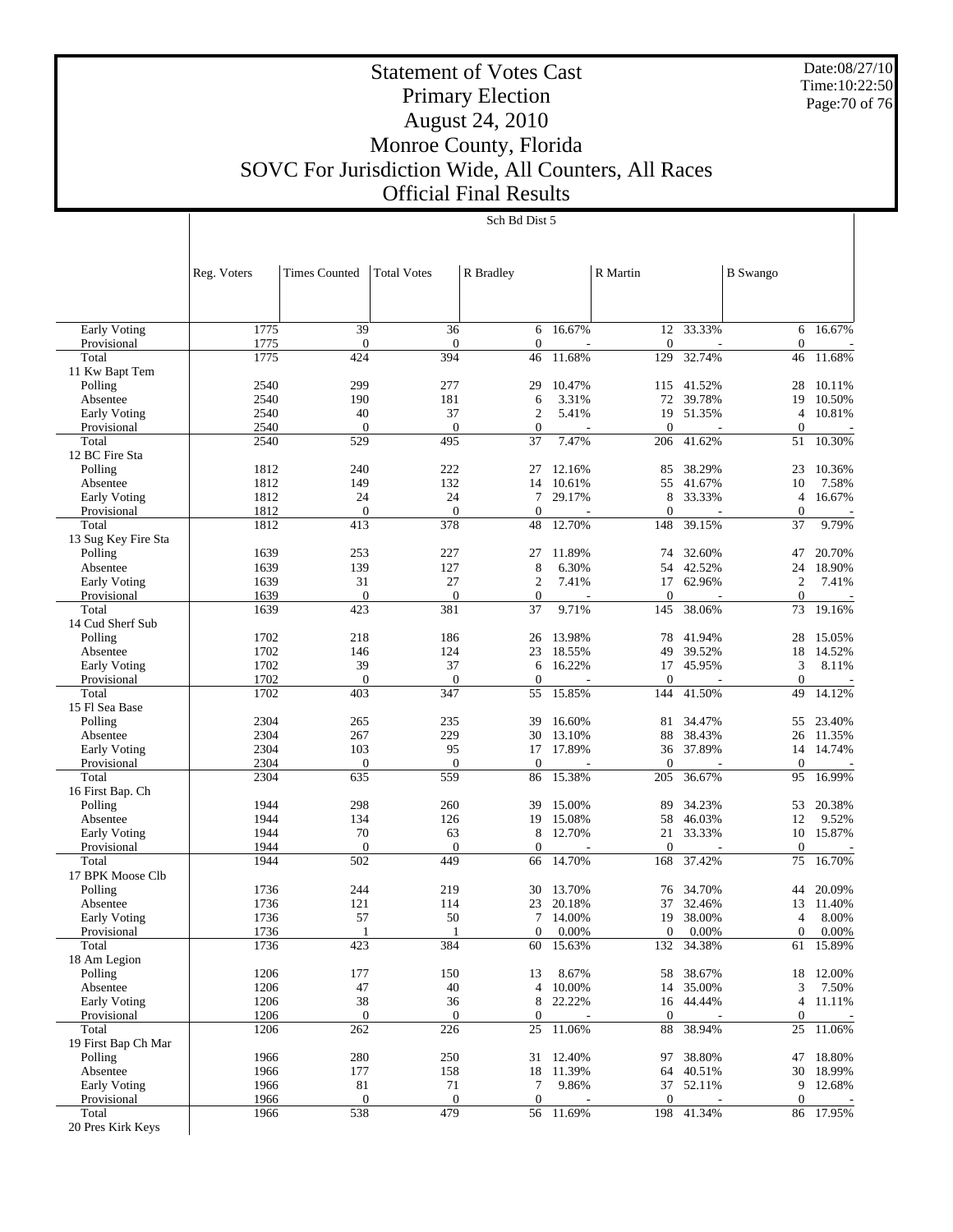Date:08/27/10 Time:10:22:50 Page:71 of 76

# Statement of Votes Cast Primary Election August 24, 2010 Monroe County, Florida SOVC For Jurisdiction Wide, All Counters, All Races Official Final Results

|                                    | Reg. Voters  | <b>Times Counted</b> | <b>Total Votes</b>  | R Bradley              |                  | R Martin            |                  | <b>B</b> Swango      |                 |
|------------------------------------|--------------|----------------------|---------------------|------------------------|------------------|---------------------|------------------|----------------------|-----------------|
|                                    |              |                      |                     |                        |                  |                     |                  |                      |                 |
| Polling                            | 1250         | 236                  | 218                 | 18                     | 8.26%            | 104                 | 47.71%           | 30                   | 13.76%          |
| Absentee                           | 1250         | 100                  | 83                  | 15                     | 18.07%           | 40                  | 48.19%           | $\mathfrak{2}$       | 2.41%           |
| <b>Early Voting</b>                | 1250         | 44                   | 40                  | 6                      | 15.00%           | 22                  | 55.00%           | 7                    | 17.50%          |
| Provisional                        | 1250         | 1                    | 1                   | $\overline{0}$         | 0.00%            | $\Omega$            | 0.00%            | $\mathbf{0}$         | 0.00%           |
| Total                              | 1250         | 381                  | 342                 | 39                     | 11.40%           | 166                 | 48.54%           | 39                   | 11.40%          |
| 21 Mara Moose Ldg                  |              |                      |                     |                        |                  |                     |                  |                      |                 |
| Polling                            | 1158         | 175                  | 160                 | 27                     | 16.88%           | 61                  | 38.13%           | 28                   | 17.50%          |
| Absentee                           | 1158         | 97                   | 85                  | 11                     | 12.94%           | 40                  | 47.06%           | 9                    | 10.59%          |
| <b>Early Voting</b>                | 1158         | 38                   | 36                  | 6                      | 16.67%           | 16                  | 44.44%           | 5                    | 13.89%          |
| Provisional                        | 1158         | $\mathbf{1}$         | 1                   |                        | 1 100.00%        | $\mathbf{0}$        | 0.00%            | $\theta$             | 0.00%           |
| Total                              | 1158         | 311                  | 282                 | 45                     | 15.96%           | 117                 | 41.49%           | 42                   | 14.89%          |
| 22 KCB City Hall                   |              |                      |                     |                        |                  |                     |                  |                      |                 |
| Polling                            | 800<br>800   | 138<br>90            | 119<br>68           | 16                     | 13.45%<br>17.65% | 46                  | 38.66%           | 23<br>$\overline{4}$ | 19.33%<br>5.88% |
| Absentee                           | 800          | 17                   | 17                  | 12<br>5                | 29.41%           | 32<br>4             | 47.06%<br>23.53% | 3                    | 17.65%          |
| <b>Early Voting</b><br>Provisional | 800          | $\mathbf{0}$         | $\mathbf{0}$        | $\boldsymbol{0}$       |                  | $\mathbf{0}$        |                  | $\mathbf{0}$         |                 |
| Total                              | 800          | 245                  | 204                 | 33                     | 16.18%           | 82                  | 40.20%           | 30                   | 14.71%          |
| 23 Mara Moose Ldg                  |              |                      |                     |                        |                  |                     |                  |                      |                 |
| Polling                            | 1395         | 151                  | 135                 | 17                     | 12.59%           | 53                  | 39.26%           | 31                   | 22.96%          |
| Absentee                           | 1395         | 153                  | 127                 | 28                     | 22.05%           | 35                  | 27.56%           | 16                   | 12.60%          |
| <b>Early Voting</b>                | 1395         | 51                   | 44                  | 3                      | 6.82%            | 16                  | 36.36%           | 13                   | 29.55%          |
| Provisional                        | 1395         | $\mathbf{1}$         | $\mathbf{1}$        | $\boldsymbol{0}$       | 0.00%            | $\Omega$            | 0.00%            | $\theta$             | 0.00%           |
| Total                              | 1395         | 356                  | 307                 | 48                     | 15.64%           | 104                 | 33.88%           | 60                   | 19.54%          |
| 24 Isla Lib                        |              |                      |                     |                        |                  |                     |                  |                      |                 |
| Polling                            | 1554         | 241                  | 219                 | 25                     | 11.42%           | 117                 | 53.42%           | 34                   | 15.53%          |
| Absentee                           | 1554         | 191                  | 164                 | 22                     | 13.41%           | 90                  | 54.88%           | 7                    | 4.27%           |
| Early Voting                       | 1554         | 47                   | 42                  | $\overline{4}$         | 9.52%            | 15                  | 35.71%           | 11                   | 26.19%          |
| Provisional                        | 1554         | -1                   | 1                   | $\boldsymbol{0}$       | 0.00%            |                     | 1 100.00%        | $\mathbf{0}$         | 0.00%           |
| Total                              | 1554         | 480                  | 426                 | 51                     | 11.97%           | 223                 | 52.35%           | 52                   | 12.21%          |
| 25 PK Crt Rm B                     |              |                      |                     |                        |                  |                     |                  |                      |                 |
| Polling                            | 1572         | 234                  | 218                 | 20                     | 9.17%            | 119                 | 54.59%           | 43                   | 19.72%          |
| Absentee                           | 1572         | 186                  | 175                 | 22                     | 12.57%           | 95                  | 54.29%           | 21                   | 12.00%          |
| <b>Early Voting</b>                | 1572         | 40                   | 38                  | 3                      | 7.89%            | 25                  | 65.79%           | 3                    | 7.89%           |
| Provisional                        | 1572         | $\mathbf{0}$         | $\mathbf{0}$        | $\boldsymbol{0}$       |                  | $\Omega$            |                  | $\mathbf{0}$         |                 |
| Total                              | 1572         | 460                  | 431                 | 45                     | 10.44%           | 239                 | 55.45%           | 67                   | 15.55%          |
| 26 Imm Luth CH                     |              |                      |                     |                        |                  |                     |                  |                      |                 |
| Polling                            | 1974         | 385                  | 366                 | 19                     | 5.19%            | 245                 | 66.94%           | 59                   | 16.12%          |
| Absentee                           | 1974         | 223                  | 211                 | 21                     | 9.95%            | 128                 | 60.66%           | 32                   | 15.17%          |
| <b>Early Voting</b>                | 1974         | 43                   | 43                  | 5                      | 11.63%           | 29                  | 67.44%           | $\overline{4}$       | 9.30%           |
| Provisional<br>Total               | 1974<br>1974 | $\mathbf{0}$<br>651  | $\mathbf{0}$<br>620 | $\boldsymbol{0}$<br>45 | 7.26%            | $\mathbf{0}$<br>402 | 64.84%           | $\mathbf{0}$<br>95   | 15.32%          |
| 27 Elks Clb                        |              |                      |                     |                        |                  |                     |                  |                      |                 |
| Polling                            | 1445         | 245                  | 224                 | 21                     | 9.38%            | 136                 | 60.71%           | 38                   | 16.96%          |
| Absentee                           | 1445         | 136                  | 124                 | 13                     | 10.48%           | 67                  | 54.03%           | 13                   | 10.48%          |
| <b>Early Voting</b>                | 1445         | 39                   | 39                  | $\mathfrak{2}$         | 5.13%            | 18                  | 46.15%           | 8                    | 20.51%          |
| Provisional                        | 1445         | $\mathbf{0}$         | $\mathbf{0}$        | $\boldsymbol{0}$       |                  | $\mathbf{0}$        |                  | $\overline{0}$       | $\sim$          |
| Total                              | 1445         | 420                  | 387                 | 36                     | 9.30%            | 221                 | 57.11%           | 59                   | 15.25%          |
| 28 KL Civic Clb                    |              |                      |                     |                        |                  |                     |                  |                      |                 |
| Polling                            | 1302         | 224                  | 204                 | 23                     | 11.27%           |                     | 117 57.35%       | 27                   | 13.24%          |
| Absentee                           | 1302         | 101                  | 92                  | $\,8\,$                | 8.70%            |                     | 45 48.91%        | $\tau$               | 7.61%           |
| Early Voting                       | 1302         | 40                   | 37                  | 3                      | 8.11%            |                     | 19 51.35%        | 3                    | 8.11%           |
| Provisional                        | 1302         | 1                    | 1                   | $\mathbf{0}$           | 0.00%            |                     | 1 100.00%        | $\mathbf{0}$         | 0.00%           |
| Total                              | 1302         | 366                  | 334                 | 34                     | 10.18%           |                     | 182 54.49%       | 37                   | 11.08%          |
| 29 KL Civic Clb                    |              |                      |                     |                        |                  |                     |                  |                      |                 |
| Polling                            | 2222         | 389                  | 375                 | 32                     | 8.53%            |                     | 198 52.80%       | 57                   | 15.20%          |
| Absentee                           | 2222         | 180                  | 175                 | 16                     | 9.14%            | 91                  | 52.00%           | 24                   | 13.71%          |
| Early Voting                       | 2222         | 76                   | 73                  | 6                      | 8.22%            |                     | 44 60.27%        |                      | 12 16.44%       |
| Provisional                        | 2222         | 1                    | $\mathbf{1}$        | $\boldsymbol{0}$       | 0.00%            |                     | 1 100.00%        | $\mathbf{0}$         | 0.00%           |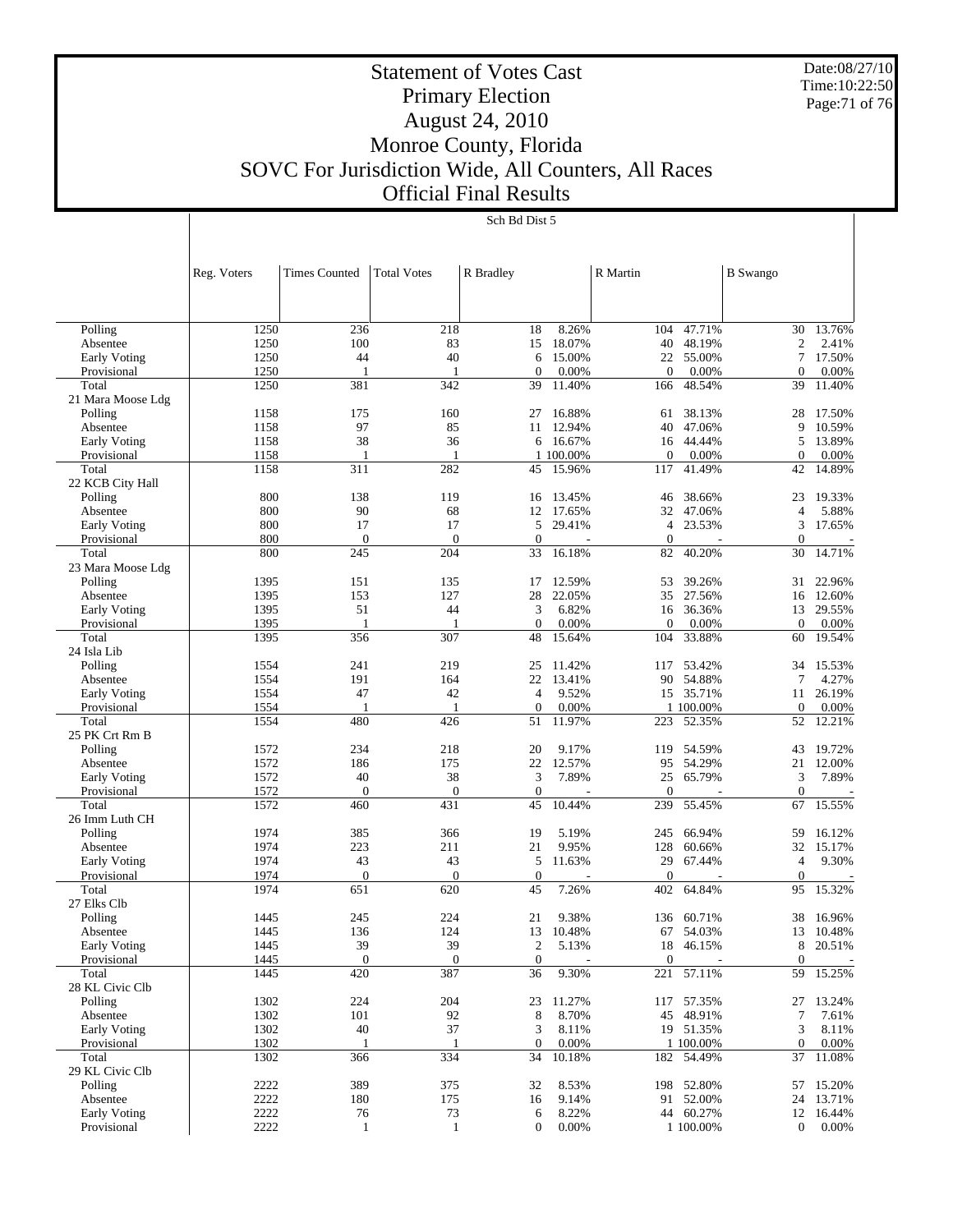Date:08/27/10 Time:10:22:51 Page:72 of 76

# Statement of Votes Cast Primary Election August 24, 2010 Monroe County, Florida SOVC For Jurisdiction Wide, All Counters, All Races Official Final Results

|                     | Reg. Voters | <b>Times Counted</b> | <b>Total Votes</b> | R Bradley        |        | R Martin       |           | <b>B</b> Swango  |        |
|---------------------|-------------|----------------------|--------------------|------------------|--------|----------------|-----------|------------------|--------|
|                     |             |                      |                    |                  |        |                |           |                  |        |
|                     |             |                      |                    |                  |        |                |           |                  |        |
|                     |             |                      |                    |                  |        |                |           |                  |        |
| Total               | 2222        | 646                  | 624                | 54               | 8.65%  | 334            | 53.53%    | 93               | 14.90% |
| 30 KL Library       |             |                      |                    |                  |        |                |           |                  |        |
| Polling             | 1316        | 219                  | 210                | 15               | 7.14%  | 145            | 69.05%    | 12               | 5.71%  |
| Absentee            | 1316        | 70                   | 61                 | 6                | 9.84%  | 33             | 54.10%    | 10               | 16.39% |
| Early Voting        | 1316        | 33                   | 31                 | 3                | 9.68%  | 20             | 64.52%    | $\overline{4}$   | 12.90% |
| Provisional         | 1316        | $\overline{c}$       | $\overline{2}$     | $\boldsymbol{0}$ | 0.00%  |                | 50.00%    |                  | 50.00% |
| Total               | 1316        | 324                  | 304                | 24               | 7.89%  | 199            | 65.46%    | 27               | 8.88%  |
| 31 KL Library       |             |                      |                    |                  |        |                |           |                  |        |
| Polling             | 1128        | 174                  | 163                | 17               | 10.43% | 92             | 56.44%    | 23               | 14.11% |
| Absentee            | 1128        | 111                  | 104                | 15               | 14.42% | 42             | 40.38%    | 17               | 16.35% |
| <b>Early Voting</b> | 1128        | 39                   | 35                 | $\overline{2}$   | 5.71%  | 17             | 48.57%    | 9                | 25.71% |
| Provisional         | 1128        | $\Omega$             | $\mathbf{0}$       | $\Omega$         |        | $\Omega$       |           | $\Omega$         |        |
| Total               | 1128        | 324                  | 302                | 34               | 11.26% | 151            | 50.00%    | 49               | 16.23% |
| 32 KL Bapt ch       |             |                      |                    |                  |        |                |           |                  |        |
| Polling             | 1754        | 264                  | 257                | 45               | 17.51% | 133            | 51.75%    | 29               | 11.28% |
| Absentee            | 1754        | 129                  | 117                | 23               | 19.66% | 57             | 48.72%    | 9                | 7.69%  |
| Early Voting        | 1754        | 76                   | 75                 | 12               | 16.00% | 37             | 49.33%    | 13               | 17.33% |
| Provisional         | 1754        | $\mathbf{0}$         | $\theta$           | $\Omega$         |        | $\mathbf{0}$   |           | $\boldsymbol{0}$ |        |
| Total               | 1754        | 469                  | 449                | 80               | 17.82% | 227            | 50.56%    | 51               | 11.36% |
| 33 Academy OCR      |             |                      |                    |                  |        |                |           |                  |        |
| Polling             | 1212        | 85                   | 82                 | 4                | 4.88%  | 70             | 85.37%    | 5                | 6.10%  |
| Absentee            | 1212        | 252                  | 245                | 8                | 3.27%  | 218            | 88.98%    | $\mathbf{0}$     | 0.00%  |
| Early Voting        | 1212        | 4                    | $\boldsymbol{2}$   | $\mathbf{0}$     | 0.00%  | 1              | 50.00%    | $\theta$         | 0.00%  |
| Provisional         | 1212        | $\theta$             | $\Omega$           | $\overline{0}$   |        | $\theta$       |           | $\boldsymbol{0}$ |        |
| Total               | 1212        | 341                  | 329                | 12               | 3.65%  | 289            | 87.84%    | 5                | 1.52%  |
| 32 KL Bpt Ch CD 25  |             |                      |                    |                  |        |                |           |                  |        |
| Polling             | 34          | 1                    | $\mathbf{1}$       | $\mathbf{0}$     | 0.00%  |                | 1 100.00% | $\theta$         | 0.00%  |
| Absentee            | 34          | 5                    | 5                  | $\boldsymbol{0}$ | 0.00%  | 1              | 20.00%    | $\mathbf{0}$     | 0.00%  |
| <b>Early Voting</b> | 34          | $\overline{0}$       | $\mathbf{0}$       | $\mathbf{0}$     |        | $\Omega$       |           | $\Omega$         |        |
| Provisional         | 34          | $\overline{0}$       | $\boldsymbol{0}$   | $\mathbf{0}$     |        | $\mathbf{0}$   |           | $\boldsymbol{0}$ |        |
| Total               | 34          | 6                    | 6                  | $\mathbf{0}$     | 0.00%  | $\overline{c}$ | 33.33%    | $\mathbf{0}$     | 0.00%  |
| Total               |             |                      |                    |                  |        |                |           |                  |        |
| Polling             | 53667       | 7600                 | 6938               | 776              | 11.18% | 3145           | 45.33%    | 1027             | 14.80% |
| Absentee            | 53667       | 5042                 | 4543               | 541              | 11.91% | 2046           | 45.04%    | 476              | 10.48% |
| <b>Early Voting</b> | 53667       | 1599                 | 1479               | 176              | 11.90% | 695            | 46.99%    | 209              | 14.13% |
| Provisional         | 53667       | 14                   | 13                 |                  | 7.69%  | 5              | 38.46%    | 2                | 15.38% |
| Total               | 53667       | 14255                | 12973              | 1494             | 11.52% | 5891           | 45.41%    | 1714             | 13.21% |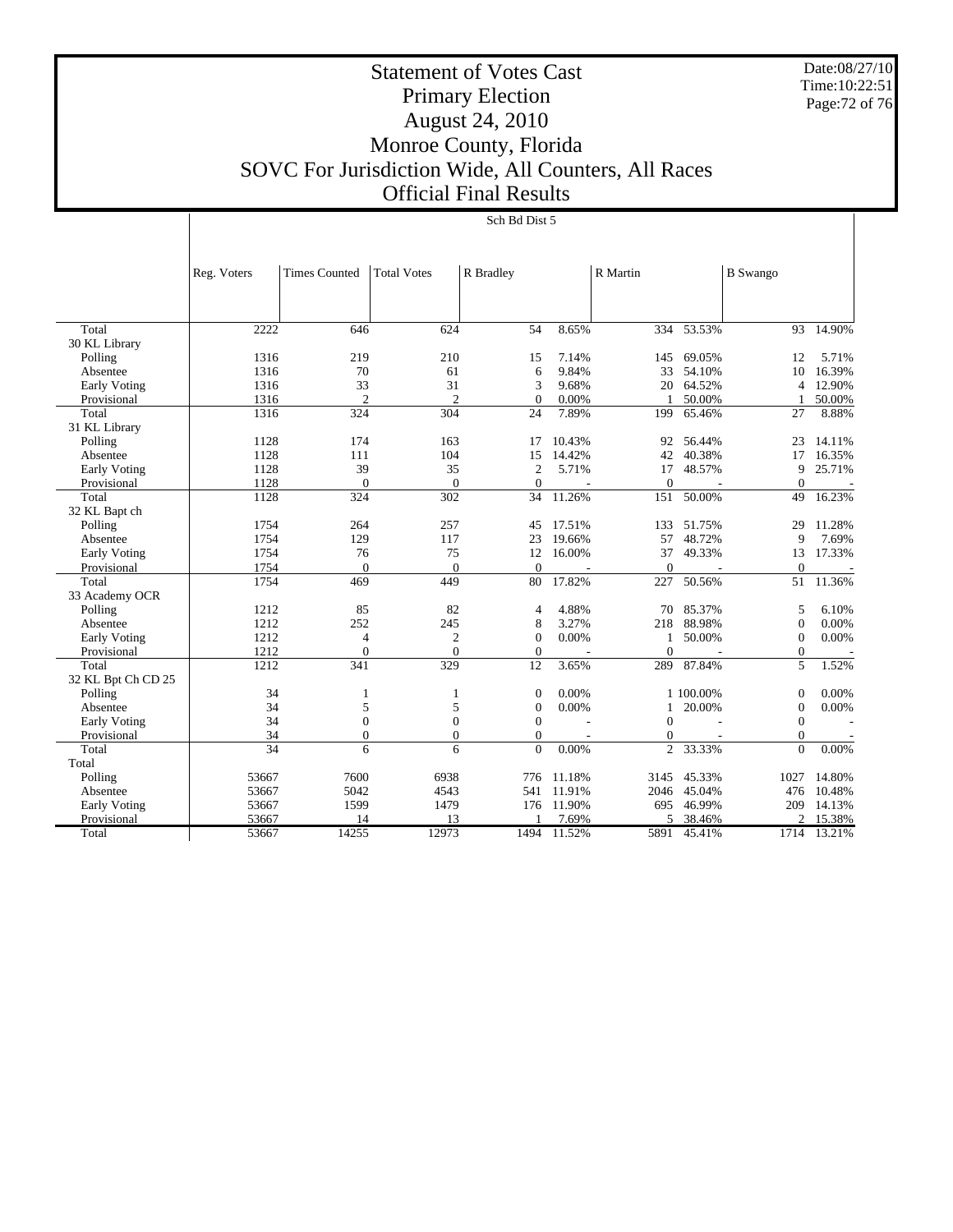Date:08/27/10 Time:10:22:51 Page:73 of 76

## Primary Election August 24, 2010 Monroe County, Florida SOVC For Jurisdiction Wide, All Counters, All Races Official Final Results

D Walker

Sch Bd Dist 5

Statement of Votes Cast

Ref Sch Bd Super

Reg. Voters | Times Counted | Total Votes | YES | NO

| Jurisdiction Wide   |                |            |      |                  |                  |                |            |                  |            |
|---------------------|----------------|------------|------|------------------|------------------|----------------|------------|------------------|------------|
| 1 Jaycee Club       |                |            |      |                  |                  |                |            |                  |            |
| Polling             | 63             | 38.41%     | 1312 | 173              | 169              | 113            | 66.86%     | 56               | 33.14%     |
| Absentee            | 61             | 44.20%     | 1312 | 149              | 148              | 67             | 45.27%     | 81               | 54.73%     |
| Early Voting        | 9              | 23.68%     | 1312 | 40               | 38               | 21             | 55.26%     | 17               | 44.74%     |
| Provisional         | $\theta$       |            | 1312 | $\boldsymbol{0}$ | $\mathbf{0}$     | $\Omega$       |            | $\theta$         |            |
| Total               | 133            | 39.12%     | 1312 | 362              | 355              | 201            | 56.62%     | 154              | 43.38%     |
| 2 KW High Aud       |                |            |      |                  |                  |                |            |                  |            |
| Polling             | 77             | 40.31%     | 1756 | 210              | 204              | 127            | 62.25%     | 77               | 37.75%     |
| Absentee            | 73             | 34.43%     | 1756 | 234              | 222              | 109            | 49.10%     | 113              | 50.90%     |
| Early Voting        |                | 21 42.86%  | 1756 | 52               | 52               |                | 29 55.77%  | 23               | 44.23%     |
| Provisional         |                | 1 100.00%  | 1756 | 1                | 1                |                | 1 100.00%  | $\mathbf{0}$     | 0.00%      |
| Total               | 172            | 37.97%     | 1756 | 497              | 479              | 266            | 55.53%     | 213              | 44.47%     |
| 3 KW High Aud       |                |            |      |                  |                  |                |            |                  |            |
| Polling             | 56             | 35.44%     | 1360 | 174              | 169              | 112            | 66.27%     | 57               | 33.73%     |
| Absentee            | 64             | 38.55%     | 1360 | 185              | 179              | 105            | 58.66%     | 74               | 41.34%     |
| Early Voting        | 18             | 31.03%     | 1360 | 60               | 60               |                | 47 78.33%  | 13               | 21.67%     |
| Provisional         | $\theta$       |            | 1360 | -1               | $\mathbf{1}$     |                | 1 100.00%  | $\theta$         | 0.00%      |
| Total               | 138            | 36.13%     | 1360 | 420              | 409              | 265            | 64.79%     | 144              | 35.21%     |
| 4 MLK Pool          |                |            |      |                  |                  |                |            |                  |            |
| Polling             | 74             | 46.54%     | 1143 | 183              | 168              | 116            | 69.05%     | 52               | 30.95%     |
| Absentee            | 31             | 57.41%     | 1143 | 62               | 58               | 30             | 51.72%     | 28               | 48.28%     |
| Early Voting        | 14             | 42.42%     | 1143 | 35               | 34               | 29             | 85.29%     | 5                | 14.71%     |
| Provisional         | $\theta$       |            | 1143 | $\boldsymbol{0}$ | $\mathbf{0}$     | $\mathbf{0}$   |            | $\mathbf{0}$     |            |
| Total               | 119            | 48.37%     | 1143 | 280              | 260              | 175            | 67.31%     | 85               | 32.69%     |
| 5 Old City Hall     |                |            |      |                  |                  |                |            |                  |            |
| Polling             | 53             | 31.36%     | 3048 | 201              | 190              | 141            | 74.21%     | 49               | 25.79%     |
| Absentee            | 127            | 40.97%     | 3048 | 370              | 344              | 222            | 64.53%     | 122              | 35.47%     |
| Early Voting        | 25             | 25.51%     | 3048 | 114              | 110              | 87             | 79.09%     | 23               | 20.91%     |
| Provisional         | $\Omega$       |            | 3048 | $\boldsymbol{0}$ | $\mathbf{0}$     | $\overline{0}$ |            | $\theta$         |            |
| Total               | 205            | 35.53%     | 3048 | 685              | 644              | 450            | 69.88%     | 194              | 30.12%     |
| 6 St Mary's Convt.  |                |            |      |                  |                  |                |            |                  |            |
| Polling             | 86             | 40.38%     | 1633 | 240              | 238              | 159            | 66.81%     | 79               | 33.19%     |
| Absentee            | 45             | 42.45%     | 1633 | 116              | 109              | 66             | 60.55%     | 43               | 39.45%     |
| Early Voting        | 17             | 32.69%     | 1633 | 57               | 57               | 45             | 78.95%     | 12               | 21.05%     |
| Provisional         | $\overline{0}$ |            | 1633 | $\boldsymbol{0}$ | $\mathbf{0}$     | $\overline{0}$ |            | $\theta$         |            |
| Total               | 148            | 39.89%     | 1633 | 413              | 404              | 270            | 66.83%     | 134              | 33.17%     |
| 7 KW Moose Club     |                |            |      |                  |                  |                |            |                  |            |
| Polling             | 50             | 33.33%     | 876  | 165              | 160              | 117            | 73.13%     | 43               | 26.88%     |
| Absentee            | 19             | 35.85%     | 876  | 61               | 60               | 38             | 63.33%     | 22               | 36.67%     |
| Early Voting        | 6              | 20.00%     | 876  | 37               | 36               | 30             | 83.33%     | 6                | 16.67%     |
| Provisional         | $\overline{0}$ |            | 876  | $\boldsymbol{0}$ | $\mathbf{0}$     | $\Omega$       |            | $\mathbf{0}$     |            |
| Total               | 75             | 32.19%     | 876  | 263              | 256              | 185            | 72.27%     | 71               | 27.73%     |
| 8 Glad Tidings      |                |            |      |                  |                  |                |            |                  |            |
| Polling             | 97             | 34.40%     | 1744 | 309              | 299              | 196            | 65.55%     | 103              | 34.45%     |
| Absentee            | 64             | 42.95%     | 1744 | 161              | 156              | 70             | 44.87%     | 86               | 55.13%     |
| Early Voting        | 17             | 35.42%     | 1744 | 49               | 49               | 34             | 69.39%     | 15               | 30.61%     |
| Provisional         | -1             | 33.33%     | 1744 | 3                | 3                |                | 3 100.00%  | $\theta$         | 0.00%      |
| Total               | 179            | 37.14%     | 1744 | 522              | 507              |                | 303 59.76% | 204              | 40.24%     |
| 9 Sr Citizens Plz   |                |            |      |                  |                  |                |            |                  |            |
| Polling             |                | 84 35.00%  | 2055 | 257              | 254              |                | 144 56.69% |                  | 110 43.31% |
| Absentee            | 69             | 41.82%     | 2055 | 178              | 173              |                | 76 43.93%  | 97               | 56.07%     |
| Early Voting        | 14             | 31.11%     | 2055 | 46               | 46               | 32             | 69.57%     | 14               | 30.43%     |
| Provisional         | $\theta$       |            | 2055 | $\boldsymbol{0}$ | $\boldsymbol{0}$ | $\mathbf{0}$   |            | $\boldsymbol{0}$ |            |
| Total               | 167            | 37.11%     | 2055 | 481              | 473              |                | 252 53.28% | 221              | 46.72%     |
| 10 Later Day Saints |                |            |      |                  |                  |                |            |                  |            |
| Polling             |                | 105 44.68% | 1775 | 253              | 248              |                | 152 61.29% |                  | 96 38.71%  |
| Absentee            |                | 56 45.53%  | 1775 | 132              | 127              |                | 65 51.18%  |                  | 62 48.82%  |
|                     |                |            |      |                  |                  |                |            |                  |            |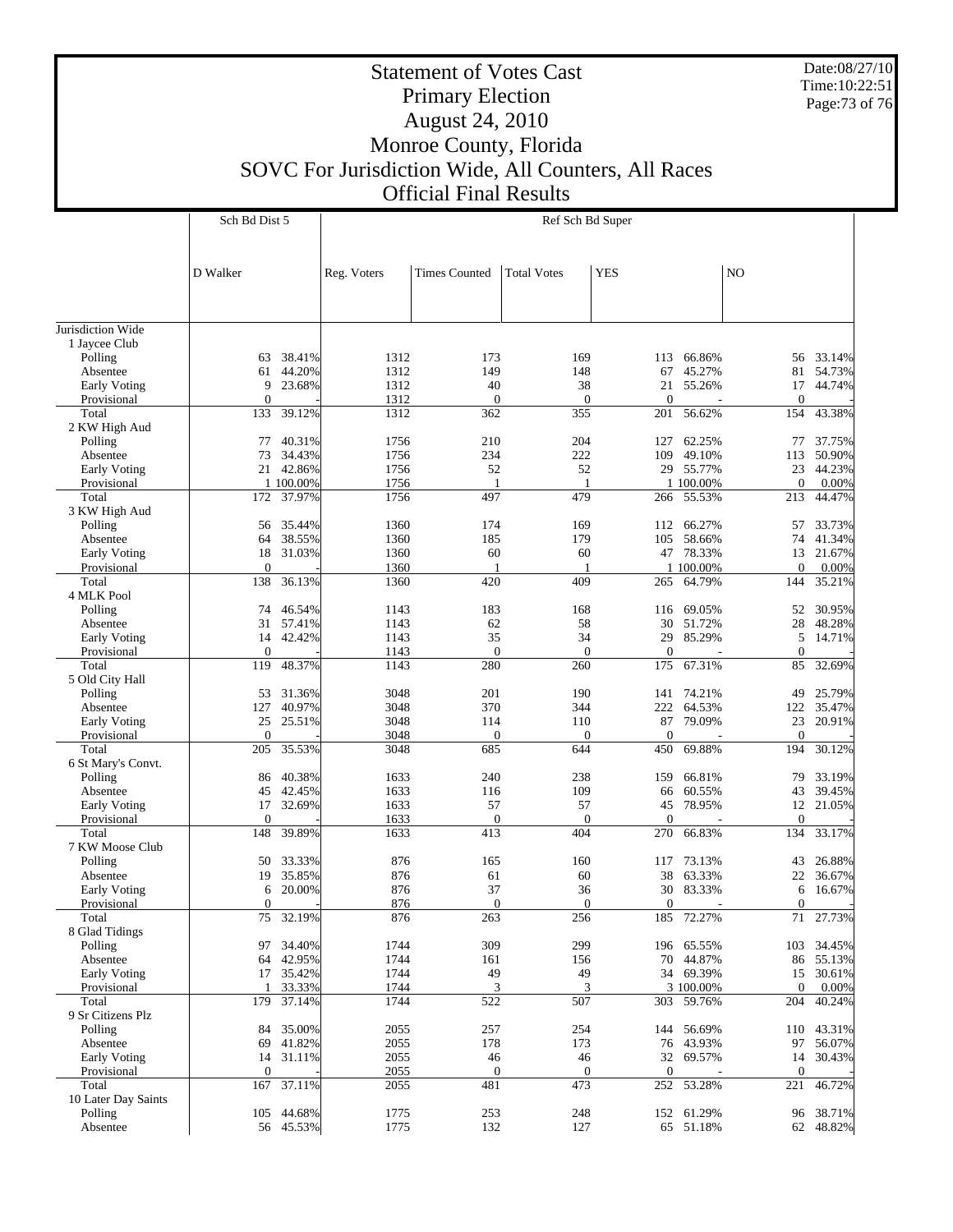Date:08/27/10 Time:10:22:51 Page:74 of 76

## Statement of Votes Cast Primary Election August 24, 2010 Monroe County, Florida SOVC For Jurisdiction Wide, All Counters, All Races Official Final Results

|                                    | Sch Bd Dist 5       |           | Ref Sch Bd Super |                      |                    |                       |            |                        |           |  |
|------------------------------------|---------------------|-----------|------------------|----------------------|--------------------|-----------------------|------------|------------------------|-----------|--|
|                                    |                     |           |                  |                      |                    |                       |            |                        |           |  |
|                                    |                     |           |                  |                      |                    |                       |            |                        |           |  |
|                                    | D Walker            |           | Reg. Voters      | <b>Times Counted</b> | <b>Total Votes</b> | <b>YES</b>            |            | N <sub>O</sub>         |           |  |
|                                    |                     |           |                  |                      |                    |                       |            |                        |           |  |
|                                    |                     |           |                  |                      |                    |                       |            |                        |           |  |
| Early Voting<br>Provisional        | 12<br>$\mathbf{0}$  | 33.33%    | 1775<br>1775     | 39<br>$\overline{0}$ | 37<br>$\mathbf{0}$ | 25<br>$\overline{0}$  | 67.57%     | $\theta$               | 12 32.43% |  |
| Total                              | 173                 | 43.91%    | 1775             | 424                  | 412                | 242                   | 58.74%     | 170                    | 41.26%    |  |
| 11 Kw Bapt Tem                     |                     |           |                  |                      |                    |                       |            |                        |           |  |
| Polling                            | 105                 | 37.91%    | 2540             | 299                  | 291                | 160                   | 54.98%     | 131                    | 45.02%    |  |
| Absentee                           | 84                  | 46.41%    | 2540             | 190                  | 188                | 105                   | 55.85%     | 83                     | 44.15%    |  |
| <b>Early Voting</b><br>Provisional | 12<br>$\mathbf{0}$  | 32.43%    | 2540<br>2540     | 40<br>$\overline{0}$ | 40<br>$\mathbf{0}$ | 21<br>$\overline{0}$  | 52.50%     | 19<br>$\boldsymbol{0}$ | 47.50%    |  |
| Total                              | 201                 | 40.61%    | 2540             | 529                  | 519                | 286                   | 55.11%     | 233                    | 44.89%    |  |
| 12 BC Fire Sta                     |                     |           |                  |                      |                    |                       |            |                        |           |  |
| Polling                            | 87                  | 39.19%    | 1812             | 240                  | 234                | 137                   | 58.55%     | 97                     | 41.45%    |  |
| Absentee                           | 53                  | 40.15%    | 1812             | 149                  | 148                | 73                    | 49.32%     | 75                     | 50.68%    |  |
| <b>Early Voting</b>                | 5                   | 20.83%    | 1812             | 24                   | 23                 | 19                    | 82.61%     | 4                      | 17.39%    |  |
| Provisional<br>Total               | $\mathbf{0}$<br>145 | 38.36%    | 1812<br>1812     | $\mathbf{0}$<br>413  | $\theta$<br>405    | $\overline{0}$<br>229 | 56.54%     | $\theta$<br>176        | 43.46%    |  |
| 13 Sug Key Fire Sta                |                     |           |                  |                      |                    |                       |            |                        |           |  |
| Polling                            | 79                  | 34.80%    | 1639             | 253                  | 248                | 168                   | 67.74%     | 80                     | 32.26%    |  |
| Absentee                           | 41                  | 32.28%    | 1639             | 139                  | 135                | 75                    | 55.56%     | 60                     | 44.44%    |  |
| <b>Early Voting</b>                | 6                   | 22.22%    | 1639             | 31                   | 31                 | 27                    | 87.10%     | $\overline{4}$         | 12.90%    |  |
| Provisional<br>Total               | $\mathbf{0}$<br>126 | 33.07%    | 1639<br>1639     | $\mathbf{0}$<br>423  | $\theta$<br>414    | $\overline{0}$<br>270 | 65.22%     | $\mathbf{0}$<br>144    | 34.78%    |  |
| 14 Cud Sherf Sub                   |                     |           |                  |                      |                    |                       |            |                        |           |  |
| Polling                            | 54                  | 29.03%    | 1702             | 218                  | 211                | 140                   | 66.35%     | 71                     | 33.65%    |  |
| Absentee                           | 34                  | 27.42%    | 1702             | 146                  | 137                | 98                    | 71.53%     | 39                     | 28.47%    |  |
| <b>Early Voting</b>                | 11                  | 29.73%    | 1702             | 39                   | 39                 | 36                    | 92.31%     | 3                      | 7.69%     |  |
| Provisional                        | $\mathbf{0}$        |           | 1702             | $\mathbf{0}$         | $\mathbf{0}$       | $\Omega$              |            | $\mathbf{0}$           |           |  |
| Total<br>15 Fl Sea Base            | 99                  | 28.53%    | 1702             | 403                  | 387                | 274                   | 70.80%     | 113                    | 29.20%    |  |
| Polling                            | 60                  | 25.53%    | 2304             | 265                  | 261                | 175                   | 67.05%     | 86                     | 32.95%    |  |
| Absentee                           | 85                  | 37.12%    | 2304             | 267                  | 258                | 173                   | 67.05%     | 85                     | 32.95%    |  |
| <b>Early Voting</b>                | 28                  | 29.47%    | 2304             | 103                  | 102                | 72                    | 70.59%     | 30                     | 29.41%    |  |
| Provisional<br>Total               | $\mathbf{0}$        |           | 2304             | $\mathbf{0}$         | $\mathbf{0}$       | $\overline{0}$        |            | $\theta$               |           |  |
| 16 First Bap. Ch                   | 173                 | 30.95%    | 2304             | 635                  | 621                | 420                   | 67.63%     | 201                    | 32.37%    |  |
| Polling                            | 79                  | 30.38%    | 1944             | 298                  | 294                | 199                   | 67.69%     | 95                     | 32.31%    |  |
| Absentee                           | 37                  | 29.37%    | 1944             | 134                  | 126                | 83                    | 65.87%     | 43                     | 34.13%    |  |
| <b>Early Voting</b>                | 24                  | 38.10%    | 1944             | 70                   | 69                 | 59                    | 85.51%     | 10                     | 14.49%    |  |
| Provisional                        | $\mathbf{0}$        |           | 1944             | $\mathbf{0}$         | $\mathbf{0}$       | $\mathbf{0}$          |            | $\theta$               |           |  |
| Total<br>17 BPK Moose Clb          | 140                 | 31.18%    | 1944             | 502                  | 489                | 341                   | 69.73%     | 148                    | 30.27%    |  |
| Polling                            | 69                  | 31.51%    | 1736             | 244                  | 229                | 163                   | 71.18%     | 66                     | 28.82%    |  |
| Absentee                           | 41                  | 35.96%    | 1736             | 121                  | 119                | 81                    | 68.07%     | 38                     | 31.93%    |  |
| <b>Early Voting</b>                |                     | 20 40.00% | 1736             | 57                   | 56                 | 32                    | 57.14%     |                        | 24 42.86% |  |
| Provisional                        |                     | 1 100.00% | 1736             | -1                   | 1                  | $\mathbf{0}$          | 0.00%      |                        | 1 100.00% |  |
| Total<br>18 Am Legion              | 131                 | 34.11%    | 1736             | 423                  | 405                | 276                   | 68.15%     | 129                    | 31.85%    |  |
| Polling                            | 61                  | 40.67%    | 1206             | 177                  | 167                |                       | 109 65.27% | 58                     | 34.73%    |  |
| Absentee                           | 19                  | 47.50%    | 1206             | 47                   | 45                 |                       | 32 71.11%  | 13                     | 28.89%    |  |
| <b>Early Voting</b>                | 8                   | 22.22%    | 1206             | 38                   | 36                 |                       | 26 72.22%  |                        | 10 27.78% |  |
| Provisional                        | $\mathbf{0}$        |           | 1206             | $\boldsymbol{0}$     | $\mathbf{0}$       | $\overline{0}$        |            | $\mathbf{0}$           |           |  |
| Total                              | 88                  | 38.94%    | 1206             | 262                  | 248                | 167                   | 67.34%     | 81                     | 32.66%    |  |
| 19 First Bap Ch Mar<br>Polling     | 75                  | 30.00%    | 1966             | 280                  | 266                |                       | 189 71.05% | 77                     | 28.95%    |  |
| Absentee                           | 46                  | 29.11%    | 1966             | 177                  | 171                | 117                   | 68.42%     | 54                     | 31.58%    |  |
| Early Voting                       |                     | 18 25.35% | 1966             | 81                   | 80                 |                       | 59 73.75%  | 21                     | 26.25%    |  |
| Provisional                        | $\mathbf{0}$        |           | 1966             | $\boldsymbol{0}$     | $\mathbf{0}$       | $\overline{0}$        |            | $\boldsymbol{0}$       |           |  |
| Total                              | 139                 | 29.02%    | 1966             | 538                  | 517                |                       | 365 70.60% | 152                    | 29.40%    |  |
| 20 Pres Kirk Keys                  |                     |           |                  |                      |                    |                       |            |                        |           |  |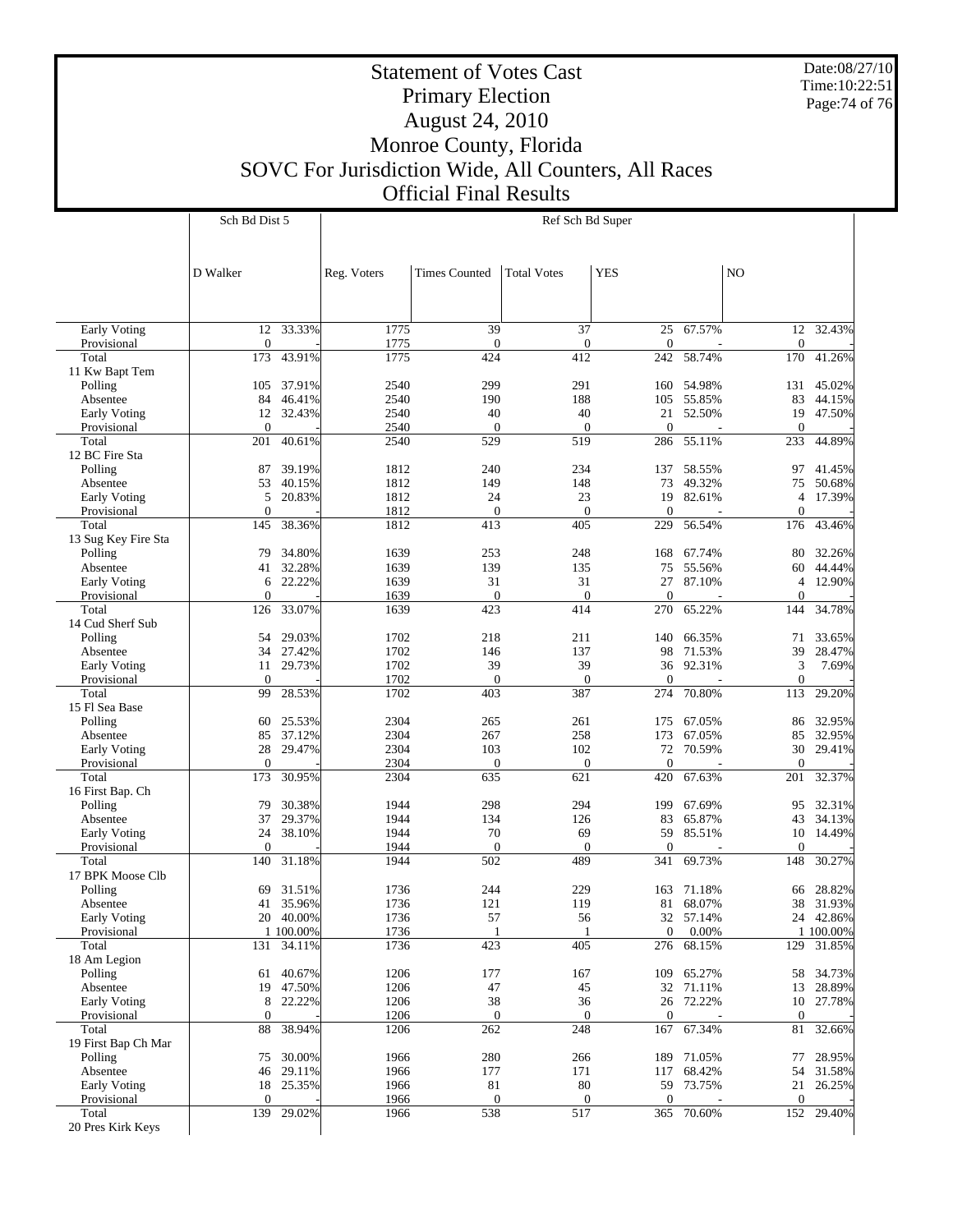Date:08/27/10 Time:10:22:52 Page:75 of 76

## Statement of Votes Cast Primary Election August 24, 2010 Monroe County, Florida SOVC For Jurisdiction Wide, All Counters, All Races Official Final Results

| Polling           | 66             | 30.28%    | 1250 | 236          | 228              | 145            | 63.60%     | 83               | 36.40%     |
|-------------------|----------------|-----------|------|--------------|------------------|----------------|------------|------------------|------------|
| Absentee          | 26             | 31.33%    | 1250 | 100          | 94               | 51             | 54.26%     | 43               | 45.74%     |
| Early Voting      | 5              | 12.50%    | 1250 | 44           | 44               |                | 33 75.00%  | 11               | 25.00%     |
|                   |                | 1 100.00% | 1250 | $\mathbf{1}$ | 1                |                | 1 100.00%  | $\mathbf{0}$     | 0.00%      |
| Provisional       |                |           |      |              |                  |                |            |                  |            |
| Total             | 98             | 28.65%    | 1250 | 381          | 367              | 230            | 62.67%     | 137              | 37.33%     |
| 21 Mara Moose Ldg |                |           |      |              |                  |                |            |                  |            |
| Polling           | 44             | 27.50%    | 1158 | 175          | 173              | 120            | 69.36%     | 53               | 30.64%     |
| Absentee          | 25             | 29.41%    | 1158 | 97           | 91               | 69             | 75.82%     | 22               | 24.18%     |
| Early Voting      | 9              | 25.00%    | 1158 | 38           | 36               | 29             | 80.56%     | $\tau$           | 19.44%     |
| Provisional       | $\overline{0}$ | 0.00%     | 1158 | $\mathbf{1}$ | 1                |                | 1 100.00%  | $\boldsymbol{0}$ | 0.00%      |
| Total             | 78             | 27.66%    | 1158 | 311          | 301              | 219            | 72.76%     | 82               | 27.24%     |
| 22 KCB City Hall  |                |           |      |              |                  |                |            |                  |            |
| Polling           | 34             | 28.57%    | 800  | 138          | 134              | 109            | 81.34%     | 25               | 18.66%     |
|                   |                |           |      |              |                  |                |            |                  |            |
| Absentee          | 20             | 29.41%    | 800  | 90           | 82               | 65             | 79.27%     | 17               | 20.73%     |
| Early Voting      | 5              | 29.41%    | 800  | 17           | 17               | 16             | 94.12%     | $\mathbf{1}$     | 5.88%      |
| Provisional       | $\mathbf{0}$   |           | 800  | $\mathbf{0}$ | $\theta$         | $\Omega$       |            | $\boldsymbol{0}$ |            |
| Total             | 59             | 28.92%    | 800  | 245          | 233              | 190            | 81.55%     | 43               | 18.45%     |
| 23 Mara Moose Ldg |                |           |      |              |                  |                |            |                  |            |
| Polling           | 34             | 25.19%    | 1395 | 151          | 149              | 90             | 60.40%     | 59               | 39.60%     |
| Absentee          | 48             | 37.80%    | 1395 | 153          | 146              | 97             | 66.44%     | 49               | 33.56%     |
| Early Voting      |                | 12 27.27% | 1395 | 51           | 49               | 33             | 67.35%     | 16               | 32.65%     |
| Provisional       |                | 1 100.00% | 1395 | $\mathbf{1}$ | 1                | $\mathbf{0}$   | 0.00%      |                  | 1 100.00%  |
|                   |                |           |      |              |                  |                | 63.77%     |                  |            |
| Total             | 95             | 30.94%    | 1395 | 356          | 345              | 220            |            | 125              | 36.23%     |
| 24 Isla Lib       |                |           |      |              |                  |                |            |                  |            |
| Polling           | 43             | 19.63%    | 1554 | 241          | 219              | 133            | 60.73%     | 86               | 39.27%     |
| Absentee          | 45             | 27.44%    | 1554 | 191          | 157              | 96             | 61.15%     | 61               | 38.85%     |
| Early Voting      | 12             | 28.57%    | 1554 | 47           | 46               | 33             | 71.74%     | 13               | 28.26%     |
| Provisional       | $\mathbf{0}$   | 0.00%     | 1554 | $\mathbf{1}$ | 1                | $\mathbf{0}$   | 0.00%      |                  | 1 100.00%  |
| Total             | 100            | 23.47%    | 1554 | 480          | 423              | 262            | 61.94%     | 161              | 38.06%     |
| 25 PK Crt Rm B    |                |           |      |              |                  |                |            |                  |            |
| Polling           | 36             | 16.51%    | 1572 | 234          | 221              | 132            | 59.73%     | 89               | 40.27%     |
|                   |                |           |      |              |                  |                |            |                  |            |
| Absentee          | 37             | 21.14%    | 1572 | 186          | 172              | 91             | 52.91%     | 81               | 47.09%     |
| Early Voting      | 7              | 18.42%    | 1572 | 40           | 36               | 21             | 58.33%     | 15               | 41.67%     |
| Provisional       | $\overline{0}$ |           | 1572 | $\mathbf{0}$ | $\mathbf{0}$     | $\overline{0}$ |            | $\mathbf{0}$     |            |
| Total             | 80             | 18.56%    | 1572 | 460          | 429              | 244            | 56.88%     | 185              | 43.12%     |
| 26 Imm Luth CH    |                |           |      |              |                  |                |            |                  |            |
| Polling           | 43             | 11.75%    | 1974 | 385          | 359              | 203            | 56.55%     | 156              | 43.45%     |
| Absentee          | 30             | 14.22%    | 1974 | 223          | 203              | 127            | 62.56%     | 76               | 37.44%     |
| Early Voting      | 5              | 11.63%    | 1974 | 43           | 40               | 23             | 57.50%     | 17               | 42.50%     |
| Provisional       | $\mathbf{0}$   |           | 1974 | $\mathbf{0}$ | $\mathbf{0}$     | $\Omega$       |            | $\mathbf{0}$     |            |
| Total             | 78             | 12.58%    | 1974 | 651          | 602              | 353            | 58.64%     | 249              | 41.36%     |
|                   |                |           |      |              |                  |                |            |                  |            |
| 27 Elks Clb       |                |           |      |              |                  |                |            |                  |            |
| Polling           | 29             | 12.95%    | 1445 | 245          | 239              | 135            | 56.49%     | 104              | 43.51%     |
| Absentee          | 31             | 25.00%    | 1445 | 136          | 126              | 68             | 53.97%     | 58               | 46.03%     |
| Early Voting      | 11             | 28.21%    | 1445 | 39           | 37               | 25             | 67.57%     | 12               | 32.43%     |
| Provisional       | $\mathbf{0}$   |           | 1445 | $\mathbf{0}$ | $\boldsymbol{0}$ | $\overline{0}$ |            | $\theta$         |            |
| Total             | 71             | 18.35%    | 1445 | 420          | 402              | 228            | 56.72%     | 174              | 43.28%     |
| 28 KL Civic Clb   |                |           |      |              |                  |                |            |                  |            |
| Polling           |                | 37 18.14% | 1302 | 224          | 212              |                | 136 64.15% |                  | 76 35.85%  |
| Absentee          |                | 32 34.78% | 1302 | 101          | 92               |                | 54 58.70%  |                  | 38 41.30%  |
|                   |                |           |      |              |                  |                |            |                  |            |
| Early Voting      |                | 12 32.43% | 1302 | 40           | 40               |                | 27 67.50%  |                  | 13 32.50%  |
| Provisional       | $\overline{0}$ | 0.00%     | 1302 | -1           | 1                | $\overline{0}$ | 0.00%      |                  | 1 100.00%  |
| Total             | 81             | 24.25%    | 1302 | 366          | 345              |                | 217 62.90% | 128              | 37.10%     |
| 29 KL Civic Clb   |                |           |      |              |                  |                |            |                  |            |
| Polling           |                | 88 23.47% | 2222 | 389          | 373              |                | 219 58.71% |                  | 154 41.29% |
| Absentee          |                | 44 25.14% | 2222 | 180          | 164              |                | 97 59.15%  |                  | 67 40.85%  |
| Early Voting      | 11             | 15.07%    | 2222 | 76           | 75               |                | 44 58.67%  |                  | 31 41.33%  |
| Provisional       | $\mathbf{0}$   | 0.00%     | 2222 | 1            | 1                | $\mathbf{0}$   | 0.00%      |                  | 1 100.00%  |
|                   |                |           |      |              |                  |                |            |                  |            |
|                   |                |           |      |              |                  |                |            |                  |            |